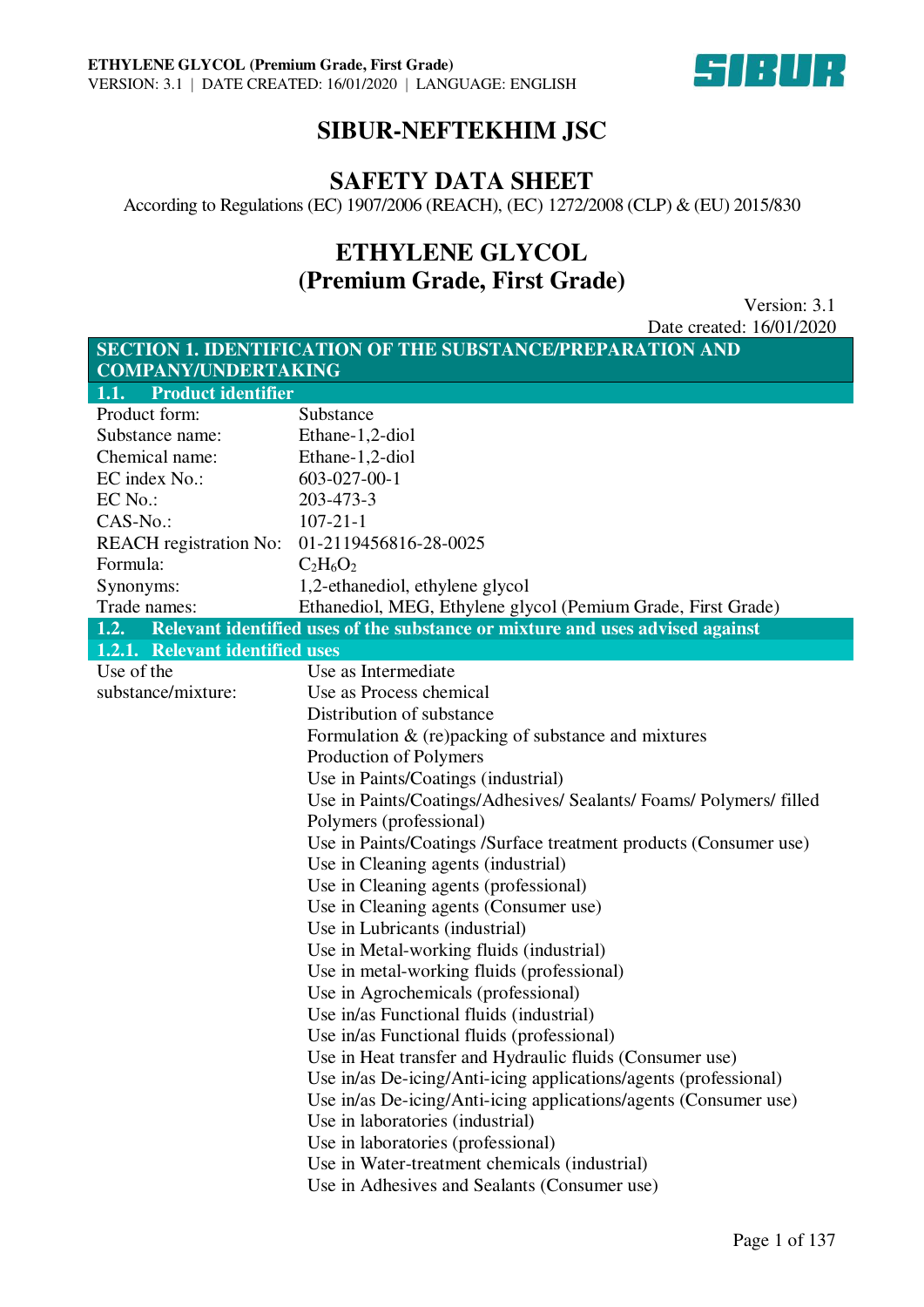

| Most common technical<br>function of substance:                                                                                                                                                                                                                                                                                                           | Production of Polymers, filled polymers, Foams, Coatings, Adhesives,<br>Sealants<br>Production of rigid foam (Consumer use)<br>Use in Biocidal products (Consumer use)<br>Use in Water-treatment chemicals (professional)<br>Use as Oilfield Chemicals<br>For the detailed identified uses of the product see Annex.<br>Anti-freezing agents<br>Intermediates<br>Heat transfer agents<br>Laboratory chemicals                                                                                                                                                                       |
|-----------------------------------------------------------------------------------------------------------------------------------------------------------------------------------------------------------------------------------------------------------------------------------------------------------------------------------------------------------|-------------------------------------------------------------------------------------------------------------------------------------------------------------------------------------------------------------------------------------------------------------------------------------------------------------------------------------------------------------------------------------------------------------------------------------------------------------------------------------------------------------------------------------------------------------------------------------|
| 1.2.2. Uses advised against                                                                                                                                                                                                                                                                                                                               |                                                                                                                                                                                                                                                                                                                                                                                                                                                                                                                                                                                     |
| Restrictions on use:                                                                                                                                                                                                                                                                                                                                      | PC 29: Pharmaceuticals<br>Uses other than those given in section 1.2.1 are not recommended unless<br>an assessment is completed, prior to commencement of that use, which<br>demonstrates that the use will be controlled                                                                                                                                                                                                                                                                                                                                                           |
| 1.3.                                                                                                                                                                                                                                                                                                                                                      | Details of the supplier of the safety data sheet                                                                                                                                                                                                                                                                                                                                                                                                                                                                                                                                    |
| <b>Only representative</b><br>Company name:<br>Address:<br><b>Contact Telephone:</b><br>Fax:<br><b>Email Address:</b><br><b>Manufacturer</b><br>Company name:<br>Address:<br>Contact phone:<br>Fax:<br><b>Email Address:</b><br><b>Emergency Telephone:</b><br><b>Importer:</b><br><b>Emergency telephone number</b><br>1.4.<br><b>Emergency phone in</b> | Gazprom Marketing and Trading France<br>68 avenue des Champs-Elysées, 75008, Paris, France<br>+33 1 42 99 73 50<br>+33 1 42 99 73 99<br>didier.lebout@gazprom-mt.com<br>SIBUR-NEFTEKHIM JSC<br>Building 390, Eastern Industrial Zone, Dzerzhinsk,<br>Nizhniy Novgorod region, 606000, Russian Federation<br>+7 8313 27-59-09<br>+7 8313 27-59-99<br>infosnh@snh.sibur.ru, techservice@sibur.ru<br>+7 8313 27-52-98 (office hours only, GMT+3)<br>List of importers is available with the Only Representative<br>112 (Please note that emergency numbers may vary depending upon the |
| the country of delivery                                                                                                                                                                                                                                                                                                                                   | country of delivery though 112 remains valid as universal number                                                                                                                                                                                                                                                                                                                                                                                                                                                                                                                    |
| <b>SECTION 2. HAZARDS IDENTIFICATION</b>                                                                                                                                                                                                                                                                                                                  |                                                                                                                                                                                                                                                                                                                                                                                                                                                                                                                                                                                     |
| 2.1.                                                                                                                                                                                                                                                                                                                                                      | <b>Classification of the substance or mixture</b>                                                                                                                                                                                                                                                                                                                                                                                                                                                                                                                                   |
| Acute Tox. 4<br>STOT Rep. Exp. 2                                                                                                                                                                                                                                                                                                                          | Classification according to Regulation (EC) No. 1272/2008 [CLP]<br>H302<br>H373<br>Full text of hazard classes and H-statements : see section 16                                                                                                                                                                                                                                                                                                                                                                                                                                    |
| <b>Label elements</b><br>2.2.                                                                                                                                                                                                                                                                                                                             |                                                                                                                                                                                                                                                                                                                                                                                                                                                                                                                                                                                     |
| Hazard pictograms<br>$CLP)$ :                                                                                                                                                                                                                                                                                                                             | Labelling according to Regulation (EC) No. 1272/2008 [CLP]<br>GHS07                                                                                                                                                                                                                                                                                                                                                                                                                                                                                                                 |
| Signal word (CLP):                                                                                                                                                                                                                                                                                                                                        | GHS08<br>Warning                                                                                                                                                                                                                                                                                                                                                                                                                                                                                                                                                                    |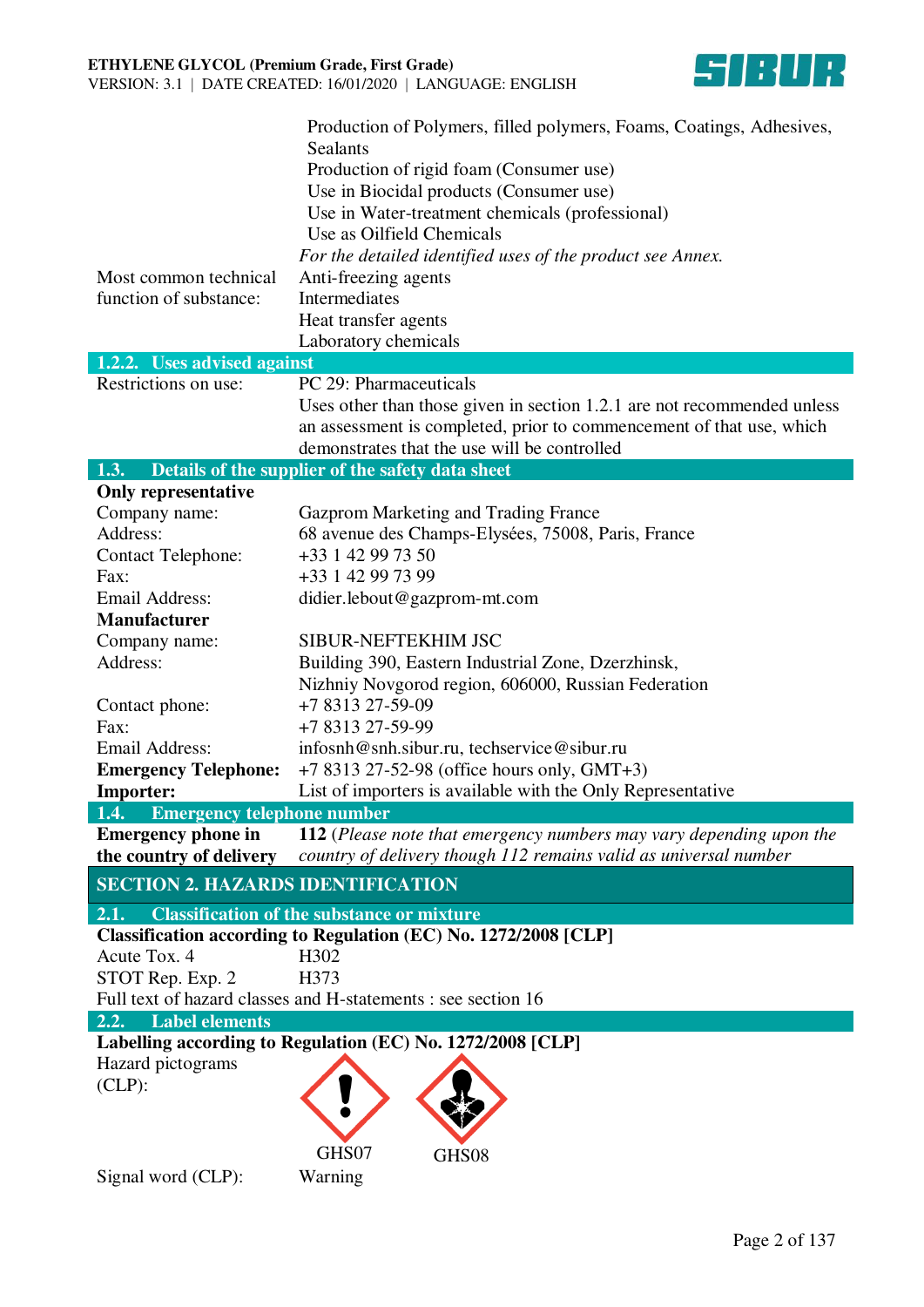

| Hazard statements<br>$CLP)$ :            | H302: Harmful if swallowed.<br>H373: May cause damage to organs <or affected,="" all="" if<br="" organs="" state="">known&gt; through prolonged or repeated exposure <state of<br="" route="">exposure if it is conclusively proven that no other routes of exposure<br/>cause the hazard&gt;). Affected organs: kidney</state></or> |
|------------------------------------------|--------------------------------------------------------------------------------------------------------------------------------------------------------------------------------------------------------------------------------------------------------------------------------------------------------------------------------------|
| Precautionary                            | P260 Do not breathe dust/fume/gas/mist/vapours/spray.                                                                                                                                                                                                                                                                                |
| statements (CLP):                        | P264 Wash with plenty of water and soap thoroughly after handling.                                                                                                                                                                                                                                                                   |
|                                          | P270 Do not eat, drink or smoke when using this product                                                                                                                                                                                                                                                                              |
|                                          | P301 + P312 IF SWALLOWED: Call a POISON CENTRE/doctor/if<br>you feel unwell                                                                                                                                                                                                                                                          |
|                                          | P501 Dispose of contents/container to hazardous or special waste                                                                                                                                                                                                                                                                     |
|                                          | collection point                                                                                                                                                                                                                                                                                                                     |
| EUH-statements:                          | Not applicable.                                                                                                                                                                                                                                                                                                                      |
| <b>Other hazards</b><br>2.3.             |                                                                                                                                                                                                                                                                                                                                      |
| Other hazards not<br>contributing to the | Not available.                                                                                                                                                                                                                                                                                                                       |
| classification:                          |                                                                                                                                                                                                                                                                                                                                      |
|                                          |                                                                                                                                                                                                                                                                                                                                      |
| <b>Assessment PBT</b> /<br>$vPvB$ :      | According to Annex XIII of Regulation (EC) No.1907/2006 (REACH):<br>- not fulfilling PBT (persistent/bioaccumulative/toxic) criteria;                                                                                                                                                                                                |

- not fulfilling vPvB (very persistent/very bioaccummulative) criteria.

# **SECTION 3. COMPOSITION/INFORMATION ON INGREDIENTS**

| 3.1.<br><b>Substances</b> |                                  |                |                             |
|---------------------------|----------------------------------|----------------|-----------------------------|
| <b>Name</b>               | <b>Product identifier</b>        | $\mathcal{O}'$ | <b>Classification</b> [CLP] |
| Ethane-1,2-diol           | $(CAS-N0.)$ 107-21-1             | $>98.5\%$      | H302, H373                  |
|                           | (EC No.) 203-473-3               |                |                             |
|                           | (EC index No.) 603-027-00-1      |                |                             |
|                           | (REACH-no) 01-2119456816-28-0025 |                |                             |

The product does not contain impurities or additives that could affect product's labelling and classification according to Regulation (EC) No 67/548/ЕЕС and Regulation (EC) No 1272/2008 (CLP).

**3.2. Mixtures**  Not applicable

## **SECTION 4. FIRST-AID MEASURES**

# **4.1. Description of first aid measures**

#### **Product-specific hazards and other issues**

The product is harmful if swallowed. Symptoms of poisoning may occur even after several hours; therefore medical observation is suggested for at least 48 hours after the accident.

#### **First-aid measures general**

Remove contaminated clothing.

#### **First-aid measures after inhalation**

Keep patient calm, remove to fresh air, seek medical attention.

In case of adverse exposure to vapours and/or aerosols formed at elevated temperatures, immediately remove the affected victim from exposure. Administer artificial respiration if breathing is stopped. Keep at rest.

#### **First-aid measures after skin contact**

Wash thoroughly with soap and water.

#### **First-aid measures after eye contact**

Wash affected eyes for at least 15 minutes under running water with eyelids held open.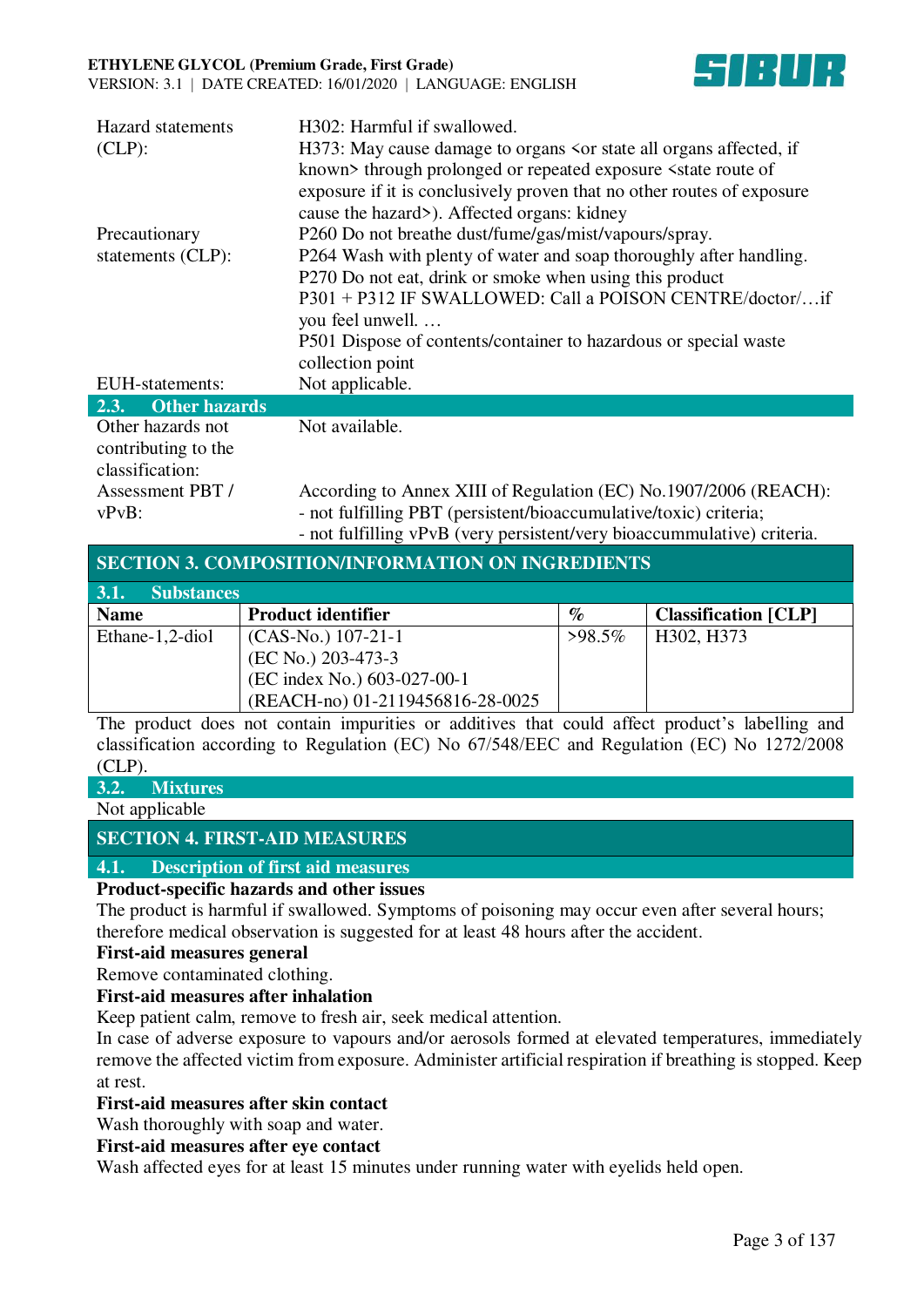SIBUR

# **First-aid measures after ingestion**

Immediately rinse mouth and then drink 200-300 ml of water. Seek immediate medical attention. Do not induce vomiting or give anything by mouth to a groggy or unconscious person.

|                                           | not maace vorming of give anything by mouth to a groggy of unconsenous person.               |  |
|-------------------------------------------|----------------------------------------------------------------------------------------------|--|
| 4.2.                                      | Most important symptoms and effects, both acute and delayed                                  |  |
| Symptoms/effects:                         | Symptoms: kidney damage                                                                      |  |
| Symptoms/effects after inhalation:        | Headache, dizziness, weakness, cough.                                                        |  |
| Symptoms/effects after skin contact:      | Redness, edema                                                                               |  |
| Symptoms/effects after eye contact:       | Lacrimation, pain                                                                            |  |
| Symptoms/effects after ingestion:         | Headache, dizziness, weakness, vomiting, nausea, diarrhea.                                   |  |
|                                           | In case of severe poisoning: fainting, convulsions.                                          |  |
| 4.3.                                      |                                                                                              |  |
|                                           | Indication of any immediate medical attention and special treatment needed                   |  |
| <b>Advice to physician</b>                |                                                                                              |  |
|                                           | Treatment: Treat according to symptoms (decontamination, vital functions), no known specific |  |
| antidote.                                 |                                                                                              |  |
| <b>SECTION 5. FIRE-FIGHTING MEASURES</b>  |                                                                                              |  |
| 5.1.<br><b>Extinguishing media</b>        |                                                                                              |  |
| Suitable extinguishing                    | Water spray, dry powder, alcohol-resistant foam, carbon dioxide                              |  |
| media                                     |                                                                                              |  |
| Unsuitable extinguishing                  | No information available.                                                                    |  |
| media                                     |                                                                                              |  |
| 5.2.                                      | Special hazards arising from the substance or mixture                                        |  |
| Fire hazard:                              | The product is combustible.                                                                  |  |
| Explosion hazard:                         | No information available.                                                                    |  |
| Hazardous                                 | During a fire, smoke may contain the original material in addition to                        |  |
|                                           |                                                                                              |  |
| decomposition products                    | combustion products of varying composition which may be toxic and/or                         |  |
| in case of fire:                          | irritating. Combustion products may include and are not limited to:                          |  |
|                                           | Carbon monoxide. Carbon dioxide.                                                             |  |
| 5.3.<br><b>Advice for fire-fighters</b>   |                                                                                              |  |
| Firefighting instructions:                | Do not release chemically contaminated water into drains, soil or                            |  |
|                                           | surface water. Sufficient measures must be taken to retain the water                         |  |
|                                           | used for extinguishing. Dispose of contaminated water and soil                               |  |
|                                           | according to local regulations.                                                              |  |
| Protection during                         | Wear positive-pressure self-contained breathing apparatus (SCBA) and                         |  |
| firefighting:                             | protective fire fighting clothing (includes fire fighting helmet, coat,                      |  |
|                                           | trousers, boots, and gloves).                                                                |  |
| Further information:                      | Contaminated extinguishing water must be disposed of in accordance                           |  |
|                                           | with official regulations                                                                    |  |
|                                           |                                                                                              |  |
|                                           | <b>SECTION 6. ACCIDENTAL RELEASE MEASURE</b>                                                 |  |
| 6.1.                                      | Personal precautions, protective equipment and emergency procedures                          |  |
| <b>6.1.1. For non-emergency personnel</b> |                                                                                              |  |
| <b>Emergency procedures</b>               | Evacuate non-essential personnel. Do not touch or walk through spilled                       |  |
|                                           | material.                                                                                    |  |
| <b>6.1.2. For emergency responders</b>    |                                                                                              |  |
| <b>Emergency procedures</b>               | Wear appropriate personal protective equipment. Isolate hazard area.                         |  |
|                                           | Keep unnecessary and unprotected personnel from entering. Ventilate                          |  |
|                                           | area of leak or spill. Remove all sources of ignition. Stop leak if you can                  |  |
|                                           | do so without risk. Avoid contact with spilled or released material.                         |  |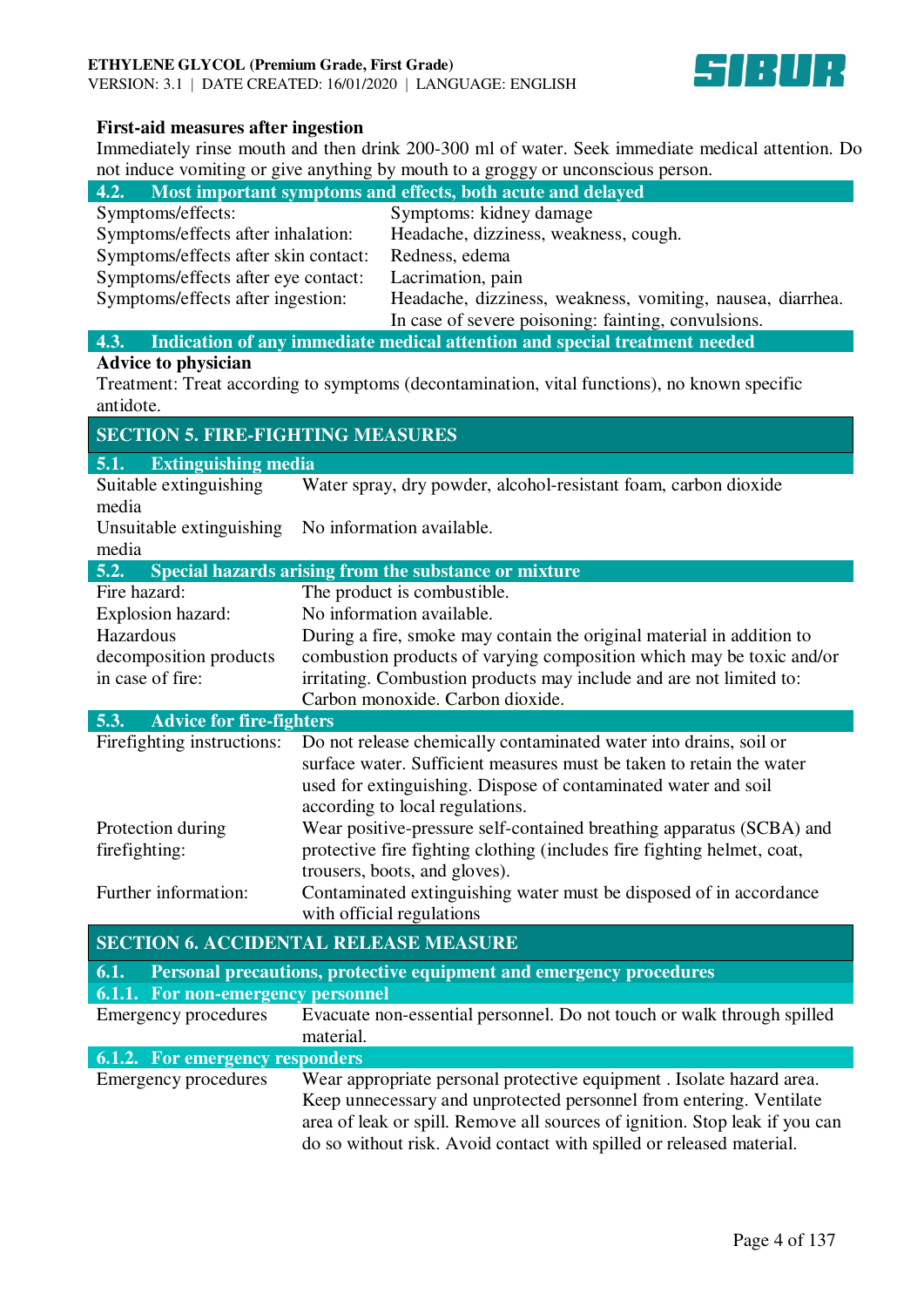

|                                                                                                  | 6.2.<br><b>Environmental precautions</b>                                 |                                                                          |             |                   |                                   |
|--------------------------------------------------------------------------------------------------|--------------------------------------------------------------------------|--------------------------------------------------------------------------|-------------|-------------------|-----------------------------------|
| Prevent from entering into soil, ditches, sewers, waterways and/or groundwater.                  |                                                                          |                                                                          |             |                   |                                   |
| Do not empty into drains.                                                                        |                                                                          |                                                                          |             |                   |                                   |
| Methods and material for containment and cleaning up<br>6.3.                                     |                                                                          |                                                                          |             |                   |                                   |
| Contain spilled material if possible and dispose of properly.                                    |                                                                          |                                                                          |             |                   |                                   |
| Collect in suitable and properly labeled containers.                                             |                                                                          |                                                                          |             |                   |                                   |
| For small amounts: Pick up with suitable absorbent material (e.g. sand, sawdust, general-purpose |                                                                          |                                                                          |             |                   |                                   |
| binder, kieselguhr). Dispose of absorbed material in accordance with regulations.                |                                                                          |                                                                          |             |                   |                                   |
| For large amounts: Pump off product. Correctly dispose of recovered product immediately.         |                                                                          |                                                                          |             |                   |                                   |
| <b>Reference to other sections</b><br>6.4.                                                       |                                                                          |                                                                          |             |                   |                                   |
| SECTION 8: Exposure controls/personal protection. SECTION 13: Disposal considerations.           |                                                                          |                                                                          |             |                   |                                   |
| <b>SECTION 7. HANDLING AND STORAGE</b>                                                           |                                                                          |                                                                          |             |                   |                                   |
| <b>Precautions for safe handling</b><br>7.1.                                                     |                                                                          |                                                                          |             |                   |                                   |
| Precautions for safe                                                                             |                                                                          | Protection against fire and explosion:                                   |             |                   |                                   |
| handling                                                                                         |                                                                          | Take precautionary measures against static discharges.                   |             |                   |                                   |
|                                                                                                  |                                                                          | Electrical devices must meet the specified temperature class.            |             |                   |                                   |
|                                                                                                  |                                                                          | Temperature class: T2 (Autoignition temperature $>$ 300 °C).             |             |                   |                                   |
|                                                                                                  |                                                                          | Avoid breathing of or contact with material.                             |             |                   |                                   |
|                                                                                                  |                                                                          | Only use in well ventilated areas.                                       |             |                   |                                   |
| Hygiene measures                                                                                 |                                                                          | Take off contaminated clothing and wash before reuse. Handle in          |             |                   |                                   |
|                                                                                                  |                                                                          | accordance with good industrial hygiene and safety practice. Wash        |             |                   |                                   |
|                                                                                                  |                                                                          | hands before breaks and at the end of workday.                           |             |                   |                                   |
| 7.2.<br>Conditions for safe storage, including any incompatibilities                             |                                                                          |                                                                          |             |                   |                                   |
| Incompatible materials                                                                           |                                                                          | Oxidizing agents, acids, alkalis.                                        |             |                   |                                   |
| Storage area                                                                                     |                                                                          | Keep container tightly closed and dry; store in a cool place. Store away |             |                   |                                   |
|                                                                                                  |                                                                          | from sunlight, ignition sources and other sources of heat. Protect from  |             |                   |                                   |
|                                                                                                  |                                                                          | air. Protect from atmospheric humidity.                                  |             |                   |                                   |
|                                                                                                  | Storage temperature: $<$ 40 °C. The stated storage temperature should be |                                                                          |             |                   |                                   |
|                                                                                                  | noted.<br>Storage duration: 12 Months                                    |                                                                          |             |                   |                                   |
|                                                                                                  |                                                                          |                                                                          |             |                   |                                   |
| Packaging materials<br>7.3.<br><b>Specific end use(s)</b>                                        |                                                                          | High density polyethylene (HDPE), High-Purity Polymer, Stainless steel   |             |                   |                                   |
| Not applicable.                                                                                  |                                                                          |                                                                          |             |                   |                                   |
|                                                                                                  |                                                                          |                                                                          |             |                   |                                   |
| <b>SECTION 8. EXPOSURE CONTROLS/PERSONAL PROTECTION</b>                                          |                                                                          |                                                                          |             |                   |                                   |
| 8.1.<br><b>Control parameters</b>                                                                |                                                                          |                                                                          |             |                   |                                   |
| <b>8.1.1. Occupational Exposure Limits</b>                                                       |                                                                          |                                                                          |             |                   |                                   |
| Ethane-1,2-diol (CAS 107-21-1), vapour                                                           |                                                                          |                                                                          |             |                   |                                   |
|                                                                                                  | <b>LTEL TWA</b>                                                          | <b>LTEL TWA</b>                                                          | <b>STEL</b> | <b>STEL</b>       | <b>Note</b>                       |
|                                                                                                  | ppm                                                                      | mg/m <sup>3</sup>                                                        | ppm         | mg/m <sup>3</sup> |                                   |
| <b>European Union</b>                                                                            | 20                                                                       | 52                                                                       | 40          | 104               |                                   |
| Austria                                                                                          | 10                                                                       | 26                                                                       | 20          | 52                |                                   |
| Denmark                                                                                          | 10                                                                       | 26                                                                       | 20          | 52                |                                   |
| France                                                                                           | 20                                                                       | 52                                                                       | 40          | 104               |                                   |
| Germany (AGS)                                                                                    | 10                                                                       | 26                                                                       | 20          | 52                |                                   |
| Germany (DFG)                                                                                    | 10                                                                       | 26                                                                       | 20          | 52                |                                   |
| Italy                                                                                            | 20                                                                       | 52                                                                       | 40          | 104               |                                   |
| Poland                                                                                           |                                                                          | 15                                                                       |             | 50                |                                   |
| Sweden                                                                                           | 10                                                                       | 25                                                                       | 20          | 50                |                                   |
| Switzerland                                                                                      | 10                                                                       | 26                                                                       | 20          | 52                |                                   |
|                                                                                                  |                                                                          |                                                                          |             |                   | $\sim$ C 1 2 $\sim$<br>$\epsilon$ |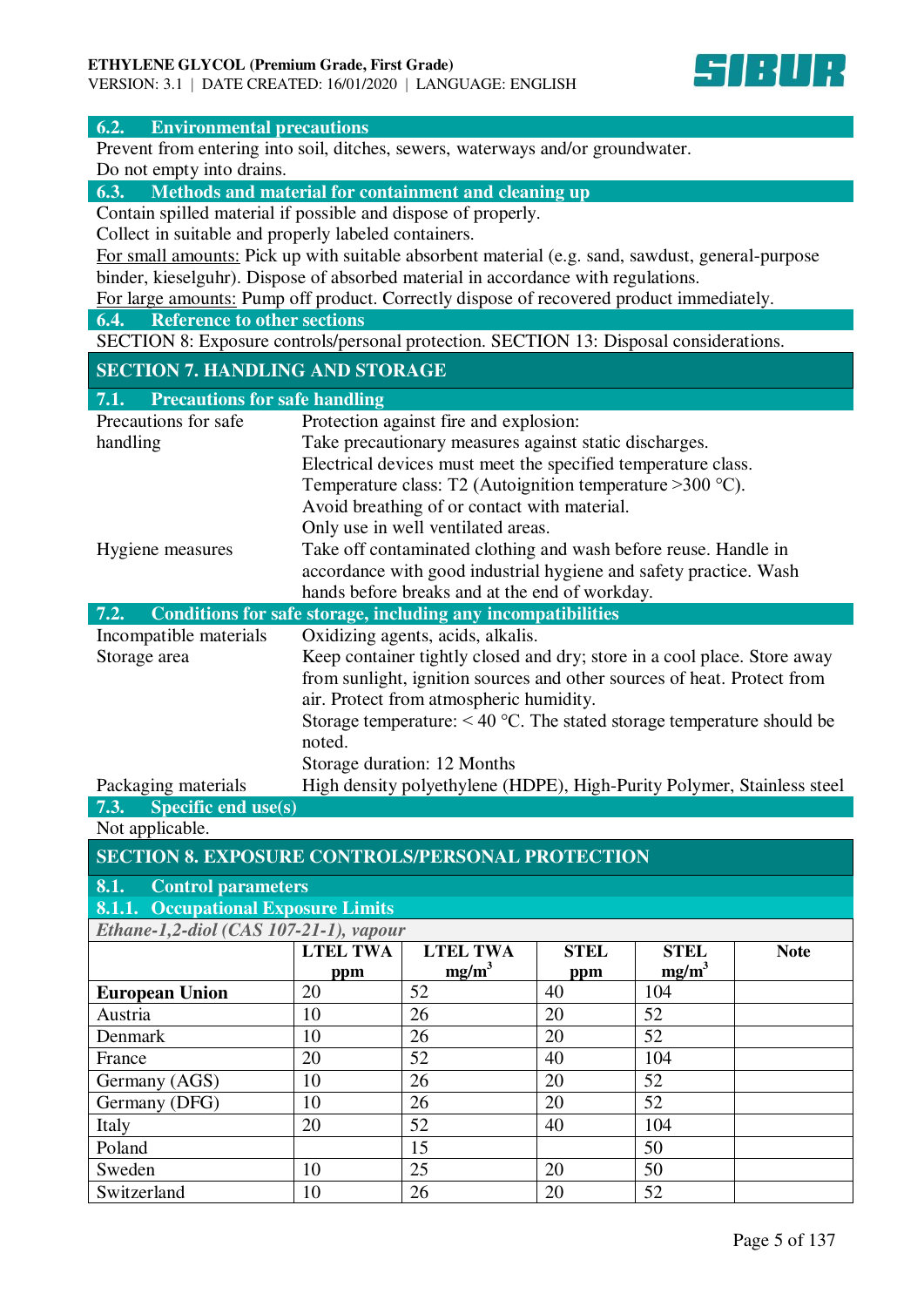

| The Netherlands                                                                                   |                                                    | 52                   |             | 104               |             |
|---------------------------------------------------------------------------------------------------|----------------------------------------------------|----------------------|-------------|-------------------|-------------|
| United Kingdom                                                                                    | 20                                                 | 52                   | 40          | 104               |             |
| Ethane-1,2-diol (CAS 107-21-1),                                                                   |                                                    |                      |             |                   |             |
|                                                                                                   | <b>LTEL TWA</b>                                    | <b>LTEL TWA</b>      | <b>STEL</b> | <b>STEL</b>       | <b>Note</b> |
|                                                                                                   | ppm                                                | mg/m <sup>3</sup>    | ppm         | mg/m <sup>3</sup> |             |
| Finland                                                                                           | 20                                                 | 50                   | 40          | 100               |             |
| Sweden                                                                                            | 10                                                 | 25                   | 40          | 104               |             |
| Ethane-1,2-diol (CAS 107-21-1), particulate                                                       |                                                    |                      |             |                   |             |
|                                                                                                   | <b>LTEL TWA</b>                                    | <b>LTEL TWA</b>      | <b>STEL</b> | <b>STEL</b>       | <b>Note</b> |
|                                                                                                   | ppm                                                | mg/m <sup>3</sup>    | ppm         | mg/m <sup>3</sup> |             |
| <b>Belgium</b>                                                                                    | 20                                                 | 52                   | 40          | 104<br>20         |             |
| Denmark                                                                                           |                                                    | 10                   | 20          | 52                |             |
| Germany (AGS)                                                                                     | 10<br>10                                           | 26<br>26             | 20          | 52                |             |
| Germany (DFG)                                                                                     |                                                    |                      |             | 104               |             |
| Hungary                                                                                           |                                                    | 52                   |             |                   |             |
| Ireland<br>Latvia                                                                                 | 20                                                 | 10<br>52             | 40          | 104               |             |
|                                                                                                   |                                                    |                      |             |                   |             |
| Poland                                                                                            |                                                    | 15                   |             | 50                |             |
| Spain                                                                                             | 20<br>10                                           | 52<br>25             | 40          | 104               |             |
| Sweden                                                                                            |                                                    |                      | 20(1)       | 50(1)             |             |
| Switzerland<br>The Netherlands                                                                    | 10                                                 | 26<br>10             | 20          | 52                |             |
|                                                                                                   |                                                    |                      |             |                   |             |
| <b>United Kingdom</b>                                                                             |                                                    | 10                   |             |                   |             |
| 8.1.2. DNEL/PNEC values                                                                           |                                                    |                      |             |                   |             |
| Ethane-1,2-diol (CAS 107-21-1)                                                                    |                                                    |                      |             |                   |             |
|                                                                                                   | <b>DNEL/DMEL (Workers)</b><br>No hazard identified |                      |             |                   |             |
| Acute - systemic effects, dermal                                                                  |                                                    | No hazard identified |             |                   |             |
| Acute - systemic effects, inhalation                                                              |                                                    | No hazard identified |             |                   |             |
| Acute - local effects, dermal                                                                     |                                                    | No hazard identified |             |                   |             |
| Acute - local effects, inhalation                                                                 |                                                    | 106 mg/kg bw/day     |             |                   |             |
| Long-term - systemic effects, dermal                                                              |                                                    | No hazard identified |             |                   |             |
| Long-term - systemic effects,                                                                     |                                                    |                      |             |                   |             |
| inhalation<br>Long-term - local effects, dermal                                                   |                                                    | No hazard identified |             |                   |             |
| Long-term - local effects, inhalation                                                             |                                                    | $35 \text{ mg/m}^3$  |             |                   |             |
|                                                                                                   |                                                    |                      |             |                   |             |
| <b>DNEL/DMEL</b> (General population)<br>No hazard identified<br>Acute - systemic effects, dermal |                                                    |                      |             |                   |             |
| Acute - systemic effects, inhalation                                                              |                                                    | No hazard identified |             |                   |             |
| Acute - systemic effects, oral                                                                    |                                                    | No hazard identified |             |                   |             |
| Acute - local effects, dermal                                                                     |                                                    | No hazard identified |             |                   |             |
| Acute - local effects, inhalation                                                                 |                                                    | No hazard identified |             |                   |             |
| Long-term - systemic effects, dermal                                                              |                                                    | 53 mg/kg bw/day      |             |                   |             |
| Long-term - systemic effects,                                                                     |                                                    | No hazard identified |             |                   |             |
| inhalation                                                                                        |                                                    |                      |             |                   |             |
| Long-term - systemic effects, oral                                                                |                                                    | No hazard identified |             |                   |             |
| Long-term - local effects, dermal                                                                 |                                                    | No hazard identified |             |                   |             |
| Long-term - local effects, inhalation                                                             |                                                    | $7 \text{ mg/m}^3$   |             |                   |             |
| Eyes, local effects                                                                               |                                                    | No hazard identified |             |                   |             |
|                                                                                                   |                                                    |                      |             |                   |             |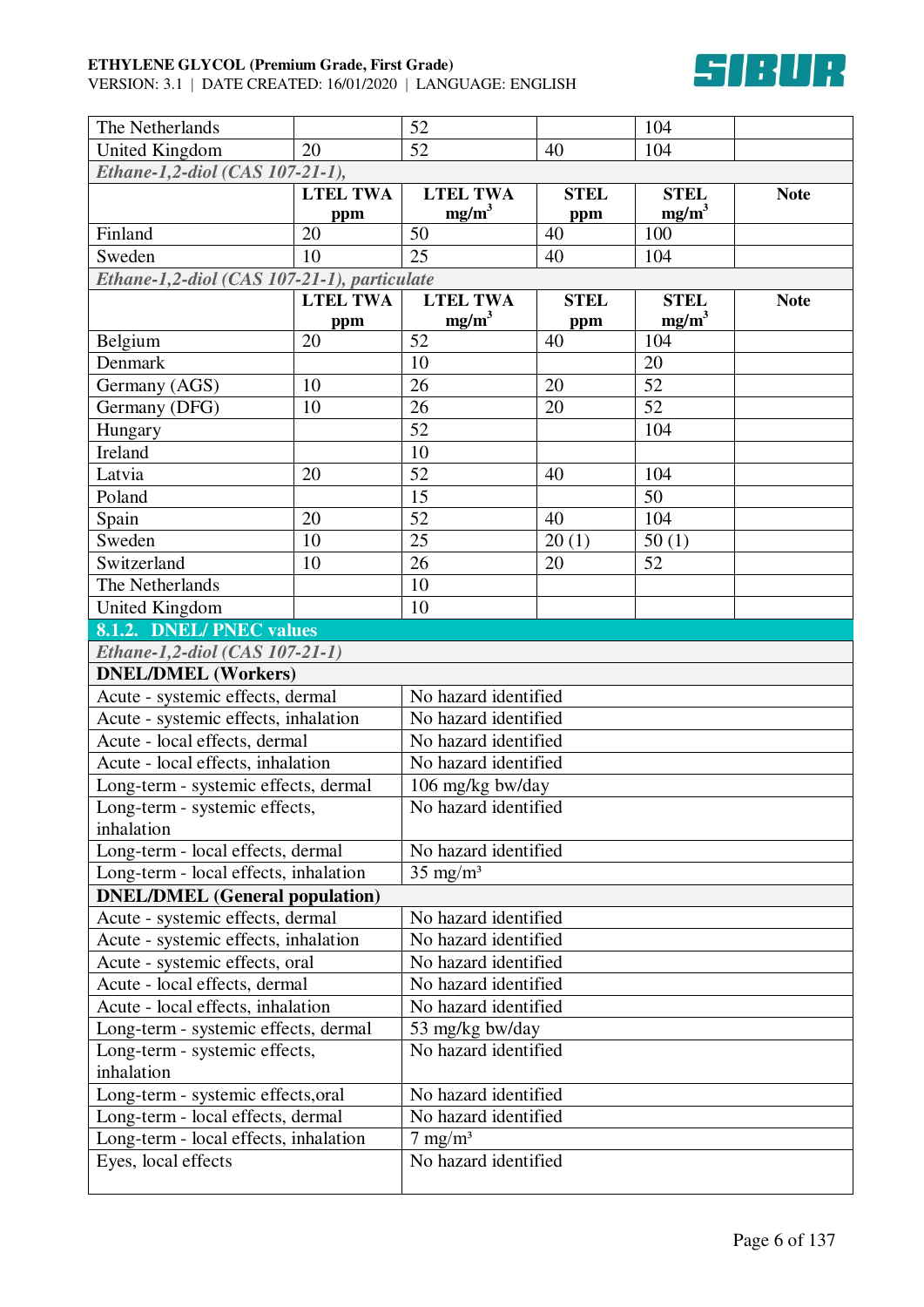

| <b>PNEC</b> (water)                  |                                                       |
|--------------------------------------|-------------------------------------------------------|
| PNEC aqua (freshwater)               | $10 \text{ mg/L}$                                     |
| PNEC aqua (marine water)             | $1 \text{ mg/L}$                                      |
| PNEC aqua (intermittent, freshwater) | $10 \text{ mg/L}$                                     |
| <b>PNEC</b> (Sediment)               |                                                       |
| PNEC sediment (freshwater)           | 37 mg/kg sediment dw                                  |
| PNEC sediment (marine water)         | 3.7 mg/kg sediment dw                                 |
| <b>PNEC</b> (Soil)                   |                                                       |
| PNEC soil                            | $1.53$ mg/kg soil dw                                  |
| <b>PNEC</b> (Oral)                   |                                                       |
| PNEC oral (secondary poisoning)      | As the substance is not considered bioaccumulative,   |
|                                      | secondary poisoning is not a relevant exposure route. |
| <b>PNEC (STP)</b>                    |                                                       |

| $\sim$ $\sim$ $\sim$ $\sim$ $\sim$ $\sim$ $\sim$ $\sim$ |           |
|---------------------------------------------------------|-----------|
| PNEC sewage treatment plant                             | 199.5mg/L |
| $\sim$ $\sim$                                           |           |

**8.2. Exposure controls** 

## **Appropriate engineering controls:**

Ventilation System: A system of local and/or general exhaust is recommended to keep employee exposures below the Airborne Exposure Limits. Local exhaust ventilation is generally preferred because it can control the emissions of the contaminant at its source, preventing dispersion of it into the general work area.

## **Hand protection:**

Not normally required.

If contact with the product is possible:

Full contact: glove material: Nitrile rubber; glove thickness: 0,11 mm; break through time: > 480 min. Splash contact: glove material: Nitrile rubber; glove thickness: 1,11 mm; break through time: > 480 min.

The protective gloves to be used must comply with the specifications of EC Directive 89/686/EEC and the resultant standard EN 374, e.g. KCL 741 Dermatril (R) L (full contact), KCL 741 Dermatril (R) L (splash contact). The breakthrough times stated above were determined by KCL in laboratory tests acc. to EN 374 with samples of the recommended glove types.

#### **Eye protection:**

Use chemical safety goggles. Maintain eye wash fountain and quick-drench facilities in work area. **Skin and body protection:**

Protective clothing should be selected specifically for the working place, depending on concentration and quantity of the hazardous substances handled. The resistance of the protective clothing to chemicals should be ascertained with the respective supplier.

#### **Respiratory protection:**

Atmospheric levels should be maintained below the exposure guideline. For most conditions, no respiratory protection should be needed; however, if material is heated or sprayed use full protective clothing and self-contained breathing apparatus with full facepiece (JIS T8155) operated in the pressure demand or other positive pressure mode.

#### **Environmental exposure controls:**

The level of protection and types of controls necessary will vary depending upon potential exposure conditions. Select controls based on a risk assessment of local circumstances. Appropriate measures include: Adequate ventilation to control airborne concentrations. Exhaust emission systems should be designed in accordance with local conditions; the air should always be moved away from the source of vapour generation and the person working at this point. Eye washes and showers for emergency use. Firewater monitors and deluge systems are recommended. Local guidelines on emission limits for volatile substances must be observed for the discharge of exhaust air containing vapour.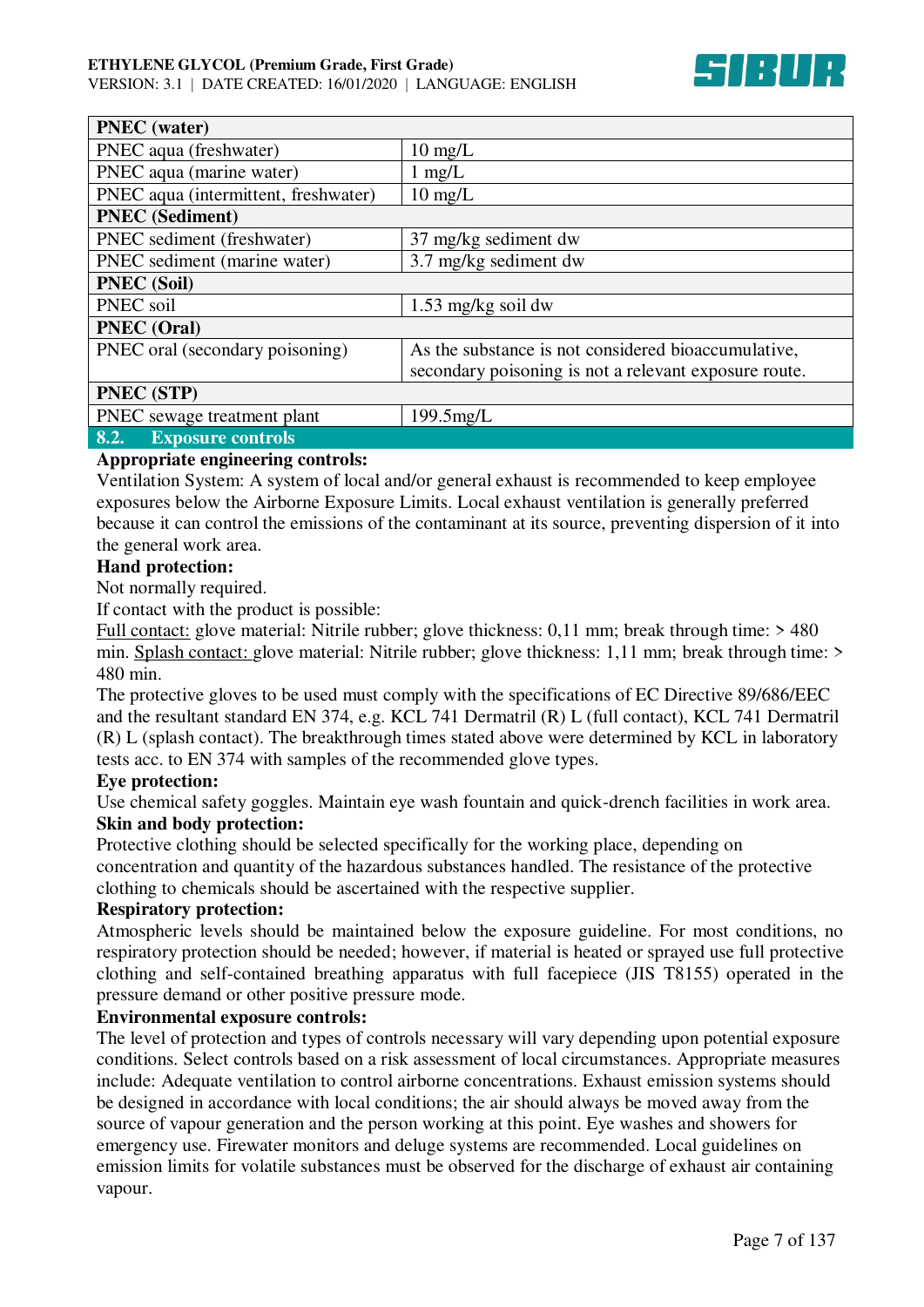VERSION: 3.1 DATE CREATED: 16/01/2020 LANGUAGE: ENGLISH



#### **Other information:**

Wash at the end of each work shift and before eating, drinking, smoking or using the toilet. *For more information please see the relevant exposure scenario in Annex of this SDS.*

| <b>SECTION 9. PHYSICAL AND CHEMICAL PROPERTIES</b> |                                                                             |  |  |
|----------------------------------------------------|-----------------------------------------------------------------------------|--|--|
| 9.1.                                               | Information on basic physical and chemical properties                       |  |  |
| Physical state at 20 °C                            | Liquid                                                                      |  |  |
| and 101.3 kPa                                      | Form: Syrupy                                                                |  |  |
|                                                    | Colour: clear, colourless                                                   |  |  |
|                                                    | Odour: odourless                                                            |  |  |
| Melting / freezing point                           | -13 °C at 101.3 kPa                                                         |  |  |
| Boiling point                                      | 197.4 °C at 1013 hPa                                                        |  |  |
| Relative density                                   | 1.11 g/cm <sup>3</sup> at 20 $^{\circ}$ C                                   |  |  |
| Vapour pressure                                    | 0.123 hPa at 25 °C                                                          |  |  |
| Surface tension                                    | Not surface active                                                          |  |  |
| Water solubility                                   | Miscible in all proportions                                                 |  |  |
| Partition coefficient n-                           | -1.36 at 25 °C                                                              |  |  |
| octanol/water (log value)                          |                                                                             |  |  |
| Flash point                                        | 111 °C at 1013 hPa                                                          |  |  |
| Flammability                                       | Non flammable upon ignition.                                                |  |  |
|                                                    | The substance has no pyrophoric properties and does not liberate            |  |  |
|                                                    | flammable gases on contact with water.                                      |  |  |
| <b>Explosive properties</b>                        | Non explosive                                                               |  |  |
| Self-ignition temperature                          | 398 °C at 1013 hPa                                                          |  |  |
| Oxidising properties                               | No oxidising properties                                                     |  |  |
| Viscosity                                          | Not applicable                                                              |  |  |
| Granulometry                                       | Not applicable                                                              |  |  |
| Stability in organic                               | Not applicable                                                              |  |  |
| solvents and identity of                           | The stability of the substance is not considered as critical, thus no study |  |  |
| relevant degradation                               | is conducted.                                                               |  |  |
| products                                           |                                                                             |  |  |
| Dissociation constant                              | 16.1 mPas at 25 $^{\circ}$ C                                                |  |  |
| 9.2. Other information                             |                                                                             |  |  |

Not available.

**SECTION 10. STABILITY AND REACTIVITY** 

**10.1. Reactivity** 

Stable under normal temperatures and pressures. Hygroscopic (absorbs moisture from the air). **10.2. Chemical stability** 

Stable under normal conditions of use. Product will not become self-reactive.

**10.3. Possibility of hazardous reactions** 

Hazardous, exothermical polymerization cannot occur.

**10.4. Conditions to avoid** 

Heat, flames, ignition sources, water (absorbs readily) and incompatibles.

**10.5. Incompatible materials** 

Strong oxidizing agents, strong acids, strong bases, isocyanates, aliphatic amines.

**10.6. Hazardous decomposition products** 

Thermal decomposition is highly dependent on conditions. A complex mixture of airborne solids, liquids and gases, including carbon monoxide, carbon dioxide and other organic compounds will be evolved when this material undergoes combustion or thermal or oxidative degradation.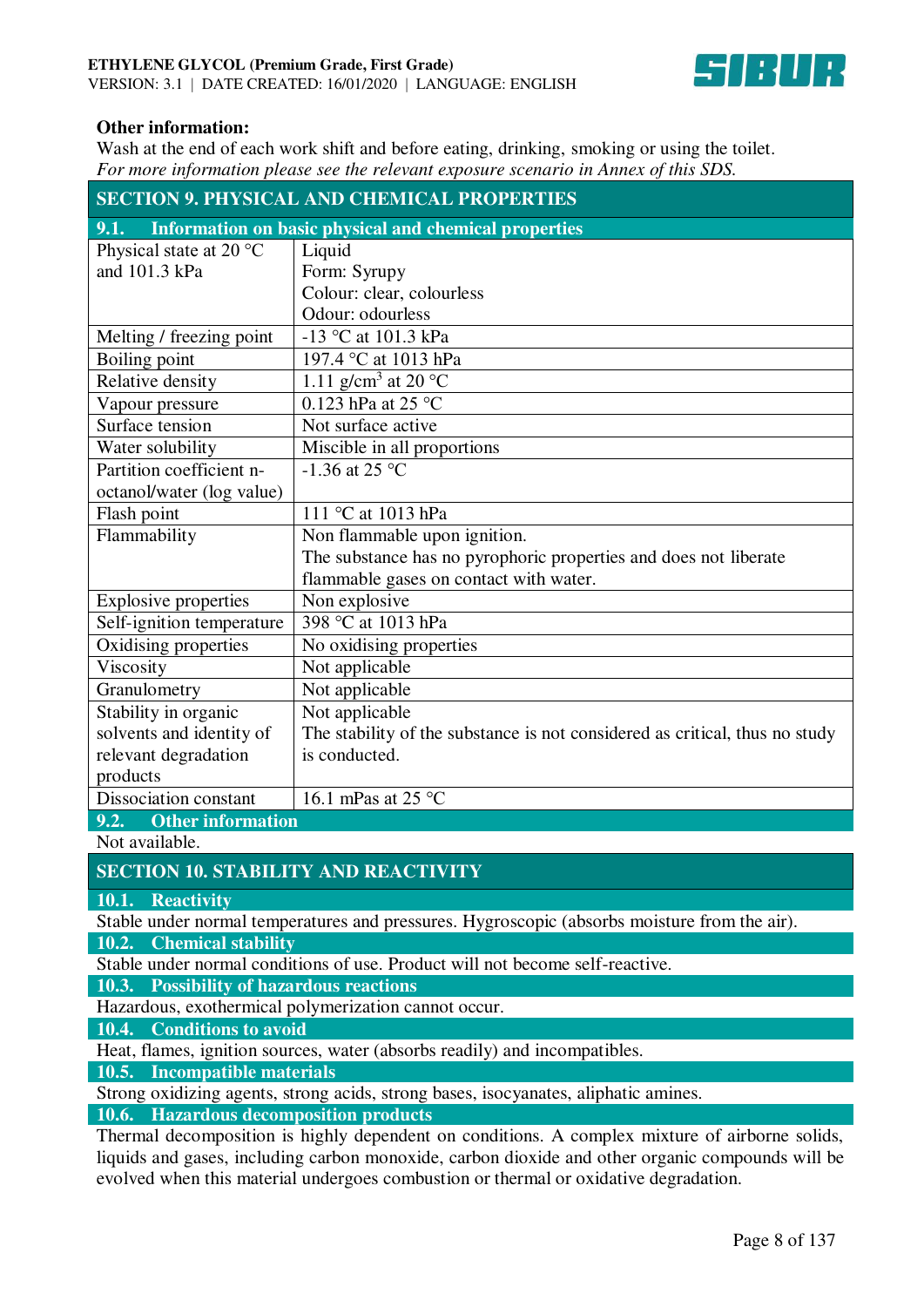

# **SECTION 11. TOXICOLOGICAL INFORMATION**

# **11.1. Information on toxicological effects**

| <b>Acute toxicity</b>          |                                                                        |  |  |
|--------------------------------|------------------------------------------------------------------------|--|--|
| Ethane-1,2-diol (CAS 107-21-1) |                                                                        |  |  |
| LD50, oral, rats               | 7712 mg/kg bw                                                          |  |  |
| LC50, inhalation, rats         | 2500 mg/m <sup>3</sup> (LC50 value derived from teratogenicity study)  |  |  |
| LD50, dermal, mouse            | >3500 mg/kg bw (LD50 derived from developmental toxicity study)        |  |  |
| <b>Note</b>                    | Acute toxicity after oral administration                               |  |  |
| <b>Skin</b>                    | No adverse effect observed (not irritating).                           |  |  |
| corrosion/irritation           |                                                                        |  |  |
| Additional information         | No skin irritation using rabbits, when given the unchanged test        |  |  |
|                                | substance under occlusive conditions for 20 hours.                     |  |  |
| <b>Serious eye</b>             | No adverse effect observed (not irritating).                           |  |  |
| damage/irritation              |                                                                        |  |  |
| Additional information         | No eye irritation effects after 1 and 24 hours after applying the      |  |  |
|                                | substance into the eyes of rabbits.                                    |  |  |
| <b>Respiratory or skin</b>     | Not sensitizing.                                                       |  |  |
| sensitisation                  |                                                                        |  |  |
| <b>Additional information</b>  | Since there is no structural alert, no testing is necessary. In some   |  |  |
|                                | orientating studies with animals and humans no sensitizing properties  |  |  |
|                                | were found.                                                            |  |  |
| <b>Germ cell mutagenicity</b>  | No adverse effect observed (negative).                                 |  |  |
| Additional information         | A test for bacterial gene mutagenicity was conducted with              |  |  |
|                                | monoethylene glycol according to the OECD TG 471 under GLP             |  |  |
|                                | conditions. Monoethylene glycol was not mutagenic in the bacterial     |  |  |
|                                | reverse mutation test in the absence and the presence of metabolic     |  |  |
|                                | activation.                                                            |  |  |
| Carcinogenicity                | Substance is not considered to be classified as carcinogen under       |  |  |
|                                | Regulation (EC) No 1272/2008                                           |  |  |
| Ethane-1,2-diol (CAS 107-21-1) |                                                                        |  |  |
| NOAEL, oral, rats              | 1 000 mg/kg diet (Exposure: 24 months (daily))                         |  |  |
| NOAEL, oral, mice              | 1 500 mg/kg bw/day (Duration of treatment / exposure: 103 weeks)       |  |  |
| <b>Toxicity for</b>            | The substance is not classified in the EU as a reproductive toxicant.  |  |  |
| reproduction                   |                                                                        |  |  |
| Ethane-1,2-diol (CAS 107-21-1) |                                                                        |  |  |
| NOAEL, oral, rat               | > 1000 mg/kg bw/d (three-generation reproduction toxicity study)       |  |  |
| (fertility)                    |                                                                        |  |  |
| NOAEC, inhalation:             | $1000$ mg/m <sup>3</sup> air                                           |  |  |
| aerosol (whole body), rat      |                                                                        |  |  |
| (developmental toxicity)       |                                                                        |  |  |
| NOAEC, inhalation:             | $150 \text{ mg/m}^3$ air                                               |  |  |
| aerosol, mouse                 |                                                                        |  |  |
| (developmental toxicity)       |                                                                        |  |  |
| <b>STOT-single exposure</b>    | Conclusive but not sufficient for classification                       |  |  |
| <b>Repeated dose toxicity</b>  | The substance is considered to be classified and labelled with STOT RE |  |  |
|                                | Cat. 2, H373 (May cause damage to organs) for repeated dose toxicity   |  |  |
|                                | (oral route) under Regulation (EC) No 1272/2008.                       |  |  |
|                                | Classification concerning repeated dermal and repeated inhalation      |  |  |
|                                | toxicity is not warranted.                                             |  |  |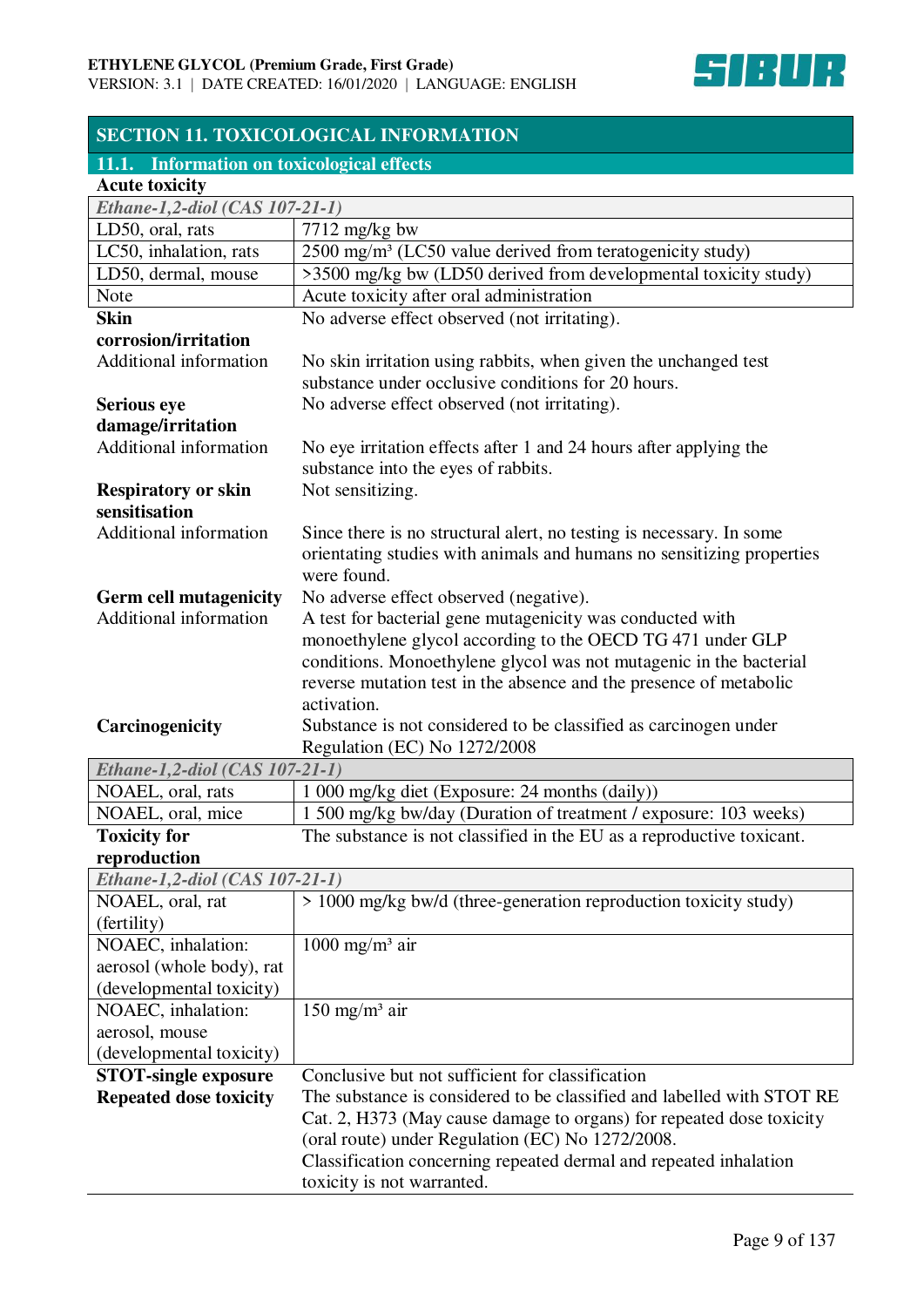| <b>Ethane-1,2-diol (CAS 107-21-1)</b> |                                                                          |  |
|---------------------------------------|--------------------------------------------------------------------------|--|
| NOAEL, oral, rat                      | 150 mg/kg bw/day (equivalent or similar to OECD Guideline 452)           |  |
|                                       | The kidneys were found to be the target organ at higher doses.           |  |
| NOAEL, dermal, dog                    | 2200 mg/kg bw/day (OECD Guideline 410)                                   |  |
| <b>Aspiration hazard</b>              | Not applicable.                                                          |  |
| Other effects:                        | Neurotoxicity: CNS effects are known in humans only at near-lethal       |  |
|                                       | doses. In a large data base of animal studies, no neurotoxic/CNS effects |  |
|                                       | have been observed.                                                      |  |
|                                       | Immunotoxicity: Not available.                                           |  |

# **SECTION 12. ECOLOGICAL INFORMATION**

| <b>12.1.</b> | <b>Toxicity</b> |
|--------------|-----------------|
|              |                 |

*Ethaner* 1,2-di*I* (CAS 107-21-1)

| Einane-1,2-aioi (CAS 10/-21-1)                     |                                                                                                                                               |  |  |
|----------------------------------------------------|-----------------------------------------------------------------------------------------------------------------------------------------------|--|--|
| <b>Fish (Short-term toxicity)</b>                  |                                                                                                                                               |  |  |
| LC50 (96h)                                         | >72860 mg/L - Pimephales promelas (EPA 600/4-90/027)                                                                                          |  |  |
| <b>Fish (Long-term toxicity)</b>                   |                                                                                                                                               |  |  |
| LC50(28 d)                                         | > 1 500 mg/L - Tidewater silverside (Read-across)                                                                                             |  |  |
| NOEC $(7d)$                                        | 15 380 mg/L - Pimephales promelas (EPA 600/4-89/001)                                                                                          |  |  |
| <b>Aquatic invertebrates (Short-term toxicity)</b> |                                                                                                                                               |  |  |
| EC50 (48 h)                                        | >100 mg/L - Daphnia magna (OECD Guideline 202)                                                                                                |  |  |
| EC100(48 h)                                        | >100 mg/L- Daphnia magna (OECD Guideline 202)                                                                                                 |  |  |
| <b>Aquatic invertebrates (Long-term toxicity)</b>  |                                                                                                                                               |  |  |
| NOEC $(7 d)$                                       | 8590 mg/L - Ceriodaphnia dubia (EPA 600/4-89/001)                                                                                             |  |  |
| NOEC $(21 d)$ :                                    | 7500 - 15000 mg/L - Daphnia magna (ASTM Subcommittee E 47.01,<br>Draft No. 1)                                                                 |  |  |
|                                                    |                                                                                                                                               |  |  |
| Algae and aquatic plants                           |                                                                                                                                               |  |  |
| NOEC $(72 h)$<br>EC50(96 h)                        | > 100 mg/L - Scenedesmus quadricauda (Read-across)                                                                                            |  |  |
|                                                    | 6500 - 13000 mg/L - Pseudokirchneriella subcapitata (based on: growth<br>rate)(EPA 600/9-78-018, 1978)                                        |  |  |
| <b>Toxicity to aquatic micro-organisms</b>         |                                                                                                                                               |  |  |
| EC20 (30 min)                                      | > 1 995 mg/L - Activated sludge, domestic (ISO 8192)                                                                                          |  |  |
| 12.2. Persistence and degradability                |                                                                                                                                               |  |  |
|                                                    |                                                                                                                                               |  |  |
| Abiotic degradation:                               | After evaporation or exposure to the air, the product will be slowly                                                                          |  |  |
|                                                    | degraded by photochemical processes. No data on hydrolysis are                                                                                |  |  |
|                                                    | available. However, glycols are generally regarded as stable towards                                                                          |  |  |
|                                                    | hydrolysis                                                                                                                                    |  |  |
| Biodegradation                                     | Readily biodegradable (according to OECD criteria).                                                                                           |  |  |
|                                                    | After 10 days $> 90$ % degradation of ethylene glycol was determined.                                                                         |  |  |
|                                                    | (OECD 301A)                                                                                                                                   |  |  |
| Persistence and                                    | - Not P / vP based on ready biodegradability: The substance is readily                                                                        |  |  |
| degradability                                      | biodegradable according to OECD criteria.                                                                                                     |  |  |
|                                                    | $T1/2 \leq 60$ days in marine water.                                                                                                          |  |  |
|                                                    | $T1/2 \leq 40$ days in fresh- or estuarine water                                                                                              |  |  |
|                                                    | $T1/2 \leq 180$ days in marine sediment                                                                                                       |  |  |
|                                                    | $T1/2 \leq 120$ days in fresh- or estuarine sediment                                                                                          |  |  |
|                                                    | T1/2 $\le$ = 120 days in soil                                                                                                                 |  |  |
| <b>Bioaccumulative potential</b><br>12.3.          |                                                                                                                                               |  |  |
| Aquatic                                            | There are no studies on the bioaccumulation potential – neither in                                                                            |  |  |
| bioaccumulation:                                   | aquatic nor in terrestrial organisms - available. Based on an calculated<br>logPow of -1.36, accumulation in organisms is not to be expected. |  |  |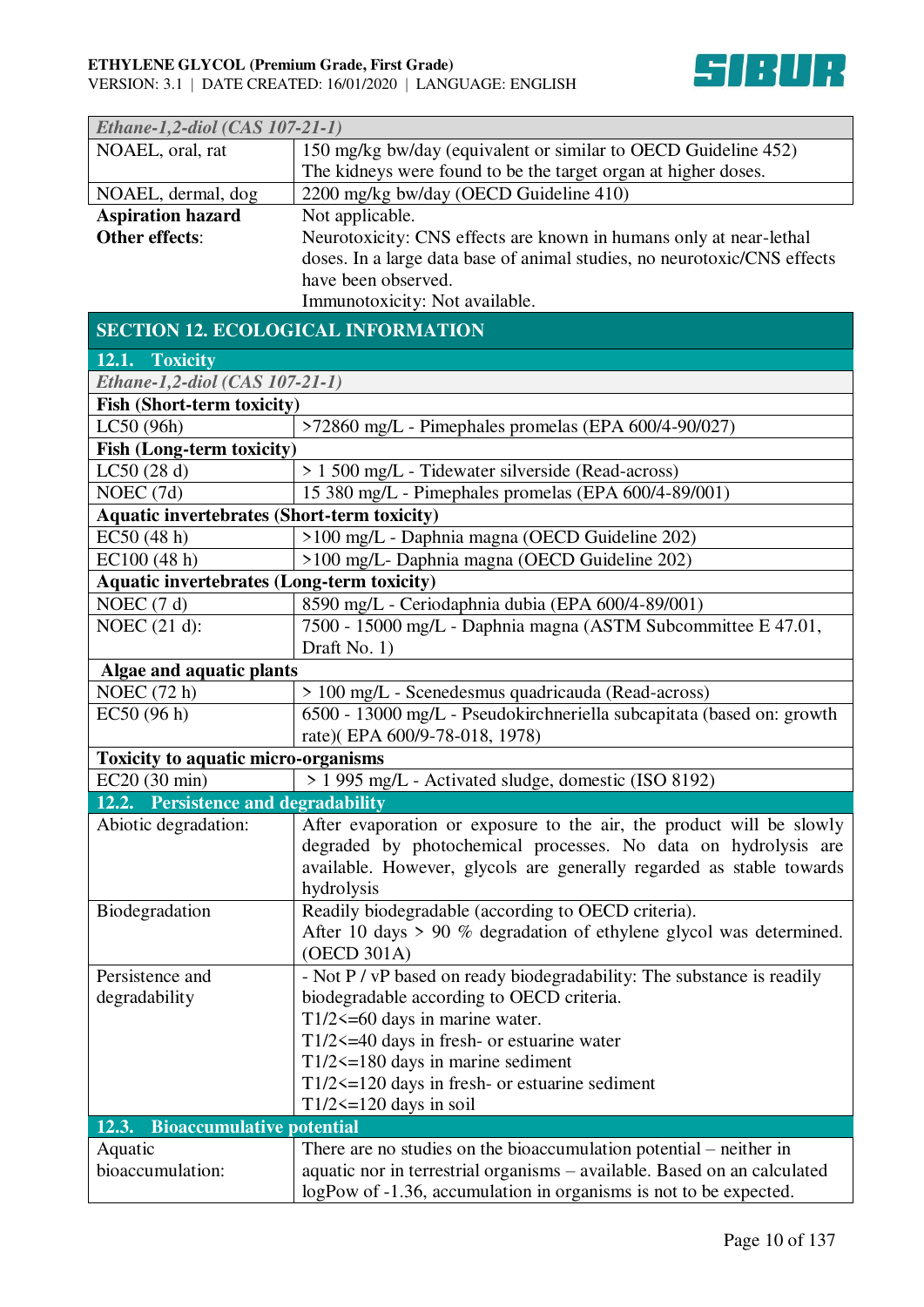

| Secondary poisoning:<br>Based on the available information, there is no indication of a                |                                                                       |  |
|--------------------------------------------------------------------------------------------------------|-----------------------------------------------------------------------|--|
|                                                                                                        | bioaccumulation potential and, hence, secondary poisoning is not      |  |
|                                                                                                        | considered relevant                                                   |  |
| 12.4. Mobility in soil                                                                                 |                                                                       |  |
| Biodegradation in soil:                                                                                | Study scientifically unjustified (substance is readily biodegradable) |  |
| 12.5. Results of PBT and vPvB assessment                                                               |                                                                       |  |
| Regarding all available data on biotic and abiotic degradation, bioaccumulation and toxicity it can    |                                                                       |  |
| be stated that the substance does not fulfil the PBT criteria (not PBT) and not the vPvB criteria (not |                                                                       |  |
| $vPvB$ ).                                                                                              |                                                                       |  |

## **12.6. Other adverse effects**

## Not available.

#### **SECTION 13. DISPOSAL CONSIDERATIONS**

## **13.1. Waste treatment methods**

| <u>TT UDIV DEVULDITUM MUSULUMI</u> |                                                                             |  |  |
|------------------------------------|-----------------------------------------------------------------------------|--|--|
| Waste disposal                     | Material Disposal: Recover or recycle if possible. Waste arising from a     |  |  |
| recommendations                    | spillage or tank cleaning should be disposed of in accordance with          |  |  |
|                                    | prevailing regulations, preferably to a recognised collector or contractor. |  |  |
|                                    | The competence of the collector or contractor should be established         |  |  |
|                                    | beforehand. Remove all packaging for recovery or waste disposal.            |  |  |
|                                    | Do not dispose into the environment, in drains or in water courses.         |  |  |
|                                    | Waste product should not be allowed to contaminate soil or water.           |  |  |
|                                    | Container Disposal: Dispose in accordance with prevailing regulations,      |  |  |
|                                    | preferably to a recognised collector or contractor. The competence of       |  |  |
|                                    | the collector or contractor should be established beforehand.               |  |  |
|                                    | Local Legislation: Disposal should be in accordance with applicable         |  |  |
|                                    | regional, national, and local laws and regulations.                         |  |  |
| European List of Waste             | Not applicable                                                              |  |  |
|                                    |                                                                             |  |  |

#### (LoW) code

# **SECTION 14. TRANSPORT INFORMATION**

**14.1. Land transport (ADR/ RID)** 

Not regulated.

**14.2. Inland waterway transport (ADN)**

## Not regulated.

**14.3. Sea transport (IMDG)** 

Not regulated.

**14.4. Air transport (IATA/ICAO)** 

Not regulated.

**14.5. Special precautions for user** 

Always transport in closed containers. Ensure that persons transporting the product know what to do in the event of an accident or spillage. For information regarding Exposure Controls/Personal Protection see Section 8 of the SDS.

**14.6. Transport in bulk according to Annex II of Marpol and the IBC Code** 

Not applicable.

**SECTION 15. REGULATORY INFORMATION** 

**15.1. Safety, health and environmental regulations/legislation specific for the substance or mixture** 

**15.1.1. EU-Regulations** 

Authorisations and/or restrictions on use (Annex XVII): Not applicable. *Ethane-1,2-diol (CAS 107-21-1)* is not on the REACH Candidate List.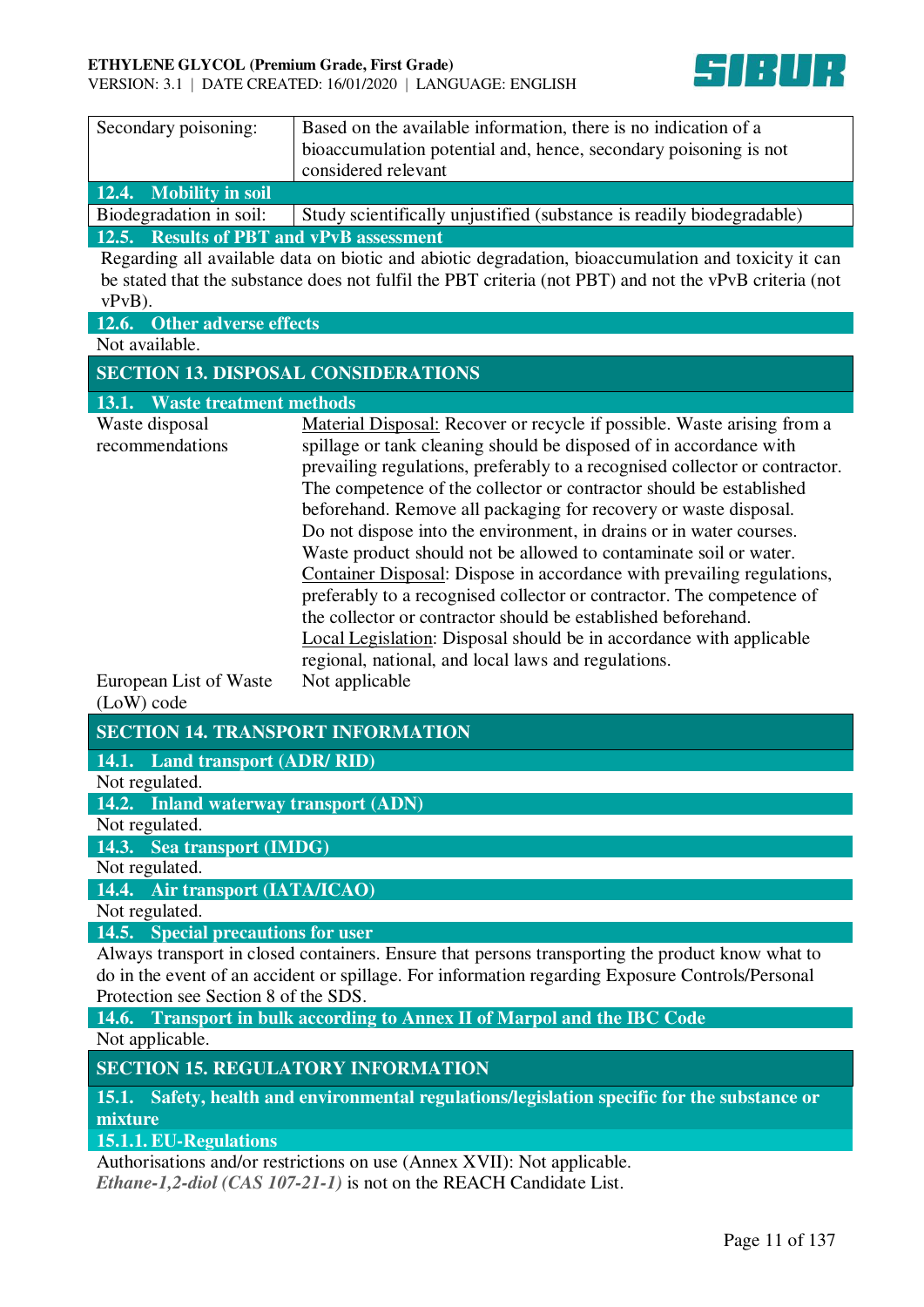

#### *Ethane-1,2-diol (CAS 107-21-1)* is not on the REACH Annex XIV List.

| Other information,          | Regulation (EC) No. 1005/2009 on substances that deplete the ozone       |
|-----------------------------|--------------------------------------------------------------------------|
| restriction and prohibition | layer, Annex I and Regulation (EC) No. 1005/2009 on substances that      |
| regulations                 | deplete the ozone layer. Annex II - Not listed.                          |
|                             | Directive 2012/18/EU on the control of major-accident hazards involving  |
|                             | dangerous substances- (SEVESO III): Not listed.                          |
|                             | Directive 2013/39/EU priority substances in the field of water policy    |
|                             | (amending Directive 2006/60/EC – Water Framework Directive and           |
|                             | Directive 2008/105/EC on environmental quality standards in the field of |
|                             | water policy): Not listed.                                               |
|                             | Regulation (EC) No 850/2004 on persistent organic pollutants:            |
|                             | Annex III – Not listed.                                                  |
|                             | Regulation (EC) No 649/2012 of the European Parliament and of the        |
|                             |                                                                          |

Council of 4 July 2012 concerning the export and import of dangerous chemicals: Not listed.

#### **15.1.2. National regulations**

No information available.

**15.2. Chemical safety assessment** 

Chemical Safety Report has been performed for *Ethane-1,2-diol (CAS 107-21-1)*.

**SECTION 16. OTHER INFORMATION** 

| 16.1. Indication of changes |                                   |                                                                         |                                                                                |  |
|-----------------------------|-----------------------------------|-------------------------------------------------------------------------|--------------------------------------------------------------------------------|--|
| <b>Version</b>              | Date of                           | <b>Section</b>                                                          | <b>Description of changes</b>                                                  |  |
|                             | change                            |                                                                         |                                                                                |  |
| 2.1                         | 08/02/2011                        | 1-16, Annex I, II                                                       | <b>DATE CREATED</b>                                                            |  |
| 3.0                         | 04/04/2018                        | $1-16$ , Annex                                                          | SDS has been corrected in according to new                                     |  |
|                             |                                   |                                                                         | contact information, data of Registration dossier                              |  |
|                             |                                   |                                                                         | and Chemical Safety Report                                                     |  |
| 3.1                         | 16/01/2020                        | Title, 1, 3.1                                                           | Information on Grades of MEG was added.                                        |  |
| 16.2.                       | <b>Abbreviations and acronyms</b> |                                                                         |                                                                                |  |
| <b>ADR</b>                  |                                   |                                                                         | European Agreement concerning the International Carriage of Dangerous Goods by |  |
|                             | Road                              |                                                                         |                                                                                |  |
| <b>AGS</b>                  |                                   |                                                                         | The German Committee on Hazardous Substances (Ausschuss für Gefahrstoffe -     |  |
|                             | AGS                               |                                                                         |                                                                                |  |
| <b>BCF</b>                  |                                   | <b>Bioconcentration factor</b>                                          |                                                                                |  |
| <b>DFG</b>                  |                                   | <b>Germany Research Foundation</b>                                      |                                                                                |  |
| <b>DNEL</b>                 |                                   | Derived No Effect Level                                                 |                                                                                |  |
| <b>IMDG</b>                 |                                   | <b>International Maritime Dangerous Goods</b>                           |                                                                                |  |
| <b>ICAO-TI</b>              |                                   | Technical Instructions for the Safe Transport of Dangerous Goods by Air |                                                                                |  |
| $K_{oc}$                    |                                   | Adsorption coefficient                                                  |                                                                                |  |
| Kow                         |                                   | octanol-water partition coefficient                                     |                                                                                |  |
| LC50                        |                                   | Lethal Concentration to 50 $%$ of a test population                     |                                                                                |  |
| LD50                        |                                   | Lethal Dose to 50% of a test population (Median Lethal Dose)            |                                                                                |  |
| <b>LOAEC</b>                |                                   | Lowest Observable Adverse Effect Concentration                          |                                                                                |  |
| <b>LTEL</b>                 |                                   | Long Term Exposure Limit                                                |                                                                                |  |
| <b>NIOSH</b>                |                                   | National Institute for Occupational Safety and Health (USA CDC)         |                                                                                |  |
| <b>NOEC</b>                 |                                   | No Observed Effect Concentration                                        |                                                                                |  |
| <b>NOAEL</b>                |                                   | No Observed Adverse Effect Level                                        |                                                                                |  |
| <b>OECD</b>                 |                                   | Organization for Economic Co-operation and Development                  |                                                                                |  |
| <b>OSHA</b>                 |                                   | Occupational Safety & Health Administration (USA)                       |                                                                                |  |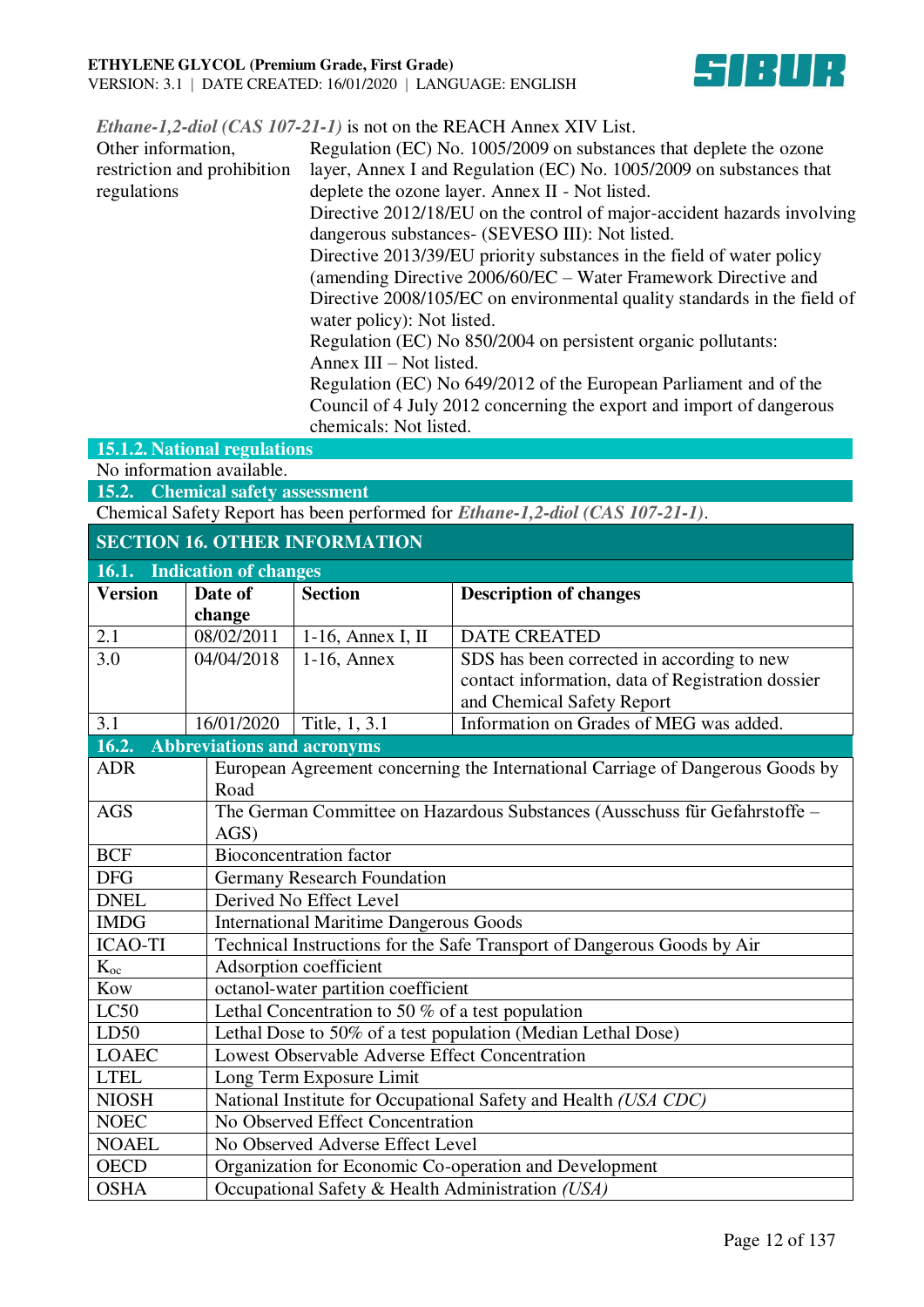

| <b>PNEC</b>     | Predicted No Effect Concentration                                                                  |                                                                                   |                                                                                                  |
|-----------------|----------------------------------------------------------------------------------------------------|-----------------------------------------------------------------------------------|--------------------------------------------------------------------------------------------------|
| <b>PBT</b>      |                                                                                                    | Persistent, bioaccumulative, toxic chemical                                       |                                                                                                  |
| vPvB            |                                                                                                    | Very Persistent, Very Bioaccumulative                                             |                                                                                                  |
| <b>RID</b>      |                                                                                                    | Regulations concerning the International Carriage of Dangerous Goods by Rail      |                                                                                                  |
| <b>SCOEL</b>    |                                                                                                    |                                                                                   |                                                                                                  |
| <b>STEL</b>     |                                                                                                    | Scientific Committee on Occupational Exposure Limits<br>Short Term Exposure Limit |                                                                                                  |
| <b>STP</b>      |                                                                                                    |                                                                                   | sewage treatment plant                                                                           |
| <b>STOT</b>     |                                                                                                    |                                                                                   | Specific Target Organ Toxicity                                                                   |
|                 |                                                                                                    |                                                                                   |                                                                                                  |
| (STOT) RE       |                                                                                                    |                                                                                   | <b>Repeated Exposure</b>                                                                         |
| (STOT) SE       |                                                                                                    |                                                                                   | Single Exposure                                                                                  |
| <b>TWA</b>      |                                                                                                    |                                                                                   | Time Weighted Average                                                                            |
| <b>UN</b>       |                                                                                                    | <b>United Nations</b>                                                             |                                                                                                  |
| <b>WGK</b>      |                                                                                                    |                                                                                   | Wassergefährdungsklasse (German: Water Hazard Class)                                             |
| 16.3.           |                                                                                                    |                                                                                   | <b>Full text of H- and EUH-statements:</b>                                                       |
| H302            |                                                                                                    | Acute Tox. 4                                                                      | H302: Harmful if swallowed.                                                                      |
| H373            |                                                                                                    | STOT RE 2                                                                         | H373: May cause damage to organs <or affected,="" all="" if="" known="" organs="" state=""></or> |
|                 |                                                                                                    |                                                                                   | through prolonged or repeated exposure $\leq$ state route of exposure if it is                   |
|                 |                                                                                                    |                                                                                   | conclusively proven that no other routes of exposure cause the hazard>.                          |
|                 |                                                                                                    |                                                                                   | Affected organs: kidneys.                                                                        |
| 16.4.           |                                                                                                    |                                                                                   | List of ES (exposure scenario) given in Appendix I to the extended SDS                           |
| ES1             |                                                                                                    | Use as Intermediate                                                               | pp.17-20                                                                                         |
| ES <sub>2</sub> |                                                                                                    |                                                                                   | Use as Process chemical pp.21-25                                                                 |
| ES3             |                                                                                                    |                                                                                   | Distribution of substance<br>pp.26-20                                                            |
| ES4             |                                                                                                    |                                                                                   | Formulation $\&$ (re)packing of substance and mixtures<br>pp.30-34                               |
| ES <sub>5</sub> |                                                                                                    |                                                                                   | Production of Polymers<br>pp.35-38                                                               |
| ES <sub>6</sub> | Use in Paints/Coatings (industrial)<br>pp.39-44                                                    |                                                                                   |                                                                                                  |
| ES7             | Use in Paints/Coatings/Adhesives/ Sealants/ Foams/ Polymers/ filled Polymers                       |                                                                                   |                                                                                                  |
|                 | (professional)<br>pp.45-51                                                                         |                                                                                   |                                                                                                  |
| ES8             | Use in Paints/Coatings /Surface treatment products (Consumer use)                                  |                                                                                   | pp. 52-64                                                                                        |
| ES9             |                                                                                                    |                                                                                   | Use in Cleaning agents (industrial)<br>pp.65-69                                                  |
| <b>ES10</b>     |                                                                                                    |                                                                                   | Use in Cleaning agents (professional)<br>pp.70-74                                                |
| <b>ES11</b>     |                                                                                                    |                                                                                   | pp.75-80                                                                                         |
| <b>ES12</b>     | Use in Cleaning agents (Consumer use)<br>Use in Lubricants (industrial)<br>pp.81-86                |                                                                                   |                                                                                                  |
| <b>ES13</b>     |                                                                                                    |                                                                                   | pp.87-92                                                                                         |
| <b>ES14</b>     | Use in Metal-working fluids (industrial)<br>Use in metal-working fluids (professional)<br>pp.93-98 |                                                                                   |                                                                                                  |
| <b>ES15</b>     | pp.99-103<br>Use in Agrochemicals (professional)                                                   |                                                                                   |                                                                                                  |
| <b>ES16</b>     | Use in/as Functional fluids (industrial)                                                           |                                                                                   |                                                                                                  |
| <b>ES17</b>     | pp.104-106                                                                                         |                                                                                   |                                                                                                  |
| <b>ES18</b>     | Use in/as Functional fluids (professional)<br>pp.107-109                                           |                                                                                   |                                                                                                  |
|                 | Use in Heat transfer and Hydraulic fluids (Consumer use)<br>pp.110-111                             |                                                                                   |                                                                                                  |
| <b>ES19</b>     | Use in/as De-icing/Anti-icing applications/agents (professional)<br>pp.112-115                     |                                                                                   |                                                                                                  |
| <b>ES20</b>     | Use in/as De-icing/Anti-icing applications/agents (Consumer use)<br>pp.116-117                     |                                                                                   |                                                                                                  |
| <b>ES21</b>     | Use in laboratories (industrial)<br>p.118                                                          |                                                                                   |                                                                                                  |
| <b>ES22</b>     |                                                                                                    |                                                                                   | Use in laboratories (professional)<br>p.119                                                      |
| <b>ES23</b>     | p.120-122<br>Use in Water-treatment chemicals (industrial)                                         |                                                                                   |                                                                                                  |
| <b>ES24</b>     | Use in Adhesives and Sealants (Consumer use)<br>pp.123-125                                         |                                                                                   |                                                                                                  |
| <b>ES25</b>     | Production of Polymers, filled polymers, Foams, Coatings, Adhesives, Sealants pp. 126-<br>132      |                                                                                   |                                                                                                  |
| <b>ES26</b>     |                                                                                                    |                                                                                   | Production of rigid foam (Consumer use)<br>pp.133                                                |
| <b>ES27</b>     | Use in Biocidal products (Consumer use)<br>p. 134-135                                              |                                                                                   |                                                                                                  |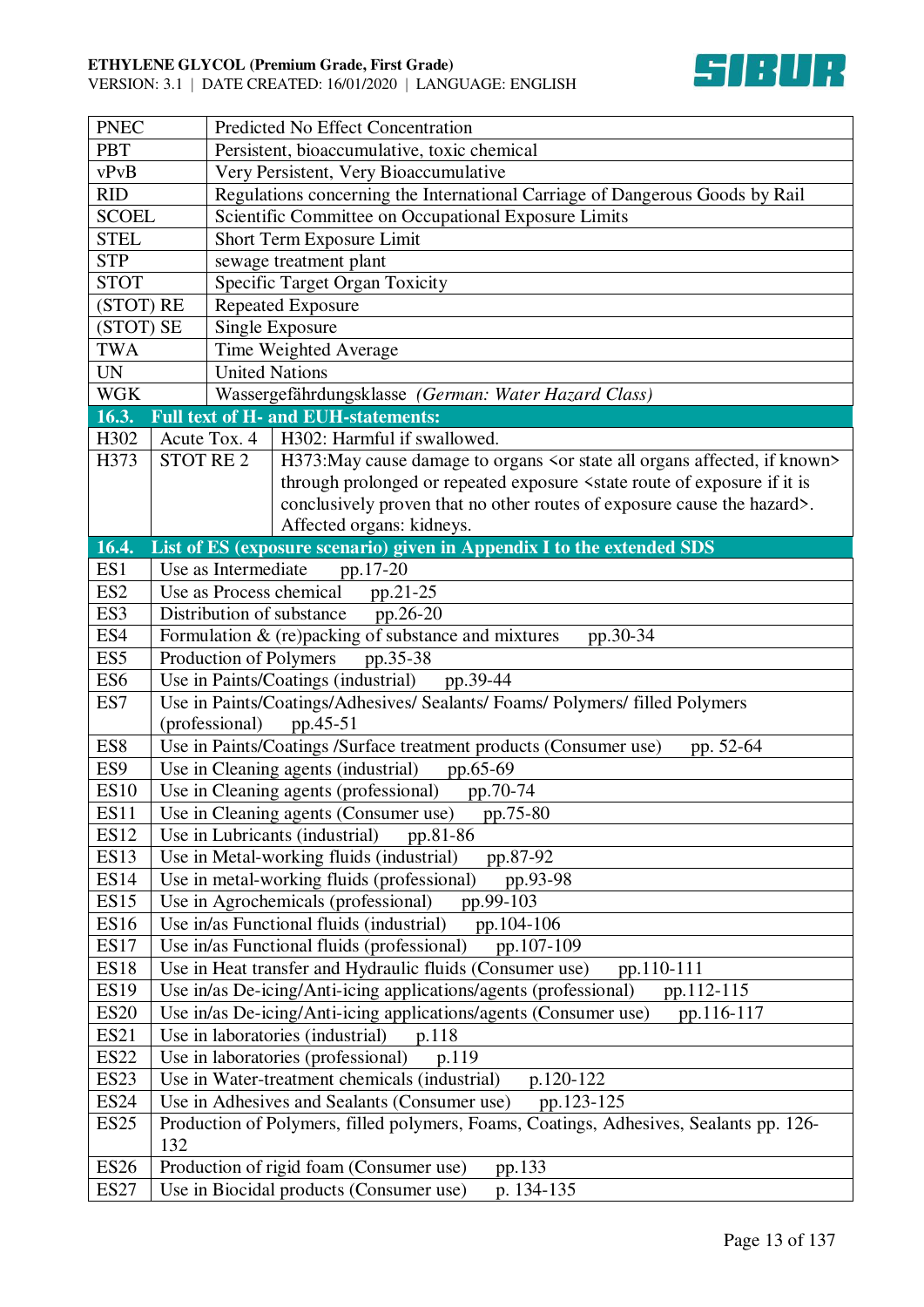

ES28 Use in Water-treatment chemicals (professional) pp.136-138

ES29 Use as Oilfield Chemicals pp.139-140

**16.5. Key literature references and sources**

## **DOCUMENTS, PROVIDED BY CONSORTIUM:**

CHEMICAL SAFETY REPORT to *Ethane-1,2-diol (CAS 107-21-1)*.

## **EU DIRECTIVES**

REGULATION (EC) No 1907/2006 OF THE EUROPEAN PARLIAMENT AND OF THE COUNCIL of 18 December 2006 concerning the Registration, Evaluation, Authorisation and Restriction of Chemicals (REACH), establishing a European Chemicals Agency, amending Directive 1999/45/EC and repealing Council Regulation (EEC) No 793/93 and Commission Regulation (EC) No 1488/94 as well as Council Directive 76/769/EEC and Commission Directives 91/155/EEC, 93/67/EEC, 93/105/EC and 2000/21/EC.

Regulation (EC) No 1272/2008 REGULATION (EC) No 1272/2008 OF THE EUROPEAN PARLIAMENT AND OF THE COUNCIL of 16 December 2008 on classification, labelling and packaging of substances and mixtures, amending and repealing Directives 67/548/EEC and 1999/45/EC, and amending Regulation (EC) No 1907/2006.

Regulations. Commission regulation (EU) no 2015/830 of 28 May 2015 amending Regulation (EC) No 1907/2006 of the European Parliament and of the Council on the Registration, Evaluation, Authorization and Restriction of Chemicals (REACH).

#### **Training advice**

Personnel handling the product has to be acquainted demonstrably with its hazardous properties, with health and environmental protection principles related to the product and first aid principles.

## *DISCLAIMER*

*This information is based on our current level of knowledge. This information may be subject to revision as new knowledge and experience becomes available, and SIBUR makes no warranties and assumes no liability in connection with any use of this information. Since SIBUR cannot be aware of all aspects of your business and the impact the REACH Regulation has for your company, SIBUR strongly encourages you to get familiar with the REACH Regulation in order to comply with its requirements and timelines.*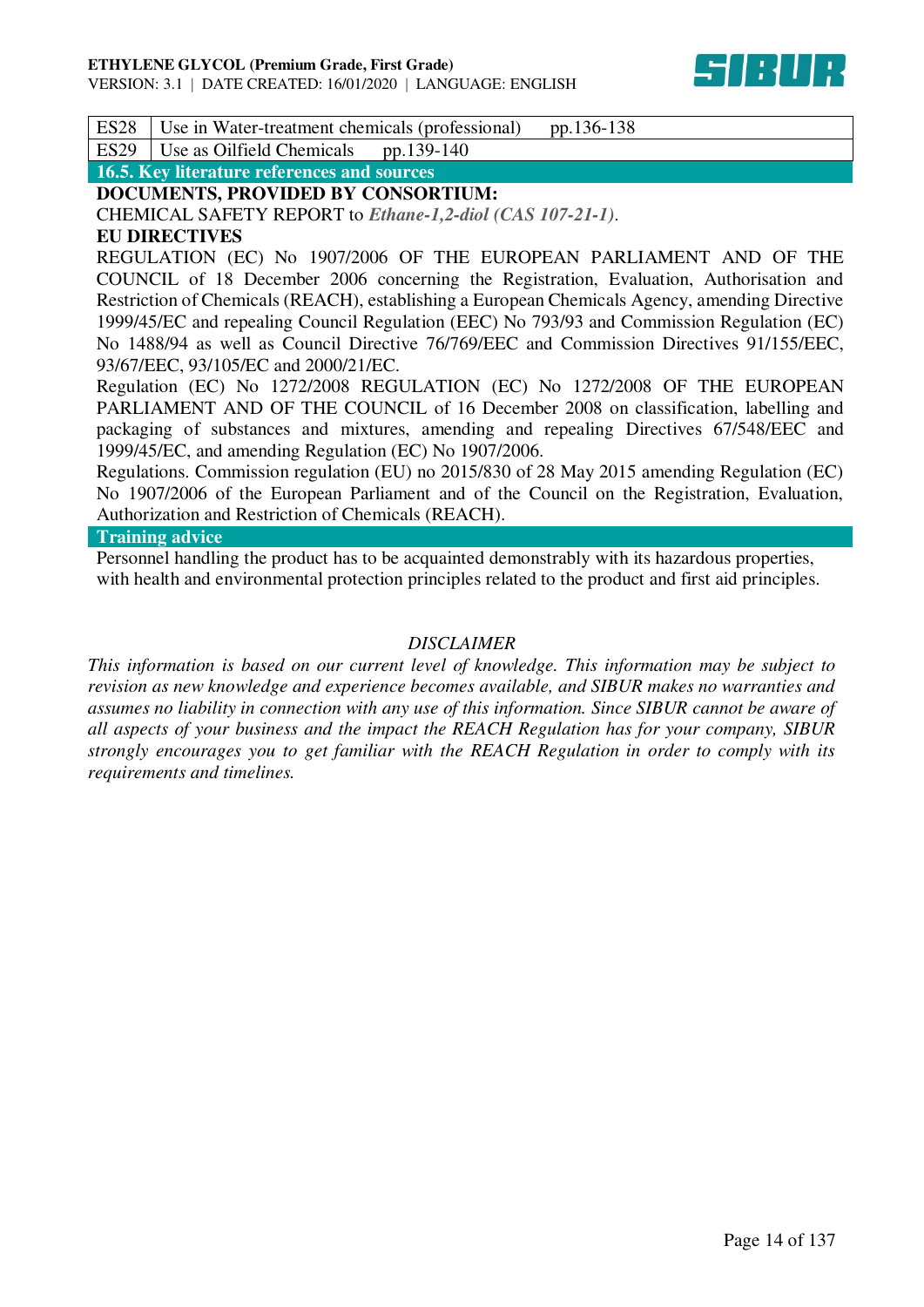

# **ANNEX. EXPOSURE SCENARIOS**

## **Exposure Scenario 1 (ES1): Use as Intermediate**

| <b>Free short title</b>                                                               | Use as Intermediate $(2)$                                                                                                                                                                                                                                                                                                                                                                                                                                                                                                                                                                                                                                                                                                                                               |  |
|---------------------------------------------------------------------------------------|-------------------------------------------------------------------------------------------------------------------------------------------------------------------------------------------------------------------------------------------------------------------------------------------------------------------------------------------------------------------------------------------------------------------------------------------------------------------------------------------------------------------------------------------------------------------------------------------------------------------------------------------------------------------------------------------------------------------------------------------------------------------------|--|
| Systematic title based on use descriptor                                              | ERC 6A; PROC 1, 2, 3, 4, 5, 8A, 8B, 9, 15                                                                                                                                                                                                                                                                                                                                                                                                                                                                                                                                                                                                                                                                                                                               |  |
| Name of contributing environmental scenario and<br>corresponding ERC                  | ERC 6a Industrial use of intermediates                                                                                                                                                                                                                                                                                                                                                                                                                                                                                                                                                                                                                                                                                                                                  |  |
| Name(s) of contributing worker scenarios and<br>corresponding PROCs                   | PROC 1 - Use in closed process, no likelihood of exposure<br>PROC 2 - Use in closed, continuous process with occasional controlled<br>exposure<br>PROC 3 - Use in closed batch process (synthesis or formulation)<br>PROC 4 - Use in batch and other process (synthesis) where opportunity for<br>exposure arises<br>PROC 5 - Mixing or blending in batch processes (multistage and/or<br>significant contact)<br>PROC 8a - Transfer of chemicals from/to vessels/ large containers at non<br>dedicated facilities<br>PROC 8b - Transfer of chemicals from/to vessels/ large containers at<br>dedicated facilities<br>PROC 9 - Transfer of chemicals into small containers (dedicated filling line)<br>PROC 15 - Use of laboratory reagents in small scale laboratories |  |
| Contributing Scenario (1) controlling environmental exposure for ERC 6A               |                                                                                                                                                                                                                                                                                                                                                                                                                                                                                                                                                                                                                                                                                                                                                                         |  |
|                                                                                       | As no environmental hazard was identified no environmental-related exposure assessment and risk characterization was performed.                                                                                                                                                                                                                                                                                                                                                                                                                                                                                                                                                                                                                                         |  |
| <b>Product characteristics</b>                                                        |                                                                                                                                                                                                                                                                                                                                                                                                                                                                                                                                                                                                                                                                                                                                                                         |  |
| Physical state                                                                        | liquid                                                                                                                                                                                                                                                                                                                                                                                                                                                                                                                                                                                                                                                                                                                                                                  |  |
| Concentration in substance                                                            | $100~\%$                                                                                                                                                                                                                                                                                                                                                                                                                                                                                                                                                                                                                                                                                                                                                                |  |
| <b>Fugacity / Dustiness</b>                                                           | low                                                                                                                                                                                                                                                                                                                                                                                                                                                                                                                                                                                                                                                                                                                                                                     |  |
| Frequency and duration of use                                                         |                                                                                                                                                                                                                                                                                                                                                                                                                                                                                                                                                                                                                                                                                                                                                                         |  |
| Duration of activity                                                                  | >4 hours (default)                                                                                                                                                                                                                                                                                                                                                                                                                                                                                                                                                                                                                                                                                                                                                      |  |
| Frequency of use                                                                      | 5 days / week                                                                                                                                                                                                                                                                                                                                                                                                                                                                                                                                                                                                                                                                                                                                                           |  |
| Human factors not influenced by risk management                                       |                                                                                                                                                                                                                                                                                                                                                                                                                                                                                                                                                                                                                                                                                                                                                                         |  |
| Contributing Scenario (2) controlling industrial worker exposure for PROC 1           |                                                                                                                                                                                                                                                                                                                                                                                                                                                                                                                                                                                                                                                                                                                                                                         |  |
| Name of contributing scenario                                                         | 1 - Use in closed process, no likelihood of exposure                                                                                                                                                                                                                                                                                                                                                                                                                                                                                                                                                                                                                                                                                                                    |  |
| Scenario subtitle                                                                     | Use in closed process, no likelihood of exposure                                                                                                                                                                                                                                                                                                                                                                                                                                                                                                                                                                                                                                                                                                                        |  |
| Exposed skin surface                                                                  | $240$ cm <sup>2</sup>                                                                                                                                                                                                                                                                                                                                                                                                                                                                                                                                                                                                                                                                                                                                                   |  |
| Other given operational conditions affecting workers exposure                         |                                                                                                                                                                                                                                                                                                                                                                                                                                                                                                                                                                                                                                                                                                                                                                         |  |
| Location                                                                              | indoors                                                                                                                                                                                                                                                                                                                                                                                                                                                                                                                                                                                                                                                                                                                                                                 |  |
| Domain                                                                                | industrial                                                                                                                                                                                                                                                                                                                                                                                                                                                                                                                                                                                                                                                                                                                                                              |  |
| Technical conditions and measures to control dispersion and exposure                  |                                                                                                                                                                                                                                                                                                                                                                                                                                                                                                                                                                                                                                                                                                                                                                         |  |
| Local exhaust ventilation                                                             | no                                                                                                                                                                                                                                                                                                                                                                                                                                                                                                                                                                                                                                                                                                                                                                      |  |
| Conditions and measures related to personal protection, hygiene and health evaluation |                                                                                                                                                                                                                                                                                                                                                                                                                                                                                                                                                                                                                                                                                                                                                                         |  |
| Protective gloves                                                                     | No                                                                                                                                                                                                                                                                                                                                                                                                                                                                                                                                                                                                                                                                                                                                                                      |  |
| Respiratory protection                                                                | no                                                                                                                                                                                                                                                                                                                                                                                                                                                                                                                                                                                                                                                                                                                                                                      |  |
| Contributing Scenario (3) controlling industrial worker exposure for PROC 2           |                                                                                                                                                                                                                                                                                                                                                                                                                                                                                                                                                                                                                                                                                                                                                                         |  |
| Name of contributing scenario                                                         | 2 - Use in closed, continuous process with occasional controlled exposure                                                                                                                                                                                                                                                                                                                                                                                                                                                                                                                                                                                                                                                                                               |  |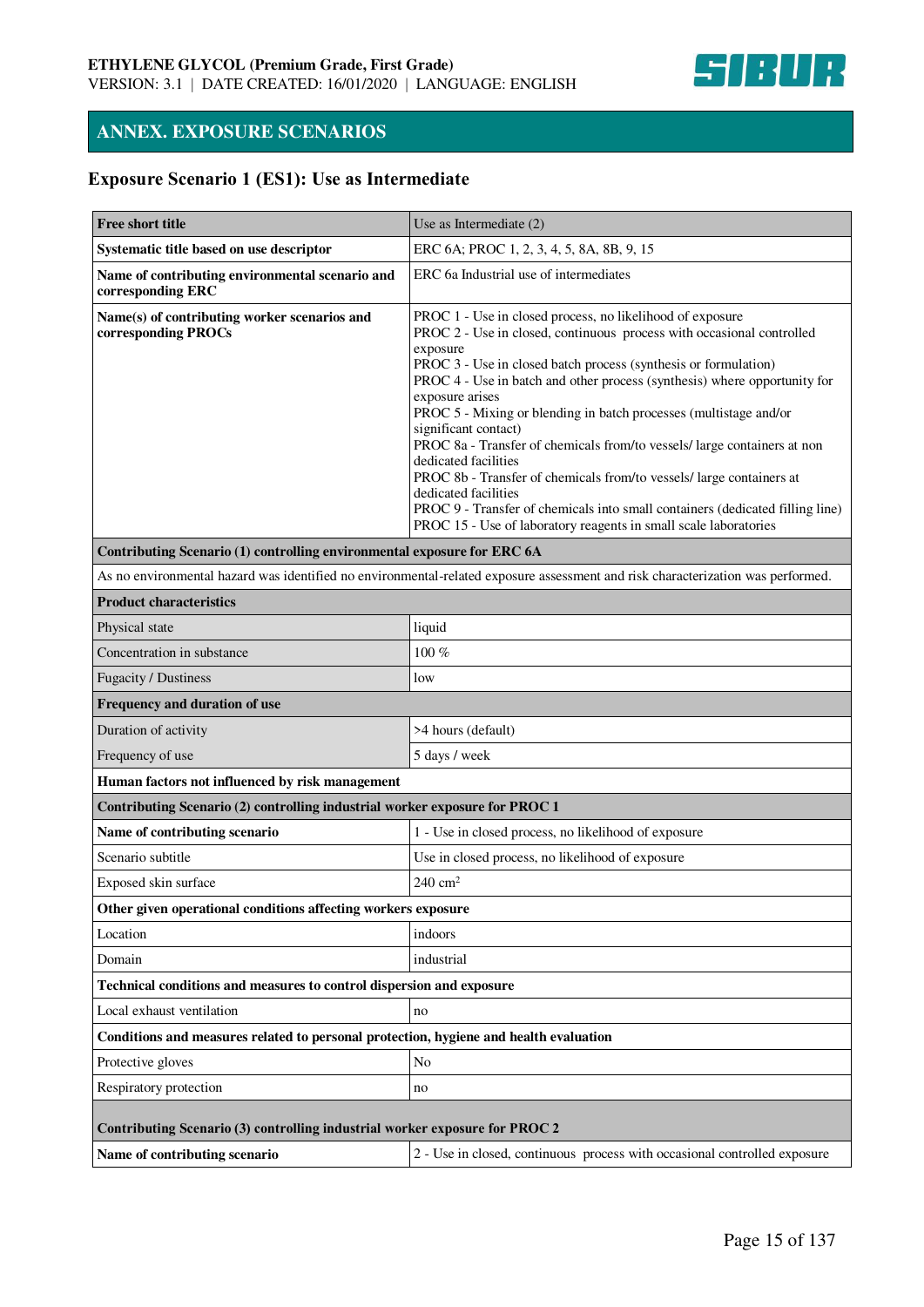

| Scenario subtitle                                                                     | Use in closed, continuous process with occasional controlled exposure                   |  |  |
|---------------------------------------------------------------------------------------|-----------------------------------------------------------------------------------------|--|--|
| Human factors not influenced by risk management                                       |                                                                                         |  |  |
| Exposed skin surface                                                                  | $480 \text{ cm}^2$                                                                      |  |  |
| Other given operational conditions affecting workers exposure                         |                                                                                         |  |  |
| Location                                                                              | indoors                                                                                 |  |  |
| Domain                                                                                | industrial                                                                              |  |  |
| Technical conditions and measures to control dispersion and exposure                  |                                                                                         |  |  |
| Local exhaust ventilation                                                             | no                                                                                      |  |  |
| Conditions and measures related to personal protection, hygiene and health evaluation |                                                                                         |  |  |
| Protective gloves                                                                     | N <sub>o</sub>                                                                          |  |  |
| Respiratory protection                                                                | no                                                                                      |  |  |
| Contributing Scenario (4) controlling industrial worker exposure for PROC 3           |                                                                                         |  |  |
| Name of contributing scenario                                                         | 3 - Use in closed batch process (synthesis or formulation)                              |  |  |
| Scenario subtitle                                                                     | Use in closed batch process (synthesis or formulation).                                 |  |  |
| Human factors not influenced by risk management                                       |                                                                                         |  |  |
| Exposed skin surface                                                                  | $240$ cm <sup>2</sup>                                                                   |  |  |
| Other given operational conditions affecting workers exposure                         |                                                                                         |  |  |
| Location                                                                              | indoors                                                                                 |  |  |
| Domain                                                                                | industrial                                                                              |  |  |
| Technical conditions and measures to control dispersion and exposure                  |                                                                                         |  |  |
| Local exhaust ventilation                                                             | no                                                                                      |  |  |
| Conditions and measures related to personal protection, hygiene and health evaluation |                                                                                         |  |  |
| Protective gloves                                                                     | No                                                                                      |  |  |
| Respiratory protection                                                                | no                                                                                      |  |  |
|                                                                                       |                                                                                         |  |  |
| Contributing Scenario (5) controlling industrial worker exposure for PROC 4           |                                                                                         |  |  |
| Name of contributing scenario                                                         | 4 - Use in batch and other process (synthesis) where opportunity for<br>exposure arises |  |  |
| Scenario subtitle                                                                     | Use in batch and other process (synthesis) where opportunity for exposure<br>arises.    |  |  |
| Human factors not influenced by risk management                                       |                                                                                         |  |  |
| Exposed skin surface                                                                  | $480$ cm <sup>2</sup>                                                                   |  |  |
| Other given operational conditions affecting workers exposure                         |                                                                                         |  |  |
| Location                                                                              | indoors                                                                                 |  |  |
| Domain                                                                                | industrial                                                                              |  |  |
| Technical conditions and measures to control dispersion and exposure                  |                                                                                         |  |  |
| Local exhaust ventilation                                                             | no                                                                                      |  |  |
| Conditions and measures related to personal protection, hygiene and health evaluation |                                                                                         |  |  |
| Protective gloves                                                                     | No                                                                                      |  |  |
| Respiratory protection                                                                | no                                                                                      |  |  |
| Contributing Scenario (6) controlling industrial worker exposure for PROC 5           |                                                                                         |  |  |
| Name of contributing scenario                                                         | 5 - Mixing or blending in batch processes (multistage and/or significant<br>contact)    |  |  |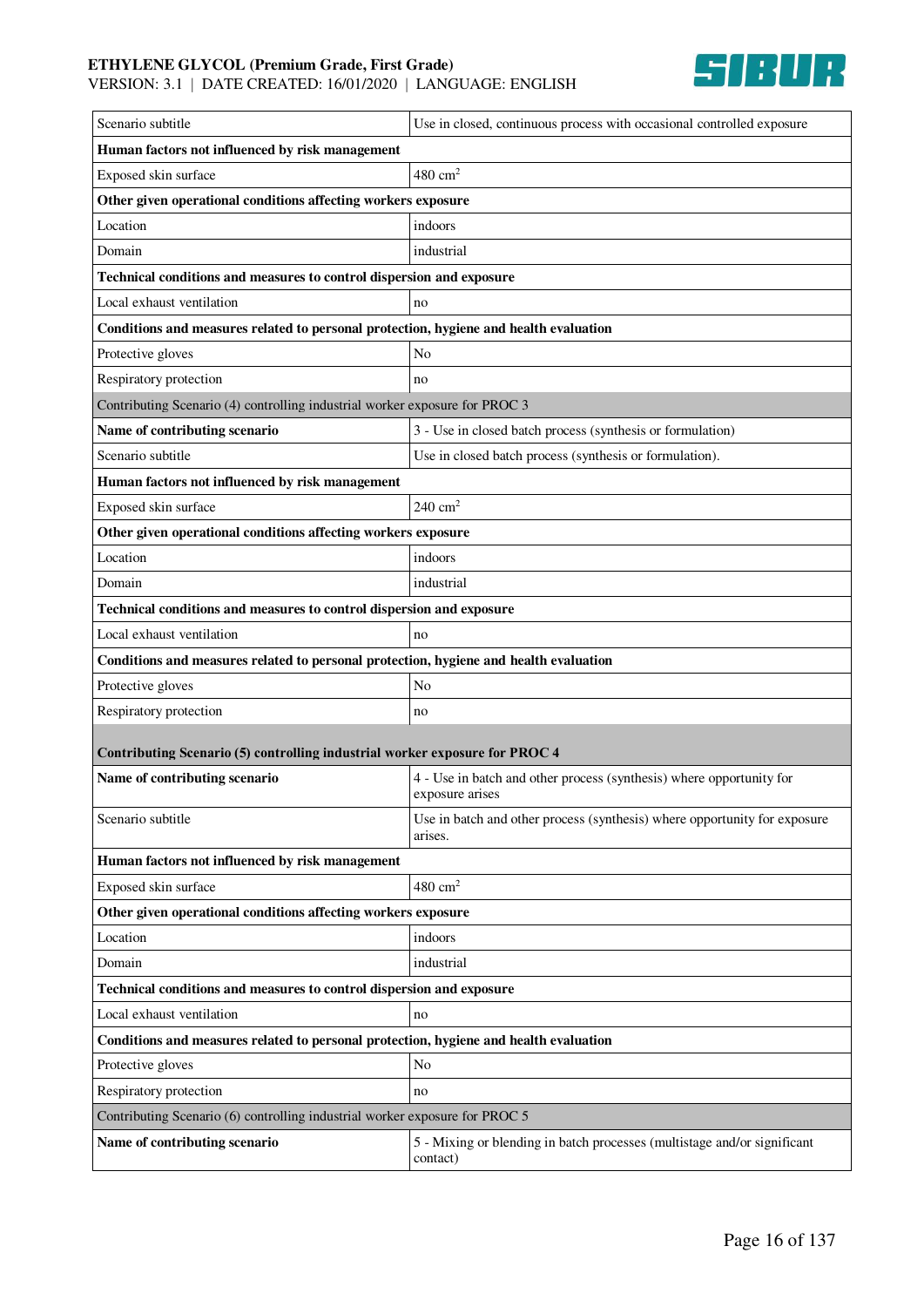

| Scenario subtitle                                                                     | Mixing or blending in batch processes for formulation of preparations and<br>articles (multistage and/or significant contact).         |  |  |
|---------------------------------------------------------------------------------------|----------------------------------------------------------------------------------------------------------------------------------------|--|--|
| Human factors not influenced by risk management                                       |                                                                                                                                        |  |  |
| Exposed skin surface                                                                  | $480 \text{ cm}^2$                                                                                                                     |  |  |
| Other given operational conditions affecting workers exposure                         |                                                                                                                                        |  |  |
| Location                                                                              | indoors                                                                                                                                |  |  |
| Domain                                                                                | industrial                                                                                                                             |  |  |
| Technical conditions and measures to control dispersion and exposure                  |                                                                                                                                        |  |  |
| Local exhaust ventilation                                                             | no                                                                                                                                     |  |  |
| Conditions and measures related to personal protection, hygiene and health evaluation |                                                                                                                                        |  |  |
| Protective gloves                                                                     | Gloves APF 10 90 %                                                                                                                     |  |  |
| Respiratory protection                                                                | no                                                                                                                                     |  |  |
| Contributing Scenario (7) controlling industrial worker exposure for PROC 8A          |                                                                                                                                        |  |  |
| Name of contributing scenario                                                         | 8a - Transfer of chemicals from/to vessels/ large containers at non dedicated<br>facilities                                            |  |  |
| Scenario subtitle                                                                     | Transfer of substance or preparation (charging/discharging) from/to<br>vessels/large containers at non-dedicated facilities            |  |  |
| <b>Qualitative Risk Assessment</b>                                                    |                                                                                                                                        |  |  |
| General                                                                               | In case no suitable local exhaust ventilation is present:<br>Wear a suitable respiratory protection with adequate effectiveness (90%). |  |  |
| Human factors not influenced by risk management                                       |                                                                                                                                        |  |  |
| Exposed skin surface                                                                  | $960 \text{ cm}^2$                                                                                                                     |  |  |
| Other given operational conditions affecting workers exposure                         |                                                                                                                                        |  |  |
| Location                                                                              | indoors                                                                                                                                |  |  |
| Domain                                                                                | industrial                                                                                                                             |  |  |
| Technical conditions and measures to control dispersion and exposure                  |                                                                                                                                        |  |  |
| Local exhaust ventilation                                                             | yes (inhalation 90 $\%$ )                                                                                                              |  |  |
| Conditions and measures related to personal protection, hygiene and health evaluation |                                                                                                                                        |  |  |
| Protective gloves                                                                     | $\rm No$                                                                                                                               |  |  |
| Respiratory protection                                                                | no                                                                                                                                     |  |  |
| Contributing Scenario (8) controlling industrial worker exposure for PROC 8B          |                                                                                                                                        |  |  |
| Name of contributing scenario                                                         | 8b - Transfer of chemicals from/to vessels/ large containers at dedicated<br>facilities                                                |  |  |
| Scenario subtitle                                                                     | Transfer of substance or preparation (charging/discharging) from/to<br>vessels/large containers at dedicated facilities                |  |  |
| Human factors not influenced by risk management                                       |                                                                                                                                        |  |  |
| Exposed skin surface                                                                  | $960 \text{ cm}^2$                                                                                                                     |  |  |
| Other given operational conditions affecting workers exposure                         |                                                                                                                                        |  |  |
| Location                                                                              | indoors                                                                                                                                |  |  |
| Domain                                                                                | industrial                                                                                                                             |  |  |
| Technical conditions and measures to control dispersion and exposure                  |                                                                                                                                        |  |  |
| Local exhaust ventilation                                                             | no                                                                                                                                     |  |  |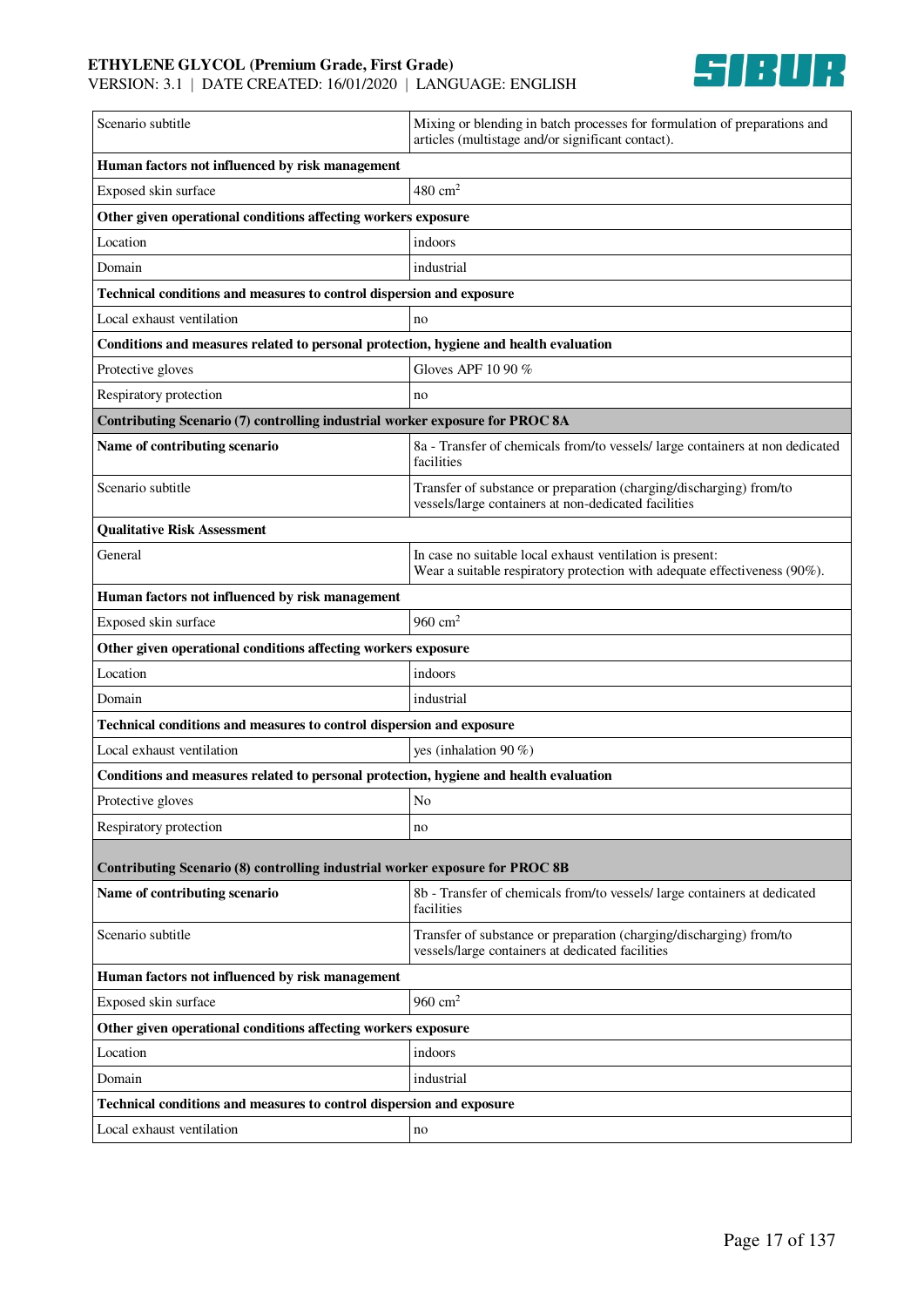

| Conditions and measures related to personal protection, hygiene and health evaluation |                                                                                                            |  |
|---------------------------------------------------------------------------------------|------------------------------------------------------------------------------------------------------------|--|
| Protective gloves                                                                     | No                                                                                                         |  |
| Respiratory protection                                                                | no                                                                                                         |  |
| Contributing Scenario (9) controlling industrial worker exposure for PROC 9           |                                                                                                            |  |
| Name of contributing scenario                                                         | 9 - Transfer of chemicals into small containers (dedicated filling line)                                   |  |
| Scenario subtitle                                                                     | Transfer of substance or preparation into small containers (dedicated filling<br>line, including weighing) |  |
| Human factors not influenced by risk management                                       |                                                                                                            |  |
| Exposed skin surface                                                                  | $480$ cm <sup>2</sup>                                                                                      |  |
| Other given operational conditions affecting workers exposure                         |                                                                                                            |  |
| Location                                                                              | indoors                                                                                                    |  |
| Domain                                                                                | industrial                                                                                                 |  |
| Technical conditions and measures to control dispersion and exposure                  |                                                                                                            |  |
| Local exhaust ventilation                                                             | no                                                                                                         |  |
| Conditions and measures related to personal protection, hygiene and health evaluation |                                                                                                            |  |
| Protective gloves                                                                     | No                                                                                                         |  |
| Respiratory protection                                                                | no                                                                                                         |  |
| Contributing Scenario (10) controlling industrial worker exposure for PROC 15         |                                                                                                            |  |
| Name of contributing scenario                                                         | 15 - Use of laboratory reagents in small scale laboratories                                                |  |
| Scenario subtitle                                                                     | Use as laboratory reagent                                                                                  |  |
| <b>Product characteristics</b>                                                        |                                                                                                            |  |
| Human factors not influenced by risk management                                       |                                                                                                            |  |
| Exposed skin surface                                                                  | $240 \text{ cm}^2$                                                                                         |  |
| Other given operational conditions affecting workers exposure                         |                                                                                                            |  |
| Location                                                                              | indoors                                                                                                    |  |
| Domain                                                                                | industrial                                                                                                 |  |
| Technical conditions and measures to control dispersion and exposure                  |                                                                                                            |  |
| Local exhaust ventilation                                                             | no                                                                                                         |  |
| Conditions and measures related to personal protection, hygiene and health evaluation |                                                                                                            |  |
| Protective gloves                                                                     | No                                                                                                         |  |
| Respiratory protection                                                                | no                                                                                                         |  |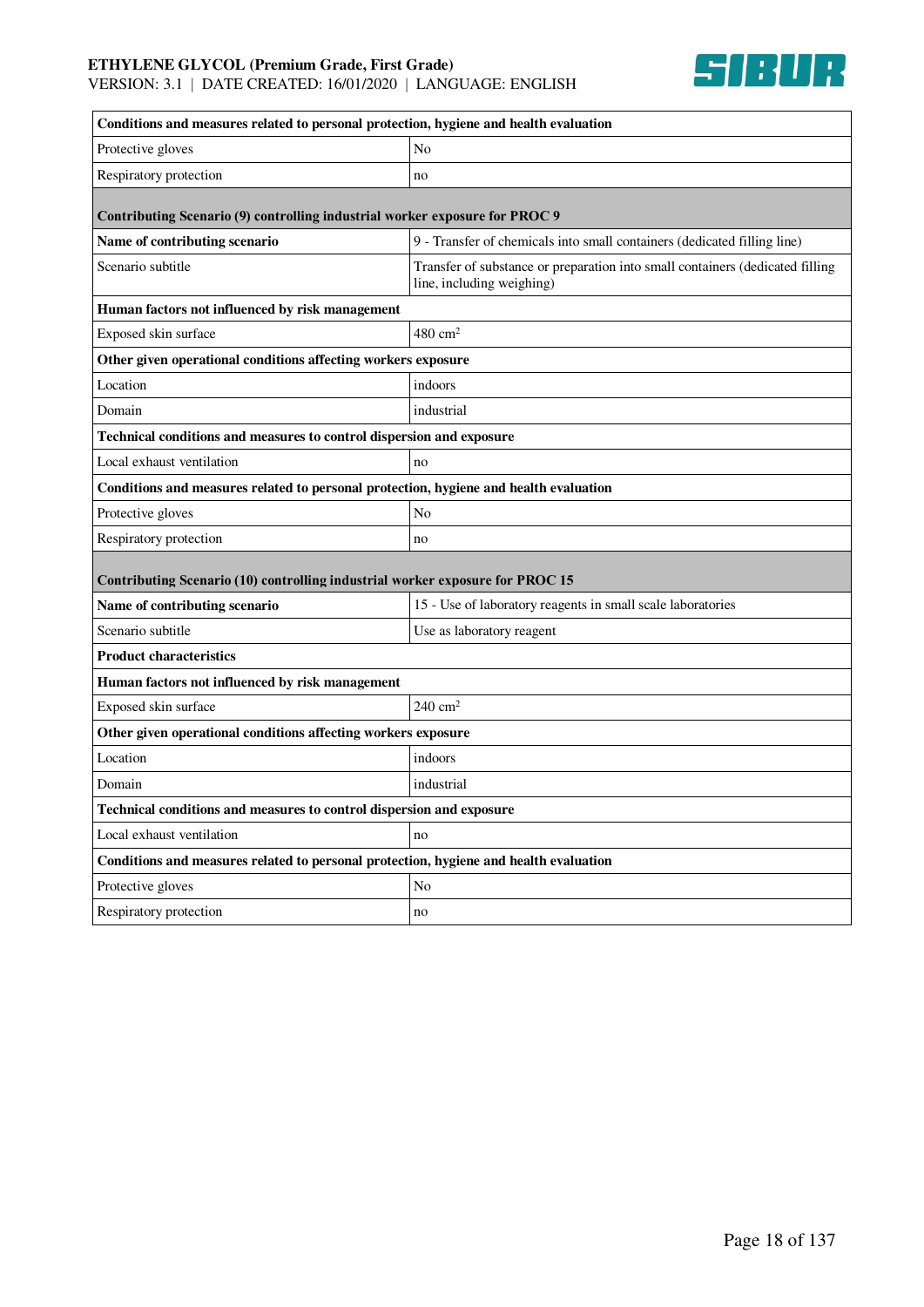

# **Exposure Scenario 2 (ES2): Use as Process chemical**

| <b>Free short title</b>                                                               | Use as Process chemical (3)                                                                                                                                                                                                                                                                                                                                                                                             |  |
|---------------------------------------------------------------------------------------|-------------------------------------------------------------------------------------------------------------------------------------------------------------------------------------------------------------------------------------------------------------------------------------------------------------------------------------------------------------------------------------------------------------------------|--|
| Systematic title based on use descriptor                                              | ERC 4; PROC 1, 2, 3, 4, 5, 8A, 8B, 9, 13, 14, 15                                                                                                                                                                                                                                                                                                                                                                        |  |
| Name of contributing environmental scenario and<br>corresponding ERC                  | ERC 4 Industrial use of processing aids                                                                                                                                                                                                                                                                                                                                                                                 |  |
| Name(s) of contributing worker scenarios and<br>corresponding PROCs                   | PROC 1 - Use in closed process, no likelihood of exposure<br>PROC 2 - Use in closed, continuous process with occasional controlled                                                                                                                                                                                                                                                                                      |  |
|                                                                                       | exposure<br>PROC 3 - Use in closed batch process (synthesis or formulation)<br>PROC 4 - Use in batch and other process (synthesis) where opportunity for<br>exposure arises<br>PROC 5 - Mixing or blending in batch processes (multistage and/or<br>significant contact)<br>PROC 8a - Transfer of chemicals from/to vessels/ large containers at non<br>dedicated facilities                                            |  |
|                                                                                       | PROC 8b - Transfer of chemicals from/to vessels/ large containers at<br>dedicated facilities<br>PROC 9 - Transfer of chemicals into small containers (dedicated filling line)<br>PROC 13 - Treatment of articles by dipping and pouring<br>PROC 14 - Production of preparations or articles by tabletting, compression,<br>extrusion, pelletisation<br>PROC 15 - Use of laboratory reagents in small scale laboratories |  |
| Contributing Scenario (1) controlling environmental exposure for ERC 4                |                                                                                                                                                                                                                                                                                                                                                                                                                         |  |
|                                                                                       | As no environmental hazard was identified no environmental-related exposure assessment and risk characterization was performed.                                                                                                                                                                                                                                                                                         |  |
| <b>Product characteristics</b>                                                        |                                                                                                                                                                                                                                                                                                                                                                                                                         |  |
| Physical state                                                                        | liquid                                                                                                                                                                                                                                                                                                                                                                                                                  |  |
| Concentration in substance                                                            | 100 %                                                                                                                                                                                                                                                                                                                                                                                                                   |  |
| <b>Fugacity / Dustiness</b>                                                           | low                                                                                                                                                                                                                                                                                                                                                                                                                     |  |
| Frequency and duration of use                                                         |                                                                                                                                                                                                                                                                                                                                                                                                                         |  |
| Duration of activity                                                                  | >4 hours (default)                                                                                                                                                                                                                                                                                                                                                                                                      |  |
| Frequency of use                                                                      | 5 days / week                                                                                                                                                                                                                                                                                                                                                                                                           |  |
| Contributing Scenario (2) controlling industrial worker exposure for PROC 1           |                                                                                                                                                                                                                                                                                                                                                                                                                         |  |
| Name of contributing scenario                                                         | 1 - Use in closed process, no likelihood of exposure                                                                                                                                                                                                                                                                                                                                                                    |  |
| Scenario subtitle                                                                     | Use in closed process, no likelihood of exposure                                                                                                                                                                                                                                                                                                                                                                        |  |
| Human factors not influenced by risk management                                       |                                                                                                                                                                                                                                                                                                                                                                                                                         |  |
| Exposed skin surface                                                                  | $240 \text{ cm}^2$                                                                                                                                                                                                                                                                                                                                                                                                      |  |
| Other given operational conditions affecting workers exposure                         |                                                                                                                                                                                                                                                                                                                                                                                                                         |  |
| Location                                                                              | indoors                                                                                                                                                                                                                                                                                                                                                                                                                 |  |
| Domain                                                                                | industrial                                                                                                                                                                                                                                                                                                                                                                                                              |  |
| Technical conditions and measures to control dispersion and exposure                  |                                                                                                                                                                                                                                                                                                                                                                                                                         |  |
| Local exhaust ventilation                                                             | no                                                                                                                                                                                                                                                                                                                                                                                                                      |  |
| Conditions and measures related to personal protection, hygiene and health evaluation |                                                                                                                                                                                                                                                                                                                                                                                                                         |  |
| Protective gloves                                                                     | N <sub>o</sub>                                                                                                                                                                                                                                                                                                                                                                                                          |  |
| Respiratory protection                                                                | no                                                                                                                                                                                                                                                                                                                                                                                                                      |  |
| Contributing Scenario (3) controlling industrial worker exposure for PROC 2           |                                                                                                                                                                                                                                                                                                                                                                                                                         |  |
| Name of contributing scenario                                                         | 2 - Use in closed, continuous process with occasional controlled exposure                                                                                                                                                                                                                                                                                                                                               |  |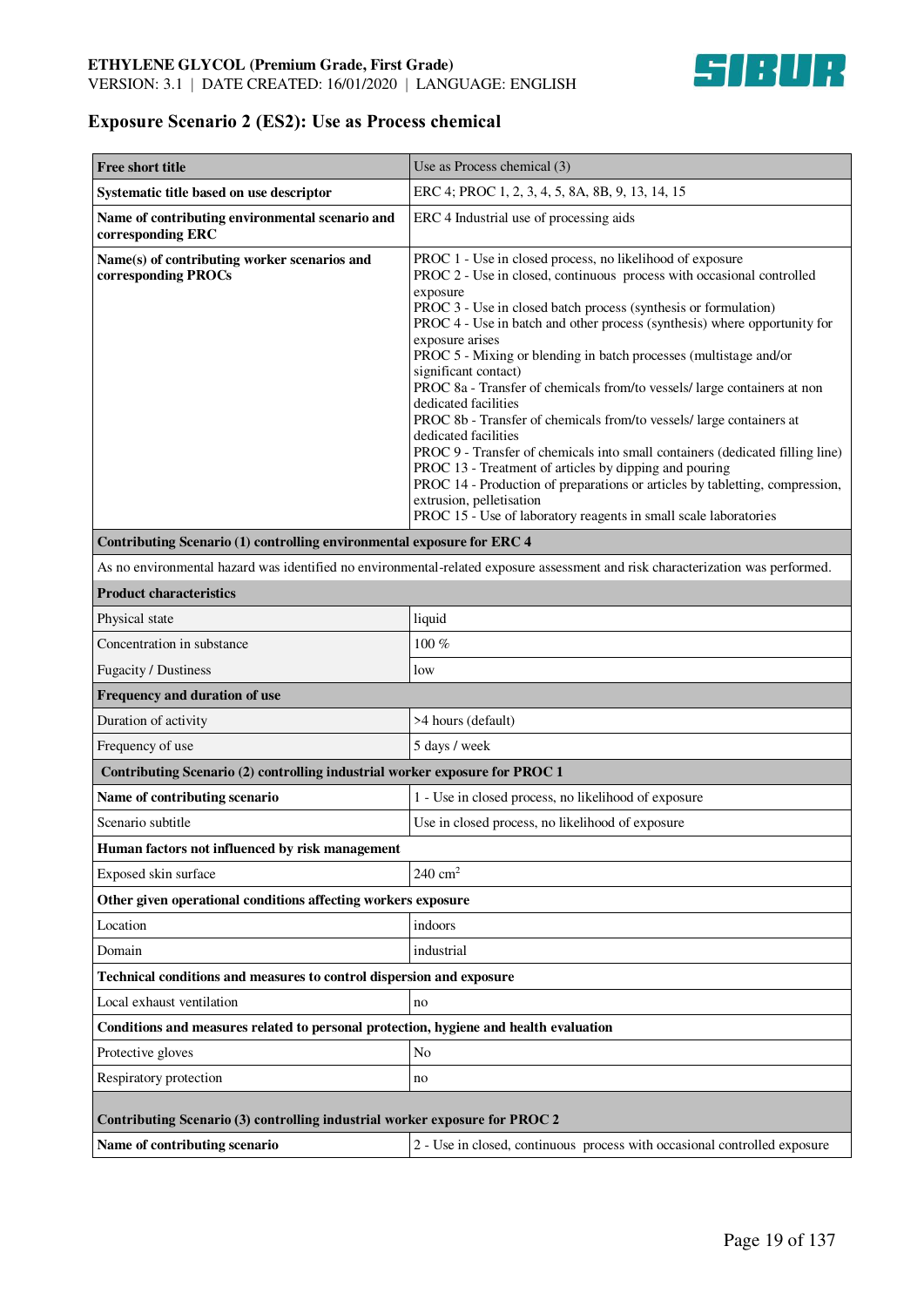

| Scenario subtitle                                                                     | Use in closed, continuous process with occasional controlled exposure                   |  |
|---------------------------------------------------------------------------------------|-----------------------------------------------------------------------------------------|--|
| Human factors not influenced by risk management                                       |                                                                                         |  |
| Exposed skin surface                                                                  | $480 \text{ cm}^2$                                                                      |  |
| Other given operational conditions affecting workers exposure                         |                                                                                         |  |
| Location                                                                              | indoors                                                                                 |  |
| Domain                                                                                | industrial                                                                              |  |
| Technical conditions and measures to control dispersion and exposure                  |                                                                                         |  |
| Local exhaust ventilation                                                             | no                                                                                      |  |
| Conditions and measures related to personal protection, hygiene and health evaluation |                                                                                         |  |
| Protective gloves                                                                     | No                                                                                      |  |
| Respiratory protection                                                                | no                                                                                      |  |
| Contributing Scenario (4) controlling industrial worker exposure for PROC 3           |                                                                                         |  |
| Name of contributing scenario                                                         | 3 - Use in closed batch process (synthesis or formulation)                              |  |
| Scenario subtitle                                                                     | Use in closed batch process (synthesis or formulation).                                 |  |
| Human factors not influenced by risk management                                       |                                                                                         |  |
| Exposed skin surface                                                                  | $240$ cm <sup>2</sup>                                                                   |  |
| Other given operational conditions affecting workers exposure                         |                                                                                         |  |
| Location                                                                              | indoors                                                                                 |  |
| Domain                                                                                | industrial                                                                              |  |
| Technical conditions and measures to control dispersion and exposure                  |                                                                                         |  |
| Local exhaust ventilation                                                             | no                                                                                      |  |
| Conditions and measures related to personal protection, hygiene and health evaluation |                                                                                         |  |
| Protective gloves                                                                     | No                                                                                      |  |
| Respiratory protection                                                                | no                                                                                      |  |
|                                                                                       |                                                                                         |  |
| Contributing Scenario (5) controlling industrial worker exposure for PROC 4           |                                                                                         |  |
| Name of contributing scenario                                                         | 4 - Use in batch and other process (synthesis) where opportunity for<br>exposure arises |  |
| Scenario subtitle                                                                     | Use in batch and other process (synthesis) where opportunity for exposure<br>arises.    |  |
| Human factors not influenced by risk management                                       |                                                                                         |  |
| Exposed skin surface                                                                  | $480$ cm <sup>2</sup>                                                                   |  |
| Other given operational conditions affecting workers exposure                         |                                                                                         |  |
| Location                                                                              | indoors                                                                                 |  |
| Domain                                                                                | industrial                                                                              |  |
| Technical conditions and measures to control dispersion and exposure                  |                                                                                         |  |
| Local exhaust ventilation                                                             | no                                                                                      |  |
|                                                                                       | Conditions and measures related to personal protection, hygiene and health evaluation   |  |
|                                                                                       |                                                                                         |  |
| Protective gloves                                                                     | No                                                                                      |  |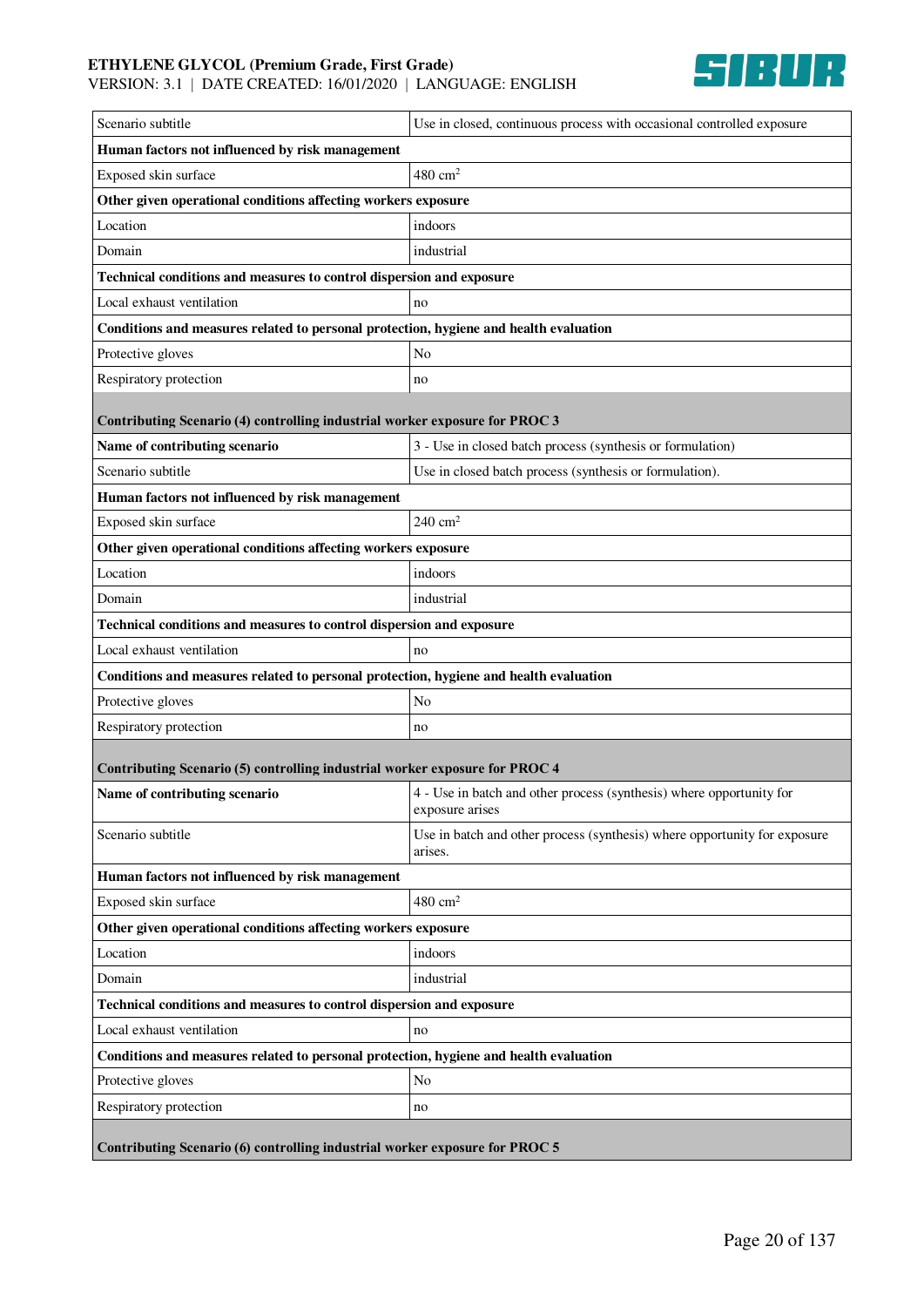

| Name of contributing scenario                                                         | 5 - Mixing or blending in batch processes (multistage and/or significant<br>contact)                                                   |  |
|---------------------------------------------------------------------------------------|----------------------------------------------------------------------------------------------------------------------------------------|--|
| Scenario subtitle                                                                     | Mixing or blending in batch processes for formulation of preparations and<br>articles (multistage and/or significant contact).         |  |
| Human factors not influenced by risk management                                       |                                                                                                                                        |  |
| Exposed skin surface                                                                  | $480 \text{ cm}^2$                                                                                                                     |  |
| Other given operational conditions affecting workers exposure                         |                                                                                                                                        |  |
| Location                                                                              | indoors                                                                                                                                |  |
| Domain                                                                                | industrial                                                                                                                             |  |
| Technical conditions and measures to control dispersion and exposure                  |                                                                                                                                        |  |
| Local exhaust ventilation                                                             | no                                                                                                                                     |  |
| Conditions and measures related to personal protection, hygiene and health evaluation |                                                                                                                                        |  |
| Protective gloves                                                                     | Gloves APF 10 90 %                                                                                                                     |  |
| Respiratory protection                                                                | no                                                                                                                                     |  |
| Contributing Scenario (7) controlling industrial worker exposure for PROC 8A          |                                                                                                                                        |  |
| Name of contributing scenario                                                         | 8a - Transfer of chemicals from/to vessels/ large containers at non dedicated<br>facilities                                            |  |
| Scenario subtitle                                                                     | Transfer of substance or preparation (charging/discharging) from/to<br>vessels/large containers at non-dedicated facilities            |  |
| <b>Qualitative Risk Assessment</b>                                                    |                                                                                                                                        |  |
| General                                                                               | In case no suitable local exhaust ventilation is present:<br>Wear a suitable respiratory protection with adequate effectiveness (90%). |  |
| Human factors not influenced by risk management                                       |                                                                                                                                        |  |
| Exposed skin surface                                                                  | $960 \text{ cm}^2$                                                                                                                     |  |
| Other given operational conditions affecting workers exposure                         |                                                                                                                                        |  |
| Location                                                                              | indoors                                                                                                                                |  |
| Domain                                                                                | industrial                                                                                                                             |  |
| Technical conditions and measures to control dispersion and exposure                  |                                                                                                                                        |  |
| Local exhaust ventilation                                                             | yes (inhalation 90 %)                                                                                                                  |  |
| Conditions and measures related to personal protection, hygiene and health evaluation |                                                                                                                                        |  |
| Protective gloves                                                                     | No                                                                                                                                     |  |
| Respiratory protection                                                                | no                                                                                                                                     |  |
| Contributing Scenario (8) controlling industrial worker exposure for PROC 8B          |                                                                                                                                        |  |
| Name of contributing scenario                                                         | 8b - Transfer of chemicals from/to vessels/ large containers at dedicated<br>facilities                                                |  |
| Scenario subtitle                                                                     | Transfer of substance or preparation (charging/discharging) from/to<br>vessels/large containers at dedicated facilities                |  |
| Human factors not influenced by risk management                                       |                                                                                                                                        |  |
| Exposed skin surface                                                                  | 960 $cm2$                                                                                                                              |  |
| Other given operational conditions affecting workers exposure                         |                                                                                                                                        |  |
| Location                                                                              | indoors                                                                                                                                |  |
| Domain                                                                                | industrial                                                                                                                             |  |
| Technical conditions and measures to control dispersion and exposure                  |                                                                                                                                        |  |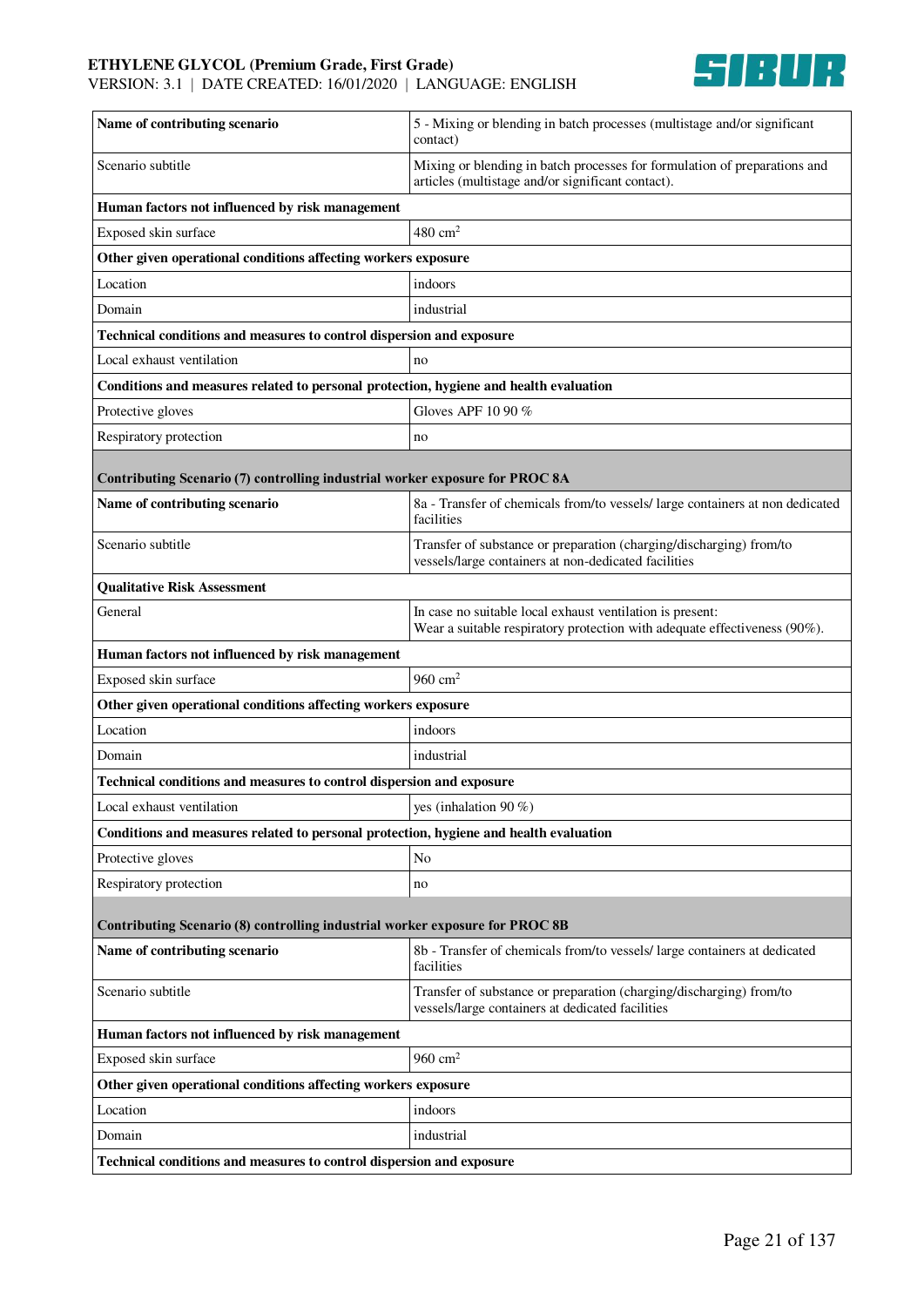

| Local exhaust ventilation                                                             | no                                                                                                         |  |
|---------------------------------------------------------------------------------------|------------------------------------------------------------------------------------------------------------|--|
| Conditions and measures related to personal protection, hygiene and health evaluation |                                                                                                            |  |
| Protective gloves                                                                     | No                                                                                                         |  |
| Respiratory protection                                                                | no                                                                                                         |  |
| Contributing Scenario (9) controlling industrial worker exposure for PROC 9           |                                                                                                            |  |
| Name of contributing scenario                                                         | 9 - Transfer of chemicals into small containers (dedicated filling line)                                   |  |
| Scenario subtitle                                                                     | Transfer of substance or preparation into small containers (dedicated filling<br>line, including weighing) |  |
| Human factors not influenced by risk management                                       |                                                                                                            |  |
| Exposed skin surface                                                                  | $480$ cm <sup>2</sup>                                                                                      |  |
| Other given operational conditions affecting workers exposure                         |                                                                                                            |  |
| Location                                                                              | indoors                                                                                                    |  |
| Domain                                                                                | industrial                                                                                                 |  |
| Technical conditions and measures to control dispersion and exposure                  |                                                                                                            |  |
| Local exhaust ventilation                                                             | no                                                                                                         |  |
| Conditions and measures related to personal protection, hygiene and health evaluation |                                                                                                            |  |
| Protective gloves                                                                     | No                                                                                                         |  |
| Respiratory protection                                                                | no                                                                                                         |  |
| Contributing Scenario (10) controlling industrial worker exposure for PROC 13         |                                                                                                            |  |
| Name of contributing scenario                                                         | 13 - Treatment of articles by dipping and pouring                                                          |  |
| Scenario subtitle                                                                     | Treatment of articles by dipping and pouring.                                                              |  |
| Human factors not influenced by risk management                                       |                                                                                                            |  |
| Exposed skin surface                                                                  | $480$ cm <sup>2</sup>                                                                                      |  |
| Other given operational conditions affecting workers exposure                         |                                                                                                            |  |
| Location                                                                              | indoors                                                                                                    |  |
| Domain                                                                                | industrial                                                                                                 |  |
| Technical conditions and measures to control dispersion and exposure                  |                                                                                                            |  |
| Local exhaust ventilation                                                             | no                                                                                                         |  |
| Conditions and measures related to personal protection, hygiene and health evaluation |                                                                                                            |  |
| Protective gloves                                                                     | Gloves APF 10 90 %                                                                                         |  |
| Respiratory protection                                                                | no                                                                                                         |  |
| Contributing Scenario (11) controlling industrial worker exposure for PROC 14         |                                                                                                            |  |
| Name of contributing scenario                                                         | 14 - Production of preparations or articles by tabletting, compression,<br>extrusion, pelletisation        |  |
| Scenario subtitle                                                                     | Production of preparations or articles by tabletting, compression, extrusion,<br>pelletisation.            |  |
| Human factors not influenced by risk management                                       |                                                                                                            |  |
| Exposed skin surface                                                                  | $480$ cm <sup>2</sup>                                                                                      |  |
| Other given operational conditions affecting workers exposure                         |                                                                                                            |  |
| Location                                                                              | indoors                                                                                                    |  |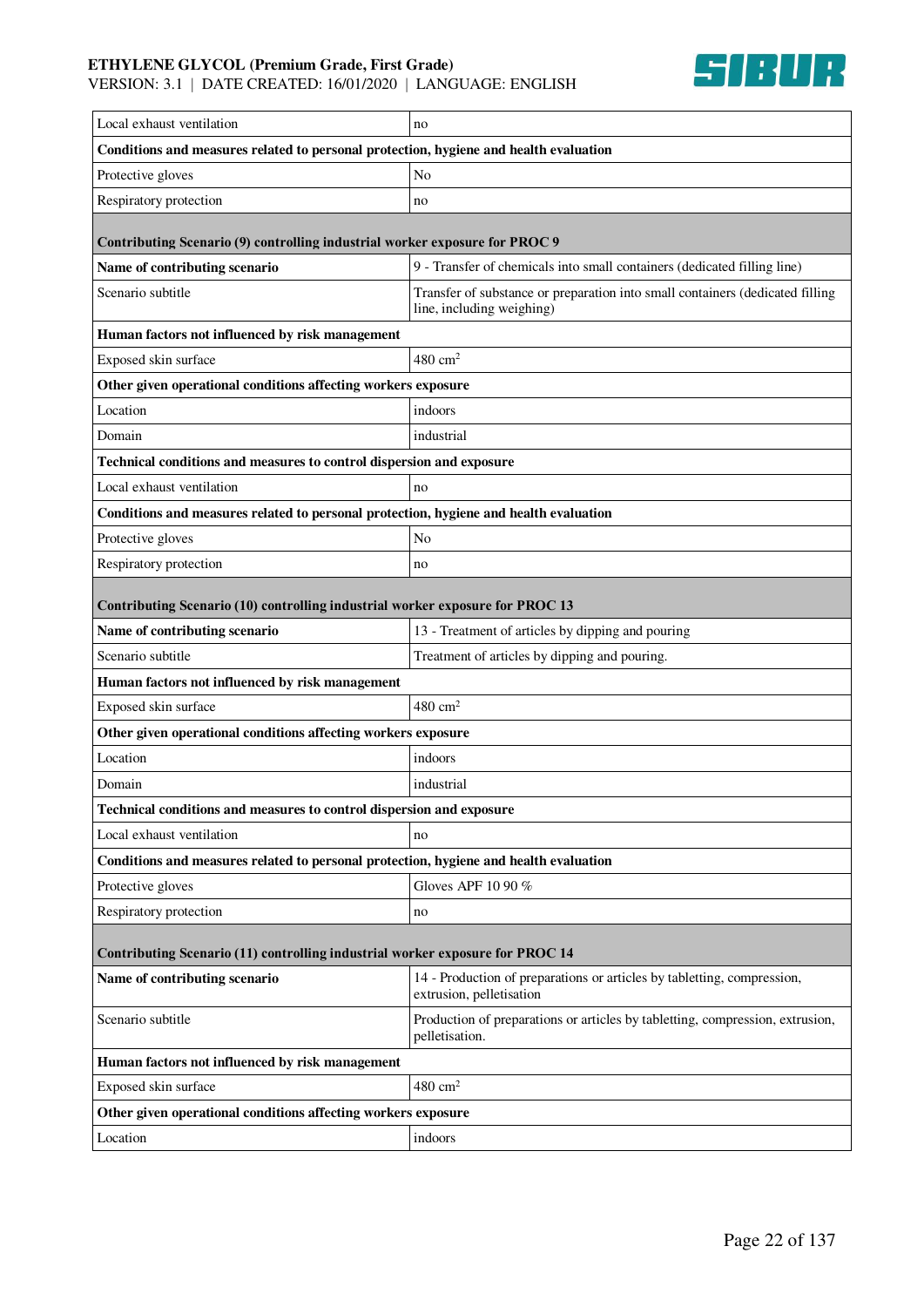

| Domain                                                                                | industrial                                                  |  |
|---------------------------------------------------------------------------------------|-------------------------------------------------------------|--|
| <b>Technical conditions and measures to control dispersion and exposure</b>           |                                                             |  |
| Local exhaust ventilation                                                             | no                                                          |  |
| Conditions and measures related to personal protection, hygiene and health evaluation |                                                             |  |
| Protective gloves                                                                     | N <sub>0</sub>                                              |  |
| Respiratory protection                                                                | no                                                          |  |
| Contributing Scenario (12) controlling industrial worker exposure for PROC 15         |                                                             |  |
| Name of contributing scenario                                                         | 15 - Use of laboratory reagents in small scale laboratories |  |
|                                                                                       |                                                             |  |
| Scenario subtitle                                                                     | Use as laboratory reagent                                   |  |
| Human factors not influenced by risk management                                       |                                                             |  |
| Exposed skin surface                                                                  | $240 \text{ cm}^2$                                          |  |
| Other given operational conditions affecting workers exposure                         |                                                             |  |
| Location                                                                              | indoors                                                     |  |
| Domain                                                                                | industrial                                                  |  |
| Technical conditions and measures to control dispersion and exposure                  |                                                             |  |
| Local exhaust ventilation                                                             | no                                                          |  |
| Conditions and measures related to personal protection, hygiene and health evaluation |                                                             |  |
| Protective gloves                                                                     | N <sub>0</sub>                                              |  |
| Respiratory protection                                                                | no                                                          |  |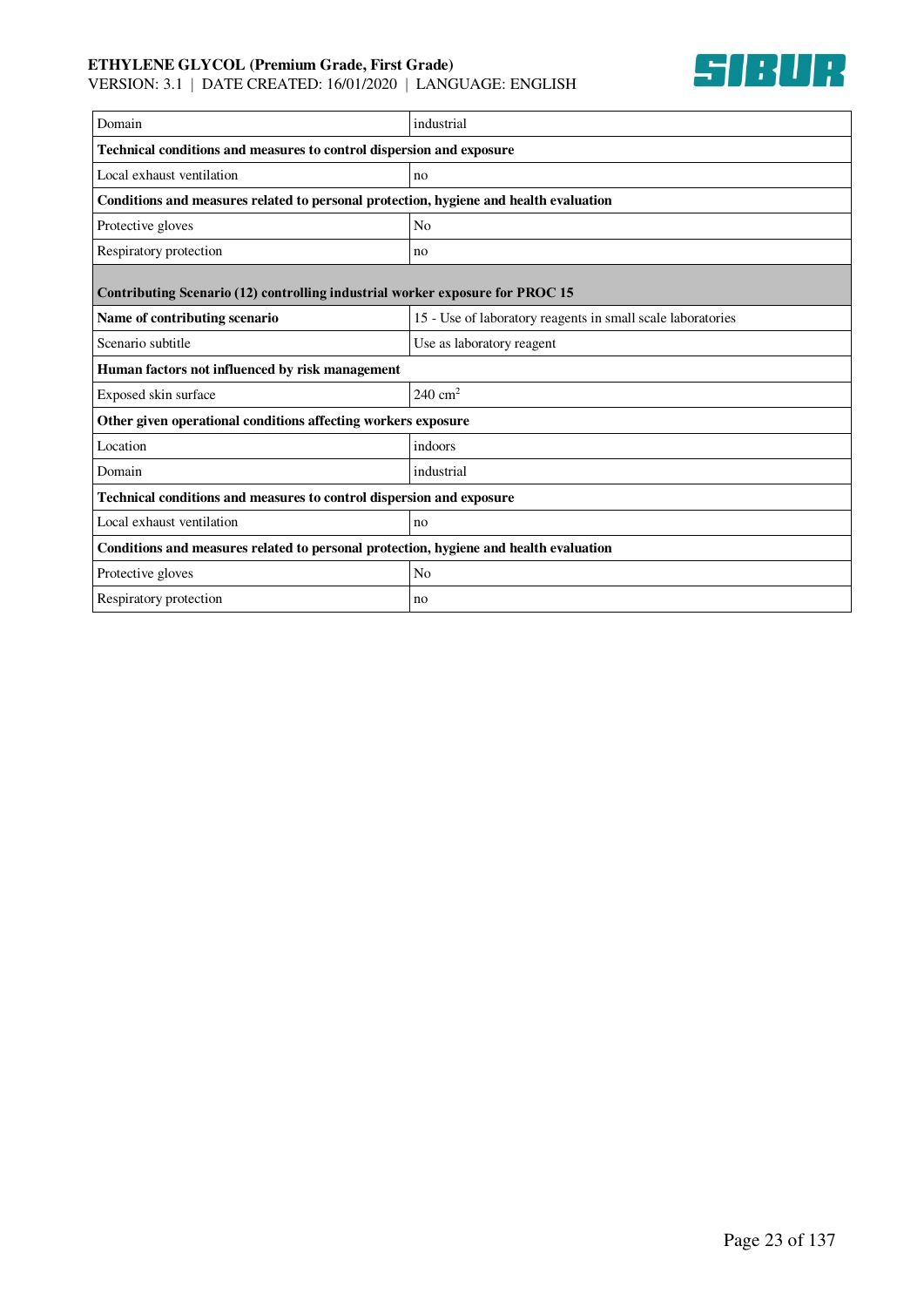

# **Exposure Scenario 3 (ES3): Distribution of substance**

| <b>Free short title</b>                                                                                                         | Distribution of substance (4)                                                                                                                                                                                                                                                                                                                                                                                                                                                                                                                                                                                                                                              |  |
|---------------------------------------------------------------------------------------------------------------------------------|----------------------------------------------------------------------------------------------------------------------------------------------------------------------------------------------------------------------------------------------------------------------------------------------------------------------------------------------------------------------------------------------------------------------------------------------------------------------------------------------------------------------------------------------------------------------------------------------------------------------------------------------------------------------------|--|
| Systematic title based on use descriptor                                                                                        | ERC 1, 2, 3, 4, 5, 6A, 6B, 6C, 6D, 7; PROC 1, 2, 3, 4, 8A, 8B, 9, 15                                                                                                                                                                                                                                                                                                                                                                                                                                                                                                                                                                                                       |  |
| Name of contributing environmental scenario and<br>corresponding ERC                                                            | ERC 1 Production of chemicals<br>ERC 2 Formulation of preparations<br>ERC 3 Formulation in articles<br>ERC 4 Industrial use of processing aids<br>ERC 5 Industrial use resulting in inclusion into or onto a matrix<br>ERC 6a Industrial use of intermediates<br>ERC 6b Industrial use of reactive processing aids<br>ERC 6c Production of plastics<br>ERC 6d Production of resins/rubbers<br>ERC 7 Industrial use of substances in closed systems                                                                                                                                                                                                                         |  |
| Name(s) of contributing worker scenarios and<br>corresponding PROCs                                                             | PROC 1 - Use in closed process, no likelihood of exposure<br>PROC 2 - Use in closed, continuous process with occasional controlled<br>exposure<br>PROC 3 - Use in closed batch process (synthesis or formulation)<br>PROC 4 - Use in batch and other process (synthesis) where opportunity for<br>exposure arises<br>PROC 8a - Transfer of chemicals from/to vessels/ large containers at non<br>dedicated facilities<br>PROC 8b - Transfer of chemicals from/to vessels/ large containers at<br>dedicated facilities<br>PROC 9 - Transfer of chemicals into small containers (dedicated filling line)<br>PROC 15 - Use of laboratory reagents in small scale laboratories |  |
| Contributing Scenario (1) controlling environmental exposure for ERC 1                                                          |                                                                                                                                                                                                                                                                                                                                                                                                                                                                                                                                                                                                                                                                            |  |
| Contributing Scenario (2) controlling environmental exposure for ERC 2                                                          |                                                                                                                                                                                                                                                                                                                                                                                                                                                                                                                                                                                                                                                                            |  |
| Contributing Scenario (3) controlling environmental exposure for ERC 3                                                          |                                                                                                                                                                                                                                                                                                                                                                                                                                                                                                                                                                                                                                                                            |  |
| Contributing Scenario (4) controlling environmental exposure for ERC 4                                                          |                                                                                                                                                                                                                                                                                                                                                                                                                                                                                                                                                                                                                                                                            |  |
| Contributing Scenario (5) controlling environmental exposure for ERC 5                                                          |                                                                                                                                                                                                                                                                                                                                                                                                                                                                                                                                                                                                                                                                            |  |
| Contributing Scenario (6) controlling environmental exposure for ERC 6A                                                         |                                                                                                                                                                                                                                                                                                                                                                                                                                                                                                                                                                                                                                                                            |  |
| Contributing Scenario (7) controlling environmental exposure for ERC 6B                                                         |                                                                                                                                                                                                                                                                                                                                                                                                                                                                                                                                                                                                                                                                            |  |
| Contributing Scenario (8) controlling environmental exposure for ERC 6C                                                         |                                                                                                                                                                                                                                                                                                                                                                                                                                                                                                                                                                                                                                                                            |  |
| Contributing Scenario (9) controlling environmental exposure for ERC 6D                                                         |                                                                                                                                                                                                                                                                                                                                                                                                                                                                                                                                                                                                                                                                            |  |
| Contributing Scenario (10) controlling environmental exposure for ERC 7                                                         |                                                                                                                                                                                                                                                                                                                                                                                                                                                                                                                                                                                                                                                                            |  |
| As no environmental hazard was identified no environmental-related exposure assessment and risk characterization was performed. |                                                                                                                                                                                                                                                                                                                                                                                                                                                                                                                                                                                                                                                                            |  |
| <b>Product characteristics</b>                                                                                                  |                                                                                                                                                                                                                                                                                                                                                                                                                                                                                                                                                                                                                                                                            |  |
| Physical state                                                                                                                  | liquid                                                                                                                                                                                                                                                                                                                                                                                                                                                                                                                                                                                                                                                                     |  |
| Concentration in substance                                                                                                      | 100 %                                                                                                                                                                                                                                                                                                                                                                                                                                                                                                                                                                                                                                                                      |  |
| Fugacity / Dustiness                                                                                                            | low                                                                                                                                                                                                                                                                                                                                                                                                                                                                                                                                                                                                                                                                        |  |
| Frequency and duration of use                                                                                                   |                                                                                                                                                                                                                                                                                                                                                                                                                                                                                                                                                                                                                                                                            |  |
| Duration of activity                                                                                                            | >4 hours (default)                                                                                                                                                                                                                                                                                                                                                                                                                                                                                                                                                                                                                                                         |  |
| Frequency of use                                                                                                                | 5 days / week                                                                                                                                                                                                                                                                                                                                                                                                                                                                                                                                                                                                                                                              |  |
| Contributing Scenario (11) controlling industrial worker exposure for PROC 1                                                    |                                                                                                                                                                                                                                                                                                                                                                                                                                                                                                                                                                                                                                                                            |  |
| Name of contributing scenario                                                                                                   | 1 - Use in closed process, no likelihood of exposure                                                                                                                                                                                                                                                                                                                                                                                                                                                                                                                                                                                                                       |  |
| Scenario subtitle                                                                                                               | Use in closed process, no likelihood of exposure                                                                                                                                                                                                                                                                                                                                                                                                                                                                                                                                                                                                                           |  |
| Human factors not influenced by risk management                                                                                 |                                                                                                                                                                                                                                                                                                                                                                                                                                                                                                                                                                                                                                                                            |  |
| Exposed skin surface                                                                                                            | $240$ cm <sup>2</sup>                                                                                                                                                                                                                                                                                                                                                                                                                                                                                                                                                                                                                                                      |  |
| Other given operational conditions affecting workers exposure                                                                   |                                                                                                                                                                                                                                                                                                                                                                                                                                                                                                                                                                                                                                                                            |  |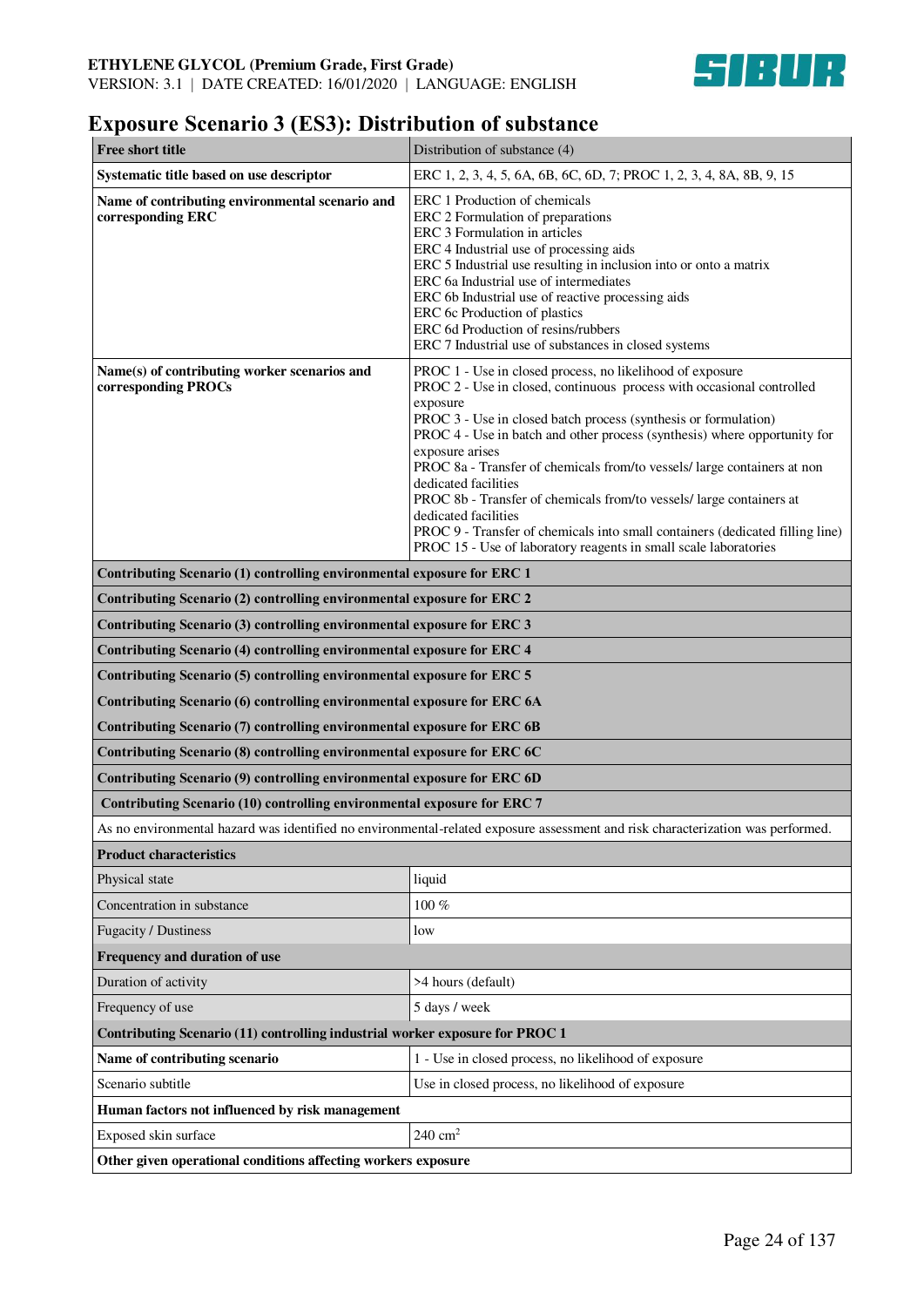



| Location                                                                              | indoors                                                                              |  |
|---------------------------------------------------------------------------------------|--------------------------------------------------------------------------------------|--|
| Domain                                                                                | industrial                                                                           |  |
| Technical conditions and measures to control dispersion and exposure                  |                                                                                      |  |
| Local exhaust ventilation                                                             | no                                                                                   |  |
| Conditions and measures related to personal protection, hygiene and health evaluation |                                                                                      |  |
| Protective gloves                                                                     | N <sub>0</sub>                                                                       |  |
| Respiratory protection                                                                | no                                                                                   |  |
| Contributing Scenario (12) controlling industrial worker exposure for PROC 2          |                                                                                      |  |
| Name of contributing scenario                                                         | 2 - Use in closed, continuous process with occasional controlled exposure            |  |
| Scenario subtitle                                                                     | Use in closed, continuous process with occasional controlled exposure                |  |
| Human factors not influenced by risk management                                       |                                                                                      |  |
| Exposed skin surface                                                                  | $480$ cm <sup>2</sup>                                                                |  |
| Other given operational conditions affecting workers exposure                         |                                                                                      |  |
| Location                                                                              | indoors                                                                              |  |
| Domain                                                                                | industrial                                                                           |  |
| Technical conditions and measures to control dispersion and exposure                  |                                                                                      |  |
| Local exhaust ventilation                                                             | no                                                                                   |  |
| Conditions and measures related to personal protection, hygiene and health evaluation |                                                                                      |  |
| Protective gloves                                                                     | N <sub>0</sub>                                                                       |  |
| Respiratory protection                                                                | no                                                                                   |  |
| Contributing Scenario (13) controlling industrial worker exposure for PROC 3          |                                                                                      |  |
| Name of contributing scenario                                                         | 3 - Use in closed batch process (synthesis or formulation)                           |  |
| Scenario subtitle                                                                     | Use in closed batch process (synthesis or formulation).                              |  |
| Human factors not influenced by risk management                                       |                                                                                      |  |
|                                                                                       |                                                                                      |  |
| Exposed skin surface                                                                  | $240$ cm <sup>2</sup>                                                                |  |
| Other given operational conditions affecting workers exposure                         |                                                                                      |  |
| Location                                                                              | indoors                                                                              |  |
| Domain                                                                                | industrial                                                                           |  |
| Technical conditions and measures to control dispersion and exposure                  |                                                                                      |  |
| Local exhaust ventilation                                                             | no                                                                                   |  |
| Conditions and measures related to personal protection, hygiene and health evaluation |                                                                                      |  |
| Protective gloves                                                                     | No                                                                                   |  |
| Respiratory protection                                                                | no                                                                                   |  |
|                                                                                       |                                                                                      |  |
| Contributing Scenario (14) controlling industrial worker exposure for PROC 4          |                                                                                      |  |
| Name of contributing scenario                                                         | 4 - Use in batch and other process (synthesis) where opportunity for                 |  |
|                                                                                       | exposure arises                                                                      |  |
| Scenario subtitle                                                                     | Use in batch and other process (synthesis) where opportunity for exposure<br>arises. |  |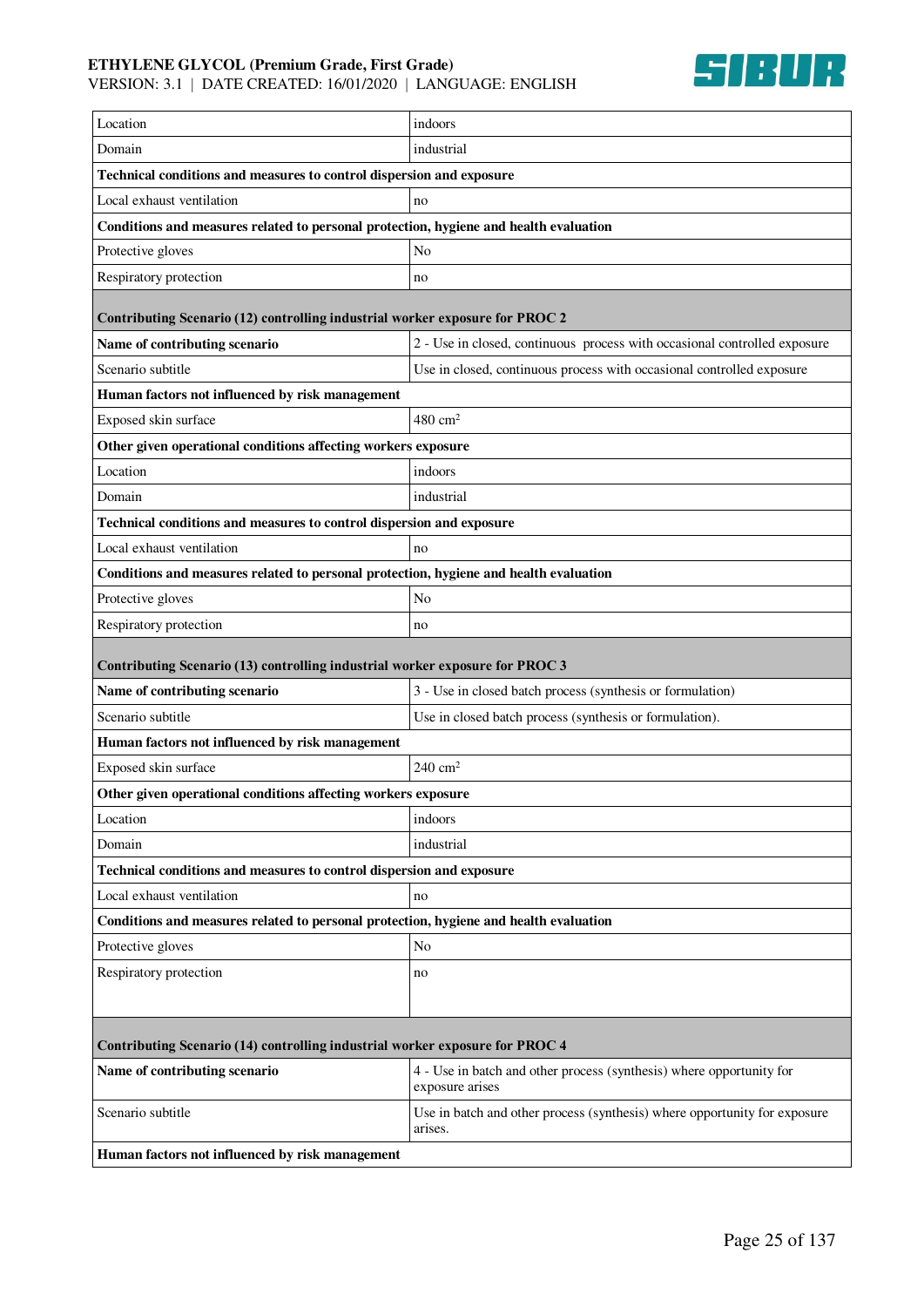

| Exposed skin surface                                                                  | $480 \text{ cm}^2$                                                                                                                     |  |
|---------------------------------------------------------------------------------------|----------------------------------------------------------------------------------------------------------------------------------------|--|
| Other given operational conditions affecting workers exposure                         |                                                                                                                                        |  |
| Location                                                                              | indoors                                                                                                                                |  |
| Domain                                                                                | industrial                                                                                                                             |  |
| Technical conditions and measures to control dispersion and exposure                  |                                                                                                                                        |  |
| Local exhaust ventilation                                                             | no                                                                                                                                     |  |
| Conditions and measures related to personal protection, hygiene and health evaluation |                                                                                                                                        |  |
| Protective gloves                                                                     | No                                                                                                                                     |  |
| Respiratory protection                                                                | no                                                                                                                                     |  |
| Contributing Scenario (15) controlling industrial worker exposure for PROC 8A         |                                                                                                                                        |  |
| Name of contributing scenario                                                         | 8a - Transfer of chemicals from/to vessels/ large containers at non dedicated<br>facilities                                            |  |
| Scenario subtitle                                                                     | Transfer of substance or preparation (charging/discharging) from/to<br>vessels/large containers at non-dedicated facilities            |  |
| <b>Qualitative Risk Assessment</b>                                                    |                                                                                                                                        |  |
| General                                                                               | In case no suitable local exhaust ventilation is present:<br>Wear a suitable respiratory protection with adequate effectiveness (90%). |  |
| Human factors not influenced by risk management                                       |                                                                                                                                        |  |
| Exposed skin surface                                                                  | 960 $cm2$                                                                                                                              |  |
| Other given operational conditions affecting workers exposure                         |                                                                                                                                        |  |
| Location                                                                              | indoors                                                                                                                                |  |
| Domain                                                                                | industrial                                                                                                                             |  |
| Technical conditions and measures to control dispersion and exposure                  |                                                                                                                                        |  |
| Local exhaust ventilation                                                             | yes (inhalation 90 %)                                                                                                                  |  |
| Conditions and measures related to personal protection, hygiene and health evaluation |                                                                                                                                        |  |
| Protective gloves                                                                     | No                                                                                                                                     |  |
| Respiratory protection                                                                | no                                                                                                                                     |  |
| Contributing Scenario (16) controlling industrial worker exposure for PROC 8B         |                                                                                                                                        |  |
| Name of contributing scenario                                                         | 8b - Transfer of chemicals from/to vessels/ large containers at dedicated<br>facilities                                                |  |
| Scenario subtitle                                                                     | Transfer of substance or preparation (charging/discharging) from/to<br>vessels/large containers at dedicated facilities                |  |
| Human factors not influenced by risk management                                       |                                                                                                                                        |  |
| Exposed skin surface                                                                  | 960 $cm2$                                                                                                                              |  |
| Other given operational conditions affecting workers exposure                         |                                                                                                                                        |  |
| Location                                                                              | indoors                                                                                                                                |  |
| Domain                                                                                | industrial                                                                                                                             |  |
| Technical conditions and measures to control dispersion and exposure                  |                                                                                                                                        |  |
| Local exhaust ventilation                                                             | no                                                                                                                                     |  |
| Conditions and measures related to personal protection, hygiene and health evaluation |                                                                                                                                        |  |
| Protective gloves                                                                     | No                                                                                                                                     |  |
| Respiratory protection                                                                | no                                                                                                                                     |  |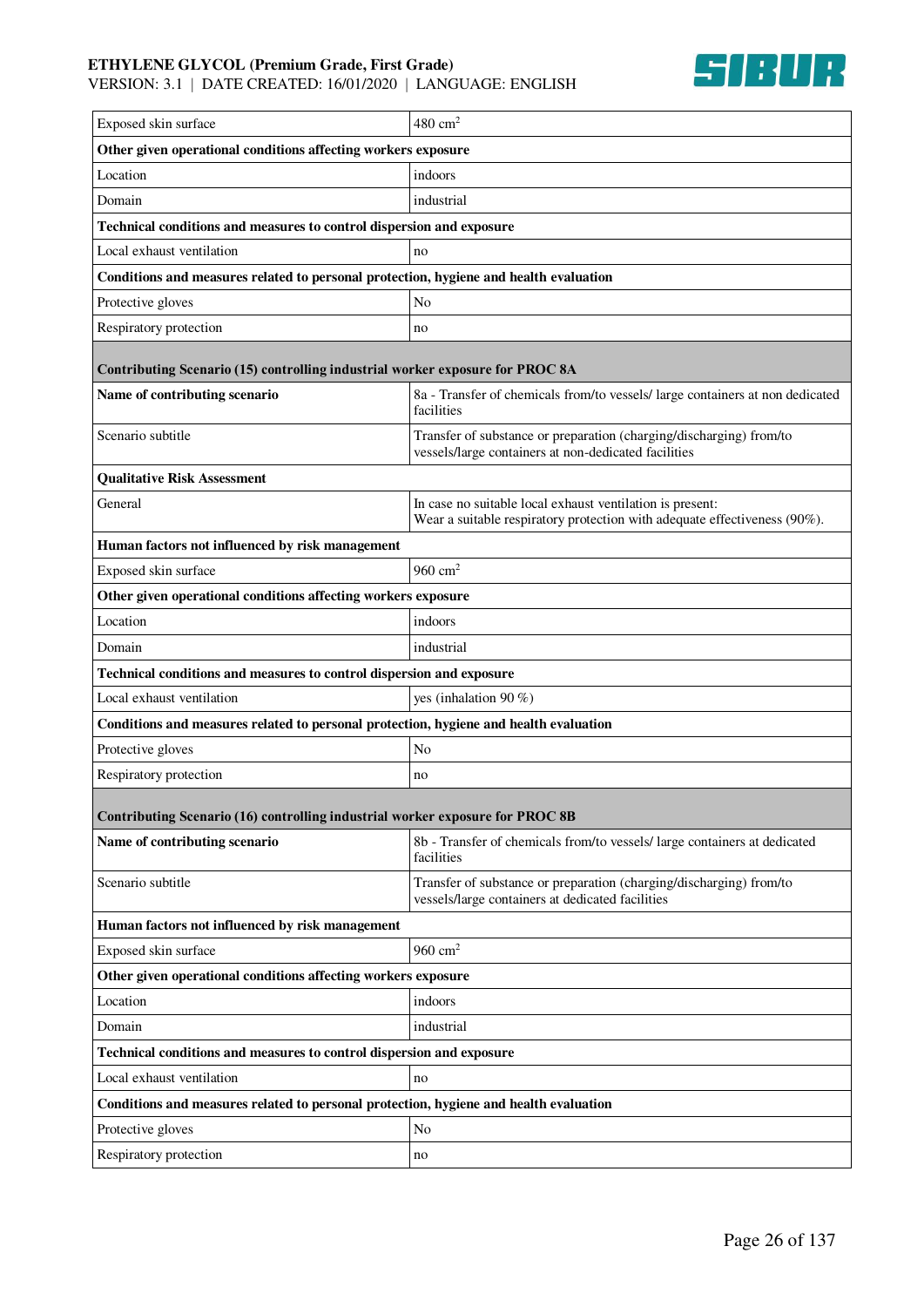<u> Tanzania de la contrada de la contrada de la contrada de la contrada de la contrada de la contrada de la con</u>



| Contributing Scenario (17) controlling industrial worker exposure for PROC 9          |                                                                                                            |  |
|---------------------------------------------------------------------------------------|------------------------------------------------------------------------------------------------------------|--|
| Name of contributing scenario                                                         | 9 - Transfer of chemicals into small containers (dedicated filling line)                                   |  |
| Scenario subtitle                                                                     | Transfer of substance or preparation into small containers (dedicated filling<br>line, including weighing) |  |
| Human factors not influenced by risk management                                       |                                                                                                            |  |
| Exposed skin surface                                                                  | $480 \text{ cm}^2$                                                                                         |  |
| Other given operational conditions affecting workers exposure                         |                                                                                                            |  |
| Location                                                                              | indoors                                                                                                    |  |
| Domain                                                                                | industrial                                                                                                 |  |
| Technical conditions and measures to control dispersion and exposure                  |                                                                                                            |  |
| Local exhaust ventilation                                                             | no                                                                                                         |  |
| Conditions and measures related to personal protection, hygiene and health evaluation |                                                                                                            |  |
| Protective gloves                                                                     | N <sub>o</sub>                                                                                             |  |
| Respiratory protection                                                                | no                                                                                                         |  |
| Contributing Scenario (18) controlling industrial worker exposure for PROC 15         |                                                                                                            |  |
| Name of contributing scenario                                                         | 15 - Use of laboratory reagents in small scale laboratories                                                |  |
| Scenario subtitle                                                                     | Use as laboratory reagent                                                                                  |  |
| Human factors not influenced by risk management                                       |                                                                                                            |  |
| Exposed skin surface                                                                  | $240 \text{ cm}^2$                                                                                         |  |
| Other given operational conditions affecting workers exposure                         |                                                                                                            |  |
| Location                                                                              | indoors                                                                                                    |  |
| Domain                                                                                | industrial                                                                                                 |  |
| Technical conditions and measures to control dispersion and exposure                  |                                                                                                            |  |
| Local exhaust ventilation                                                             | no                                                                                                         |  |
| Conditions and measures related to personal protection, hygiene and health evaluation |                                                                                                            |  |
| Protective gloves                                                                     | No                                                                                                         |  |
| Respiratory protection                                                                | no                                                                                                         |  |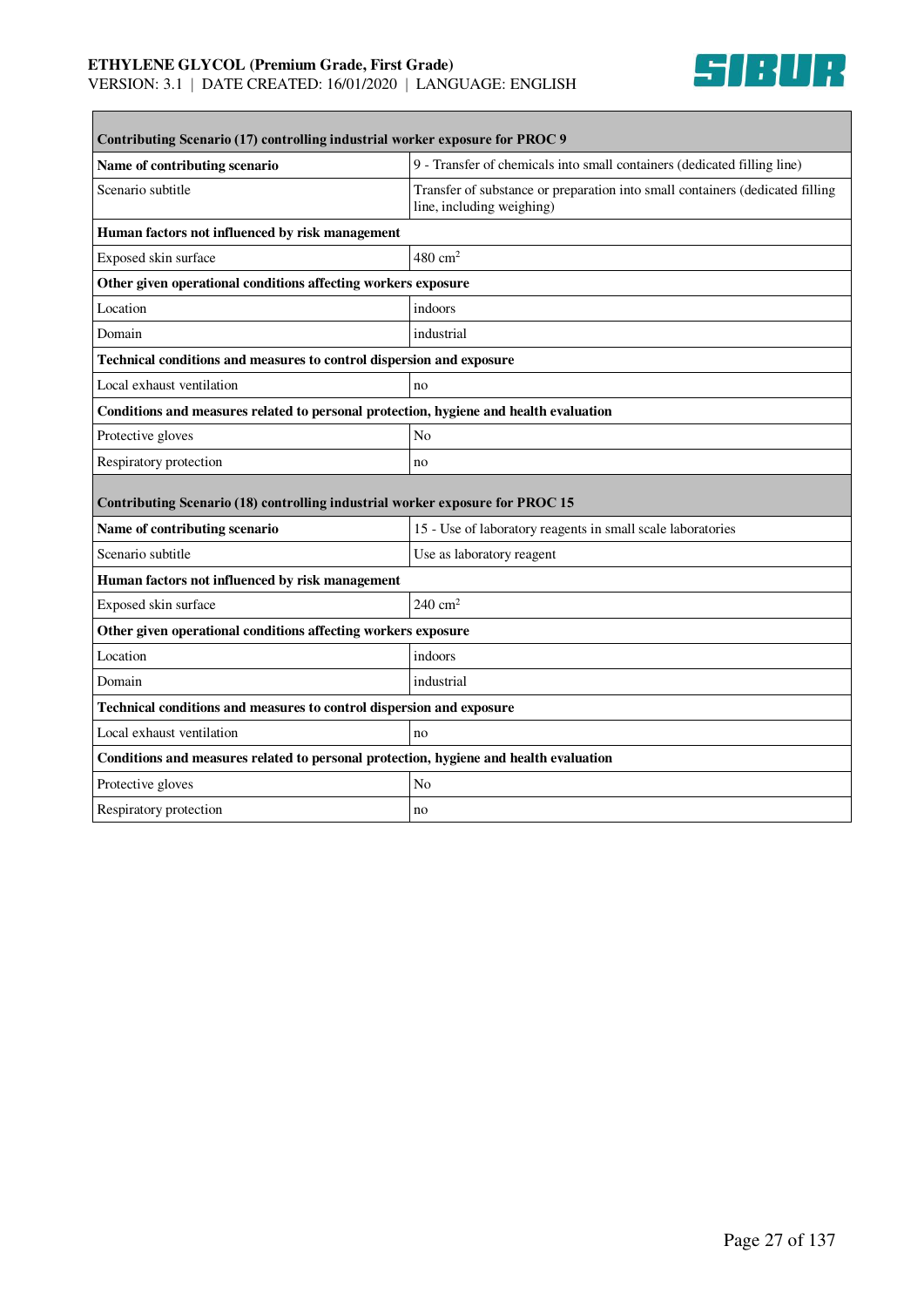

#### **Exposure Scenario 4 (ES4): Formulation & (re)packing of substance and mixtures**

| <b>Free short title</b>                                                               | Formulation $\&$ (re)packing of substance and mixtures (5)                                                                                                                                                                                                                                                                                                                                                                                                                                                                                                                                                                                                                                                                                                                                                                                                                          |
|---------------------------------------------------------------------------------------|-------------------------------------------------------------------------------------------------------------------------------------------------------------------------------------------------------------------------------------------------------------------------------------------------------------------------------------------------------------------------------------------------------------------------------------------------------------------------------------------------------------------------------------------------------------------------------------------------------------------------------------------------------------------------------------------------------------------------------------------------------------------------------------------------------------------------------------------------------------------------------------|
| Systematic title based on use descriptor                                              | ERC 2; PROC 1, 2, 3, 4, 5, 8A, 8B, 9, 14, 15                                                                                                                                                                                                                                                                                                                                                                                                                                                                                                                                                                                                                                                                                                                                                                                                                                        |
| Name of contributing environmental scenario and<br>corresponding ERC                  | ERC 2 Formulation of preparations                                                                                                                                                                                                                                                                                                                                                                                                                                                                                                                                                                                                                                                                                                                                                                                                                                                   |
| Name(s) of contributing worker scenarios and<br>corresponding PROCs                   | PROC 1 - Use in closed process, no likelihood of exposure<br>PROC 2 - Use in closed, continuous process with occasional controlled<br>exposure<br>PROC 3 - Use in closed batch process (synthesis or formulation)<br>PROC 4 - Use in batch and other process (synthesis) where opportunity for<br>exposure arises<br>PROC 5 - Mixing or blending in batch processes (multistage and/or<br>significant contact)<br>PROC 8a - Transfer of chemicals from/to vessels/ large containers at non<br>dedicated facilities<br>PROC 8b - Transfer of chemicals from/to vessels/ large containers at<br>dedicated facilities<br>PROC 9 - Transfer of chemicals into small containers (dedicated filling line)<br>PROC 14 - Production of preparations or articles by tabletting, compression,<br>extrusion, pelletisation<br>PROC 15 - Use of laboratory reagents in small scale laboratories |
| Contributing Scenario (1) controlling environmental exposure for ERC 2                |                                                                                                                                                                                                                                                                                                                                                                                                                                                                                                                                                                                                                                                                                                                                                                                                                                                                                     |
|                                                                                       | As no environmental hazard was identified no environmental-related exposure assessment and risk characterization was performed.                                                                                                                                                                                                                                                                                                                                                                                                                                                                                                                                                                                                                                                                                                                                                     |
| <b>Product characteristics</b>                                                        |                                                                                                                                                                                                                                                                                                                                                                                                                                                                                                                                                                                                                                                                                                                                                                                                                                                                                     |
| Physical state                                                                        | liquid                                                                                                                                                                                                                                                                                                                                                                                                                                                                                                                                                                                                                                                                                                                                                                                                                                                                              |
| Concentration in substance                                                            | 100 %                                                                                                                                                                                                                                                                                                                                                                                                                                                                                                                                                                                                                                                                                                                                                                                                                                                                               |
| <b>Fugacity / Dustiness</b>                                                           | low                                                                                                                                                                                                                                                                                                                                                                                                                                                                                                                                                                                                                                                                                                                                                                                                                                                                                 |
| Frequency and duration of use                                                         |                                                                                                                                                                                                                                                                                                                                                                                                                                                                                                                                                                                                                                                                                                                                                                                                                                                                                     |
| Duration of activity                                                                  | >4 hours (default)                                                                                                                                                                                                                                                                                                                                                                                                                                                                                                                                                                                                                                                                                                                                                                                                                                                                  |
| Frequency of use                                                                      | 5 days / week                                                                                                                                                                                                                                                                                                                                                                                                                                                                                                                                                                                                                                                                                                                                                                                                                                                                       |
| Contributing Scenario (2) controlling industrial worker exposure for PROC 1           |                                                                                                                                                                                                                                                                                                                                                                                                                                                                                                                                                                                                                                                                                                                                                                                                                                                                                     |
| Name of contributing scenario                                                         | 1 - Use in closed process, no likelihood of exposure                                                                                                                                                                                                                                                                                                                                                                                                                                                                                                                                                                                                                                                                                                                                                                                                                                |
| Scenario subtitle                                                                     | Use in closed process, no likelihood of exposure                                                                                                                                                                                                                                                                                                                                                                                                                                                                                                                                                                                                                                                                                                                                                                                                                                    |
| Human factors not influenced by risk management                                       |                                                                                                                                                                                                                                                                                                                                                                                                                                                                                                                                                                                                                                                                                                                                                                                                                                                                                     |
| Exposed skin surface                                                                  | $240$ cm <sup>2</sup>                                                                                                                                                                                                                                                                                                                                                                                                                                                                                                                                                                                                                                                                                                                                                                                                                                                               |
| Other given operational conditions affecting workers exposure                         |                                                                                                                                                                                                                                                                                                                                                                                                                                                                                                                                                                                                                                                                                                                                                                                                                                                                                     |
| Location                                                                              | indoors                                                                                                                                                                                                                                                                                                                                                                                                                                                                                                                                                                                                                                                                                                                                                                                                                                                                             |
| Domain                                                                                | industrial                                                                                                                                                                                                                                                                                                                                                                                                                                                                                                                                                                                                                                                                                                                                                                                                                                                                          |
| Technical conditions and measures to control dispersion and exposure                  |                                                                                                                                                                                                                                                                                                                                                                                                                                                                                                                                                                                                                                                                                                                                                                                                                                                                                     |
| Local exhaust ventilation                                                             | no                                                                                                                                                                                                                                                                                                                                                                                                                                                                                                                                                                                                                                                                                                                                                                                                                                                                                  |
| Conditions and measures related to personal protection, hygiene and health evaluation |                                                                                                                                                                                                                                                                                                                                                                                                                                                                                                                                                                                                                                                                                                                                                                                                                                                                                     |
| Protective gloves                                                                     | N <sub>o</sub>                                                                                                                                                                                                                                                                                                                                                                                                                                                                                                                                                                                                                                                                                                                                                                                                                                                                      |
| Respiratory protection                                                                | no                                                                                                                                                                                                                                                                                                                                                                                                                                                                                                                                                                                                                                                                                                                                                                                                                                                                                  |
| Contributing Scenario (3) controlling industrial worker exposure for PROC 2           |                                                                                                                                                                                                                                                                                                                                                                                                                                                                                                                                                                                                                                                                                                                                                                                                                                                                                     |
| Name of contributing scenario                                                         | 2 - Use in closed, continuous process with occasional controlled exposure                                                                                                                                                                                                                                                                                                                                                                                                                                                                                                                                                                                                                                                                                                                                                                                                           |
| Scenario subtitle                                                                     | Use in closed, continuous process with occasional controlled exposure                                                                                                                                                                                                                                                                                                                                                                                                                                                                                                                                                                                                                                                                                                                                                                                                               |
| Human factors not influenced by risk management                                       |                                                                                                                                                                                                                                                                                                                                                                                                                                                                                                                                                                                                                                                                                                                                                                                                                                                                                     |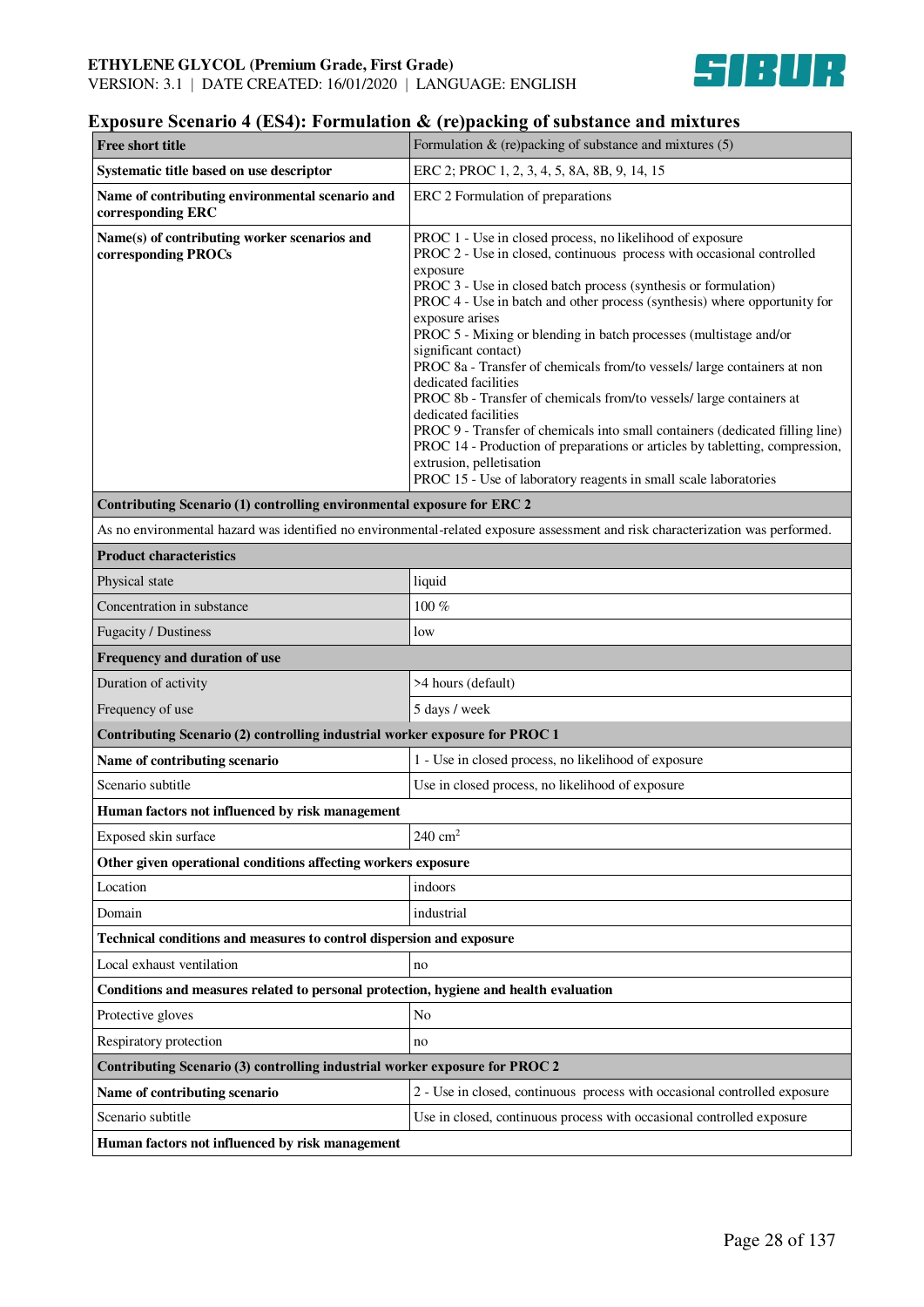

| Exposed skin surface                                                                  | 480 cm <sup>2</sup>                                                                     |  |
|---------------------------------------------------------------------------------------|-----------------------------------------------------------------------------------------|--|
| Other given operational conditions affecting workers exposure                         |                                                                                         |  |
| Location                                                                              | indoors                                                                                 |  |
| Domain                                                                                | industrial                                                                              |  |
| Technical conditions and measures to control dispersion and exposure                  |                                                                                         |  |
| Local exhaust ventilation                                                             | no                                                                                      |  |
| Conditions and measures related to personal protection, hygiene and health evaluation |                                                                                         |  |
| Protective gloves                                                                     | No                                                                                      |  |
| Respiratory protection                                                                | no                                                                                      |  |
| Contributing Scenario (4) controlling industrial worker exposure for PROC 3           |                                                                                         |  |
| Name of contributing scenario                                                         | 3 - Use in closed batch process (synthesis or formulation)                              |  |
| Scenario subtitle                                                                     | Use in closed batch process (synthesis or formulation).                                 |  |
| Human factors not influenced by risk management                                       |                                                                                         |  |
| Exposed skin surface                                                                  | 240 cm <sup>2</sup>                                                                     |  |
| Other given operational conditions affecting workers exposure                         |                                                                                         |  |
| Location                                                                              | indoors                                                                                 |  |
| Domain                                                                                | industrial                                                                              |  |
| Technical conditions and measures to control dispersion and exposure                  |                                                                                         |  |
| Local exhaust ventilation                                                             | no                                                                                      |  |
| Conditions and measures related to personal protection, hygiene and health evaluation |                                                                                         |  |
| Protective gloves                                                                     | No                                                                                      |  |
| Respiratory protection                                                                | no                                                                                      |  |
| Contributing Scenario (5) controlling industrial worker exposure for PROC 4           |                                                                                         |  |
| Name of contributing scenario                                                         | 4 - Use in batch and other process (synthesis) where opportunity for<br>exposure arises |  |
| Scenario subtitle                                                                     | Use in batch and other process (synthesis) where opportunity for exposure<br>arises.    |  |
| Human factors not influenced by risk management                                       |                                                                                         |  |
| Exposed skin surface                                                                  | $480$ cm <sup>2</sup>                                                                   |  |
| Other given operational conditions affecting workers exposure                         |                                                                                         |  |
| Location                                                                              | indoors                                                                                 |  |
| Domain                                                                                | industrial                                                                              |  |
| Technical conditions and measures to control dispersion and exposure                  |                                                                                         |  |
| Local exhaust ventilation                                                             | no                                                                                      |  |
| Conditions and measures related to personal protection, hygiene and health evaluation |                                                                                         |  |
| Protective gloves                                                                     | N <sub>o</sub>                                                                          |  |
| Respiratory protection                                                                | no                                                                                      |  |
|                                                                                       |                                                                                         |  |
| Contributing Scenario (6) controlling industrial worker exposure for PROC 5           |                                                                                         |  |
| Name of contributing scenario                                                         | 5 - Mixing or blending in batch processes (multistage and/or significant<br>contact)    |  |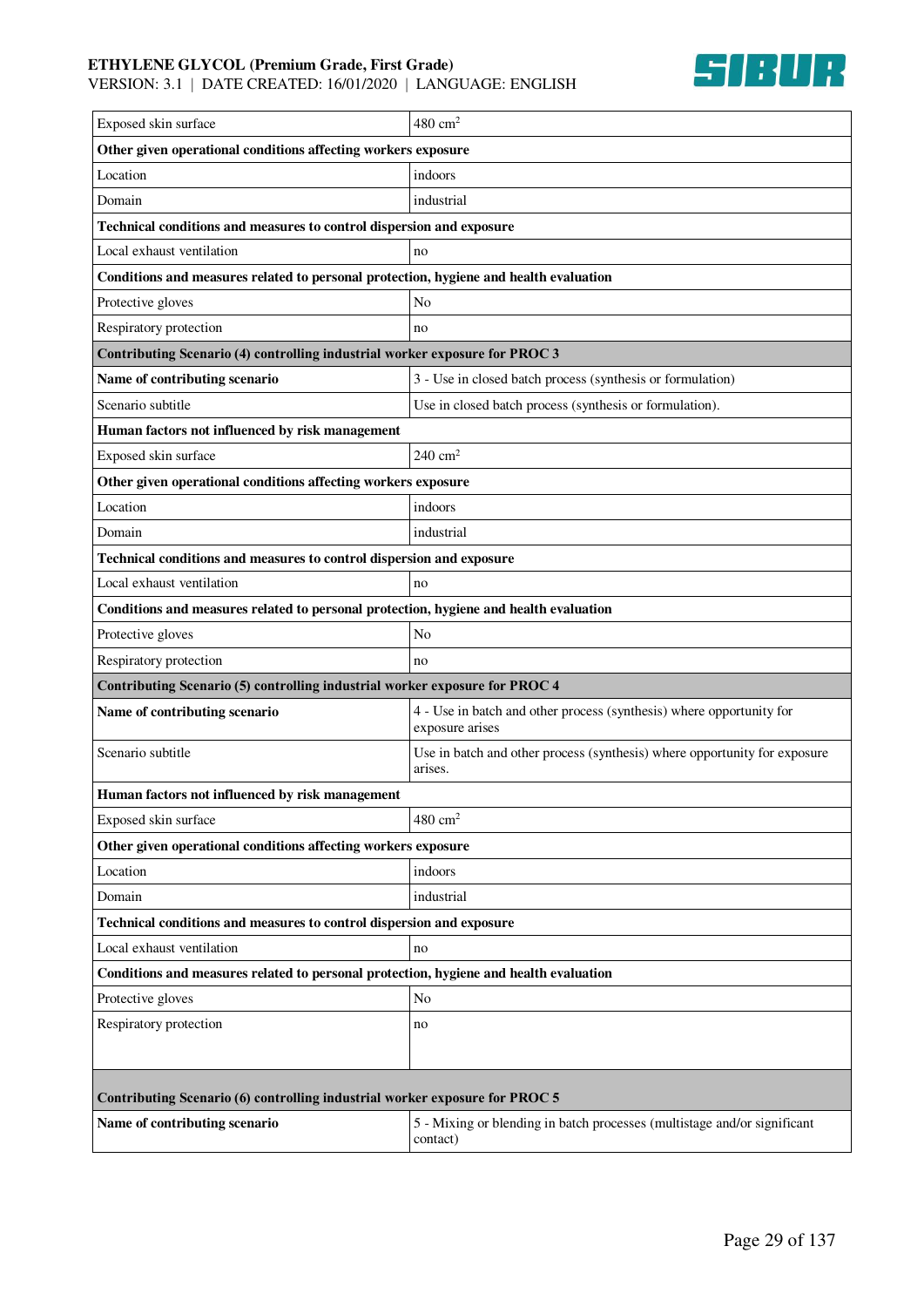

| Scenario subtitle                                                                     | Mixing or blending in batch processes for formulation of preparations and<br>articles (multistage and/or significant contact).         |  |
|---------------------------------------------------------------------------------------|----------------------------------------------------------------------------------------------------------------------------------------|--|
| Human factors not influenced by risk management                                       |                                                                                                                                        |  |
| Exposed skin surface                                                                  | $480 \text{ cm}^2$                                                                                                                     |  |
| Other given operational conditions affecting workers exposure                         |                                                                                                                                        |  |
| Location                                                                              | indoors                                                                                                                                |  |
| Domain                                                                                | industrial                                                                                                                             |  |
| Technical conditions and measures to control dispersion and exposure                  |                                                                                                                                        |  |
| Local exhaust ventilation                                                             | no                                                                                                                                     |  |
| Conditions and measures related to personal protection, hygiene and health evaluation |                                                                                                                                        |  |
| Protective gloves                                                                     | Gloves APF 10 90 $%$                                                                                                                   |  |
| Respiratory protection                                                                | no                                                                                                                                     |  |
| Contributing Scenario (7) controlling industrial worker exposure for PROC 8A          |                                                                                                                                        |  |
| Name of contributing scenario                                                         | 8a - Transfer of chemicals from/to vessels/ large containers at non dedicated<br>facilities                                            |  |
| Scenario subtitle                                                                     | Transfer of substance or preparation (charging/discharging) from/to<br>vessels/large containers at non-dedicated facilities            |  |
| <b>Qualitative Risk Assessment</b>                                                    |                                                                                                                                        |  |
| General                                                                               | In case no suitable local exhaust ventilation is present:<br>Wear a suitable respiratory protection with adequate effectiveness (90%). |  |
| Human factors not influenced by risk management                                       |                                                                                                                                        |  |
| Exposed skin surface                                                                  | $960 \text{ cm}^2$                                                                                                                     |  |
| Other given operational conditions affecting workers exposure                         |                                                                                                                                        |  |
| Location                                                                              | indoors                                                                                                                                |  |
| Domain                                                                                | industrial                                                                                                                             |  |
| Technical conditions and measures to control dispersion and exposure                  |                                                                                                                                        |  |
| Local exhaust ventilation                                                             | yes (inhalation 90 $\%$ )                                                                                                              |  |
| Conditions and measures related to personal protection, hygiene and health evaluation |                                                                                                                                        |  |
| Protective gloves                                                                     | No                                                                                                                                     |  |
| Respiratory protection                                                                | no                                                                                                                                     |  |
| Contributing Scenario (8) controlling industrial worker exposure for PROC 8B          |                                                                                                                                        |  |
| Name of contributing scenario                                                         | 8b - Transfer of chemicals from/to vessels/ large containers at dedicated<br>facilities                                                |  |
| Scenario subtitle                                                                     | Transfer of substance or preparation (charging/discharging) from/to<br>vessels/large containers at dedicated facilities                |  |
| Human factors not influenced by risk management                                       |                                                                                                                                        |  |
| Exposed skin surface                                                                  | 960 $cm2$                                                                                                                              |  |
| Other given operational conditions affecting workers exposure                         |                                                                                                                                        |  |
| Location                                                                              | indoors                                                                                                                                |  |
| Domain                                                                                | industrial                                                                                                                             |  |
| Technical conditions and measures to control dispersion and exposure                  |                                                                                                                                        |  |
| Local exhaust ventilation                                                             | no                                                                                                                                     |  |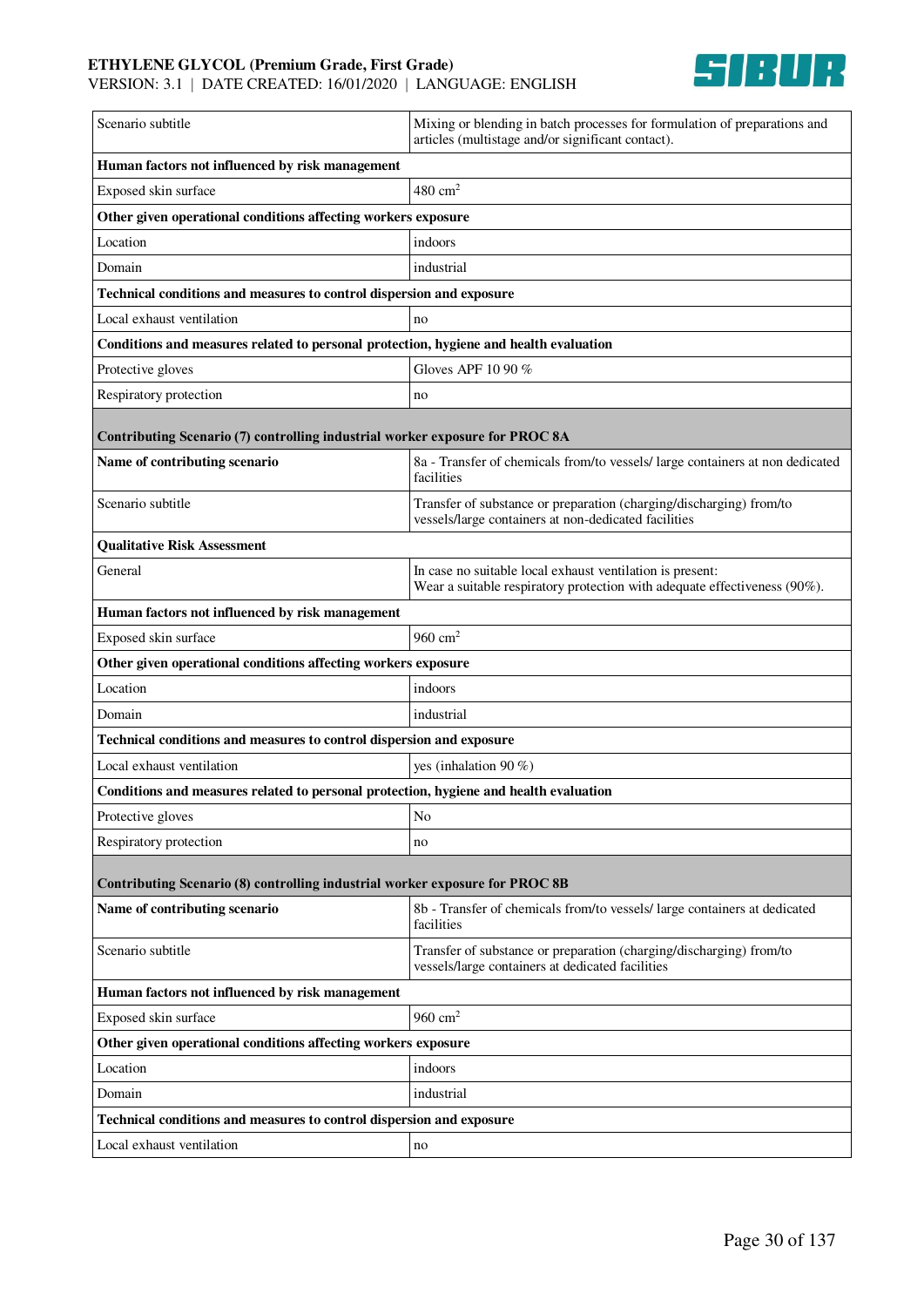

| Conditions and measures related to personal protection, hygiene and health evaluation |                                                                                                            |  |
|---------------------------------------------------------------------------------------|------------------------------------------------------------------------------------------------------------|--|
| Protective gloves                                                                     | N <sub>0</sub>                                                                                             |  |
| Respiratory protection                                                                | no                                                                                                         |  |
|                                                                                       |                                                                                                            |  |
| Contributing Scenario (9) controlling industrial worker exposure for PROC 9           |                                                                                                            |  |
| Name of contributing scenario                                                         | 9 - Transfer of chemicals into small containers (dedicated filling line)                                   |  |
| Scenario subtitle                                                                     | Transfer of substance or preparation into small containers (dedicated filling<br>line, including weighing) |  |
| Human factors not influenced by risk management                                       |                                                                                                            |  |
| Exposed skin surface                                                                  | $480 \text{ cm}^2$                                                                                         |  |
| Other given operational conditions affecting workers exposure                         |                                                                                                            |  |
| Location                                                                              | indoors                                                                                                    |  |
| Domain                                                                                | industrial                                                                                                 |  |
| Technical conditions and measures to control dispersion and exposure                  |                                                                                                            |  |
| Local exhaust ventilation                                                             | no                                                                                                         |  |
| Conditions and measures related to personal protection, hygiene and health evaluation |                                                                                                            |  |
| Protective gloves                                                                     | N <sub>o</sub>                                                                                             |  |
| Respiratory protection                                                                | no                                                                                                         |  |
| Contributing Scenario (10) controlling industrial worker exposure for PROC 14         |                                                                                                            |  |
| Name of contributing scenario                                                         | 14 - Production of preparations or articles by tabletting, compression,<br>extrusion, pelletisation        |  |
| Scenario subtitle                                                                     | Production of preparations or articles by tabletting, compression, extrusion,<br>pelletisation.            |  |
| Human factors not influenced by risk management                                       |                                                                                                            |  |
| Exposed skin surface                                                                  | 480 $cm2$                                                                                                  |  |
| Other given operational conditions affecting workers exposure                         |                                                                                                            |  |
| Location                                                                              | indoors                                                                                                    |  |
| Domain                                                                                | industrial                                                                                                 |  |
| Technical conditions and measures to control dispersion and exposure                  |                                                                                                            |  |
| Local exhaust ventilation                                                             | no                                                                                                         |  |
| Conditions and measures related to personal protection, hygiene and health evaluation |                                                                                                            |  |
| Protective gloves                                                                     | No                                                                                                         |  |
| Respiratory protection                                                                | no                                                                                                         |  |
|                                                                                       |                                                                                                            |  |
| Contributing Scenario (11) controlling industrial worker exposure for PROC 15         |                                                                                                            |  |
| Name of contributing scenario                                                         | 15 - Use of laboratory reagents in small scale laboratories                                                |  |
| Scenario subtitle                                                                     | Use as laboratory reagent                                                                                  |  |
| Human factors not influenced by risk management                                       |                                                                                                            |  |
| Exposed skin surface                                                                  | $240$ cm <sup>2</sup>                                                                                      |  |
| Other given operational conditions affecting workers exposure                         |                                                                                                            |  |
| Location                                                                              | indoors                                                                                                    |  |
| Domain                                                                                | industrial                                                                                                 |  |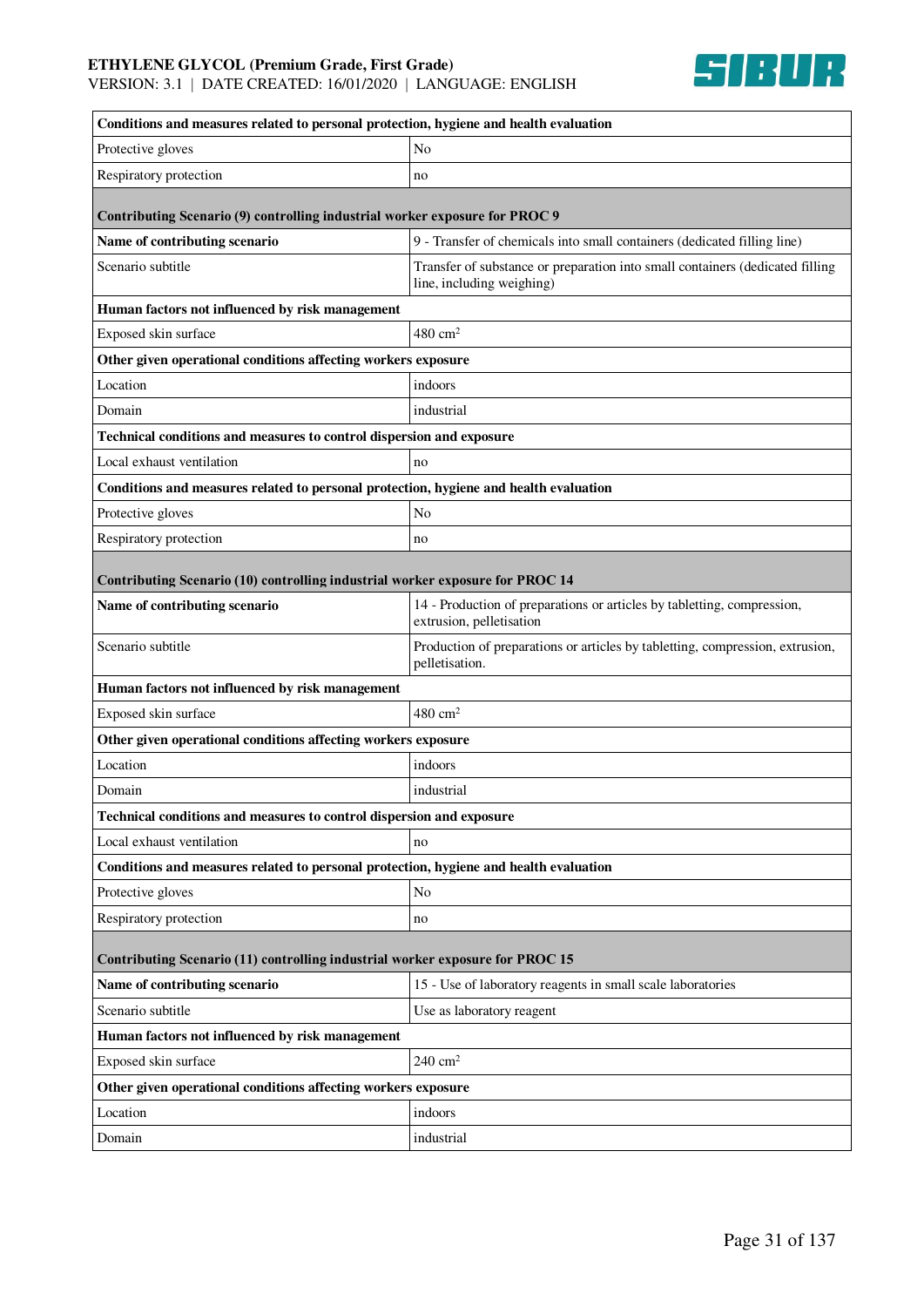

| Technical conditions and measures to control dispersion and exposure                  |    |  |
|---------------------------------------------------------------------------------------|----|--|
| Local exhaust ventilation                                                             | no |  |
| Conditions and measures related to personal protection, hygiene and health evaluation |    |  |
| Protective gloves                                                                     | No |  |
| Respiratory protection                                                                | no |  |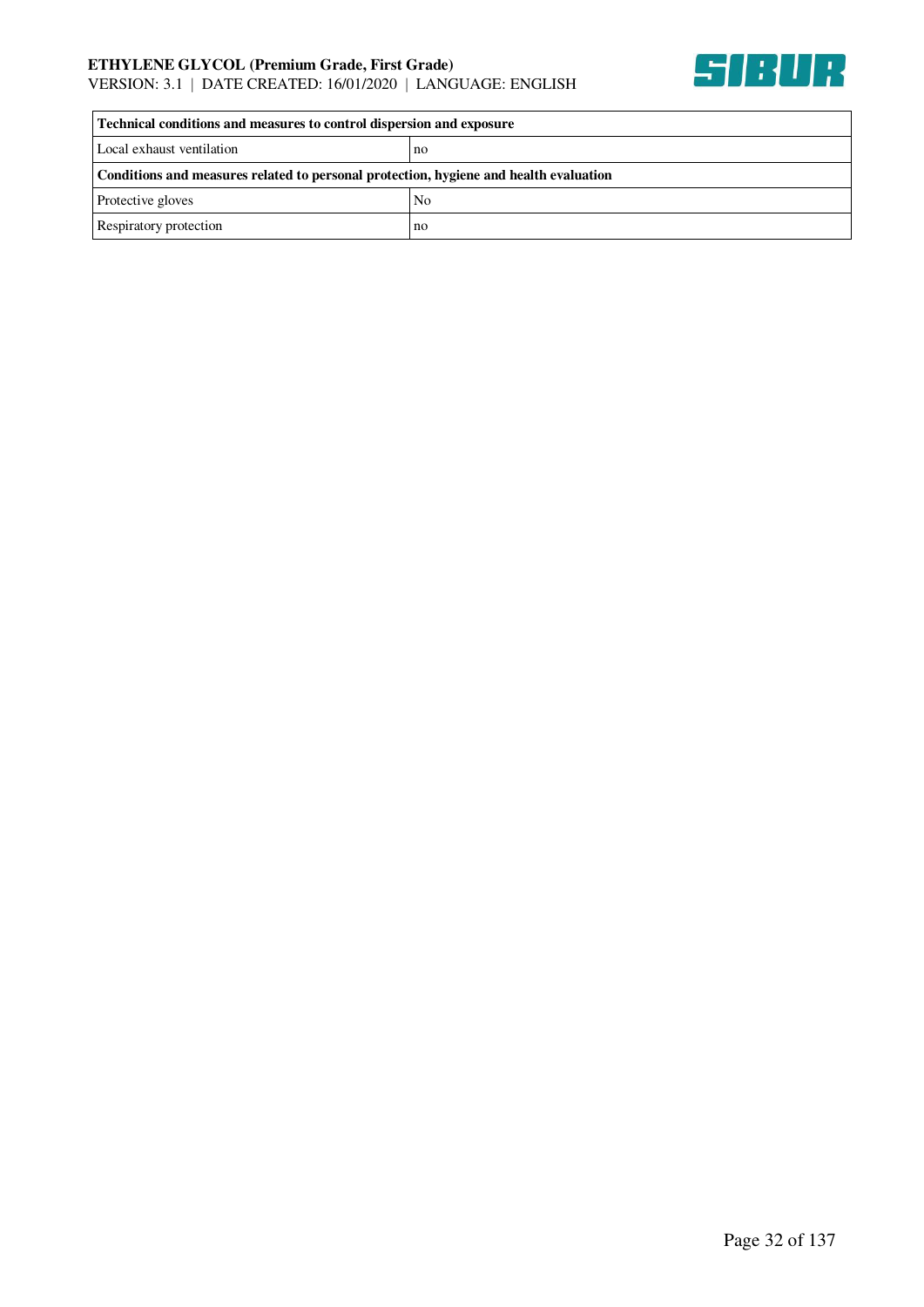

# **Exposure Scenario 5 (ES5): Production of Polymers**

| <b>Free short title</b>                                                               | Production of Polymers (6)                                                                                                                                                                                                                                                                                                                                                                                                                                                                                                                                                                                                                                                                                                                                                                  |  |
|---------------------------------------------------------------------------------------|---------------------------------------------------------------------------------------------------------------------------------------------------------------------------------------------------------------------------------------------------------------------------------------------------------------------------------------------------------------------------------------------------------------------------------------------------------------------------------------------------------------------------------------------------------------------------------------------------------------------------------------------------------------------------------------------------------------------------------------------------------------------------------------------|--|
| Systematic title based on use descriptor                                              | ERC 6C; PROC 1, 2, 3, 4, 5, 6, 8A, 8B, 9, 15                                                                                                                                                                                                                                                                                                                                                                                                                                                                                                                                                                                                                                                                                                                                                |  |
| Name of contributing environmental<br>scenario and corresponding ERC                  | ERC 6c Production of plastics                                                                                                                                                                                                                                                                                                                                                                                                                                                                                                                                                                                                                                                                                                                                                               |  |
| Name(s) of contributing worker<br>scenarios and corresponding PROCs                   | PROC 1 - Use in closed process, no likelihood of exposure<br>PROC 2 - Use in closed, continuous process with occasional controlled exposure<br>PROC 3 - Use in closed batch process (synthesis or formulation)<br>PROC 4 - Use in batch and other process (synthesis) where opportunity for exposure arises<br>PROC 5 - Mixing or blending in batch processes (multistage and/or significant contact)<br>PROC 6 - Calendering operations<br>PROC 8a - Transfer of chemicals from/to vessels/ large containers at non dedicated facilities<br>PROC 8b - Transfer of chemicals from/to vessels/ large containers at dedicated facilities<br>PROC 9 - Transfer of chemicals into small containers (dedicated filling line)<br>PROC 15 - Use of laboratory reagents in small scale laboratories |  |
| Contributing Scenario (1) controlling environmental exposure for ERC 6C               |                                                                                                                                                                                                                                                                                                                                                                                                                                                                                                                                                                                                                                                                                                                                                                                             |  |
|                                                                                       | As no environmental hazard was identified no environmental-related exposure assessment and risk characterization was performed.                                                                                                                                                                                                                                                                                                                                                                                                                                                                                                                                                                                                                                                             |  |
| <b>Product characteristics</b>                                                        |                                                                                                                                                                                                                                                                                                                                                                                                                                                                                                                                                                                                                                                                                                                                                                                             |  |
| Physical state                                                                        | liquid                                                                                                                                                                                                                                                                                                                                                                                                                                                                                                                                                                                                                                                                                                                                                                                      |  |
| Concentration in substance                                                            | 100 %                                                                                                                                                                                                                                                                                                                                                                                                                                                                                                                                                                                                                                                                                                                                                                                       |  |
| <b>Fugacity / Dustiness</b>                                                           | low                                                                                                                                                                                                                                                                                                                                                                                                                                                                                                                                                                                                                                                                                                                                                                                         |  |
| <b>Frequency and duration of use</b>                                                  |                                                                                                                                                                                                                                                                                                                                                                                                                                                                                                                                                                                                                                                                                                                                                                                             |  |
| Duration of activity                                                                  | >4 hours (default)                                                                                                                                                                                                                                                                                                                                                                                                                                                                                                                                                                                                                                                                                                                                                                          |  |
| Frequency of use                                                                      | 5 days / week                                                                                                                                                                                                                                                                                                                                                                                                                                                                                                                                                                                                                                                                                                                                                                               |  |
| Contributing Scenario (2) controlling industrial worker exposure for PROC 1           |                                                                                                                                                                                                                                                                                                                                                                                                                                                                                                                                                                                                                                                                                                                                                                                             |  |
| Name of contributing scenario                                                         | 1 - Use in closed process, no likelihood of exposure                                                                                                                                                                                                                                                                                                                                                                                                                                                                                                                                                                                                                                                                                                                                        |  |
| Scenario subtitle                                                                     | Use in closed process, no likelihood of exposure                                                                                                                                                                                                                                                                                                                                                                                                                                                                                                                                                                                                                                                                                                                                            |  |
| Human factors not influenced by risk management                                       |                                                                                                                                                                                                                                                                                                                                                                                                                                                                                                                                                                                                                                                                                                                                                                                             |  |
| Exposed skin surface                                                                  | $240$ cm <sup>2</sup>                                                                                                                                                                                                                                                                                                                                                                                                                                                                                                                                                                                                                                                                                                                                                                       |  |
| Other given operational conditions affecting workers exposure                         |                                                                                                                                                                                                                                                                                                                                                                                                                                                                                                                                                                                                                                                                                                                                                                                             |  |
| Location                                                                              | indoors                                                                                                                                                                                                                                                                                                                                                                                                                                                                                                                                                                                                                                                                                                                                                                                     |  |
| Domain                                                                                | industrial                                                                                                                                                                                                                                                                                                                                                                                                                                                                                                                                                                                                                                                                                                                                                                                  |  |
| Technical conditions and measures to control dispersion and exposure                  |                                                                                                                                                                                                                                                                                                                                                                                                                                                                                                                                                                                                                                                                                                                                                                                             |  |
| Local exhaust ventilation                                                             | no                                                                                                                                                                                                                                                                                                                                                                                                                                                                                                                                                                                                                                                                                                                                                                                          |  |
| Conditions and measures related to personal protection, hygiene and health evaluation |                                                                                                                                                                                                                                                                                                                                                                                                                                                                                                                                                                                                                                                                                                                                                                                             |  |
| Protective gloves                                                                     | N <sub>0</sub>                                                                                                                                                                                                                                                                                                                                                                                                                                                                                                                                                                                                                                                                                                                                                                              |  |
| Respiratory protection                                                                | no                                                                                                                                                                                                                                                                                                                                                                                                                                                                                                                                                                                                                                                                                                                                                                                          |  |
| Contributing Scenario (3) controlling industrial worker exposure for PROC 2           |                                                                                                                                                                                                                                                                                                                                                                                                                                                                                                                                                                                                                                                                                                                                                                                             |  |
| Name of contributing scenario                                                         | 2 - Use in closed, continuous process with occasional controlled exposure                                                                                                                                                                                                                                                                                                                                                                                                                                                                                                                                                                                                                                                                                                                   |  |
| Scenario subtitle                                                                     | Use in closed, continuous process with occasional controlled exposure                                                                                                                                                                                                                                                                                                                                                                                                                                                                                                                                                                                                                                                                                                                       |  |
| Human factors not influenced by risk management                                       |                                                                                                                                                                                                                                                                                                                                                                                                                                                                                                                                                                                                                                                                                                                                                                                             |  |
| Exposed skin surface                                                                  | $480$ cm <sup>2</sup>                                                                                                                                                                                                                                                                                                                                                                                                                                                                                                                                                                                                                                                                                                                                                                       |  |
| Other given operational conditions affecting workers exposure                         |                                                                                                                                                                                                                                                                                                                                                                                                                                                                                                                                                                                                                                                                                                                                                                                             |  |
| Location                                                                              | indoors                                                                                                                                                                                                                                                                                                                                                                                                                                                                                                                                                                                                                                                                                                                                                                                     |  |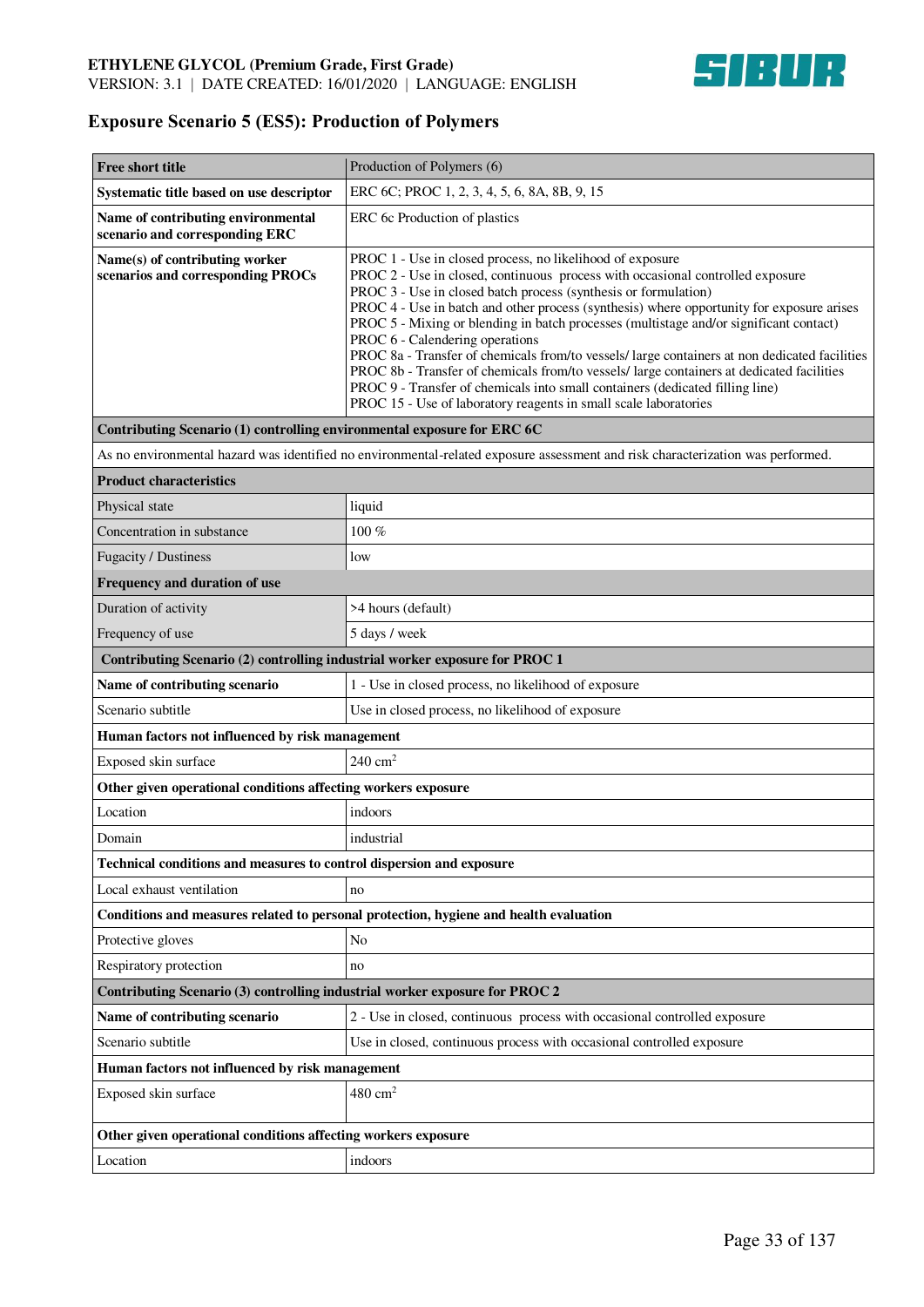

| Domain                                                                                | industrial                                                                                                                     |  |  |
|---------------------------------------------------------------------------------------|--------------------------------------------------------------------------------------------------------------------------------|--|--|
|                                                                                       | Technical conditions and measures to control dispersion and exposure                                                           |  |  |
| Local exhaust ventilation                                                             | no                                                                                                                             |  |  |
|                                                                                       | Conditions and measures related to personal protection, hygiene and health evaluation                                          |  |  |
| Protective gloves                                                                     | N <sub>o</sub>                                                                                                                 |  |  |
| Respiratory protection                                                                | no                                                                                                                             |  |  |
| Contributing Scenario (4) controlling industrial worker exposure for PROC 3           |                                                                                                                                |  |  |
| Name of contributing scenario                                                         | 3 - Use in closed batch process (synthesis or formulation)                                                                     |  |  |
| Scenario subtitle                                                                     | Use in closed batch process (synthesis or formulation).                                                                        |  |  |
| Human factors not influenced by risk management                                       |                                                                                                                                |  |  |
| Exposed skin surface                                                                  | $240$ cm <sup>2</sup>                                                                                                          |  |  |
| Other given operational conditions affecting workers exposure                         |                                                                                                                                |  |  |
| Location                                                                              | indoors                                                                                                                        |  |  |
| Domain                                                                                | industrial                                                                                                                     |  |  |
| Technical conditions and measures to control dispersion and exposure                  |                                                                                                                                |  |  |
| Local exhaust ventilation                                                             | no                                                                                                                             |  |  |
| Conditions and measures related to personal protection, hygiene and health evaluation |                                                                                                                                |  |  |
| Protective gloves                                                                     | N <sub>o</sub>                                                                                                                 |  |  |
| Respiratory protection                                                                | no                                                                                                                             |  |  |
| Contributing Scenario (5) controlling industrial worker exposure for PROC 4           |                                                                                                                                |  |  |
| Name of contributing scenario                                                         | 4 - Use in batch and other process (synthesis) where opportunity for exposure arises                                           |  |  |
| Scenario subtitle                                                                     | Use in batch and other process (synthesis) where opportunity for exposure arises.                                              |  |  |
| Human factors not influenced by risk management                                       |                                                                                                                                |  |  |
| Exposed skin surface                                                                  | $480$ cm <sup>2</sup>                                                                                                          |  |  |
| Other given operational conditions affecting workers exposure                         |                                                                                                                                |  |  |
| Location                                                                              | indoors                                                                                                                        |  |  |
| Domain                                                                                | industrial                                                                                                                     |  |  |
| Technical conditions and measures to control dispersion and exposure                  |                                                                                                                                |  |  |
| Local exhaust ventilation                                                             | no                                                                                                                             |  |  |
|                                                                                       | Conditions and measures related to personal protection, hygiene and health evaluation                                          |  |  |
| Protective gloves                                                                     | N <sub>0</sub>                                                                                                                 |  |  |
| Respiratory protection                                                                | no                                                                                                                             |  |  |
| Contributing Scenario (6) controlling industrial worker exposure for PROC 5           |                                                                                                                                |  |  |
| Name of contributing scenario                                                         | 5 - Mixing or blending in batch processes (multistage and/or significant contact)                                              |  |  |
| Scenario subtitle                                                                     | Mixing or blending in batch processes for formulation of preparations and articles<br>(multistage and/or significant contact). |  |  |
| Human factors not influenced by risk management                                       |                                                                                                                                |  |  |
| Exposed skin surface                                                                  | $480$ cm <sup>2</sup>                                                                                                          |  |  |
| Other given operational conditions affecting workers exposure                         |                                                                                                                                |  |  |
| Location                                                                              | indoors                                                                                                                        |  |  |
| Domain                                                                                | industrial                                                                                                                     |  |  |
|                                                                                       | Technical conditions and measures to control dispersion and exposure                                                           |  |  |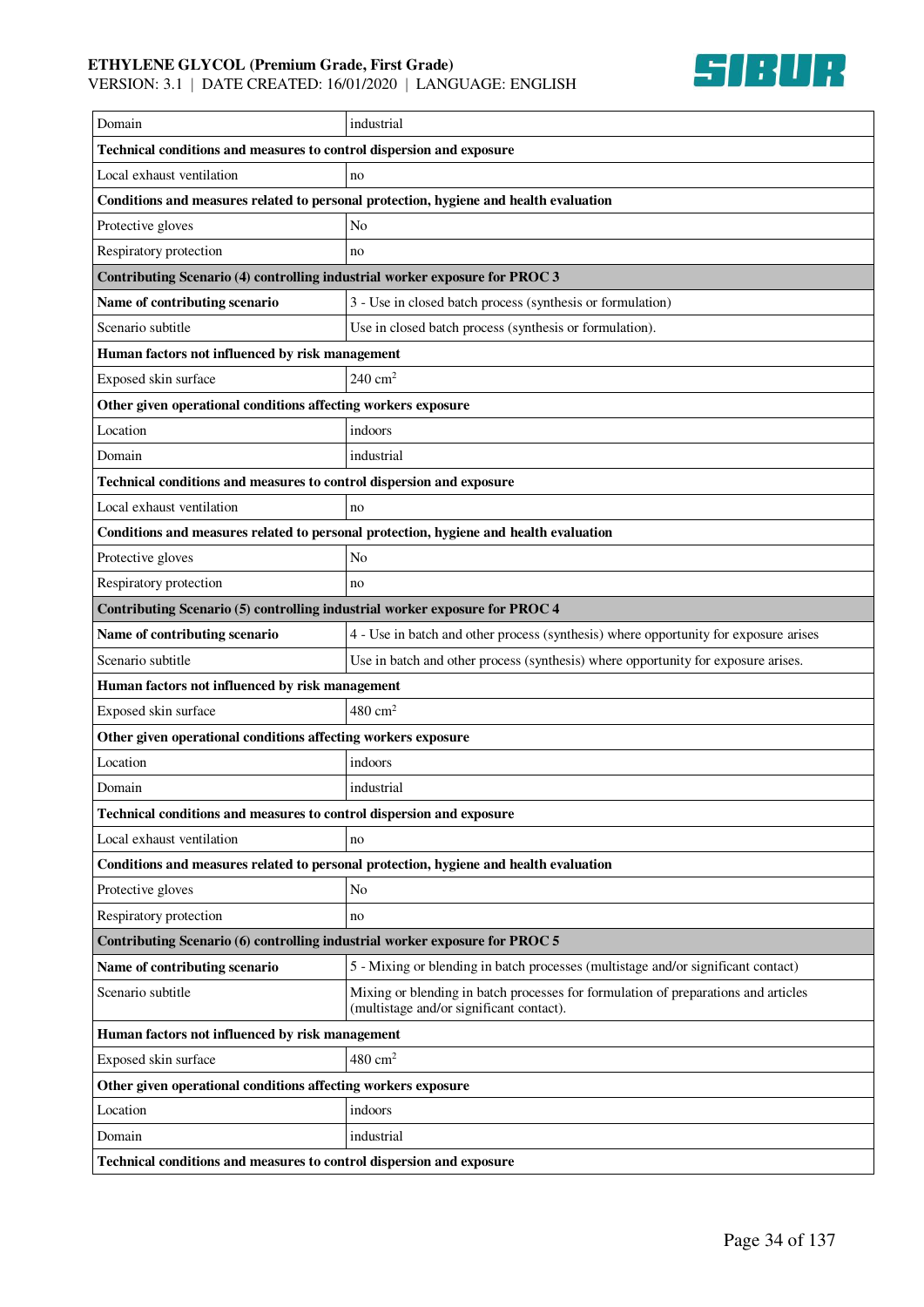

| Local exhaust ventilation                                                    | no                                                                                                                                     |  |
|------------------------------------------------------------------------------|----------------------------------------------------------------------------------------------------------------------------------------|--|
|                                                                              | Conditions and measures related to personal protection, hygiene and health evaluation                                                  |  |
| Protective gloves                                                            | Gloves APF 10 90 %                                                                                                                     |  |
| Respiratory protection                                                       | no                                                                                                                                     |  |
| Contributing Scenario (7) controlling industrial worker exposure for PROC 6  |                                                                                                                                        |  |
| Name of contributing scenario                                                | 6 - Calendering operations                                                                                                             |  |
| Scenario subtitle                                                            | Calendering operations                                                                                                                 |  |
| Human factors not influenced by risk management                              |                                                                                                                                        |  |
| Exposed skin surface                                                         | 960 $cm2$                                                                                                                              |  |
| Other given operational conditions affecting workers exposure                |                                                                                                                                        |  |
| Location                                                                     | indoors                                                                                                                                |  |
| Domain                                                                       | industrial                                                                                                                             |  |
| Technical conditions and measures to control dispersion and exposure         |                                                                                                                                        |  |
| Local exhaust ventilation                                                    | no                                                                                                                                     |  |
|                                                                              | Conditions and measures related to personal protection, hygiene and health evaluation                                                  |  |
| Protective gloves                                                            | Gloves APF 10 90 %                                                                                                                     |  |
| Respiratory protection                                                       | no                                                                                                                                     |  |
| Contributing Scenario (8) controlling industrial worker exposure for PROC 8A |                                                                                                                                        |  |
| Name of contributing scenario                                                | 8a - Transfer of chemicals from/to vessels/ large containers at non dedicated facilities                                               |  |
| Scenario subtitle                                                            | Transfer of substance or preparation (charging/discharging) from/to vessels/large containers<br>at non-dedicated facilities            |  |
| <b>Qualitative Risk Assessment</b>                                           |                                                                                                                                        |  |
| General                                                                      | In case no suitable local exhaust ventilation is present:<br>Wear a suitable respiratory protection with adequate effectiveness (90%). |  |
| Human factors not influenced by risk management                              |                                                                                                                                        |  |
| Exposed skin surface                                                         | $960 \text{ cm}^2$                                                                                                                     |  |
| Other given operational conditions affecting workers exposure                |                                                                                                                                        |  |
| Location                                                                     | indoors                                                                                                                                |  |
| Domain                                                                       | industrial                                                                                                                             |  |
| Technical conditions and measures to control dispersion and exposure         |                                                                                                                                        |  |
| Local exhaust ventilation                                                    | yes (inhalation 90 %)                                                                                                                  |  |
|                                                                              | Conditions and measures related to personal protection, hygiene and health evaluation                                                  |  |
| Protective gloves                                                            | N <sub>o</sub>                                                                                                                         |  |
| Respiratory protection                                                       | no                                                                                                                                     |  |
| Contributing Scenario (9) controlling industrial worker exposure for PROC 8B |                                                                                                                                        |  |
| Name of contributing scenario                                                | 8b - Transfer of chemicals from/to vessels/ large containers at dedicated facilities                                                   |  |
| Scenario subtitle                                                            | Transfer of substance or preparation (charging/discharging) from/to vessels/large containers<br>at dedicated facilities                |  |
| Human factors not influenced by risk management                              |                                                                                                                                        |  |
| Exposed skin surface                                                         | 960 $cm2$                                                                                                                              |  |
| Other given operational conditions affecting workers exposure                |                                                                                                                                        |  |
|                                                                              |                                                                                                                                        |  |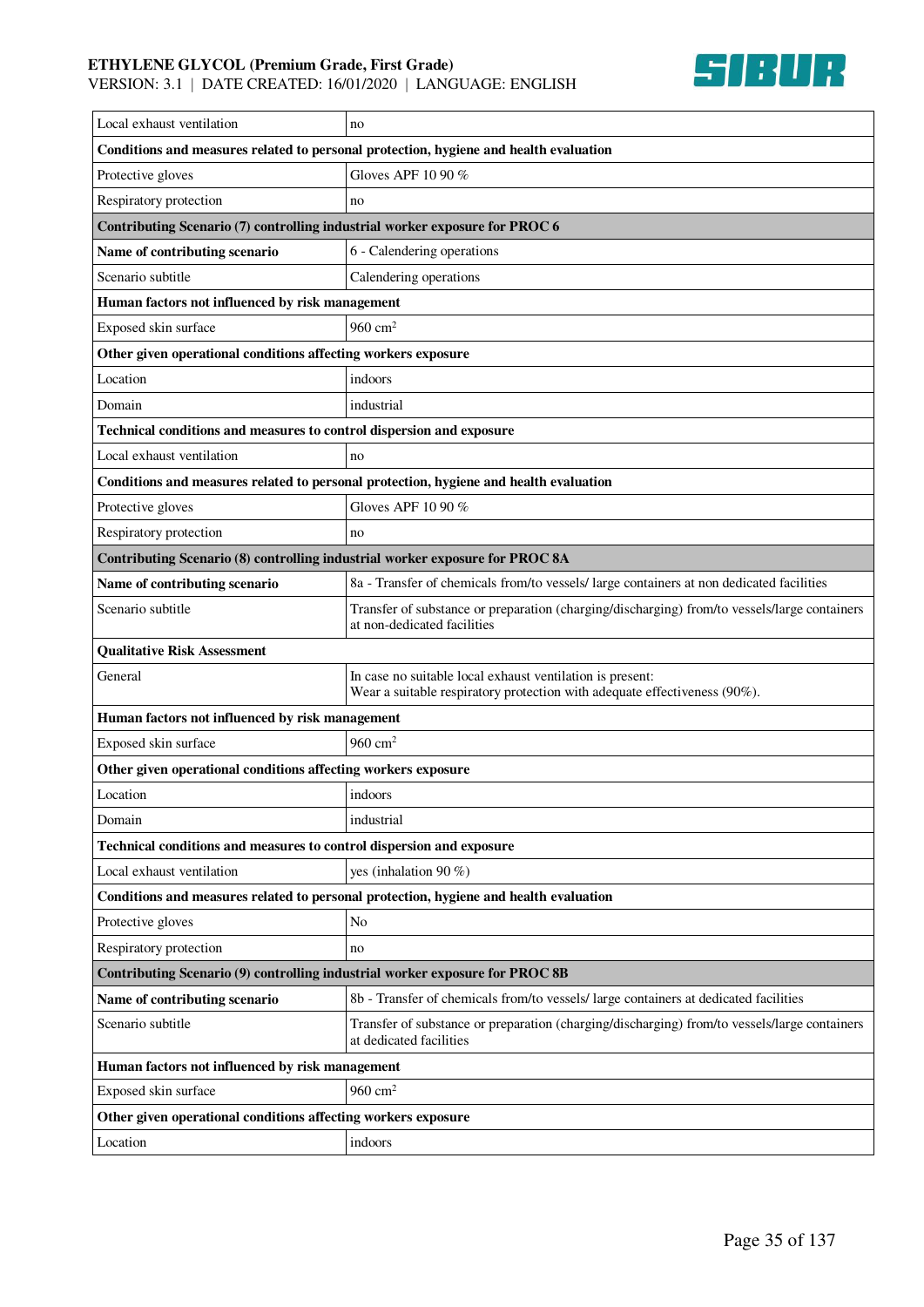

| Domain                                                                                | industrial                                                                                                 |  |
|---------------------------------------------------------------------------------------|------------------------------------------------------------------------------------------------------------|--|
| Technical conditions and measures to control dispersion and exposure                  |                                                                                                            |  |
| Local exhaust ventilation                                                             | no                                                                                                         |  |
|                                                                                       | Conditions and measures related to personal protection, hygiene and health evaluation                      |  |
| Protective gloves                                                                     | No                                                                                                         |  |
| Respiratory protection                                                                | no                                                                                                         |  |
| Contributing Scenario (10) controlling industrial worker exposure for PROC 9          |                                                                                                            |  |
| Name of contributing scenario                                                         | 9 - Transfer of chemicals into small containers (dedicated filling line)                                   |  |
| Scenario subtitle                                                                     | Transfer of substance or preparation into small containers (dedicated filling line, including<br>weighing) |  |
| Human factors not influenced by risk management                                       |                                                                                                            |  |
| Exposed skin surface                                                                  | 480 cm <sup>2</sup>                                                                                        |  |
| Other given operational conditions affecting workers exposure                         |                                                                                                            |  |
| Location                                                                              | indoors                                                                                                    |  |
| Domain                                                                                | industrial                                                                                                 |  |
| Technical conditions and measures to control dispersion and exposure                  |                                                                                                            |  |
| Local exhaust ventilation                                                             | no                                                                                                         |  |
|                                                                                       | Conditions and measures related to personal protection, hygiene and health evaluation                      |  |
| Protective gloves                                                                     | No                                                                                                         |  |
| Respiratory protection                                                                | no                                                                                                         |  |
| Contributing Scenario (11) controlling industrial worker exposure for PROC 15         |                                                                                                            |  |
| Name of contributing scenario                                                         | 15 - Use of laboratory reagents in small scale laboratories                                                |  |
| Scenario subtitle                                                                     | Use as laboratory reagent                                                                                  |  |
| Human factors not influenced by risk management                                       |                                                                                                            |  |
| Exposed skin surface                                                                  | $240$ cm <sup>2</sup>                                                                                      |  |
| Other given operational conditions affecting workers exposure                         |                                                                                                            |  |
| Location                                                                              | indoors                                                                                                    |  |
| Domain                                                                                | industrial                                                                                                 |  |
| Technical conditions and measures to control dispersion and exposure                  |                                                                                                            |  |
| Local exhaust ventilation                                                             | no                                                                                                         |  |
| Conditions and measures related to personal protection, hygiene and health evaluation |                                                                                                            |  |
| Protective gloves                                                                     | N <sub>o</sub>                                                                                             |  |
| Respiratory protection                                                                | no                                                                                                         |  |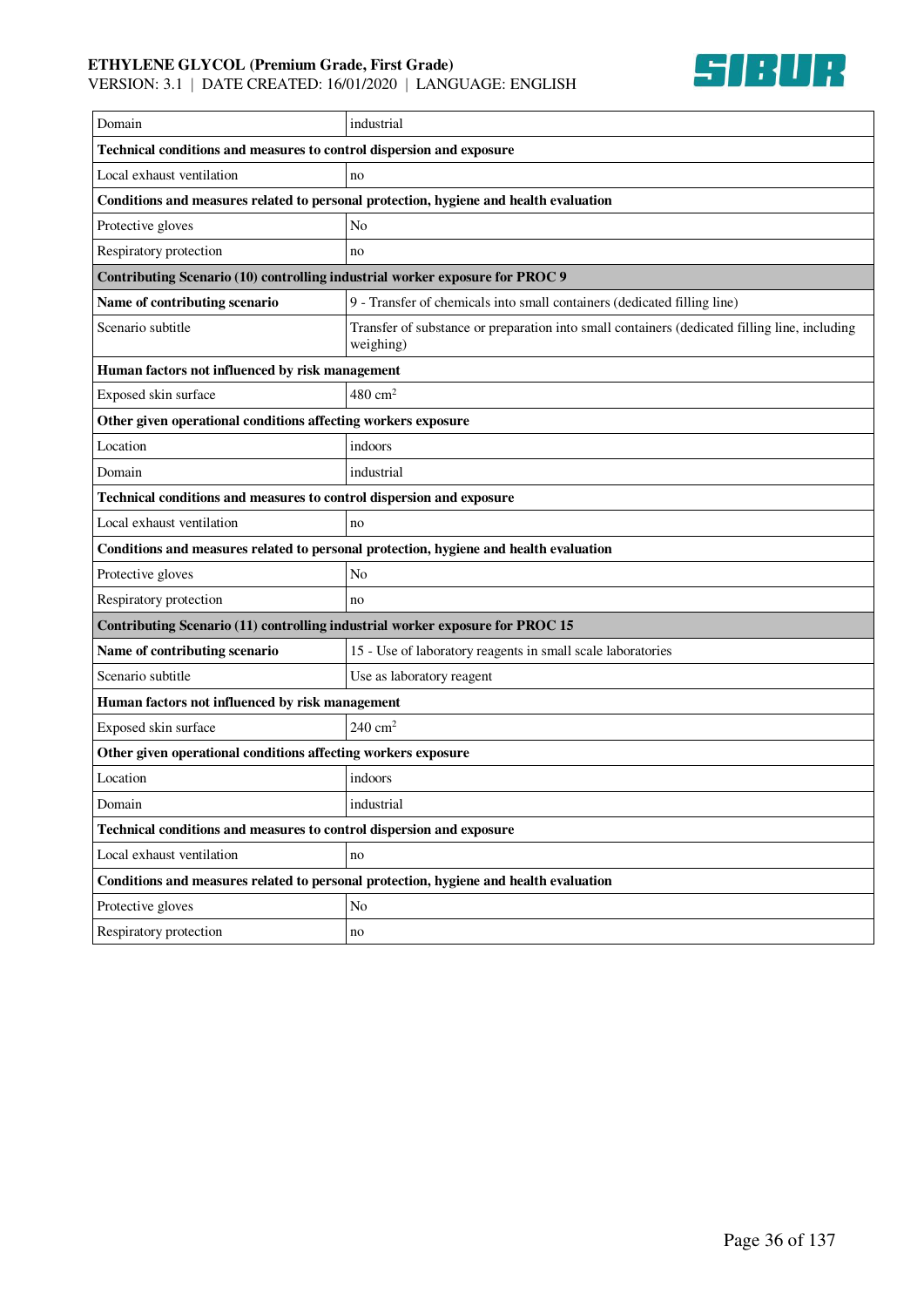

# **Exposure Scenario 6 (ES6): Use in Paints/Coatings (industrial)**

| <b>Free short title</b>                                                                                                         | Use in Paints/Coatings (industrial) (7)                                                                                                                                                                                                                                                                                                                                                                                                                                                                                                                                                                                                                                                                                                                                                                                      |
|---------------------------------------------------------------------------------------------------------------------------------|------------------------------------------------------------------------------------------------------------------------------------------------------------------------------------------------------------------------------------------------------------------------------------------------------------------------------------------------------------------------------------------------------------------------------------------------------------------------------------------------------------------------------------------------------------------------------------------------------------------------------------------------------------------------------------------------------------------------------------------------------------------------------------------------------------------------------|
| Systematic title based on use descriptor                                                                                        | ERC 4; PROC 1, 2, 3, 4, 5, 7, 8A, 8B, 10, 13, 15                                                                                                                                                                                                                                                                                                                                                                                                                                                                                                                                                                                                                                                                                                                                                                             |
| Name of contributing environmental scenario and<br>corresponding ERC                                                            | ERC 4 Industrial use of processing aids                                                                                                                                                                                                                                                                                                                                                                                                                                                                                                                                                                                                                                                                                                                                                                                      |
| Name(s) of contributing worker scenarios and<br>corresponding PROCs                                                             | PROC 1 - Use in closed process, no likelihood of exposure<br>PROC 2 - Use in closed, continuous process with occasional controlled<br>exposure<br>PROC 3 - Use in closed batch process (synthesis or formulation)<br>PROC 4 - Use in batch and other process (synthesis) where opportunity for<br>exposure arises<br>PROC 5 - Mixing or blending in batch processes (multistage and/or<br>significant contact)<br>PROC 7 - Industrial spraying<br>PROC 8a - Transfer of chemicals from/to vessels/ large containers at non<br>dedicated facilities<br>PROC 8b - Transfer of chemicals from/to vessels/ large containers at<br>dedicated facilities<br>PROC 10 - Roller application or brushing<br>PROC 13 - Treatment of articles by dipping and pouring<br>PROC 15 - Use of laboratory reagents in small scale laboratories |
| Contributing Scenario (1) controlling environmental exposure for ERC 4                                                          |                                                                                                                                                                                                                                                                                                                                                                                                                                                                                                                                                                                                                                                                                                                                                                                                                              |
| As no environmental hazard was identified no environmental-related exposure assessment and risk characterization was performed. |                                                                                                                                                                                                                                                                                                                                                                                                                                                                                                                                                                                                                                                                                                                                                                                                                              |
| <b>Product characteristics</b>                                                                                                  |                                                                                                                                                                                                                                                                                                                                                                                                                                                                                                                                                                                                                                                                                                                                                                                                                              |
| Physical state                                                                                                                  | liquid                                                                                                                                                                                                                                                                                                                                                                                                                                                                                                                                                                                                                                                                                                                                                                                                                       |
| Concentration in substance                                                                                                      | 100 %                                                                                                                                                                                                                                                                                                                                                                                                                                                                                                                                                                                                                                                                                                                                                                                                                        |
| Fugacity / Dustiness                                                                                                            | low                                                                                                                                                                                                                                                                                                                                                                                                                                                                                                                                                                                                                                                                                                                                                                                                                          |
| <b>Frequency and duration of use</b>                                                                                            |                                                                                                                                                                                                                                                                                                                                                                                                                                                                                                                                                                                                                                                                                                                                                                                                                              |
| Duration of activity                                                                                                            | >4 hours (default)                                                                                                                                                                                                                                                                                                                                                                                                                                                                                                                                                                                                                                                                                                                                                                                                           |
| Frequency of use                                                                                                                | 5 days / week                                                                                                                                                                                                                                                                                                                                                                                                                                                                                                                                                                                                                                                                                                                                                                                                                |
| Contributing Scenario (2) controlling industrial worker exposure for PROC 1                                                     |                                                                                                                                                                                                                                                                                                                                                                                                                                                                                                                                                                                                                                                                                                                                                                                                                              |
| Name of contributing scenario                                                                                                   | 1 - Use in closed process, no likelihood of exposure                                                                                                                                                                                                                                                                                                                                                                                                                                                                                                                                                                                                                                                                                                                                                                         |
| Scenario subtitle                                                                                                               | Use in closed process, no likelihood of exposure                                                                                                                                                                                                                                                                                                                                                                                                                                                                                                                                                                                                                                                                                                                                                                             |
| Human factors not influenced by risk management                                                                                 |                                                                                                                                                                                                                                                                                                                                                                                                                                                                                                                                                                                                                                                                                                                                                                                                                              |
| Exposed skin surface                                                                                                            | $240 \text{ cm}^2$                                                                                                                                                                                                                                                                                                                                                                                                                                                                                                                                                                                                                                                                                                                                                                                                           |
| Other given operational conditions affecting workers exposure                                                                   |                                                                                                                                                                                                                                                                                                                                                                                                                                                                                                                                                                                                                                                                                                                                                                                                                              |
| Location                                                                                                                        | indoors                                                                                                                                                                                                                                                                                                                                                                                                                                                                                                                                                                                                                                                                                                                                                                                                                      |
| Domain                                                                                                                          | industrial                                                                                                                                                                                                                                                                                                                                                                                                                                                                                                                                                                                                                                                                                                                                                                                                                   |
| Technical conditions and measures to control dispersion and exposure                                                            |                                                                                                                                                                                                                                                                                                                                                                                                                                                                                                                                                                                                                                                                                                                                                                                                                              |
| Local exhaust ventilation                                                                                                       | no                                                                                                                                                                                                                                                                                                                                                                                                                                                                                                                                                                                                                                                                                                                                                                                                                           |
| Conditions and measures related to personal protection, hygiene and health evaluation                                           |                                                                                                                                                                                                                                                                                                                                                                                                                                                                                                                                                                                                                                                                                                                                                                                                                              |
| Protective gloves                                                                                                               | N <sub>o</sub>                                                                                                                                                                                                                                                                                                                                                                                                                                                                                                                                                                                                                                                                                                                                                                                                               |
| Respiratory protection                                                                                                          | no                                                                                                                                                                                                                                                                                                                                                                                                                                                                                                                                                                                                                                                                                                                                                                                                                           |
| Contributing Scenario (3) controlling industrial worker exposure for PROC 2                                                     |                                                                                                                                                                                                                                                                                                                                                                                                                                                                                                                                                                                                                                                                                                                                                                                                                              |
| Name of contributing scenario                                                                                                   | 2 - Use in closed, continuous process with occasional controlled exposure                                                                                                                                                                                                                                                                                                                                                                                                                                                                                                                                                                                                                                                                                                                                                    |
| Scenario subtitle                                                                                                               | Use in closed, continuous process with occasional controlled exposure                                                                                                                                                                                                                                                                                                                                                                                                                                                                                                                                                                                                                                                                                                                                                        |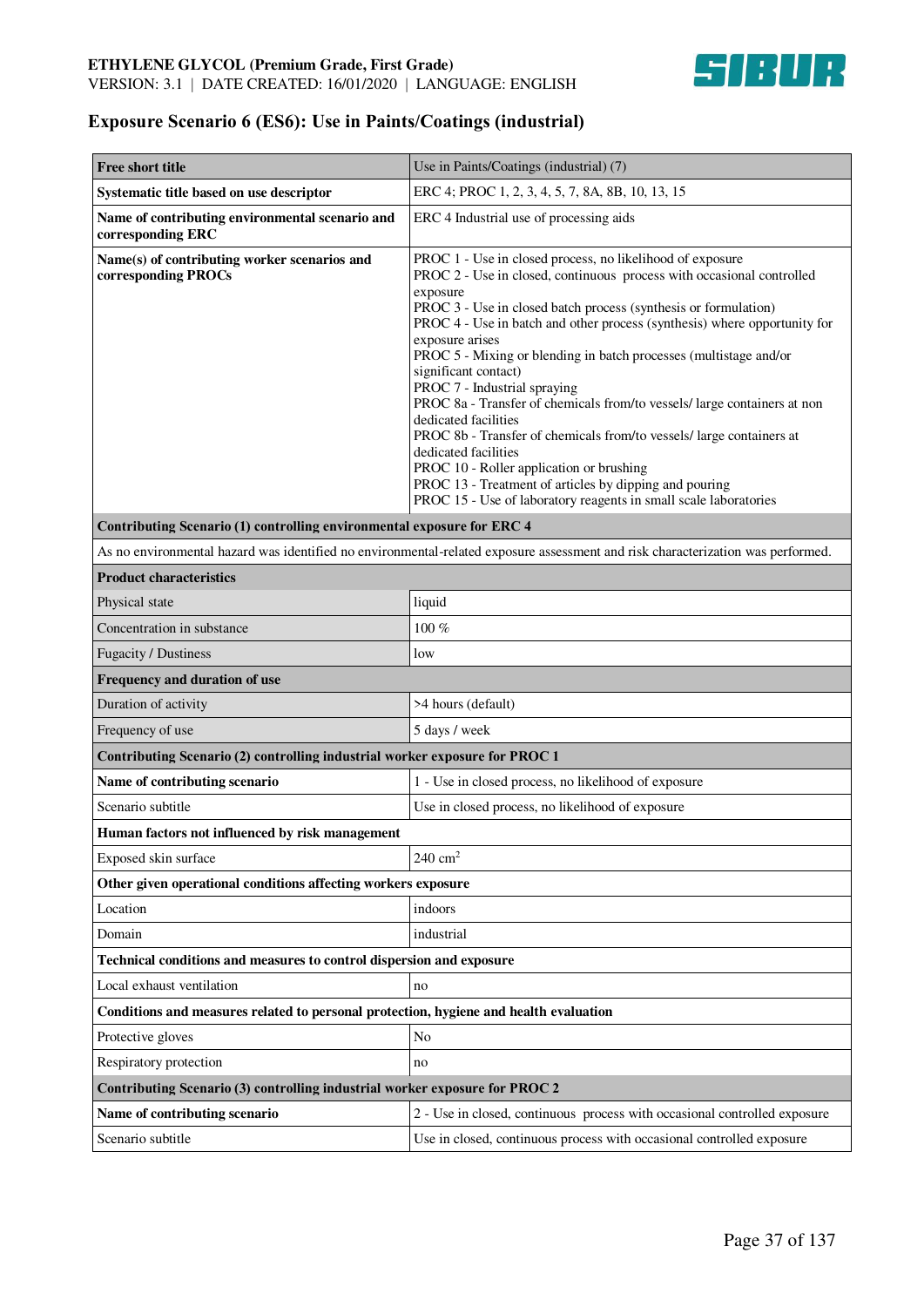

| Human factors not influenced by risk management                                       |                                                                                         |  |
|---------------------------------------------------------------------------------------|-----------------------------------------------------------------------------------------|--|
| Exposed skin surface                                                                  | $480 \text{ cm}^2$                                                                      |  |
| Other given operational conditions affecting workers exposure                         |                                                                                         |  |
| Location                                                                              | indoors                                                                                 |  |
| Domain                                                                                | industrial                                                                              |  |
| Technical conditions and measures to control dispersion and exposure                  |                                                                                         |  |
| Local exhaust ventilation                                                             | no                                                                                      |  |
| Conditions and measures related to personal protection, hygiene and health evaluation |                                                                                         |  |
| Protective gloves                                                                     | No                                                                                      |  |
| Respiratory protection                                                                | no                                                                                      |  |
| Contributing Scenario (4) controlling industrial worker exposure for PROC 3           |                                                                                         |  |
| Name of contributing scenario                                                         | 3 - Use in closed batch process (synthesis or formulation)                              |  |
| Scenario subtitle                                                                     | Use in closed batch process (synthesis or formulation).                                 |  |
| Human factors not influenced by risk management                                       |                                                                                         |  |
| Exposed skin surface                                                                  | $240$ cm <sup>2</sup>                                                                   |  |
| Other given operational conditions affecting workers exposure                         |                                                                                         |  |
| Location                                                                              | indoors                                                                                 |  |
| Domain                                                                                | industrial                                                                              |  |
| Technical conditions and measures to control dispersion and exposure                  |                                                                                         |  |
| Local exhaust ventilation                                                             | no                                                                                      |  |
| Conditions and measures related to personal protection, hygiene and health evaluation |                                                                                         |  |
| Protective gloves                                                                     | No                                                                                      |  |
| Respiratory protection                                                                | no                                                                                      |  |
| Contributing Scenario (5) controlling industrial worker exposure for PROC 4           |                                                                                         |  |
| Name of contributing scenario                                                         | 4 - Use in batch and other process (synthesis) where opportunity for<br>exposure arises |  |
| Scenario subtitle                                                                     | Use in batch and other process (synthesis) where opportunity for exposure<br>arises.    |  |
| Human factors not influenced by risk management                                       |                                                                                         |  |
| Exposed skin surface                                                                  | $480$ cm <sup>2</sup>                                                                   |  |
| Other given operational conditions affecting workers exposure                         |                                                                                         |  |
| Location                                                                              | indoors                                                                                 |  |
| Domain                                                                                | industrial                                                                              |  |
| Technical conditions and measures to control dispersion and exposure                  |                                                                                         |  |
| Local exhaust ventilation                                                             | no                                                                                      |  |
| Conditions and measures related to personal protection, hygiene and health evaluation |                                                                                         |  |
| Protective gloves                                                                     | No                                                                                      |  |
| Respiratory protection                                                                | no                                                                                      |  |
|                                                                                       |                                                                                         |  |
| Contributing Scenario (6) controlling industrial worker exposure for PROC 5           |                                                                                         |  |
| Name of contributing scenario                                                         | 5 - Mixing or blending in batch processes (multistage and/or significant<br>contact)    |  |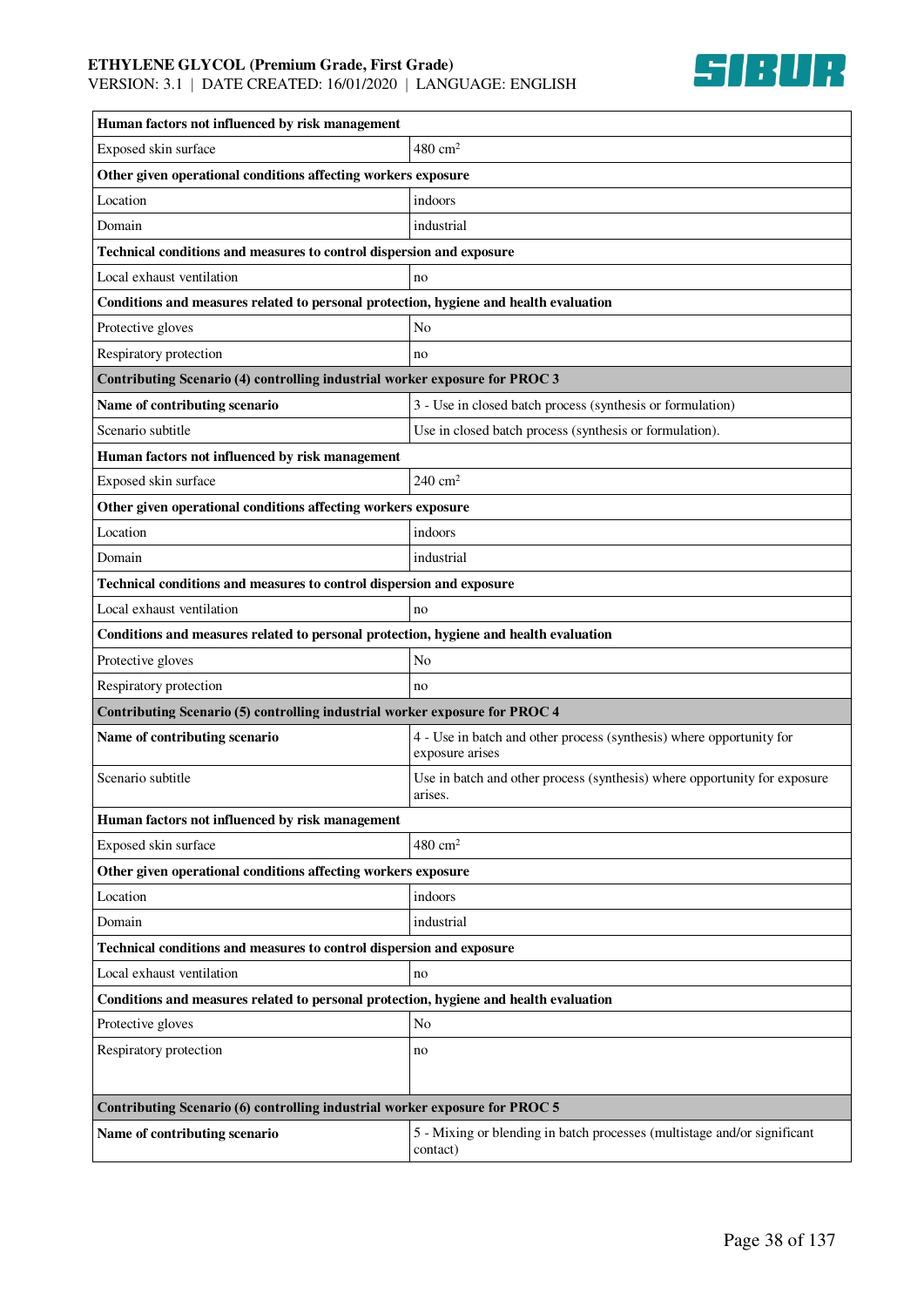

| Scenario subtitle                                                                     | Mixing or blending in batch processes for formulation of preparations and<br>articles (multistage and/or significant contact).                                                                                                                                                                                                                                                                                                                                                                                                                                 |  |
|---------------------------------------------------------------------------------------|----------------------------------------------------------------------------------------------------------------------------------------------------------------------------------------------------------------------------------------------------------------------------------------------------------------------------------------------------------------------------------------------------------------------------------------------------------------------------------------------------------------------------------------------------------------|--|
| Human factors not influenced by risk management                                       |                                                                                                                                                                                                                                                                                                                                                                                                                                                                                                                                                                |  |
| Exposed skin surface                                                                  | 480 cm <sup>2</sup>                                                                                                                                                                                                                                                                                                                                                                                                                                                                                                                                            |  |
| Other given operational conditions affecting workers exposure                         |                                                                                                                                                                                                                                                                                                                                                                                                                                                                                                                                                                |  |
| Location                                                                              | indoors                                                                                                                                                                                                                                                                                                                                                                                                                                                                                                                                                        |  |
| Domain                                                                                | industrial                                                                                                                                                                                                                                                                                                                                                                                                                                                                                                                                                     |  |
| Technical conditions and measures to control dispersion and exposure                  |                                                                                                                                                                                                                                                                                                                                                                                                                                                                                                                                                                |  |
| Local exhaust ventilation                                                             | no                                                                                                                                                                                                                                                                                                                                                                                                                                                                                                                                                             |  |
| Conditions and measures related to personal protection, hygiene and health evaluation |                                                                                                                                                                                                                                                                                                                                                                                                                                                                                                                                                                |  |
| Protective gloves                                                                     | Gloves APF 10 90 %                                                                                                                                                                                                                                                                                                                                                                                                                                                                                                                                             |  |
| Respiratory protection                                                                | no                                                                                                                                                                                                                                                                                                                                                                                                                                                                                                                                                             |  |
| Contributing Scenario (7) controlling industrial worker exposure for PROC 7           |                                                                                                                                                                                                                                                                                                                                                                                                                                                                                                                                                                |  |
| Name of contributing scenario                                                         | 7 - Industrial spraying                                                                                                                                                                                                                                                                                                                                                                                                                                                                                                                                        |  |
| Scenario subtitle                                                                     | Industrial spraying                                                                                                                                                                                                                                                                                                                                                                                                                                                                                                                                            |  |
| Human factors not influenced by risk management                                       |                                                                                                                                                                                                                                                                                                                                                                                                                                                                                                                                                                |  |
| Exposed skin surface                                                                  | $1,500$ cm <sup>2</sup>                                                                                                                                                                                                                                                                                                                                                                                                                                                                                                                                        |  |
| Other given operational conditions affecting workers exposure                         |                                                                                                                                                                                                                                                                                                                                                                                                                                                                                                                                                                |  |
| Location                                                                              | indoors                                                                                                                                                                                                                                                                                                                                                                                                                                                                                                                                                        |  |
| Domain                                                                                | industrial                                                                                                                                                                                                                                                                                                                                                                                                                                                                                                                                                     |  |
| Technical conditions and measures to control dispersion and exposure                  |                                                                                                                                                                                                                                                                                                                                                                                                                                                                                                                                                                |  |
| Local exhaust ventilation                                                             | no                                                                                                                                                                                                                                                                                                                                                                                                                                                                                                                                                             |  |
| Conditions and measures related to personal protection, hygiene and health evaluation |                                                                                                                                                                                                                                                                                                                                                                                                                                                                                                                                                                |  |
| Protective gloves                                                                     | Gloves APF 10 90 %                                                                                                                                                                                                                                                                                                                                                                                                                                                                                                                                             |  |
| Respiratory protection                                                                | no                                                                                                                                                                                                                                                                                                                                                                                                                                                                                                                                                             |  |
| Use of external/measured value dermal                                                 | The RISKSOFDERM V2.1 model has been used to estimate dermal<br>exposure.                                                                                                                                                                                                                                                                                                                                                                                                                                                                                       |  |
|                                                                                       | The 75th percentile of the "Exposure loading per shift body" was added with<br>the 75th percentile<br>of the "Exposure loading per shift hand". The values given in µl was<br>converted into mg and divided by a body<br>weight of 70 kg which is generally assumed for workers. In addition,<br>appropriate body protection was<br>considered within the calculation of the final dermal exposure value.                                                                                                                                                      |  |
|                                                                                       | RISKOFDERM v2.1 - Process: "Spraying"<br>Physical state: Liquid<br>Concentration of substance: 100%<br>Vapour pressure of the substance: 0.123 hPa<br>Application rate: 0.6 l/min<br>Duration of exposure: 6 hours/day<br>Exposed skin surface: Whole body<br>Location: Inside<br>Direction of spraying: Level<br>Segregation: Ensure that worker is $> 1$ m from the source<br>Local exhaust ventilation (Direction of airflow away from the worker): yes<br>(effectiveness: ca. 50%)<br>Use of suitable gloves with basic training: Yes (Effectiveness: 90%) |  |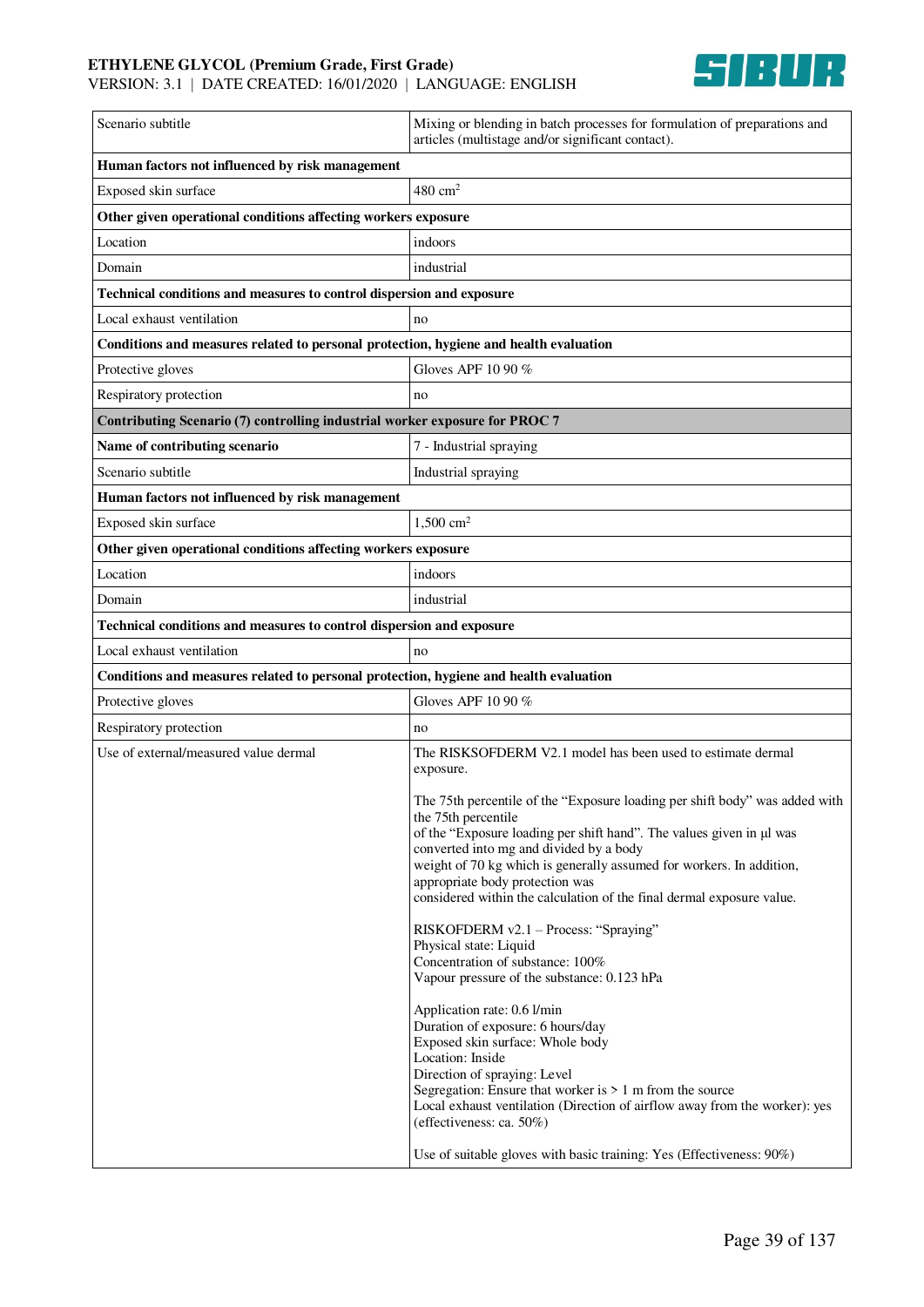

|                                                                                       | Wearing of appropriate working clothes (e.g. an overall): Yes (Effectiveness:<br>$80\%)$                                                                                  |  |
|---------------------------------------------------------------------------------------|---------------------------------------------------------------------------------------------------------------------------------------------------------------------------|--|
| Use of external/measured value inhalation                                             | The ART model has been used to estimate inhalative exposure.                                                                                                              |  |
|                                                                                       | Mechanistic model results:                                                                                                                                                |  |
|                                                                                       | The predicted 75th percentile full-shift exposure is $6.6$ mg/m <sup>3</sup> .<br>The inter-quartile confidence interval is $3.4 \text{ mg/m}^3$ to $13 \text{ mg/m}^3$ . |  |
|                                                                                       |                                                                                                                                                                           |  |
|                                                                                       | Emission sources: Far field                                                                                                                                               |  |
|                                                                                       | Process temperature: Room temperature<br>Vapour pressure: 12.3 Pa                                                                                                         |  |
|                                                                                       | Liquid weight fraction: 1                                                                                                                                                 |  |
|                                                                                       | Viscosity: medium (oil-like)<br>Substance product type: Liquids                                                                                                           |  |
|                                                                                       | Situation: Surface spraying of liquids, Moderate application rate (0.3 - 3                                                                                                |  |
|                                                                                       | l/minute)                                                                                                                                                                 |  |
|                                                                                       | Spray direction: Only horizontal or downward<br>Spray technique: Spraying with high compressed air use                                                                    |  |
|                                                                                       | Primary localized controls: LEV systems (50.00 % reduction)                                                                                                               |  |
|                                                                                       | Secondary localized controls: No (0 % reduction)                                                                                                                          |  |
|                                                                                       | Segregation: No segregation $(0 %$ reduction)<br>Personal enclosure: No (0% reduction)                                                                                    |  |
|                                                                                       | Effective housekeeping practices in place: Yes                                                                                                                            |  |
|                                                                                       | Process fully enclosed: No<br>Room size: 1000 m <sup>3</sup>                                                                                                              |  |
|                                                                                       | Work area: Indoors                                                                                                                                                        |  |
|                                                                                       | Duration (mins): 360                                                                                                                                                      |  |
|                                                                                       | Nonexposure period (mins): 120<br>Ventilation rate: 3 air changes per hour (ACH)                                                                                          |  |
|                                                                                       |                                                                                                                                                                           |  |
|                                                                                       | Respiratory protection required: No                                                                                                                                       |  |
| Contributing Scenario (8) controlling industrial worker exposure for PROC 8A          |                                                                                                                                                                           |  |
| Name of contributing scenario                                                         | 8a - Transfer of chemicals from/to vessels/large containers at non dedicated<br>facilities                                                                                |  |
| Scenario subtitle                                                                     | Transfer of substance or preparation (charging/discharging) from/to<br>vessels/large containers at non-dedicated facilities                                               |  |
| <b>Qualitative Risk Assessment</b>                                                    |                                                                                                                                                                           |  |
| General                                                                               | In case no suitable local exhaust ventilation is present:<br>Wear a suitable respiratory protection with adequate effectiveness (90%).                                    |  |
| Human factors not influenced by risk management                                       |                                                                                                                                                                           |  |
| Exposed skin surface                                                                  | 960 $cm2$                                                                                                                                                                 |  |
| Other given operational conditions affecting workers exposure                         |                                                                                                                                                                           |  |
| Location                                                                              | indoors                                                                                                                                                                   |  |
| Domain                                                                                | industrial                                                                                                                                                                |  |
| Technical conditions and measures to control dispersion and exposure                  |                                                                                                                                                                           |  |
| Local exhaust ventilation                                                             | yes (inhalation 90 $\%$ )                                                                                                                                                 |  |
| Conditions and measures related to personal protection, hygiene and health evaluation |                                                                                                                                                                           |  |
| Protective gloves                                                                     | N <sub>o</sub>                                                                                                                                                            |  |
| Respiratory protection                                                                | no                                                                                                                                                                        |  |
| Contributing Scenario (9) controlling industrial worker exposure for PROC 8B          |                                                                                                                                                                           |  |
| Name of contributing scenario                                                         | 8b - Transfer of chemicals from/to vessels/ large containers at dedicated<br>facilities                                                                                   |  |
| Scenario subtitle                                                                     | Transfer of substance or preparation (charging/discharging) from/to<br>vessels/large containers at dedicated facilities                                                   |  |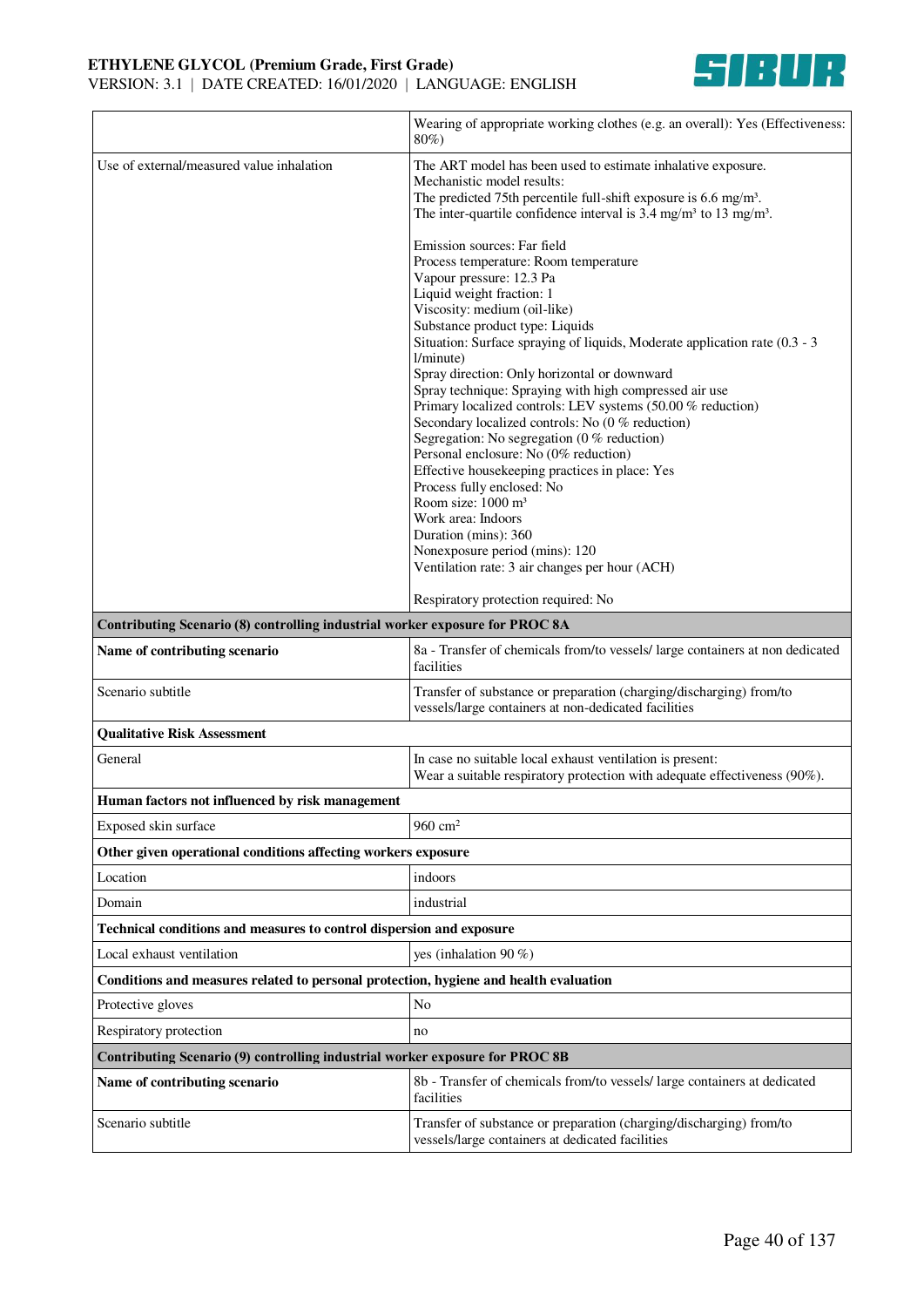

| Human factors not influenced by risk management                                       |                                                             |  |
|---------------------------------------------------------------------------------------|-------------------------------------------------------------|--|
| Exposed skin surface                                                                  | $960 \text{ cm}^2$                                          |  |
| Other given operational conditions affecting workers exposure                         |                                                             |  |
| Location                                                                              | indoors                                                     |  |
| Domain                                                                                | industrial                                                  |  |
| Technical conditions and measures to control dispersion and exposure                  |                                                             |  |
| Local exhaust ventilation                                                             | no                                                          |  |
| Conditions and measures related to personal protection, hygiene and health evaluation |                                                             |  |
| Protective gloves                                                                     | No                                                          |  |
| Respiratory protection                                                                | no                                                          |  |
| Contributing Scenario (10) controlling industrial worker exposure for PROC 10         |                                                             |  |
| Name of contributing scenario                                                         | 10 - Roller application or brushing                         |  |
| Scenario subtitle                                                                     | Roller application or brushing                              |  |
| Human factors not influenced by risk management                                       |                                                             |  |
| Exposed skin surface                                                                  | 960 cm <sup>2</sup>                                         |  |
| Other given operational conditions affecting workers exposure                         |                                                             |  |
| Location                                                                              | indoors                                                     |  |
| Domain                                                                                | industrial                                                  |  |
| Technical conditions and measures to control dispersion and exposure                  |                                                             |  |
| Local exhaust ventilation                                                             | no                                                          |  |
| Conditions and measures related to personal protection, hygiene and health evaluation |                                                             |  |
| Protective gloves                                                                     | Gloves APF 10 90 $\%$                                       |  |
| Respiratory protection                                                                | no                                                          |  |
| Contributing Scenario (11) controlling industrial worker exposure for PROC 13         |                                                             |  |
| Name of contributing scenario                                                         | 13 - Treatment of articles by dipping and pouring           |  |
| Scenario subtitle                                                                     | Treatment of articles by dipping and pouring.               |  |
| Human factors not influenced by risk management                                       |                                                             |  |
| Exposed skin surface                                                                  | $480 \text{ cm}^2$                                          |  |
| Other given operational conditions affecting workers exposure                         |                                                             |  |
| Location                                                                              | indoors                                                     |  |
| Domain                                                                                | industrial                                                  |  |
| Technical conditions and measures to control dispersion and exposure                  |                                                             |  |
| Local exhaust ventilation                                                             | no                                                          |  |
| Conditions and measures related to personal protection, hygiene and health evaluation |                                                             |  |
| Protective gloves                                                                     | Gloves APF 10 90 %                                          |  |
| Respiratory protection                                                                | no                                                          |  |
| Contributing Scenario (12) controlling industrial worker exposure for PROC 15         |                                                             |  |
| Name of contributing scenario                                                         | 15 - Use of laboratory reagents in small scale laboratories |  |
| Scenario subtitle                                                                     | Use as laboratory reagent                                   |  |
| Human factors not influenced by risk management                                       |                                                             |  |
| Exposed skin surface                                                                  | $240$ cm <sup>2</sup>                                       |  |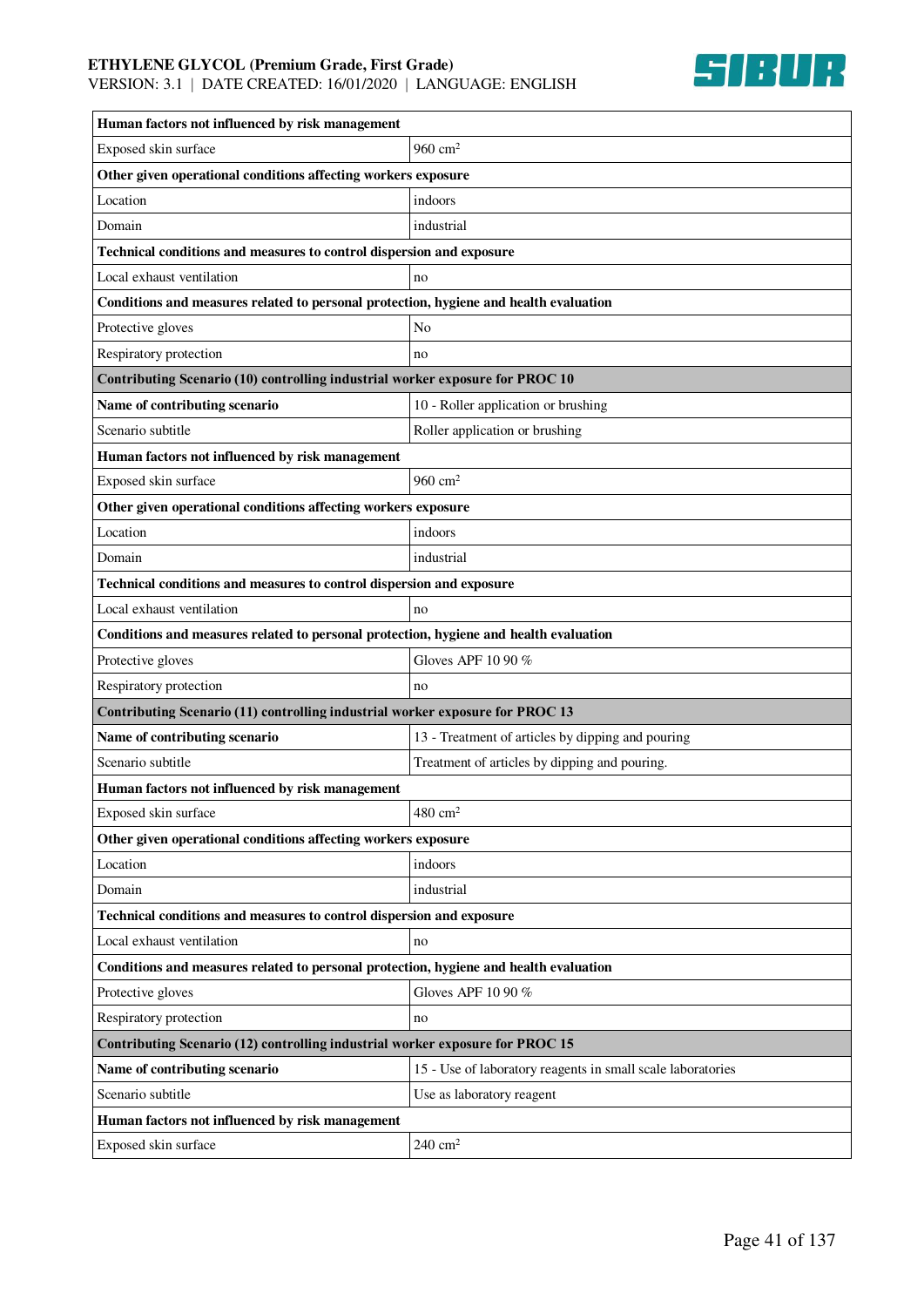

| Other given operational conditions affecting workers exposure                         |                |  |
|---------------------------------------------------------------------------------------|----------------|--|
| Location                                                                              | indoors        |  |
| Domain                                                                                | industrial     |  |
| Technical conditions and measures to control dispersion and exposure                  |                |  |
| Local exhaust ventilation                                                             | no             |  |
| Conditions and measures related to personal protection, hygiene and health evaluation |                |  |
| Protective gloves                                                                     | N <sub>0</sub> |  |
| Respiratory protection                                                                | no             |  |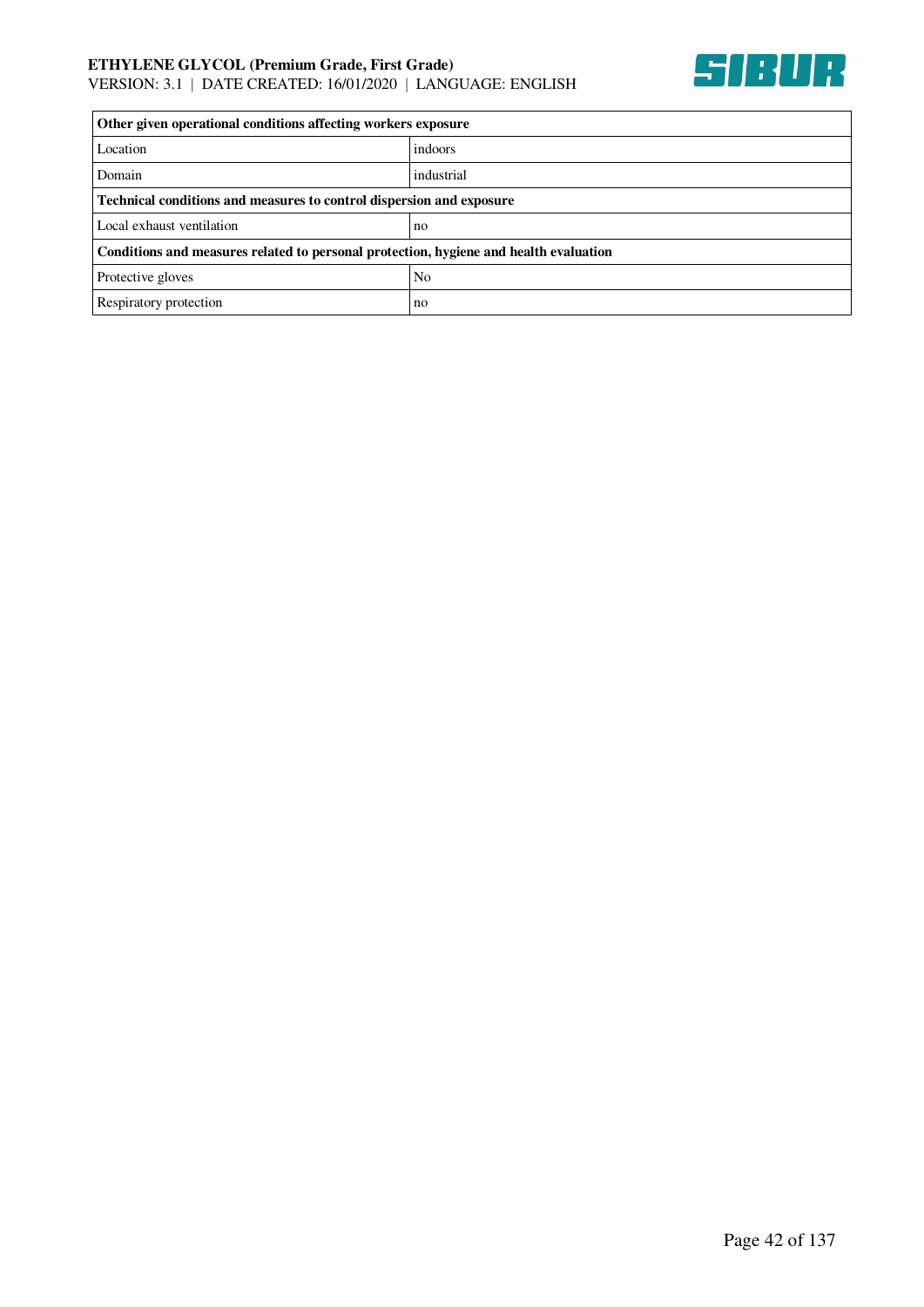

## **Exposure Scenario 7 (ES7): Use in Paints/Coatings/Adhesives/ Sealants/ Foams/ Polymers/ filled Polymers (professional)**

| <b>Free short title</b>                                                                                                                            | Use in Paints/Coatings/Adhesives/ Sealants/ Foams/ Polymers/ filled<br>Polymers (professional) (8)                                                                                                                                                                                                                                                                                                                                                                                                                                                                                                                                                                                                                                                                                                                                                                                                                                                                                                                                                                                                |  |
|----------------------------------------------------------------------------------------------------------------------------------------------------|---------------------------------------------------------------------------------------------------------------------------------------------------------------------------------------------------------------------------------------------------------------------------------------------------------------------------------------------------------------------------------------------------------------------------------------------------------------------------------------------------------------------------------------------------------------------------------------------------------------------------------------------------------------------------------------------------------------------------------------------------------------------------------------------------------------------------------------------------------------------------------------------------------------------------------------------------------------------------------------------------------------------------------------------------------------------------------------------------|--|
| Systematic title based on use descriptor                                                                                                           | ERC 8A, 8C, 8D, 8F; PROC 1, 2, 3, 4, 5, 8A, 8B, 9, 10, 11, 13, 14, 15, 19                                                                                                                                                                                                                                                                                                                                                                                                                                                                                                                                                                                                                                                                                                                                                                                                                                                                                                                                                                                                                         |  |
| Name of contributing environmental scenario and<br>corresponding ERC                                                                               | ERC 8a Wide dispersive indoor use of processing aids in open systems<br>ERC 8c Wide dispersive indoor use resulting in inclusion into or onto a<br>matrix<br>ERC 8d Wide dispersive outdoor use of processing aids in open systems<br>ERC 8f Wide dispersive outdoor use resulting in inclusion into or onto a<br>matrix                                                                                                                                                                                                                                                                                                                                                                                                                                                                                                                                                                                                                                                                                                                                                                          |  |
| Name(s) of contributing worker scenarios and<br>corresponding PROCs                                                                                | PROC 1 - Use in closed process, no likelihood of exposure<br>PROC 2 - Use in closed, continuous process with occasional controlled<br>exposure<br>PROC 3 - Use in closed batch process (synthesis or formulation)<br>PROC 4 - Use in batch and other process (synthesis) where opportunity for<br>exposure arises<br>PROC 5 - Mixing or blending in batch processes (multistage and/or<br>significant contact)<br>PROC 8a - Transfer of chemicals from/to vessels/ large containers at non<br>dedicated facilities<br>PROC 8b - Transfer of chemicals from/to vessels/ large containers at<br>dedicated facilities<br>PROC 9 - Transfer of chemicals into small containers (dedicated filling line)<br>PROC 10 - Roller application or brushing<br>PROC 11 - Non industrial spraying<br>PROC 13 - Treatment of articles by dipping and pouring<br>PROC 14 - Production of preparations or articles by tabletting, compression,<br>extrusion, pelletisation<br>PROC 15 - Use of laboratory reagents in small scale laboratories<br>PROC 19 - Hand-mixing with intimate contact (only PPE available |  |
| Contributing Scenario (1) controlling environmental exposure for ERC 8A                                                                            |                                                                                                                                                                                                                                                                                                                                                                                                                                                                                                                                                                                                                                                                                                                                                                                                                                                                                                                                                                                                                                                                                                   |  |
| Contributing Scenario (2) controlling environmental exposure for ERC 8C<br>Contributing Scenario (3) controlling environmental exposure for ERC 8D |                                                                                                                                                                                                                                                                                                                                                                                                                                                                                                                                                                                                                                                                                                                                                                                                                                                                                                                                                                                                                                                                                                   |  |
| Contributing Scenario (4) controlling environmental exposure for ERC 8F                                                                            |                                                                                                                                                                                                                                                                                                                                                                                                                                                                                                                                                                                                                                                                                                                                                                                                                                                                                                                                                                                                                                                                                                   |  |
| As no environmental hazard was identified no environmental-related exposure assessment and risk characterization was performed.                    |                                                                                                                                                                                                                                                                                                                                                                                                                                                                                                                                                                                                                                                                                                                                                                                                                                                                                                                                                                                                                                                                                                   |  |
| <b>Product characteristics</b>                                                                                                                     |                                                                                                                                                                                                                                                                                                                                                                                                                                                                                                                                                                                                                                                                                                                                                                                                                                                                                                                                                                                                                                                                                                   |  |
| Physical state                                                                                                                                     | liquid                                                                                                                                                                                                                                                                                                                                                                                                                                                                                                                                                                                                                                                                                                                                                                                                                                                                                                                                                                                                                                                                                            |  |
| Concentration in substance                                                                                                                         | 100 %                                                                                                                                                                                                                                                                                                                                                                                                                                                                                                                                                                                                                                                                                                                                                                                                                                                                                                                                                                                                                                                                                             |  |
| <b>Fugacity / Dustiness</b>                                                                                                                        | low                                                                                                                                                                                                                                                                                                                                                                                                                                                                                                                                                                                                                                                                                                                                                                                                                                                                                                                                                                                                                                                                                               |  |
| Frequency and duration of use                                                                                                                      |                                                                                                                                                                                                                                                                                                                                                                                                                                                                                                                                                                                                                                                                                                                                                                                                                                                                                                                                                                                                                                                                                                   |  |
| Duration of activity                                                                                                                               | >4 hours (default)                                                                                                                                                                                                                                                                                                                                                                                                                                                                                                                                                                                                                                                                                                                                                                                                                                                                                                                                                                                                                                                                                |  |
| Frequency of use                                                                                                                                   | 5 days / week                                                                                                                                                                                                                                                                                                                                                                                                                                                                                                                                                                                                                                                                                                                                                                                                                                                                                                                                                                                                                                                                                     |  |
| Contributing Scenario (5) controlling professional worker exposure for PROC 1                                                                      |                                                                                                                                                                                                                                                                                                                                                                                                                                                                                                                                                                                                                                                                                                                                                                                                                                                                                                                                                                                                                                                                                                   |  |
|                                                                                                                                                    |                                                                                                                                                                                                                                                                                                                                                                                                                                                                                                                                                                                                                                                                                                                                                                                                                                                                                                                                                                                                                                                                                                   |  |
| Name of contributing scenario                                                                                                                      | 1 - Use in closed process, no likelihood of exposure                                                                                                                                                                                                                                                                                                                                                                                                                                                                                                                                                                                                                                                                                                                                                                                                                                                                                                                                                                                                                                              |  |
| Scenario subtitle                                                                                                                                  | Use in closed process, no likelihood of exposure                                                                                                                                                                                                                                                                                                                                                                                                                                                                                                                                                                                                                                                                                                                                                                                                                                                                                                                                                                                                                                                  |  |
| Human factors not influenced by risk management                                                                                                    |                                                                                                                                                                                                                                                                                                                                                                                                                                                                                                                                                                                                                                                                                                                                                                                                                                                                                                                                                                                                                                                                                                   |  |
| Exposed skin surface                                                                                                                               | $240 \text{ cm}^2$                                                                                                                                                                                                                                                                                                                                                                                                                                                                                                                                                                                                                                                                                                                                                                                                                                                                                                                                                                                                                                                                                |  |
| Other given operational conditions affecting workers exposure                                                                                      |                                                                                                                                                                                                                                                                                                                                                                                                                                                                                                                                                                                                                                                                                                                                                                                                                                                                                                                                                                                                                                                                                                   |  |
| Location                                                                                                                                           | indoors                                                                                                                                                                                                                                                                                                                                                                                                                                                                                                                                                                                                                                                                                                                                                                                                                                                                                                                                                                                                                                                                                           |  |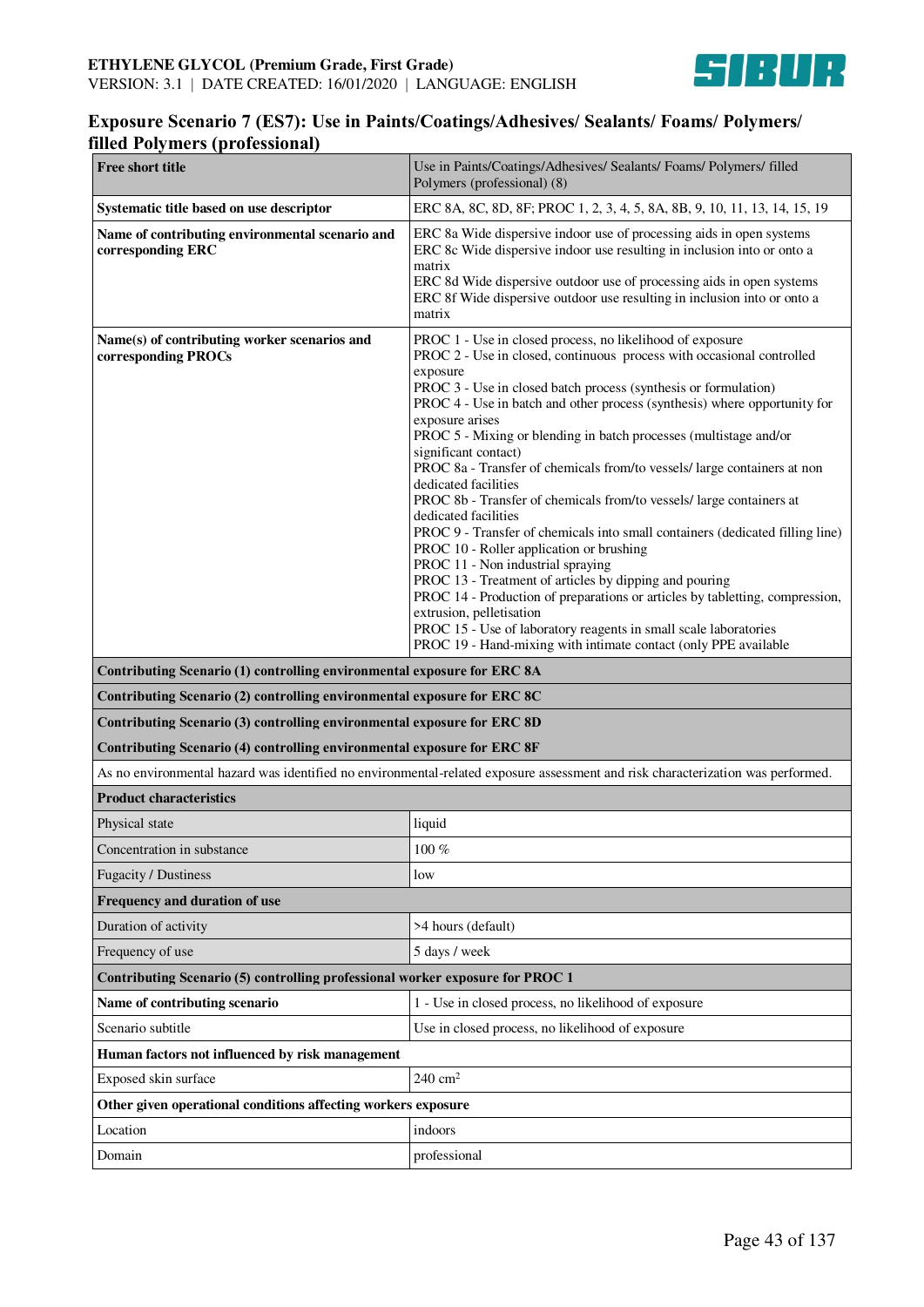

| Technical conditions and measures to control dispersion and exposure                  |                                                                                         |  |
|---------------------------------------------------------------------------------------|-----------------------------------------------------------------------------------------|--|
| Local exhaust ventilation                                                             | no                                                                                      |  |
| Conditions and measures related to personal protection, hygiene and health evaluation |                                                                                         |  |
| Protective gloves                                                                     | No                                                                                      |  |
| Respiratory protection                                                                | no                                                                                      |  |
| Contributing Scenario (6) controlling professional worker exposure for PROC 2         |                                                                                         |  |
| Name of contributing scenario                                                         | 2 - Use in closed, continuous process with occasional controlled exposure               |  |
| Scenario subtitle                                                                     | Use in closed, continuous process with occasional controlled exposure.                  |  |
| Human factors not influenced by risk management                                       |                                                                                         |  |
| Exposed skin surface                                                                  | $480$ cm <sup>2</sup>                                                                   |  |
| Other given operational conditions affecting workers exposure                         |                                                                                         |  |
| Location                                                                              | indoors                                                                                 |  |
| Domain                                                                                | professional                                                                            |  |
| Technical conditions and measures to control dispersion and exposure                  |                                                                                         |  |
| Local exhaust ventilation                                                             | no                                                                                      |  |
| Conditions and measures related to personal protection, hygiene and health evaluation |                                                                                         |  |
| Protective gloves                                                                     | No                                                                                      |  |
| Respiratory protection                                                                | no                                                                                      |  |
| Contributing Scenario (7) controlling professional worker exposure for PROC 3         |                                                                                         |  |
| Name of contributing scenario                                                         | 3 - Use in closed batch process (synthesis or formulation)                              |  |
| Scenario subtitle                                                                     | Use in closed batch process (synthesis or formulation).                                 |  |
| Human factors not influenced by risk management                                       |                                                                                         |  |
| Exposed skin surface                                                                  | $240 \text{ cm}^2$                                                                      |  |
| Other given operational conditions affecting workers exposure                         |                                                                                         |  |
| Location                                                                              | indoors                                                                                 |  |
| Domain                                                                                | professional                                                                            |  |
| Technical conditions and measures to control dispersion and exposure                  |                                                                                         |  |
| Local exhaust ventilation                                                             | no                                                                                      |  |
| Conditions and measures related to personal protection, hygiene and health evaluation |                                                                                         |  |
| Protective gloves                                                                     | No                                                                                      |  |
| Respiratory protection                                                                | no                                                                                      |  |
| Contributing Scenario (8) controlling professional worker exposure for PROC 4         |                                                                                         |  |
| Name of contributing scenario                                                         | 4 - Use in batch and other process (synthesis) where opportunity for<br>exposure arises |  |
| Scenario subtitle                                                                     | Use in batch and other process (synthesis) where opportunity for exposure<br>arises.    |  |
| Human factors not influenced by risk management                                       |                                                                                         |  |
| Exposed skin surface                                                                  | $480$ cm <sup>2</sup>                                                                   |  |
| Other given operational conditions affecting workers exposure                         |                                                                                         |  |
| Location                                                                              | indoors                                                                                 |  |
| Domain                                                                                | professional                                                                            |  |
| Technical conditions and measures to control dispersion and exposure                  |                                                                                         |  |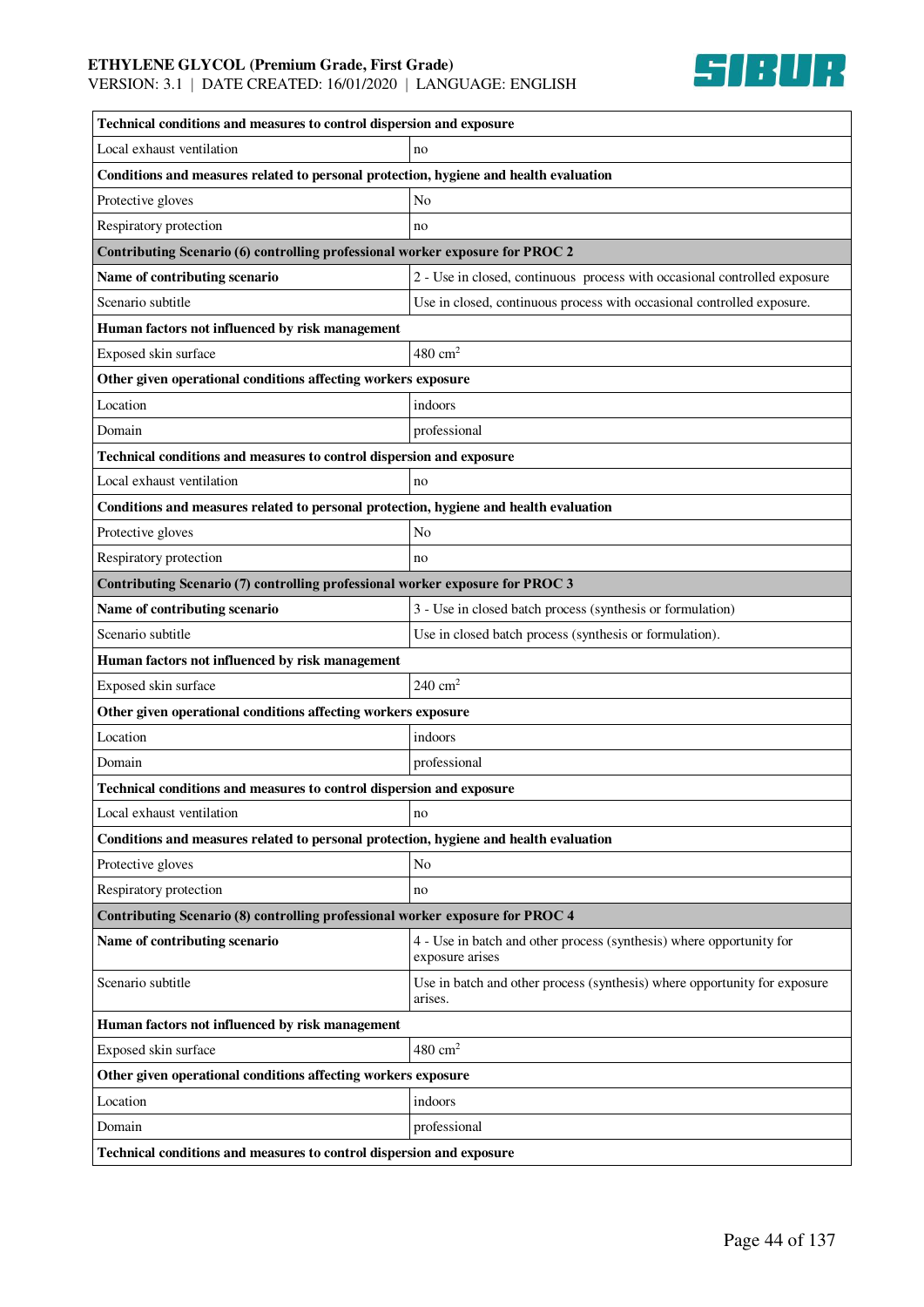

| Local exhaust ventilation                                                             | no                                                                                                                                     |  |
|---------------------------------------------------------------------------------------|----------------------------------------------------------------------------------------------------------------------------------------|--|
| Conditions and measures related to personal protection, hygiene and health evaluation |                                                                                                                                        |  |
| Protective gloves                                                                     | No                                                                                                                                     |  |
| Respiratory protection                                                                | no                                                                                                                                     |  |
| Contributing Scenario (9) controlling professional worker exposure for PROC 5         |                                                                                                                                        |  |
| Name of contributing scenario                                                         | 5 - Mixing or blending in batch processes (multistage and/or significant<br>contact)                                                   |  |
| Scenario subtitle                                                                     | Mixing or blending in batch processes for formulation of preparations and<br>articles (multistage and/or significant con-tact)         |  |
| Human factors not influenced by risk management                                       |                                                                                                                                        |  |
| Exposed skin surface                                                                  | $480 \text{ cm}^2$                                                                                                                     |  |
| Other given operational conditions affecting workers exposure                         |                                                                                                                                        |  |
| Location                                                                              | indoors                                                                                                                                |  |
| Domain                                                                                | professional                                                                                                                           |  |
| Technical conditions and measures to control dispersion and exposure                  |                                                                                                                                        |  |
| Local exhaust ventilation                                                             | no                                                                                                                                     |  |
| Conditions and measures related to personal protection, hygiene and health evaluation |                                                                                                                                        |  |
| Protective gloves                                                                     | No                                                                                                                                     |  |
| Respiratory protection                                                                | no                                                                                                                                     |  |
| Contributing Scenario (10) controlling professional worker exposure for PROC 8A       |                                                                                                                                        |  |
| Name of contributing scenario                                                         | 8a - Transfer of chemicals from/to vessels/ large containers at non dedicated<br>facilities                                            |  |
| Scenario subtitle                                                                     | Transfer of substance or preparation (charging/discharging) from/to<br>vessels/large containers at non-dedicated facilities.           |  |
| <b>Qualitative Risk Assessment</b>                                                    |                                                                                                                                        |  |
| General                                                                               | In case no suitable local exhaust ventilation is present:<br>Wear a suitable respiratory protection with adequate effectiveness (90%). |  |
| Human factors not influenced by risk management                                       |                                                                                                                                        |  |
| Exposed skin surface                                                                  | 960 $cm2$                                                                                                                              |  |
| Other given operational conditions affecting workers exposure                         |                                                                                                                                        |  |
| Location                                                                              | indoors                                                                                                                                |  |
| Domain                                                                                | professional                                                                                                                           |  |
| Technical conditions and measures to control dispersion and exposure                  |                                                                                                                                        |  |
| Local exhaust ventilation                                                             | yes (inhalation 80 $%$ )                                                                                                               |  |
| Conditions and measures related to personal protection, hygiene and health evaluation |                                                                                                                                        |  |
| Protective gloves                                                                     | No.                                                                                                                                    |  |
| Respiratory protection                                                                | no                                                                                                                                     |  |
| Contributing Scenario (11) controlling professional worker exposure for PROC 8B       |                                                                                                                                        |  |
| Name of contributing scenario                                                         | 8b - Transfer of chemicals from/to vessels/ large containers at dedicated<br>facilities                                                |  |
| Scenario subtitle                                                                     | Transfer of substance or preparation (charging/discharging) from/to<br>vessels/large containers at dedicated facilities.               |  |
| Human factors not influenced by risk management                                       |                                                                                                                                        |  |
| Exposed skin surface                                                                  | 960 $cm2$                                                                                                                              |  |
|                                                                                       |                                                                                                                                        |  |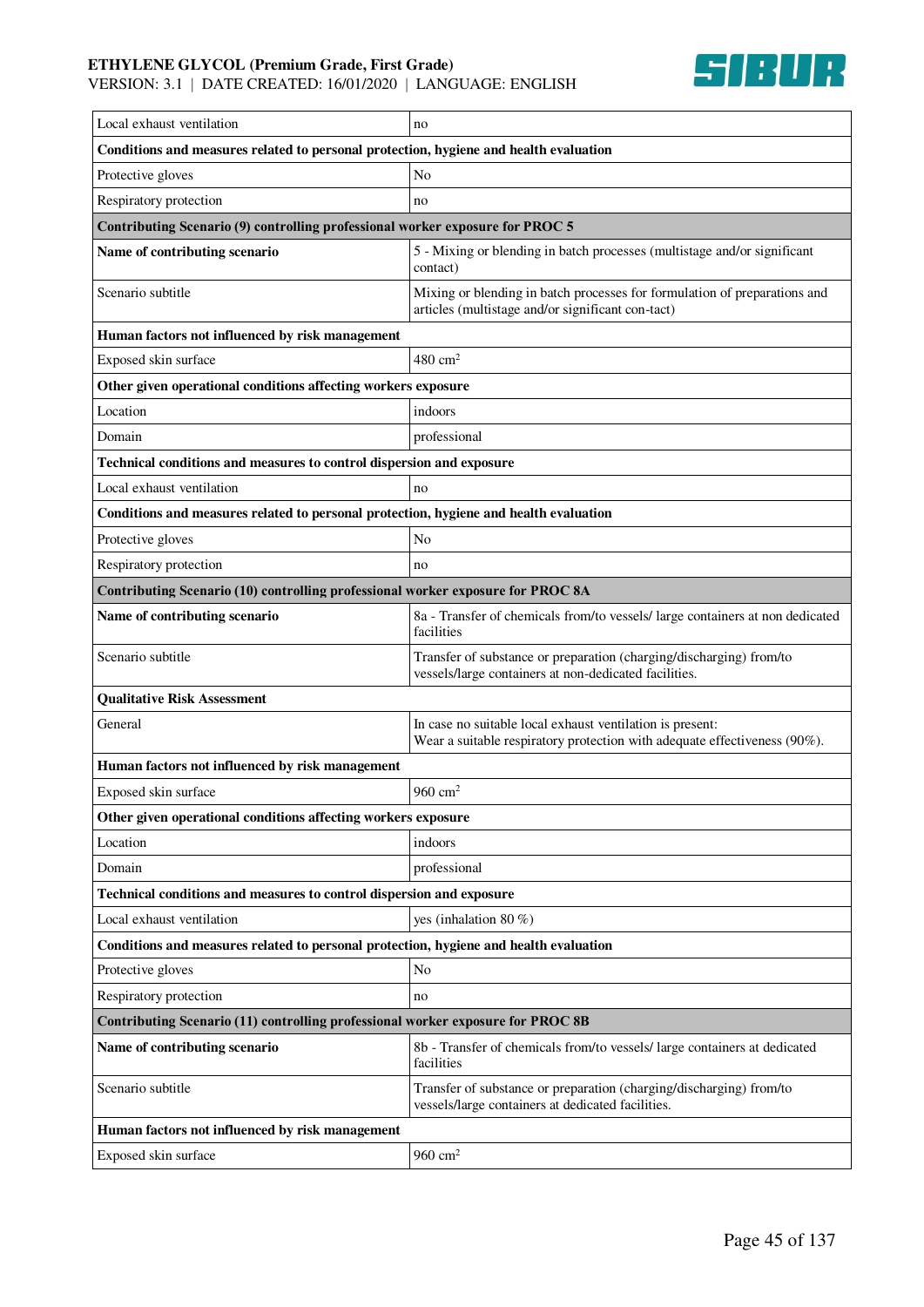

| Other given operational conditions affecting workers exposure                         |                                                                                                                                        |  |
|---------------------------------------------------------------------------------------|----------------------------------------------------------------------------------------------------------------------------------------|--|
| Location                                                                              | indoors                                                                                                                                |  |
| Domain                                                                                | professional                                                                                                                           |  |
| Technical conditions and measures to control dispersion and exposure                  |                                                                                                                                        |  |
| Local exhaust ventilation                                                             | no                                                                                                                                     |  |
| Conditions and measures related to personal protection, hygiene and health evaluation |                                                                                                                                        |  |
| Protective gloves                                                                     | No                                                                                                                                     |  |
| Respiratory protection                                                                | no                                                                                                                                     |  |
| Contributing Scenario (12) controlling professional worker exposure for PROC 9        |                                                                                                                                        |  |
| Name of contributing scenario                                                         | 9 - Transfer of chemicals into small containers (dedicated filling line)                                                               |  |
| Scenario subtitle                                                                     | Transfer of substance or preparation into small containers (dedicated filling<br>line, including weighing).                            |  |
| Human factors not influenced by risk management                                       |                                                                                                                                        |  |
| Exposed skin surface                                                                  | $480$ cm <sup>2</sup>                                                                                                                  |  |
| Other given operational conditions affecting workers exposure                         |                                                                                                                                        |  |
| Location                                                                              | indoors                                                                                                                                |  |
| Domain                                                                                | professional                                                                                                                           |  |
| Technical conditions and measures to control dispersion and exposure                  |                                                                                                                                        |  |
| Local exhaust ventilation                                                             | no                                                                                                                                     |  |
| Conditions and measures related to personal protection, hygiene and health evaluation |                                                                                                                                        |  |
| Protective gloves                                                                     | No                                                                                                                                     |  |
| Respiratory protection                                                                | no                                                                                                                                     |  |
| Contributing Scenario (13) controlling professional worker exposure for PROC 10       |                                                                                                                                        |  |
| Name of contributing scenario                                                         | 10 - Roller application or brushing                                                                                                    |  |
| Scenario subtitle                                                                     | Roller application or brushing                                                                                                         |  |
| <b>Qualitative Risk Assessment</b>                                                    |                                                                                                                                        |  |
| General                                                                               | In case no suitable local exhaust ventilation is present:<br>Wear a suitable respiratory protection with adequate effectiveness (90%). |  |
| Human factors not influenced by risk management                                       |                                                                                                                                        |  |
| Exposed skin surface                                                                  | 960 $cm2$                                                                                                                              |  |
| Other given operational conditions affecting workers exposure                         |                                                                                                                                        |  |
| Location                                                                              | indoors                                                                                                                                |  |
| Domain                                                                                | professional                                                                                                                           |  |
| Technical conditions and measures to control dispersion and exposure                  |                                                                                                                                        |  |
| Local exhaust ventilation                                                             | yes (inhalation 80 %)                                                                                                                  |  |
| Conditions and measures related to personal protection, hygiene and health evaluation |                                                                                                                                        |  |
| Protective gloves                                                                     | Gloves APF 10 90 %                                                                                                                     |  |
| Respiratory protection                                                                | no                                                                                                                                     |  |
| Contributing Scenario (14) controlling professional worker exposure for PROC 11       |                                                                                                                                        |  |
| Name of contributing scenario                                                         | 11 - Non industrial spraying                                                                                                           |  |
| Scenario subtitle                                                                     | Non industrial spraying                                                                                                                |  |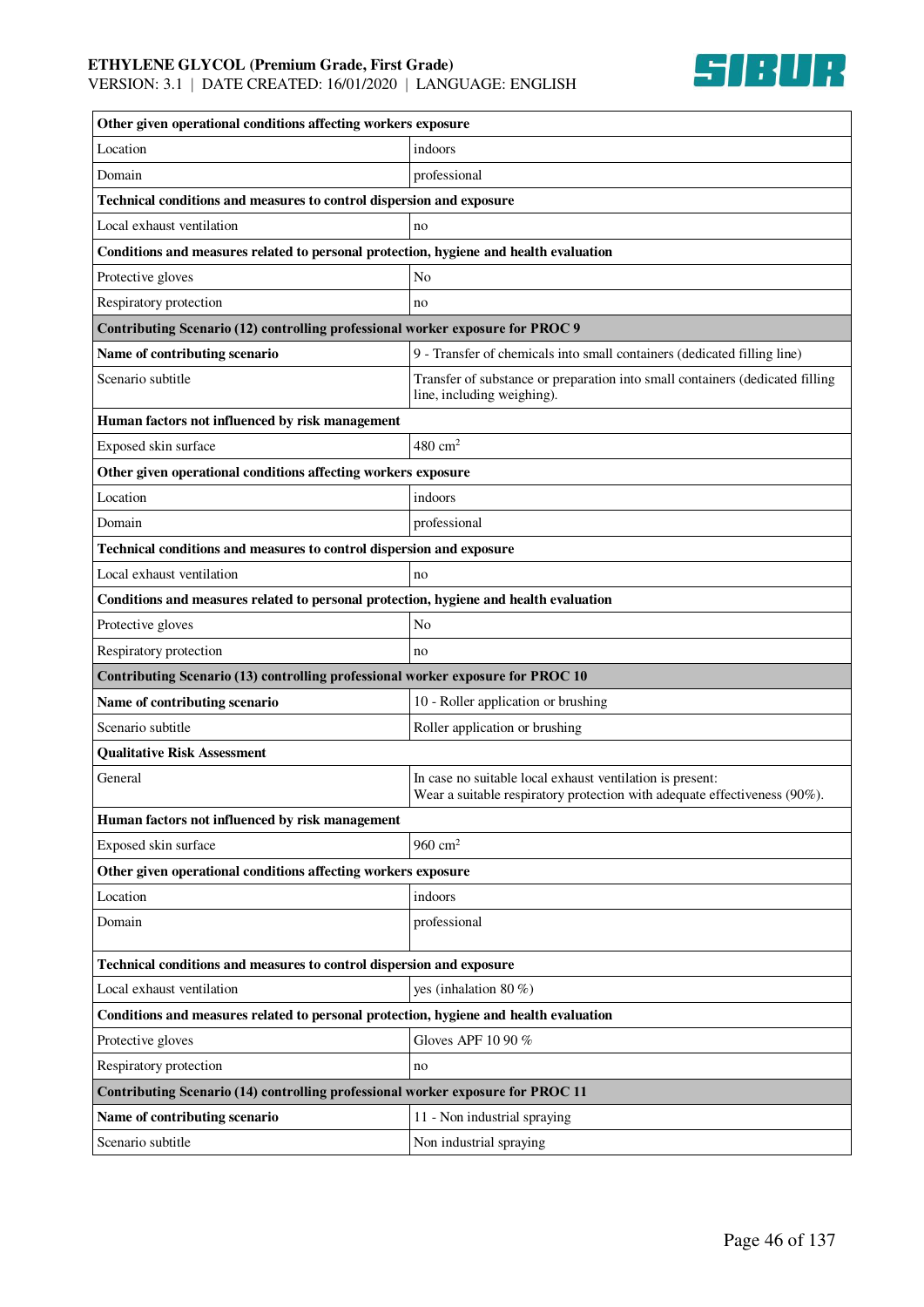

| <b>Qualitative Risk Assessment</b>                                                    |                                                                                                                                                                                                                                                                                                                                                                                                              |  |
|---------------------------------------------------------------------------------------|--------------------------------------------------------------------------------------------------------------------------------------------------------------------------------------------------------------------------------------------------------------------------------------------------------------------------------------------------------------------------------------------------------------|--|
| General                                                                               | In case no respiratory protection is used:<br>Use a local exhast ventilation with adequate effectiveness.                                                                                                                                                                                                                                                                                                    |  |
| Human factors not influenced by risk management                                       |                                                                                                                                                                                                                                                                                                                                                                                                              |  |
| Exposed skin surface                                                                  | $1,500$ cm <sup>2</sup>                                                                                                                                                                                                                                                                                                                                                                                      |  |
| Other given operational conditions affecting workers exposure                         |                                                                                                                                                                                                                                                                                                                                                                                                              |  |
| Location                                                                              | indoors                                                                                                                                                                                                                                                                                                                                                                                                      |  |
| Domain                                                                                | professional                                                                                                                                                                                                                                                                                                                                                                                                 |  |
| Technical conditions and measures to control dispersion and exposure                  |                                                                                                                                                                                                                                                                                                                                                                                                              |  |
| Local exhaust ventilation                                                             | no                                                                                                                                                                                                                                                                                                                                                                                                           |  |
| Conditions and measures related to personal protection, hygiene and health evaluation |                                                                                                                                                                                                                                                                                                                                                                                                              |  |
| Protective gloves                                                                     | Gloves APF 10 90 %                                                                                                                                                                                                                                                                                                                                                                                           |  |
| Respiratory protection                                                                | 90%                                                                                                                                                                                                                                                                                                                                                                                                          |  |
| Use of external/measured value dermal                                                 | The RISKSOFDERM V2.1 model has been used to estimate dermal<br>exposure.                                                                                                                                                                                                                                                                                                                                     |  |
|                                                                                       | The 75th percentile of the "Exposure loading per shift body" was added with<br>the 75th percentile of the "Exposure loading per shift hand". The values<br>given in µl was converted into mg and divided by a body weight of 70 kg<br>which is generally assumed for workers. In addition, appropriate body<br>protection was considered within the calculation of the final dermal exposure<br>value.       |  |
|                                                                                       | RISKOFDERM v2.1 - Process: "Spraying"<br>Physical state: Liquid<br>Concentration of substance: 100%<br>Vapour pressure of the substance: 0.123 hPa                                                                                                                                                                                                                                                           |  |
|                                                                                       | Application rate: 0.05 l/min<br>Duration of exposure: 150 mins<br>Exposed skin surface: Whole body<br>Location: Inside<br>Direction of spraying: Level<br>Segregation: Worker is within one meter of the source<br>Direction of airflow: Not clearly away from the worker                                                                                                                                    |  |
|                                                                                       | Use of suitable gloves with basic training: Yes (Effectiveness: 90%)<br>Wearing of appropriate working clothes (e.g. an overall): Yes (Effectiveness:<br>$80\%)$                                                                                                                                                                                                                                             |  |
| Use of external/measured value inhalation                                             | The ART model has been used to estimate inhalative exposure.<br>Mechanistic model results (before RPE):<br>The predicted 75th percentile full-shift exposure is $35 \text{ mg/m}^3$ .<br>The inter-quartile confidence interval is $18 \text{ mg/m}^3$ to $69 \text{ mg/m}^3$ .<br>Use of respiratory protection (90% reduction):<br>upper-end inter-quartile confidence interval is 6.9 mg/m <sup>3</sup> . |  |
|                                                                                       | Emission sources: Near field<br>Process temperature: Room temperature<br>Vapour pressure: 12.3 Pa<br>Liquid weight fraction: 1<br>Viscosity: medium (oil-like)<br>Substance product type: Liquids<br>Situation: Surface spraying of liquids, Low application rate $(0.03 - 0.3)$<br>1/minute)<br>Spray direction: Only horizontal or downward                                                                |  |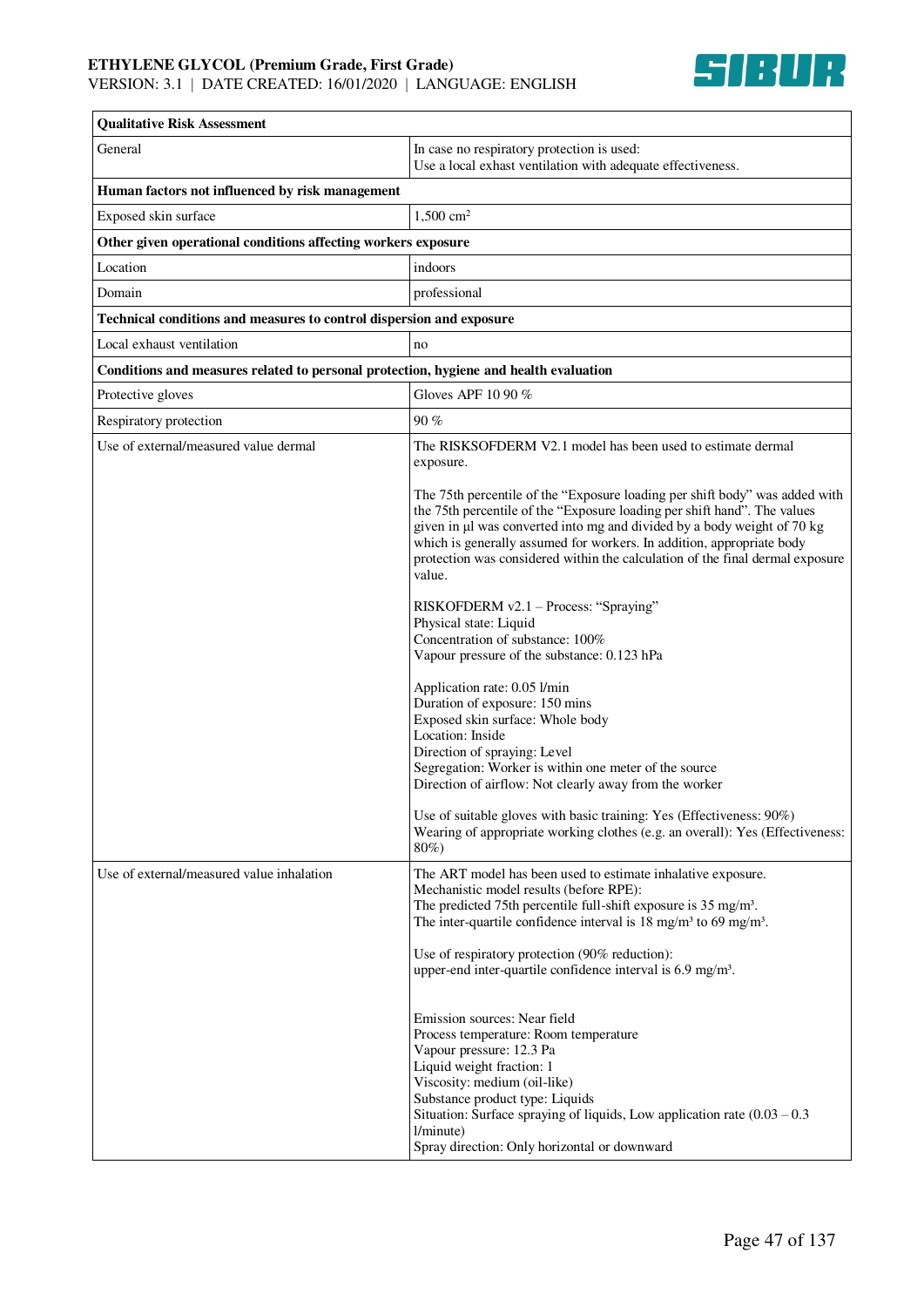

|                                                                                       | Spray technique: Spraying with high compressed air use<br>Primary localized controls: No (0% reduction)<br>Secondary localized controls: No (0 % reduction)<br>Effective housekeeping practices in place: No<br>General housekeeping in place: Yes                  |  |  |
|---------------------------------------------------------------------------------------|---------------------------------------------------------------------------------------------------------------------------------------------------------------------------------------------------------------------------------------------------------------------|--|--|
|                                                                                       | Process fully enclosed: No<br>Room size: 100 m <sup>3</sup><br>Work area: Indoors<br>Duration (mins): 150<br>Nonexposure period (mins): 330<br>Ventilation rate: Mechanical ventilation giving at least 1 ACH<br>Use of respiratory protection (90% reduction): yes |  |  |
| Contributing Scenario (15) controlling professional worker exposure for PROC 13       |                                                                                                                                                                                                                                                                     |  |  |
| Name of contributing scenario                                                         | 13 - Treatment of articles by dipping and pouring                                                                                                                                                                                                                   |  |  |
| Scenario subtitle                                                                     | Treatment of articles by dipping and pouring.                                                                                                                                                                                                                       |  |  |
| Human factors not influenced by risk management                                       |                                                                                                                                                                                                                                                                     |  |  |
| Exposed skin surface                                                                  | $480$ cm <sup>2</sup>                                                                                                                                                                                                                                               |  |  |
| Other given operational conditions affecting workers exposure                         |                                                                                                                                                                                                                                                                     |  |  |
| Location                                                                              | indoors                                                                                                                                                                                                                                                             |  |  |
| Domain                                                                                | professional                                                                                                                                                                                                                                                        |  |  |
| Technical conditions and measures to control dispersion and exposure                  |                                                                                                                                                                                                                                                                     |  |  |
| Local exhaust ventilation                                                             | no                                                                                                                                                                                                                                                                  |  |  |
| Conditions and measures related to personal protection, hygiene and health evaluation |                                                                                                                                                                                                                                                                     |  |  |
| Protective gloves                                                                     | Gloves APF 10 90 %                                                                                                                                                                                                                                                  |  |  |
| Respiratory protection                                                                | no                                                                                                                                                                                                                                                                  |  |  |
| Contributing Scenario (16) controlling professional worker exposure for PROC 14       |                                                                                                                                                                                                                                                                     |  |  |
| Name of contributing scenario                                                         | 14 - Production of preparations or articles by tabletting, compression,<br>extrusion, pelletisation                                                                                                                                                                 |  |  |
| Scenario subtitle                                                                     | Production of preparations or articles by tabletting, compression, extrusion,<br>pelletisation.                                                                                                                                                                     |  |  |
| Human factors not influenced by risk management                                       |                                                                                                                                                                                                                                                                     |  |  |
| Exposed skin surface                                                                  | 480 cm <sup>2</sup>                                                                                                                                                                                                                                                 |  |  |
| Other given operational conditions affecting workers exposure                         |                                                                                                                                                                                                                                                                     |  |  |
| Location                                                                              | indoors                                                                                                                                                                                                                                                             |  |  |
| Domain                                                                                | professional                                                                                                                                                                                                                                                        |  |  |
| Technical conditions and measures to control dispersion and exposure                  |                                                                                                                                                                                                                                                                     |  |  |
| Local exhaust ventilation                                                             | no                                                                                                                                                                                                                                                                  |  |  |
|                                                                                       | Conditions and measures related to personal protection, hygiene and health evaluation                                                                                                                                                                               |  |  |
| Protective gloves                                                                     | No                                                                                                                                                                                                                                                                  |  |  |
| Respiratory protection                                                                | no                                                                                                                                                                                                                                                                  |  |  |
| Contributing Scenario (17) controlling professional worker exposure for PROC 15       |                                                                                                                                                                                                                                                                     |  |  |
| Name of contributing scenario                                                         | 15 - Use of laboratory reagents in small scale laboratories                                                                                                                                                                                                         |  |  |
| Scenario subtitle                                                                     | Use as laboratory reagent.                                                                                                                                                                                                                                          |  |  |
| Human factors not influenced by risk management                                       |                                                                                                                                                                                                                                                                     |  |  |
| Exposed skin surface                                                                  | $240$ cm <sup>2</sup>                                                                                                                                                                                                                                               |  |  |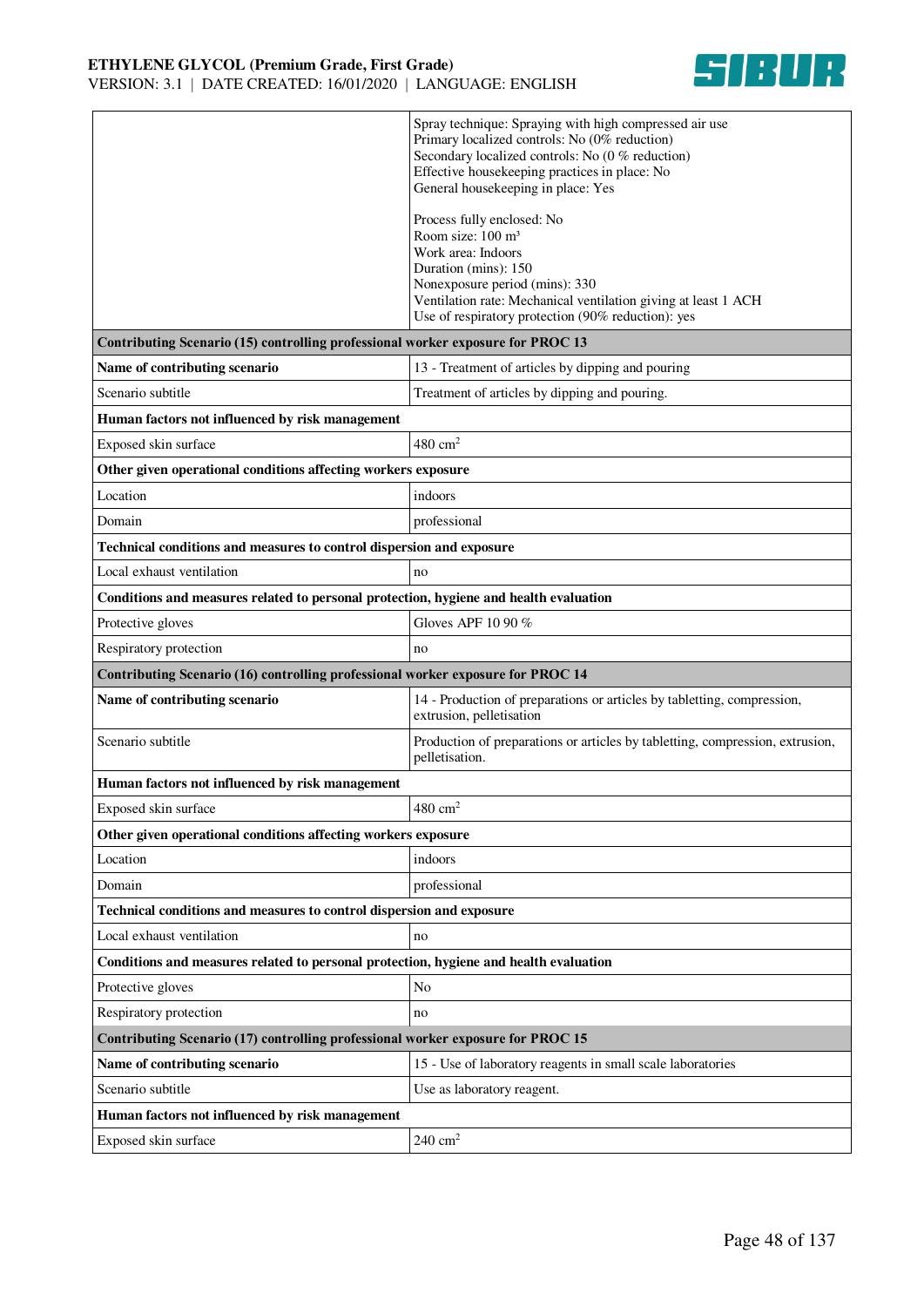

| Other given operational conditions affecting workers exposure                         |                                                            |  |
|---------------------------------------------------------------------------------------|------------------------------------------------------------|--|
| Location                                                                              | indoors                                                    |  |
| Domain                                                                                | professional                                               |  |
| Technical conditions and measures to control dispersion and exposure                  |                                                            |  |
| Local exhaust ventilation                                                             | no                                                         |  |
| Conditions and measures related to personal protection, hygiene and health evaluation |                                                            |  |
| Protective gloves                                                                     | N <sub>o</sub>                                             |  |
| Respiratory protection                                                                | no                                                         |  |
| Contributing Scenario (18) controlling professional worker exposure for PROC 19       |                                                            |  |
| Name of contributing scenario                                                         | 19 - Hand-mixing with intimate contact (only PPE available |  |
| Scenario subtitle                                                                     | Hand-mixing with intimate contact and only PPE available   |  |
| Human factors not influenced by risk management                                       |                                                            |  |
| Exposed skin surface                                                                  | $1.980 \text{ cm}^2$                                       |  |
| Other given operational conditions affecting workers exposure                         |                                                            |  |
| Location                                                                              | indoors                                                    |  |
| Domain                                                                                | professional                                               |  |
| Technical conditions and measures to control dispersion and exposure                  |                                                            |  |
| Local exhaust ventilation                                                             | no                                                         |  |
| Conditions and measures related to personal protection, hygiene and health evaluation |                                                            |  |
| Protective gloves                                                                     | Gloves APF 10.90 $%$                                       |  |
| Respiratory protection                                                                | no                                                         |  |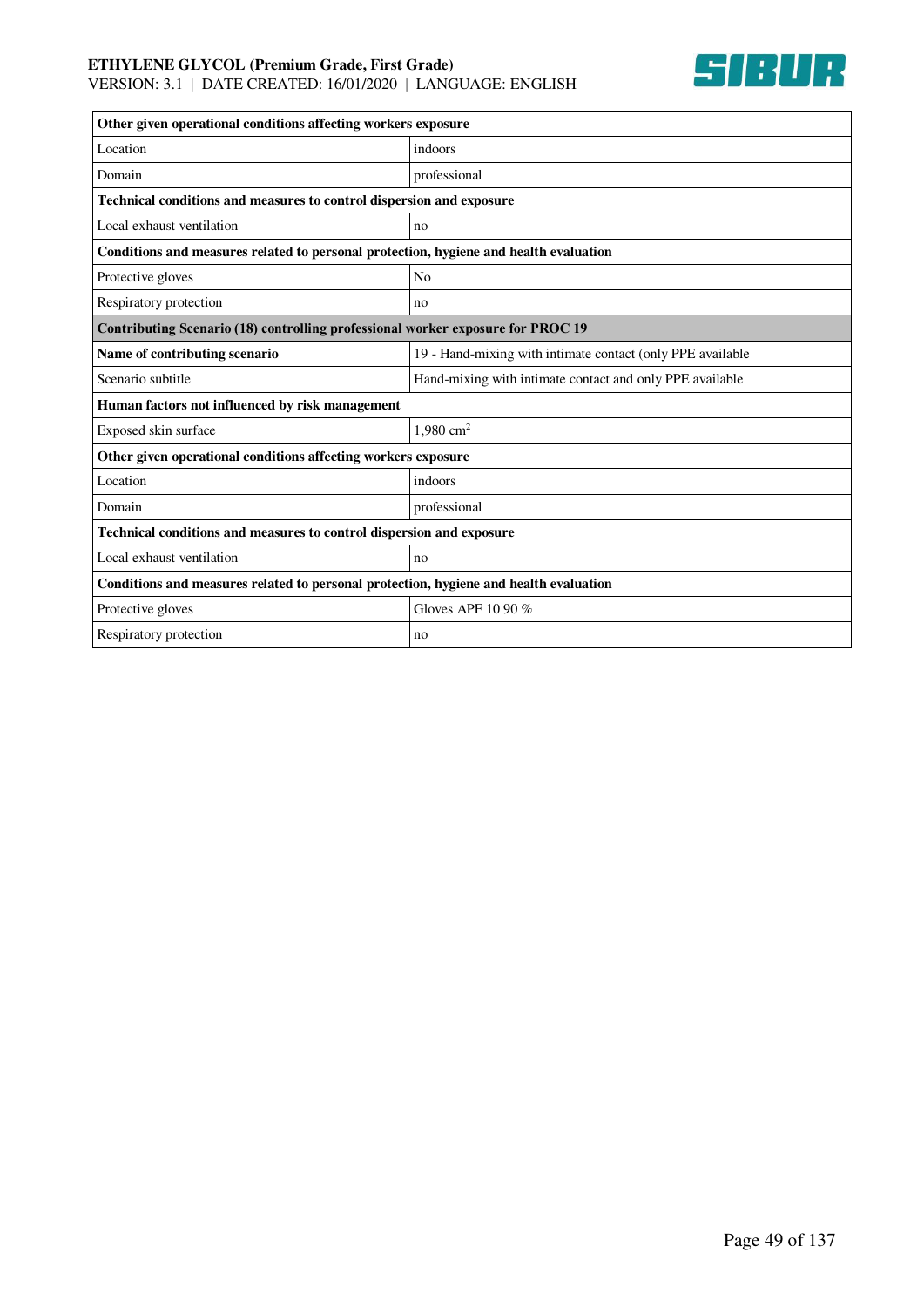

## **Exposure Scenario 8 (ES8): Use in Paints/Coatings /Surface treatment products (Consumer use)**

| <b>Free short title</b>                                                                                                         | Use in Paints/Coatings /Surface treatment products (Consumer use) (9)                                                                                                                                                                                                                                                                                                                                                                                                                                                                                                                                                                                                                                                                                                                                                                                                                                                             |
|---------------------------------------------------------------------------------------------------------------------------------|-----------------------------------------------------------------------------------------------------------------------------------------------------------------------------------------------------------------------------------------------------------------------------------------------------------------------------------------------------------------------------------------------------------------------------------------------------------------------------------------------------------------------------------------------------------------------------------------------------------------------------------------------------------------------------------------------------------------------------------------------------------------------------------------------------------------------------------------------------------------------------------------------------------------------------------|
| Systematic title based on use descriptor                                                                                        | ERC 8A, 8C, 8D, 8F; PC 9a, 15, 18, 23, 31, 34                                                                                                                                                                                                                                                                                                                                                                                                                                                                                                                                                                                                                                                                                                                                                                                                                                                                                     |
| Name of contributing environmental scenario and<br>corresponding ERC                                                            | ERC 8a Wide dispersive indoor use of processing aids in open systems<br>ERC 8c Wide dispersive indoor use resulting in inclusion into or onto a<br>matrix<br>ERC 8d Wide dispersive outdoor use of processing aids in open systems<br>ERC 8f Wide dispersive outdoor use resulting in inclusion into or onto a<br>matrix                                                                                                                                                                                                                                                                                                                                                                                                                                                                                                                                                                                                          |
| Name(s) of contributing consumer scenarios and<br>corresponding PCs/ACs                                                         | PC 9a Coatings and Paints, thinners, paint removers<br>PC 15 Non-metal-surface treatment products<br>PC 9a Coatings and Paints, thinners, paint removers<br>PC 15 Non-metal-surface treatment products<br>PC 18 Ink and Toners<br>PC 18 Ink and Toners<br>PC 23 Leather tanning, dye, finishing, impregnation and care products<br>PC 23 Leather tanning, dye, finishing, impregnation and care products<br>PC 31 Polishes and Wax Blends<br>PC 34 Textile dyes, finishing and impregnating products<br>PC 34 Textile dyes, finishing and impregnating products<br>PC 34 Textile dyes, finishing and impregnating products<br>PC 34 Textile dyes, finishing and impregnating products<br>PC 34 Textile dyes, finishing and impregnating products<br>PC 34 Textile dyes, finishing and impregnating products<br>PC 34 Textile dyes, finishing and impregnating products<br>PC 34 Textile dyes, finishing and impregnating products |
| Contributing Scenario (1) controlling environmental exposure for ERC 8A                                                         |                                                                                                                                                                                                                                                                                                                                                                                                                                                                                                                                                                                                                                                                                                                                                                                                                                                                                                                                   |
| Contributing Scenario (2) controlling environmental exposure for ERC 8C                                                         |                                                                                                                                                                                                                                                                                                                                                                                                                                                                                                                                                                                                                                                                                                                                                                                                                                                                                                                                   |
| Contributing Scenario (3) controlling environmental exposure for ERC 8D                                                         |                                                                                                                                                                                                                                                                                                                                                                                                                                                                                                                                                                                                                                                                                                                                                                                                                                                                                                                                   |
| Contributing Scenario (4) controlling environmental exposure for ERC 8F                                                         |                                                                                                                                                                                                                                                                                                                                                                                                                                                                                                                                                                                                                                                                                                                                                                                                                                                                                                                                   |
| As no environmental hazard was identified no environmental-related exposure assessment and risk characterization was performed. |                                                                                                                                                                                                                                                                                                                                                                                                                                                                                                                                                                                                                                                                                                                                                                                                                                                                                                                                   |
| Contributing Scenario (5) controlling consumer exposure for PC 9a                                                               |                                                                                                                                                                                                                                                                                                                                                                                                                                                                                                                                                                                                                                                                                                                                                                                                                                                                                                                                   |
| Name of contributing scenario                                                                                                   | PC 9a Coatings and Paints, thinners, paint removers                                                                                                                                                                                                                                                                                                                                                                                                                                                                                                                                                                                                                                                                                                                                                                                                                                                                               |
| Scenario subtitle                                                                                                               | Use in Paints/Coatings - non-spraying products                                                                                                                                                                                                                                                                                                                                                                                                                                                                                                                                                                                                                                                                                                                                                                                                                                                                                    |
| Calculation model                                                                                                               | ConsExpo                                                                                                                                                                                                                                                                                                                                                                                                                                                                                                                                                                                                                                                                                                                                                                                                                                                                                                                          |
| Frequency and duration of use                                                                                                   |                                                                                                                                                                                                                                                                                                                                                                                                                                                                                                                                                                                                                                                                                                                                                                                                                                                                                                                                   |
| Inhalation                                                                                                                      |                                                                                                                                                                                                                                                                                                                                                                                                                                                                                                                                                                                                                                                                                                                                                                                                                                                                                                                                   |
| Exposure calculation result type                                                                                                |                                                                                                                                                                                                                                                                                                                                                                                                                                                                                                                                                                                                                                                                                                                                                                                                                                                                                                                                   |
|                                                                                                                                 | Mean concentration on day of exposure                                                                                                                                                                                                                                                                                                                                                                                                                                                                                                                                                                                                                                                                                                                                                                                                                                                                                             |
| Frequency of use                                                                                                                | 1 per day                                                                                                                                                                                                                                                                                                                                                                                                                                                                                                                                                                                                                                                                                                                                                                                                                                                                                                                         |
| Exposure time                                                                                                                   | 132 min                                                                                                                                                                                                                                                                                                                                                                                                                                                                                                                                                                                                                                                                                                                                                                                                                                                                                                                           |
| Application duration                                                                                                            | $120$ min                                                                                                                                                                                                                                                                                                                                                                                                                                                                                                                                                                                                                                                                                                                                                                                                                                                                                                                         |
| Dermal                                                                                                                          |                                                                                                                                                                                                                                                                                                                                                                                                                                                                                                                                                                                                                                                                                                                                                                                                                                                                                                                                   |
| Exposure calculation result type                                                                                                | Internal dose chronic                                                                                                                                                                                                                                                                                                                                                                                                                                                                                                                                                                                                                                                                                                                                                                                                                                                                                                             |
| Frequency of use                                                                                                                | 1 per day                                                                                                                                                                                                                                                                                                                                                                                                                                                                                                                                                                                                                                                                                                                                                                                                                                                                                                                         |
| Release duration                                                                                                                | 7,200 sec                                                                                                                                                                                                                                                                                                                                                                                                                                                                                                                                                                                                                                                                                                                                                                                                                                                                                                                         |
| <b>Product characteristics</b>                                                                                                  |                                                                                                                                                                                                                                                                                                                                                                                                                                                                                                                                                                                                                                                                                                                                                                                                                                                                                                                                   |
| Spray application                                                                                                               | no                                                                                                                                                                                                                                                                                                                                                                                                                                                                                                                                                                                                                                                                                                                                                                                                                                                                                                                                |
| Product ingredient fraction by weight                                                                                           | 5%                                                                                                                                                                                                                                                                                                                                                                                                                                                                                                                                                                                                                                                                                                                                                                                                                                                                                                                                |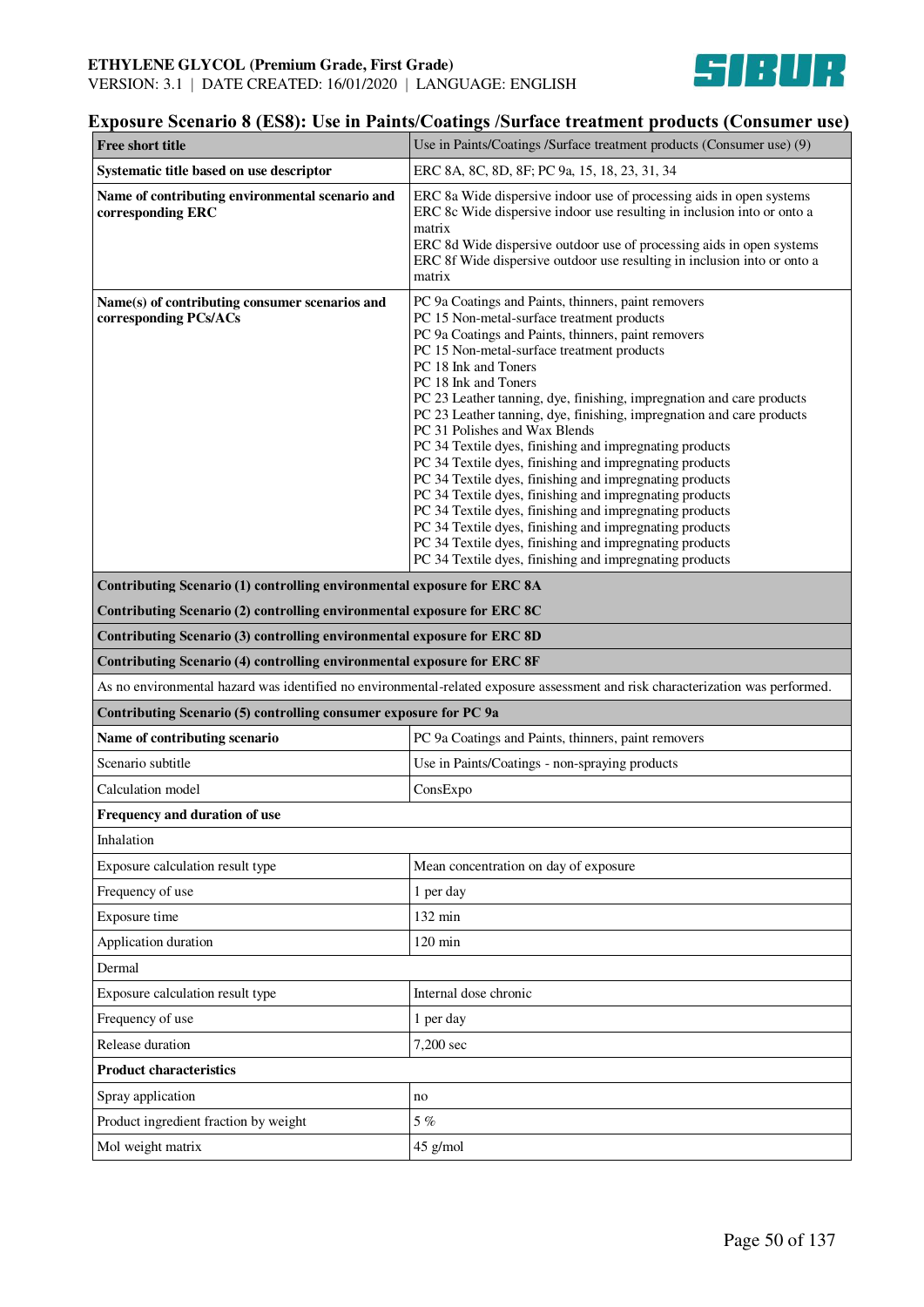

| Mass transfer rate                                                | $0.331$ m/min                                  |  |
|-------------------------------------------------------------------|------------------------------------------------|--|
| <b>Amounts</b> used                                               |                                                |  |
| Inhalation                                                        | 1,250 g                                        |  |
| Human factors not influenced by risk management                   |                                                |  |
| Exposed skin surface (dermal)                                     | $1,900$ cm <sup>2</sup>                        |  |
| Contact rate                                                      | 30 mg/min                                      |  |
| Other given operational conditions affecting consumers exposure   |                                                |  |
| Inhalation                                                        |                                                |  |
| Room volume                                                       | $20 \text{ m}^3$                               |  |
| Ventilation rate                                                  | 0.6001/h                                       |  |
| Release area increases over time                                  |                                                |  |
| Release area                                                      | $1.00E5$ cm <sup>2</sup>                       |  |
| Release temperature                                               | $25^{\circ}$ C                                 |  |
| Dermal                                                            |                                                |  |
| Protective gloves                                                 | $0\%$                                          |  |
| Uptake fraction                                                   | 100 %                                          |  |
| Contributing Scenario (6) controlling consumer exposure for PC 15 |                                                |  |
| Name of contributing scenario                                     | PC 15 Non-metal-surface treatment products     |  |
| Scenario subtitle                                                 | Use in Paints/Coatings - non-spraying products |  |
| Calculation model                                                 | ConsExpo                                       |  |
| Frequency and duration of use                                     |                                                |  |
| Inhalation                                                        |                                                |  |
| Exposure calculation result type                                  | Mean concentration on day of exposure          |  |
| Frequency of use                                                  | 1 per day                                      |  |
| Exposure time                                                     | 132 min                                        |  |
| Application duration                                              | $120 \text{ min}$                              |  |
| Dermal                                                            |                                                |  |
| Exposure calculation result type                                  | Internal dose chronic                          |  |
| Frequency of use                                                  | 1 per day                                      |  |
| Release duration                                                  | 7,200 sec                                      |  |
| <b>Product characteristics</b>                                    |                                                |  |
| Spray application                                                 | no                                             |  |
| Product ingredient fraction by weight                             | $5\ \%$                                        |  |
| Mol weight matrix                                                 | 45 g/mol                                       |  |
| Mass transfer rate                                                | $0.331$ m/min                                  |  |
| <b>Amounts used</b>                                               |                                                |  |
| Inhalation                                                        | 1,250 g                                        |  |
| Human factors not influenced by risk management                   |                                                |  |
| Exposed skin surface (dermal)                                     | $1,900$ cm <sup>2</sup>                        |  |
| Contact rate                                                      | 30 mg/min                                      |  |
| Other given operational conditions affecting consumers exposure   |                                                |  |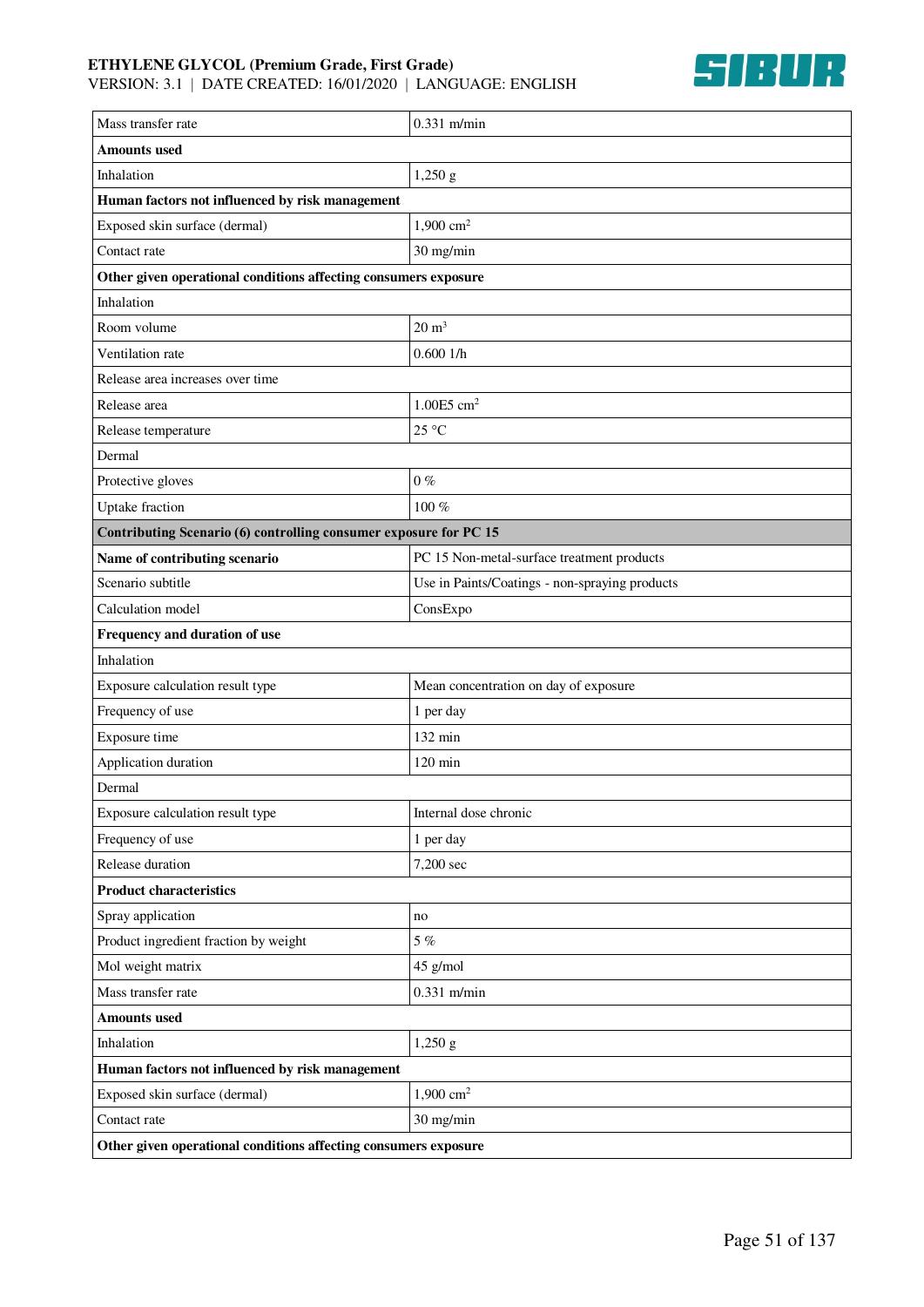

| Inhalation                                                        |                                                     |  |
|-------------------------------------------------------------------|-----------------------------------------------------|--|
| Room volume                                                       | $20 \text{ m}^3$                                    |  |
| Ventilation rate                                                  | 0.6001/h                                            |  |
| Release area increases over time                                  |                                                     |  |
| Release area                                                      | $1.00E5$ cm <sup>2</sup>                            |  |
| Release temperature                                               | $25^{\circ}$ C                                      |  |
| Dermal                                                            |                                                     |  |
| Protective gloves                                                 | $0\%$                                               |  |
| <b>Uptake</b> fraction                                            | 100 %                                               |  |
| Contributing Scenario (7) controlling consumer exposure for PC 9a |                                                     |  |
| Name of contributing scenario                                     | PC 9a Coatings and Paints, thinners, paint removers |  |
| Scenario subtitle                                                 | Use in Paints/Coatings - spraying products          |  |
| Calculation model                                                 | ConsExpo<br>spray can - Application                 |  |
| Frequency and duration of use                                     |                                                     |  |
| Inhalation                                                        |                                                     |  |
| Exposure calculation result type                                  | Mean concentration on day of exposure               |  |
| Frequency of use                                                  | 1 per day                                           |  |
| Weight fraction non-valotile                                      | 30%                                                 |  |
| Max. diameter                                                     | $100 \mu m$                                         |  |
| Spray duration                                                    | 900 sec                                             |  |
| <b>Exposure duration</b>                                          | $20 \text{ min}$                                    |  |
| Dermal                                                            |                                                     |  |
| Exposure calculation result type                                  | Internal dose chronic                               |  |
| Frequency of use                                                  | 1 per day                                           |  |
| Release duration                                                  | 900 sec                                             |  |
| <b>Product characteristics</b>                                    |                                                     |  |
| Spray application                                                 | yes                                                 |  |
| Product ingredient fraction by weight                             | $5\ \%$                                             |  |
| <b>Amounts used</b>                                               |                                                     |  |
| Human factors not influenced by risk management                   |                                                     |  |
| Exposed skin surface (dermal)                                     | 1,900 $cm2$                                         |  |
| Contact rate                                                      | 100 mg/min                                          |  |
| Other given operational conditions affecting consumers exposure   |                                                     |  |
| Inhalation                                                        |                                                     |  |
| Room volume                                                       | $34 \text{ m}^3$                                    |  |
| Ventilation rate                                                  | 1.51/h                                              |  |
| Room height                                                       | $2.25 \text{ m}$                                    |  |
| Mass generation rate                                              | $0.330$ g/s                                         |  |
| Airborne fraction                                                 | $100~\%$                                            |  |
| Density non-volatile                                              | $1.5\ \%$                                           |  |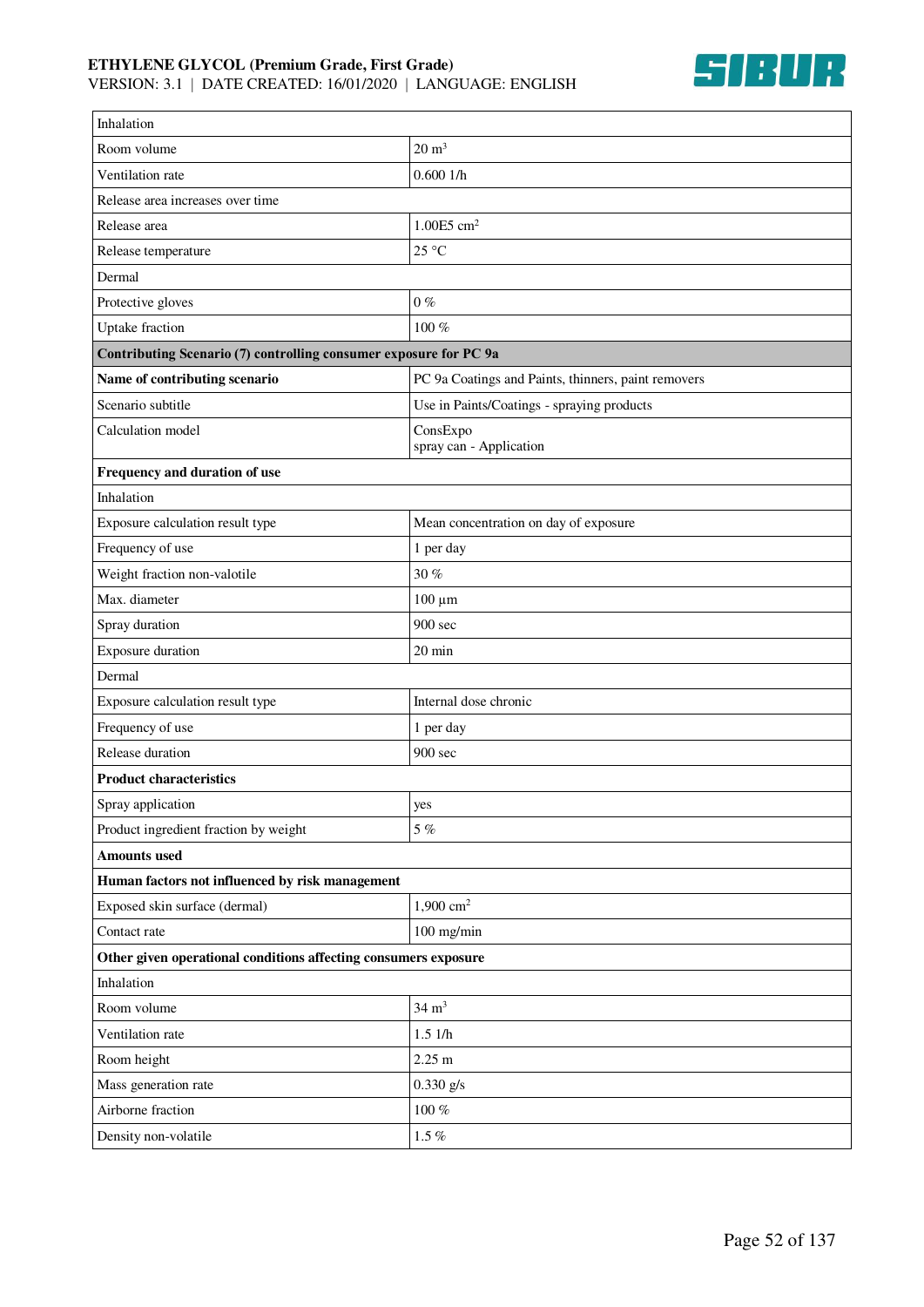

| Droplet distribution                                              | LogNormal, median: 30 µm, coeff. of variation: 0.800 µm, cut-off diameter:<br>$15 \mu m$ |  |
|-------------------------------------------------------------------|------------------------------------------------------------------------------------------|--|
| Dermal                                                            |                                                                                          |  |
| <b>Uptake</b> fraction                                            | 100 %                                                                                    |  |
| Contributing Scenario (8) controlling consumer exposure for PC 15 |                                                                                          |  |
| Name of contributing scenario                                     | PC 15 Non-metal-surface treatment products                                               |  |
| Scenario subtitle                                                 | Use in Paints/Coatings - spraying products                                               |  |
| Calculation model                                                 | ConsExpo<br>spray can - Application                                                      |  |
| Frequency and duration of use                                     |                                                                                          |  |
| Inhalation                                                        |                                                                                          |  |
| Exposure calculation result type                                  | Mean concentration on day of exposure                                                    |  |
| Frequency of use                                                  | 1 per day                                                                                |  |
| Weight fraction non-valotile                                      | 30%                                                                                      |  |
| Max. diameter                                                     | $100 \mu m$                                                                              |  |
| Spray duration                                                    | 900 sec                                                                                  |  |
| <b>Exposure duration</b>                                          | $20 \text{ min}$                                                                         |  |
| Dermal                                                            |                                                                                          |  |
| Exposure calculation result type                                  | Internal dose chronic                                                                    |  |
| Frequency of use                                                  | 1 per day                                                                                |  |
| Release duration                                                  | $900$ sec                                                                                |  |
| <b>Product characteristics</b>                                    |                                                                                          |  |
| Spray application                                                 | yes                                                                                      |  |
| Product ingredient fraction by weight                             | 5%                                                                                       |  |
| <b>Amounts</b> used                                               |                                                                                          |  |
| Human factors not influenced by risk management                   |                                                                                          |  |
| Exposed skin surface (dermal)                                     | $1,900$ cm <sup>2</sup>                                                                  |  |
| Contact rate                                                      | $100$ mg/min                                                                             |  |
| Other given operational conditions affecting consumers exposure   |                                                                                          |  |
| Inhalation                                                        |                                                                                          |  |
| Room volume                                                       | $34 \text{ m}^3$                                                                         |  |
| Ventilation rate                                                  | 1.51/h                                                                                   |  |
| Room height                                                       | $2.25 \text{ m}$                                                                         |  |
| Mass generation rate                                              | $0.330$ g/s                                                                              |  |
| Airborne fraction                                                 | $100~\%$                                                                                 |  |
| Density non-volatile                                              | $1.5\ \%$                                                                                |  |
| Droplet distribution                                              | LogNormal, median: 30 µm, coeff. of variation: 0.800 µm, cut-off diameter:<br>$15 \mu m$ |  |
| Dermal                                                            |                                                                                          |  |
| Uptake fraction                                                   | $100~\%$                                                                                 |  |
| Contributing Scenario (9) controlling consumer exposure for PC 18 |                                                                                          |  |
| Name of contributing scenario                                     | PC 18 Ink and Toners                                                                     |  |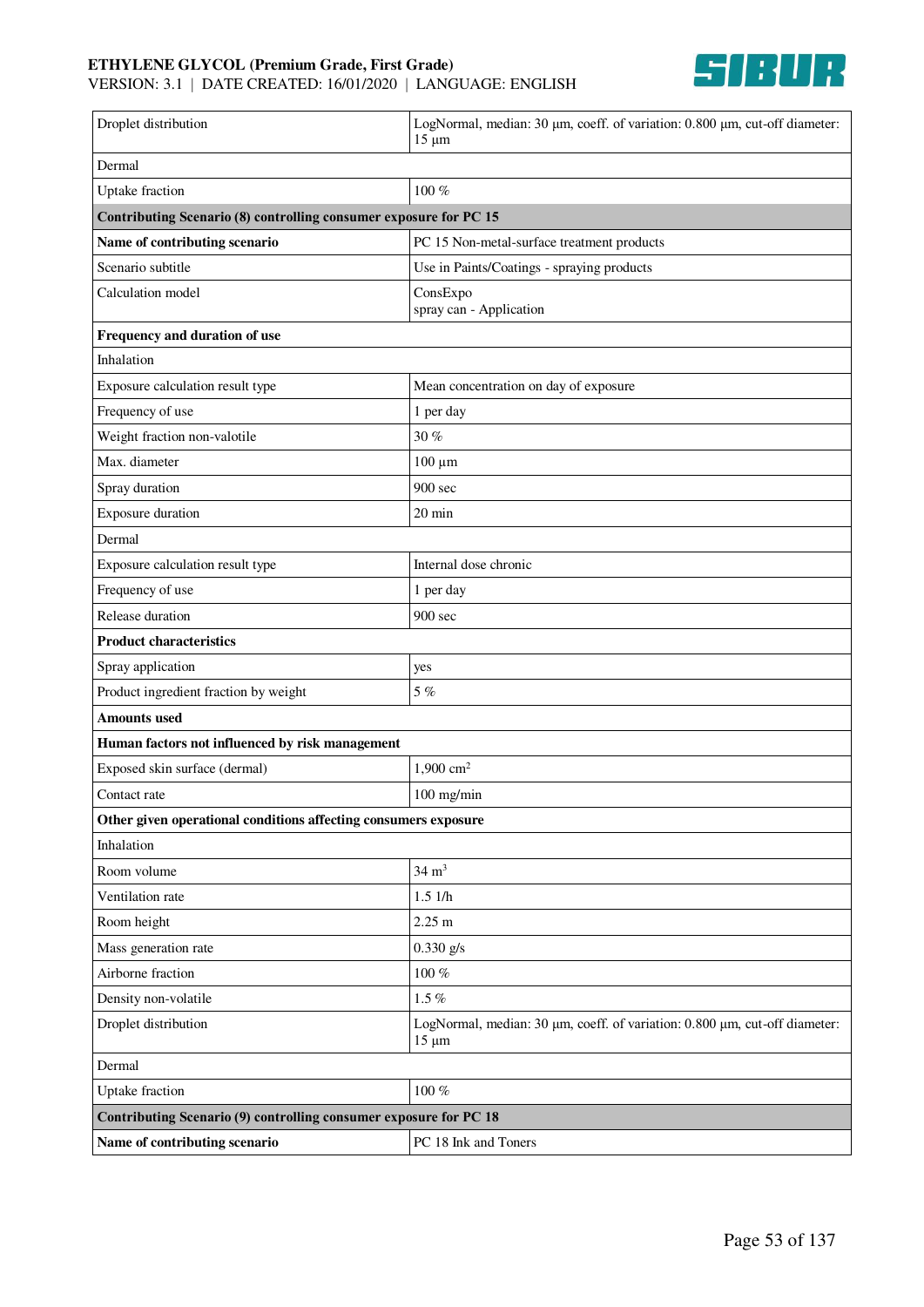

| Scenario subtitle                                                  | Use in Printing inks- Part A. Refilling of toners (cartridges) |  |
|--------------------------------------------------------------------|----------------------------------------------------------------|--|
| Calculation model                                                  | ConsExpo<br>Liquid cleaner - Mixing & Loading                  |  |
| Frequency and duration of use                                      |                                                                |  |
| Inhalation                                                         |                                                                |  |
| Exposure calculation result type                                   | Mean concentration on day of exposure                          |  |
| Frequency of use                                                   | 1 per day                                                      |  |
| Exposure time                                                      | $0.750$ min                                                    |  |
| Application duration                                               | $0.300$ min                                                    |  |
| Dermal                                                             |                                                                |  |
| Exposure calculation result type                                   | Internal dose chronic                                          |  |
| Frequency of use                                                   | 1 per day                                                      |  |
| <b>Product characteristics</b>                                     |                                                                |  |
| Spray application                                                  | no                                                             |  |
| Product ingredient fraction by weight                              | 5%                                                             |  |
| Mol weight matrix                                                  | 22 g/mol                                                       |  |
| Mass transfer rate                                                 | $0.331$ m/min                                                  |  |
| <b>Amounts used</b>                                                |                                                                |  |
| Inhalation                                                         | 50 <sub>g</sub>                                                |  |
| Dermal                                                             | $0.010$ g                                                      |  |
| Human factors not influenced by risk management                    |                                                                |  |
| Exposed skin surface (dermal)                                      | $215$ cm <sup>2</sup>                                          |  |
| Other given operational conditions affecting consumers exposure    |                                                                |  |
| Inhalation                                                         |                                                                |  |
| Room volume                                                        | $1 \text{ m}^3$                                                |  |
| Ventilation rate                                                   | 0.5001/h                                                       |  |
| Release are is constant                                            |                                                                |  |
| Release area                                                       | $20 \text{ cm}^2$                                              |  |
| Release temperature                                                | $25^{\circ}$ C                                                 |  |
| Dermal                                                             |                                                                |  |
| <b>Uptake</b> fraction                                             | $100~\%$                                                       |  |
| Contributing Scenario (10) controlling consumer exposure for PC 18 |                                                                |  |
| Name of contributing scenario                                      | PC 18 Ink and Toners                                           |  |
| Scenario subtitle                                                  | Use in Printing inks- Part B. Printing process                 |  |
| Calculation model                                                  | ConsExpo<br>Liquid cleaner - Mixing & Loading                  |  |
| Frequency and duration of use                                      |                                                                |  |
| Inhalation                                                         |                                                                |  |
| Exposure calculation result type                                   | Mean concentration on day of exposure                          |  |
| Frequency of use                                                   | 1 per day                                                      |  |
| Dermal                                                             |                                                                |  |
| Exposure calculation result type                                   | Internal dose chronic                                          |  |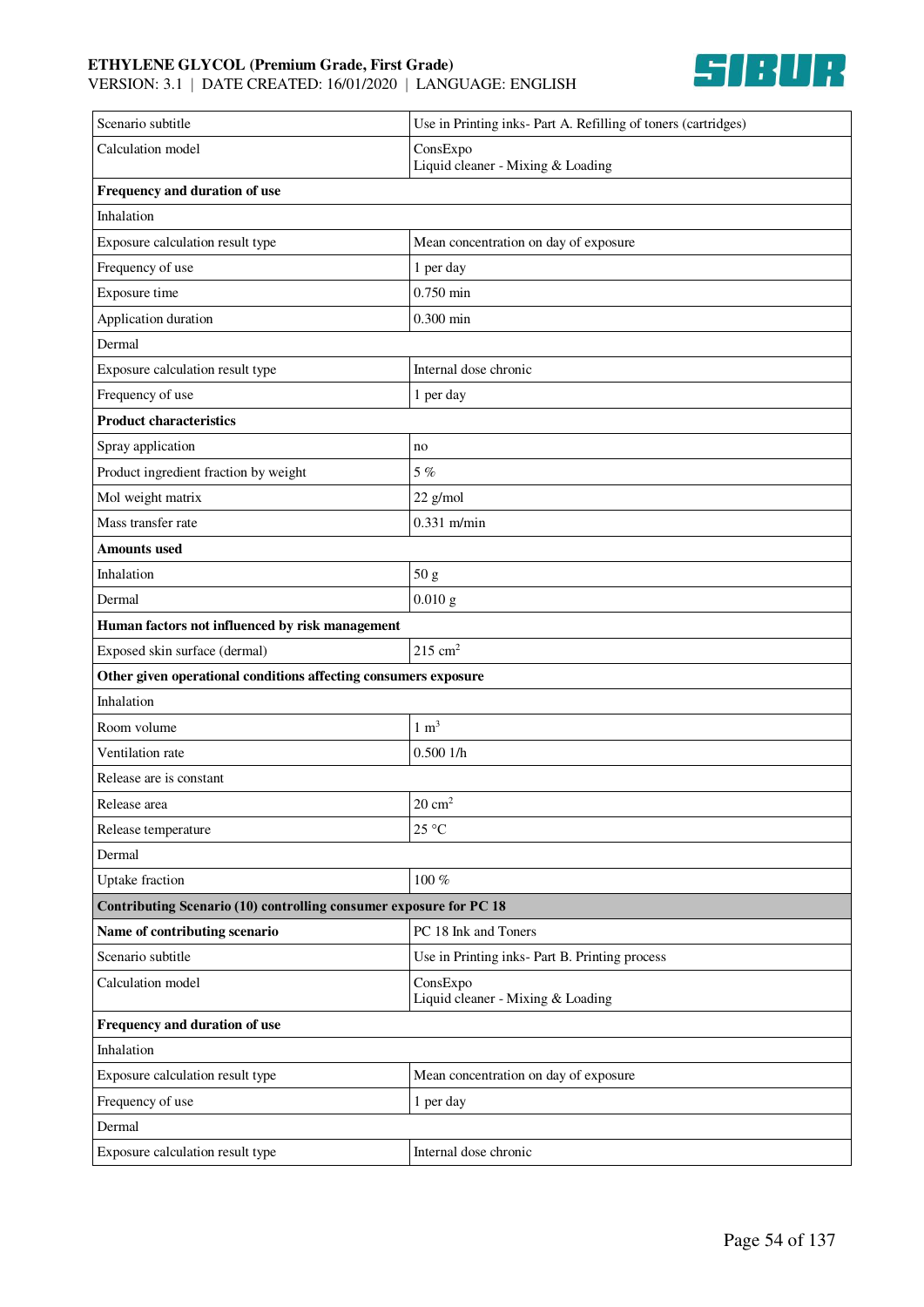

| Frequency of use                                                   | 1 per day                                                                                            |  |
|--------------------------------------------------------------------|------------------------------------------------------------------------------------------------------|--|
| <b>Product characteristics</b>                                     |                                                                                                      |  |
| Spray application                                                  | no                                                                                                   |  |
| Product ingredient fraction by weight                              | $5\ \%$                                                                                              |  |
| <b>Amounts used</b>                                                |                                                                                                      |  |
| Inhalation                                                         | 16 <sub>g</sub>                                                                                      |  |
| Dermal                                                             | $0.010$ g                                                                                            |  |
| Human factors not influenced by risk management                    |                                                                                                      |  |
| Exposed skin surface (dermal)                                      | $215$ cm <sup>2</sup>                                                                                |  |
| Other given operational conditions affecting consumers exposure    |                                                                                                      |  |
| Inhalation                                                         |                                                                                                      |  |
| Room volume                                                        | $25 \text{ m}^3$                                                                                     |  |
| Ventilation rate                                                   | 0.6001/h                                                                                             |  |
| Dermal                                                             |                                                                                                      |  |
| Uptake fraction                                                    | 100 %                                                                                                |  |
| Contributing Scenario (11) controlling consumer exposure for PC 23 |                                                                                                      |  |
| Name of contributing scenario                                      | PC 23 Leather tanning, dye, finishing, impregnation and care products                                |  |
| Scenario subtitle                                                  | Leather tanning, dye, finishing, impregnation and care products - Use in<br>leather furniture sprays |  |
| Calculation model                                                  | ConsExpo<br>Furniture leather spray - Application                                                    |  |
| Frequency and duration of use                                      |                                                                                                      |  |
| Inhalation                                                         |                                                                                                      |  |
| Exposure calculation result type                                   | Mean concentration on day of exposure                                                                |  |
| Frequency of use                                                   | 1 per year                                                                                           |  |
| Weight fraction non-valotile                                       | 10%                                                                                                  |  |
| Max. diameter                                                      | $100 \mu m$                                                                                          |  |
| Spray duration                                                     | 180 <sub>sec</sub>                                                                                   |  |
| <b>Exposure duration</b>                                           | 240 min                                                                                              |  |
| Dermal                                                             |                                                                                                      |  |
| Exposure calculation result type                                   | Internal dose chronic                                                                                |  |
| Frequency of use                                                   | 1 per year                                                                                           |  |
| Release duration                                                   | 180 sec                                                                                              |  |
| <b>Product characteristics</b>                                     |                                                                                                      |  |
| Spray application                                                  | yes                                                                                                  |  |
| Product ingredient fraction by weight                              | $10\%$                                                                                               |  |
| <b>Amounts used</b>                                                |                                                                                                      |  |
| Human factors not influenced by risk management                    |                                                                                                      |  |
| Exposed skin surface (dermal)                                      | 430 cm <sup>2</sup>                                                                                  |  |
| Contact rate                                                       | 100 mg/min                                                                                           |  |
| Other given operational conditions affecting consumers exposure    |                                                                                                      |  |
| Inhalation                                                         |                                                                                                      |  |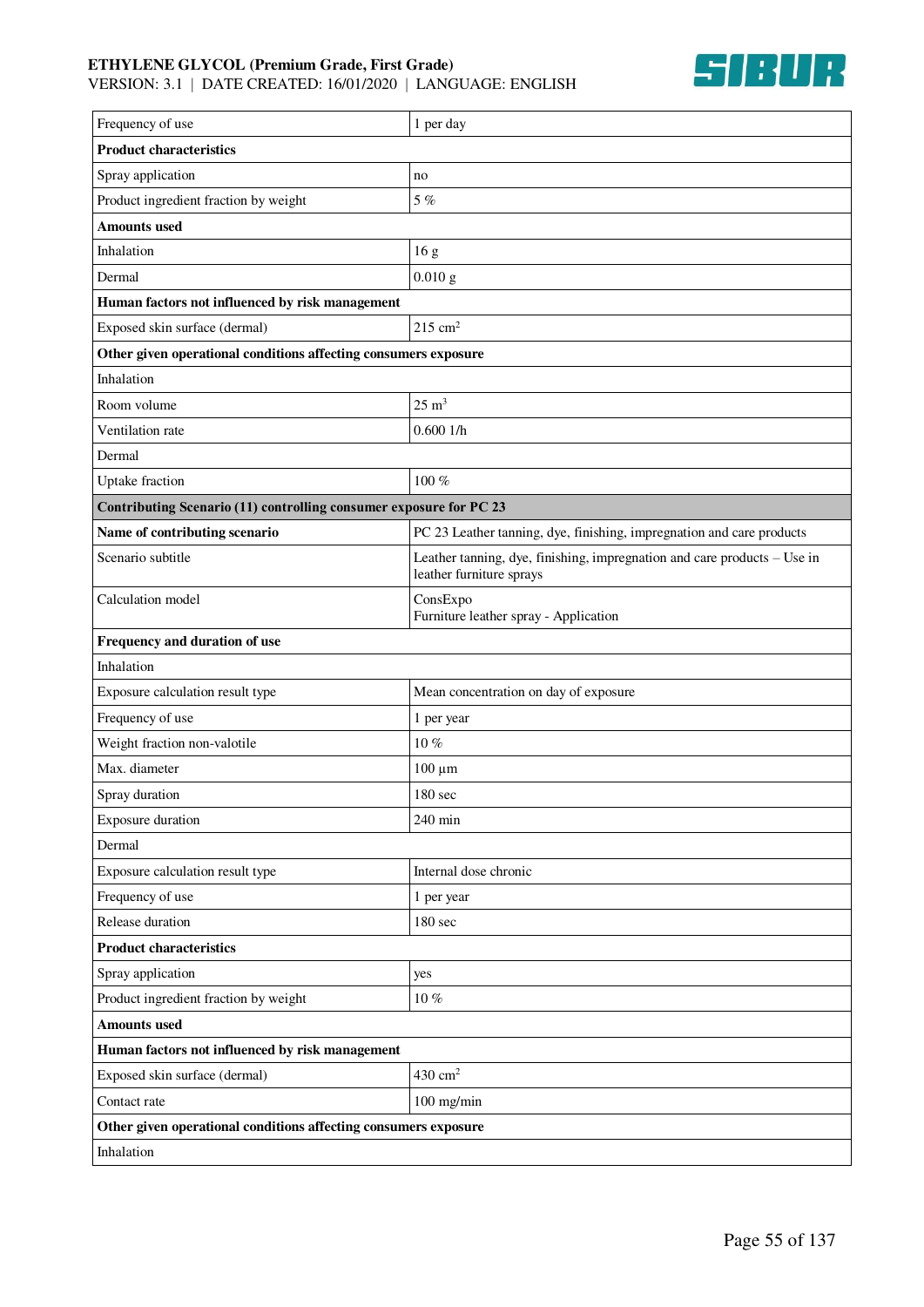

| Room volume                                                        | $58 \text{ m}^3$                                                                         |  |
|--------------------------------------------------------------------|------------------------------------------------------------------------------------------|--|
| Ventilation rate                                                   | 0.5001/h                                                                                 |  |
| Room height                                                        | 2.5 <sub>m</sub>                                                                         |  |
| Mass generation rate                                               | $0.600$ g/s                                                                              |  |
| Airborne fraction                                                  | 30%                                                                                      |  |
| Density non-volatile                                               | 1.8%                                                                                     |  |
| Droplet distribution                                               | LogNormal, median: 25 µm, coeff. of variation: 0.400 µm, cut-off diameter:<br>$15 \mu m$ |  |
| Dermal                                                             |                                                                                          |  |
| Uptake fraction                                                    | $100\%$                                                                                  |  |
| Contributing Scenario (12) controlling consumer exposure for PC 23 |                                                                                          |  |
| Name of contributing scenario                                      | PC 23 Leather tanning, dye, finishing, impregnation and care products                    |  |
| Scenario subtitle                                                  | Leather tanning, dye, finishing, impregnation and care products - Shoe<br>cream          |  |
| Calculation model                                                  | ConsExpo<br>Shoe cream - Application                                                     |  |
| Frequency and duration of use                                      |                                                                                          |  |
| Dermal                                                             |                                                                                          |  |
| Exposure calculation result type                                   | Internal dose chronic                                                                    |  |
| Frequency of use                                                   | 26 per year                                                                              |  |
| <b>Product characteristics</b>                                     |                                                                                          |  |
| Spray application                                                  | no                                                                                       |  |
| Product ingredient fraction by weight                              | 50%                                                                                      |  |
| Amounts used                                                       |                                                                                          |  |
| Dermal                                                             | 0.100 g                                                                                  |  |
| Human factors not influenced by risk management                    |                                                                                          |  |
| Exposed skin surface (dermal)                                      | $215$ cm <sup>2</sup>                                                                    |  |
| Other given operational conditions affecting consumers exposure    |                                                                                          |  |
| Dermal                                                             |                                                                                          |  |
| <b>Uptake</b> fraction                                             | 100 %                                                                                    |  |
| Contributing Scenario (13) controlling consumer exposure for PC 31 |                                                                                          |  |
| Name of contributing scenario                                      | PC 31 Polishes and Wax Blends                                                            |  |
| Scenario subtitle                                                  | Use in surface treatment products $-$ non-spraying products                              |  |
| Calculation model                                                  | ConsExpo<br>Furniture polish - Application                                               |  |
| Frequency and duration of use                                      |                                                                                          |  |
| Inhalation                                                         |                                                                                          |  |
| Exposure calculation result type                                   | Mean concentration on day of exposure                                                    |  |
| Frequency of use                                                   | 1 per day                                                                                |  |
| Exposure time                                                      | 240 min                                                                                  |  |
| Application duration                                               | $90 \text{ min}$                                                                         |  |
| Dermal                                                             |                                                                                          |  |
| Exposure calculation result type                                   | Internal dose chronic                                                                    |  |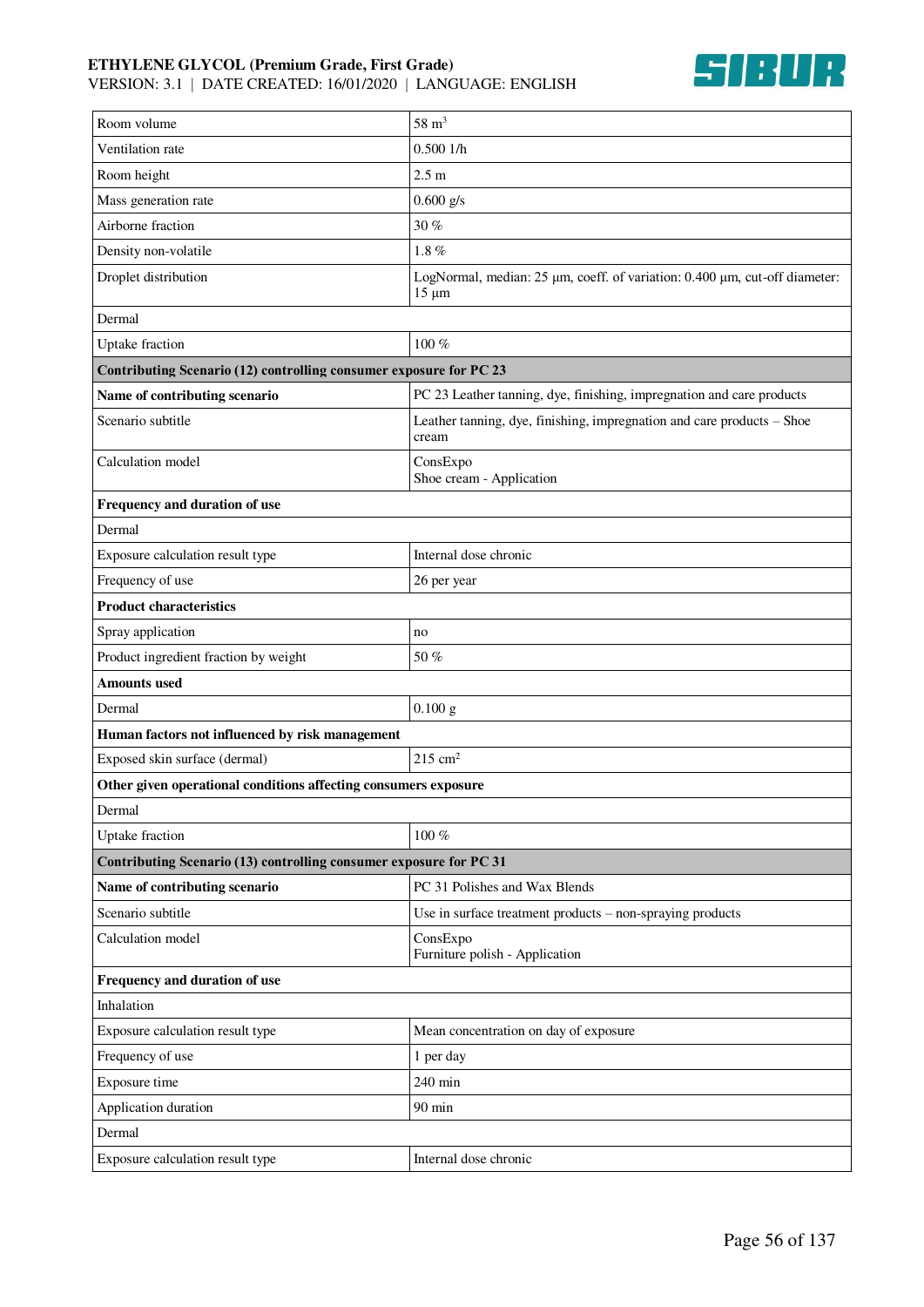

| Frequency of use                                                   | 1 per day                                                                                             |  |
|--------------------------------------------------------------------|-------------------------------------------------------------------------------------------------------|--|
| Release duration                                                   | 7,200 sec                                                                                             |  |
| <b>Product characteristics</b>                                     |                                                                                                       |  |
| Spray application                                                  | no                                                                                                    |  |
| Product ingredient fraction by weight                              | 2.5%                                                                                                  |  |
| Mol weight matrix                                                  | $272$ g/mol                                                                                           |  |
| Mass transfer rate                                                 | 4,740 m/min                                                                                           |  |
| <b>Amounts</b> used                                                |                                                                                                       |  |
| Inhalation                                                         | 550 g                                                                                                 |  |
| Human factors not influenced by risk management                    |                                                                                                       |  |
| Exposed skin surface (dermal)                                      | $430$ cm <sup>2</sup>                                                                                 |  |
| Contact rate                                                       | 30 mg/min                                                                                             |  |
| Other given operational conditions affecting consumers exposure    |                                                                                                       |  |
| Inhalation                                                         |                                                                                                       |  |
| Room volume                                                        | $58 \text{ m}^3$                                                                                      |  |
| Ventilation rate                                                   | 0.5001/h                                                                                              |  |
| Release area increases over time                                   |                                                                                                       |  |
| Release area                                                       | 2.20E5 cm <sup>2</sup>                                                                                |  |
| Release temperature                                                | 25 °C                                                                                                 |  |
| Dermal                                                             |                                                                                                       |  |
| <b>Uptake</b> fraction                                             | 100 %                                                                                                 |  |
| Contributing Scenario (14) controlling consumer exposure for PC 34 |                                                                                                       |  |
|                                                                    |                                                                                                       |  |
| Name of contributing scenario                                      | PC 34 Textile dyes, finishing and impregnating products                                               |  |
| Scenario subtitle                                                  | Textile dyes, finishing and impregnation products / Textile dyes - powder -<br>Machine wash - Part A; |  |
| Calculation model                                                  | ConsExpo<br>Detergent powder - Loading                                                                |  |
| Frequency and duration of use                                      |                                                                                                       |  |
| Inhalation                                                         |                                                                                                       |  |
| Exposure calculation result type                                   | Mean concentration on day of exposure                                                                 |  |
| Frequency of use                                                   | 365 per year                                                                                          |  |
| <b>Product characteristics</b>                                     |                                                                                                       |  |
| Spray application                                                  | no                                                                                                    |  |
| Product ingredient fraction by weight                              | 20%                                                                                                   |  |
| <b>Amounts used</b>                                                |                                                                                                       |  |
| Inhalation                                                         | 2.70E-7g                                                                                              |  |
| Human factors not influenced by risk management                    |                                                                                                       |  |
| Other given operational conditions affecting consumers exposure    |                                                                                                       |  |
| Inhalation                                                         |                                                                                                       |  |
| Room volume                                                        | $1 \text{ m}^3$                                                                                       |  |
| Ventilation rate                                                   | 21/h                                                                                                  |  |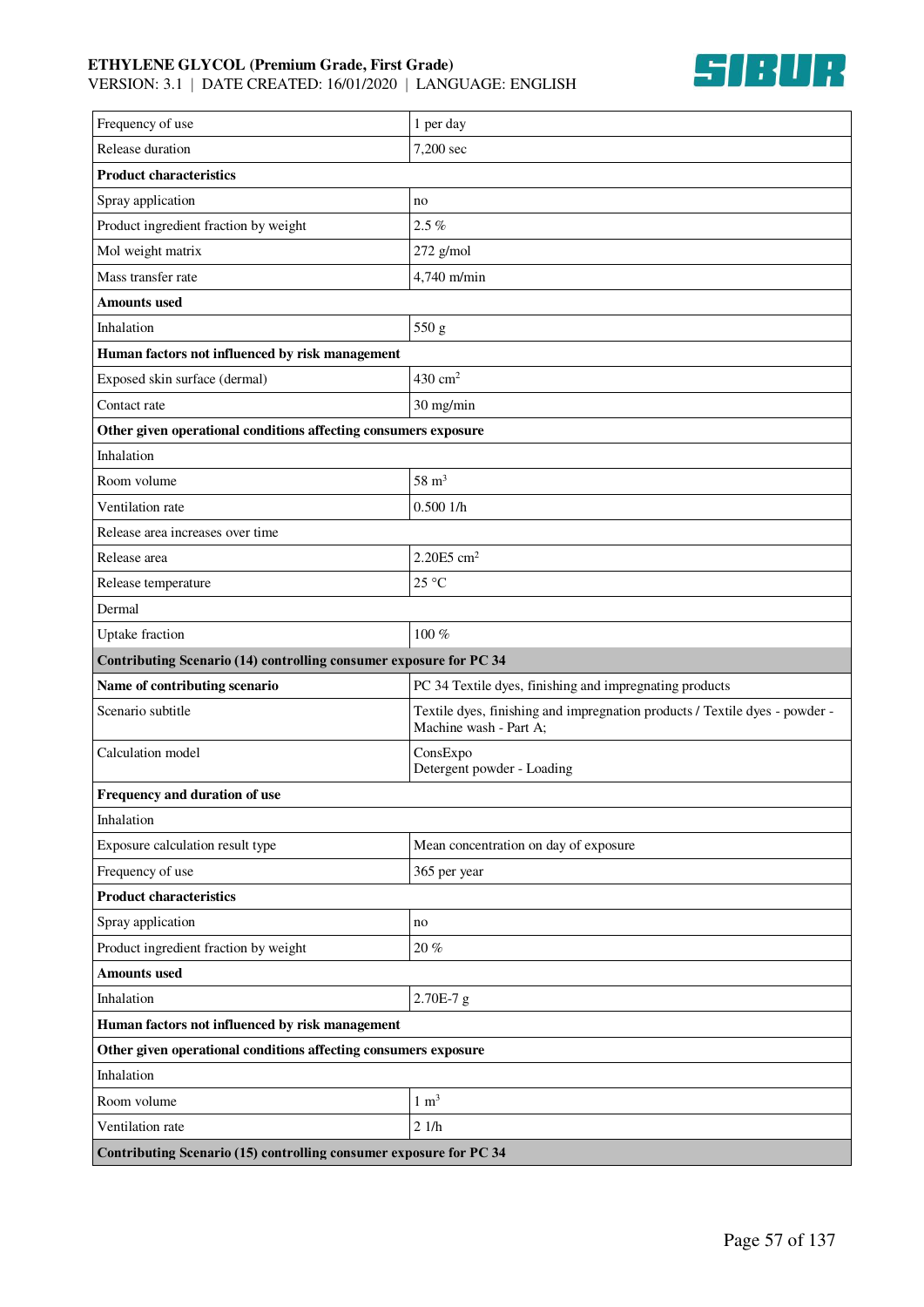

| Name of contributing scenario                                      | PC 34 Textile dyes, finishing and impregnating products                                                                  |  |
|--------------------------------------------------------------------|--------------------------------------------------------------------------------------------------------------------------|--|
| Scenario subtitle                                                  | Textile dyes, finishing and impregnation products / Textile dyes - powder -<br>Hand wash - Part B;                       |  |
| Calculation model                                                  | ConsExpo<br>Detergent powder - Application                                                                               |  |
| Frequency and duration of use                                      |                                                                                                                          |  |
| Dermal                                                             |                                                                                                                          |  |
| Exposure calculation result type                                   | Internal dose chronic                                                                                                    |  |
| Frequency of use                                                   | 1 per day                                                                                                                |  |
| <b>Product characteristics</b>                                     |                                                                                                                          |  |
| Spray application                                                  | no                                                                                                                       |  |
| Product ingredient fraction by weight                              | 10%                                                                                                                      |  |
| <b>Amounts used</b>                                                |                                                                                                                          |  |
| Dermal                                                             | 19 <sub>g</sub>                                                                                                          |  |
| Human factors not influenced by risk management                    |                                                                                                                          |  |
| Exposed skin surface (dermal)                                      | 1,900 $cm2$                                                                                                              |  |
| Other given operational conditions affecting consumers exposure    |                                                                                                                          |  |
| Dermal                                                             |                                                                                                                          |  |
| Uptake fraction                                                    | 100 %                                                                                                                    |  |
| Contributing Scenario (16) controlling consumer exposure for PC 34 |                                                                                                                          |  |
| Name of contributing scenario                                      | PC 34 Textile dyes, finishing and impregnating products                                                                  |  |
| Scenario subtitle                                                  | Textile dyes, finishing and impregnation products / Textile dyes - powder -<br>Residues on clothing (leaching) - Part C; |  |
| Calculation model                                                  | ConsExpo<br>Detergent powder - Post-application                                                                          |  |
| Frequency and duration of use                                      |                                                                                                                          |  |
| Dermal                                                             |                                                                                                                          |  |
| Exposure calculation result type                                   | Internal dose chronic                                                                                                    |  |
| Frequency of use                                                   | 365 per year                                                                                                             |  |
| <b>Product characteristics</b>                                     |                                                                                                                          |  |
| Spray application                                                  | no                                                                                                                       |  |
| Product ingredient fraction by weight                              | 20%                                                                                                                      |  |
| <b>Amounts used</b>                                                |                                                                                                                          |  |
| Dermal                                                             | 1,000 g                                                                                                                  |  |
| Human factors not influenced by risk management                    |                                                                                                                          |  |
| Exposed skin surface (dermal)                                      | 1.40E4 cm <sup>2</sup>                                                                                                   |  |
| Other given operational conditions affecting consumers exposure    |                                                                                                                          |  |
| Dermal                                                             |                                                                                                                          |  |
| Uptake fraction                                                    | $100~\%$                                                                                                                 |  |
| Skin contact factor                                                | $80\ \%$                                                                                                                 |  |
| Leachable fraction                                                 | $0.060~\%$                                                                                                               |  |
| Contributing Scenario (17) controlling consumer exposure for PC 34 |                                                                                                                          |  |
| Name of contributing scenario                                      | PC 34 Textile dyes, finishing and impregnating products                                                                  |  |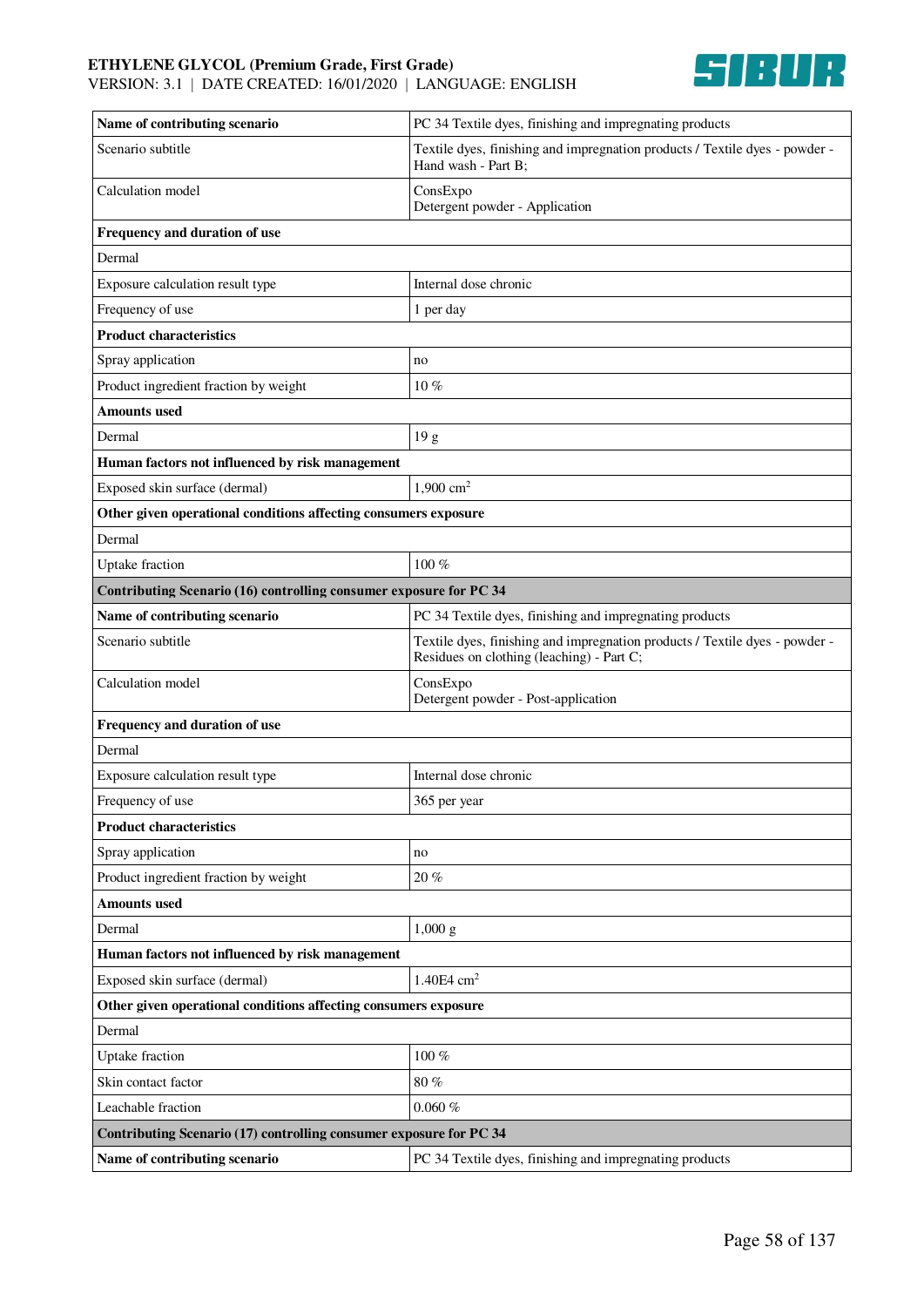

| Scenario subtitle                                                  | Textile dyes, finishing and impregnation products / Textile dyes - liquid -<br>Machine wash - Part A; |  |
|--------------------------------------------------------------------|-------------------------------------------------------------------------------------------------------|--|
| Calculation model                                                  | ConsExpo<br>Detergent liquid - Loading                                                                |  |
| Frequency and duration of use                                      |                                                                                                       |  |
| Inhalation                                                         |                                                                                                       |  |
| Exposure calculation result type                                   | Mean concentration on day of exposure                                                                 |  |
| Frequency of use                                                   | 365 per year                                                                                          |  |
| Exposure time                                                      | $0.750$ min                                                                                           |  |
| Application duration                                               | $0.300$ min                                                                                           |  |
| Dermal                                                             |                                                                                                       |  |
| Exposure calculation result type                                   | Internal dose chronic                                                                                 |  |
| Frequency of use                                                   | 365 per year                                                                                          |  |
| <b>Product characteristics</b>                                     |                                                                                                       |  |
| Spray application                                                  | no                                                                                                    |  |
| Product ingredient fraction by weight                              | 60%                                                                                                   |  |
| Mol weight matrix                                                  | 90 g/mol                                                                                              |  |
| Mass transfer rate                                                 | 4,740 m/min                                                                                           |  |
| <b>Amounts used</b>                                                |                                                                                                       |  |
| Inhalation                                                         | 500 g                                                                                                 |  |
| Dermal                                                             | $0.010$ g                                                                                             |  |
| Human factors not influenced by risk management                    |                                                                                                       |  |
| Exposed skin surface (dermal)                                      | $215$ cm <sup>2</sup>                                                                                 |  |
| Other given operational conditions affecting consumers exposure    |                                                                                                       |  |
| Inhalation                                                         |                                                                                                       |  |
| Room volume                                                        | $1 \text{ m}^3$                                                                                       |  |
| Ventilation rate                                                   | 21/h                                                                                                  |  |
| Release are is constant                                            |                                                                                                       |  |
| Release area                                                       | $20 \text{ cm}^2$                                                                                     |  |
| Release temperature                                                | 25 °C                                                                                                 |  |
| Dermal                                                             |                                                                                                       |  |
| <b>Uptake</b> fraction                                             | $100~\%$                                                                                              |  |
| Contributing Scenario (18) controlling consumer exposure for PC 34 |                                                                                                       |  |
| Name of contributing scenario                                      | PC 34 Textile dyes, finishing and impregnating products                                               |  |
| Scenario subtitle                                                  | Textile dyes, finishing and impregnation products / Textile dyes - liquid -<br>Hand wash - Part B;    |  |
| Calculation model                                                  | ConsExpo<br>Detergent powder - Application                                                            |  |
| Frequency and duration of use                                      |                                                                                                       |  |
| Dermal                                                             |                                                                                                       |  |
| Exposure calculation result type                                   | Internal dose chronic                                                                                 |  |
| Frequency of use                                                   | 1 per day                                                                                             |  |
| <b>Product characteristics</b>                                     |                                                                                                       |  |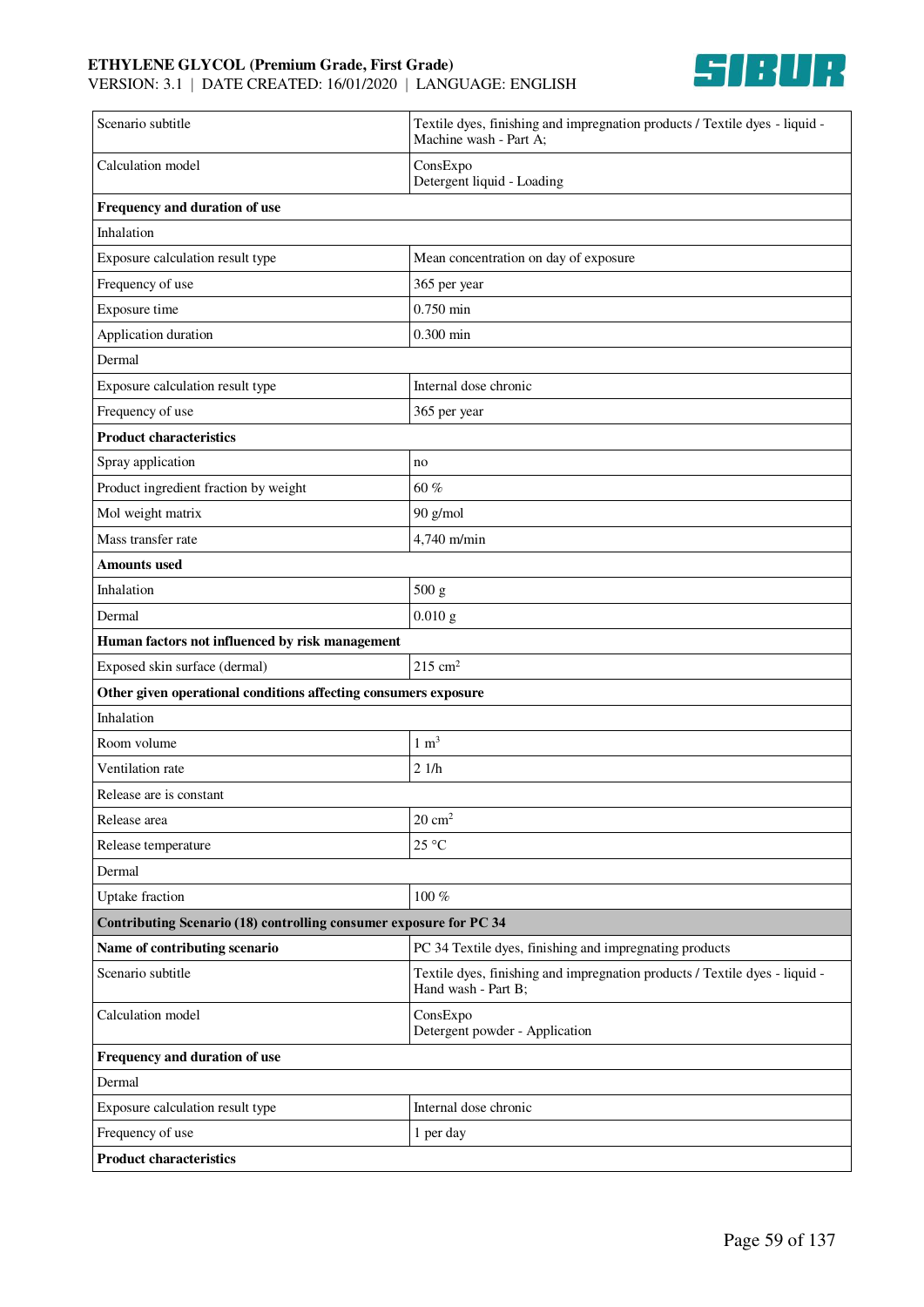

| Spray application                                                  | no                                                                                                                       |  |
|--------------------------------------------------------------------|--------------------------------------------------------------------------------------------------------------------------|--|
| Product ingredient fraction by weight                              | 10%                                                                                                                      |  |
| <b>Amounts</b> used                                                |                                                                                                                          |  |
| Dermal                                                             | 19 <sub>g</sub>                                                                                                          |  |
| Human factors not influenced by risk management                    |                                                                                                                          |  |
| Exposed skin surface (dermal)                                      | $1,900$ cm <sup>2</sup>                                                                                                  |  |
| Other given operational conditions affecting consumers exposure    |                                                                                                                          |  |
| Dermal                                                             |                                                                                                                          |  |
| Uptake fraction                                                    | 100 %                                                                                                                    |  |
| Contributing Scenario (19) controlling consumer exposure for PC 34 |                                                                                                                          |  |
| Name of contributing scenario                                      | PC 34 Textile dyes, finishing and impregnating products                                                                  |  |
| Scenario subtitle                                                  | Textile dyes, finishing and impregnation products / Textile dyes - liquid -<br>Residues on clothing (leaching) - Part C; |  |
| Calculation model                                                  | ConsExpo<br>Detergent liquid - Post-application                                                                          |  |
| Frequency and duration of use                                      |                                                                                                                          |  |
| Dermal                                                             |                                                                                                                          |  |
| Exposure calculation result type                                   | Internal dose chronic                                                                                                    |  |
| Frequency of use                                                   | 365 per year                                                                                                             |  |
| <b>Product characteristics</b>                                     |                                                                                                                          |  |
| Spray application                                                  | no                                                                                                                       |  |
| Product ingredient fraction by weight                              | 60%                                                                                                                      |  |
| <b>Amounts used</b>                                                |                                                                                                                          |  |
| Dermal                                                             | 1,000 g                                                                                                                  |  |
| Human factors not influenced by risk management                    |                                                                                                                          |  |
| Exposed skin surface (dermal)                                      | 1.40E4 $cm2$                                                                                                             |  |
| Other given operational conditions affecting consumers exposure    |                                                                                                                          |  |
| Dermal                                                             |                                                                                                                          |  |
| Uptake fraction                                                    | 100 %                                                                                                                    |  |
| Skin contact factor                                                | $80\ \%$                                                                                                                 |  |
| Leachable fraction                                                 | $0.138~\%$                                                                                                               |  |
| Contributing Scenario (20) controlling consumer exposure for PC 34 |                                                                                                                          |  |
| Name of contributing scenario                                      | PC 34 Textile dyes, finishing and impregnating products                                                                  |  |
| Scenario subtitle                                                  | Textile dyes, finishing and impregnation products / Textile dyes -<br>impregnation sprays - Spraying - Part A;           |  |
| Calculation model                                                  | ConsExpo<br>Spray spot remover - Application: spraying                                                                   |  |
| Frequency and duration of use                                      |                                                                                                                          |  |
| Inhalation                                                         |                                                                                                                          |  |
| Exposure calculation result type                                   | Mean concentration on day of exposure                                                                                    |  |
| Frequency of use                                                   | 1 per day                                                                                                                |  |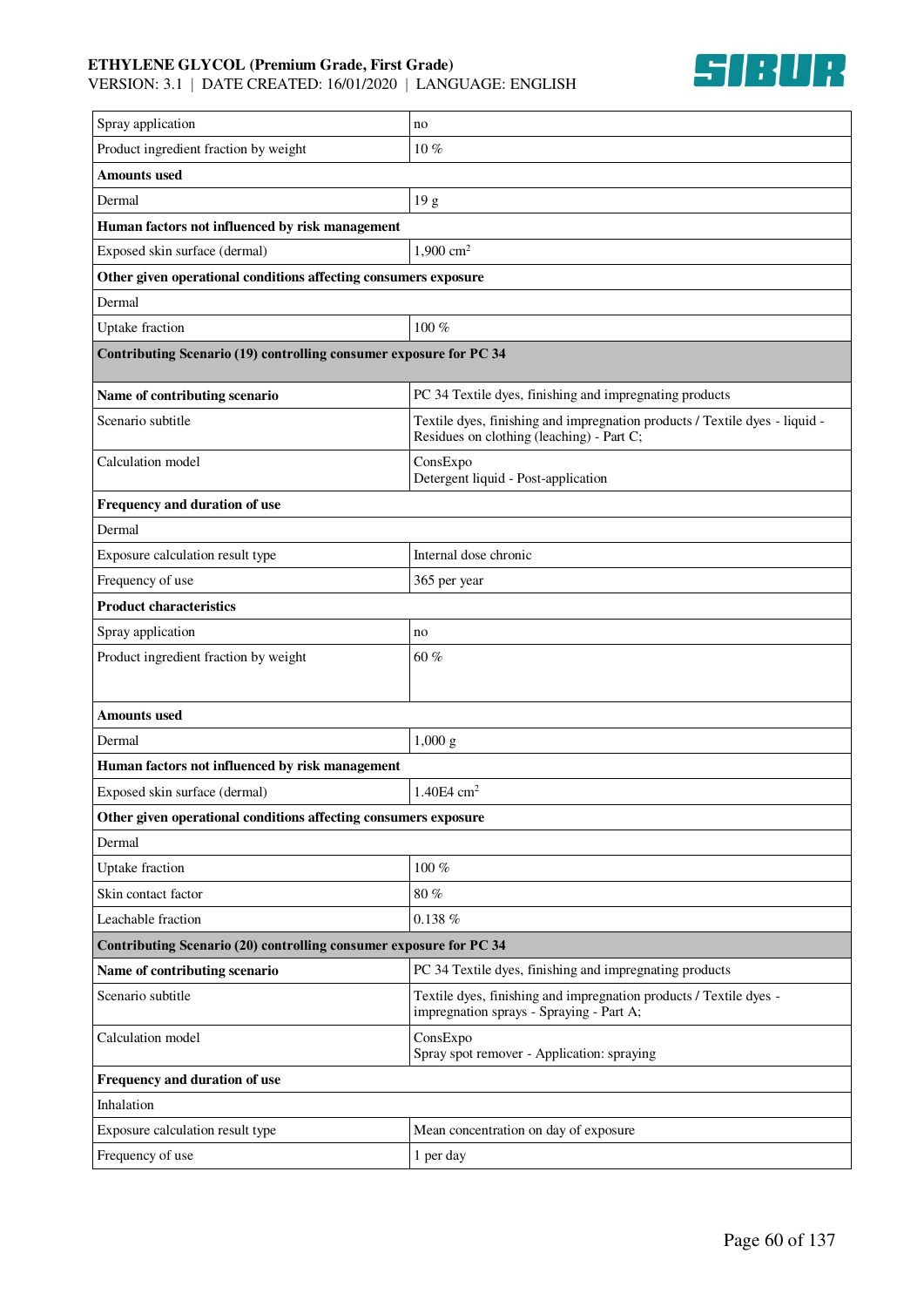

| Weight fraction non-valotile                                       | 10%                                                                                                              |  |
|--------------------------------------------------------------------|------------------------------------------------------------------------------------------------------------------|--|
| Max. diameter                                                      | $100 \mu m$                                                                                                      |  |
| Spray duration                                                     | 24.6 sec                                                                                                         |  |
| Exposure duration                                                  | $60 \text{ min}$                                                                                                 |  |
| Dermal                                                             |                                                                                                                  |  |
| Exposure calculation result type                                   | Internal dose chronic                                                                                            |  |
| Frequency of use                                                   | 1 per day                                                                                                        |  |
| Release duration                                                   | 24.6 sec                                                                                                         |  |
| <b>Product characteristics</b>                                     |                                                                                                                  |  |
| Spray application                                                  | yes                                                                                                              |  |
| Product ingredient fraction by weight                              | 10%                                                                                                              |  |
| <b>Amounts used</b>                                                |                                                                                                                  |  |
| Human factors not influenced by risk management                    |                                                                                                                  |  |
| Exposed skin surface (dermal)                                      | $215$ cm <sup>2</sup>                                                                                            |  |
| Contact rate                                                       | 46 mg/min                                                                                                        |  |
| Other given operational conditions affecting consumers exposure    |                                                                                                                  |  |
| Inhalation                                                         |                                                                                                                  |  |
| Room volume                                                        | $10 \text{ m}^3$                                                                                                 |  |
| Ventilation rate                                                   | 2.51/h                                                                                                           |  |
| Room height                                                        | 2.5 <sub>m</sub>                                                                                                 |  |
| Mass generation rate                                               | $1.6$ g/s                                                                                                        |  |
| Airborne fraction                                                  | 20%                                                                                                              |  |
| Density non-volatile                                               | 1.8%                                                                                                             |  |
| Droplet distribution                                               | LogNormal, median: 100 µm, coeff. of variation: 0.600 µm, cut-off diameter:<br>$15 \mu m$                        |  |
| Dermal                                                             |                                                                                                                  |  |
| Uptake fraction                                                    | 100 %                                                                                                            |  |
| Contributing Scenario (21) controlling consumer exposure for PC 34 |                                                                                                                  |  |
| Name of contributing scenario                                      | PC 34 Textile dyes, finishing and impregnating products                                                          |  |
| Scenario subtitle                                                  | Textile dyes, finishing and impregnation products / Textile dyes -<br>impregnation sprays - Leaving on - Part B; |  |
| Calculation model                                                  | ConsExpo<br>Spray cleaner - Application: cleaning                                                                |  |
| Frequency and duration of use                                      |                                                                                                                  |  |
| Inhalation                                                         |                                                                                                                  |  |
| Exposure calculation result type                                   | Mean concentration on day of exposure                                                                            |  |
| Frequency of use                                                   | 365 per year                                                                                                     |  |
| Exposure time                                                      | $60 \text{ min}$                                                                                                 |  |
| Application duration                                               | $10 \text{ min}$                                                                                                 |  |
| Dermal                                                             |                                                                                                                  |  |
| Exposure calculation result type                                   | Internal dose chronic                                                                                            |  |
| Frequency of use                                                   | 365 per year                                                                                                     |  |
|                                                                    |                                                                                                                  |  |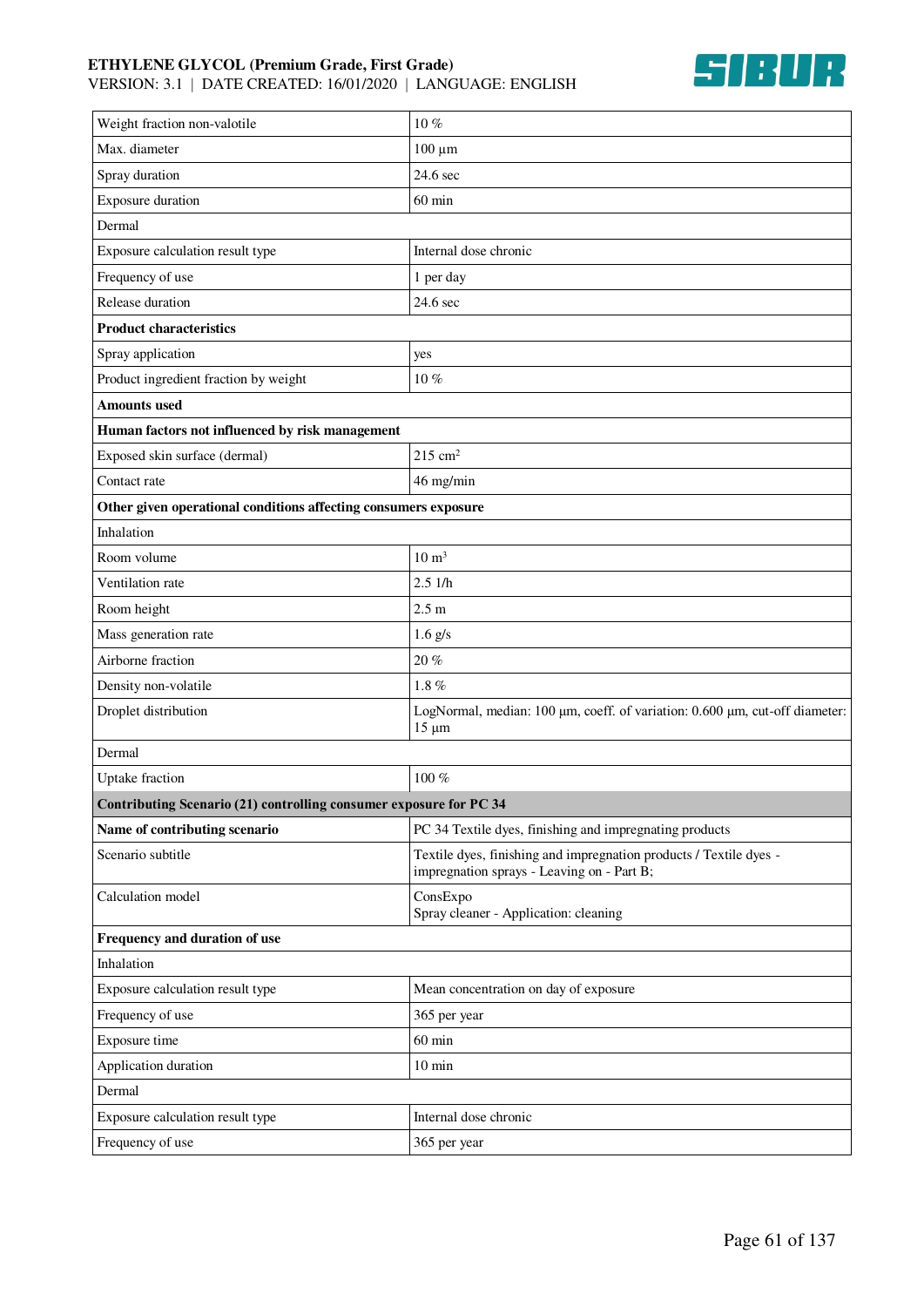

| <b>Product characteristics</b>                                  |                          |  |
|-----------------------------------------------------------------|--------------------------|--|
| Spray application                                               | no                       |  |
| Product ingredient fraction by weight                           | $10\%$                   |  |
| Mol weight matrix                                               | 22 g/mol                 |  |
| Mass transfer rate                                              | 4,740 m/min              |  |
| <b>Amounts</b> used                                             |                          |  |
| Inhalation                                                      | 16.2 g                   |  |
| Dermal                                                          | $0.160$ g                |  |
| Human factors not influenced by risk management                 |                          |  |
| Exposed skin surface (dermal)                                   | $215$ cm <sup>2</sup>    |  |
| Other given operational conditions affecting consumers exposure |                          |  |
| Inhalation                                                      |                          |  |
| Room volume                                                     | $15 \text{ m}^3$         |  |
| Ventilation rate                                                | 2.51/h                   |  |
| Release are is constant                                         |                          |  |
| Release area                                                    | $1.71E4$ cm <sup>2</sup> |  |
| Release temperature                                             | $25^{\circ}$ C           |  |
| Dermal                                                          |                          |  |
| Uptake fraction                                                 | 100 %                    |  |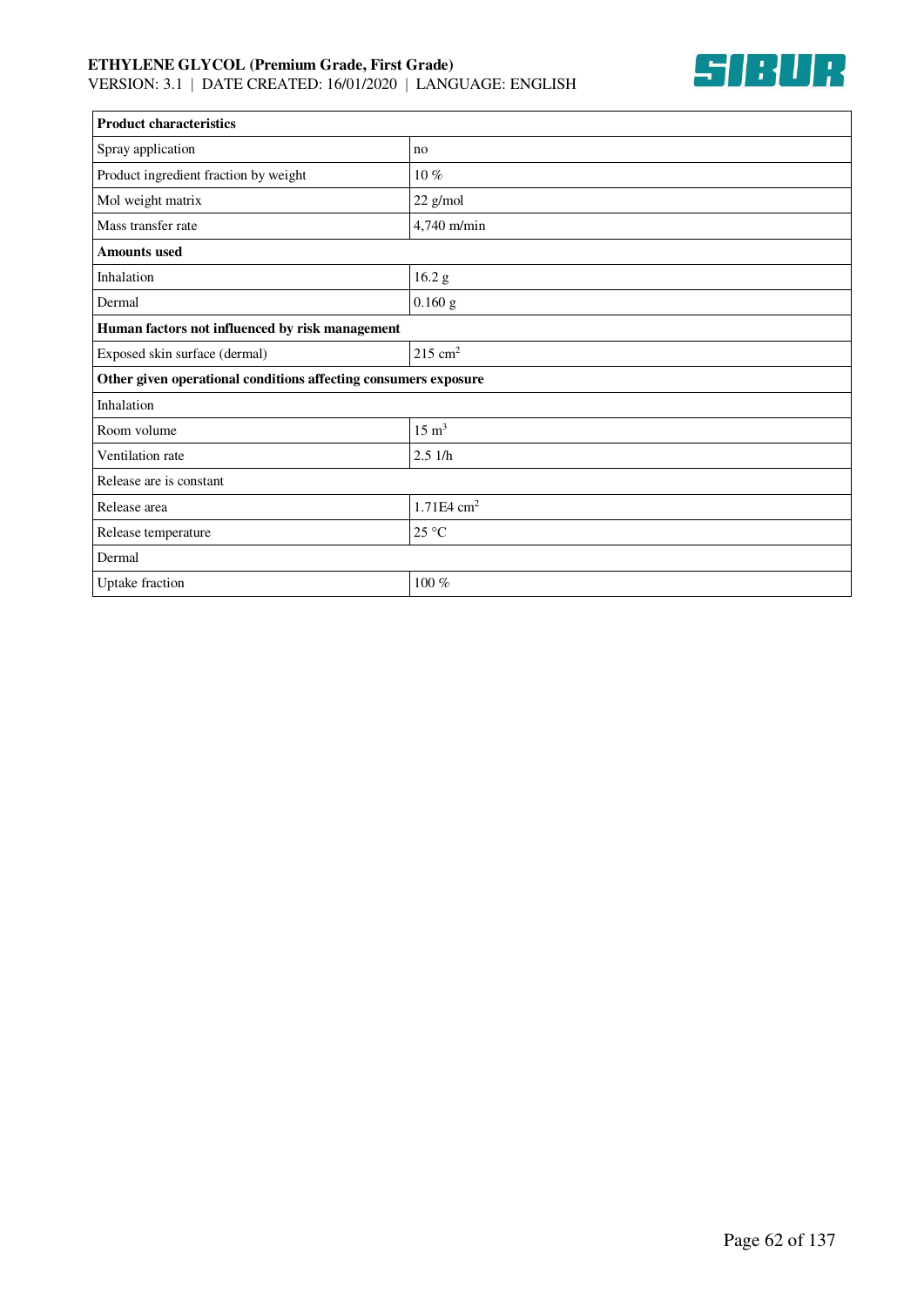

# **Exposure Scenario 9 (ES9): Use in Cleaning agents (industrial)**

| <b>Free short title</b>                                                                                                         | Use in Cleaning agents (industrial) (10)                                                                                                                                                                                                                                                                                                                                                                                                                                                                                                                                                                                                                    |
|---------------------------------------------------------------------------------------------------------------------------------|-------------------------------------------------------------------------------------------------------------------------------------------------------------------------------------------------------------------------------------------------------------------------------------------------------------------------------------------------------------------------------------------------------------------------------------------------------------------------------------------------------------------------------------------------------------------------------------------------------------------------------------------------------------|
| Systematic title based on use descriptor                                                                                        | ERC 4; PROC 1, 2, 3, 4, 7, 8A, 8B, 10, 13                                                                                                                                                                                                                                                                                                                                                                                                                                                                                                                                                                                                                   |
| Name of contributing environmental scenario and<br>corresponding ERC                                                            | ERC 4 Industrial use of processing aids                                                                                                                                                                                                                                                                                                                                                                                                                                                                                                                                                                                                                     |
| Name(s) of contributing worker scenarios and<br>corresponding PROCs                                                             | PROC 1 - Use in closed process, no likelihood of exposure<br>PROC 2 - Use in closed, continuous process with occasional controlled<br>exposure<br>PROC 3 - Use in closed batch process (synthesis or formulation)<br>PROC 4 - Use in batch and other process (synthesis) where opportunity for<br>exposure arises<br>PROC 7 - Industrial spraying<br>PROC 8a - Transfer of chemicals from/to vessels/ large containers at non<br>dedicated facilities<br>PROC 8b - Transfer of chemicals from/to vessels/ large containers at<br>dedicated facilities<br>PROC 10 - Roller application or brushing<br>PROC 13 - Treatment of articles by dipping and pouring |
| Contributing Scenario (1) controlling environmental exposure for ERC 4                                                          |                                                                                                                                                                                                                                                                                                                                                                                                                                                                                                                                                                                                                                                             |
| As no environmental hazard was identified no environmental-related exposure assessment and risk characterization was performed. |                                                                                                                                                                                                                                                                                                                                                                                                                                                                                                                                                                                                                                                             |
| <b>Product characteristics</b>                                                                                                  |                                                                                                                                                                                                                                                                                                                                                                                                                                                                                                                                                                                                                                                             |
| Physical state                                                                                                                  | liquid                                                                                                                                                                                                                                                                                                                                                                                                                                                                                                                                                                                                                                                      |
| Concentration in substance                                                                                                      | 100 %                                                                                                                                                                                                                                                                                                                                                                                                                                                                                                                                                                                                                                                       |
| Fugacity / Dustiness                                                                                                            | low                                                                                                                                                                                                                                                                                                                                                                                                                                                                                                                                                                                                                                                         |
| Frequency and duration of use                                                                                                   |                                                                                                                                                                                                                                                                                                                                                                                                                                                                                                                                                                                                                                                             |
| Duration of activity                                                                                                            | >4 hours (default)                                                                                                                                                                                                                                                                                                                                                                                                                                                                                                                                                                                                                                          |
| Frequency of use                                                                                                                | 5 days / week                                                                                                                                                                                                                                                                                                                                                                                                                                                                                                                                                                                                                                               |
| Contributing Scenario (2) controlling industrial worker exposure for PROC 1                                                     |                                                                                                                                                                                                                                                                                                                                                                                                                                                                                                                                                                                                                                                             |
| Name of contributing scenario                                                                                                   | 1 - Use in closed process, no likelihood of exposure                                                                                                                                                                                                                                                                                                                                                                                                                                                                                                                                                                                                        |
| Scenario subtitle                                                                                                               | Use in closed process, no likelihood of exposure                                                                                                                                                                                                                                                                                                                                                                                                                                                                                                                                                                                                            |
| Human factors not influenced by risk management                                                                                 |                                                                                                                                                                                                                                                                                                                                                                                                                                                                                                                                                                                                                                                             |
| Exposed skin surface                                                                                                            | $240 \text{ cm}^2$                                                                                                                                                                                                                                                                                                                                                                                                                                                                                                                                                                                                                                          |
| Other given operational conditions affecting workers exposure                                                                   |                                                                                                                                                                                                                                                                                                                                                                                                                                                                                                                                                                                                                                                             |
| Location                                                                                                                        | indoors                                                                                                                                                                                                                                                                                                                                                                                                                                                                                                                                                                                                                                                     |
| Domain                                                                                                                          | industrial                                                                                                                                                                                                                                                                                                                                                                                                                                                                                                                                                                                                                                                  |
| Technical conditions and measures to control dispersion and exposure                                                            |                                                                                                                                                                                                                                                                                                                                                                                                                                                                                                                                                                                                                                                             |
| Local exhaust ventilation                                                                                                       | no                                                                                                                                                                                                                                                                                                                                                                                                                                                                                                                                                                                                                                                          |
| Conditions and measures related to personal protection, hygiene and health evaluation                                           |                                                                                                                                                                                                                                                                                                                                                                                                                                                                                                                                                                                                                                                             |
| Protective gloves                                                                                                               | No                                                                                                                                                                                                                                                                                                                                                                                                                                                                                                                                                                                                                                                          |
| Respiratory protection                                                                                                          | no                                                                                                                                                                                                                                                                                                                                                                                                                                                                                                                                                                                                                                                          |
| Contributing Scenario (3) controlling industrial worker exposure for PROC 2                                                     |                                                                                                                                                                                                                                                                                                                                                                                                                                                                                                                                                                                                                                                             |
| Name of contributing scenario                                                                                                   | 2 - Use in closed, continuous process with occasional controlled exposure                                                                                                                                                                                                                                                                                                                                                                                                                                                                                                                                                                                   |
| Scenario subtitle                                                                                                               | Use in closed, continuous process with occasional controlled exposure                                                                                                                                                                                                                                                                                                                                                                                                                                                                                                                                                                                       |
| Human factors not influenced by risk management                                                                                 |                                                                                                                                                                                                                                                                                                                                                                                                                                                                                                                                                                                                                                                             |
| Exposed skin surface                                                                                                            | $480 \text{ cm}^2$                                                                                                                                                                                                                                                                                                                                                                                                                                                                                                                                                                                                                                          |
| Other given operational conditions affecting workers exposure                                                                   |                                                                                                                                                                                                                                                                                                                                                                                                                                                                                                                                                                                                                                                             |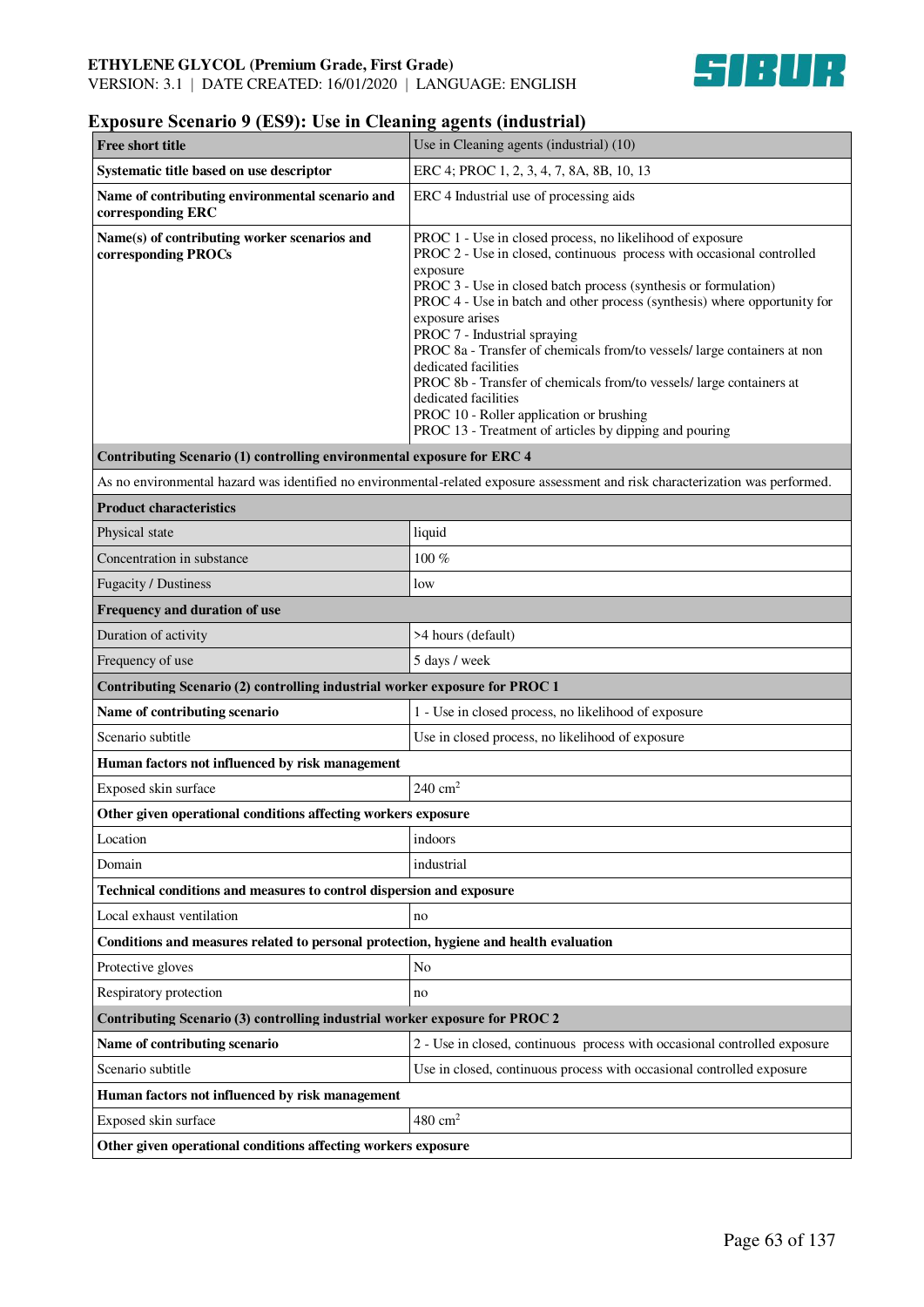

| Location                                                                              | indoors                                                                                 |  |
|---------------------------------------------------------------------------------------|-----------------------------------------------------------------------------------------|--|
| Domain                                                                                | industrial                                                                              |  |
| Technical conditions and measures to control dispersion and exposure                  |                                                                                         |  |
| Local exhaust ventilation                                                             | no                                                                                      |  |
| Conditions and measures related to personal protection, hygiene and health evaluation |                                                                                         |  |
| Protective gloves                                                                     | No                                                                                      |  |
| Respiratory protection                                                                | no                                                                                      |  |
| Contributing Scenario (4) controlling industrial worker exposure for PROC 3           |                                                                                         |  |
| Name of contributing scenario                                                         | 3 - Use in closed batch process (synthesis or formulation)                              |  |
| Scenario subtitle                                                                     | Use in closed batch process (synthesis or formulation).                                 |  |
| Human factors not influenced by risk management                                       |                                                                                         |  |
| Exposed skin surface                                                                  | $240 \text{ cm}^2$                                                                      |  |
| Other given operational conditions affecting workers exposure                         |                                                                                         |  |
| Location                                                                              | indoors                                                                                 |  |
| Domain                                                                                | industrial                                                                              |  |
| Technical conditions and measures to control dispersion and exposure                  |                                                                                         |  |
| Local exhaust ventilation                                                             | no                                                                                      |  |
| Conditions and measures related to personal protection, hygiene and health evaluation |                                                                                         |  |
| Protective gloves                                                                     | No                                                                                      |  |
| Respiratory protection                                                                | no                                                                                      |  |
| Contributing Scenario (5) controlling industrial worker exposure for PROC 4           |                                                                                         |  |
| Name of contributing scenario                                                         | 4 - Use in batch and other process (synthesis) where opportunity for<br>exposure arises |  |
| Scenario subtitle                                                                     | Use in batch and other process (synthesis) where opportunity for exposure<br>arises.    |  |
| Human factors not influenced by risk management                                       |                                                                                         |  |
| Exposed skin surface                                                                  | $480 \text{ cm}^2$                                                                      |  |
| Other given operational conditions affecting workers exposure                         |                                                                                         |  |
| Location                                                                              | indoors                                                                                 |  |
| Domain                                                                                | industrial                                                                              |  |
| Technical conditions and measures to control dispersion and exposure                  |                                                                                         |  |
| Local exhaust ventilation                                                             | no                                                                                      |  |
| Conditions and measures related to personal protection, hygiene and health evaluation |                                                                                         |  |
| Protective gloves                                                                     | No                                                                                      |  |
| Respiratory protection                                                                | no                                                                                      |  |
| Contributing Scenario (6) controlling industrial worker exposure for PROC 7           |                                                                                         |  |
| Name of contributing scenario                                                         | 7 - Industrial spraying                                                                 |  |
| Scenario subtitle                                                                     | Industrial spraying                                                                     |  |
| Human factors not influenced by risk management                                       |                                                                                         |  |
| Exposed skin surface                                                                  | $1,500$ cm <sup>2</sup>                                                                 |  |
| Other given operational conditions affecting workers exposure                         |                                                                                         |  |
| Location                                                                              | indoors                                                                                 |  |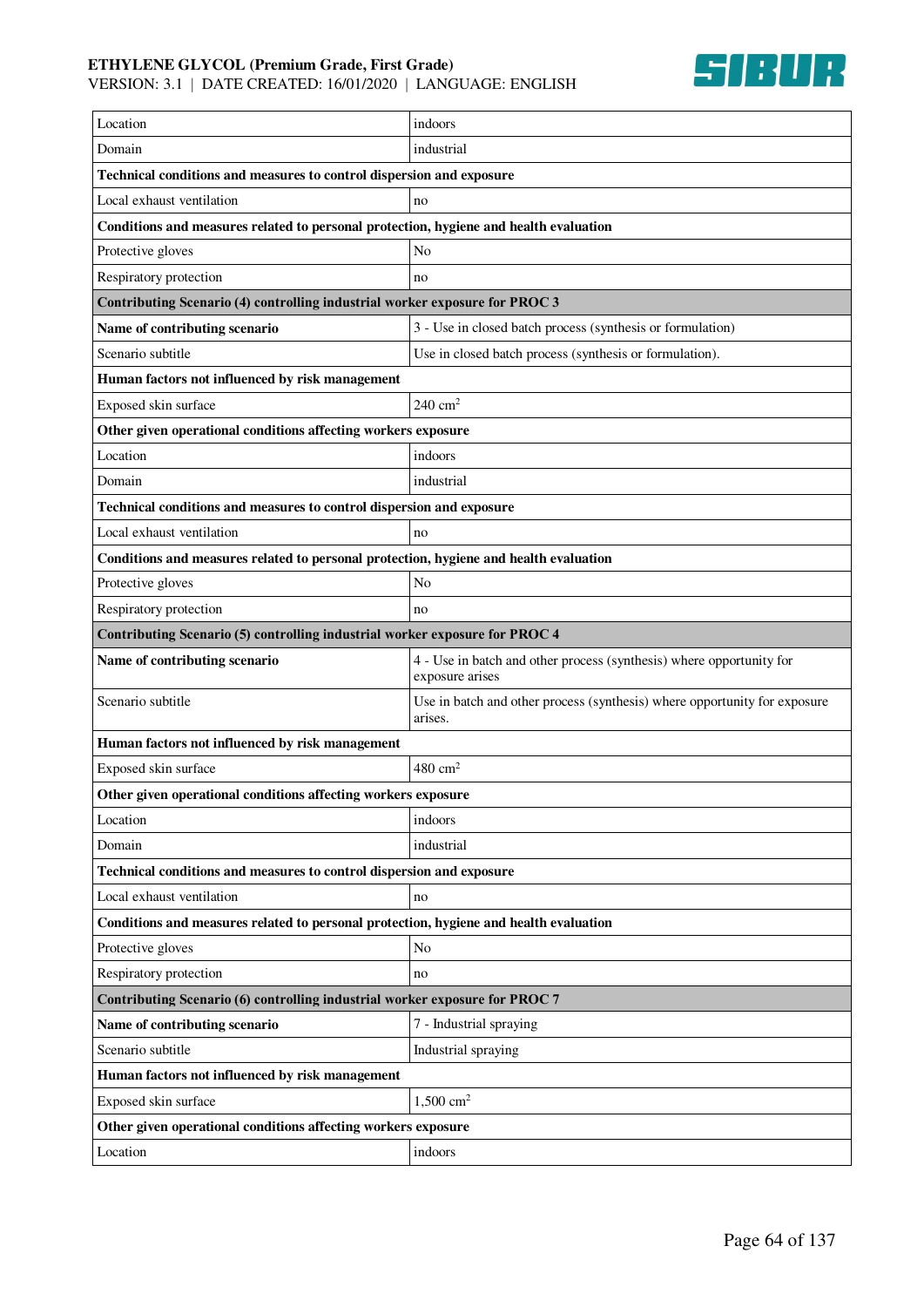## **ETHYLENE GLYCOL (Premium Grade, First Grade)**

VERSION: 3.1 DATE CREATED: 16/01/2020 LANGUAGE: ENGLISH



| Domain                                                                                | industrial                                                                                                                                                                                                                                                                                                                                                                                                                                                                                                                                                                                                                                                                                                                                                                                                                                                                |
|---------------------------------------------------------------------------------------|---------------------------------------------------------------------------------------------------------------------------------------------------------------------------------------------------------------------------------------------------------------------------------------------------------------------------------------------------------------------------------------------------------------------------------------------------------------------------------------------------------------------------------------------------------------------------------------------------------------------------------------------------------------------------------------------------------------------------------------------------------------------------------------------------------------------------------------------------------------------------|
| Technical conditions and measures to control dispersion and exposure                  |                                                                                                                                                                                                                                                                                                                                                                                                                                                                                                                                                                                                                                                                                                                                                                                                                                                                           |
| Local exhaust ventilation                                                             | no                                                                                                                                                                                                                                                                                                                                                                                                                                                                                                                                                                                                                                                                                                                                                                                                                                                                        |
| Conditions and measures related to personal protection, hygiene and health evaluation |                                                                                                                                                                                                                                                                                                                                                                                                                                                                                                                                                                                                                                                                                                                                                                                                                                                                           |
| Protective gloves                                                                     | Gloves APF 10 90 %                                                                                                                                                                                                                                                                                                                                                                                                                                                                                                                                                                                                                                                                                                                                                                                                                                                        |
| Respiratory protection                                                                | no                                                                                                                                                                                                                                                                                                                                                                                                                                                                                                                                                                                                                                                                                                                                                                                                                                                                        |
| Use of external/measured value dermal                                                 | The RISKSOFDERM V2.1 model has been used to estimate dermal<br>exposure.                                                                                                                                                                                                                                                                                                                                                                                                                                                                                                                                                                                                                                                                                                                                                                                                  |
|                                                                                       | The 75th percentile of the "Exposure loading per shift body" was added with<br>the 75th percentile<br>of the "Exposure loading per shift hand". The values given in µl was<br>converted into mg and divided by a body<br>weight of 70 kg which is generally assumed for workers. In addition,<br>appropriate body protection was<br>considered within the calculation of the final dermal exposure value.                                                                                                                                                                                                                                                                                                                                                                                                                                                                 |
|                                                                                       | RISKOFDERM v2.1 - Process: "Spraying"<br>Physical state: Liquid<br>Concentration of substance: 100%<br>Vapour pressure of the substance: 0.123 hPa                                                                                                                                                                                                                                                                                                                                                                                                                                                                                                                                                                                                                                                                                                                        |
|                                                                                       | Application rate: 0.6 l/min<br>Duration of exposure: 6 hours/day<br>Exposed skin surface: Whole body<br>Location: Inside<br>Direction of spraying: Level<br>Segregation: Ensure that worker is $> 1$ m from the source<br>Local exhaust ventilation (Direction of airflow away from the worker): yes<br>(effectiveness: ca. 50%)                                                                                                                                                                                                                                                                                                                                                                                                                                                                                                                                          |
|                                                                                       | Use of suitable gloves with basic training: Yes (Effectiveness: 90%)<br>Wearing of appropriate working clothes (e.g. an overall): Yes (Effectiveness:<br>$80\%)$                                                                                                                                                                                                                                                                                                                                                                                                                                                                                                                                                                                                                                                                                                          |
| Use of external/measured value inhalation                                             | The ART model has been used to estimate inhalative exposure.<br>Mechanistic model results:<br>The predicted 75th percentile full-shift exposure is $6.6$ mg/m <sup>3</sup> .<br>The inter-quartile confidence interval is $3.4 \text{ mg/m}^3$ to $13 \text{ mg/m}^3$ .                                                                                                                                                                                                                                                                                                                                                                                                                                                                                                                                                                                                   |
|                                                                                       | Emission sources: Far field<br>Process temperature: Room temperature<br>Vapour pressure: 12.3 Pa<br>Liquid weight fraction: 1<br>Viscosity: medium (oil-like)<br>Substance product type: Liquids<br>Situation: Surface spraying of liquids, Moderate application rate (0.3 - 3<br>l/minute)<br>Spray direction: Only horizontal or downward<br>Spray technique: Spraying with high compressed air use<br>Primary localized controls: LEV systems (50.00 % reduction)<br>Secondary localized controls: No $(0\%$ reduction)<br>Segregation: No segregation ( $0\%$ reduction)<br>Personal enclosure: No (0% reduction)<br>Effective housekeeping practices in place: Yes<br>Process fully enclosed: No<br>Room size: 1000 m <sup>3</sup><br>Work area: Indoors<br>Duration (mins): 360<br>Nonexposure period (mins): 120<br>Ventilation rate: 3 air changes per hour (ACH) |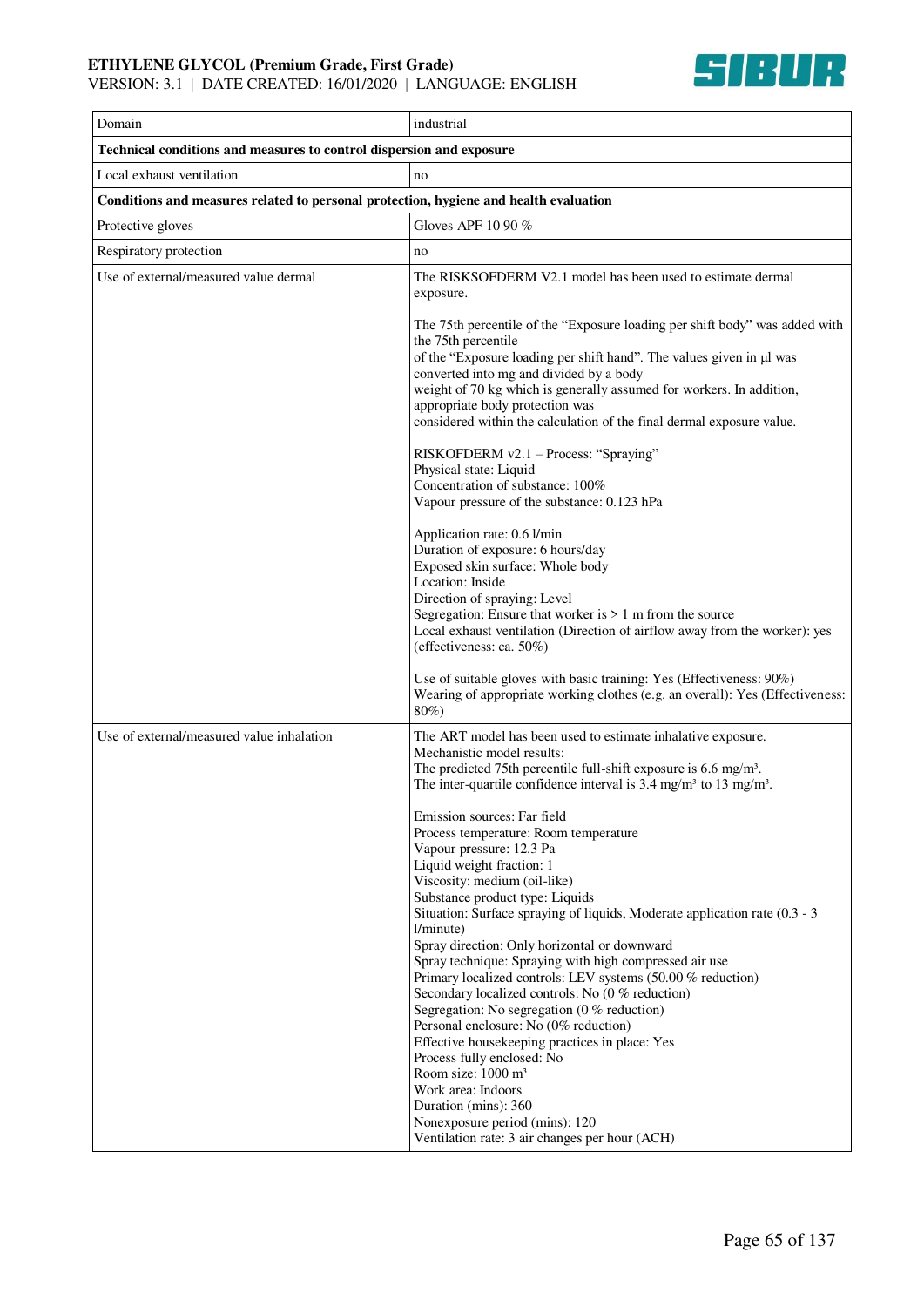SIBUR

|                                                                                       | Respiratory protection required: No                                                                                                    |  |
|---------------------------------------------------------------------------------------|----------------------------------------------------------------------------------------------------------------------------------------|--|
| Contributing Scenario (7) controlling industrial worker exposure for PROC 8A          |                                                                                                                                        |  |
| Name of contributing scenario                                                         | 8a - Transfer of chemicals from/to vessels/ large containers at non dedicated<br>facilities                                            |  |
| Scenario subtitle                                                                     | Transfer of substance or preparation (charging/discharging) from/to<br>vessels/large containers at non-dedicated facilities            |  |
| <b>Qualitative Risk Assessment</b>                                                    |                                                                                                                                        |  |
| General                                                                               | In case no suitable local exhaust ventilation is present:<br>Wear a suitable respiratory protection with adequate effectiveness (90%). |  |
| Human factors not influenced by risk management                                       |                                                                                                                                        |  |
| Exposed skin surface                                                                  | 960 $cm2$                                                                                                                              |  |
| Other given operational conditions affecting workers exposure                         |                                                                                                                                        |  |
| Location                                                                              | indoors                                                                                                                                |  |
| Domain                                                                                | industrial                                                                                                                             |  |
| Technical conditions and measures to control dispersion and exposure                  |                                                                                                                                        |  |
| Local exhaust ventilation                                                             | yes (inhalation 90 $\%$ )                                                                                                              |  |
| Conditions and measures related to personal protection, hygiene and health evaluation |                                                                                                                                        |  |
| Protective gloves                                                                     | No                                                                                                                                     |  |
| Respiratory protection                                                                | no                                                                                                                                     |  |
| Contributing Scenario (8) controlling industrial worker exposure for PROC 8B          |                                                                                                                                        |  |
| Name of contributing scenario                                                         | 8b - Transfer of chemicals from/to vessels/ large containers at dedicated<br>facilities                                                |  |
| Scenario subtitle                                                                     | Transfer of substance or preparation (charging/discharging) from/to<br>vessels/large containers at dedicated facilities                |  |
| Human factors not influenced by risk management                                       |                                                                                                                                        |  |
| Exposed skin surface                                                                  | 960 cm <sup>2</sup>                                                                                                                    |  |
| Other given operational conditions affecting workers exposure                         |                                                                                                                                        |  |
| Location                                                                              | indoors                                                                                                                                |  |
| Domain                                                                                | industrial                                                                                                                             |  |
| Technical conditions and measures to control dispersion and exposure                  |                                                                                                                                        |  |
| Local exhaust ventilation                                                             | no                                                                                                                                     |  |
| Conditions and measures related to personal protection, hygiene and health evaluation |                                                                                                                                        |  |
| Protective gloves                                                                     | No                                                                                                                                     |  |
| Respiratory protection                                                                | no                                                                                                                                     |  |
| Contributing Scenario (9) controlling industrial worker exposure for PROC 10          |                                                                                                                                        |  |
| Name of contributing scenario                                                         | 10 - Roller application or brushing                                                                                                    |  |
| Scenario subtitle                                                                     | Roller application or brushing                                                                                                         |  |
| Human factors not influenced by risk management                                       |                                                                                                                                        |  |
| Exposed skin surface                                                                  | 960 $cm2$                                                                                                                              |  |
| Other given operational conditions affecting workers exposure                         |                                                                                                                                        |  |
| Location                                                                              | indoors                                                                                                                                |  |
| Domain                                                                                | industrial                                                                                                                             |  |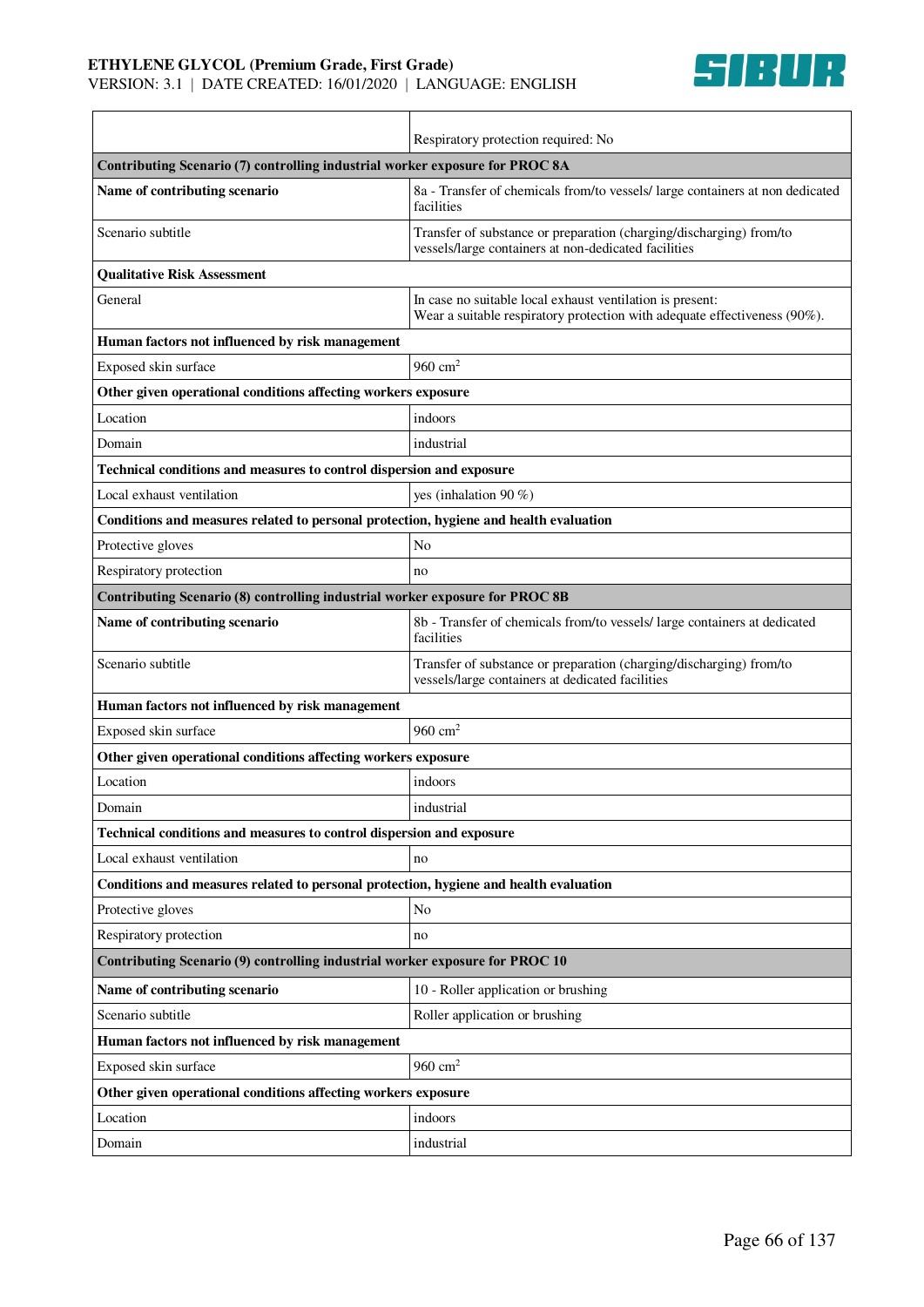

| <b>Technical conditions and measures to control dispersion and exposure</b>           |                                                   |  |
|---------------------------------------------------------------------------------------|---------------------------------------------------|--|
| Local exhaust ventilation                                                             | no                                                |  |
| Conditions and measures related to personal protection, hygiene and health evaluation |                                                   |  |
| Protective gloves                                                                     | Gloves APF $1090\%$                               |  |
| Respiratory protection                                                                | no                                                |  |
| Contributing Scenario (10) controlling industrial worker exposure for PROC 13         |                                                   |  |
| Name of contributing scenario                                                         | 13 - Treatment of articles by dipping and pouring |  |
| Scenario subtitle                                                                     | Treatment of articles by dipping and pouring.     |  |
| Human factors not influenced by risk management                                       |                                                   |  |
| Exposed skin surface                                                                  | $480 \text{ cm}^2$                                |  |
| Other given operational conditions affecting workers exposure                         |                                                   |  |
| Location                                                                              | indoors                                           |  |
| Domain                                                                                | industrial                                        |  |
| Technical conditions and measures to control dispersion and exposure                  |                                                   |  |
| Local exhaust ventilation                                                             | no                                                |  |
| Conditions and measures related to personal protection, hygiene and health evaluation |                                                   |  |
| Protective gloves                                                                     | Gloves APF 10 90 $%$                              |  |
| Respiratory protection                                                                | no                                                |  |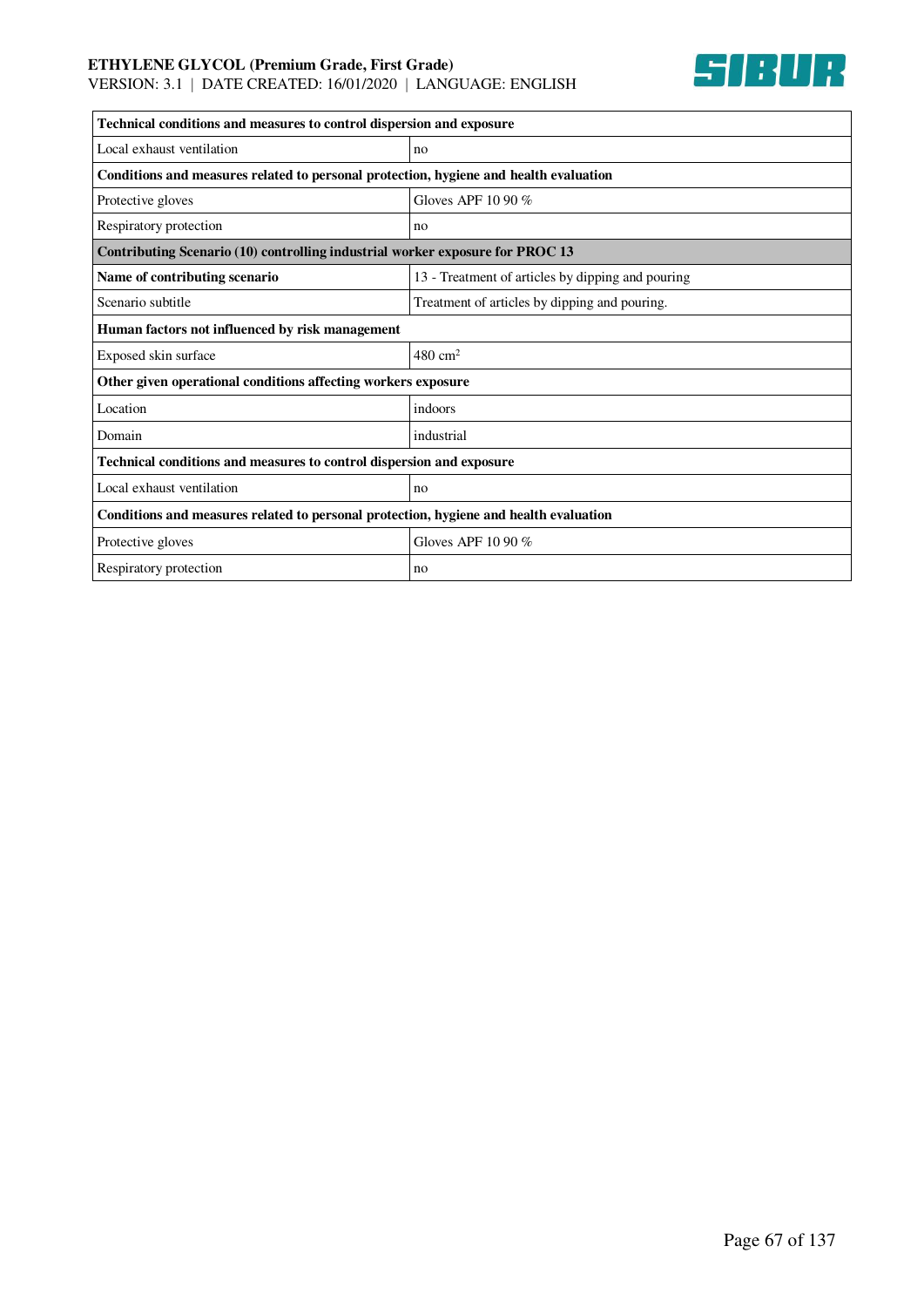

# **Exposure Scenario 10 (ES10): Use in Cleaning agents (professional)**

| <b>Free short title</b>                                                                                                         | Use in Cleaning agents (professional) (11)                                                                                                                                                                                                                                                                                                                                                                                                                                                                                                                                                                                                                       |  |
|---------------------------------------------------------------------------------------------------------------------------------|------------------------------------------------------------------------------------------------------------------------------------------------------------------------------------------------------------------------------------------------------------------------------------------------------------------------------------------------------------------------------------------------------------------------------------------------------------------------------------------------------------------------------------------------------------------------------------------------------------------------------------------------------------------|--|
| Systematic title based on use descriptor                                                                                        | ERC 8A, 8D; PROC 1, 2, 3, 4, 8A, 8B, 10, 11, 13                                                                                                                                                                                                                                                                                                                                                                                                                                                                                                                                                                                                                  |  |
| Name of contributing environmental scenario and<br>corresponding ERC                                                            | ERC 8a Wide dispersive indoor use of processing aids in open systems<br>ERC 8d Wide dispersive outdoor use of processing aids in open systems                                                                                                                                                                                                                                                                                                                                                                                                                                                                                                                    |  |
| Name(s) of contributing worker scenarios and<br>corresponding PROCs                                                             | PROC 1 - Use in closed process, no likelihood of exposure<br>PROC 2 - Use in closed, continuous process with occasional controlled<br>exposure<br>PROC 3 - Use in closed batch process (synthesis or formulation)<br>PROC 4 - Use in batch and other process (synthesis) where opportunity for<br>exposure arises<br>PROC 8a - Transfer of chemicals from/to vessels/ large containers at non<br>dedicated facilities<br>PROC 8b - Transfer of chemicals from/to vessels/ large containers at<br>dedicated facilities<br>PROC 10 - Roller application or brushing<br>PROC 11 - Non industrial spraying<br>PROC 13 - Treatment of articles by dipping and pouring |  |
| Contributing Scenario (1) controlling environmental exposure for ERC 8A                                                         |                                                                                                                                                                                                                                                                                                                                                                                                                                                                                                                                                                                                                                                                  |  |
| Contributing Scenario (2) controlling environmental exposure for ERC 8D                                                         |                                                                                                                                                                                                                                                                                                                                                                                                                                                                                                                                                                                                                                                                  |  |
| As no environmental hazard was identified no environmental-related exposure assessment and risk characterization was performed. |                                                                                                                                                                                                                                                                                                                                                                                                                                                                                                                                                                                                                                                                  |  |
| <b>Product characteristics</b>                                                                                                  |                                                                                                                                                                                                                                                                                                                                                                                                                                                                                                                                                                                                                                                                  |  |
| Physical state                                                                                                                  | liquid                                                                                                                                                                                                                                                                                                                                                                                                                                                                                                                                                                                                                                                           |  |
| Concentration in substance                                                                                                      | $100\%$                                                                                                                                                                                                                                                                                                                                                                                                                                                                                                                                                                                                                                                          |  |
| <b>Fugacity / Dustiness</b>                                                                                                     | low                                                                                                                                                                                                                                                                                                                                                                                                                                                                                                                                                                                                                                                              |  |
| Frequency and duration of use                                                                                                   |                                                                                                                                                                                                                                                                                                                                                                                                                                                                                                                                                                                                                                                                  |  |
| Duration of activity                                                                                                            | >4 hours (default)                                                                                                                                                                                                                                                                                                                                                                                                                                                                                                                                                                                                                                               |  |
| Frequency of use                                                                                                                | 5 days / week                                                                                                                                                                                                                                                                                                                                                                                                                                                                                                                                                                                                                                                    |  |
| Contributing Scenario (3) controlling professional worker exposure for PROC 1                                                   |                                                                                                                                                                                                                                                                                                                                                                                                                                                                                                                                                                                                                                                                  |  |
| Name of contributing scenario                                                                                                   | 1 - Use in closed process, no likelihood of exposure                                                                                                                                                                                                                                                                                                                                                                                                                                                                                                                                                                                                             |  |
| Scenario subtitle                                                                                                               | Use in closed process, no likelihood of exposure                                                                                                                                                                                                                                                                                                                                                                                                                                                                                                                                                                                                                 |  |
| Human factors not influenced by risk management                                                                                 |                                                                                                                                                                                                                                                                                                                                                                                                                                                                                                                                                                                                                                                                  |  |
| Exposed skin surface                                                                                                            | $240 \text{ cm}^2$                                                                                                                                                                                                                                                                                                                                                                                                                                                                                                                                                                                                                                               |  |
| Other given operational conditions affecting workers exposure                                                                   |                                                                                                                                                                                                                                                                                                                                                                                                                                                                                                                                                                                                                                                                  |  |
| Location                                                                                                                        | indoors                                                                                                                                                                                                                                                                                                                                                                                                                                                                                                                                                                                                                                                          |  |
| Domain                                                                                                                          | professional                                                                                                                                                                                                                                                                                                                                                                                                                                                                                                                                                                                                                                                     |  |
| Technical conditions and measures to control dispersion and exposure                                                            |                                                                                                                                                                                                                                                                                                                                                                                                                                                                                                                                                                                                                                                                  |  |
| Local exhaust ventilation                                                                                                       | no                                                                                                                                                                                                                                                                                                                                                                                                                                                                                                                                                                                                                                                               |  |
| Conditions and measures related to personal protection, hygiene and health evaluation                                           |                                                                                                                                                                                                                                                                                                                                                                                                                                                                                                                                                                                                                                                                  |  |
| Protective gloves                                                                                                               | No                                                                                                                                                                                                                                                                                                                                                                                                                                                                                                                                                                                                                                                               |  |
| Respiratory protection                                                                                                          | no                                                                                                                                                                                                                                                                                                                                                                                                                                                                                                                                                                                                                                                               |  |
| Contributing Scenario (4) controlling professional worker exposure for PROC 2                                                   |                                                                                                                                                                                                                                                                                                                                                                                                                                                                                                                                                                                                                                                                  |  |
| Name of contributing scenario                                                                                                   | 2 - Use in closed, continuous process with occasional controlled exposure                                                                                                                                                                                                                                                                                                                                                                                                                                                                                                                                                                                        |  |
| Scenario subtitle                                                                                                               | Use in closed, continuous process with occasional controlled exposure.                                                                                                                                                                                                                                                                                                                                                                                                                                                                                                                                                                                           |  |
| Human factors not influenced by risk management                                                                                 |                                                                                                                                                                                                                                                                                                                                                                                                                                                                                                                                                                                                                                                                  |  |
| Exposed skin surface                                                                                                            | $480$ cm <sup>2</sup>                                                                                                                                                                                                                                                                                                                                                                                                                                                                                                                                                                                                                                            |  |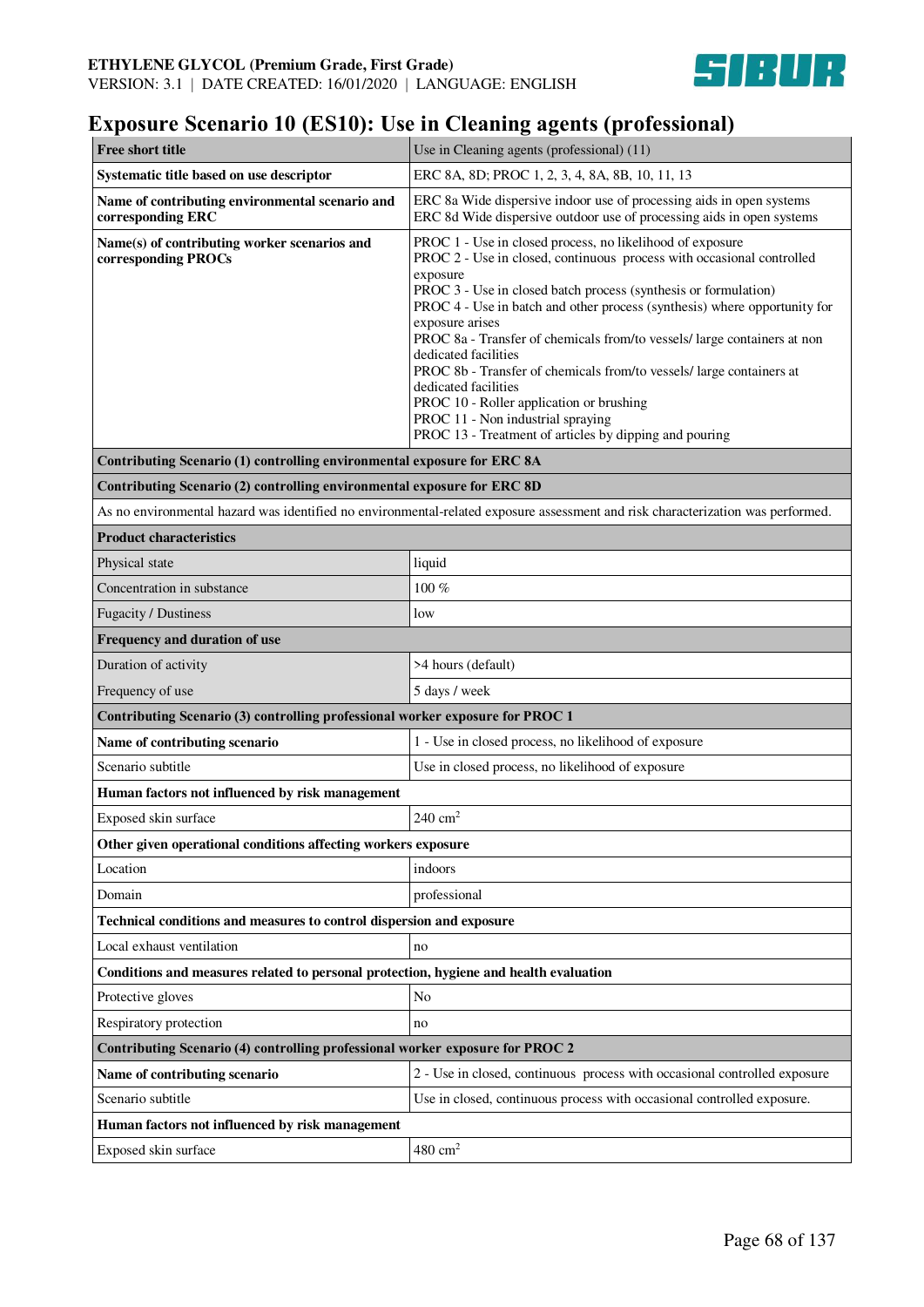

| Other given operational conditions affecting workers exposure                         |                                                                                                                              |  |
|---------------------------------------------------------------------------------------|------------------------------------------------------------------------------------------------------------------------------|--|
| Location                                                                              | indoors                                                                                                                      |  |
| Domain                                                                                | professional                                                                                                                 |  |
| Technical conditions and measures to control dispersion and exposure                  |                                                                                                                              |  |
| Local exhaust ventilation                                                             | no                                                                                                                           |  |
| Conditions and measures related to personal protection, hygiene and health evaluation |                                                                                                                              |  |
| Protective gloves                                                                     | N <sub>0</sub>                                                                                                               |  |
| Respiratory protection                                                                | no                                                                                                                           |  |
| Contributing Scenario (5) controlling professional worker exposure for PROC 3         |                                                                                                                              |  |
| Name of contributing scenario                                                         | 3 - Use in closed batch process (synthesis or formulation)                                                                   |  |
| Scenario subtitle                                                                     | Use in closed batch process (synthesis or formulation).                                                                      |  |
| Human factors not influenced by risk management                                       |                                                                                                                              |  |
| Exposed skin surface                                                                  | $240 \text{ cm}^2$                                                                                                           |  |
| Other given operational conditions affecting workers exposure                         |                                                                                                                              |  |
| Location                                                                              | indoors                                                                                                                      |  |
| Domain                                                                                | professional                                                                                                                 |  |
| Technical conditions and measures to control dispersion and exposure                  |                                                                                                                              |  |
| Local exhaust ventilation                                                             | no                                                                                                                           |  |
| Conditions and measures related to personal protection, hygiene and health evaluation |                                                                                                                              |  |
| Protective gloves                                                                     | No                                                                                                                           |  |
| Respiratory protection                                                                | no                                                                                                                           |  |
| Contributing Scenario (6) controlling professional worker exposure for PROC 4         |                                                                                                                              |  |
| Name of contributing scenario                                                         | 4 - Use in batch and other process (synthesis) where opportunity for<br>exposure arises                                      |  |
| Scenario subtitle                                                                     | Use in batch and other process (synthesis) where opportunity for exposure<br>arises.                                         |  |
| Human factors not influenced by risk management                                       |                                                                                                                              |  |
| Exposed skin surface                                                                  | $480$ cm <sup>2</sup>                                                                                                        |  |
| Other given operational conditions affecting workers exposure                         |                                                                                                                              |  |
| Location                                                                              | indoors                                                                                                                      |  |
| Domain                                                                                | professional                                                                                                                 |  |
| Technical conditions and measures to control dispersion and exposure                  |                                                                                                                              |  |
| Local exhaust ventilation                                                             | no                                                                                                                           |  |
| Conditions and measures related to personal protection, hygiene and health evaluation |                                                                                                                              |  |
| Protective gloves                                                                     | No                                                                                                                           |  |
| Respiratory protection                                                                | no                                                                                                                           |  |
| Contributing Scenario (7) controlling professional worker exposure for PROC 8A        |                                                                                                                              |  |
| Name of contributing scenario                                                         | 8a - Transfer of chemicals from/to vessels/ large containers at non dedicated<br>facilities                                  |  |
| Scenario subtitle                                                                     | Transfer of substance or preparation (charging/discharging) from/to<br>vessels/large containers at non-dedicated facilities. |  |
| <b>Qualitative Risk Assessment</b>                                                    |                                                                                                                              |  |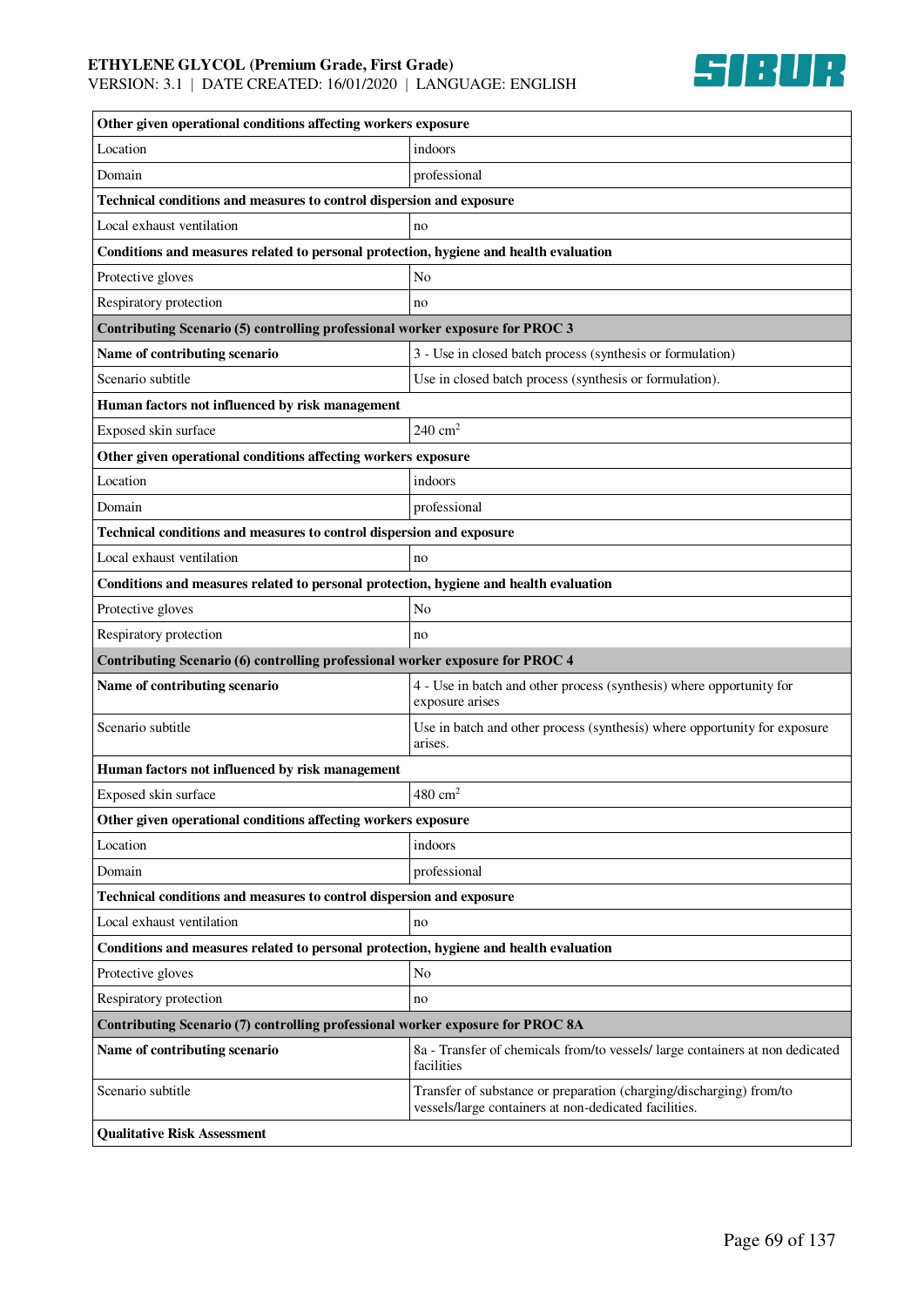

| General                                                                               | In case no suitable local exhaust ventilation is present:<br>Wear a suitable respiratory protection with adequate effectiveness (90%). |  |
|---------------------------------------------------------------------------------------|----------------------------------------------------------------------------------------------------------------------------------------|--|
| Human factors not influenced by risk management                                       |                                                                                                                                        |  |
| Exposed skin surface                                                                  | 960 $cm2$                                                                                                                              |  |
| Other given operational conditions affecting workers exposure                         |                                                                                                                                        |  |
| Location                                                                              | indoors                                                                                                                                |  |
| Domain                                                                                | professional                                                                                                                           |  |
| Technical conditions and measures to control dispersion and exposure                  |                                                                                                                                        |  |
| Local exhaust ventilation                                                             | yes (inhalation 80 %)                                                                                                                  |  |
| Conditions and measures related to personal protection, hygiene and health evaluation |                                                                                                                                        |  |
| Protective gloves                                                                     | No                                                                                                                                     |  |
| Respiratory protection                                                                | no                                                                                                                                     |  |
| Contributing Scenario (8) controlling professional worker exposure for PROC 8B        |                                                                                                                                        |  |
| Name of contributing scenario                                                         | 8b - Transfer of chemicals from/to vessels/ large containers at dedicated<br>facilities                                                |  |
| Scenario subtitle                                                                     | Transfer of substance or preparation (charging/discharging) from/to<br>vessels/large containers at dedicated facilities.               |  |
| Human factors not influenced by risk management                                       |                                                                                                                                        |  |
| Exposed skin surface                                                                  | 960 cm <sup>2</sup>                                                                                                                    |  |
| Other given operational conditions affecting workers exposure                         |                                                                                                                                        |  |
| Location                                                                              | indoors                                                                                                                                |  |
| Domain                                                                                | professional                                                                                                                           |  |
| Technical conditions and measures to control dispersion and exposure                  |                                                                                                                                        |  |
| Local exhaust ventilation                                                             | no                                                                                                                                     |  |
| Conditions and measures related to personal protection, hygiene and health evaluation |                                                                                                                                        |  |
| Protective gloves                                                                     | No                                                                                                                                     |  |
| Respiratory protection                                                                | no                                                                                                                                     |  |
| Contributing Scenario (9) controlling professional worker exposure for PROC 10        |                                                                                                                                        |  |
| Name of contributing scenario                                                         | 10 - Roller application or brushing                                                                                                    |  |
| Scenario subtitle                                                                     | Roller application or brushing                                                                                                         |  |
| <b>Qualitative Risk Assessment</b>                                                    |                                                                                                                                        |  |
| General                                                                               | In case no suitable local exhaust ventilation is present:<br>Wear a suitable respiratory protection with adequate effectiveness (90%). |  |
| Human factors not influenced by risk management                                       |                                                                                                                                        |  |
| Exposed skin surface                                                                  | 960 $cm2$                                                                                                                              |  |
| Other given operational conditions affecting workers exposure                         |                                                                                                                                        |  |
| Location                                                                              | indoors                                                                                                                                |  |
| Domain                                                                                | professional                                                                                                                           |  |
| Technical conditions and measures to control dispersion and exposure                  |                                                                                                                                        |  |
| Local exhaust ventilation                                                             | yes (inhalation 80 $\%$ )                                                                                                              |  |
| Conditions and measures related to personal protection, hygiene and health evaluation |                                                                                                                                        |  |
| Protective gloves                                                                     | Gloves APF 10 90 %                                                                                                                     |  |
| Respiratory protection                                                                | no                                                                                                                                     |  |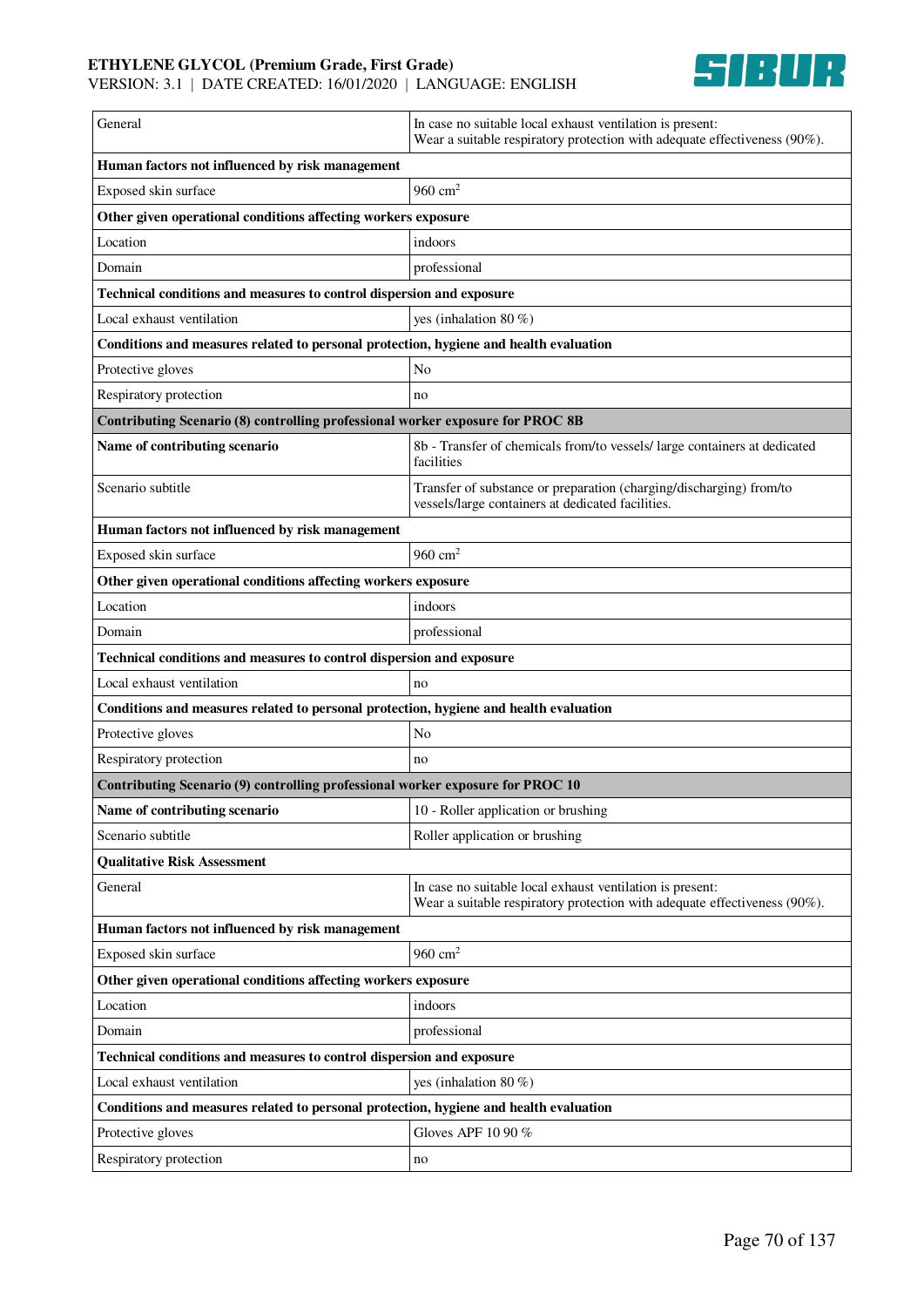### **ETHYLENE GLYCOL (Premium Grade, First Grade)**

VERSION: 3.1 DATE CREATED: 16/01/2020 LANGUAGE: ENGLISH



| Contributing Scenario (10) controlling professional worker exposure for PROC 11       |                                                                                                                                                                                                                                                                                                                                                                                                                                                                                                         |  |
|---------------------------------------------------------------------------------------|---------------------------------------------------------------------------------------------------------------------------------------------------------------------------------------------------------------------------------------------------------------------------------------------------------------------------------------------------------------------------------------------------------------------------------------------------------------------------------------------------------|--|
| Name of contributing scenario                                                         | 11 - Non industrial spraying                                                                                                                                                                                                                                                                                                                                                                                                                                                                            |  |
| Scenario subtitle                                                                     | Non industrial spraying                                                                                                                                                                                                                                                                                                                                                                                                                                                                                 |  |
| Human factors not influenced by risk management                                       |                                                                                                                                                                                                                                                                                                                                                                                                                                                                                                         |  |
| Exposed skin surface                                                                  | $1,500$ cm <sup>2</sup>                                                                                                                                                                                                                                                                                                                                                                                                                                                                                 |  |
| Other given operational conditions affecting workers exposure                         |                                                                                                                                                                                                                                                                                                                                                                                                                                                                                                         |  |
| Location                                                                              | indoors                                                                                                                                                                                                                                                                                                                                                                                                                                                                                                 |  |
| Domain                                                                                | professional                                                                                                                                                                                                                                                                                                                                                                                                                                                                                            |  |
| Technical conditions and measures to control dispersion and exposure                  |                                                                                                                                                                                                                                                                                                                                                                                                                                                                                                         |  |
| Local exhaust ventilation                                                             | no                                                                                                                                                                                                                                                                                                                                                                                                                                                                                                      |  |
| Conditions and measures related to personal protection, hygiene and health evaluation |                                                                                                                                                                                                                                                                                                                                                                                                                                                                                                         |  |
| Protective gloves                                                                     | Gloves APF 10 90 %                                                                                                                                                                                                                                                                                                                                                                                                                                                                                      |  |
| Respiratory protection                                                                | 90%                                                                                                                                                                                                                                                                                                                                                                                                                                                                                                     |  |
| Use of external/measured value dermal                                                 | The RISKSOFDERM V2.1 model has been used to estimate dermal<br>exposure.                                                                                                                                                                                                                                                                                                                                                                                                                                |  |
|                                                                                       | The 75th percentile of the "Exposure loading per shift body" was added with<br>the 75th percentile of the "Exposure loading per shift hand". The values<br>given in µl was converted into mg and divided by a body weight of 70 kg<br>which is generally assumed for workers. In addition, appropriate body<br>protection was considered within the calculation of the final dermal exposure<br>value.                                                                                                  |  |
|                                                                                       | RISKOFDERM v2.1 - Process: "Spraying"<br>Physical state: Liquid<br>Concentration of substance: 100%<br>Vapour pressure of the substance: 0.123 hPa<br>Application rate: 0.05 l/min<br>Duration of exposure: 150 mins<br>Exposed skin surface: Whole body<br>Location: Inside<br>Direction of spraying: Level<br>Segregation: Worker is within one meter of the source<br>Direction of airflow: Not clearly away from the worker<br>Use of suitable gloves with basic training: Yes (Effectiveness: 90%) |  |
|                                                                                       | Wearing of appropriate working clothes (e.g. an overall): Yes (Effectiveness:<br>80%)                                                                                                                                                                                                                                                                                                                                                                                                                   |  |
| Use of external/measured value inhalation                                             | The ART model has been used to estimate inhalative exposure.<br>Mechanistic model results (before RPE):<br>The predicted 75th percentile full-shift exposure is $35 \text{ mg/m}^3$ .<br>The inter-quartile confidence interval is $18 \text{ mg/m}^3$ to $69 \text{ mg/m}^3$ .<br>Use of respiratory protection (90% reduction):<br>upper-end inter-quartile confidence interval is 6.9 mg/m <sup>3</sup> .                                                                                            |  |
|                                                                                       | Emission sources: Near field<br>Process temperature: Room temperature<br>Vapour pressure: 12.3 Pa<br>Liquid weight fraction: 1<br>Viscosity: medium (oil-like)<br>Substance product type: Liquids<br>Situation: Surface spraying of liquids, Low application rate $(0.03 - 0.3)$<br>l/minute)<br>Spray direction: Only horizontal or downward<br>Spray technique: Spraying with high compressed air use                                                                                                 |  |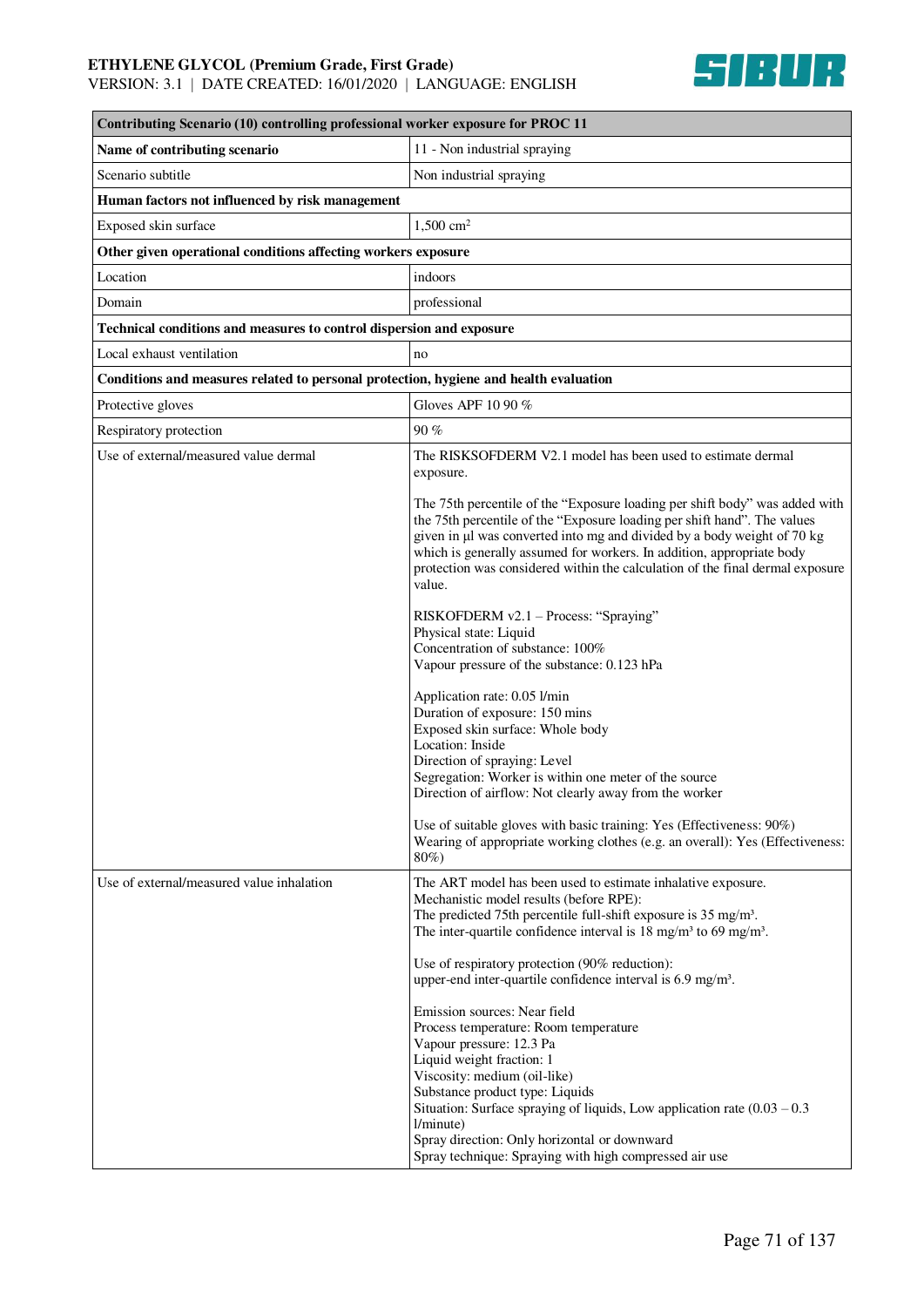

|                                                                                       | Primary localized controls: No (0% reduction)                                                                        |  |
|---------------------------------------------------------------------------------------|----------------------------------------------------------------------------------------------------------------------|--|
|                                                                                       | Secondary localized controls: No (0 % reduction)                                                                     |  |
|                                                                                       | Effective housekeeping practices in place: No                                                                        |  |
|                                                                                       | General housekeeping in place: Yes                                                                                   |  |
|                                                                                       | Process fully enclosed: No                                                                                           |  |
|                                                                                       | Room size: 100 m <sup>3</sup>                                                                                        |  |
|                                                                                       | Work area: Indoors                                                                                                   |  |
|                                                                                       | Duration (mins): 150                                                                                                 |  |
|                                                                                       | Nonexposure period (mins): 330                                                                                       |  |
|                                                                                       | Ventilation rate: Mechanical ventilation giving at least 1 ACH<br>Use of respiratory protection (90% reduction): yes |  |
|                                                                                       |                                                                                                                      |  |
| Contributing Scenario (11) controlling professional worker exposure for PROC 13       |                                                                                                                      |  |
| Name of contributing scenario                                                         | 13 - Treatment of articles by dipping and pouring                                                                    |  |
| Scenario subtitle                                                                     | Treatment of articles by dipping and pouring.                                                                        |  |
| Human factors not influenced by risk management                                       |                                                                                                                      |  |
| Exposed skin surface                                                                  | $480$ cm <sup>2</sup>                                                                                                |  |
| Other given operational conditions affecting workers exposure                         |                                                                                                                      |  |
| Location                                                                              | indoors                                                                                                              |  |
| Domain                                                                                | professional                                                                                                         |  |
| Technical conditions and measures to control dispersion and exposure                  |                                                                                                                      |  |
| Local exhaust ventilation                                                             | no                                                                                                                   |  |
| Conditions and measures related to personal protection, hygiene and health evaluation |                                                                                                                      |  |
| Protective gloves                                                                     | Gloves APF 10.90 $%$                                                                                                 |  |
| Respiratory protection                                                                | no                                                                                                                   |  |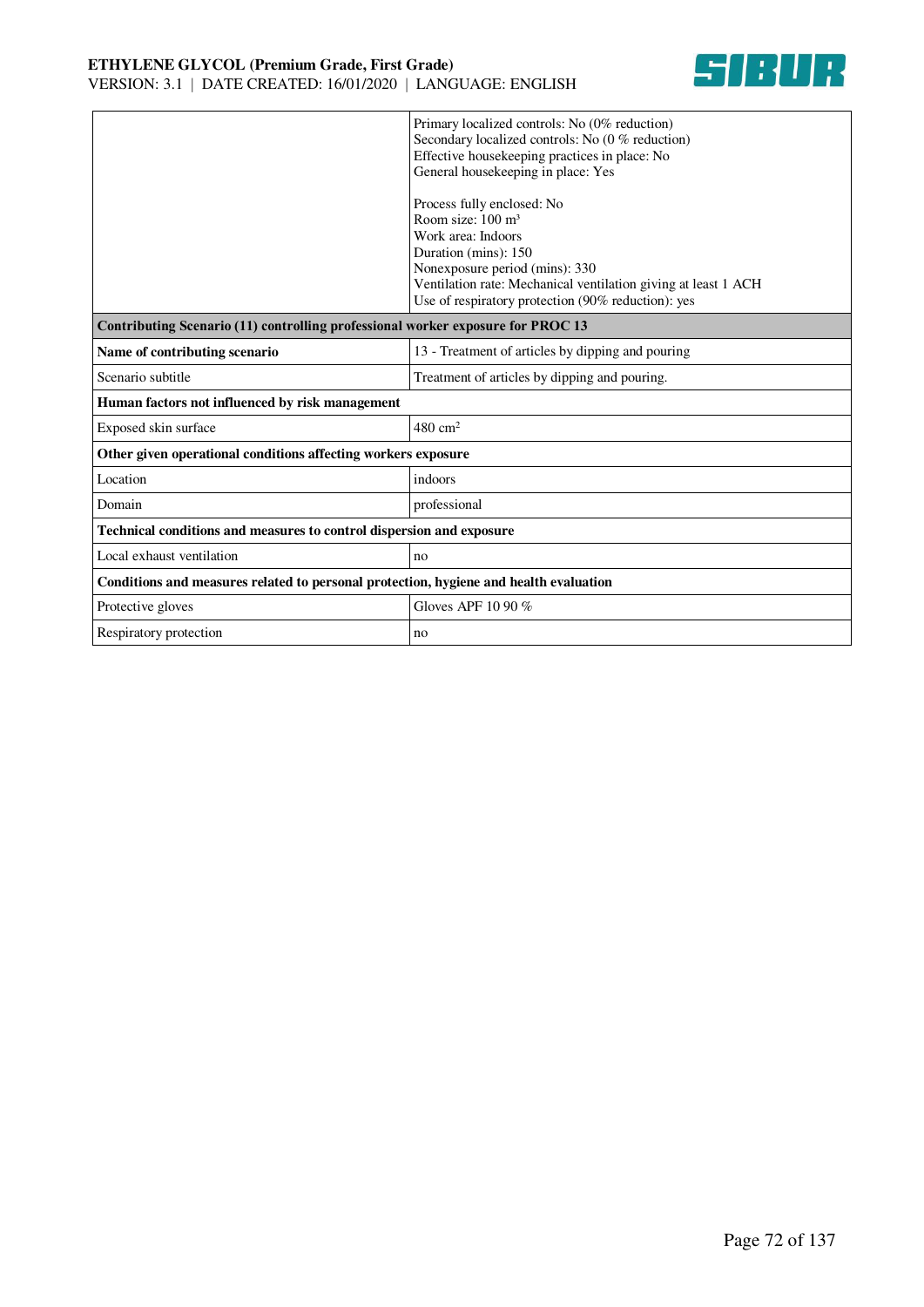

# **Exposure Scenario 11 (ES11): Use in Cleaning agents (Consumer use)**

| <b>Free short title</b>                                                                                                         | Use in Cleaning agents (Consumer use) (12)                                                                                                                                                                                                                                                                                                                                                                                                               |  |
|---------------------------------------------------------------------------------------------------------------------------------|----------------------------------------------------------------------------------------------------------------------------------------------------------------------------------------------------------------------------------------------------------------------------------------------------------------------------------------------------------------------------------------------------------------------------------------------------------|--|
| Systematic title based on use descriptor                                                                                        | ERC 8A, 8D; PC 35                                                                                                                                                                                                                                                                                                                                                                                                                                        |  |
| Name of contributing environmental scenario and<br>corresponding ERC                                                            | ERC 8a Wide dispersive indoor use of processing aids in open systems<br>ERC 8d Wide dispersive outdoor use of processing aids in open systems                                                                                                                                                                                                                                                                                                            |  |
| Name(s) of contributing consumer scenarios and<br>corresponding PCs/ACs                                                         | PC 35 Washing and Cleaning Products (including solvent based products)<br>PC 35 Washing and Cleaning Products (including solvent based products)<br>PC 35 Washing and Cleaning Products (including solvent based products)<br>PC 35 Washing and Cleaning Products (including solvent based products)<br>PC 35 Washing and Cleaning Products (including solvent based products)<br>PC 35 Washing and Cleaning Products (including solvent based products) |  |
| Contributing Scenario (1) controlling environmental exposure for ERC 8A                                                         |                                                                                                                                                                                                                                                                                                                                                                                                                                                          |  |
| Contributing Scenario (2) controlling environmental exposure for ERC 8D                                                         |                                                                                                                                                                                                                                                                                                                                                                                                                                                          |  |
| As no environmental hazard was identified no environmental-related exposure assessment and risk characterization was performed. |                                                                                                                                                                                                                                                                                                                                                                                                                                                          |  |
| Contributing Scenario (3) controlling consumer exposure for PC 35                                                               |                                                                                                                                                                                                                                                                                                                                                                                                                                                          |  |
| Name of contributing scenario                                                                                                   | PC 35 Washing and Cleaning Products (including solvent based products)                                                                                                                                                                                                                                                                                                                                                                                   |  |
| Scenario subtitle                                                                                                               | Use in All-purpose cleaners - non-spraying products-Part A. Mixing and<br>Loading                                                                                                                                                                                                                                                                                                                                                                        |  |
| Calculation model                                                                                                               | ConsExpo<br>Liquid cleaner - Mixing & Loading                                                                                                                                                                                                                                                                                                                                                                                                            |  |
| Frequency and duration of use                                                                                                   |                                                                                                                                                                                                                                                                                                                                                                                                                                                          |  |
| Inhalation                                                                                                                      |                                                                                                                                                                                                                                                                                                                                                                                                                                                          |  |
| Exposure calculation result type                                                                                                | Mean concentration on day of exposure                                                                                                                                                                                                                                                                                                                                                                                                                    |  |
| Frequency of use                                                                                                                | 1 per day                                                                                                                                                                                                                                                                                                                                                                                                                                                |  |
| Exposure time                                                                                                                   | $0.750$ min                                                                                                                                                                                                                                                                                                                                                                                                                                              |  |
| Application duration                                                                                                            | $0.300$ min                                                                                                                                                                                                                                                                                                                                                                                                                                              |  |
| Dermal                                                                                                                          |                                                                                                                                                                                                                                                                                                                                                                                                                                                          |  |
| Exposure calculation result type                                                                                                | Internal dose chronic                                                                                                                                                                                                                                                                                                                                                                                                                                    |  |
| Frequency of use                                                                                                                | 1 per day                                                                                                                                                                                                                                                                                                                                                                                                                                                |  |
| <b>Product characteristics</b>                                                                                                  |                                                                                                                                                                                                                                                                                                                                                                                                                                                          |  |
| Spray application                                                                                                               | no                                                                                                                                                                                                                                                                                                                                                                                                                                                       |  |
| Product ingredient fraction by weight                                                                                           | 20%                                                                                                                                                                                                                                                                                                                                                                                                                                                      |  |
| Mol weight matrix                                                                                                               | 22 g/mol                                                                                                                                                                                                                                                                                                                                                                                                                                                 |  |
| Mass transfer rate                                                                                                              | 4,740 m/min                                                                                                                                                                                                                                                                                                                                                                                                                                              |  |
| <b>Amounts used</b>                                                                                                             |                                                                                                                                                                                                                                                                                                                                                                                                                                                          |  |
| Inhalation                                                                                                                      | 500 g                                                                                                                                                                                                                                                                                                                                                                                                                                                    |  |
| Dermal                                                                                                                          | $0.010$ g                                                                                                                                                                                                                                                                                                                                                                                                                                                |  |
| Human factors not influenced by risk management                                                                                 |                                                                                                                                                                                                                                                                                                                                                                                                                                                          |  |
| Exposed skin surface (dermal)                                                                                                   | $215$ cm <sup>2</sup>                                                                                                                                                                                                                                                                                                                                                                                                                                    |  |
| Other given operational conditions affecting consumers exposure                                                                 |                                                                                                                                                                                                                                                                                                                                                                                                                                                          |  |
| Inhalation                                                                                                                      |                                                                                                                                                                                                                                                                                                                                                                                                                                                          |  |
| Room volume                                                                                                                     | $1 \text{ m}^3$                                                                                                                                                                                                                                                                                                                                                                                                                                          |  |
| Ventilation rate                                                                                                                | 0.5001/h                                                                                                                                                                                                                                                                                                                                                                                                                                                 |  |
| Release are is constant                                                                                                         |                                                                                                                                                                                                                                                                                                                                                                                                                                                          |  |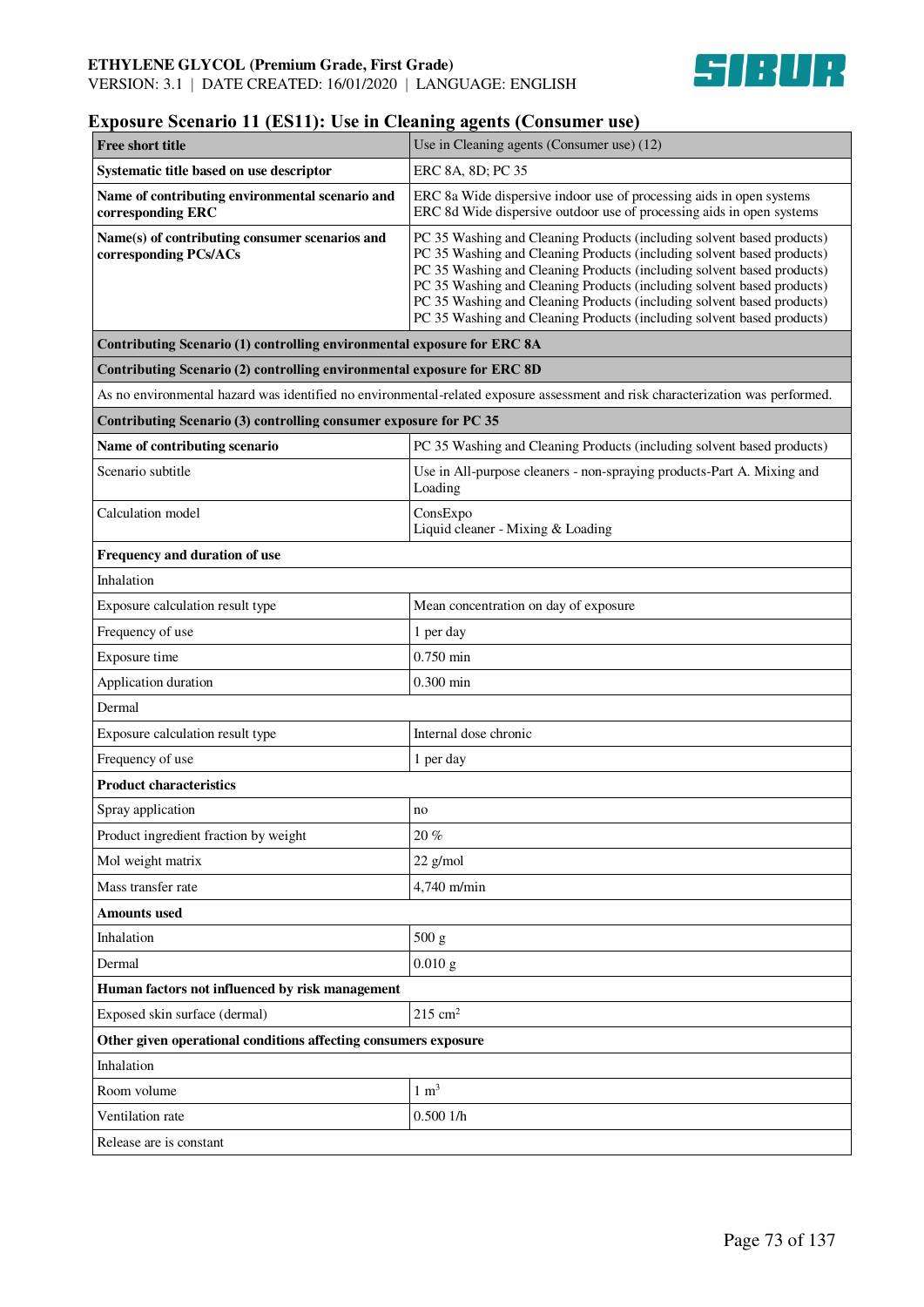

| Release area                                                      | $20 \text{ cm}^2$                                                       |  |
|-------------------------------------------------------------------|-------------------------------------------------------------------------|--|
| Release temperature                                               | $25^{\circ}$ C                                                          |  |
| Dermal                                                            |                                                                         |  |
|                                                                   | 100 %                                                                   |  |
| Uptake fraction                                                   |                                                                         |  |
| Contributing Scenario (4) controlling consumer exposure for PC 35 |                                                                         |  |
| Name of contributing scenario                                     | PC 35 Washing and Cleaning Products (including solvent based products)  |  |
| Scenario subtitle                                                 | Use in All-purpose cleaners - non-spraying products-Part B. Application |  |
| Calculation model                                                 | ConsExpo<br>Liquid cleaner - Application                                |  |
| Frequency and duration of use                                     |                                                                         |  |
| Inhalation                                                        |                                                                         |  |
| Exposure calculation result type                                  | Mean concentration on day of exposure                                   |  |
| Frequency of use                                                  | 1 per day                                                               |  |
| Exposure time                                                     | $240 \text{ min}$                                                       |  |
| Application duration                                              | $20 \text{ min}$                                                        |  |
| Dermal                                                            |                                                                         |  |
| Exposure calculation result type                                  | Internal dose chronic                                                   |  |
| Frequency of use                                                  | 1 per day                                                               |  |
| <b>Product characteristics</b>                                    |                                                                         |  |
| Spray application                                                 | no                                                                      |  |
| Product ingredient fraction by weight                             | 4%                                                                      |  |
| Mol weight matrix                                                 | 18 g/mol                                                                |  |
| Mass transfer rate                                                | 4,740 m/min                                                             |  |
| <b>Amounts used</b>                                               |                                                                         |  |
| Inhalation                                                        | 400 g                                                                   |  |
| Dermal                                                            | 19 g                                                                    |  |
| Human factors not influenced by risk management                   |                                                                         |  |
| Exposed skin surface (dermal)                                     | $215$ cm <sup>2</sup>                                                   |  |
| Other given operational conditions affecting consumers exposure   |                                                                         |  |
| Inhalation                                                        |                                                                         |  |
| Room volume                                                       | $58 \text{ m}^3$                                                        |  |
| Ventilation rate                                                  | 0.5001/h                                                                |  |
| Release area increases over time                                  |                                                                         |  |
| Release area                                                      | $1.00E5$ cm <sup>2</sup>                                                |  |
| Release temperature                                               | 25 °C                                                                   |  |
| Dermal                                                            |                                                                         |  |
| Uptake fraction                                                   | 100 %                                                                   |  |
|                                                                   | Contributing Scenario (5) controlling consumer exposure for PC 35       |  |
| Name of contributing scenario                                     | PC 35 Washing and Cleaning Products (including solvent based products)  |  |
| Scenario subtitle                                                 | Use in All-purpose cleaners - spraying products-Part A. Spraying        |  |
| Calculation model                                                 | ConsExpo<br>Spray cleaner - Application: spraying                       |  |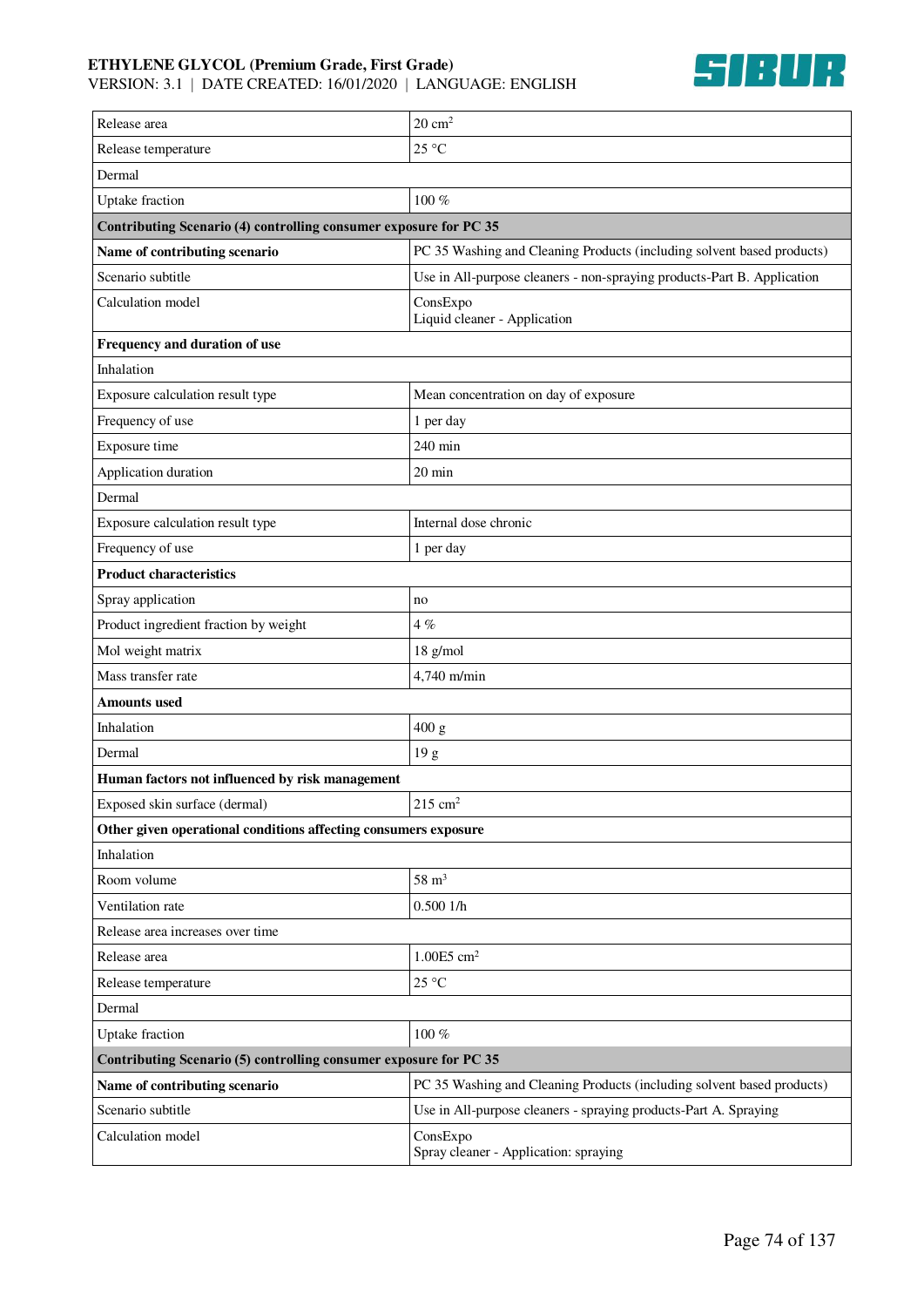

| Frequency and duration of use                                     |                                                                                           |  |
|-------------------------------------------------------------------|-------------------------------------------------------------------------------------------|--|
| Inhalation                                                        |                                                                                           |  |
| Exposure calculation result type                                  | Mean concentration on day of exposure                                                     |  |
| Frequency of use                                                  | 365 per year                                                                              |  |
| Weight fraction non-valotile                                      | 5%                                                                                        |  |
| Max. diameter                                                     | $100 \mu m$                                                                               |  |
| Spray duration                                                    | 24.6 sec                                                                                  |  |
| Exposure duration                                                 | $60 \text{ min}$                                                                          |  |
| Dermal                                                            |                                                                                           |  |
| Exposure calculation result type                                  | Internal dose chronic                                                                     |  |
| Frequency of use                                                  | 365 per year                                                                              |  |
| Release duration                                                  | $2.6$ sec                                                                                 |  |
| <b>Product characteristics</b>                                    |                                                                                           |  |
| Spray application                                                 | yes                                                                                       |  |
| Product ingredient fraction by weight                             | $5\ \%$                                                                                   |  |
| <b>Amounts used</b>                                               |                                                                                           |  |
| Human factors not influenced by risk management                   |                                                                                           |  |
| Exposed skin surface (dermal)                                     | $1,900$ cm <sup>2</sup>                                                                   |  |
| Contact rate                                                      | 46 mg/min                                                                                 |  |
| Other given operational conditions affecting consumers exposure   |                                                                                           |  |
| Inhalation                                                        |                                                                                           |  |
| Room volume                                                       | $15 \text{ m}^3$                                                                          |  |
| Ventilation rate                                                  | 2.51/h                                                                                    |  |
| Room height                                                       | 2.5 <sub>m</sub>                                                                          |  |
| Mass generation rate                                              | $0.780$ g/s                                                                               |  |
| Airborne fraction                                                 | 20%                                                                                       |  |
| Density non-volatile                                              | 1.8%                                                                                      |  |
| Droplet distribution                                              | LogNormal, median: 100 µm, coeff. of variation: 0.600 µm, cut-off diameter:<br>$15 \mu m$ |  |
| Dermal                                                            |                                                                                           |  |
| Uptake fraction                                                   | $100~\%$                                                                                  |  |
| Contributing Scenario (6) controlling consumer exposure for PC 35 |                                                                                           |  |
| Name of contributing scenario                                     | PC 35 Washing and Cleaning Products (including solvent based products)                    |  |
| Scenario subtitle                                                 | Use in All-purpose cleaners - spraying products-Part B. Cleaning                          |  |
| Calculation model                                                 | ConsExpo<br>Spray cleaner - Application: cleaning                                         |  |
| Frequency and duration of use                                     |                                                                                           |  |
| Inhalation                                                        |                                                                                           |  |
| Exposure calculation result type                                  | Mean concentration on day of exposure                                                     |  |
| Frequency of use                                                  | 365 per year                                                                              |  |
| Exposure time                                                     | $60 \text{ min}$                                                                          |  |
| Application duration                                              | $10 \text{ min}$                                                                          |  |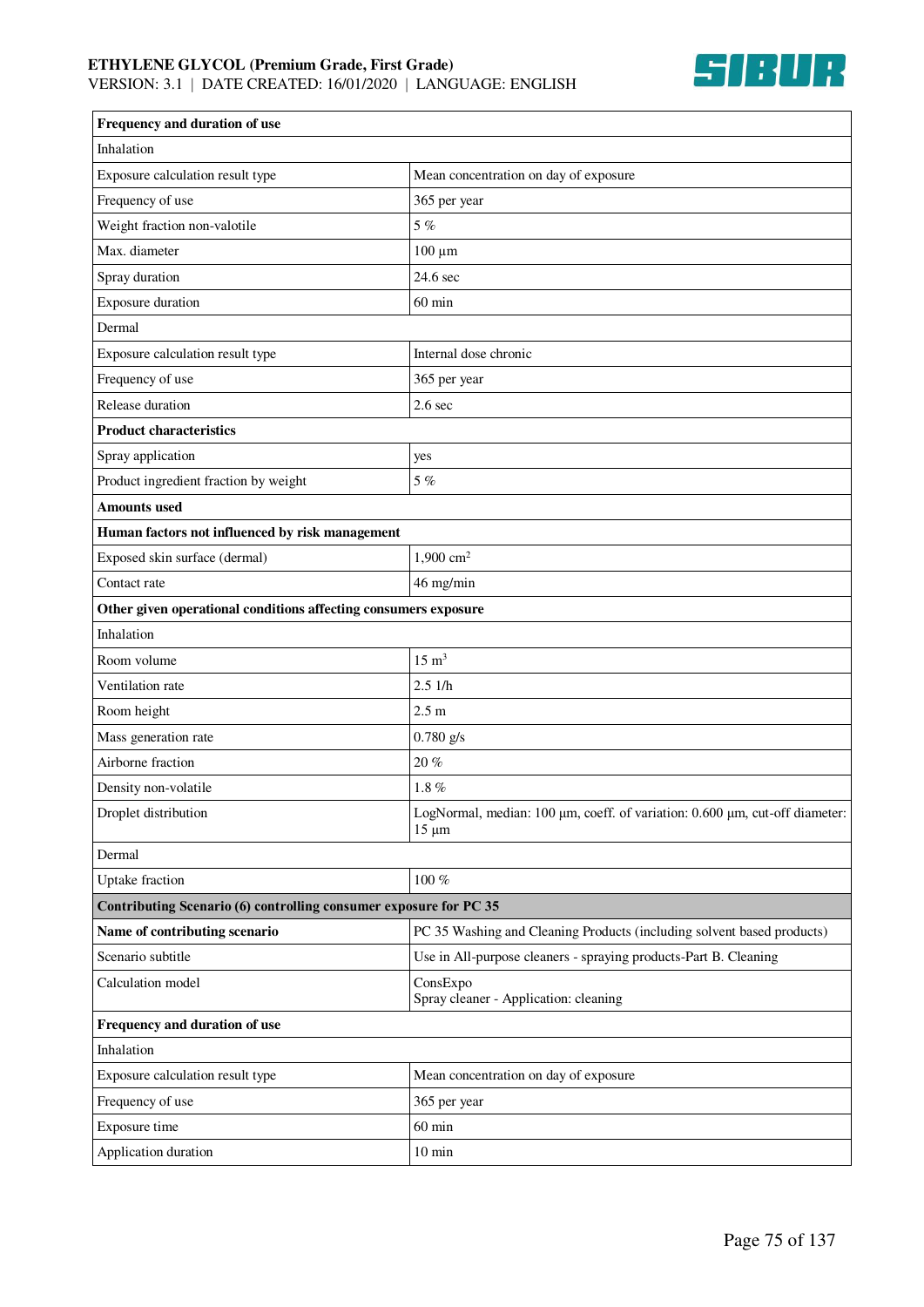

| Dermal                                                            |                                                                                            |  |
|-------------------------------------------------------------------|--------------------------------------------------------------------------------------------|--|
| Exposure calculation result type                                  | Internal dose chronic                                                                      |  |
| Frequency of use                                                  | 365 per year                                                                               |  |
| <b>Product characteristics</b>                                    |                                                                                            |  |
| Spray application                                                 | no                                                                                         |  |
| Product ingredient fraction by weight                             | 5%                                                                                         |  |
| Mol weight matrix                                                 | 22 g/mol                                                                                   |  |
| Mass transfer rate                                                | 4,780 m/min                                                                                |  |
| <b>Amounts used</b>                                               |                                                                                            |  |
| Inhalation                                                        | 16.2 <sub>g</sub>                                                                          |  |
| Dermal                                                            | $0.160$ g                                                                                  |  |
| Human factors not influenced by risk management                   |                                                                                            |  |
| Exposed skin surface (dermal)                                     | $215$ cm <sup>2</sup>                                                                      |  |
| Other given operational conditions affecting consumers exposure   |                                                                                            |  |
| Inhalation                                                        |                                                                                            |  |
| Room volume                                                       | $10 \text{ m}^3$                                                                           |  |
| Ventilation rate                                                  | 2.51/h                                                                                     |  |
| Release are is constant                                           |                                                                                            |  |
| Release area                                                      | $2.50E5$ cm <sup>2</sup>                                                                   |  |
| Release temperature                                               | 25 °C                                                                                      |  |
| Dermal                                                            |                                                                                            |  |
| <b>Uptake</b> fraction                                            | 100 %                                                                                      |  |
| Contributing Scenario (7) controlling consumer exposure for PC 35 |                                                                                            |  |
| Name of contributing scenario                                     | PC 35 Washing and Cleaning Products (including solvent based products)                     |  |
| Scenario subtitle                                                 | Use in All-purpose cleaners - Use in Floor cleaning products-Part A. Mixing<br>and Loading |  |
| Calculation model                                                 | ConsExpo<br>Floor cleaning liquid - Mixing & Loading                                       |  |
| Frequency and duration of use                                     |                                                                                            |  |
| Inhalation                                                        |                                                                                            |  |
| Exposure calculation result type                                  | Mean concentration on day of exposure                                                      |  |
| Frequency of use                                                  | 1 per day                                                                                  |  |
| Exposure time                                                     | $0.750$ min                                                                                |  |
| Application duration                                              | $0.300$ min                                                                                |  |
| Dermal                                                            |                                                                                            |  |
| Exposure calculation result type                                  | Internal dose chronic                                                                      |  |
| Frequency of use                                                  | 1 per day                                                                                  |  |
| <b>Product characteristics</b>                                    |                                                                                            |  |
| Spray application                                                 | no                                                                                         |  |
| Product ingredient fraction by weight                             | 2.5%                                                                                       |  |
| Mol weight matrix                                                 | 22 g/mol                                                                                   |  |
| Mass transfer rate                                                | 4,740 m/min                                                                                |  |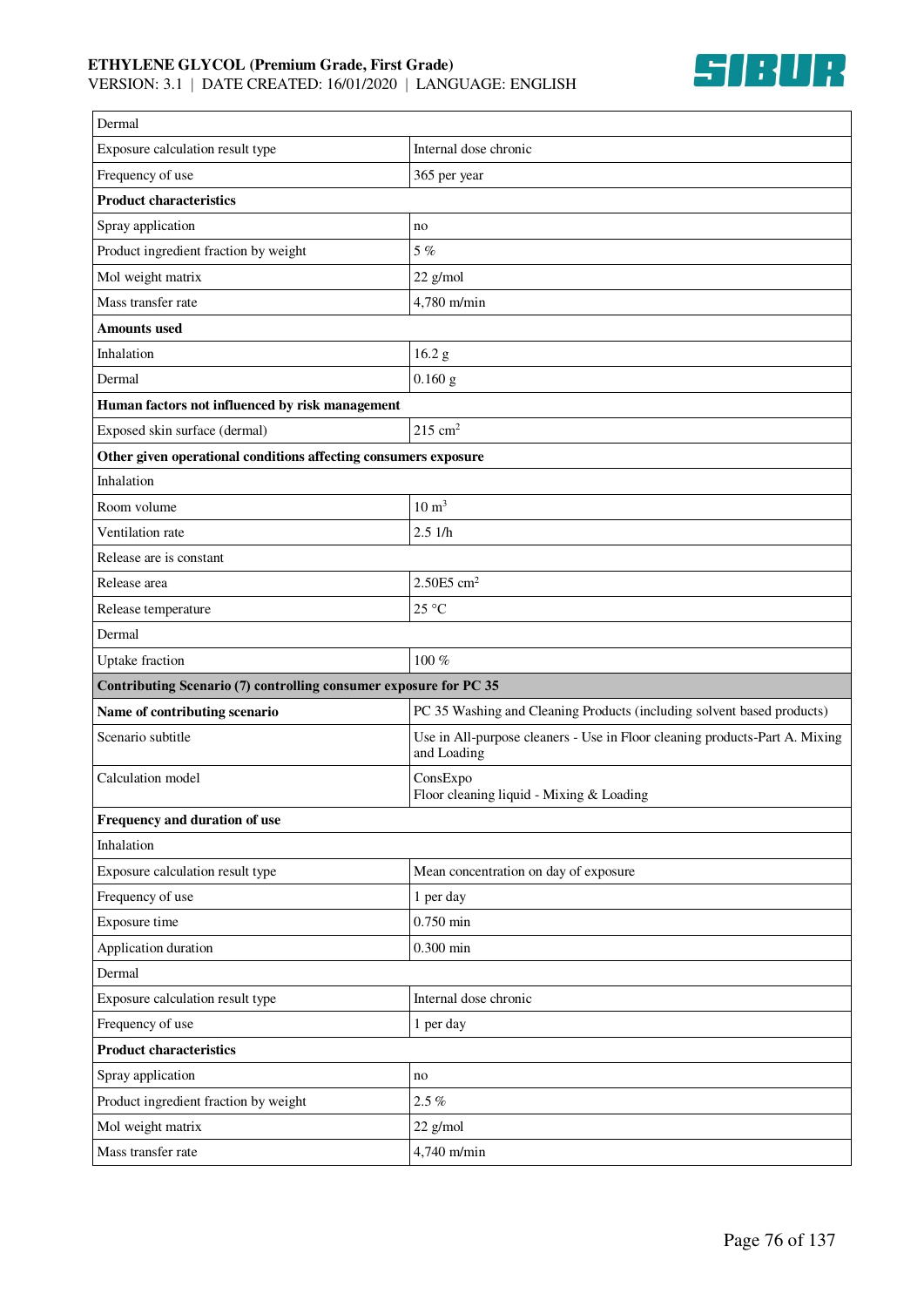

| <b>Amounts</b> used                                               |                                                                                    |  |
|-------------------------------------------------------------------|------------------------------------------------------------------------------------|--|
| Inhalation                                                        | 500 g                                                                              |  |
| Dermal                                                            | $0.010$ g                                                                          |  |
| Human factors not influenced by risk management                   |                                                                                    |  |
| Exposed skin surface (dermal)                                     | $215$ cm <sup>2</sup>                                                              |  |
| Other given operational conditions affecting consumers exposure   |                                                                                    |  |
| Inhalation                                                        |                                                                                    |  |
| Room volume                                                       | $1 \text{ m}^3$                                                                    |  |
| Ventilation rate                                                  | 11/h                                                                               |  |
| Release are is constant                                           |                                                                                    |  |
| Release area                                                      | $20 \text{ cm}^2$                                                                  |  |
| Release temperature                                               | 25 °C                                                                              |  |
| Dermal                                                            |                                                                                    |  |
| Uptake fraction                                                   | 100 %                                                                              |  |
| Contributing Scenario (8) controlling consumer exposure for PC 35 |                                                                                    |  |
| Name of contributing scenario                                     | PC 35 Washing and Cleaning Products (including solvent based products)             |  |
| Scenario subtitle                                                 | Use in All-purpose cleaners - Use in Floor cleaning products-Part B<br>Application |  |
| Calculation model                                                 | ConsExpo<br>Floor cleaning liquid - Application                                    |  |
| Frequency and duration of use                                     |                                                                                    |  |
| Inhalation                                                        |                                                                                    |  |
| Exposure calculation result type                                  | Mean concentration on day of exposure                                              |  |
| Frequency of use                                                  | 1 per day                                                                          |  |
| Exposure time                                                     | $240$ min                                                                          |  |
| Application duration                                              | 30 min                                                                             |  |
| Dermal                                                            |                                                                                    |  |
| Exposure calculation result type                                  | Internal dose chronic                                                              |  |
| Frequency of use                                                  | 1 per day                                                                          |  |
| <b>Product characteristics</b>                                    |                                                                                    |  |
| Spray application                                                 | no                                                                                 |  |
| Product ingredient fraction by weight                             | 2.5%                                                                               |  |
| Mol weight matrix                                                 | 18 g/mol                                                                           |  |
| Mass transfer rate                                                | 4,740 m/min                                                                        |  |
| <b>Amounts</b> used                                               |                                                                                    |  |
| Inhalation                                                        | 880 g                                                                              |  |
| Dermal                                                            | 19 <sub>g</sub>                                                                    |  |
| Human factors not influenced by risk management                   |                                                                                    |  |
| Exposed skin surface (dermal)                                     | $215$ cm <sup>2</sup>                                                              |  |
| Other given operational conditions affecting consumers exposure   |                                                                                    |  |
| Inhalation                                                        |                                                                                    |  |
| Room volume                                                       | $58 \text{ m}^3$                                                                   |  |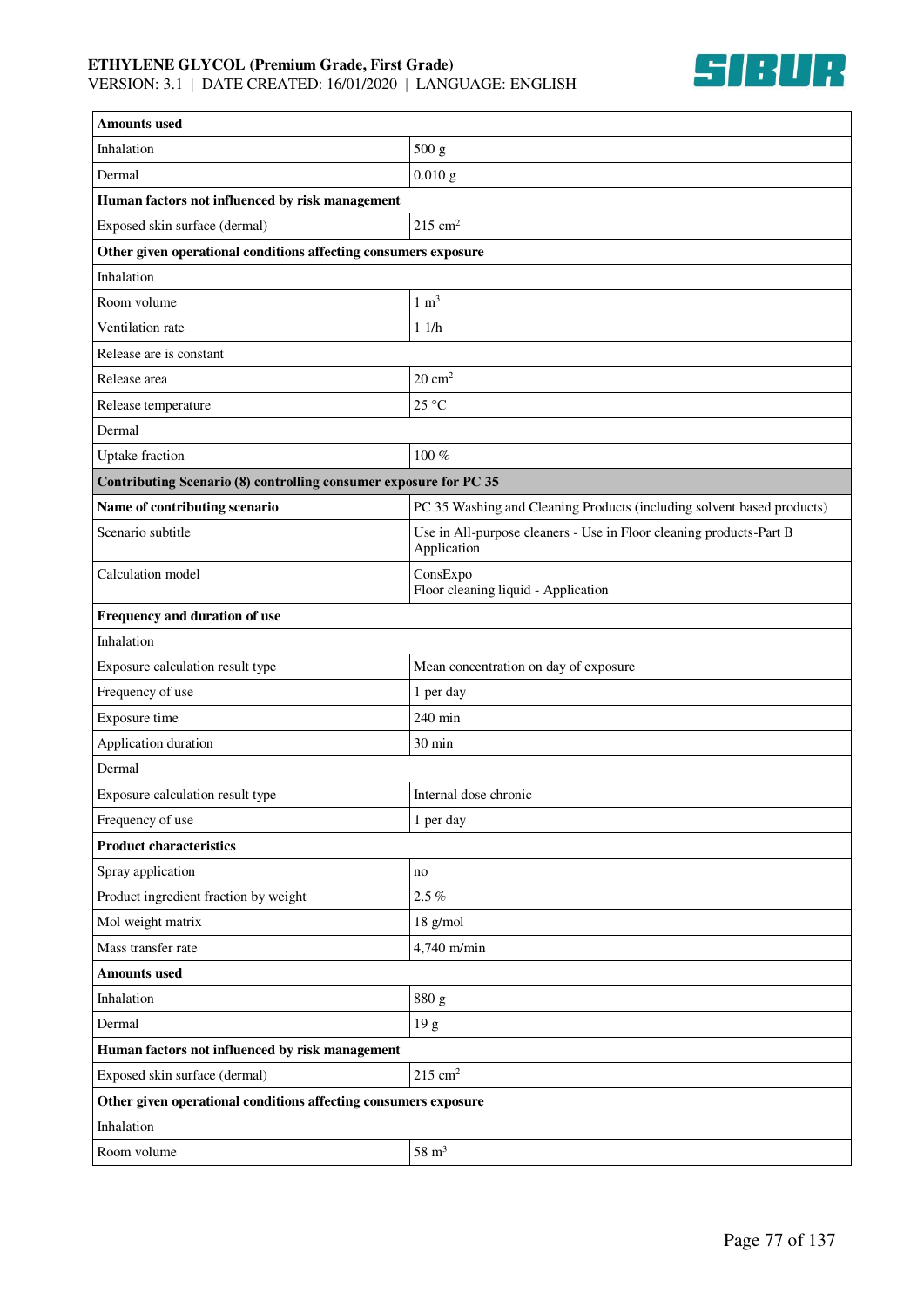

| Ventilation rate                 | 0.5001/h       |
|----------------------------------|----------------|
| Release area increases over time |                |
| Release area                     | 2.20E5 $cm2$   |
| Release temperature              | $25^{\circ}$ C |
| Dermal                           |                |
| Uptake fraction                  | $100\%$        |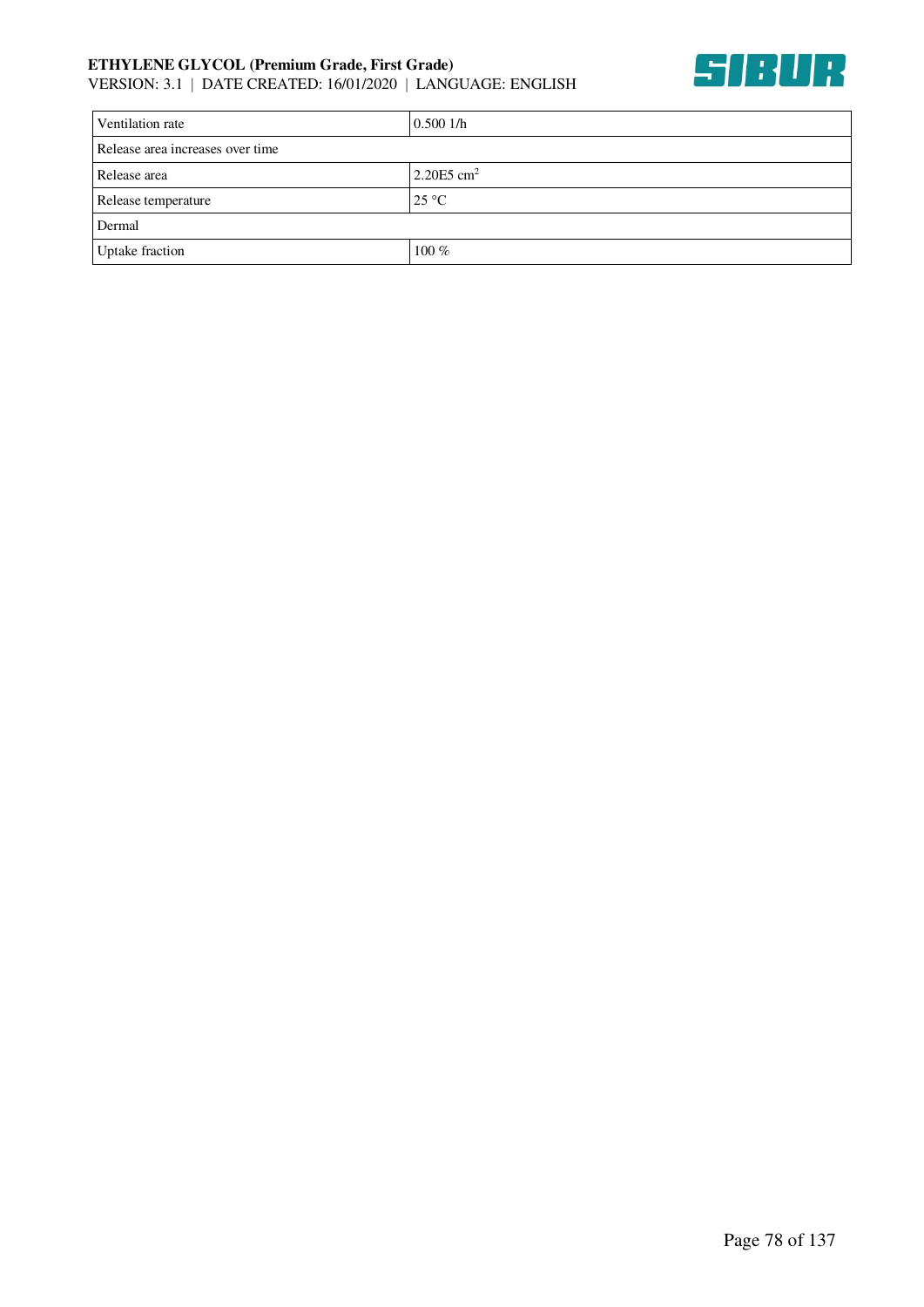

# **Exposure Scenario 12 (ES12): Use in Lubricants (industrial)**

| <b>Free short title</b>                                                                                                         | Use in Lubricants (industrial) (13)                                                                                                                                                                                                                                                                                                                                                                                                                                                                                                                                                                                                                                                                                                                                                                                                                                        |  |
|---------------------------------------------------------------------------------------------------------------------------------|----------------------------------------------------------------------------------------------------------------------------------------------------------------------------------------------------------------------------------------------------------------------------------------------------------------------------------------------------------------------------------------------------------------------------------------------------------------------------------------------------------------------------------------------------------------------------------------------------------------------------------------------------------------------------------------------------------------------------------------------------------------------------------------------------------------------------------------------------------------------------|--|
| Systematic title based on use descriptor                                                                                        | ERC 4, 7; PROC 1, 2, 3, 4, 7, 8A, 8B, 9, 10, 13, 17, 18                                                                                                                                                                                                                                                                                                                                                                                                                                                                                                                                                                                                                                                                                                                                                                                                                    |  |
| Name of contributing environmental scenario and<br>corresponding ERC                                                            | ERC 4 Industrial use of processing aids<br>ERC 7 Industrial use of substances in closed systems                                                                                                                                                                                                                                                                                                                                                                                                                                                                                                                                                                                                                                                                                                                                                                            |  |
| Name(s) of contributing worker scenarios and<br>corresponding PROCs                                                             | PROC 1 - Use in closed process, no likelihood of exposure<br>PROC 2 - Use in closed, continuous process with occasional controlled<br>exposure<br>PROC 3 - Use in closed batch process (synthesis or formulation)<br>PROC 4 - Use in batch and other process (synthesis) where opportunity for<br>exposure arises<br>PROC 7 - Industrial spraying<br>PROC 8a - Transfer of chemicals from/to vessels/ large containers at non<br>dedicated facilities<br>PROC 8b - Transfer of chemicals from/to vessels/ large containers at<br>dedicated facilities<br>PROC 9 - Transfer of chemicals into small containers (dedicated filling line)<br>PROC 10 - Roller application or brushing<br>PROC 13 - Treatment of articles by dipping and pouring<br>PROC 17 - Lubrication at high energy conditions and in partly open process<br>PROC 18 - Greasing at high energy conditions |  |
| Contributing Scenario (1) controlling environmental exposure for ERC 4                                                          |                                                                                                                                                                                                                                                                                                                                                                                                                                                                                                                                                                                                                                                                                                                                                                                                                                                                            |  |
| Contributing Scenario (2) controlling environmental exposure for ERC 7                                                          |                                                                                                                                                                                                                                                                                                                                                                                                                                                                                                                                                                                                                                                                                                                                                                                                                                                                            |  |
| As no environmental hazard was identified no environmental-related exposure assessment and risk characterization was performed. |                                                                                                                                                                                                                                                                                                                                                                                                                                                                                                                                                                                                                                                                                                                                                                                                                                                                            |  |
| <b>Product characteristics</b>                                                                                                  |                                                                                                                                                                                                                                                                                                                                                                                                                                                                                                                                                                                                                                                                                                                                                                                                                                                                            |  |
| Physical state                                                                                                                  | liquid                                                                                                                                                                                                                                                                                                                                                                                                                                                                                                                                                                                                                                                                                                                                                                                                                                                                     |  |
| Concentration in substance                                                                                                      | 100 %                                                                                                                                                                                                                                                                                                                                                                                                                                                                                                                                                                                                                                                                                                                                                                                                                                                                      |  |
| <b>Fugacity / Dustiness</b>                                                                                                     | low                                                                                                                                                                                                                                                                                                                                                                                                                                                                                                                                                                                                                                                                                                                                                                                                                                                                        |  |
| Frequency and duration of use                                                                                                   |                                                                                                                                                                                                                                                                                                                                                                                                                                                                                                                                                                                                                                                                                                                                                                                                                                                                            |  |
| Duration of activity                                                                                                            | >4 hours (default)                                                                                                                                                                                                                                                                                                                                                                                                                                                                                                                                                                                                                                                                                                                                                                                                                                                         |  |
| Frequency of use                                                                                                                | 5 days / week                                                                                                                                                                                                                                                                                                                                                                                                                                                                                                                                                                                                                                                                                                                                                                                                                                                              |  |
| Contributing Scenario (3) controlling industrial worker exposure for PROC 1                                                     |                                                                                                                                                                                                                                                                                                                                                                                                                                                                                                                                                                                                                                                                                                                                                                                                                                                                            |  |
| Name of contributing scenario                                                                                                   | 1 - Use in closed process, no likelihood of exposure                                                                                                                                                                                                                                                                                                                                                                                                                                                                                                                                                                                                                                                                                                                                                                                                                       |  |
| Scenario subtitle                                                                                                               | Use in closed process, no likelihood of exposure                                                                                                                                                                                                                                                                                                                                                                                                                                                                                                                                                                                                                                                                                                                                                                                                                           |  |
| Human factors not influenced by risk management                                                                                 |                                                                                                                                                                                                                                                                                                                                                                                                                                                                                                                                                                                                                                                                                                                                                                                                                                                                            |  |
| Exposed skin surface                                                                                                            | $240 \text{ cm}^2$                                                                                                                                                                                                                                                                                                                                                                                                                                                                                                                                                                                                                                                                                                                                                                                                                                                         |  |
| Other given operational conditions affecting workers exposure                                                                   |                                                                                                                                                                                                                                                                                                                                                                                                                                                                                                                                                                                                                                                                                                                                                                                                                                                                            |  |
| Location                                                                                                                        | indoors                                                                                                                                                                                                                                                                                                                                                                                                                                                                                                                                                                                                                                                                                                                                                                                                                                                                    |  |
| Domain                                                                                                                          | industrial                                                                                                                                                                                                                                                                                                                                                                                                                                                                                                                                                                                                                                                                                                                                                                                                                                                                 |  |
| Technical conditions and measures to control dispersion and exposure                                                            |                                                                                                                                                                                                                                                                                                                                                                                                                                                                                                                                                                                                                                                                                                                                                                                                                                                                            |  |
| Local exhaust ventilation                                                                                                       | no                                                                                                                                                                                                                                                                                                                                                                                                                                                                                                                                                                                                                                                                                                                                                                                                                                                                         |  |
| Conditions and measures related to personal protection, hygiene and health evaluation                                           |                                                                                                                                                                                                                                                                                                                                                                                                                                                                                                                                                                                                                                                                                                                                                                                                                                                                            |  |
| Protective gloves                                                                                                               | No                                                                                                                                                                                                                                                                                                                                                                                                                                                                                                                                                                                                                                                                                                                                                                                                                                                                         |  |
| Respiratory protection                                                                                                          | $\rm no$                                                                                                                                                                                                                                                                                                                                                                                                                                                                                                                                                                                                                                                                                                                                                                                                                                                                   |  |
| Contributing Scenario (4) controlling industrial worker exposure for PROC 2                                                     |                                                                                                                                                                                                                                                                                                                                                                                                                                                                                                                                                                                                                                                                                                                                                                                                                                                                            |  |
| Name of contributing scenario                                                                                                   | 2 - Use in closed, continuous process with occasional controlled exposure                                                                                                                                                                                                                                                                                                                                                                                                                                                                                                                                                                                                                                                                                                                                                                                                  |  |
| Scenario subtitle                                                                                                               | Use in closed, continuous process with occasional controlled exposure                                                                                                                                                                                                                                                                                                                                                                                                                                                                                                                                                                                                                                                                                                                                                                                                      |  |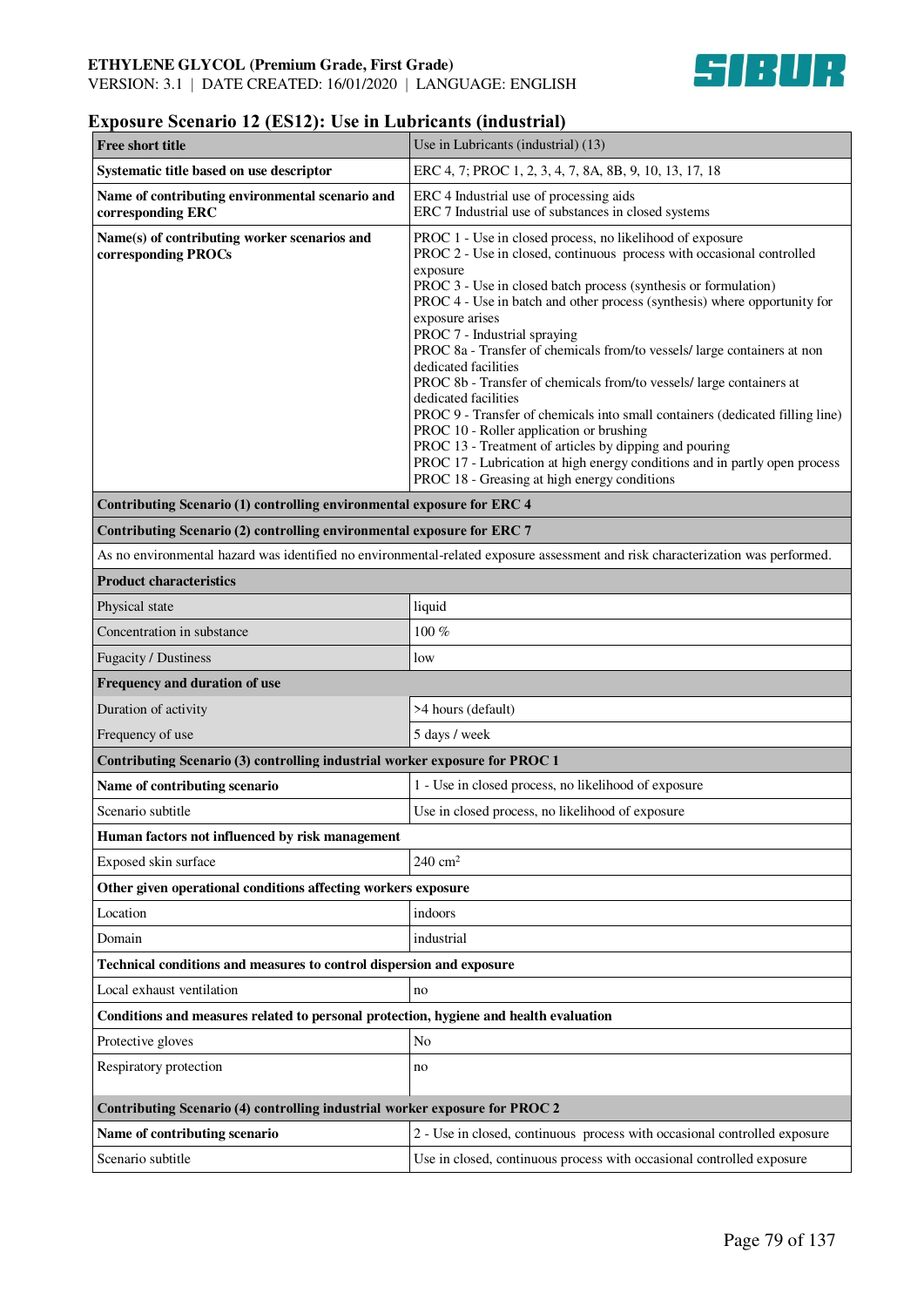

| Human factors not influenced by risk management                                       |                                                                                         |  |
|---------------------------------------------------------------------------------------|-----------------------------------------------------------------------------------------|--|
| Exposed skin surface                                                                  | $480 \text{ cm}^2$                                                                      |  |
| Other given operational conditions affecting workers exposure                         |                                                                                         |  |
| Location                                                                              | indoors                                                                                 |  |
| Domain                                                                                | industrial                                                                              |  |
| Technical conditions and measures to control dispersion and exposure                  |                                                                                         |  |
| Local exhaust ventilation                                                             | no                                                                                      |  |
| Conditions and measures related to personal protection, hygiene and health evaluation |                                                                                         |  |
| Protective gloves                                                                     | No                                                                                      |  |
| Respiratory protection                                                                | no                                                                                      |  |
| Contributing Scenario (5) controlling industrial worker exposure for PROC 3           |                                                                                         |  |
| Name of contributing scenario                                                         | 3 - Use in closed batch process (synthesis or formulation)                              |  |
| Scenario subtitle                                                                     | Use in closed batch process (synthesis or formulation).                                 |  |
| Human factors not influenced by risk management                                       |                                                                                         |  |
| Exposed skin surface                                                                  | $240 \text{ cm}^2$                                                                      |  |
| Other given operational conditions affecting workers exposure                         |                                                                                         |  |
| Location                                                                              | indoors                                                                                 |  |
| Domain                                                                                | industrial                                                                              |  |
| Technical conditions and measures to control dispersion and exposure                  |                                                                                         |  |
| Local exhaust ventilation                                                             | no                                                                                      |  |
| Conditions and measures related to personal protection, hygiene and health evaluation |                                                                                         |  |
| Protective gloves                                                                     | No                                                                                      |  |
| Respiratory protection                                                                | no                                                                                      |  |
| Contributing Scenario (6) controlling industrial worker exposure for PROC 4           |                                                                                         |  |
| Name of contributing scenario                                                         | 4 - Use in batch and other process (synthesis) where opportunity for<br>exposure arises |  |
| Scenario subtitle                                                                     | Use in batch and other process (synthesis) where opportunity for exposure<br>arises.    |  |
| Human factors not influenced by risk management                                       |                                                                                         |  |
| Exposed skin surface                                                                  | $480$ cm <sup>2</sup>                                                                   |  |
| Other given operational conditions affecting workers exposure                         |                                                                                         |  |
| Location                                                                              | indoors                                                                                 |  |
| Domain                                                                                | industrial                                                                              |  |
| Technical conditions and measures to control dispersion and exposure                  |                                                                                         |  |
| Local exhaust ventilation                                                             | no                                                                                      |  |
| Conditions and measures related to personal protection, hygiene and health evaluation |                                                                                         |  |
| Protective gloves                                                                     | No                                                                                      |  |
| Respiratory protection                                                                | no                                                                                      |  |
| Contributing Scenario (7) controlling industrial worker exposure for PROC 7           |                                                                                         |  |
| Name of contributing scenario                                                         | 7 - Industrial spraying                                                                 |  |
| Scenario subtitle                                                                     | Industrial spraying                                                                     |  |
| Human factors not influenced by risk management                                       |                                                                                         |  |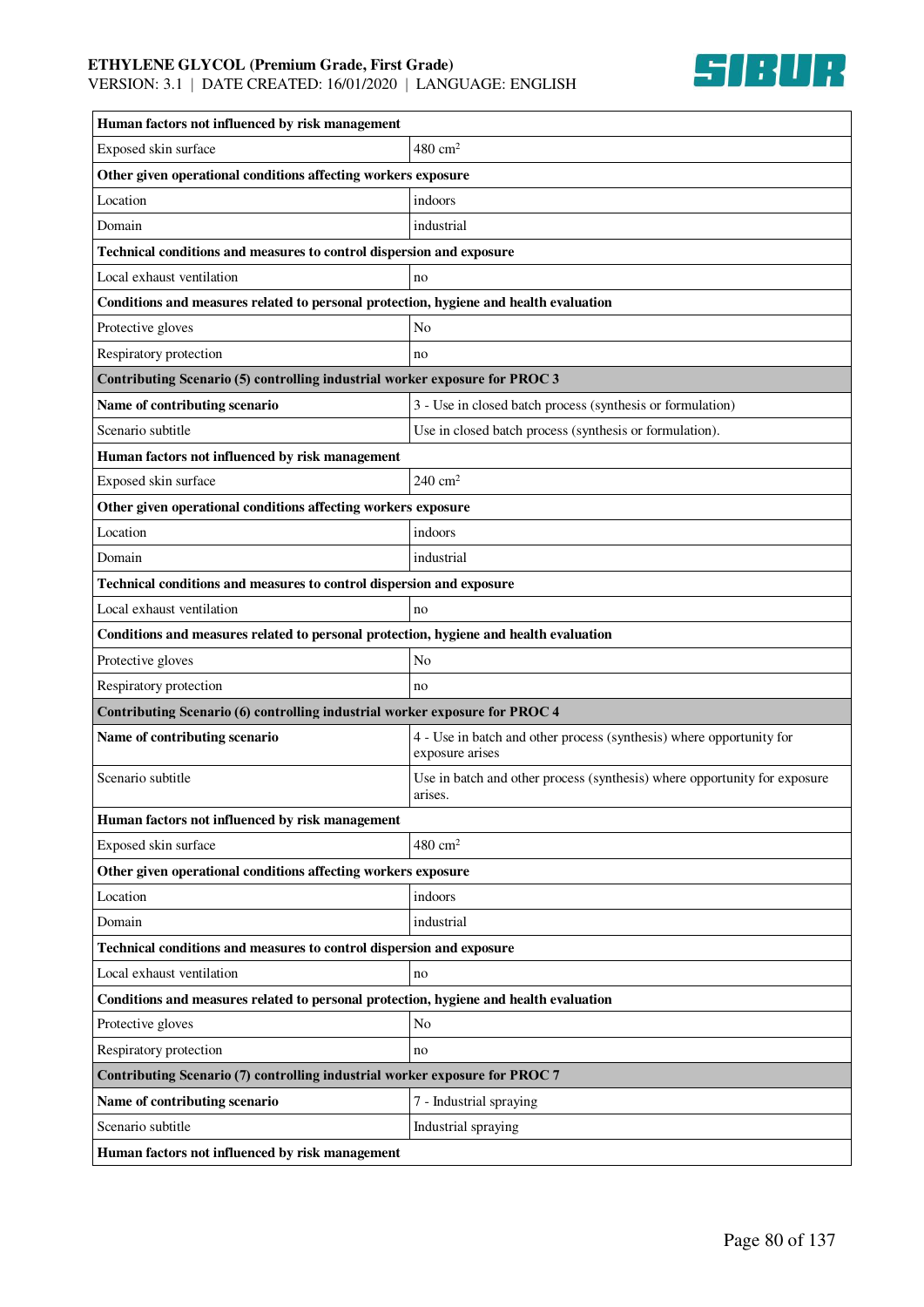

| Exposed skin surface                                                                  | $1,500$ cm <sup>2</sup>                                                                                                                                                                                                                                                                                                                                                                                                                                                                                                                                                                                                                                                                                                               |
|---------------------------------------------------------------------------------------|---------------------------------------------------------------------------------------------------------------------------------------------------------------------------------------------------------------------------------------------------------------------------------------------------------------------------------------------------------------------------------------------------------------------------------------------------------------------------------------------------------------------------------------------------------------------------------------------------------------------------------------------------------------------------------------------------------------------------------------|
| Other given operational conditions affecting workers exposure                         |                                                                                                                                                                                                                                                                                                                                                                                                                                                                                                                                                                                                                                                                                                                                       |
| Location                                                                              | indoors                                                                                                                                                                                                                                                                                                                                                                                                                                                                                                                                                                                                                                                                                                                               |
| Domain                                                                                | industrial                                                                                                                                                                                                                                                                                                                                                                                                                                                                                                                                                                                                                                                                                                                            |
| Technical conditions and measures to control dispersion and exposure                  |                                                                                                                                                                                                                                                                                                                                                                                                                                                                                                                                                                                                                                                                                                                                       |
| Local exhaust ventilation                                                             | no                                                                                                                                                                                                                                                                                                                                                                                                                                                                                                                                                                                                                                                                                                                                    |
| Conditions and measures related to personal protection, hygiene and health evaluation |                                                                                                                                                                                                                                                                                                                                                                                                                                                                                                                                                                                                                                                                                                                                       |
| Protective gloves                                                                     | Gloves APF 10 90 %                                                                                                                                                                                                                                                                                                                                                                                                                                                                                                                                                                                                                                                                                                                    |
| Respiratory protection                                                                | no                                                                                                                                                                                                                                                                                                                                                                                                                                                                                                                                                                                                                                                                                                                                    |
| Use of external/measured value dermal                                                 | The RISKSOFDERM V2.1 model has been used to estimate dermal<br>exposure.                                                                                                                                                                                                                                                                                                                                                                                                                                                                                                                                                                                                                                                              |
|                                                                                       | The 75th percentile of the "Exposure loading per shift body" was added with<br>the 75th percentile<br>of the "Exposure loading per shift hand". The values given in µl was<br>converted into mg and divided by a body<br>weight of 70 kg which is generally assumed for workers. In addition,<br>appropriate body protection was<br>considered within the calculation of the final dermal exposure value.                                                                                                                                                                                                                                                                                                                             |
|                                                                                       | RISKOFDERM v2.1 - Process: "Spraying"<br>Physical state: Liquid<br>Concentration of substance: 100%<br>Vapour pressure of the substance: 0.123 hPa                                                                                                                                                                                                                                                                                                                                                                                                                                                                                                                                                                                    |
|                                                                                       | Application rate: 0.6 l/min<br>Duration of exposure: 6 hours/day<br>Exposed skin surface: Whole body<br>Location: Inside<br>Direction of spraying: Level<br>Segregation: Ensure that worker is $> 1$ m from the source<br>Local exhaust ventilation (Direction of airflow away from the worker): yes<br>(effectiveness: ca. 50%)                                                                                                                                                                                                                                                                                                                                                                                                      |
|                                                                                       | Use of suitable gloves with basic training: Yes (Effectiveness: 90%)<br>Wearing of appropriate working clothes (e.g. an overall): Yes (Effectiveness:<br>$80\%)$                                                                                                                                                                                                                                                                                                                                                                                                                                                                                                                                                                      |
| Use of external/measured value inhalation                                             | The ART model has been used to estimate inhalative exposure.<br>Mechanistic model results:<br>The predicted 75th percentile full-shift exposure is $6.6$ mg/m <sup>3</sup> .<br>The inter-quartile confidence interval is $3.4 \text{ mg/m}^3$ to $13 \text{ mg/m}^3$ .                                                                                                                                                                                                                                                                                                                                                                                                                                                               |
|                                                                                       | Emission sources: Far field<br>Process temperature: Room temperature<br>Vapour pressure: 12.3 Pa<br>Liquid weight fraction: 1<br>Viscosity: medium (oil-like)<br>Substance product type: Liquids<br>Situation: Surface spraying of liquids, Moderate application rate (0.3 - 3)<br>l/minute)<br>Spray direction: Only horizontal or downward<br>Spray technique: Spraying with high compressed air use<br>Primary localized controls: LEV systems (50.00 % reduction)<br>Secondary localized controls: No (0 % reduction)<br>Segregation: No segregation $(0 %$ reduction)<br>Personal enclosure: No (0% reduction)<br>Effective housekeeping practices in place: Yes<br>Process fully enclosed: No<br>Room size: 1000 m <sup>3</sup> |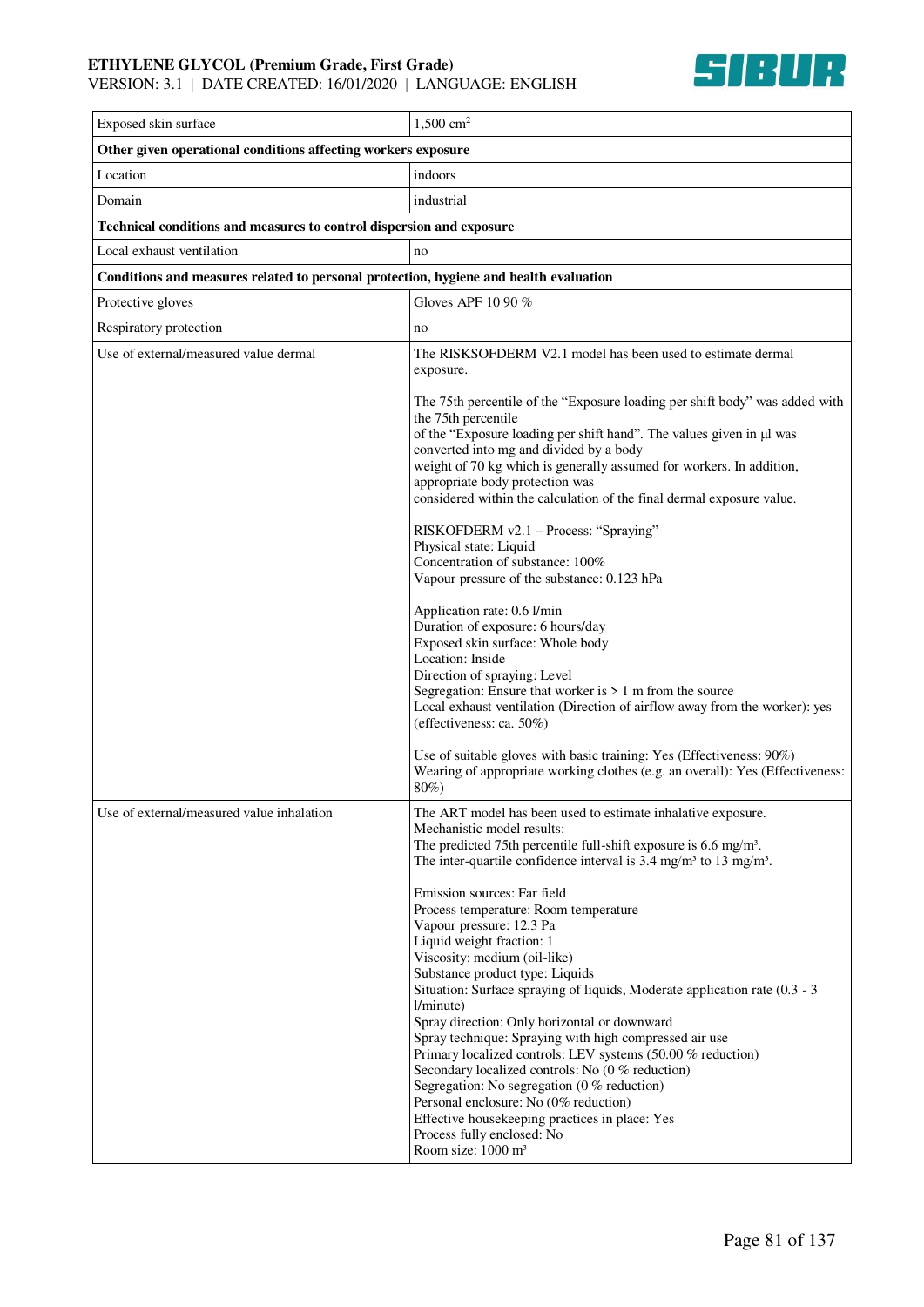

|                                                                                       | Work area: Indoors                                                                                                                     |  |  |
|---------------------------------------------------------------------------------------|----------------------------------------------------------------------------------------------------------------------------------------|--|--|
|                                                                                       | Duration (mins): 360<br>Nonexposure period (mins): 120                                                                                 |  |  |
|                                                                                       | Ventilation rate: 3 air changes per hour (ACH)                                                                                         |  |  |
|                                                                                       | Respiratory protection required: No                                                                                                    |  |  |
| Contributing Scenario (8) controlling industrial worker exposure for PROC 8A          |                                                                                                                                        |  |  |
| Name of contributing scenario                                                         | 8a - Transfer of chemicals from/to vessels/ large containers at non dedicated<br>facilities                                            |  |  |
| Scenario subtitle                                                                     | Transfer of substance or preparation (charging/discharging) from/to                                                                    |  |  |
|                                                                                       | vessels/large containers at non-dedicated facilities                                                                                   |  |  |
| <b>Qualitative Risk Assessment</b>                                                    |                                                                                                                                        |  |  |
| General                                                                               | In case no suitable local exhaust ventilation is present:<br>Wear a suitable respiratory protection with adequate effectiveness (90%). |  |  |
| Human factors not influenced by risk management                                       |                                                                                                                                        |  |  |
| Exposed skin surface                                                                  | 960 $cm2$                                                                                                                              |  |  |
| Other given operational conditions affecting workers exposure                         |                                                                                                                                        |  |  |
| Location                                                                              | indoors                                                                                                                                |  |  |
| Domain                                                                                | industrial                                                                                                                             |  |  |
| Technical conditions and measures to control dispersion and exposure                  |                                                                                                                                        |  |  |
| Local exhaust ventilation                                                             | yes (inhalation 90 $\%$ )                                                                                                              |  |  |
| Conditions and measures related to personal protection, hygiene and health evaluation |                                                                                                                                        |  |  |
| Protective gloves                                                                     | N <sub>o</sub>                                                                                                                         |  |  |
| Respiratory protection                                                                | no                                                                                                                                     |  |  |
| Contributing Scenario (9) controlling industrial worker exposure for PROC 8B          |                                                                                                                                        |  |  |
| Name of contributing scenario                                                         | 8b - Transfer of chemicals from/to vessels/ large containers at dedicated<br>facilities                                                |  |  |
| Scenario subtitle                                                                     | Transfer of substance or preparation (charging/discharging) from/to<br>vessels/large containers at dedicated facilities                |  |  |
| Human factors not influenced by risk management                                       |                                                                                                                                        |  |  |
| Exposed skin surface                                                                  | 960 cm <sup>2</sup>                                                                                                                    |  |  |
| Other given operational conditions affecting workers exposure                         |                                                                                                                                        |  |  |
| Location                                                                              | indoors                                                                                                                                |  |  |
| Domain                                                                                | industrial                                                                                                                             |  |  |
| Technical conditions and measures to control dispersion and exposure                  |                                                                                                                                        |  |  |
| Local exhaust ventilation                                                             | no                                                                                                                                     |  |  |
| Conditions and measures related to personal protection, hygiene and health evaluation |                                                                                                                                        |  |  |
| Protective gloves                                                                     | No                                                                                                                                     |  |  |
| Respiratory protection                                                                | no                                                                                                                                     |  |  |
| Contributing Scenario (10) controlling industrial worker exposure for PROC 9          |                                                                                                                                        |  |  |
| Name of contributing scenario                                                         | 9 - Transfer of chemicals into small containers (dedicated filling line)                                                               |  |  |
| Scenario subtitle                                                                     | Transfer of substance or preparation into small containers (dedicated filling<br>line, including weighing)                             |  |  |
| Human factors not influenced by risk management                                       |                                                                                                                                        |  |  |
| Exposed skin surface                                                                  | $480$ cm <sup>2</sup>                                                                                                                  |  |  |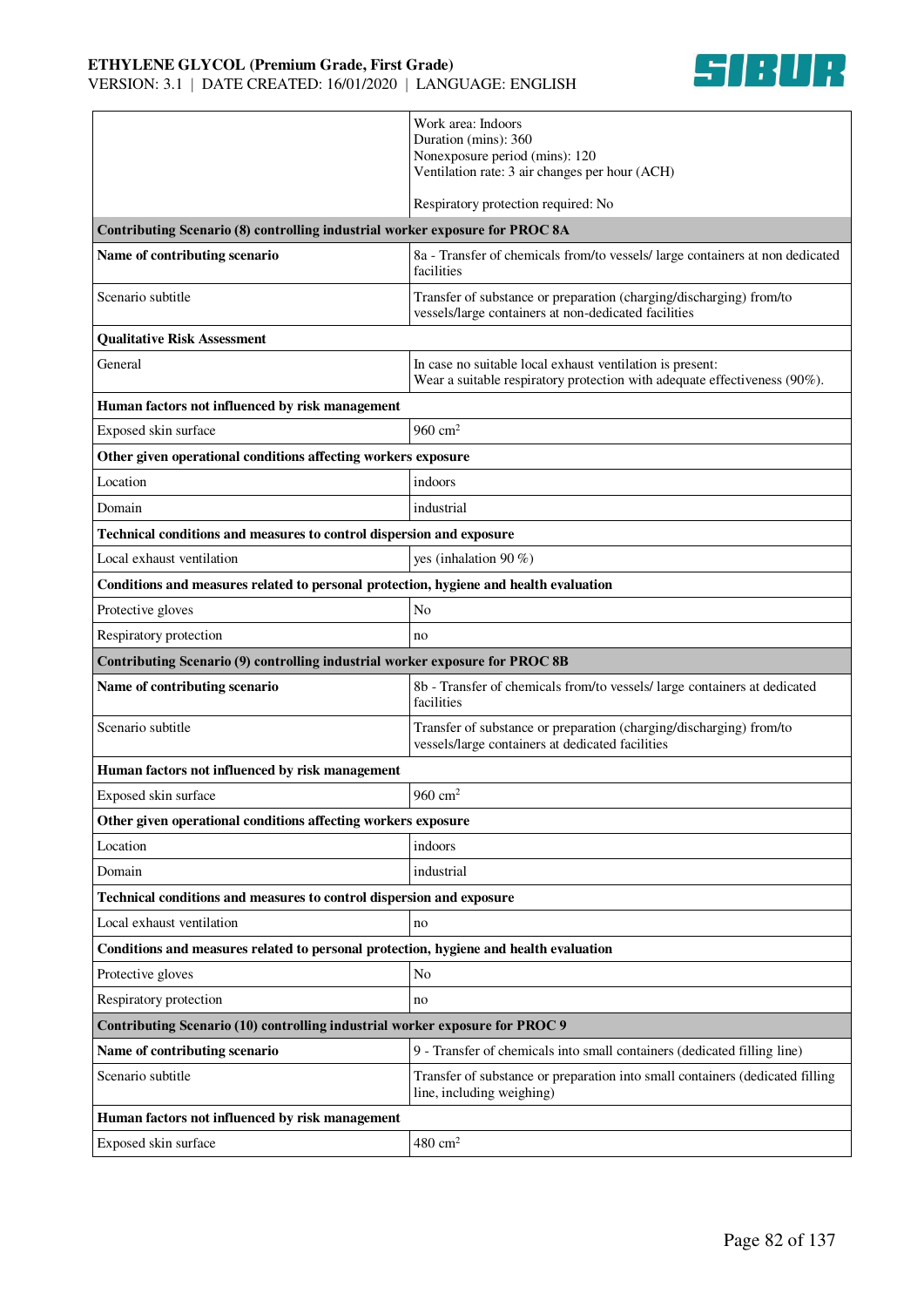

| Other given operational conditions affecting workers exposure                         |                                                                       |  |
|---------------------------------------------------------------------------------------|-----------------------------------------------------------------------|--|
| Location                                                                              | indoors                                                               |  |
| Domain                                                                                | industrial                                                            |  |
| Technical conditions and measures to control dispersion and exposure                  |                                                                       |  |
| Local exhaust ventilation                                                             | no                                                                    |  |
| Conditions and measures related to personal protection, hygiene and health evaluation |                                                                       |  |
| Protective gloves                                                                     | N <sub>0</sub>                                                        |  |
| Respiratory protection                                                                | no                                                                    |  |
| Contributing Scenario (11) controlling industrial worker exposure for PROC 10         |                                                                       |  |
| Name of contributing scenario                                                         | 10 - Roller application or brushing                                   |  |
| Scenario subtitle                                                                     | Roller application or brushing                                        |  |
| Human factors not influenced by risk management                                       |                                                                       |  |
| Exposed skin surface                                                                  | 960 $cm2$                                                             |  |
| Other given operational conditions affecting workers exposure                         |                                                                       |  |
| Location                                                                              | indoors                                                               |  |
| Domain                                                                                | industrial                                                            |  |
| Technical conditions and measures to control dispersion and exposure                  |                                                                       |  |
| Local exhaust ventilation                                                             | no                                                                    |  |
| Conditions and measures related to personal protection, hygiene and health evaluation |                                                                       |  |
| Protective gloves                                                                     | Gloves APF 10 90 %                                                    |  |
| Respiratory protection                                                                | no                                                                    |  |
| Contributing Scenario (12) controlling industrial worker exposure for PROC 13         |                                                                       |  |
| Name of contributing scenario                                                         | 13 - Treatment of articles by dipping and pouring                     |  |
| Scenario subtitle                                                                     | Treatment of articles by dipping and pouring.                         |  |
| Human factors not influenced by risk management                                       |                                                                       |  |
| Exposed skin surface                                                                  | $480 \text{ cm}^2$                                                    |  |
| Other given operational conditions affecting workers exposure                         |                                                                       |  |
| Location                                                                              | indoors                                                               |  |
| Domain                                                                                | industrial                                                            |  |
| Technical conditions and measures to control dispersion and exposure                  |                                                                       |  |
| Local exhaust ventilation                                                             | no                                                                    |  |
| Conditions and measures related to personal protection, hygiene and health evaluation |                                                                       |  |
| Protective gloves                                                                     | Gloves APF 10 90 %                                                    |  |
| Respiratory protection                                                                | no                                                                    |  |
| Contributing Scenario (13) controlling industrial worker exposure for PROC 17         |                                                                       |  |
| Name of contributing scenario                                                         | 17 - Lubrication at high energy conditions and in partly open process |  |
| Scenario subtitle                                                                     | Lubrication at high energy conditions and in partly open process.     |  |
| Human factors not influenced by risk management                                       |                                                                       |  |
| Exposed skin surface                                                                  | 960 $cm2$                                                             |  |
| Other given operational conditions affecting workers exposure                         |                                                                       |  |
|                                                                                       |                                                                       |  |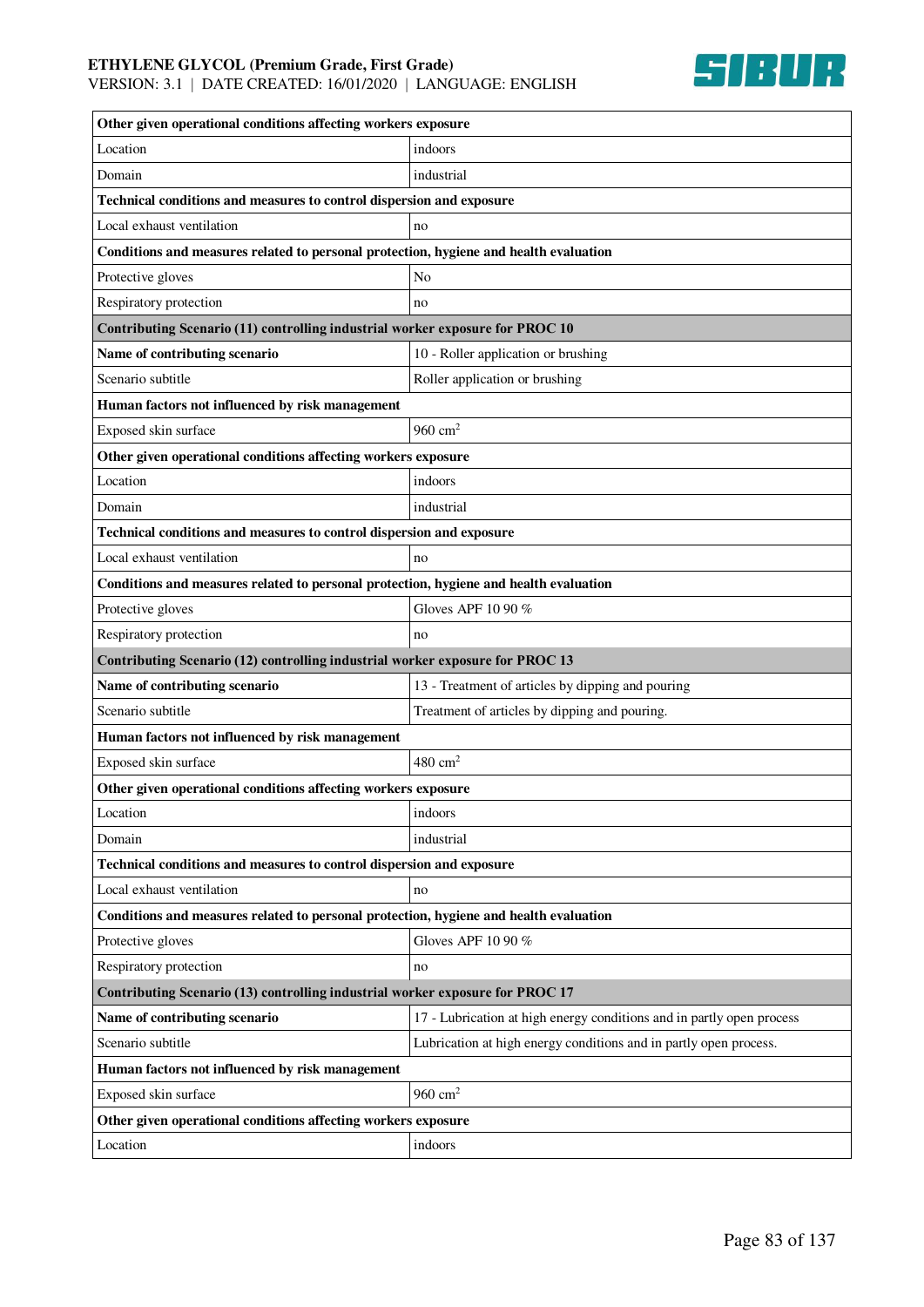

| Domain                                                                                | industrial                                                           |  |  |
|---------------------------------------------------------------------------------------|----------------------------------------------------------------------|--|--|
|                                                                                       | Technical conditions and measures to control dispersion and exposure |  |  |
| Local exhaust ventilation                                                             | yes (inhalation 90 %)                                                |  |  |
| Conditions and measures related to personal protection, hygiene and health evaluation |                                                                      |  |  |
| Protective gloves                                                                     | Gloves APF 10.90 $%$                                                 |  |  |
| Respiratory protection                                                                | no                                                                   |  |  |
| Contributing Scenario (14) controlling industrial worker exposure for PROC 18         |                                                                      |  |  |
| Name of contributing scenario                                                         | 18 - Greasing at high energy conditions                              |  |  |
| Scenario subtitle                                                                     | Greasing at high energy conditions.                                  |  |  |
| Human factors not influenced by risk management                                       |                                                                      |  |  |
| Exposed skin surface                                                                  | 960 $cm2$                                                            |  |  |
| Other given operational conditions affecting workers exposure                         |                                                                      |  |  |
| Location                                                                              | indoors                                                              |  |  |
| Domain                                                                                | industrial                                                           |  |  |
| Technical conditions and measures to control dispersion and exposure                  |                                                                      |  |  |
| Local exhaust ventilation                                                             | yes (inhalation 90 %)                                                |  |  |
| Conditions and measures related to personal protection, hygiene and health evaluation |                                                                      |  |  |
| Protective gloves                                                                     | N <sub>0</sub>                                                       |  |  |
| Respiratory protection                                                                | no                                                                   |  |  |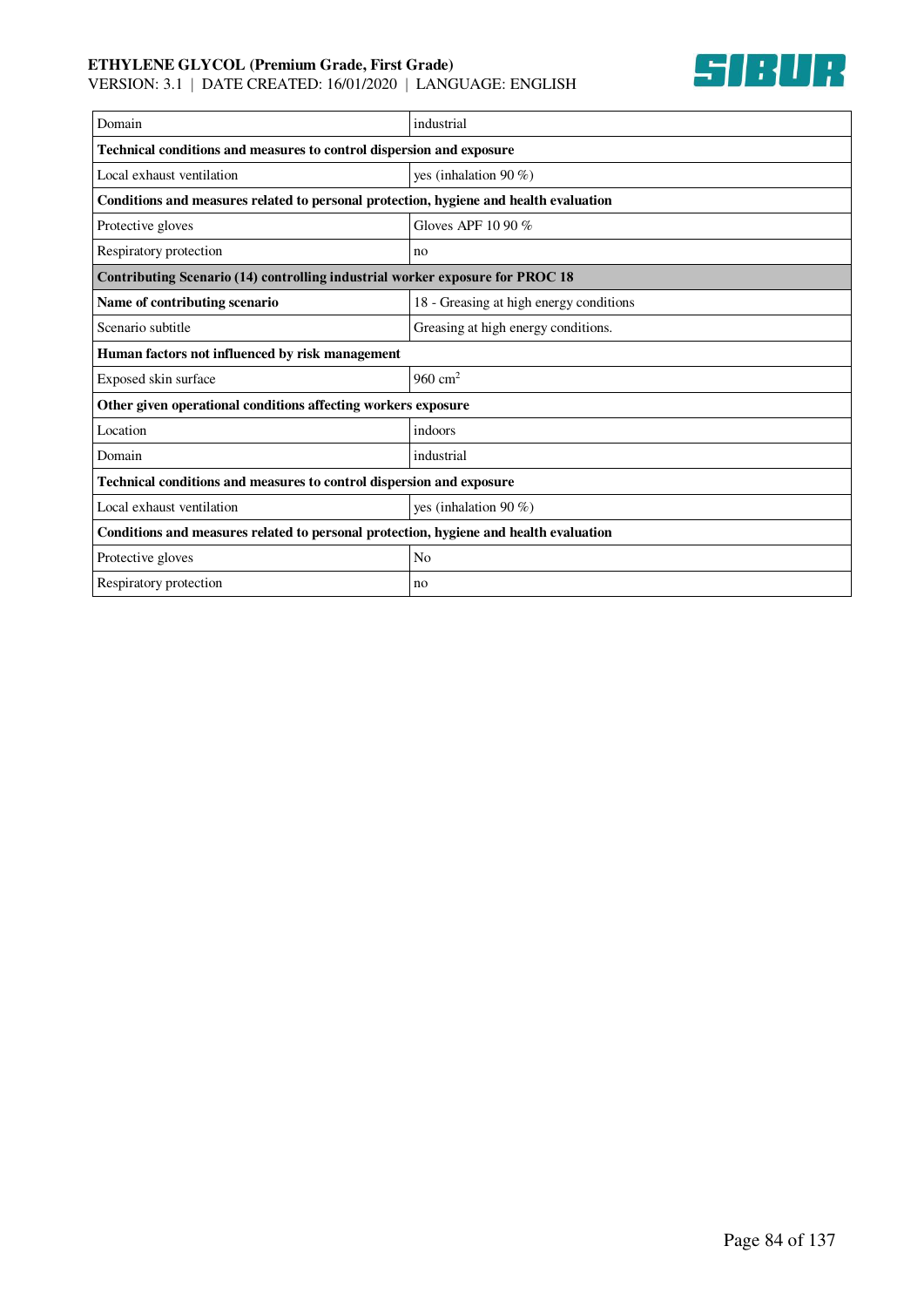

# **Exposure Scenario 13(ES13): Use in Metal-working fluids (industrial)**

| <b>Free short title</b>                                                                                                         | Use in Metal-working fluids (industrial) (14)                                                                                                                                                                                                                                                                                                                                                                                                                                                                                                                                                                                                                                                                                                                                                                                                                                                                           |
|---------------------------------------------------------------------------------------------------------------------------------|-------------------------------------------------------------------------------------------------------------------------------------------------------------------------------------------------------------------------------------------------------------------------------------------------------------------------------------------------------------------------------------------------------------------------------------------------------------------------------------------------------------------------------------------------------------------------------------------------------------------------------------------------------------------------------------------------------------------------------------------------------------------------------------------------------------------------------------------------------------------------------------------------------------------------|
| Systematic title based on use descriptor                                                                                        | ERC 4; PROC 1, 2, 3, 4, 5, 7, 8A, 8B, 9, 10, 13, 17                                                                                                                                                                                                                                                                                                                                                                                                                                                                                                                                                                                                                                                                                                                                                                                                                                                                     |
| Name of contributing environmental scenario and<br>corresponding ERC                                                            | ERC 4 Industrial use of processing aids                                                                                                                                                                                                                                                                                                                                                                                                                                                                                                                                                                                                                                                                                                                                                                                                                                                                                 |
| Name(s) of contributing worker scenarios and<br>corresponding PROCs                                                             | PROC 1 - Use in closed process, no likelihood of exposure<br>PROC 2 - Use in closed, continuous process with occasional controlled<br>exposure<br>PROC 3 - Use in closed batch process (synthesis or formulation)<br>PROC 4 - Use in batch and other process (synthesis) where opportunity for<br>exposure arises<br>PROC 5 - Mixing or blending in batch processes (multistage and/or<br>significant contact)<br>PROC 7 - Industrial spraying<br>PROC 8a - Transfer of chemicals from/to vessels/ large containers at non<br>dedicated facilities<br>PROC 8b - Transfer of chemicals from/to vessels/ large containers at<br>dedicated facilities<br>PROC 9 - Transfer of chemicals into small containers (dedicated filling line)<br>PROC 10 - Roller application or brushing<br>PROC 13 - Treatment of articles by dipping and pouring<br>PROC 17 - Lubrication at high energy conditions and in partly open process |
| Contributing Scenario (1) controlling environmental exposure for ERC 4                                                          |                                                                                                                                                                                                                                                                                                                                                                                                                                                                                                                                                                                                                                                                                                                                                                                                                                                                                                                         |
| As no environmental hazard was identified no environmental-related exposure assessment and risk characterization was performed. |                                                                                                                                                                                                                                                                                                                                                                                                                                                                                                                                                                                                                                                                                                                                                                                                                                                                                                                         |
| <b>Product characteristics</b>                                                                                                  |                                                                                                                                                                                                                                                                                                                                                                                                                                                                                                                                                                                                                                                                                                                                                                                                                                                                                                                         |
| Physical state                                                                                                                  | liquid                                                                                                                                                                                                                                                                                                                                                                                                                                                                                                                                                                                                                                                                                                                                                                                                                                                                                                                  |
| Concentration in substance                                                                                                      | $100\%$                                                                                                                                                                                                                                                                                                                                                                                                                                                                                                                                                                                                                                                                                                                                                                                                                                                                                                                 |
| <b>Fugacity / Dustiness</b>                                                                                                     | low                                                                                                                                                                                                                                                                                                                                                                                                                                                                                                                                                                                                                                                                                                                                                                                                                                                                                                                     |
| Frequency and duration of use                                                                                                   |                                                                                                                                                                                                                                                                                                                                                                                                                                                                                                                                                                                                                                                                                                                                                                                                                                                                                                                         |
| Duration of activity                                                                                                            | >4 hours (default)                                                                                                                                                                                                                                                                                                                                                                                                                                                                                                                                                                                                                                                                                                                                                                                                                                                                                                      |
| Frequency of use                                                                                                                | 5 days / week                                                                                                                                                                                                                                                                                                                                                                                                                                                                                                                                                                                                                                                                                                                                                                                                                                                                                                           |
| Contributing Scenario (2) controlling industrial worker exposure for PROC 1                                                     |                                                                                                                                                                                                                                                                                                                                                                                                                                                                                                                                                                                                                                                                                                                                                                                                                                                                                                                         |
| Name of contributing scenario                                                                                                   | 1 - Use in closed process, no likelihood of exposure                                                                                                                                                                                                                                                                                                                                                                                                                                                                                                                                                                                                                                                                                                                                                                                                                                                                    |
| Scenario subtitle                                                                                                               | Use in closed process, no likelihood of exposure                                                                                                                                                                                                                                                                                                                                                                                                                                                                                                                                                                                                                                                                                                                                                                                                                                                                        |
| Human factors not influenced by risk management                                                                                 |                                                                                                                                                                                                                                                                                                                                                                                                                                                                                                                                                                                                                                                                                                                                                                                                                                                                                                                         |
| Exposed skin surface                                                                                                            | $240 \text{ cm}^2$                                                                                                                                                                                                                                                                                                                                                                                                                                                                                                                                                                                                                                                                                                                                                                                                                                                                                                      |
| Other given operational conditions affecting workers exposure                                                                   |                                                                                                                                                                                                                                                                                                                                                                                                                                                                                                                                                                                                                                                                                                                                                                                                                                                                                                                         |
| Location                                                                                                                        | indoors                                                                                                                                                                                                                                                                                                                                                                                                                                                                                                                                                                                                                                                                                                                                                                                                                                                                                                                 |
| Domain                                                                                                                          | industrial                                                                                                                                                                                                                                                                                                                                                                                                                                                                                                                                                                                                                                                                                                                                                                                                                                                                                                              |
| Technical conditions and measures to control dispersion and exposure                                                            |                                                                                                                                                                                                                                                                                                                                                                                                                                                                                                                                                                                                                                                                                                                                                                                                                                                                                                                         |
| Local exhaust ventilation                                                                                                       | no                                                                                                                                                                                                                                                                                                                                                                                                                                                                                                                                                                                                                                                                                                                                                                                                                                                                                                                      |
| Conditions and measures related to personal protection, hygiene and health evaluation                                           |                                                                                                                                                                                                                                                                                                                                                                                                                                                                                                                                                                                                                                                                                                                                                                                                                                                                                                                         |
| Protective gloves                                                                                                               | No                                                                                                                                                                                                                                                                                                                                                                                                                                                                                                                                                                                                                                                                                                                                                                                                                                                                                                                      |
| Respiratory protection                                                                                                          | no                                                                                                                                                                                                                                                                                                                                                                                                                                                                                                                                                                                                                                                                                                                                                                                                                                                                                                                      |
| Contributing Scenario (3) controlling industrial worker exposure for PROC 2                                                     |                                                                                                                                                                                                                                                                                                                                                                                                                                                                                                                                                                                                                                                                                                                                                                                                                                                                                                                         |
| Name of contributing scenario                                                                                                   | 2 - Use in closed, continuous process with occasional controlled exposure                                                                                                                                                                                                                                                                                                                                                                                                                                                                                                                                                                                                                                                                                                                                                                                                                                               |
| Scenario subtitle                                                                                                               | Use in closed, continuous process with occasional controlled exposure                                                                                                                                                                                                                                                                                                                                                                                                                                                                                                                                                                                                                                                                                                                                                                                                                                                   |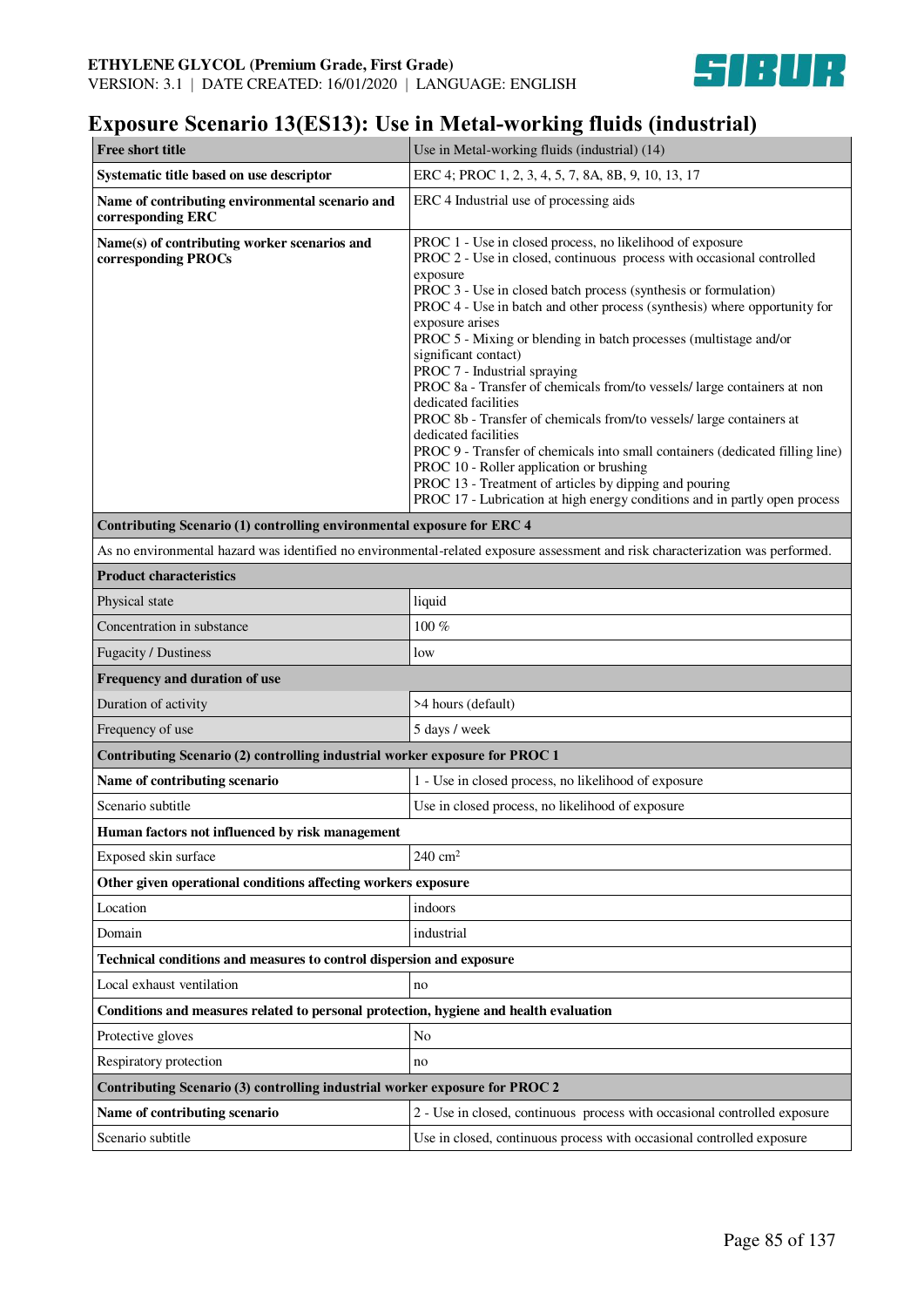

| Human factors not influenced by risk management                                       |                                                                                                                                |  |
|---------------------------------------------------------------------------------------|--------------------------------------------------------------------------------------------------------------------------------|--|
| Exposed skin surface                                                                  | $480 \text{ cm}^2$                                                                                                             |  |
| Other given operational conditions affecting workers exposure                         |                                                                                                                                |  |
| Location                                                                              | indoors                                                                                                                        |  |
| Domain                                                                                | industrial                                                                                                                     |  |
| Technical conditions and measures to control dispersion and exposure                  |                                                                                                                                |  |
| Local exhaust ventilation                                                             | no                                                                                                                             |  |
| Conditions and measures related to personal protection, hygiene and health evaluation |                                                                                                                                |  |
| Protective gloves                                                                     | No                                                                                                                             |  |
| Respiratory protection                                                                | no                                                                                                                             |  |
| Contributing Scenario (4) controlling industrial worker exposure for PROC 3           |                                                                                                                                |  |
| Name of contributing scenario                                                         | 3 - Use in closed batch process (synthesis or formulation)                                                                     |  |
| Scenario subtitle                                                                     | Use in closed batch process (synthesis or formulation).                                                                        |  |
| Human factors not influenced by risk management                                       |                                                                                                                                |  |
| Exposed skin surface                                                                  | $240$ cm <sup>2</sup>                                                                                                          |  |
| Other given operational conditions affecting workers exposure                         |                                                                                                                                |  |
| Location                                                                              | indoors                                                                                                                        |  |
| Domain                                                                                | industrial                                                                                                                     |  |
| Technical conditions and measures to control dispersion and exposure                  |                                                                                                                                |  |
| Local exhaust ventilation                                                             | no                                                                                                                             |  |
| Conditions and measures related to personal protection, hygiene and health evaluation |                                                                                                                                |  |
| Protective gloves                                                                     | No                                                                                                                             |  |
| Respiratory protection                                                                | no                                                                                                                             |  |
| Contributing Scenario (5) controlling industrial worker exposure for PROC 4           |                                                                                                                                |  |
| Name of contributing scenario                                                         | 4 - Use in batch and other process (synthesis) where opportunity for<br>exposure arises                                        |  |
| Scenario subtitle                                                                     | Use in batch and other process (synthesis) where opportunity for exposure<br>arises.                                           |  |
| Human factors not influenced by risk management                                       |                                                                                                                                |  |
| Exposed skin surface                                                                  | $480$ cm <sup>2</sup>                                                                                                          |  |
| Other given operational conditions affecting workers exposure                         |                                                                                                                                |  |
| Location                                                                              | indoors                                                                                                                        |  |
| Domain                                                                                | industrial                                                                                                                     |  |
| Technical conditions and measures to control dispersion and exposure                  |                                                                                                                                |  |
| Local exhaust ventilation                                                             | no                                                                                                                             |  |
| Conditions and measures related to personal protection, hygiene and health evaluation |                                                                                                                                |  |
| Protective gloves                                                                     | No                                                                                                                             |  |
| Respiratory protection                                                                | no                                                                                                                             |  |
| Contributing Scenario (6) controlling industrial worker exposure for PROC 5           |                                                                                                                                |  |
| Name of contributing scenario                                                         | 5 - Mixing or blending in batch processes (multistage and/or significant<br>contact)                                           |  |
| Scenario subtitle                                                                     | Mixing or blending in batch processes for formulation of preparations and<br>articles (multistage and/or significant contact). |  |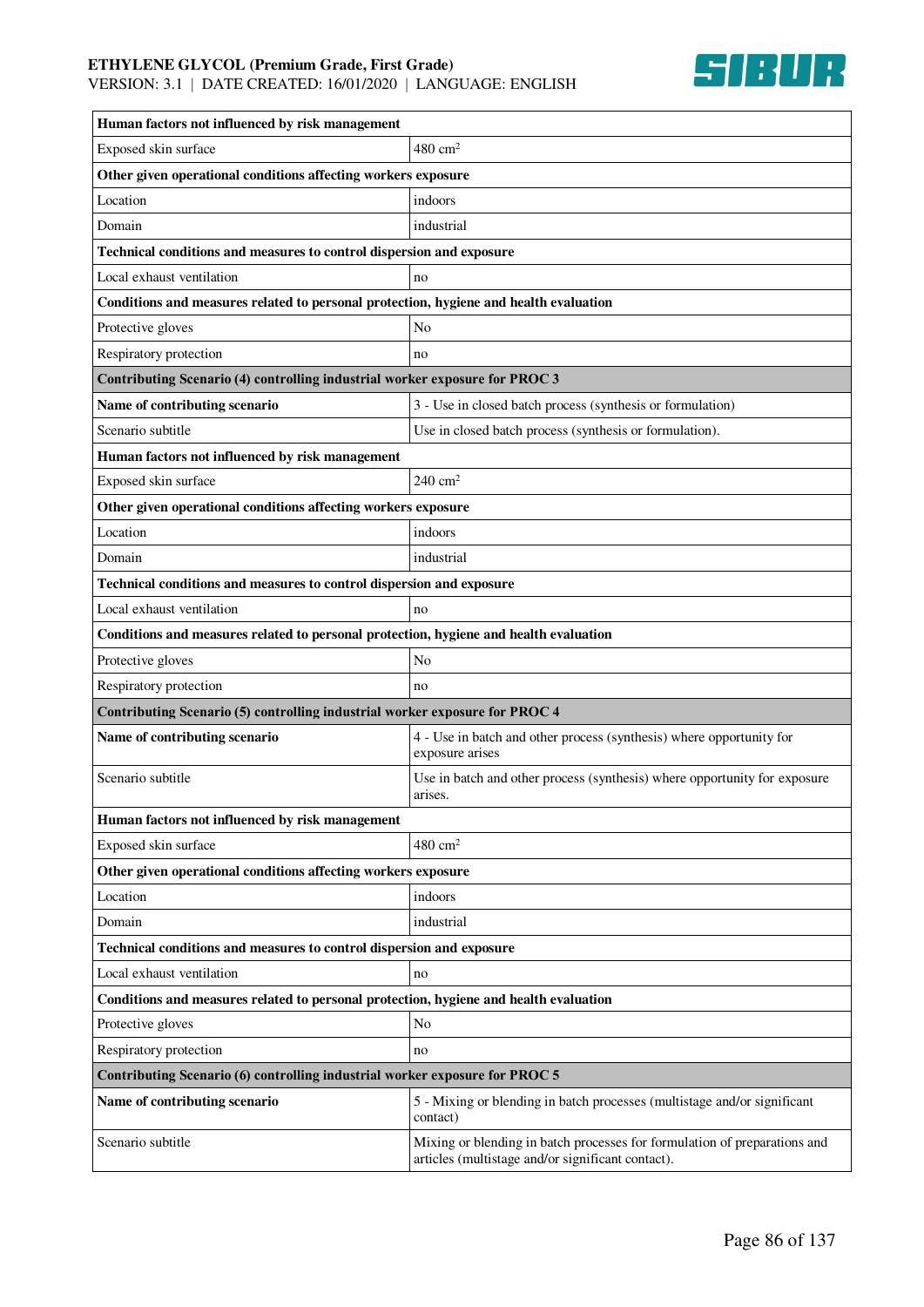

| Human factors not influenced by risk management                                       |                                                                                                                                                                                                                                                                                                                                                                                                           |  |
|---------------------------------------------------------------------------------------|-----------------------------------------------------------------------------------------------------------------------------------------------------------------------------------------------------------------------------------------------------------------------------------------------------------------------------------------------------------------------------------------------------------|--|
| Exposed skin surface                                                                  | 480 cm <sup>2</sup>                                                                                                                                                                                                                                                                                                                                                                                       |  |
| Other given operational conditions affecting workers exposure                         |                                                                                                                                                                                                                                                                                                                                                                                                           |  |
| Location                                                                              | indoors                                                                                                                                                                                                                                                                                                                                                                                                   |  |
| Domain                                                                                | industrial                                                                                                                                                                                                                                                                                                                                                                                                |  |
| Technical conditions and measures to control dispersion and exposure                  |                                                                                                                                                                                                                                                                                                                                                                                                           |  |
| Local exhaust ventilation                                                             | no                                                                                                                                                                                                                                                                                                                                                                                                        |  |
| Conditions and measures related to personal protection, hygiene and health evaluation |                                                                                                                                                                                                                                                                                                                                                                                                           |  |
| Protective gloves                                                                     | Gloves APF 10 90 %                                                                                                                                                                                                                                                                                                                                                                                        |  |
| Respiratory protection                                                                | no                                                                                                                                                                                                                                                                                                                                                                                                        |  |
| Contributing Scenario (7) controlling industrial worker exposure for PROC 7           |                                                                                                                                                                                                                                                                                                                                                                                                           |  |
| Name of contributing scenario                                                         | 7 - Industrial spraying                                                                                                                                                                                                                                                                                                                                                                                   |  |
| Scenario subtitle                                                                     | Industrial spraying                                                                                                                                                                                                                                                                                                                                                                                       |  |
| Human factors not influenced by risk management                                       |                                                                                                                                                                                                                                                                                                                                                                                                           |  |
| Exposed skin surface                                                                  | $1,500$ cm <sup>2</sup>                                                                                                                                                                                                                                                                                                                                                                                   |  |
| Other given operational conditions affecting workers exposure                         |                                                                                                                                                                                                                                                                                                                                                                                                           |  |
| Location                                                                              | indoors                                                                                                                                                                                                                                                                                                                                                                                                   |  |
| Domain                                                                                | industrial                                                                                                                                                                                                                                                                                                                                                                                                |  |
| Technical conditions and measures to control dispersion and exposure                  |                                                                                                                                                                                                                                                                                                                                                                                                           |  |
| Local exhaust ventilation                                                             | no                                                                                                                                                                                                                                                                                                                                                                                                        |  |
| Conditions and measures related to personal protection, hygiene and health evaluation |                                                                                                                                                                                                                                                                                                                                                                                                           |  |
| Protective gloves                                                                     | Gloves APF 10 90 %                                                                                                                                                                                                                                                                                                                                                                                        |  |
| Respiratory protection                                                                | no                                                                                                                                                                                                                                                                                                                                                                                                        |  |
| Use of external/measured value dermal                                                 | The RISKSOFDERM V2.1 model has been used to estimate dermal<br>exposure.                                                                                                                                                                                                                                                                                                                                  |  |
|                                                                                       | The 75th percentile of the "Exposure loading per shift body" was added with<br>the 75th percentile<br>of the "Exposure loading per shift hand". The values given in µl was<br>converted into mg and divided by a body<br>weight of 70 kg which is generally assumed for workers. In addition,<br>appropriate body protection was<br>considered within the calculation of the final dermal exposure value. |  |
|                                                                                       | RISKOFDERM v2.1 - Process: "Spraying"<br>Physical state: Liquid<br>Concentration of substance: 100%<br>Vapour pressure of the substance: 0.123 hPa                                                                                                                                                                                                                                                        |  |
|                                                                                       | Application rate: 0.6 l/min<br>Duration of exposure: 6 hours/day<br>Exposed skin surface: Whole body<br>Location: Inside<br>Direction of spraying: Level<br>Segregation: Ensure that worker is $> 1$ m from the source<br>Local exhaust ventilation (Direction of airflow away from the worker): yes<br>(effectiveness: ca. 50%)                                                                          |  |
|                                                                                       | Use of suitable gloves with basic training: Yes (Effectiveness: 90%)<br>Wearing of appropriate working clothes (e.g. an overall): Yes (Effectiveness:<br>$80\%)$                                                                                                                                                                                                                                          |  |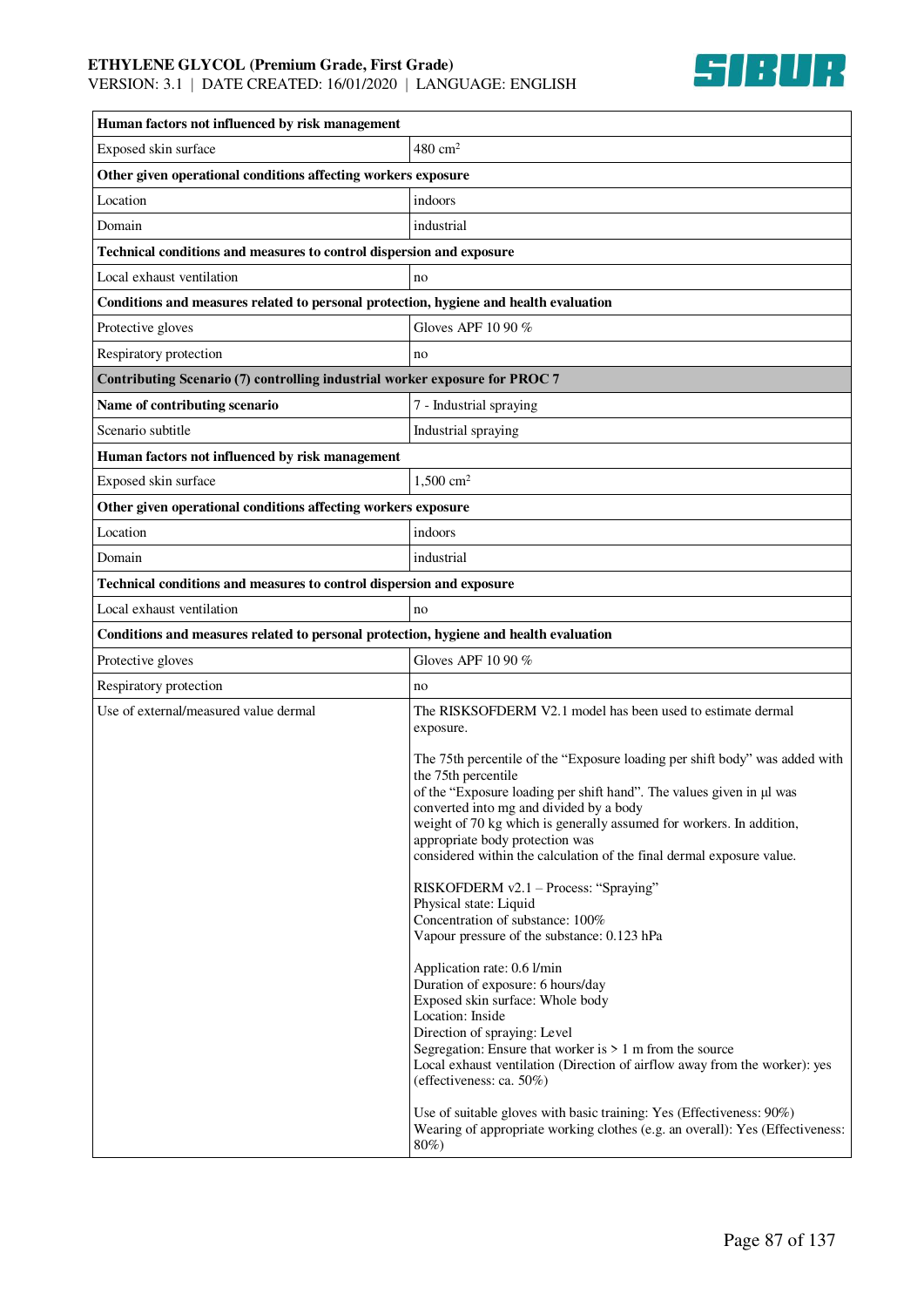

| Use of external/measured value inhalation                                             | The ART model has been used to estimate inhalative exposure.<br>Mechanistic model results:                                  |  |
|---------------------------------------------------------------------------------------|-----------------------------------------------------------------------------------------------------------------------------|--|
|                                                                                       | The predicted 75th percentile full-shift exposure is 6.6 mg/m <sup>3</sup> .                                                |  |
|                                                                                       | The inter-quartile confidence interval is $3.4 \text{ mg/m}^3$ to $13 \text{ mg/m}^3$ .                                     |  |
|                                                                                       |                                                                                                                             |  |
|                                                                                       | Emission sources: Far field<br>Process temperature: Room temperature                                                        |  |
|                                                                                       | Vapour pressure: 12.3 Pa                                                                                                    |  |
|                                                                                       | Liquid weight fraction: 1                                                                                                   |  |
|                                                                                       | Viscosity: medium (oil-like)                                                                                                |  |
|                                                                                       | Substance product type: Liquids                                                                                             |  |
|                                                                                       | Situation: Surface spraying of liquids, Moderate application rate (0.3 - 3                                                  |  |
|                                                                                       | l/minute)<br>Spray direction: Only horizontal or downward                                                                   |  |
|                                                                                       | Spray technique: Spraying with high compressed air use                                                                      |  |
|                                                                                       | Primary localized controls: LEV systems (50.00 % reduction)                                                                 |  |
|                                                                                       | Secondary localized controls: No (0 % reduction)                                                                            |  |
|                                                                                       | Segregation: No segregation $(0 %$ reduction)                                                                               |  |
|                                                                                       | Personal enclosure: No (0% reduction)                                                                                       |  |
|                                                                                       | Effective housekeeping practices in place: Yes<br>Process fully enclosed: No                                                |  |
|                                                                                       | Room size: 1000 m <sup>3</sup>                                                                                              |  |
|                                                                                       | Work area: Indoors                                                                                                          |  |
|                                                                                       | Duration (mins): 360                                                                                                        |  |
|                                                                                       | Nonexposure period (mins): 120                                                                                              |  |
|                                                                                       | Ventilation rate: 3 air changes per hour (ACH)                                                                              |  |
|                                                                                       | Respiratory protection required: No                                                                                         |  |
| Contributing Scenario (8) controlling industrial worker exposure for PROC 8A          |                                                                                                                             |  |
|                                                                                       |                                                                                                                             |  |
| Name of contributing scenario                                                         | 8a - Transfer of chemicals from/to vessels/ large containers at non dedicated<br>facilities                                 |  |
|                                                                                       |                                                                                                                             |  |
| Scenario subtitle                                                                     | Transfer of substance or preparation (charging/discharging) from/to<br>vessels/large containers at non-dedicated facilities |  |
| <b>Qualitative Risk Assessment</b>                                                    |                                                                                                                             |  |
| General                                                                               | In case no suitable local exhaust ventilation is present:                                                                   |  |
|                                                                                       | Wear a suitable respiratory protection with adequate effectiveness (90%).                                                   |  |
| Human factors not influenced by risk management                                       |                                                                                                                             |  |
| Exposed skin surface                                                                  | $960 \text{ cm}^2$                                                                                                          |  |
| Other given operational conditions affecting workers exposure                         |                                                                                                                             |  |
| Location                                                                              | indoors                                                                                                                     |  |
| Domain                                                                                | industrial                                                                                                                  |  |
| Technical conditions and measures to control dispersion and exposure                  |                                                                                                                             |  |
| Local exhaust ventilation                                                             | yes (inhalation 90 $\%$ )                                                                                                   |  |
| Conditions and measures related to personal protection, hygiene and health evaluation |                                                                                                                             |  |
| Protective gloves                                                                     | No                                                                                                                          |  |
| Respiratory protection                                                                | no                                                                                                                          |  |
| Contributing Scenario (9) controlling industrial worker exposure for PROC 8B          |                                                                                                                             |  |
| Name of contributing scenario                                                         | 8b - Transfer of chemicals from/to vessels/ large containers at dedicated<br>facilities                                     |  |
| Scenario subtitle                                                                     | Transfer of substance or preparation (charging/discharging) from/to<br>vessels/large containers at dedicated facilities     |  |
| Human factors not influenced by risk management                                       |                                                                                                                             |  |
| Exposed skin surface                                                                  | $960 \text{ cm}^2$                                                                                                          |  |
|                                                                                       |                                                                                                                             |  |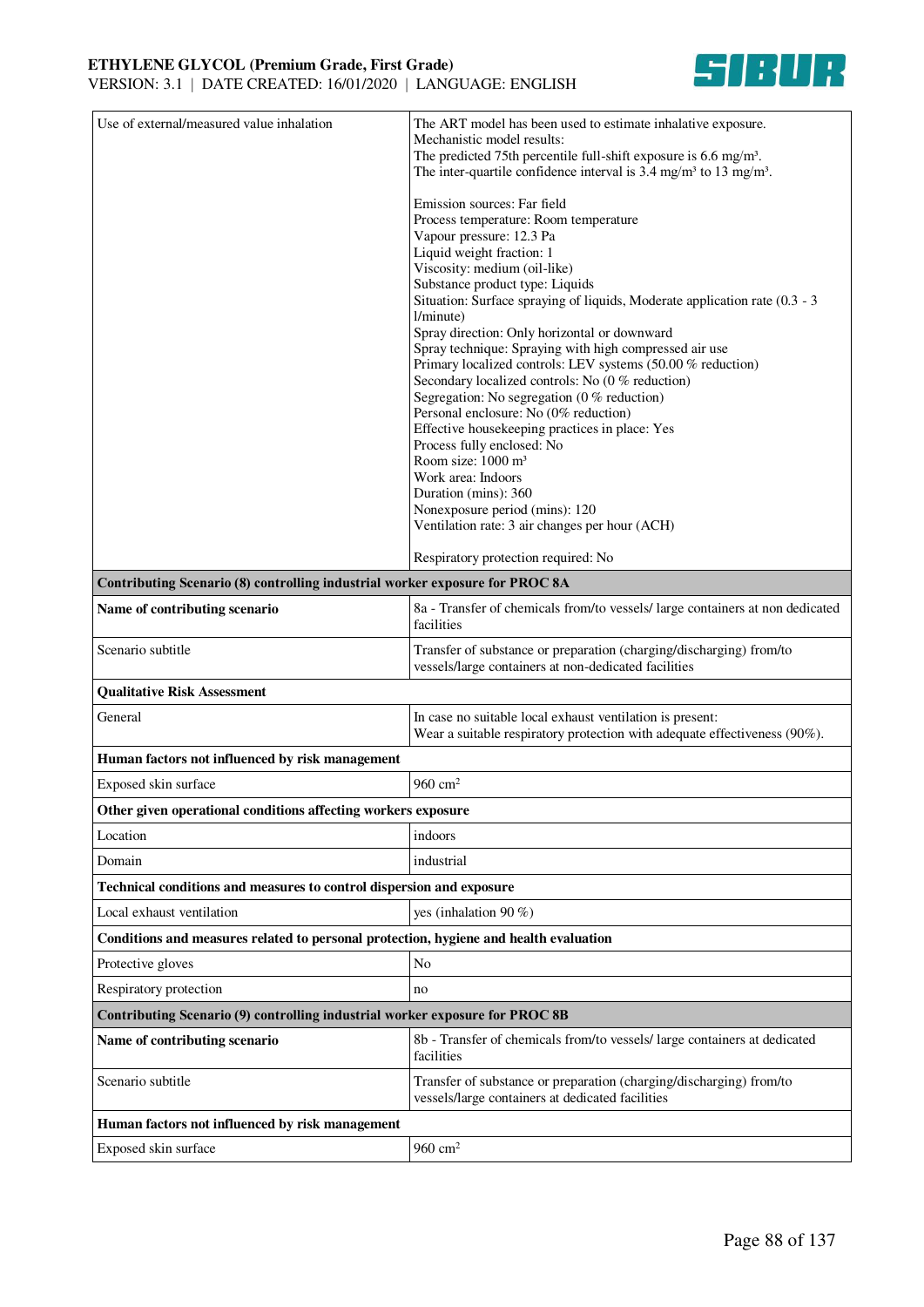

|                                                                                       | Other given operational conditions affecting workers exposure                                              |  |  |
|---------------------------------------------------------------------------------------|------------------------------------------------------------------------------------------------------------|--|--|
| Location                                                                              | indoors                                                                                                    |  |  |
| Domain                                                                                | industrial                                                                                                 |  |  |
| Technical conditions and measures to control dispersion and exposure                  |                                                                                                            |  |  |
| Local exhaust ventilation                                                             | no                                                                                                         |  |  |
| Conditions and measures related to personal protection, hygiene and health evaluation |                                                                                                            |  |  |
| Protective gloves                                                                     | No                                                                                                         |  |  |
| Respiratory protection                                                                | no                                                                                                         |  |  |
| Contributing Scenario (10) controlling industrial worker exposure for PROC 9          |                                                                                                            |  |  |
| Name of contributing scenario                                                         | 9 - Transfer of chemicals into small containers (dedicated filling line)                                   |  |  |
| Scenario subtitle                                                                     | Transfer of substance or preparation into small containers (dedicated filling<br>line, including weighing) |  |  |
| Human factors not influenced by risk management                                       |                                                                                                            |  |  |
| Exposed skin surface                                                                  | $480$ cm <sup>2</sup>                                                                                      |  |  |
| Other given operational conditions affecting workers exposure                         |                                                                                                            |  |  |
| Location                                                                              | indoors                                                                                                    |  |  |
| Domain                                                                                | industrial                                                                                                 |  |  |
| Technical conditions and measures to control dispersion and exposure                  |                                                                                                            |  |  |
| Local exhaust ventilation                                                             | no                                                                                                         |  |  |
| Conditions and measures related to personal protection, hygiene and health evaluation |                                                                                                            |  |  |
| Protective gloves                                                                     | No                                                                                                         |  |  |
| Respiratory protection                                                                | no                                                                                                         |  |  |
| Contributing Scenario (11) controlling industrial worker exposure for PROC 10         |                                                                                                            |  |  |
| Name of contributing scenario                                                         | 10 - Roller application or brushing                                                                        |  |  |
| Scenario subtitle                                                                     | Roller application or brushing                                                                             |  |  |
| Human factors not influenced by risk management                                       |                                                                                                            |  |  |
| Exposed skin surface                                                                  | 960 $cm2$                                                                                                  |  |  |
| Other given operational conditions affecting workers exposure                         |                                                                                                            |  |  |
| Location                                                                              | indoors                                                                                                    |  |  |
| Domain                                                                                | industrial                                                                                                 |  |  |
| Technical conditions and measures to control dispersion and exposure                  |                                                                                                            |  |  |
| Local exhaust ventilation                                                             | no                                                                                                         |  |  |
| Conditions and measures related to personal protection, hygiene and health evaluation |                                                                                                            |  |  |
| Protective gloves                                                                     | Gloves APF 10 90 %                                                                                         |  |  |
| Respiratory protection                                                                | no                                                                                                         |  |  |
| Contributing Scenario (12) controlling industrial worker exposure for PROC 13         |                                                                                                            |  |  |
| Name of contributing scenario                                                         | 13 - Treatment of articles by dipping and pouring                                                          |  |  |
| Scenario subtitle                                                                     | Treatment of articles by dipping and pouring.                                                              |  |  |
| Human factors not influenced by risk management                                       |                                                                                                            |  |  |
| Exposed skin surface                                                                  | $480$ cm <sup>2</sup>                                                                                      |  |  |
| Other given operational conditions affecting workers exposure                         |                                                                                                            |  |  |
| Location                                                                              | indoors                                                                                                    |  |  |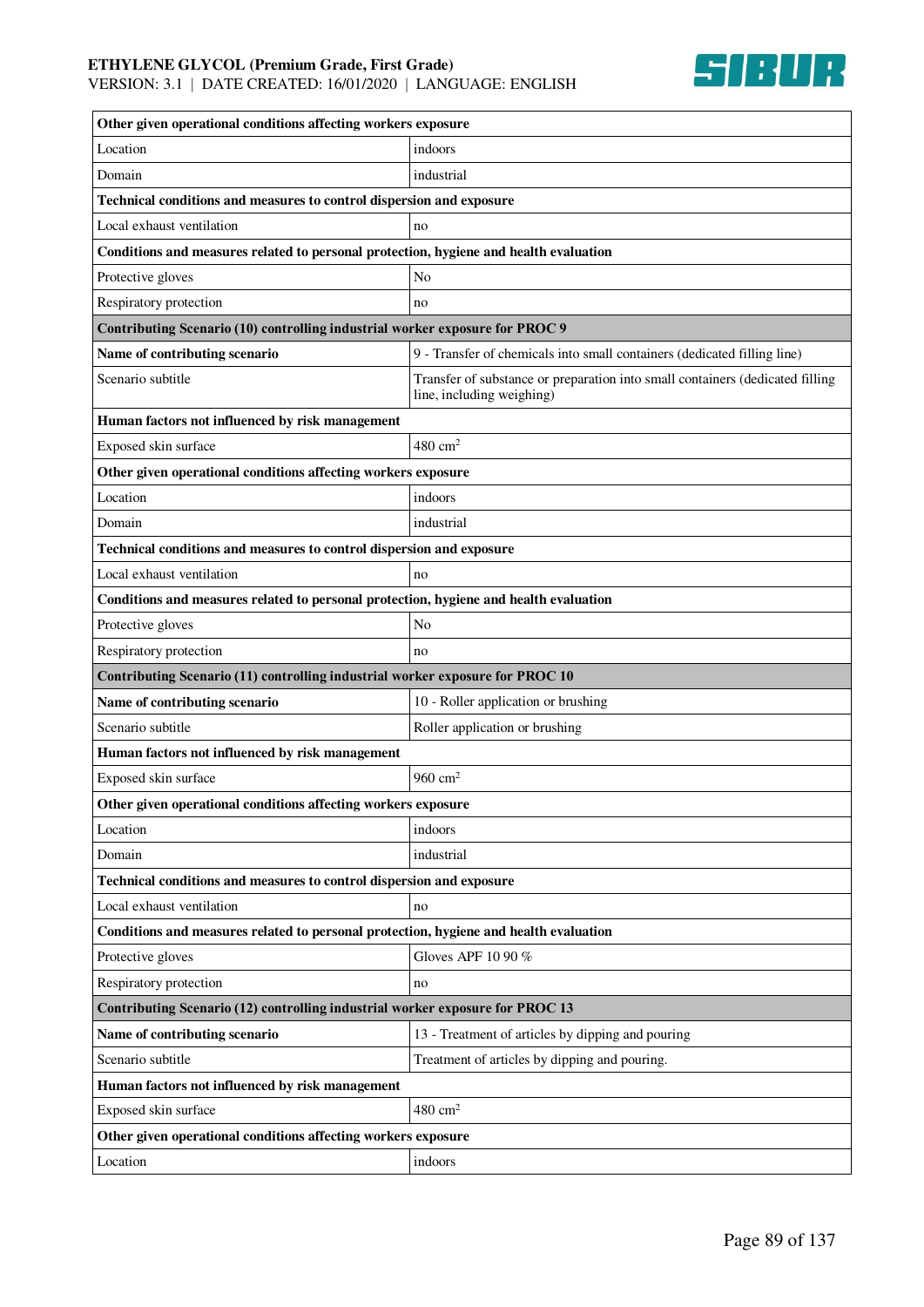

| Domain                                                                                | industrial                                                            |  |
|---------------------------------------------------------------------------------------|-----------------------------------------------------------------------|--|
| Technical conditions and measures to control dispersion and exposure                  |                                                                       |  |
| Local exhaust ventilation                                                             | no                                                                    |  |
| Conditions and measures related to personal protection, hygiene and health evaluation |                                                                       |  |
| Protective gloves                                                                     | Gloves APF 10.90 $%$                                                  |  |
| Respiratory protection                                                                | no                                                                    |  |
| Contributing Scenario (13) controlling industrial worker exposure for PROC 17         |                                                                       |  |
| Name of contributing scenario                                                         | 17 - Lubrication at high energy conditions and in partly open process |  |
| Scenario subtitle                                                                     | Lubrication at high energy conditions and in partly open process.     |  |
| Human factors not influenced by risk management                                       |                                                                       |  |
| Exposed skin surface                                                                  | $960 \text{ cm}^2$                                                    |  |
| Other given operational conditions affecting workers exposure                         |                                                                       |  |
| Location                                                                              | indoors                                                               |  |
| Domain                                                                                | industrial                                                            |  |
| Technical conditions and measures to control dispersion and exposure                  |                                                                       |  |
| Local exhaust ventilation                                                             | yes (inhalation 90 %)                                                 |  |
| Conditions and measures related to personal protection, hygiene and health evaluation |                                                                       |  |
| Protective gloves                                                                     | Gloves APF $1090\%$                                                   |  |
| Respiratory protection                                                                | no                                                                    |  |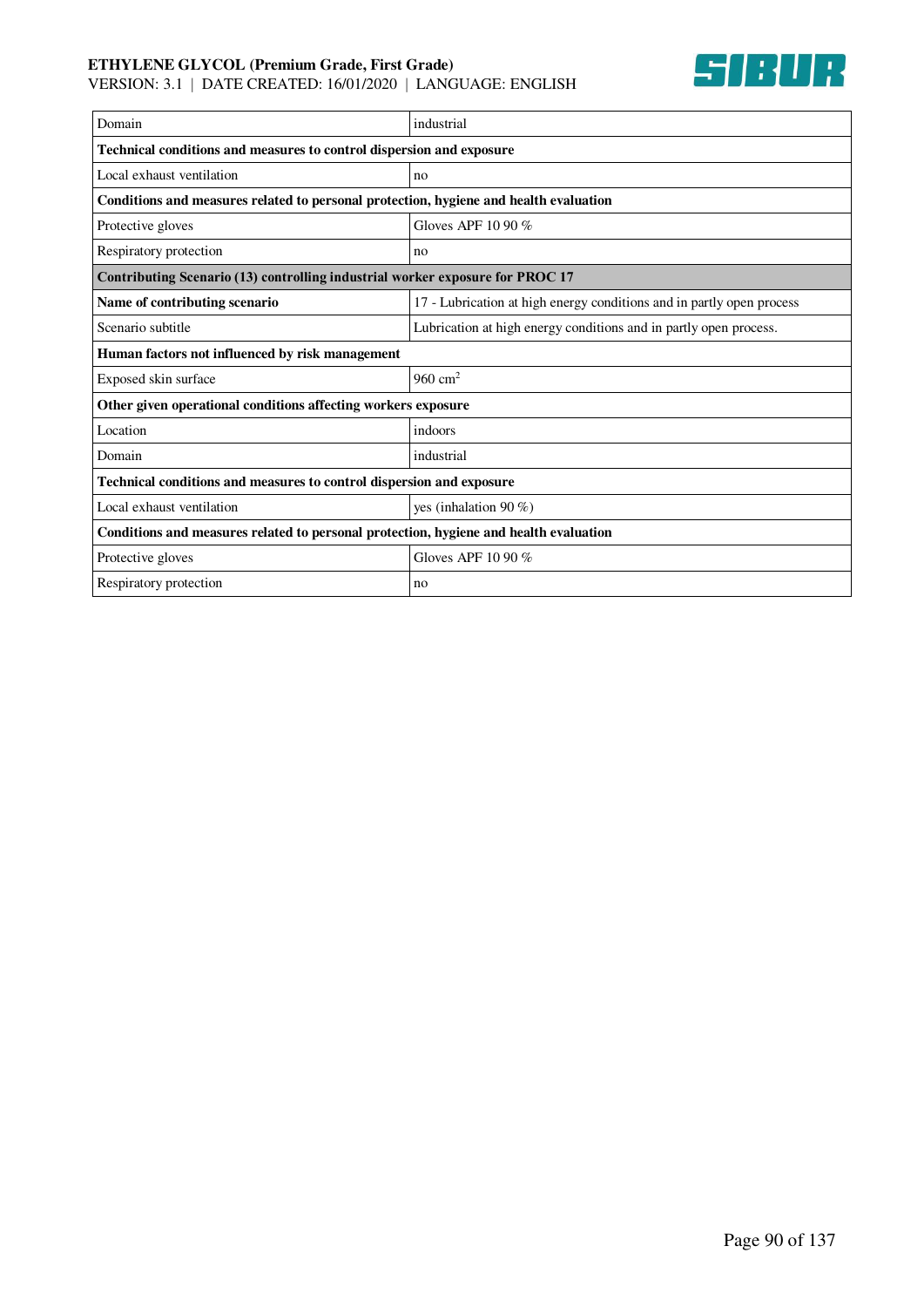

# **Exposure Scenario 14(ES14): Use in metal-working fluids (professional)**

| <b>Free short title</b>                                                                                                         | Use in metal-working fluids (professional) (15)                                                                                                                                                                                                                                                                                                                                                                                                                                                                                                                                                                                                                                        |  |
|---------------------------------------------------------------------------------------------------------------------------------|----------------------------------------------------------------------------------------------------------------------------------------------------------------------------------------------------------------------------------------------------------------------------------------------------------------------------------------------------------------------------------------------------------------------------------------------------------------------------------------------------------------------------------------------------------------------------------------------------------------------------------------------------------------------------------------|--|
| Systematic title based on use descriptor                                                                                        | ERC 8A, 8D; PROC 1, 2, 3, 5, 8A, 8B, 9, 10, 11, 13, 17                                                                                                                                                                                                                                                                                                                                                                                                                                                                                                                                                                                                                                 |  |
| Name of contributing environmental scenario and<br>corresponding ERC                                                            | ERC 8a Wide dispersive indoor use of processing aids in open systems<br>ERC 8d Wide dispersive outdoor use of processing aids in open systems                                                                                                                                                                                                                                                                                                                                                                                                                                                                                                                                          |  |
| Name(s) of contributing worker scenarios and<br>corresponding PROCs                                                             | PROC 1 - Use in closed process, no likelihood of exposure<br>PROC 2 - Use in closed, continuous process with occasional controlled                                                                                                                                                                                                                                                                                                                                                                                                                                                                                                                                                     |  |
|                                                                                                                                 | exposure<br>PROC 3 - Use in closed batch process (synthesis or formulation)<br>PROC 5 - Mixing or blending in batch processes (multistage and/or<br>significant contact)<br>PROC 8a - Transfer of chemicals from/to vessels/ large containers at non<br>dedicated facilities<br>PROC 8b - Transfer of chemicals from/to vessels/ large containers at<br>dedicated facilities<br>PROC 9 - Transfer of chemicals into small containers (dedicated filling line)<br>PROC 10 - Roller application or brushing<br>PROC 11 - Non industrial spraying<br>PROC 13 - Treatment of articles by dipping and pouring<br>PROC 17 - Lubrication at high energy conditions and in partly open process |  |
| Contributing Scenario (1) controlling environmental exposure for ERC 8A                                                         |                                                                                                                                                                                                                                                                                                                                                                                                                                                                                                                                                                                                                                                                                        |  |
| Contributing Scenario (2) controlling environmental exposure for ERC 8D                                                         |                                                                                                                                                                                                                                                                                                                                                                                                                                                                                                                                                                                                                                                                                        |  |
| As no environmental hazard was identified no environmental-related exposure assessment and risk characterization was performed. |                                                                                                                                                                                                                                                                                                                                                                                                                                                                                                                                                                                                                                                                                        |  |
| <b>Product characteristics</b>                                                                                                  |                                                                                                                                                                                                                                                                                                                                                                                                                                                                                                                                                                                                                                                                                        |  |
| Physical state                                                                                                                  | liquid                                                                                                                                                                                                                                                                                                                                                                                                                                                                                                                                                                                                                                                                                 |  |
| Concentration in substance                                                                                                      | 100 %                                                                                                                                                                                                                                                                                                                                                                                                                                                                                                                                                                                                                                                                                  |  |
| Fugacity / Dustiness                                                                                                            | low                                                                                                                                                                                                                                                                                                                                                                                                                                                                                                                                                                                                                                                                                    |  |
| Frequency and duration of use                                                                                                   |                                                                                                                                                                                                                                                                                                                                                                                                                                                                                                                                                                                                                                                                                        |  |
| Duration of activity                                                                                                            | >4 hours (default)                                                                                                                                                                                                                                                                                                                                                                                                                                                                                                                                                                                                                                                                     |  |
| Frequency of use                                                                                                                | 5 days / week                                                                                                                                                                                                                                                                                                                                                                                                                                                                                                                                                                                                                                                                          |  |
| Contributing Scenario (3) controlling professional worker exposure for PROC 1                                                   |                                                                                                                                                                                                                                                                                                                                                                                                                                                                                                                                                                                                                                                                                        |  |
| Name of contributing scenario                                                                                                   | 1 - Use in closed process, no likelihood of exposure                                                                                                                                                                                                                                                                                                                                                                                                                                                                                                                                                                                                                                   |  |
| Scenario subtitle                                                                                                               | Use in closed process, no likelihood of exposure                                                                                                                                                                                                                                                                                                                                                                                                                                                                                                                                                                                                                                       |  |
| Human factors not influenced by risk management                                                                                 |                                                                                                                                                                                                                                                                                                                                                                                                                                                                                                                                                                                                                                                                                        |  |
| Exposed skin surface                                                                                                            | $240 \text{ cm}^2$                                                                                                                                                                                                                                                                                                                                                                                                                                                                                                                                                                                                                                                                     |  |
| Other given operational conditions affecting workers exposure                                                                   |                                                                                                                                                                                                                                                                                                                                                                                                                                                                                                                                                                                                                                                                                        |  |
| Location                                                                                                                        | indoors                                                                                                                                                                                                                                                                                                                                                                                                                                                                                                                                                                                                                                                                                |  |
| Domain                                                                                                                          | professional                                                                                                                                                                                                                                                                                                                                                                                                                                                                                                                                                                                                                                                                           |  |
| Technical conditions and measures to control dispersion and exposure                                                            |                                                                                                                                                                                                                                                                                                                                                                                                                                                                                                                                                                                                                                                                                        |  |
| Local exhaust ventilation                                                                                                       | no                                                                                                                                                                                                                                                                                                                                                                                                                                                                                                                                                                                                                                                                                     |  |
|                                                                                                                                 | Conditions and measures related to personal protection, hygiene and health evaluation                                                                                                                                                                                                                                                                                                                                                                                                                                                                                                                                                                                                  |  |
| Protective gloves                                                                                                               | N <sub>o</sub>                                                                                                                                                                                                                                                                                                                                                                                                                                                                                                                                                                                                                                                                         |  |
| Respiratory protection                                                                                                          | no                                                                                                                                                                                                                                                                                                                                                                                                                                                                                                                                                                                                                                                                                     |  |
| Contributing Scenario (4) controlling professional worker exposure for PROC 2                                                   |                                                                                                                                                                                                                                                                                                                                                                                                                                                                                                                                                                                                                                                                                        |  |
| Name of contributing scenario                                                                                                   | 2 - Use in closed, continuous process with occasional controlled exposure                                                                                                                                                                                                                                                                                                                                                                                                                                                                                                                                                                                                              |  |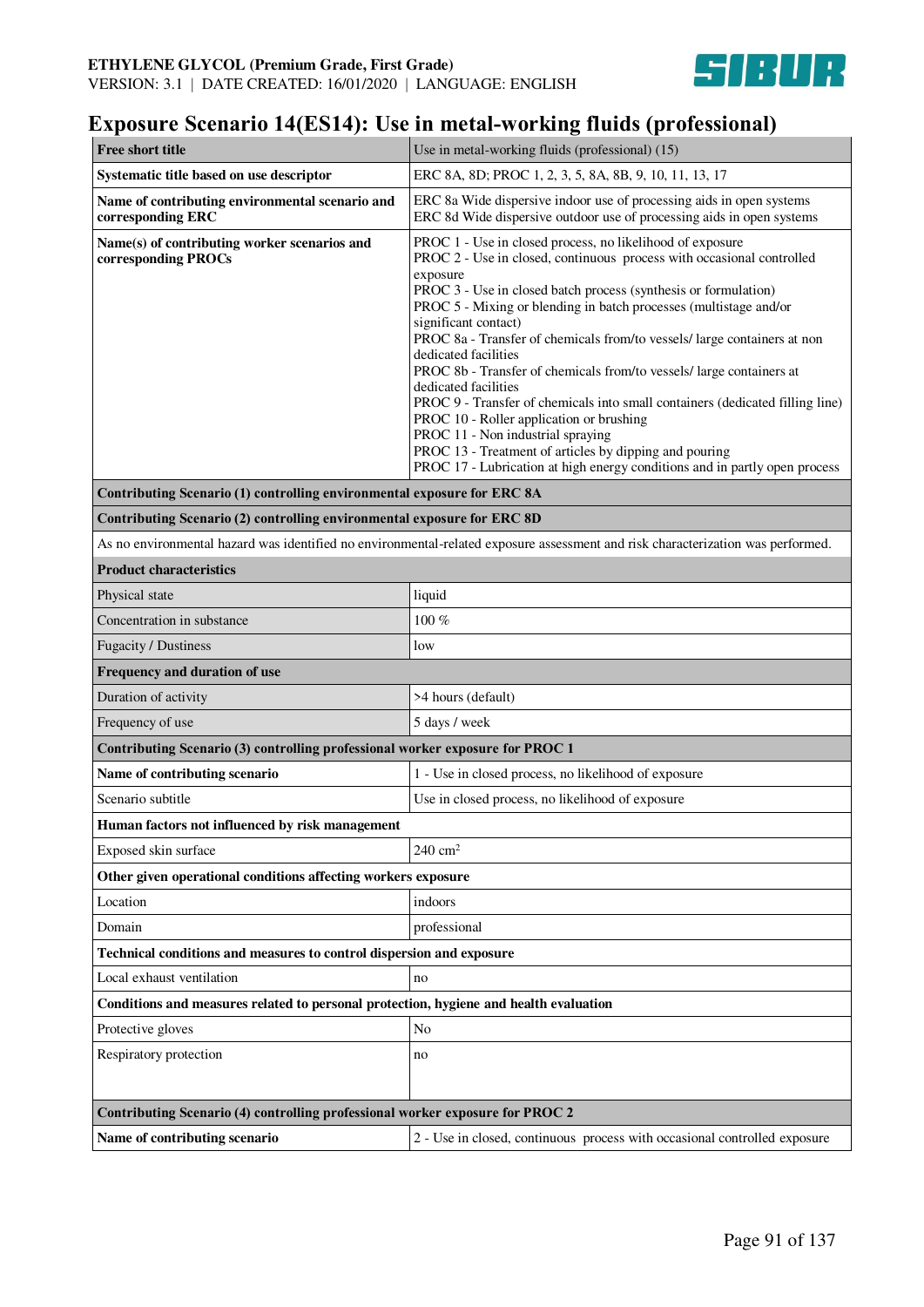

| Scenario subtitle                                                                     |                                                                                                                                |  |
|---------------------------------------------------------------------------------------|--------------------------------------------------------------------------------------------------------------------------------|--|
|                                                                                       | Use in closed, continuous process with occasional controlled exposure.                                                         |  |
| Human factors not influenced by risk management                                       |                                                                                                                                |  |
| Exposed skin surface                                                                  | $480 \text{ cm}^2$                                                                                                             |  |
| Other given operational conditions affecting workers exposure                         |                                                                                                                                |  |
| Location                                                                              | indoors                                                                                                                        |  |
| Domain                                                                                | professional                                                                                                                   |  |
| Technical conditions and measures to control dispersion and exposure                  |                                                                                                                                |  |
| Local exhaust ventilation                                                             | no                                                                                                                             |  |
| Conditions and measures related to personal protection, hygiene and health evaluation |                                                                                                                                |  |
| Protective gloves                                                                     | No                                                                                                                             |  |
| Respiratory protection                                                                | no                                                                                                                             |  |
| Contributing Scenario (5) controlling professional worker exposure for PROC 3         |                                                                                                                                |  |
| Name of contributing scenario                                                         | 3 - Use in closed batch process (synthesis or formulation)                                                                     |  |
| Scenario subtitle                                                                     | Use in closed batch process (synthesis or formulation).                                                                        |  |
| Human factors not influenced by risk management                                       |                                                                                                                                |  |
| Exposed skin surface                                                                  | $240$ cm <sup>2</sup>                                                                                                          |  |
| Other given operational conditions affecting workers exposure                         |                                                                                                                                |  |
| Location                                                                              | indoors                                                                                                                        |  |
| Domain                                                                                | professional                                                                                                                   |  |
| Technical conditions and measures to control dispersion and exposure                  |                                                                                                                                |  |
| Local exhaust ventilation                                                             | no                                                                                                                             |  |
| Conditions and measures related to personal protection, hygiene and health evaluation |                                                                                                                                |  |
| Protective gloves                                                                     | No                                                                                                                             |  |
| Respiratory protection                                                                | no                                                                                                                             |  |
| Contributing Scenario (6) controlling professional worker exposure for PROC 5         |                                                                                                                                |  |
| Name of contributing scenario                                                         | 5 - Mixing or blending in batch processes (multistage and/or significant<br>contact)                                           |  |
| Scenario subtitle                                                                     | Mixing or blending in batch processes for formulation of preparations and<br>articles (multistage and/or significant con-tact) |  |
| Human factors not influenced by risk management                                       |                                                                                                                                |  |
| Exposed skin surface                                                                  | $480$ cm <sup>2</sup>                                                                                                          |  |
| Other given operational conditions affecting workers exposure                         |                                                                                                                                |  |
| Location                                                                              | indoors                                                                                                                        |  |
| Domain                                                                                | professional                                                                                                                   |  |
| Technical conditions and measures to control dispersion and exposure                  |                                                                                                                                |  |
| Local exhaust ventilation                                                             | no                                                                                                                             |  |
| Conditions and measures related to personal protection, hygiene and health evaluation |                                                                                                                                |  |
| Protective gloves                                                                     | No                                                                                                                             |  |
| Respiratory protection                                                                | no                                                                                                                             |  |
| Contributing Scenario (7) controlling professional worker exposure for PROC 8A        |                                                                                                                                |  |
| Name of contributing scenario                                                         | 8a - Transfer of chemicals from/to vessels/ large containers at non dedicated<br>facilities                                    |  |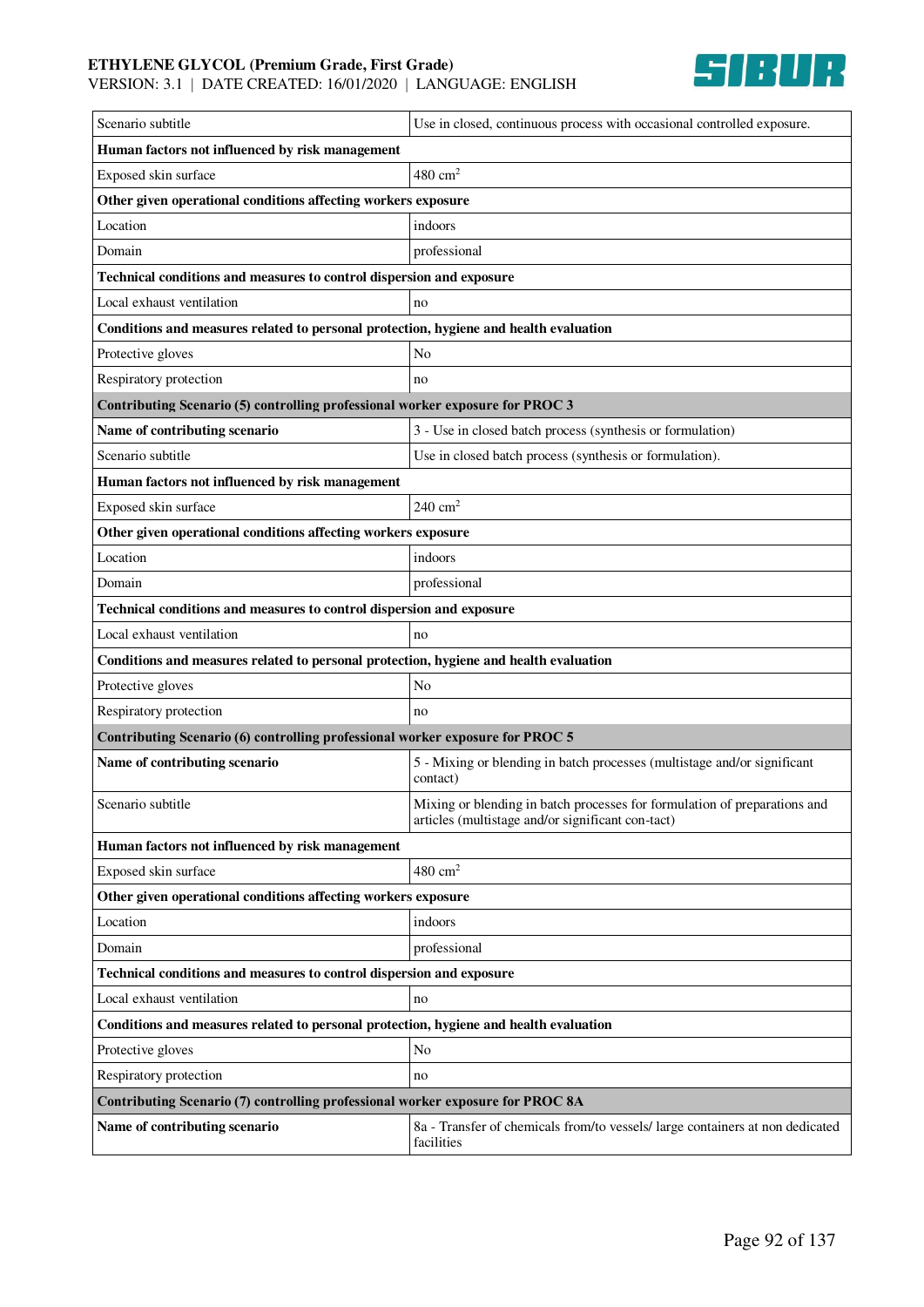

| Scenario subtitle                                                                     | Transfer of substance or preparation (charging/discharging) from/to<br>vessels/large containers at non-dedicated facilities.           |  |
|---------------------------------------------------------------------------------------|----------------------------------------------------------------------------------------------------------------------------------------|--|
| <b>Qualitative Risk Assessment</b>                                                    |                                                                                                                                        |  |
| General                                                                               | In case no suitable local exhaust ventilation is present:<br>Wear a suitable respiratory protection with adequate effectiveness (90%). |  |
| Human factors not influenced by risk management                                       |                                                                                                                                        |  |
| Exposed skin surface                                                                  | 960 $cm2$                                                                                                                              |  |
| Other given operational conditions affecting workers exposure                         |                                                                                                                                        |  |
| Location                                                                              | indoors                                                                                                                                |  |
| Domain                                                                                | professional                                                                                                                           |  |
| Technical conditions and measures to control dispersion and exposure                  |                                                                                                                                        |  |
| Local exhaust ventilation                                                             | yes (inhalation 80 $\%$ )                                                                                                              |  |
| Conditions and measures related to personal protection, hygiene and health evaluation |                                                                                                                                        |  |
| Protective gloves                                                                     | No                                                                                                                                     |  |
| Respiratory protection                                                                | no                                                                                                                                     |  |
| Contributing Scenario (8) controlling professional worker exposure for PROC 8B        |                                                                                                                                        |  |
| Name of contributing scenario                                                         | 8b - Transfer of chemicals from/to vessels/ large containers at dedicated<br>facilities                                                |  |
| Scenario subtitle                                                                     | Transfer of substance or preparation (charging/discharging) from/to<br>vessels/large containers at dedicated facilities.               |  |
| Human factors not influenced by risk management                                       |                                                                                                                                        |  |
| Exposed skin surface                                                                  | 960 cm <sup>2</sup>                                                                                                                    |  |
| Other given operational conditions affecting workers exposure                         |                                                                                                                                        |  |
| Location                                                                              | indoors                                                                                                                                |  |
| Domain                                                                                | professional                                                                                                                           |  |
| Technical conditions and measures to control dispersion and exposure                  |                                                                                                                                        |  |
| Local exhaust ventilation                                                             | no                                                                                                                                     |  |
| Conditions and measures related to personal protection, hygiene and health evaluation |                                                                                                                                        |  |
| Protective gloves                                                                     | No                                                                                                                                     |  |
| Respiratory protection                                                                | no                                                                                                                                     |  |
| Contributing Scenario (9) controlling professional worker exposure for PROC 9         |                                                                                                                                        |  |
| Name of contributing scenario                                                         | 9 - Transfer of chemicals into small containers (dedicated filling line)                                                               |  |
| Scenario subtitle                                                                     | Transfer of substance or preparation into small containers (dedicated filling<br>line, including weighing).                            |  |
| Human factors not influenced by risk management                                       |                                                                                                                                        |  |
| Exposed skin surface                                                                  | $480 \text{ cm}^2$                                                                                                                     |  |
| Other given operational conditions affecting workers exposure                         |                                                                                                                                        |  |
| Location                                                                              | indoors                                                                                                                                |  |
| Domain                                                                                | professional                                                                                                                           |  |
| Technical conditions and measures to control dispersion and exposure                  |                                                                                                                                        |  |
| Local exhaust ventilation                                                             | no                                                                                                                                     |  |
| Conditions and measures related to personal protection, hygiene and health evaluation |                                                                                                                                        |  |
| Protective gloves                                                                     | No                                                                                                                                     |  |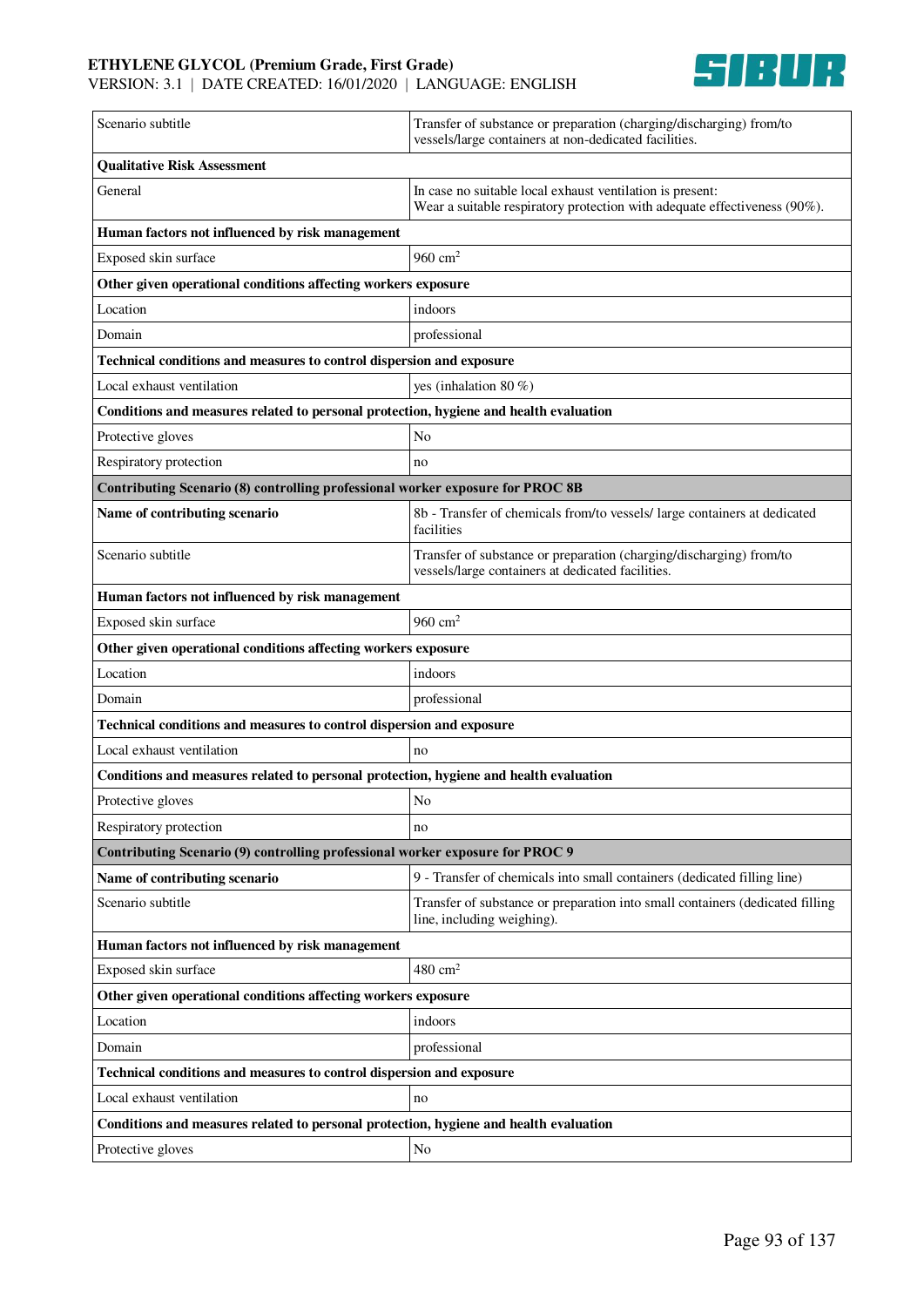

| Respiratory protection                                                                | no                                                                                                                                                                                                                                                                                                                                                                                                     |  |
|---------------------------------------------------------------------------------------|--------------------------------------------------------------------------------------------------------------------------------------------------------------------------------------------------------------------------------------------------------------------------------------------------------------------------------------------------------------------------------------------------------|--|
| Contributing Scenario (10) controlling professional worker exposure for PROC 10       |                                                                                                                                                                                                                                                                                                                                                                                                        |  |
| Name of contributing scenario                                                         | 10 - Roller application or brushing                                                                                                                                                                                                                                                                                                                                                                    |  |
| Scenario subtitle                                                                     | Roller application or brushing                                                                                                                                                                                                                                                                                                                                                                         |  |
| <b>Qualitative Risk Assessment</b>                                                    |                                                                                                                                                                                                                                                                                                                                                                                                        |  |
| General                                                                               | In case no suitable local exhaust ventilation is present:<br>Wear a suitable respiratory protection with adequate effectiveness (90%).                                                                                                                                                                                                                                                                 |  |
| Human factors not influenced by risk management                                       |                                                                                                                                                                                                                                                                                                                                                                                                        |  |
| Exposed skin surface                                                                  | 960 $cm2$                                                                                                                                                                                                                                                                                                                                                                                              |  |
| Other given operational conditions affecting workers exposure                         |                                                                                                                                                                                                                                                                                                                                                                                                        |  |
| Location                                                                              | indoors                                                                                                                                                                                                                                                                                                                                                                                                |  |
| Domain                                                                                | professional                                                                                                                                                                                                                                                                                                                                                                                           |  |
| Technical conditions and measures to control dispersion and exposure                  |                                                                                                                                                                                                                                                                                                                                                                                                        |  |
| Local exhaust ventilation                                                             | yes (inhalation 80 %)                                                                                                                                                                                                                                                                                                                                                                                  |  |
| Conditions and measures related to personal protection, hygiene and health evaluation |                                                                                                                                                                                                                                                                                                                                                                                                        |  |
| Protective gloves                                                                     | Gloves APF 10 90 %                                                                                                                                                                                                                                                                                                                                                                                     |  |
| Respiratory protection                                                                | no                                                                                                                                                                                                                                                                                                                                                                                                     |  |
| Contributing Scenario (11) controlling professional worker exposure for PROC 11       |                                                                                                                                                                                                                                                                                                                                                                                                        |  |
| Name of contributing scenario                                                         | 11 - Non industrial spraying                                                                                                                                                                                                                                                                                                                                                                           |  |
| Scenario subtitle                                                                     | Non industrial spraying                                                                                                                                                                                                                                                                                                                                                                                |  |
| Human factors not influenced by risk management                                       |                                                                                                                                                                                                                                                                                                                                                                                                        |  |
| Exposed skin surface                                                                  | $1,500$ cm <sup>2</sup>                                                                                                                                                                                                                                                                                                                                                                                |  |
| Other given operational conditions affecting workers exposure                         |                                                                                                                                                                                                                                                                                                                                                                                                        |  |
| Location                                                                              | indoors                                                                                                                                                                                                                                                                                                                                                                                                |  |
| Domain                                                                                | professional                                                                                                                                                                                                                                                                                                                                                                                           |  |
| Technical conditions and measures to control dispersion and exposure                  |                                                                                                                                                                                                                                                                                                                                                                                                        |  |
| Local exhaust ventilation                                                             | no                                                                                                                                                                                                                                                                                                                                                                                                     |  |
| Conditions and measures related to personal protection, hygiene and health evaluation |                                                                                                                                                                                                                                                                                                                                                                                                        |  |
| Protective gloves                                                                     | Gloves APF 10 90 %                                                                                                                                                                                                                                                                                                                                                                                     |  |
| Respiratory protection                                                                | 90%                                                                                                                                                                                                                                                                                                                                                                                                    |  |
| Use of external/measured value dermal                                                 | The RISKSOFDERM V2.1 model has been used to estimate dermal<br>exposure.                                                                                                                                                                                                                                                                                                                               |  |
|                                                                                       | The 75th percentile of the "Exposure loading per shift body" was added with<br>the 75th percentile of the "Exposure loading per shift hand". The values<br>given in µl was converted into mg and divided by a body weight of 70 kg<br>which is generally assumed for workers. In addition, appropriate body<br>protection was considered within the calculation of the final dermal exposure<br>value. |  |
|                                                                                       | RISKOFDERM v2.1 - Process: "Spraying"<br>Physical state: Liquid<br>Concentration of substance: 100%<br>Vapour pressure of the substance: 0.123 hPa                                                                                                                                                                                                                                                     |  |
|                                                                                       | Application rate: 0.05 l/min<br>Duration of exposure: 150 mins<br>Exposed skin surface: Whole body                                                                                                                                                                                                                                                                                                     |  |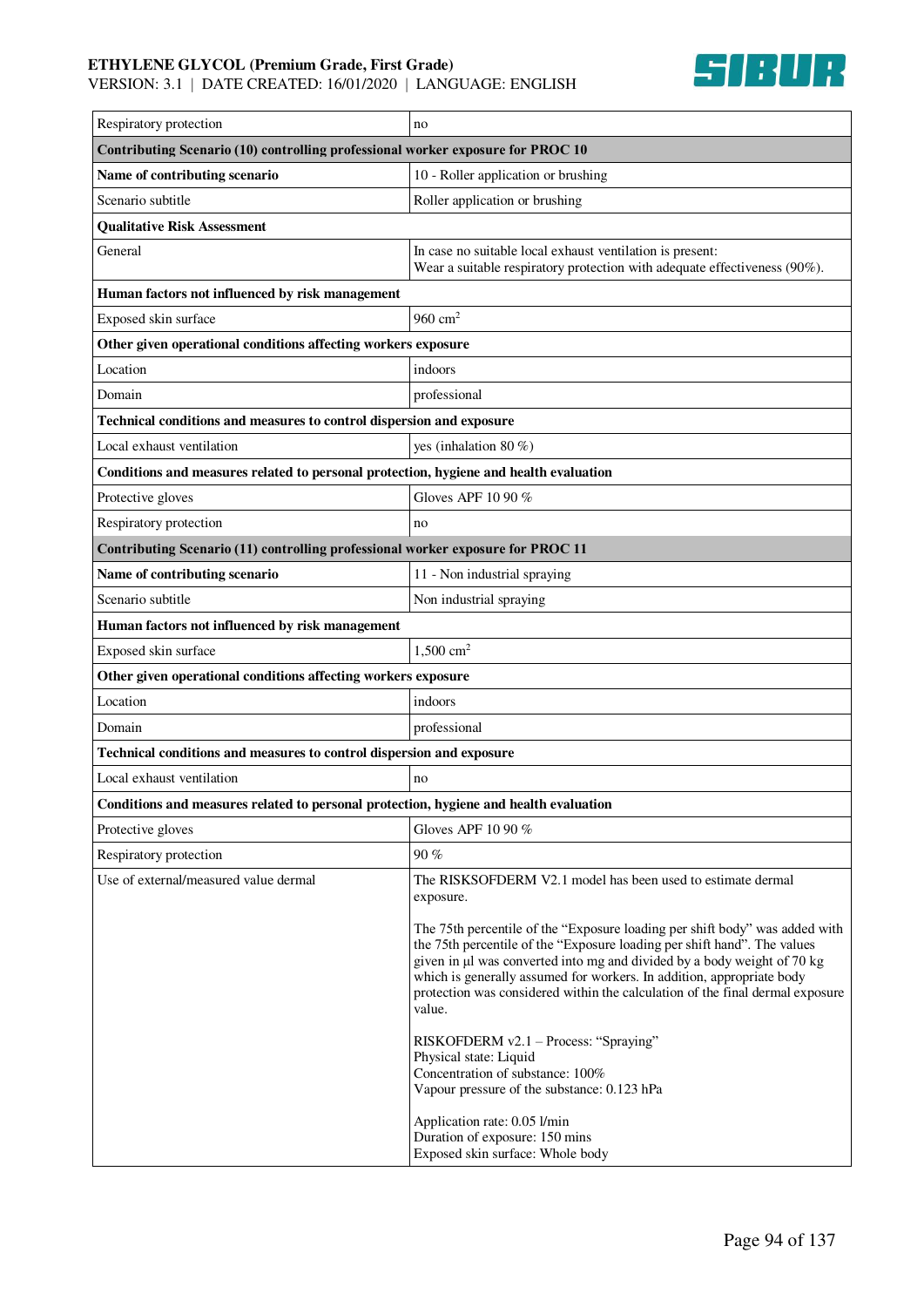

|                                                                                       | Location: Inside                                                                                                                                                     |  |
|---------------------------------------------------------------------------------------|----------------------------------------------------------------------------------------------------------------------------------------------------------------------|--|
|                                                                                       | Direction of spraying: Level                                                                                                                                         |  |
|                                                                                       | Segregation: Worker is within one meter of the source                                                                                                                |  |
|                                                                                       | Direction of airflow: Not clearly away from the worker                                                                                                               |  |
|                                                                                       | Use of suitable gloves with basic training: Yes (Effectiveness: 90%)<br>Wearing of appropriate working clothes (e.g. an overall): Yes (Effectiveness:<br>80%)        |  |
| Use of external/measured value inhalation                                             | The ART model has been used to estimate inhalative exposure.<br>Mechanistic model results (before RPE):                                                              |  |
|                                                                                       | The predicted 75th percentile full-shift exposure is $35 \text{ mg/m}^3$ .<br>The inter-quartile confidence interval is $18 \text{ mg/m}^3$ to $69 \text{ mg/m}^3$ . |  |
|                                                                                       | Use of respiratory protection (90% reduction):<br>upper-end inter-quartile confidence interval is 6.9 mg/m <sup>3</sup> .                                            |  |
|                                                                                       | Emission sources: Near field                                                                                                                                         |  |
|                                                                                       | Process temperature: Room temperature                                                                                                                                |  |
|                                                                                       | Vapour pressure: 12.3 Pa<br>Liquid weight fraction: 1                                                                                                                |  |
|                                                                                       | Viscosity: medium (oil-like)                                                                                                                                         |  |
|                                                                                       | Substance product type: Liquids<br>Situation: Surface spraying of liquids, Low application rate $(0.03 - 0.3)$                                                       |  |
|                                                                                       | l/minute)                                                                                                                                                            |  |
|                                                                                       | Spray direction: Only horizontal or downward                                                                                                                         |  |
|                                                                                       | Spray technique: Spraying with high compressed air use<br>Primary localized controls: No (0% reduction)                                                              |  |
|                                                                                       | Secondary localized controls: No (0 % reduction)                                                                                                                     |  |
|                                                                                       | Effective housekeeping practices in place: No<br>General housekeeping in place: Yes                                                                                  |  |
|                                                                                       |                                                                                                                                                                      |  |
|                                                                                       | Process fully enclosed: No                                                                                                                                           |  |
|                                                                                       | Room size: 100 m <sup>3</sup><br>Work area: Indoors                                                                                                                  |  |
|                                                                                       | Duration (mins): 150                                                                                                                                                 |  |
|                                                                                       | Nonexposure period (mins): 330                                                                                                                                       |  |
|                                                                                       | Ventilation rate: Mechanical ventilation giving at least 1 ACH<br>Use of respiratory protection (90% reduction): yes                                                 |  |
| Contributing Scenario (12) controlling professional worker exposure for PROC 13       |                                                                                                                                                                      |  |
| Name of contributing scenario                                                         | 13 - Treatment of articles by dipping and pouring                                                                                                                    |  |
| Scenario subtitle                                                                     | Treatment of articles by dipping and pouring.                                                                                                                        |  |
| Human factors not influenced by risk management                                       |                                                                                                                                                                      |  |
| Exposed skin surface                                                                  | $480$ cm <sup>2</sup>                                                                                                                                                |  |
| Other given operational conditions affecting workers exposure                         |                                                                                                                                                                      |  |
| Location                                                                              | indoors                                                                                                                                                              |  |
| Domain                                                                                | professional                                                                                                                                                         |  |
| Technical conditions and measures to control dispersion and exposure                  |                                                                                                                                                                      |  |
| Local exhaust ventilation                                                             | no                                                                                                                                                                   |  |
| Conditions and measures related to personal protection, hygiene and health evaluation |                                                                                                                                                                      |  |
| Protective gloves                                                                     | Gloves APF 10 90 %                                                                                                                                                   |  |
| Respiratory protection                                                                | No                                                                                                                                                                   |  |
| Contributing Scenario (13) controlling professional worker exposure for PROC 17       |                                                                                                                                                                      |  |
| Name of contributing scenario                                                         | 17 - Lubrication at high energy conditions and in partly open process                                                                                                |  |
| Scenario subtitle                                                                     | Lubrication at high energy conditions and in partly open process.                                                                                                    |  |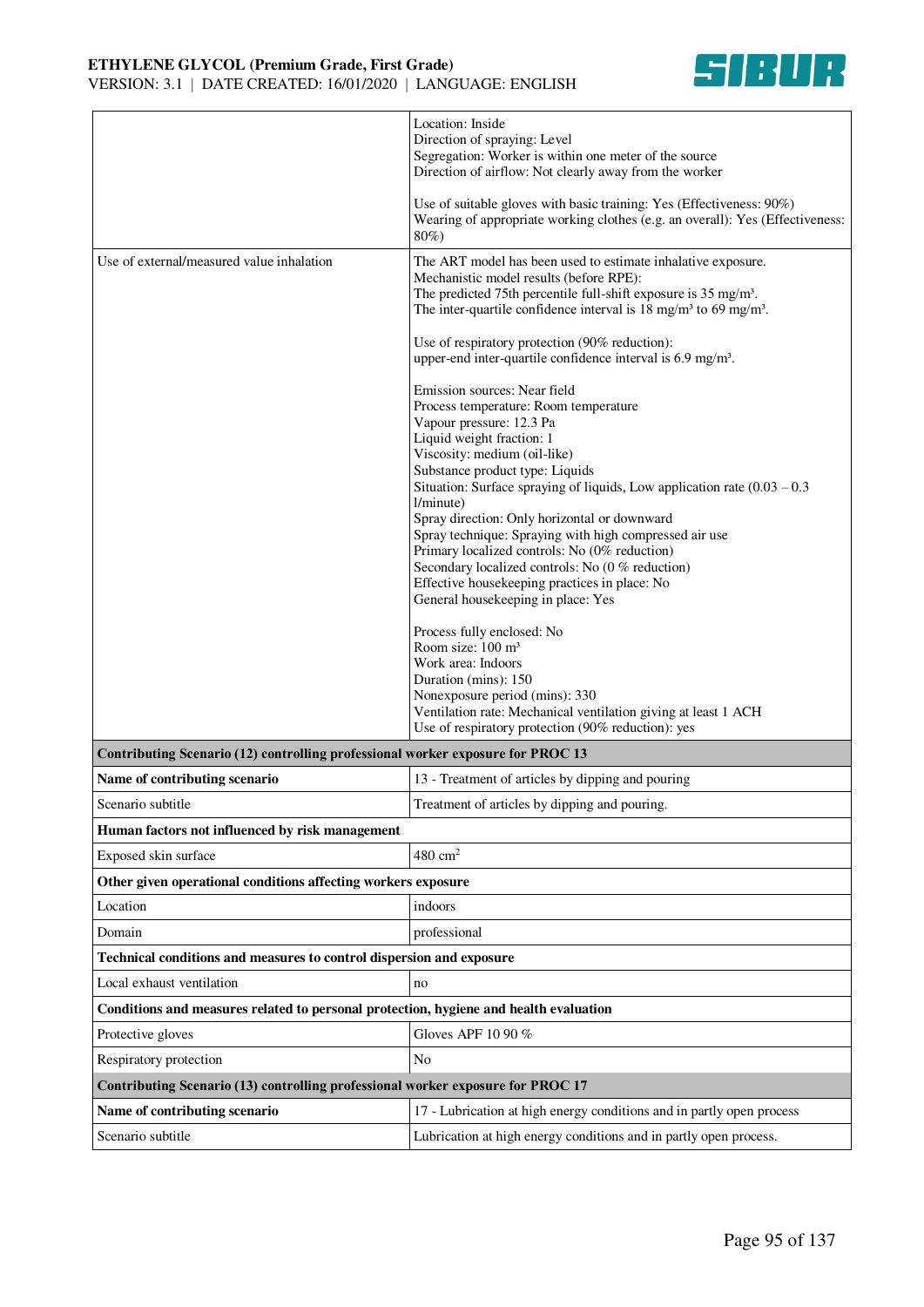

| Human factors not influenced by risk management                                       |                           |  |
|---------------------------------------------------------------------------------------|---------------------------|--|
| Exposed skin surface                                                                  | $960 \text{ cm}^2$        |  |
| Other given operational conditions affecting workers exposure                         |                           |  |
| Location                                                                              | indoors                   |  |
| Domain                                                                                | professional              |  |
| Technical conditions and measures to control dispersion and exposure                  |                           |  |
| Local exhaust ventilation                                                             | yes (inhalation 80 $\%$ ) |  |
| Conditions and measures related to personal protection, hygiene and health evaluation |                           |  |
| Protective gloves                                                                     | Gloves APF 10 90 $%$      |  |
| Respiratory protection                                                                | no                        |  |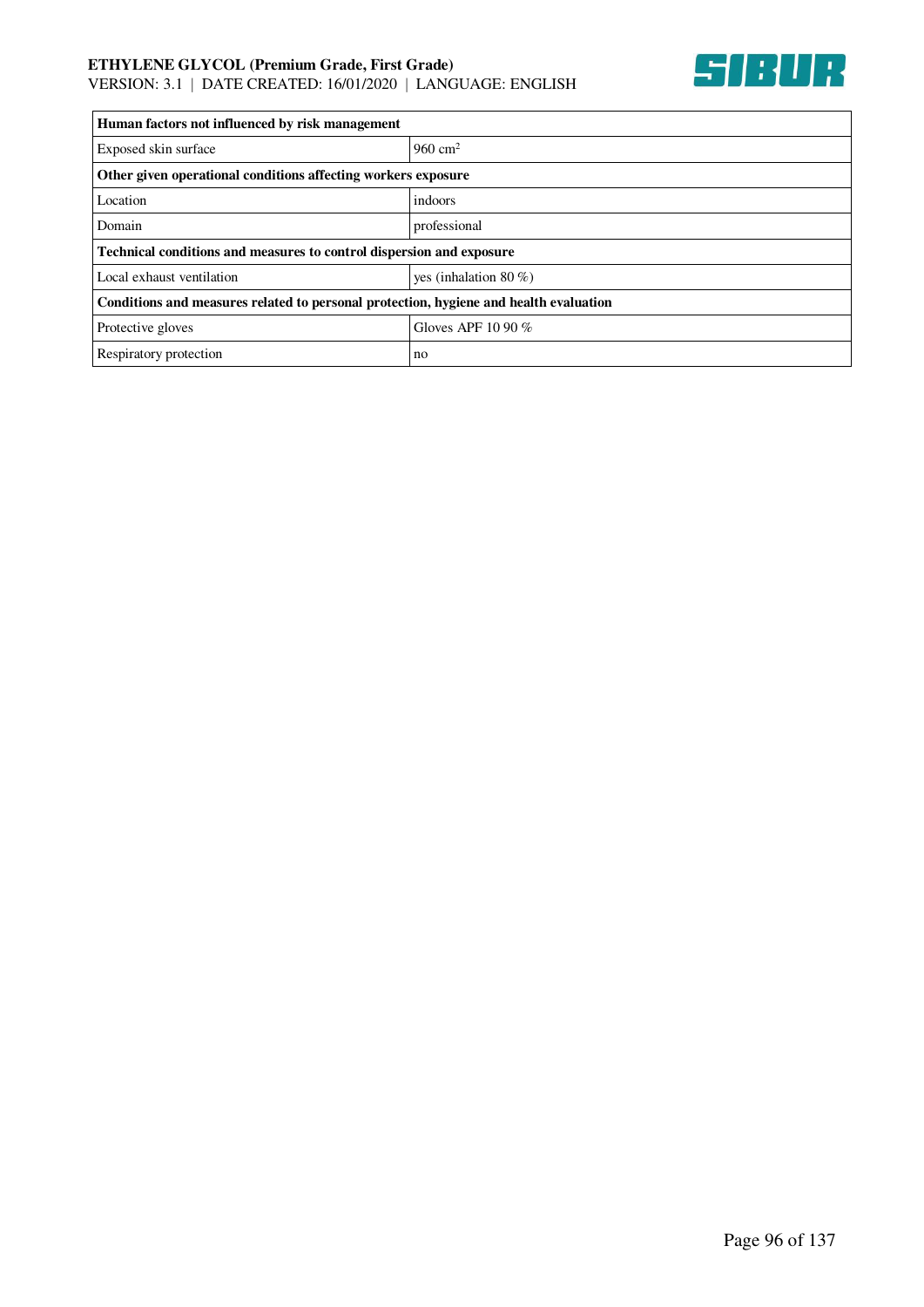

# **Exposure Scenario 15 (ES15): Use in Agrochemicals (professional)**

| <b>Free short title</b>                                                                                                         | Use in Agrochemicals (professional) (16)                                                                                                                                                                                                                                                                                                                                                                                                                                                                                                                                                                                           |  |
|---------------------------------------------------------------------------------------------------------------------------------|------------------------------------------------------------------------------------------------------------------------------------------------------------------------------------------------------------------------------------------------------------------------------------------------------------------------------------------------------------------------------------------------------------------------------------------------------------------------------------------------------------------------------------------------------------------------------------------------------------------------------------|--|
| Systematic title based on use descriptor                                                                                        | ERC 8A, 8D; PROC 1, 2, 4, 8A, 8B, 9, 11, 13                                                                                                                                                                                                                                                                                                                                                                                                                                                                                                                                                                                        |  |
| Name of contributing environmental scenario and<br>corresponding ERC                                                            | ERC 8a Wide dispersive indoor use of processing aids in open systems<br>ERC 8d Wide dispersive outdoor use of processing aids in open systems                                                                                                                                                                                                                                                                                                                                                                                                                                                                                      |  |
| Name(s) of contributing worker scenarios and<br>corresponding PROCs                                                             | PROC 1 - Use in closed process, no likelihood of exposure<br>PROC 2 - Use in closed, continuous process with occasional controlled<br>exposure<br>PROC 4 - Use in batch and other process (synthesis) where opportunity for<br>exposure arises<br>PROC 8a - Transfer of chemicals from/to vessels/ large containers at non<br>dedicated facilities<br>PROC 8b - Transfer of chemicals from/to vessels/ large containers at<br>dedicated facilities<br>PROC 9 - Transfer of chemicals into small containers (dedicated filling line)<br>PROC 11 - Non industrial spraying<br>PROC 13 - Treatment of articles by dipping and pouring |  |
| Contributing Scenario (1) controlling environmental exposure for ERC 8A                                                         |                                                                                                                                                                                                                                                                                                                                                                                                                                                                                                                                                                                                                                    |  |
| Contributing Scenario (2) controlling environmental exposure for ERC 8D                                                         |                                                                                                                                                                                                                                                                                                                                                                                                                                                                                                                                                                                                                                    |  |
| As no environmental hazard was identified no environmental-related exposure assessment and risk characterization was performed. |                                                                                                                                                                                                                                                                                                                                                                                                                                                                                                                                                                                                                                    |  |
| <b>Product characteristics</b>                                                                                                  |                                                                                                                                                                                                                                                                                                                                                                                                                                                                                                                                                                                                                                    |  |
| Physical state                                                                                                                  | liquid                                                                                                                                                                                                                                                                                                                                                                                                                                                                                                                                                                                                                             |  |
| Concentration in substance                                                                                                      | 100 %                                                                                                                                                                                                                                                                                                                                                                                                                                                                                                                                                                                                                              |  |
| Fugacity / Dustiness                                                                                                            | low                                                                                                                                                                                                                                                                                                                                                                                                                                                                                                                                                                                                                                |  |
| <b>Frequency and duration of use</b>                                                                                            |                                                                                                                                                                                                                                                                                                                                                                                                                                                                                                                                                                                                                                    |  |
| Duration of activity                                                                                                            | >4 hours (default)                                                                                                                                                                                                                                                                                                                                                                                                                                                                                                                                                                                                                 |  |
| Frequency of use                                                                                                                | 5 days / week                                                                                                                                                                                                                                                                                                                                                                                                                                                                                                                                                                                                                      |  |
| Contributing Scenario (3) controlling professional worker exposure for PROC 1                                                   |                                                                                                                                                                                                                                                                                                                                                                                                                                                                                                                                                                                                                                    |  |
| Name of contributing scenario                                                                                                   | 1 - Use in closed process, no likelihood of exposure                                                                                                                                                                                                                                                                                                                                                                                                                                                                                                                                                                               |  |
| Scenario subtitle                                                                                                               | Use in closed process, no likelihood of exposure                                                                                                                                                                                                                                                                                                                                                                                                                                                                                                                                                                                   |  |
| Human factors not influenced by risk management                                                                                 |                                                                                                                                                                                                                                                                                                                                                                                                                                                                                                                                                                                                                                    |  |
| Exposed skin surface                                                                                                            | $240$ cm <sup>2</sup>                                                                                                                                                                                                                                                                                                                                                                                                                                                                                                                                                                                                              |  |
| Other given operational conditions affecting workers exposure                                                                   |                                                                                                                                                                                                                                                                                                                                                                                                                                                                                                                                                                                                                                    |  |
| Location                                                                                                                        | indoors                                                                                                                                                                                                                                                                                                                                                                                                                                                                                                                                                                                                                            |  |
| Domain                                                                                                                          | professional                                                                                                                                                                                                                                                                                                                                                                                                                                                                                                                                                                                                                       |  |
| Technical conditions and measures to control dispersion and exposure                                                            |                                                                                                                                                                                                                                                                                                                                                                                                                                                                                                                                                                                                                                    |  |
| Local exhaust ventilation                                                                                                       | no                                                                                                                                                                                                                                                                                                                                                                                                                                                                                                                                                                                                                                 |  |
| Conditions and measures related to personal protection, hygiene and health evaluation                                           |                                                                                                                                                                                                                                                                                                                                                                                                                                                                                                                                                                                                                                    |  |
| Protective gloves                                                                                                               | No                                                                                                                                                                                                                                                                                                                                                                                                                                                                                                                                                                                                                                 |  |
| Respiratory protection                                                                                                          | no                                                                                                                                                                                                                                                                                                                                                                                                                                                                                                                                                                                                                                 |  |
| Contributing Scenario (4) controlling professional worker exposure for PROC 2                                                   |                                                                                                                                                                                                                                                                                                                                                                                                                                                                                                                                                                                                                                    |  |
| Name of contributing scenario                                                                                                   | 2 - Use in closed, continuous process with occasional controlled exposure                                                                                                                                                                                                                                                                                                                                                                                                                                                                                                                                                          |  |
| Scenario subtitle                                                                                                               | Use in closed, continuous process with occasional controlled exposure.                                                                                                                                                                                                                                                                                                                                                                                                                                                                                                                                                             |  |
| Human factors not influenced by risk management                                                                                 |                                                                                                                                                                                                                                                                                                                                                                                                                                                                                                                                                                                                                                    |  |
| Exposed skin surface                                                                                                            | $480$ cm <sup>2</sup>                                                                                                                                                                                                                                                                                                                                                                                                                                                                                                                                                                                                              |  |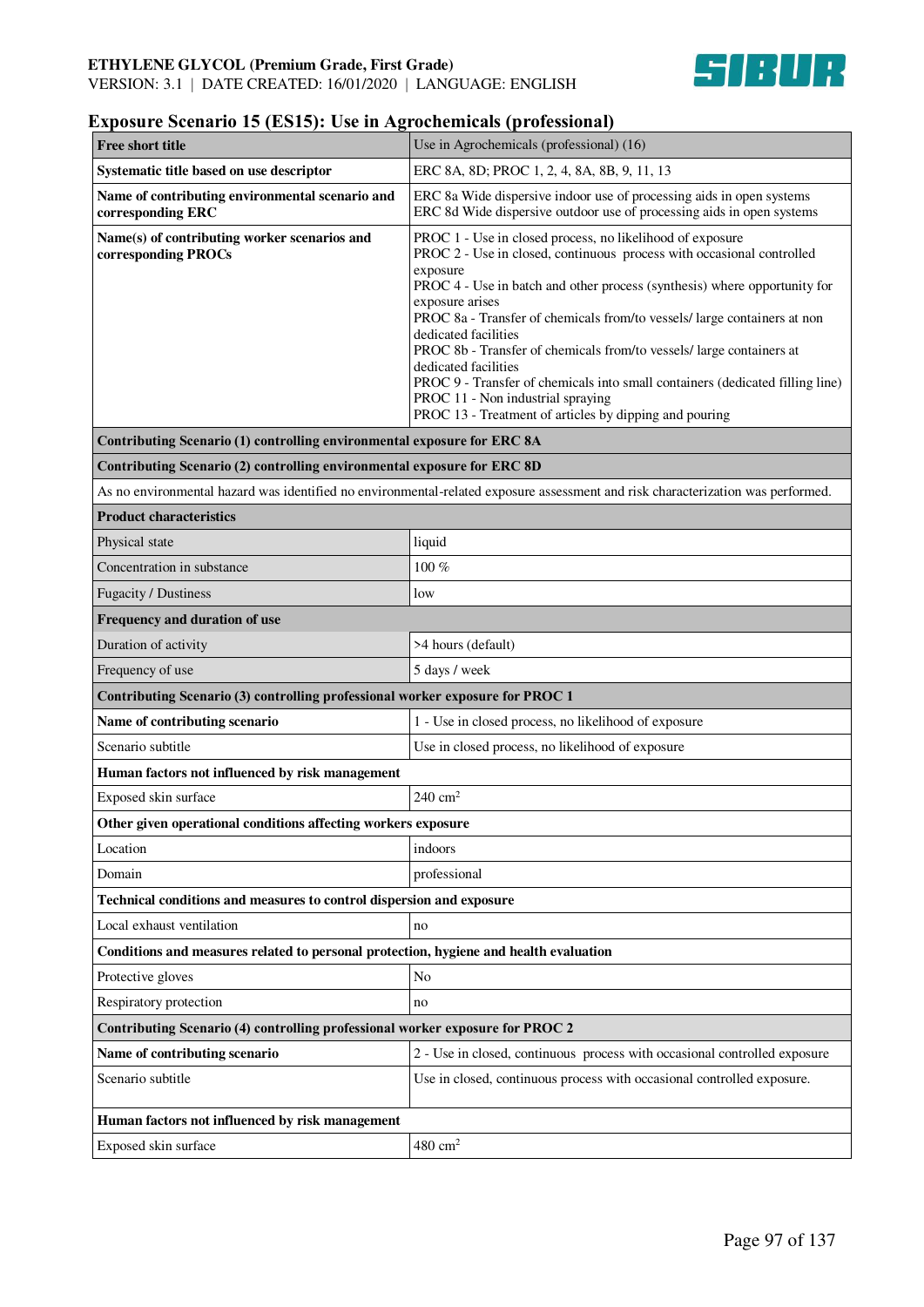

| Other given operational conditions affecting workers exposure                         |                                                                                                                                        |  |
|---------------------------------------------------------------------------------------|----------------------------------------------------------------------------------------------------------------------------------------|--|
| Location                                                                              | indoors                                                                                                                                |  |
| Domain                                                                                | professional                                                                                                                           |  |
| Technical conditions and measures to control dispersion and exposure                  |                                                                                                                                        |  |
| Local exhaust ventilation                                                             | no                                                                                                                                     |  |
| Conditions and measures related to personal protection, hygiene and health evaluation |                                                                                                                                        |  |
| Protective gloves                                                                     | No                                                                                                                                     |  |
| Respiratory protection                                                                | no                                                                                                                                     |  |
| Contributing Scenario (5) controlling professional worker exposure for PROC 4         |                                                                                                                                        |  |
| Name of contributing scenario                                                         | 4 - Use in batch and other process (synthesis) where opportunity for<br>exposure arises                                                |  |
| Scenario subtitle                                                                     | Use in batch and other process (synthesis) where opportunity for exposure<br>arises.                                                   |  |
| Human factors not influenced by risk management                                       |                                                                                                                                        |  |
| Exposed skin surface                                                                  | $480$ cm <sup>2</sup>                                                                                                                  |  |
| Other given operational conditions affecting workers exposure                         |                                                                                                                                        |  |
| Location                                                                              | indoors                                                                                                                                |  |
| Domain                                                                                | professional                                                                                                                           |  |
| Technical conditions and measures to control dispersion and exposure                  |                                                                                                                                        |  |
| Local exhaust ventilation                                                             | no                                                                                                                                     |  |
| Conditions and measures related to personal protection, hygiene and health evaluation |                                                                                                                                        |  |
| Protective gloves                                                                     | No                                                                                                                                     |  |
| Respiratory protection                                                                | no                                                                                                                                     |  |
| Contributing Scenario (6) controlling professional worker exposure for PROC 8A        |                                                                                                                                        |  |
| Name of contributing scenario                                                         | 8a - Transfer of chemicals from/to vessels/ large containers at non dedicated<br>facilities                                            |  |
| Scenario subtitle                                                                     | Transfer of substance or preparation (charging/discharging) from/to<br>vessels/large containers at non-dedicated facilities.           |  |
| <b>Qualitative Risk Assessment</b>                                                    |                                                                                                                                        |  |
| General                                                                               | In case no suitable local exhaust ventilation is present:<br>Wear a suitable respiratory protection with adequate effectiveness (90%). |  |
| Human factors not influenced by risk management                                       |                                                                                                                                        |  |
| Exposed skin surface                                                                  | $960 \text{ cm}^2$                                                                                                                     |  |
| Other given operational conditions affecting workers exposure                         |                                                                                                                                        |  |
| Location                                                                              | indoors                                                                                                                                |  |
| Domain                                                                                | professional                                                                                                                           |  |
| Technical conditions and measures to control dispersion and exposure                  |                                                                                                                                        |  |
| Local exhaust ventilation                                                             | yes (inhalation 80 $\%$ )                                                                                                              |  |
| Conditions and measures related to personal protection, hygiene and health evaluation |                                                                                                                                        |  |
| Protective gloves                                                                     | N <sub>o</sub>                                                                                                                         |  |
| Respiratory protection                                                                | no                                                                                                                                     |  |
| Contributing Scenario (7) controlling professional worker exposure for PROC 8B        |                                                                                                                                        |  |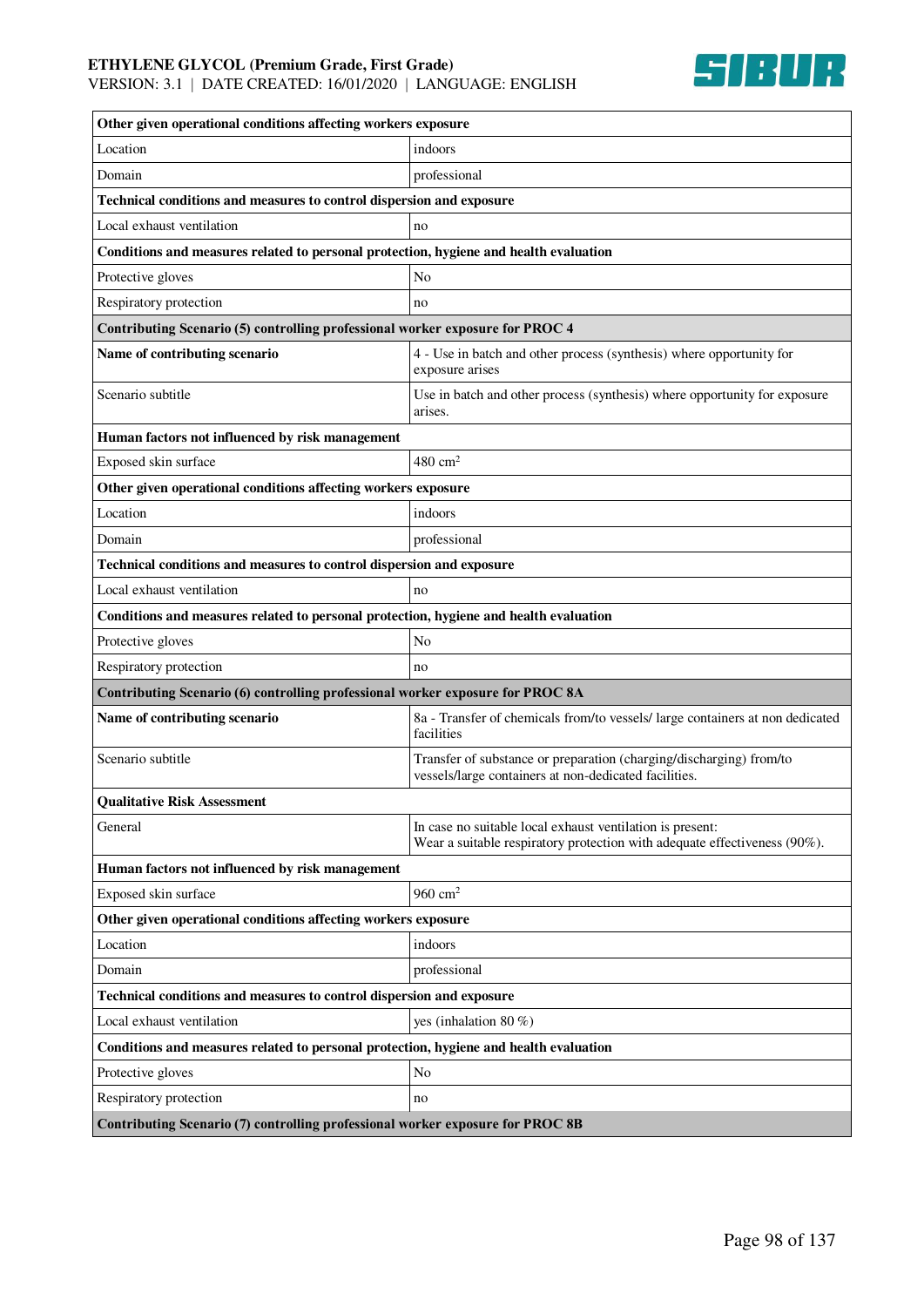

| Name of contributing scenario                                                         | 8b - Transfer of chemicals from/to vessels/ large containers at dedicated<br>facilities                                  |  |
|---------------------------------------------------------------------------------------|--------------------------------------------------------------------------------------------------------------------------|--|
| Scenario subtitle                                                                     | Transfer of substance or preparation (charging/discharging) from/to<br>vessels/large containers at dedicated facilities. |  |
| Human factors not influenced by risk management                                       |                                                                                                                          |  |
| Exposed skin surface                                                                  | 960 cm <sup>2</sup>                                                                                                      |  |
| Other given operational conditions affecting workers exposure                         |                                                                                                                          |  |
| Location                                                                              | indoors                                                                                                                  |  |
| Domain                                                                                | professional                                                                                                             |  |
| Technical conditions and measures to control dispersion and exposure                  |                                                                                                                          |  |
| Local exhaust ventilation                                                             | no                                                                                                                       |  |
| Conditions and measures related to personal protection, hygiene and health evaluation |                                                                                                                          |  |
| Protective gloves                                                                     | No                                                                                                                       |  |
| Respiratory protection                                                                | no                                                                                                                       |  |
| Contributing Scenario (8) controlling professional worker exposure for PROC 9         |                                                                                                                          |  |
| Name of contributing scenario                                                         | 9 - Transfer of chemicals into small containers (dedicated filling line)                                                 |  |
| Scenario subtitle                                                                     | Transfer of substance or preparation into small containers (dedicated filling<br>line, including weighing).              |  |
| Human factors not influenced by risk management                                       |                                                                                                                          |  |
| Exposed skin surface                                                                  | $480$ cm <sup>2</sup>                                                                                                    |  |
| Other given operational conditions affecting workers exposure                         |                                                                                                                          |  |
| Location                                                                              | indoors                                                                                                                  |  |
| Domain                                                                                | professional                                                                                                             |  |
| Technical conditions and measures to control dispersion and exposure                  |                                                                                                                          |  |
| Local exhaust ventilation                                                             | no                                                                                                                       |  |
| Conditions and measures related to personal protection, hygiene and health evaluation |                                                                                                                          |  |
| Protective gloves                                                                     | No                                                                                                                       |  |
| Respiratory protection                                                                | no                                                                                                                       |  |
| Contributing Scenario (9) controlling professional worker exposure for PROC 11        |                                                                                                                          |  |
| Name of contributing scenario                                                         | 11 - Non industrial spraying                                                                                             |  |
| Scenario subtitle                                                                     | Non industrial spraying                                                                                                  |  |
| Human factors not influenced by risk management                                       |                                                                                                                          |  |
| Exposed skin surface                                                                  | $1,500$ cm <sup>2</sup>                                                                                                  |  |
| Other given operational conditions affecting workers exposure                         |                                                                                                                          |  |
| Location                                                                              | indoors                                                                                                                  |  |
| Domain                                                                                | professional                                                                                                             |  |
| Technical conditions and measures to control dispersion and exposure                  |                                                                                                                          |  |
| Local exhaust ventilation                                                             | no                                                                                                                       |  |
| Conditions and measures related to personal protection, hygiene and health evaluation |                                                                                                                          |  |
| Protective gloves                                                                     | Gloves APF 10 90 %                                                                                                       |  |
| Respiratory protection                                                                | 90%                                                                                                                      |  |
| Use of external/measured value dermal                                                 | The RISKSOFDERM V2.1 model has been used to estimate dermal<br>exposure.                                                 |  |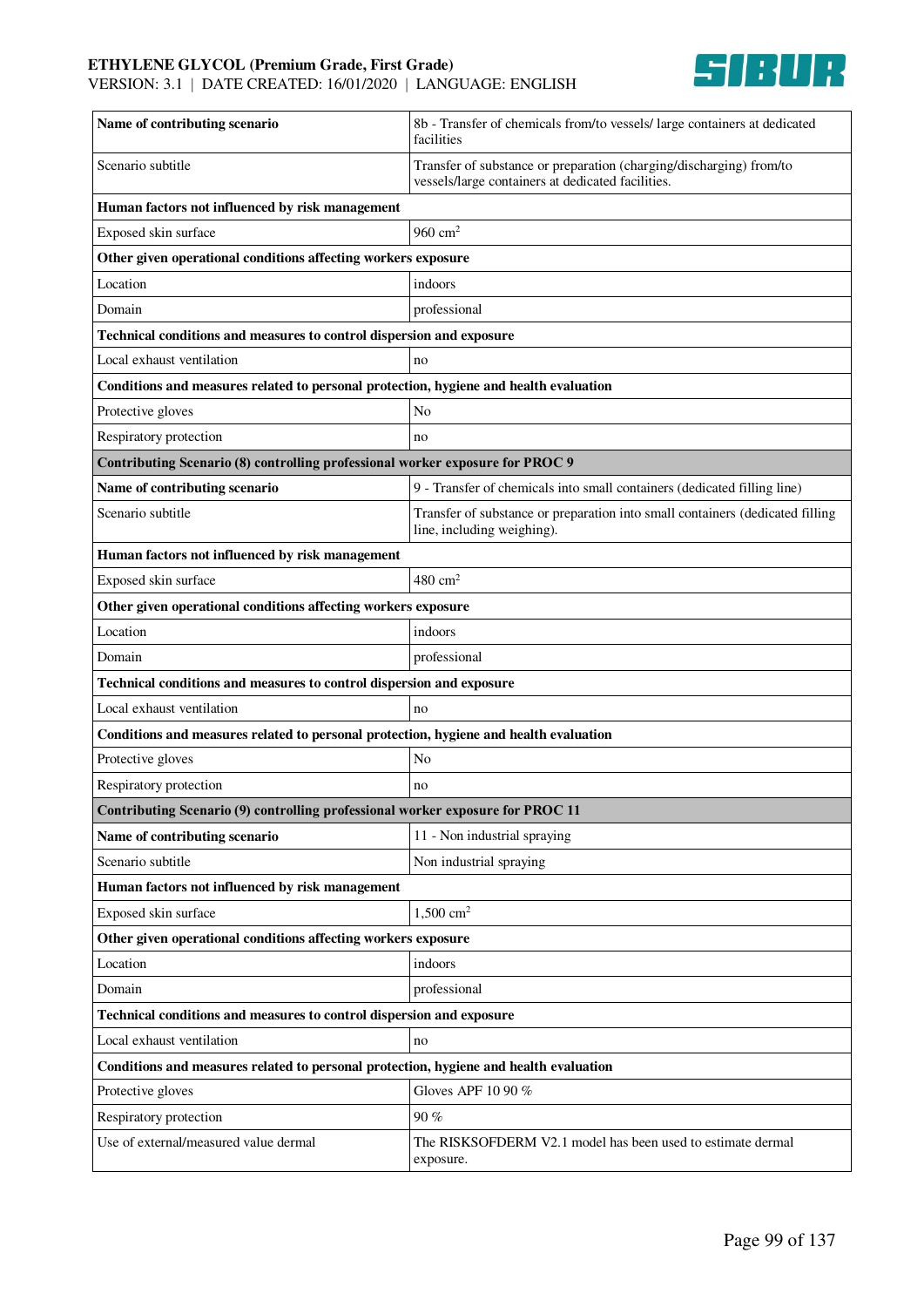

|                                                                                 | The 75th percentile of the "Exposure loading per shift body" was added with<br>the 75th percentile of the "Exposure loading per shift hand". The values<br>given in µl was converted into mg and divided by a body weight of 70 kg<br>which is generally assumed for workers. In addition, appropriate body<br>protection was considered within the calculation of the final dermal exposure<br>value.<br>RISKOFDERM v2.1 - Process: "Spraying"<br>Physical state: Liquid<br>Concentration of substance: 100%<br>Vapour pressure of the substance: 0.123 hPa<br>Application rate: 0.05 l/min<br>Duration of exposure: 150 mins<br>Exposed skin surface: Whole body<br>Location: Inside<br>Direction of spraying: Level<br>Segregation: Worker is within one meter of the source<br>Direction of airflow: Not clearly away from the worker<br>Use of suitable gloves with basic training: Yes (Effectiveness: 90%)<br>Wearing of appropriate working clothes (e.g. an overall): Yes (Effectiveness:<br>80%)                                                                                                                                                                                                                                                                                     |
|---------------------------------------------------------------------------------|------------------------------------------------------------------------------------------------------------------------------------------------------------------------------------------------------------------------------------------------------------------------------------------------------------------------------------------------------------------------------------------------------------------------------------------------------------------------------------------------------------------------------------------------------------------------------------------------------------------------------------------------------------------------------------------------------------------------------------------------------------------------------------------------------------------------------------------------------------------------------------------------------------------------------------------------------------------------------------------------------------------------------------------------------------------------------------------------------------------------------------------------------------------------------------------------------------------------------------------------------------------------------------------------|
| Use of external/measured value inhalation                                       | The ART model has been used to estimate inhalative exposure.<br>Mechanistic model results (before RPE):<br>The predicted 75th percentile full-shift exposure is $35 \text{ mg/m}^3$ .<br>The inter-quartile confidence interval is 18 mg/m <sup>3</sup> to 69 mg/m <sup>3</sup> .<br>Use of respiratory protection (90% reduction):<br>upper-end inter-quartile confidence interval is 6.9 mg/m <sup>3</sup> .<br>Emission sources: Near field<br>Process temperature: Room temperature<br>Vapour pressure: 12.3 Pa<br>Liquid weight fraction: 1<br>Viscosity: medium (oil-like)<br>Substance product type: Liquids<br>Situation: Surface spraying of liquids, Low application rate $(0.03 - 0.3)$<br>$1/minute$ )<br>Spray direction: Only horizontal or downward<br>Spray technique: Spraying with high compressed air use<br>Primary localized controls: No (0% reduction)<br>Secondary localized controls: No (0 % reduction)<br>Effective housekeeping practices in place: No<br>General housekeeping in place: Yes<br>Process fully enclosed: No<br>Room size: $100 \text{ m}^3$<br>Work area: Indoors<br>Duration (mins): 150<br>Nonexposure period (mins): 330<br>Ventilation rate: Mechanical ventilation giving at least 1 ACH<br>Use of respiratory protection (90% reduction): yes |
| Contributing Scenario (10) controlling professional worker exposure for PROC 13 |                                                                                                                                                                                                                                                                                                                                                                                                                                                                                                                                                                                                                                                                                                                                                                                                                                                                                                                                                                                                                                                                                                                                                                                                                                                                                                |
| Name of contributing scenario                                                   | 13 - Treatment of articles by dipping and pouring                                                                                                                                                                                                                                                                                                                                                                                                                                                                                                                                                                                                                                                                                                                                                                                                                                                                                                                                                                                                                                                                                                                                                                                                                                              |
| Scenario subtitle                                                               | Treatment of articles by dipping and pouring.                                                                                                                                                                                                                                                                                                                                                                                                                                                                                                                                                                                                                                                                                                                                                                                                                                                                                                                                                                                                                                                                                                                                                                                                                                                  |
| Human factors not influenced by risk management                                 |                                                                                                                                                                                                                                                                                                                                                                                                                                                                                                                                                                                                                                                                                                                                                                                                                                                                                                                                                                                                                                                                                                                                                                                                                                                                                                |
| Exposed skin surface                                                            | $480 \text{ cm}^2$                                                                                                                                                                                                                                                                                                                                                                                                                                                                                                                                                                                                                                                                                                                                                                                                                                                                                                                                                                                                                                                                                                                                                                                                                                                                             |
| Other given operational conditions affecting workers exposure                   |                                                                                                                                                                                                                                                                                                                                                                                                                                                                                                                                                                                                                                                                                                                                                                                                                                                                                                                                                                                                                                                                                                                                                                                                                                                                                                |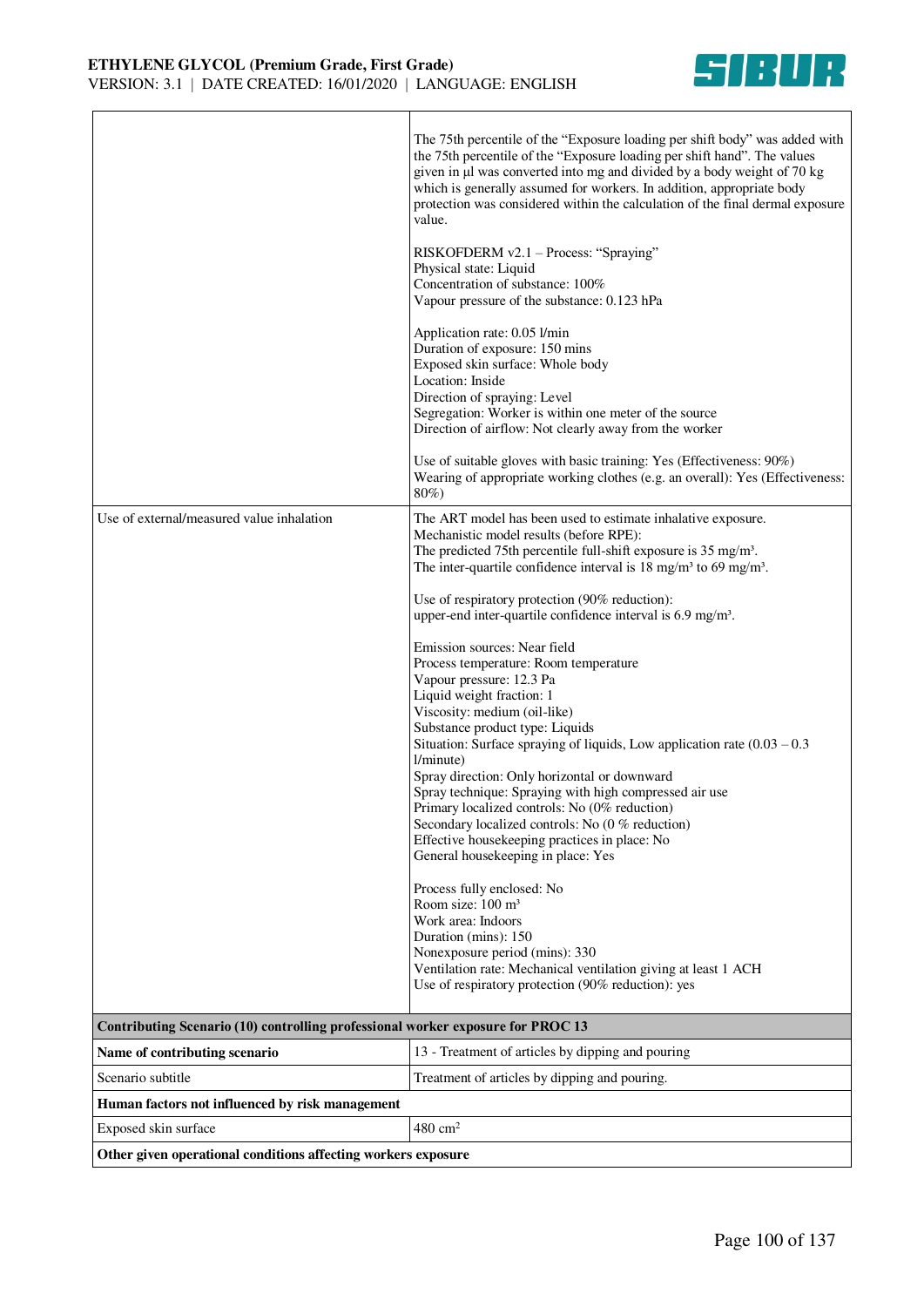

| Location                                                                              | indoors              |  |
|---------------------------------------------------------------------------------------|----------------------|--|
| Domain                                                                                | professional         |  |
| Technical conditions and measures to control dispersion and exposure                  |                      |  |
| Local exhaust ventilation                                                             | no                   |  |
| Conditions and measures related to personal protection, hygiene and health evaluation |                      |  |
| Protective gloves                                                                     | Gloves APF 10 90 $%$ |  |
| Respiratory protection                                                                | no                   |  |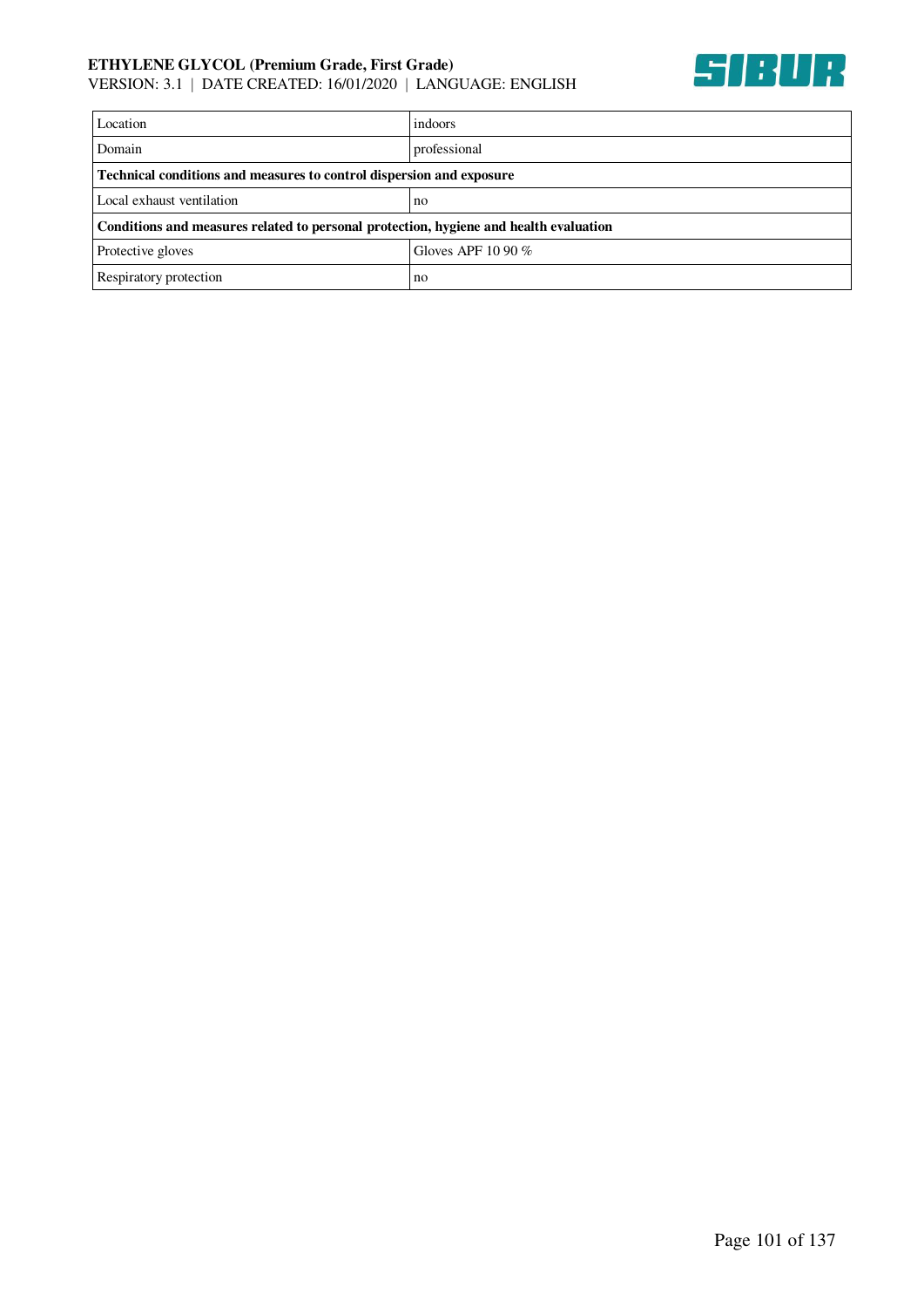

# **Exposure Scenario 16 (ES16): Use in/as Functional fluids (industrial)**

| <b>Free short title</b>                                                               | Use in/as Functional fluids (industrial) (17)                                                                                                                                                                                                                                                                                                                                                                                                                                                                                                                                                          |
|---------------------------------------------------------------------------------------|--------------------------------------------------------------------------------------------------------------------------------------------------------------------------------------------------------------------------------------------------------------------------------------------------------------------------------------------------------------------------------------------------------------------------------------------------------------------------------------------------------------------------------------------------------------------------------------------------------|
| Systematic title based on use descriptor                                              | ERC 7; PROC 1, 2, 3, 4, 8A, 8B, 9                                                                                                                                                                                                                                                                                                                                                                                                                                                                                                                                                                      |
| Name of contributing environmental scenario and<br>corresponding ERC                  | ERC 7 Industrial use of substances in closed systems                                                                                                                                                                                                                                                                                                                                                                                                                                                                                                                                                   |
| Name(s) of contributing worker scenarios and<br>corresponding PROCs                   | PROC 1 - Use in closed process, no likelihood of exposure<br>PROC 2 - Use in closed, continuous process with occasional controlled<br>exposure<br>PROC 3 - Use in closed batch process (synthesis or formulation)<br>PROC 4 - Use in batch and other process (synthesis) where opportunity for<br>exposure arises<br>PROC 8a - Transfer of chemicals from/to vessels/ large containers at non<br>dedicated facilities<br>PROC 8b - Transfer of chemicals from/to vessels/ large containers at<br>dedicated facilities<br>PROC 9 - Transfer of chemicals into small containers (dedicated filling line) |
| Contributing Scenario (1) controlling environmental exposure for ERC 7                |                                                                                                                                                                                                                                                                                                                                                                                                                                                                                                                                                                                                        |
|                                                                                       | As no environmental hazard was identified no environmental-related exposure assessment and risk characterization was performed.                                                                                                                                                                                                                                                                                                                                                                                                                                                                        |
| <b>Product characteristics</b>                                                        |                                                                                                                                                                                                                                                                                                                                                                                                                                                                                                                                                                                                        |
| Physical state                                                                        | liquid                                                                                                                                                                                                                                                                                                                                                                                                                                                                                                                                                                                                 |
| Concentration in substance                                                            | 100 %                                                                                                                                                                                                                                                                                                                                                                                                                                                                                                                                                                                                  |
| <b>Fugacity / Dustiness</b>                                                           | low                                                                                                                                                                                                                                                                                                                                                                                                                                                                                                                                                                                                    |
| <b>Frequency and duration of use</b>                                                  |                                                                                                                                                                                                                                                                                                                                                                                                                                                                                                                                                                                                        |
| Duration of activity                                                                  | >4 hours (default)                                                                                                                                                                                                                                                                                                                                                                                                                                                                                                                                                                                     |
| Frequency of use                                                                      | 5 days / week                                                                                                                                                                                                                                                                                                                                                                                                                                                                                                                                                                                          |
| Contributing Scenario (2) controlling industrial worker exposure for PROC 1           |                                                                                                                                                                                                                                                                                                                                                                                                                                                                                                                                                                                                        |
| Name of contributing scenario                                                         | 1 - Use in closed process, no likelihood of exposure                                                                                                                                                                                                                                                                                                                                                                                                                                                                                                                                                   |
| Scenario subtitle                                                                     | Use in closed process, no likelihood of exposure                                                                                                                                                                                                                                                                                                                                                                                                                                                                                                                                                       |
| Human factors not influenced by risk management                                       |                                                                                                                                                                                                                                                                                                                                                                                                                                                                                                                                                                                                        |
| Exposed skin surface                                                                  | $240 \text{ cm}^2$                                                                                                                                                                                                                                                                                                                                                                                                                                                                                                                                                                                     |
| Other given operational conditions affecting workers exposure                         |                                                                                                                                                                                                                                                                                                                                                                                                                                                                                                                                                                                                        |
| Location                                                                              | indoors                                                                                                                                                                                                                                                                                                                                                                                                                                                                                                                                                                                                |
| Domain                                                                                | industrial                                                                                                                                                                                                                                                                                                                                                                                                                                                                                                                                                                                             |
| Technical conditions and measures to control dispersion and exposure                  |                                                                                                                                                                                                                                                                                                                                                                                                                                                                                                                                                                                                        |
| Local exhaust ventilation                                                             | no                                                                                                                                                                                                                                                                                                                                                                                                                                                                                                                                                                                                     |
| Conditions and measures related to personal protection, hygiene and health evaluation |                                                                                                                                                                                                                                                                                                                                                                                                                                                                                                                                                                                                        |
| Protective gloves                                                                     | No                                                                                                                                                                                                                                                                                                                                                                                                                                                                                                                                                                                                     |
| Respiratory protection                                                                | no                                                                                                                                                                                                                                                                                                                                                                                                                                                                                                                                                                                                     |
| Contributing Scenario (3) controlling industrial worker exposure for PROC 2           |                                                                                                                                                                                                                                                                                                                                                                                                                                                                                                                                                                                                        |
| Name of contributing scenario                                                         | 2 - Use in closed, continuous process with occasional controlled exposure                                                                                                                                                                                                                                                                                                                                                                                                                                                                                                                              |
| Scenario subtitle                                                                     | Use in closed, continuous process with occasional controlled exposure                                                                                                                                                                                                                                                                                                                                                                                                                                                                                                                                  |
| Human factors not influenced by risk management                                       |                                                                                                                                                                                                                                                                                                                                                                                                                                                                                                                                                                                                        |
| Exposed skin surface                                                                  | $480$ cm <sup>2</sup>                                                                                                                                                                                                                                                                                                                                                                                                                                                                                                                                                                                  |
| Other given operational conditions affecting workers exposure                         |                                                                                                                                                                                                                                                                                                                                                                                                                                                                                                                                                                                                        |
|                                                                                       |                                                                                                                                                                                                                                                                                                                                                                                                                                                                                                                                                                                                        |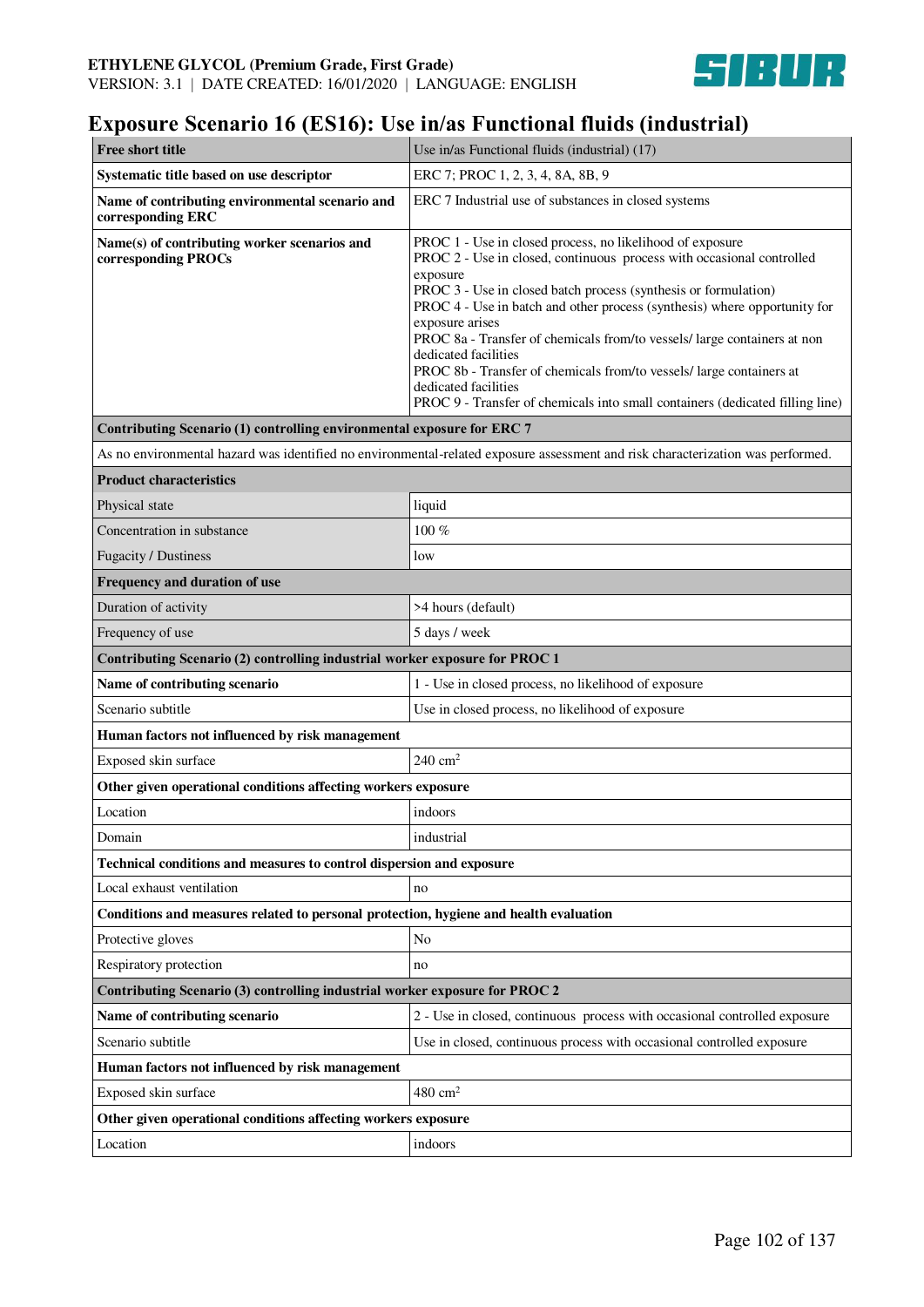

| Domain                                                                                | industrial                                                                                                                             |  |
|---------------------------------------------------------------------------------------|----------------------------------------------------------------------------------------------------------------------------------------|--|
| Technical conditions and measures to control dispersion and exposure                  |                                                                                                                                        |  |
| Local exhaust ventilation                                                             | no                                                                                                                                     |  |
| Conditions and measures related to personal protection, hygiene and health evaluation |                                                                                                                                        |  |
| Protective gloves                                                                     | No                                                                                                                                     |  |
| Respiratory protection                                                                | no                                                                                                                                     |  |
| Contributing Scenario (4) controlling industrial worker exposure for PROC 3           |                                                                                                                                        |  |
| Name of contributing scenario                                                         | 3 - Use in closed batch process (synthesis or formulation)                                                                             |  |
| Scenario subtitle                                                                     | Use in closed batch process (synthesis or formulation).                                                                                |  |
| Human factors not influenced by risk management                                       |                                                                                                                                        |  |
| Exposed skin surface                                                                  | $240$ cm <sup>2</sup>                                                                                                                  |  |
| Other given operational conditions affecting workers exposure                         |                                                                                                                                        |  |
| Location                                                                              | indoors                                                                                                                                |  |
| Domain                                                                                | industrial                                                                                                                             |  |
| Technical conditions and measures to control dispersion and exposure                  |                                                                                                                                        |  |
| Local exhaust ventilation                                                             | no                                                                                                                                     |  |
| Conditions and measures related to personal protection, hygiene and health evaluation |                                                                                                                                        |  |
| Protective gloves                                                                     | No                                                                                                                                     |  |
| Respiratory protection                                                                | no                                                                                                                                     |  |
| Contributing Scenario (5) controlling industrial worker exposure for PROC 4           |                                                                                                                                        |  |
| Name of contributing scenario                                                         | 4 - Use in batch and other process (synthesis) where opportunity for<br>exposure arises                                                |  |
| Scenario subtitle                                                                     | Use in batch and other process (synthesis) where opportunity for exposure<br>arises.                                                   |  |
| Human factors not influenced by risk management                                       |                                                                                                                                        |  |
| Exposed skin surface                                                                  | $480 \text{ cm}^2$                                                                                                                     |  |
| Other given operational conditions affecting workers exposure                         |                                                                                                                                        |  |
| Location                                                                              | indoors                                                                                                                                |  |
| Domain                                                                                | industrial                                                                                                                             |  |
| Technical conditions and measures to control dispersion and exposure                  |                                                                                                                                        |  |
| Local exhaust ventilation                                                             | no                                                                                                                                     |  |
| Conditions and measures related to personal protection, hygiene and health evaluation |                                                                                                                                        |  |
| Protective gloves                                                                     | No                                                                                                                                     |  |
| Respiratory protection                                                                | no                                                                                                                                     |  |
| Contributing Scenario (6) controlling industrial worker exposure for PROC 8A          |                                                                                                                                        |  |
| Name of contributing scenario                                                         | 8a - Transfer of chemicals from/to vessels/ large containers at non dedicated<br>facilities                                            |  |
| Scenario subtitle                                                                     | Transfer of substance or preparation (charging/discharging) from/to<br>vessels/large containers at non-dedicated facilities            |  |
| <b>Qualitative Risk Assessment</b>                                                    |                                                                                                                                        |  |
| General                                                                               | In case no suitable local exhaust ventilation is present:<br>Wear a suitable respiratory protection with adequate effectiveness (90%). |  |
| Human factors not influenced by risk management                                       |                                                                                                                                        |  |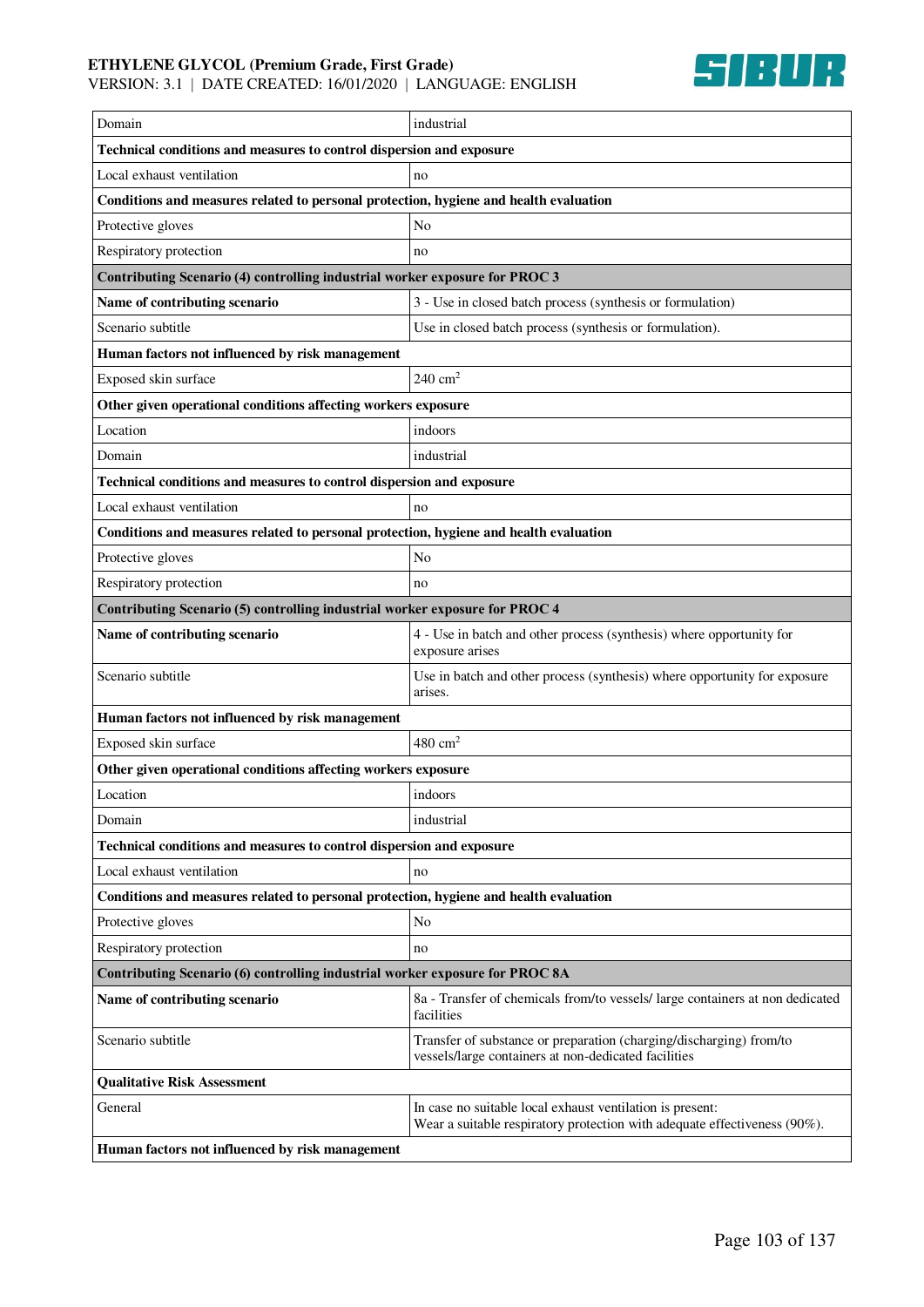

| Exposed skin surface                                                                  | $960 \text{ cm}^2$                                                                                                      |  |
|---------------------------------------------------------------------------------------|-------------------------------------------------------------------------------------------------------------------------|--|
| Other given operational conditions affecting workers exposure                         |                                                                                                                         |  |
| Location                                                                              | indoors                                                                                                                 |  |
| Domain                                                                                | industrial                                                                                                              |  |
| Technical conditions and measures to control dispersion and exposure                  |                                                                                                                         |  |
| Local exhaust ventilation                                                             | yes (inhalation 90 %)                                                                                                   |  |
| Conditions and measures related to personal protection, hygiene and health evaluation |                                                                                                                         |  |
| Protective gloves                                                                     | No                                                                                                                      |  |
| Respiratory protection                                                                | no                                                                                                                      |  |
| Contributing Scenario (7) controlling industrial worker exposure for PROC 8B          |                                                                                                                         |  |
| Name of contributing scenario                                                         | 8b - Transfer of chemicals from/to vessels/ large containers at dedicated<br>facilities                                 |  |
| Scenario subtitle                                                                     | Transfer of substance or preparation (charging/discharging) from/to<br>vessels/large containers at dedicated facilities |  |
| Human factors not influenced by risk management                                       |                                                                                                                         |  |
| Exposed skin surface                                                                  | 960 $cm2$                                                                                                               |  |
| Other given operational conditions affecting workers exposure                         |                                                                                                                         |  |
| Location                                                                              | indoors                                                                                                                 |  |
| Domain                                                                                | industrial                                                                                                              |  |
| Technical conditions and measures to control dispersion and exposure                  |                                                                                                                         |  |
| Local exhaust ventilation                                                             | no                                                                                                                      |  |
| Conditions and measures related to personal protection, hygiene and health evaluation |                                                                                                                         |  |
| Protective gloves                                                                     | No                                                                                                                      |  |
| Respiratory protection                                                                | no                                                                                                                      |  |
| Contributing Scenario (8) controlling industrial worker exposure for PROC 9           |                                                                                                                         |  |
| Name of contributing scenario                                                         | 9 - Transfer of chemicals into small containers (dedicated filling line)                                                |  |
| Scenario subtitle                                                                     | Transfer of substance or preparation into small containers (dedicated filling<br>line, including weighing)              |  |
| Human factors not influenced by risk management                                       |                                                                                                                         |  |
| Exposed skin surface                                                                  | $480$ cm <sup>2</sup>                                                                                                   |  |
| Other given operational conditions affecting workers exposure                         |                                                                                                                         |  |
| Location                                                                              | indoors                                                                                                                 |  |
| Domain                                                                                | industrial                                                                                                              |  |
| Technical conditions and measures to control dispersion and exposure                  |                                                                                                                         |  |
| Local exhaust ventilation                                                             | no                                                                                                                      |  |
| Conditions and measures related to personal protection, hygiene and health evaluation |                                                                                                                         |  |
| Protective gloves                                                                     | No                                                                                                                      |  |
| Respiratory protection                                                                | no                                                                                                                      |  |

# **Exposure Scenario 17 (ES17): Use in/as Functional fluids (professional)**

| <b>Free short title</b>                  | Use in/as Functional fluids (professional) (18) |
|------------------------------------------|-------------------------------------------------|
| Systematic title based on use descriptor | ERC 9A, 9B; PROC 1, 2, 3, 4, 8A, 9, 20          |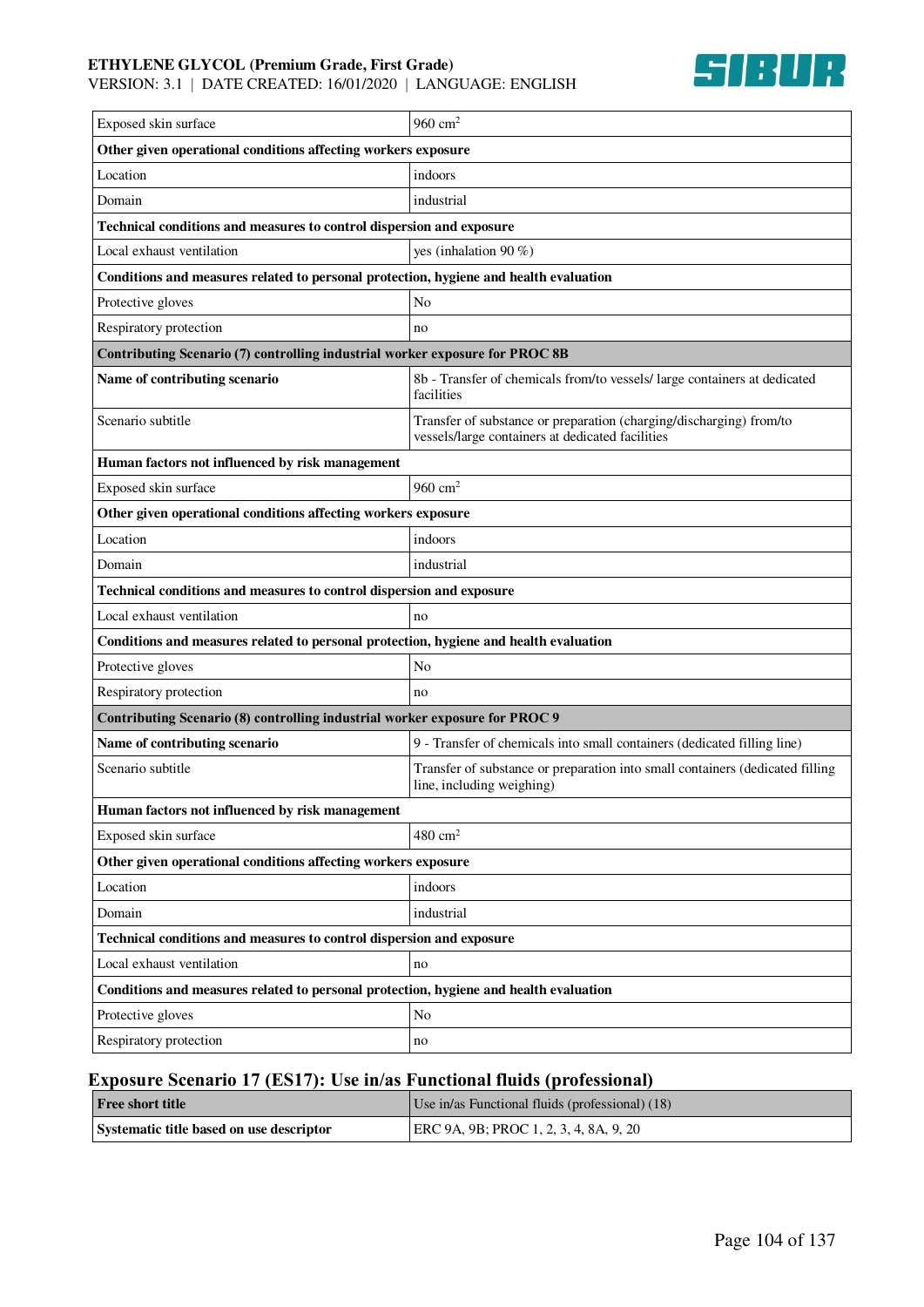

| Name of contributing environmental scenario and                                       | ERC 9a Wide dispersive indoor use of substances in closed systems                                                                                                                                                                                                                                                                                                                                                                                                                                                                                                                           |  |
|---------------------------------------------------------------------------------------|---------------------------------------------------------------------------------------------------------------------------------------------------------------------------------------------------------------------------------------------------------------------------------------------------------------------------------------------------------------------------------------------------------------------------------------------------------------------------------------------------------------------------------------------------------------------------------------------|--|
| corresponding ERC                                                                     | ERC 9b Wide dispersive outdoor use of substances in closed systems                                                                                                                                                                                                                                                                                                                                                                                                                                                                                                                          |  |
| Name(s) of contributing worker scenarios and<br>corresponding PROCs                   | PROC 1 - Use in closed process, no likelihood of exposure<br>PROC 2 - Use in closed, continuous process with occasional controlled<br>exposure<br>PROC 3 - Use in closed batch process (synthesis or formulation)<br>PROC 4 - Use in batch and other process (synthesis) where opportunity for<br>exposure arises<br>PROC 8a - Transfer of chemicals from/to vessels/ large containers at non<br>dedicated facilities<br>PROC 9 - Transfer of chemicals into small containers (dedicated filling line)<br>PROC 20 - Heat and pressure transfer fluids (closed systems) in dispersive<br>use |  |
| Contributing Scenario (1) controlling environmental exposure for ERC 9A               |                                                                                                                                                                                                                                                                                                                                                                                                                                                                                                                                                                                             |  |
| Contributing Scenario (2) controlling environmental exposure for ERC 9B               |                                                                                                                                                                                                                                                                                                                                                                                                                                                                                                                                                                                             |  |
|                                                                                       | As no environmental hazard was identified no environmental-related exposure assessment and risk characterization was performed.                                                                                                                                                                                                                                                                                                                                                                                                                                                             |  |
| <b>Product characteristics</b>                                                        |                                                                                                                                                                                                                                                                                                                                                                                                                                                                                                                                                                                             |  |
| Physical state                                                                        | liquid                                                                                                                                                                                                                                                                                                                                                                                                                                                                                                                                                                                      |  |
| Concentration in substance                                                            | 100 %                                                                                                                                                                                                                                                                                                                                                                                                                                                                                                                                                                                       |  |
| <b>Fugacity / Dustiness</b>                                                           | low                                                                                                                                                                                                                                                                                                                                                                                                                                                                                                                                                                                         |  |
| Frequency and duration of use                                                         |                                                                                                                                                                                                                                                                                                                                                                                                                                                                                                                                                                                             |  |
| Duration of activity                                                                  | >4 hours (default)                                                                                                                                                                                                                                                                                                                                                                                                                                                                                                                                                                          |  |
| Frequency of use                                                                      | 5 days / week                                                                                                                                                                                                                                                                                                                                                                                                                                                                                                                                                                               |  |
| Contributing Scenario (3) controlling professional worker exposure for PROC 1         |                                                                                                                                                                                                                                                                                                                                                                                                                                                                                                                                                                                             |  |
| Name of contributing scenario                                                         | 1 - Use in closed process, no likelihood of exposure                                                                                                                                                                                                                                                                                                                                                                                                                                                                                                                                        |  |
| Scenario subtitle                                                                     | Use in closed process, no likelihood of exposure                                                                                                                                                                                                                                                                                                                                                                                                                                                                                                                                            |  |
| Human factors not influenced by risk management                                       |                                                                                                                                                                                                                                                                                                                                                                                                                                                                                                                                                                                             |  |
| Exposed skin surface                                                                  | $240$ cm <sup>2</sup>                                                                                                                                                                                                                                                                                                                                                                                                                                                                                                                                                                       |  |
| Other given operational conditions affecting workers exposure                         |                                                                                                                                                                                                                                                                                                                                                                                                                                                                                                                                                                                             |  |
| Location                                                                              | indoors                                                                                                                                                                                                                                                                                                                                                                                                                                                                                                                                                                                     |  |
| Domain                                                                                | professional                                                                                                                                                                                                                                                                                                                                                                                                                                                                                                                                                                                |  |
| Technical conditions and measures to control dispersion and exposure                  |                                                                                                                                                                                                                                                                                                                                                                                                                                                                                                                                                                                             |  |
| Local exhaust ventilation                                                             | no                                                                                                                                                                                                                                                                                                                                                                                                                                                                                                                                                                                          |  |
| Conditions and measures related to personal protection, hygiene and health evaluation |                                                                                                                                                                                                                                                                                                                                                                                                                                                                                                                                                                                             |  |
| Protective gloves                                                                     | No                                                                                                                                                                                                                                                                                                                                                                                                                                                                                                                                                                                          |  |
| Respiratory protection                                                                | no                                                                                                                                                                                                                                                                                                                                                                                                                                                                                                                                                                                          |  |
| Contributing Scenario (4) controlling professional worker exposure for PROC 2         |                                                                                                                                                                                                                                                                                                                                                                                                                                                                                                                                                                                             |  |
| Name of contributing scenario                                                         | 2 - Use in closed, continuous process with occasional controlled exposure                                                                                                                                                                                                                                                                                                                                                                                                                                                                                                                   |  |
| Scenario subtitle                                                                     | Use in closed, continuous process with occasional controlled exposure.                                                                                                                                                                                                                                                                                                                                                                                                                                                                                                                      |  |
| Human factors not influenced by risk management                                       |                                                                                                                                                                                                                                                                                                                                                                                                                                                                                                                                                                                             |  |
| Exposed skin surface                                                                  | $480 \text{ cm}^2$                                                                                                                                                                                                                                                                                                                                                                                                                                                                                                                                                                          |  |
| Other given operational conditions affecting workers exposure                         |                                                                                                                                                                                                                                                                                                                                                                                                                                                                                                                                                                                             |  |
| Location                                                                              | indoors                                                                                                                                                                                                                                                                                                                                                                                                                                                                                                                                                                                     |  |
| Domain                                                                                | professional                                                                                                                                                                                                                                                                                                                                                                                                                                                                                                                                                                                |  |
| Technical conditions and measures to control dispersion and exposure                  |                                                                                                                                                                                                                                                                                                                                                                                                                                                                                                                                                                                             |  |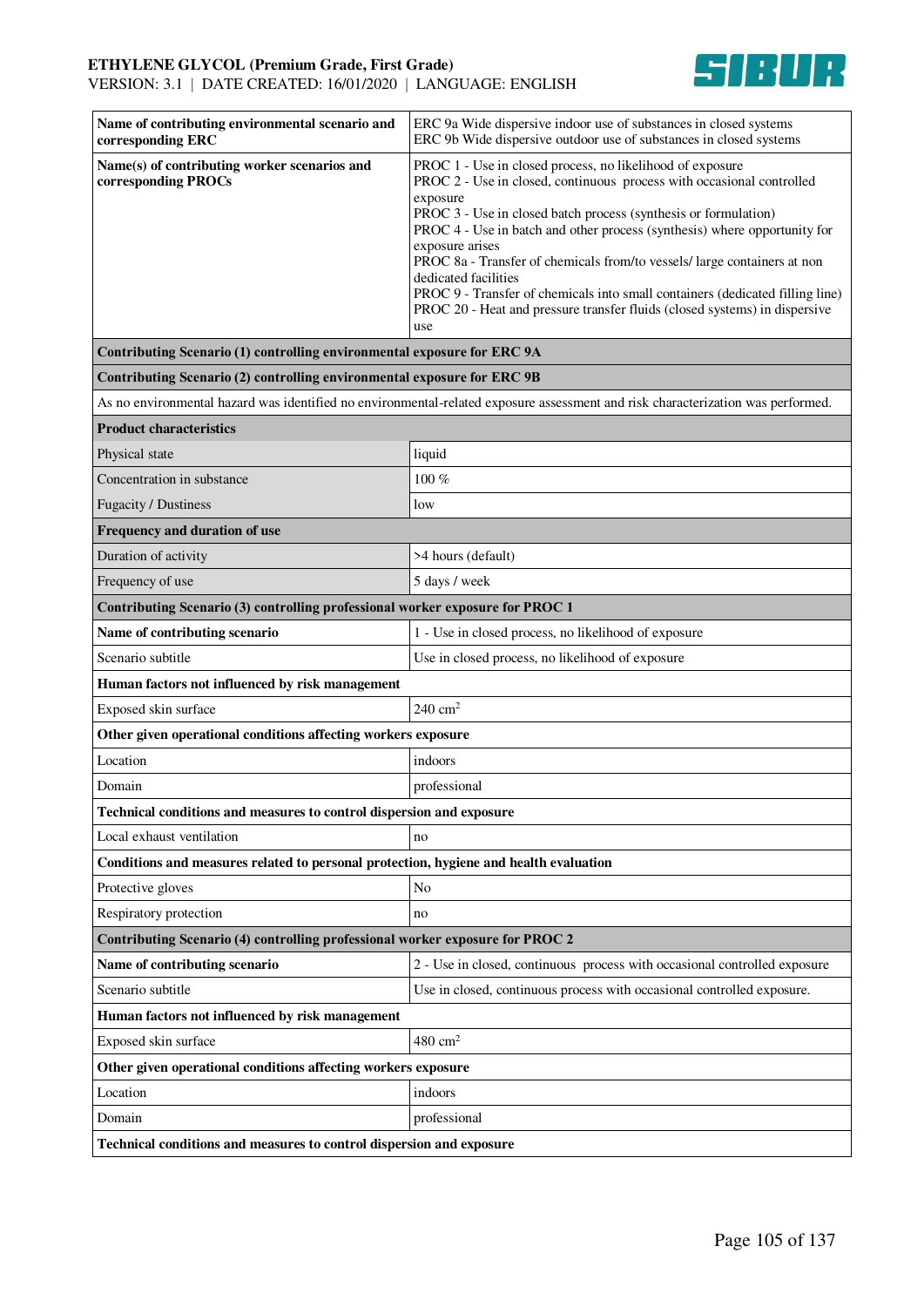

| Local exhaust ventilation                                                             | no                                                                                                                                     |  |
|---------------------------------------------------------------------------------------|----------------------------------------------------------------------------------------------------------------------------------------|--|
| Conditions and measures related to personal protection, hygiene and health evaluation |                                                                                                                                        |  |
| Protective gloves                                                                     | No                                                                                                                                     |  |
| Respiratory protection                                                                | no                                                                                                                                     |  |
| Contributing Scenario (5) controlling professional worker exposure for PROC 3         |                                                                                                                                        |  |
| Name of contributing scenario                                                         | 3 - Use in closed batch process (synthesis or formulation)                                                                             |  |
| Scenario subtitle                                                                     | Use in closed batch process (synthesis or formulation).                                                                                |  |
| Human factors not influenced by risk management                                       |                                                                                                                                        |  |
| Exposed skin surface                                                                  | $240 \text{ cm}^2$                                                                                                                     |  |
| Other given operational conditions affecting workers exposure                         |                                                                                                                                        |  |
| Location                                                                              | indoors                                                                                                                                |  |
| Domain                                                                                | professional                                                                                                                           |  |
| Technical conditions and measures to control dispersion and exposure                  |                                                                                                                                        |  |
| Local exhaust ventilation                                                             | no                                                                                                                                     |  |
| Conditions and measures related to personal protection, hygiene and health evaluation |                                                                                                                                        |  |
| Protective gloves                                                                     | No                                                                                                                                     |  |
| Respiratory protection                                                                | no                                                                                                                                     |  |
| Contributing Scenario (6) controlling professional worker exposure for PROC 4         |                                                                                                                                        |  |
| Name of contributing scenario                                                         | 4 - Use in batch and other process (synthesis) where opportunity for<br>exposure arises                                                |  |
| Scenario subtitle                                                                     | Use in batch and other process (synthesis) where opportunity for exposure<br>arises.                                                   |  |
| Human factors not influenced by risk management                                       |                                                                                                                                        |  |
| Exposed skin surface                                                                  | $480$ cm <sup>2</sup>                                                                                                                  |  |
| Other given operational conditions affecting workers exposure                         |                                                                                                                                        |  |
| Location                                                                              | indoors                                                                                                                                |  |
| Domain                                                                                | professional                                                                                                                           |  |
| Technical conditions and measures to control dispersion and exposure                  |                                                                                                                                        |  |
| Local exhaust ventilation                                                             | no                                                                                                                                     |  |
| Conditions and measures related to personal protection, hygiene and health evaluation |                                                                                                                                        |  |
| Protective gloves                                                                     | No                                                                                                                                     |  |
| Respiratory protection                                                                | no                                                                                                                                     |  |
| Contributing Scenario (7) controlling professional worker exposure for PROC 8A        |                                                                                                                                        |  |
| Name of contributing scenario                                                         | 8a - Transfer of chemicals from/to vessels/ large containers at non dedicated<br>facilities                                            |  |
| Scenario subtitle                                                                     | Transfer of substance or preparation (charging/discharging) from/to<br>vessels/large containers at non-dedicated facilities.           |  |
| <b>Qualitative Risk Assessment</b>                                                    |                                                                                                                                        |  |
| General                                                                               | In case no suitable local exhaust ventilation is present:<br>Wear a suitable respiratory protection with adequate effectiveness (90%). |  |
| Human factors not influenced by risk management                                       |                                                                                                                                        |  |
| Exposed skin surface                                                                  | 960 $cm2$                                                                                                                              |  |
| Other given operational conditions affecting workers exposure                         |                                                                                                                                        |  |
|                                                                                       |                                                                                                                                        |  |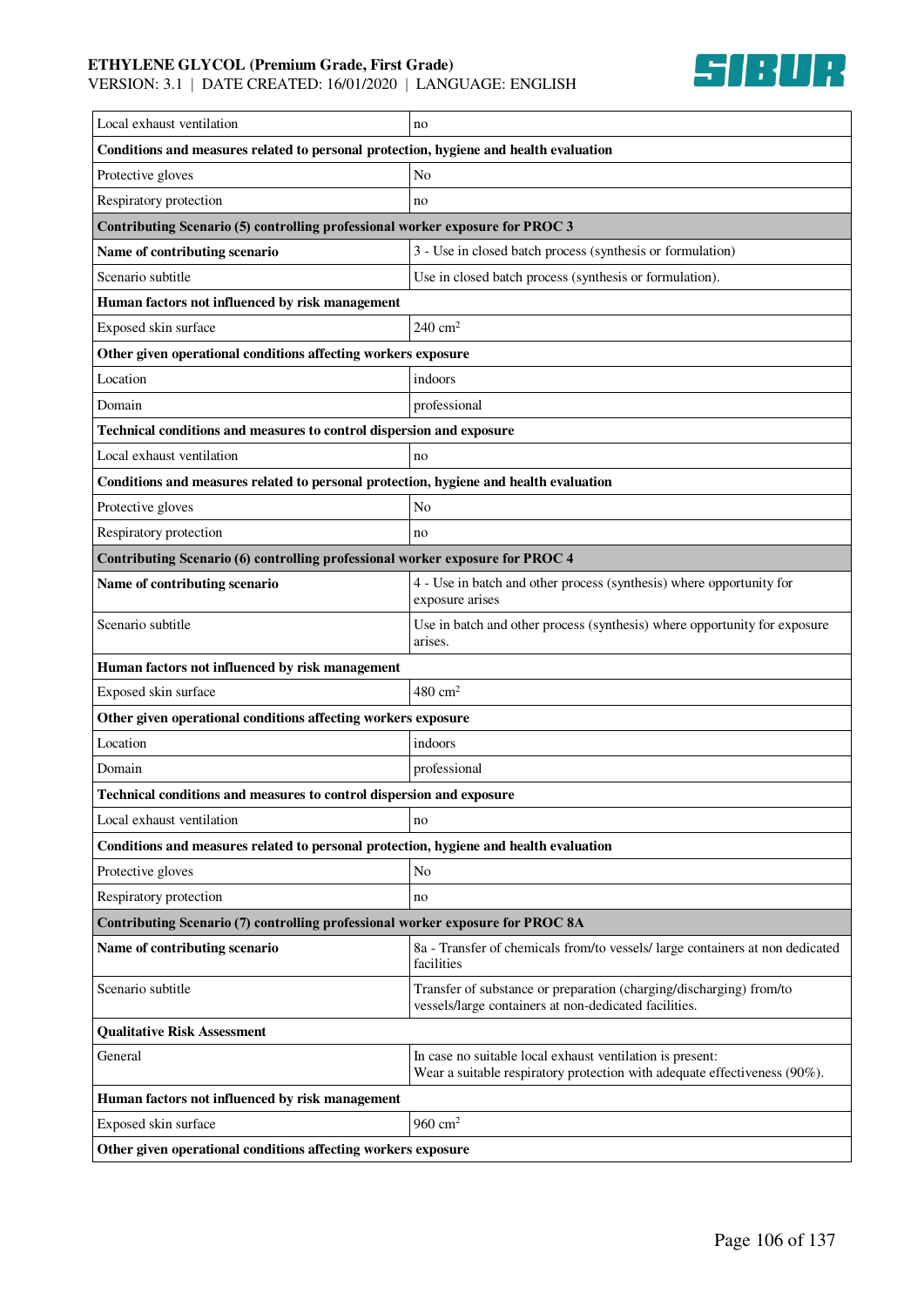

| Location                                                                              | indoors                                                                                                     |  |
|---------------------------------------------------------------------------------------|-------------------------------------------------------------------------------------------------------------|--|
| Domain                                                                                | professional                                                                                                |  |
| Technical conditions and measures to control dispersion and exposure                  |                                                                                                             |  |
| Local exhaust ventilation                                                             | yes (inhalation 80 %)                                                                                       |  |
| Conditions and measures related to personal protection, hygiene and health evaluation |                                                                                                             |  |
| Protective gloves                                                                     | No                                                                                                          |  |
| Respiratory protection                                                                | no                                                                                                          |  |
| Contributing Scenario (8) controlling professional worker exposure for PROC 9         |                                                                                                             |  |
| Name of contributing scenario                                                         | 9 - Transfer of chemicals into small containers (dedicated filling line)                                    |  |
| Scenario subtitle                                                                     | Transfer of substance or preparation into small containers (dedicated filling<br>line, including weighing). |  |
| Human factors not influenced by risk management                                       |                                                                                                             |  |
| Exposed skin surface                                                                  | $480$ cm <sup>2</sup>                                                                                       |  |
| Other given operational conditions affecting workers exposure                         |                                                                                                             |  |
| Location                                                                              | indoors                                                                                                     |  |
| Domain                                                                                | professional                                                                                                |  |
| Technical conditions and measures to control dispersion and exposure                  |                                                                                                             |  |
| Local exhaust ventilation                                                             | no                                                                                                          |  |
| Conditions and measures related to personal protection, hygiene and health evaluation |                                                                                                             |  |
| Protective gloves                                                                     | No                                                                                                          |  |
| Respiratory protection                                                                | no                                                                                                          |  |
| Contributing Scenario (9) controlling professional worker exposure for PROC 20        |                                                                                                             |  |
| Name of contributing scenario                                                         | 20 - Heat and pressure transfer fluids (closed systems) in dispersive use                                   |  |
| Scenario subtitle                                                                     | Heat and pressure transfer fluids in dispersive, professional use but closed<br>systems.                    |  |
| Human factors not influenced by risk management                                       |                                                                                                             |  |
| Exposed skin surface                                                                  | $480$ cm <sup>2</sup>                                                                                       |  |
| Other given operational conditions affecting workers exposure                         |                                                                                                             |  |
| Location                                                                              | indoors                                                                                                     |  |
| Domain                                                                                | professional                                                                                                |  |
| Technical conditions and measures to control dispersion and exposure                  |                                                                                                             |  |
| Local exhaust ventilation                                                             | no                                                                                                          |  |
| Conditions and measures related to personal protection, hygiene and health evaluation |                                                                                                             |  |
| Protective gloves                                                                     | N <sub>o</sub>                                                                                              |  |
| Respiratory protection                                                                | no                                                                                                          |  |

# **Exposure Scenario 18 (ES18): Use in Heat transfer and Hydraulic fluids (Consumer use)**

| <b>Free short title</b>                                                     | Use in Heat transfer and Hydraulic fluids (Consumer use) (19)                                                                           |
|-----------------------------------------------------------------------------|-----------------------------------------------------------------------------------------------------------------------------------------|
| Systematic title based on use descriptor                                    | ERC 9A, 9B; PC 16                                                                                                                       |
| Name of contributing environmental scenario and<br><b>corresponding ERC</b> | ERC 9a Wide dispersive indoor use of substances in closed systems<br>ERC 9b Wide dispersive outdoor use of substances in closed systems |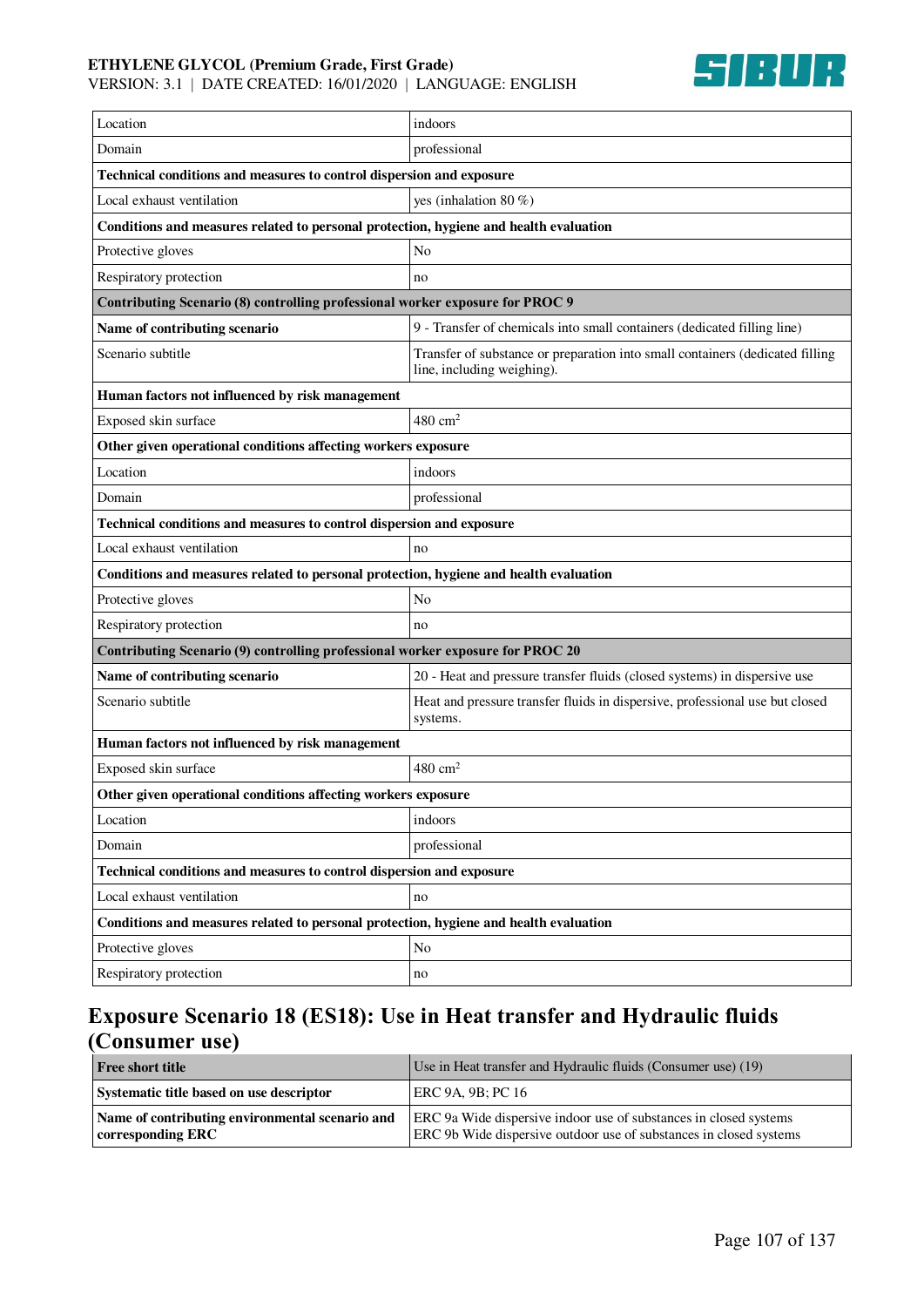

| Name(s) of contributing consumer scenarios and<br>corresponding PCs/ACs                                                         | PC 16 Heat Transfer Fluids<br>PC 16 Heat Transfer Fluids                       |  |
|---------------------------------------------------------------------------------------------------------------------------------|--------------------------------------------------------------------------------|--|
| Contributing Scenario (1) controlling environmental exposure for ERC 9A                                                         |                                                                                |  |
| Contributing Scenario (2) controlling environmental exposure for ERC 9B                                                         |                                                                                |  |
| As no environmental hazard was identified no environmental-related exposure assessment and risk characterization was performed. |                                                                                |  |
| Contributing Scenario (3) controlling consumer exposure for PC 16                                                               |                                                                                |  |
| Name of contributing scenario                                                                                                   | PC 16 Heat Transfer Fluids                                                     |  |
| Scenario subtitle                                                                                                               | Use in Heat transfer and Hydraulic fluids                                      |  |
| Calculation model                                                                                                               | dermal: External or measured values<br>inhalation: External or measured values |  |
| Frequency and duration of use                                                                                                   |                                                                                |  |
| Frequency of use                                                                                                                | $0.547945$ time(s)/day                                                         |  |
| Exposure time                                                                                                                   | 0.250h                                                                         |  |
| <b>Product characteristics</b>                                                                                                  |                                                                                |  |
| Spray application                                                                                                               | no                                                                             |  |
| Product ingredient fraction by weight                                                                                           | 30 %                                                                           |  |
| Amounts used                                                                                                                    |                                                                                |  |
| Amounts used                                                                                                                    | 1,000 g                                                                        |  |
| Human factors not influenced by risk management                                                                                 |                                                                                |  |
| Skin surface area dermal                                                                                                        | hands                                                                          |  |
| Skin surface area oral                                                                                                          |                                                                                |  |
| Other given operational conditions affecting consumers exposure                                                                 |                                                                                |  |
| Contributing Scenario (4) controlling consumer exposure for PC 16                                                               |                                                                                |  |
| Name of contributing scenario                                                                                                   | PC 16 Heat Transfer Fluids                                                     |  |
| Scenario subtitle                                                                                                               | Use in Heat transfer and Hydraulic fluids                                      |  |
| Calculation model                                                                                                               | dermal: External or measured values                                            |  |
|                                                                                                                                 | inhalation: External or measured values                                        |  |
| Frequency and duration of use                                                                                                   |                                                                                |  |
| Frequency of use                                                                                                                | $0.547945$ time(s)/day                                                         |  |
| Exposure time                                                                                                                   | 0.250h                                                                         |  |
| <b>Product characteristics</b>                                                                                                  |                                                                                |  |
| Spray application                                                                                                               | no                                                                             |  |
| Product ingredient fraction by weight                                                                                           | $30\,\%$                                                                       |  |
| <b>Amounts used</b>                                                                                                             |                                                                                |  |
| Amounts used                                                                                                                    | 1,000 g                                                                        |  |
| Human factors not influenced by risk management                                                                                 |                                                                                |  |
| Skin surface area dermal                                                                                                        | hands                                                                          |  |
| Skin surface area oral                                                                                                          |                                                                                |  |
| Other given operational conditions affecting consumers exposure                                                                 |                                                                                |  |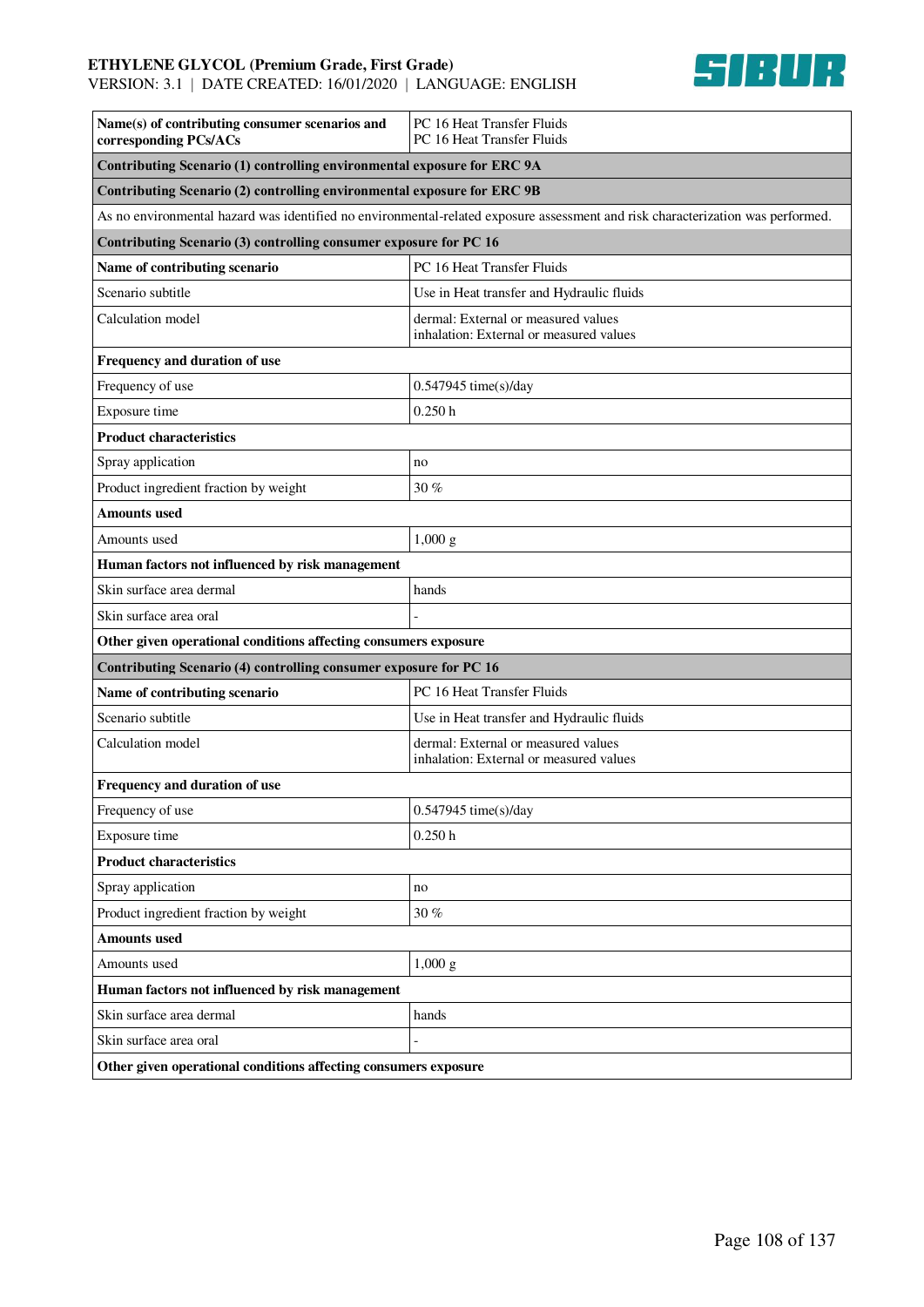

## **Exposure Scenario 19 (ES19): Use in/as De-icing/Anti-icing applications/agents (professional)**

| <b>Free short title</b>                                                                                                         | Use in/as De-icing/Anti-icing applications/agents (professional) (20)                                                                                                                                                                              |  |
|---------------------------------------------------------------------------------------------------------------------------------|----------------------------------------------------------------------------------------------------------------------------------------------------------------------------------------------------------------------------------------------------|--|
| Systematic title based on use descriptor                                                                                        | ERC 8D; PROC 1, 2, 8A, 8B, 11                                                                                                                                                                                                                      |  |
| Name of contributing environmental scenario and<br>corresponding ERC                                                            | ERC 8d Wide dispersive outdoor use of processing aids in open systems                                                                                                                                                                              |  |
| Name(s) of contributing worker scenarios and<br>corresponding PROCs                                                             | PROC 1 - Use in closed process, no likelihood of exposure<br>PROC 2 - Use in closed, continuous process with occasional controlled<br>exposure<br>PROC 8a - Transfer of chemicals from/to vessels/ large containers at non<br>dedicated facilities |  |
|                                                                                                                                 | PROC 8b - Transfer of chemicals from/to vessels/ large containers at<br>dedicated facilities<br>PROC 11 - Non industrial spraying                                                                                                                  |  |
| Contributing Scenario (1) controlling environmental exposure for ERC 8D                                                         |                                                                                                                                                                                                                                                    |  |
| As no environmental hazard was identified no environmental-related exposure assessment and risk characterization was performed. |                                                                                                                                                                                                                                                    |  |
| <b>Product characteristics</b>                                                                                                  |                                                                                                                                                                                                                                                    |  |
| Physical state                                                                                                                  | liquid                                                                                                                                                                                                                                             |  |
| Concentration in substance                                                                                                      | $100\%$                                                                                                                                                                                                                                            |  |
| Fugacity / Dustiness                                                                                                            | low                                                                                                                                                                                                                                                |  |
| Frequency and duration of use                                                                                                   |                                                                                                                                                                                                                                                    |  |
| Duration of activity                                                                                                            | >4 hours (default)                                                                                                                                                                                                                                 |  |
| Frequency of use                                                                                                                | 5 days / week                                                                                                                                                                                                                                      |  |
| Contributing Scenario (2) controlling professional worker exposure for PROC 1                                                   |                                                                                                                                                                                                                                                    |  |
| Name of contributing scenario                                                                                                   | 1 - Use in closed process, no likelihood of exposure                                                                                                                                                                                               |  |
| Scenario subtitle                                                                                                               | Use in closed process, no likelihood of exposure                                                                                                                                                                                                   |  |
| Human factors not influenced by risk management                                                                                 |                                                                                                                                                                                                                                                    |  |
| Exposed skin surface                                                                                                            | $240$ cm <sup>2</sup>                                                                                                                                                                                                                              |  |
| Other given operational conditions affecting workers exposure                                                                   |                                                                                                                                                                                                                                                    |  |
| Location                                                                                                                        | indoors                                                                                                                                                                                                                                            |  |
| Domain                                                                                                                          | professional                                                                                                                                                                                                                                       |  |
| Technical conditions and measures to control dispersion and exposure                                                            |                                                                                                                                                                                                                                                    |  |
| Local exhaust ventilation                                                                                                       | no                                                                                                                                                                                                                                                 |  |
| Conditions and measures related to personal protection, hygiene and health evaluation                                           |                                                                                                                                                                                                                                                    |  |
| Protective gloves                                                                                                               | No                                                                                                                                                                                                                                                 |  |
| Respiratory protection                                                                                                          | no                                                                                                                                                                                                                                                 |  |
| Contributing Scenario (3) controlling professional worker exposure for PROC 2                                                   |                                                                                                                                                                                                                                                    |  |
| Name of contributing scenario                                                                                                   | 2 - Use in closed, continuous process with occasional controlled exposure                                                                                                                                                                          |  |
| Scenario subtitle                                                                                                               | Use in closed, continuous process with occasional controlled exposure.                                                                                                                                                                             |  |
| Human factors not influenced by risk management                                                                                 |                                                                                                                                                                                                                                                    |  |
| Exposed skin surface                                                                                                            | 480 cm <sup>2</sup>                                                                                                                                                                                                                                |  |
| Other given operational conditions affecting workers exposure                                                                   |                                                                                                                                                                                                                                                    |  |
| Location                                                                                                                        | indoors                                                                                                                                                                                                                                            |  |
| Domain                                                                                                                          | professional                                                                                                                                                                                                                                       |  |
| Technical conditions and measures to control dispersion and exposure                                                            |                                                                                                                                                                                                                                                    |  |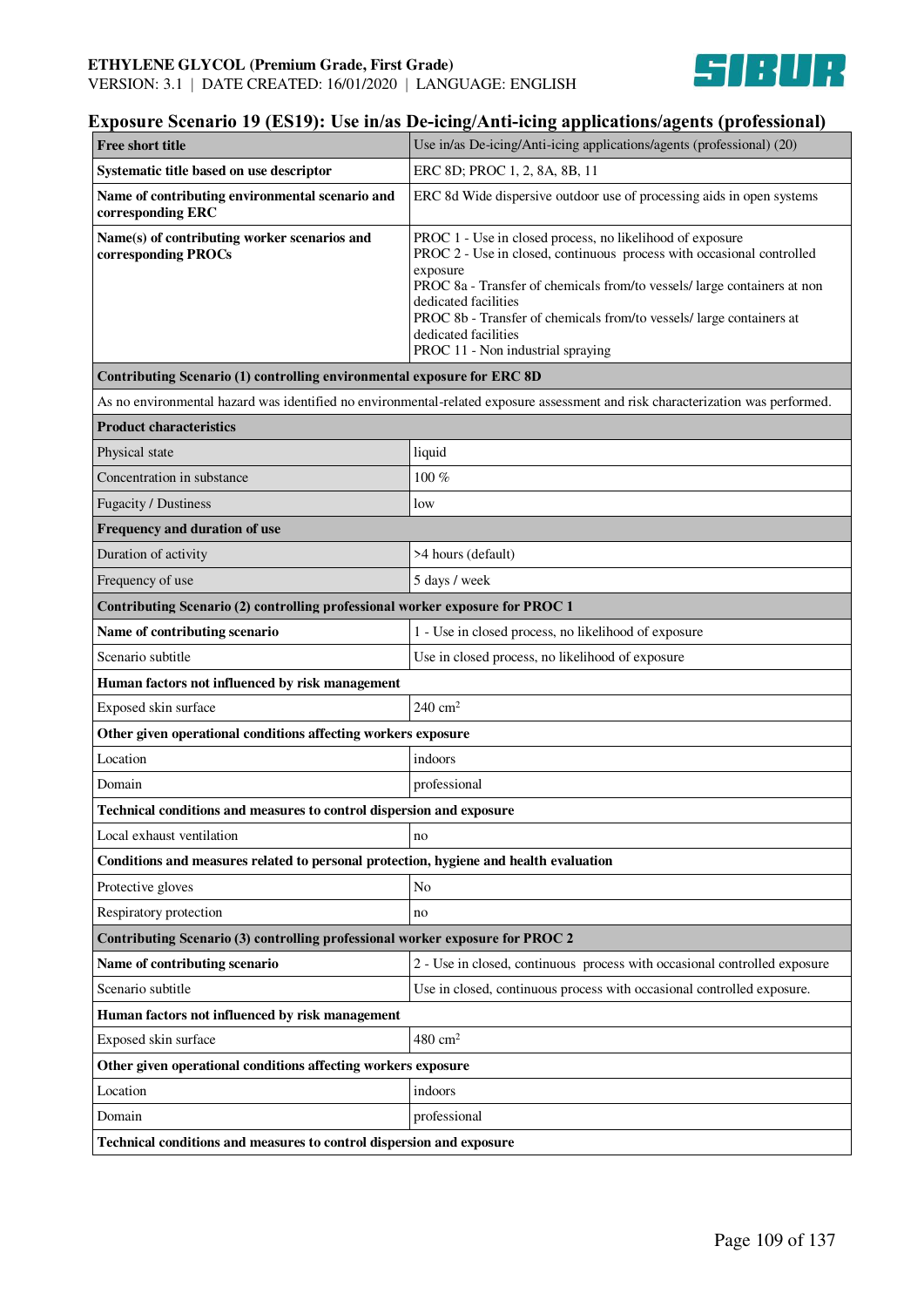

| Local exhaust ventilation                                                             | no                                                                                                                                     |  |
|---------------------------------------------------------------------------------------|----------------------------------------------------------------------------------------------------------------------------------------|--|
| Conditions and measures related to personal protection, hygiene and health evaluation |                                                                                                                                        |  |
| Protective gloves                                                                     | No                                                                                                                                     |  |
| Respiratory protection                                                                | no                                                                                                                                     |  |
| Contributing Scenario (4) controlling professional worker exposure for PROC 8A        |                                                                                                                                        |  |
| Name of contributing scenario                                                         | 8a - Transfer of chemicals from/to vessels/ large containers at non dedicated<br>facilities                                            |  |
| Scenario subtitle                                                                     | Transfer of substance or preparation (charging/discharging) from/to<br>vessels/large containers at non-dedicated facilities.           |  |
| <b>Qualitative Risk Assessment</b>                                                    |                                                                                                                                        |  |
| General                                                                               | In case no suitable local exhaust ventilation is present:<br>Wear a suitable respiratory protection with adequate effectiveness (90%). |  |
| Human factors not influenced by risk management                                       |                                                                                                                                        |  |
| Exposed skin surface                                                                  | 960 cm <sup>2</sup>                                                                                                                    |  |
| Other given operational conditions affecting workers exposure                         |                                                                                                                                        |  |
| Location                                                                              | indoors                                                                                                                                |  |
| Domain                                                                                | professional                                                                                                                           |  |
| Technical conditions and measures to control dispersion and exposure                  |                                                                                                                                        |  |
| Local exhaust ventilation                                                             | yes (inhalation 80 $\%$ )                                                                                                              |  |
| Conditions and measures related to personal protection, hygiene and health evaluation |                                                                                                                                        |  |
| Protective gloves                                                                     | No                                                                                                                                     |  |
| Respiratory protection                                                                | no                                                                                                                                     |  |
| Contributing Scenario (5) controlling professional worker exposure for PROC 8B        |                                                                                                                                        |  |
| Name of contributing scenario                                                         | 8b - Transfer of chemicals from/to vessels/ large containers at dedicated<br>facilities                                                |  |
|                                                                                       |                                                                                                                                        |  |
| Scenario subtitle                                                                     | Transfer of substance or preparation (charging/discharging) from/to<br>vessels/large containers at dedicated facilities.               |  |
| Human factors not influenced by risk management                                       |                                                                                                                                        |  |
| Exposed skin surface                                                                  | 960 $cm2$                                                                                                                              |  |
| Other given operational conditions affecting workers exposure                         |                                                                                                                                        |  |
| Location                                                                              | indoors                                                                                                                                |  |
| Domain                                                                                | professional                                                                                                                           |  |
| Technical conditions and measures to control dispersion and exposure                  |                                                                                                                                        |  |
| Local exhaust ventilation                                                             | no                                                                                                                                     |  |
| Conditions and measures related to personal protection, hygiene and health evaluation |                                                                                                                                        |  |
| Protective gloves                                                                     | No                                                                                                                                     |  |
| Respiratory protection                                                                | no                                                                                                                                     |  |
| Contributing Scenario (6) controlling professional worker exposure for PROC 11        |                                                                                                                                        |  |
| Name of contributing scenario                                                         | 11 - Non industrial spraying                                                                                                           |  |
| Scenario subtitle                                                                     | Non industrial spraying                                                                                                                |  |
| Human factors not influenced by risk management                                       |                                                                                                                                        |  |
| Exposed skin surface                                                                  | $1,500$ cm <sup>2</sup>                                                                                                                |  |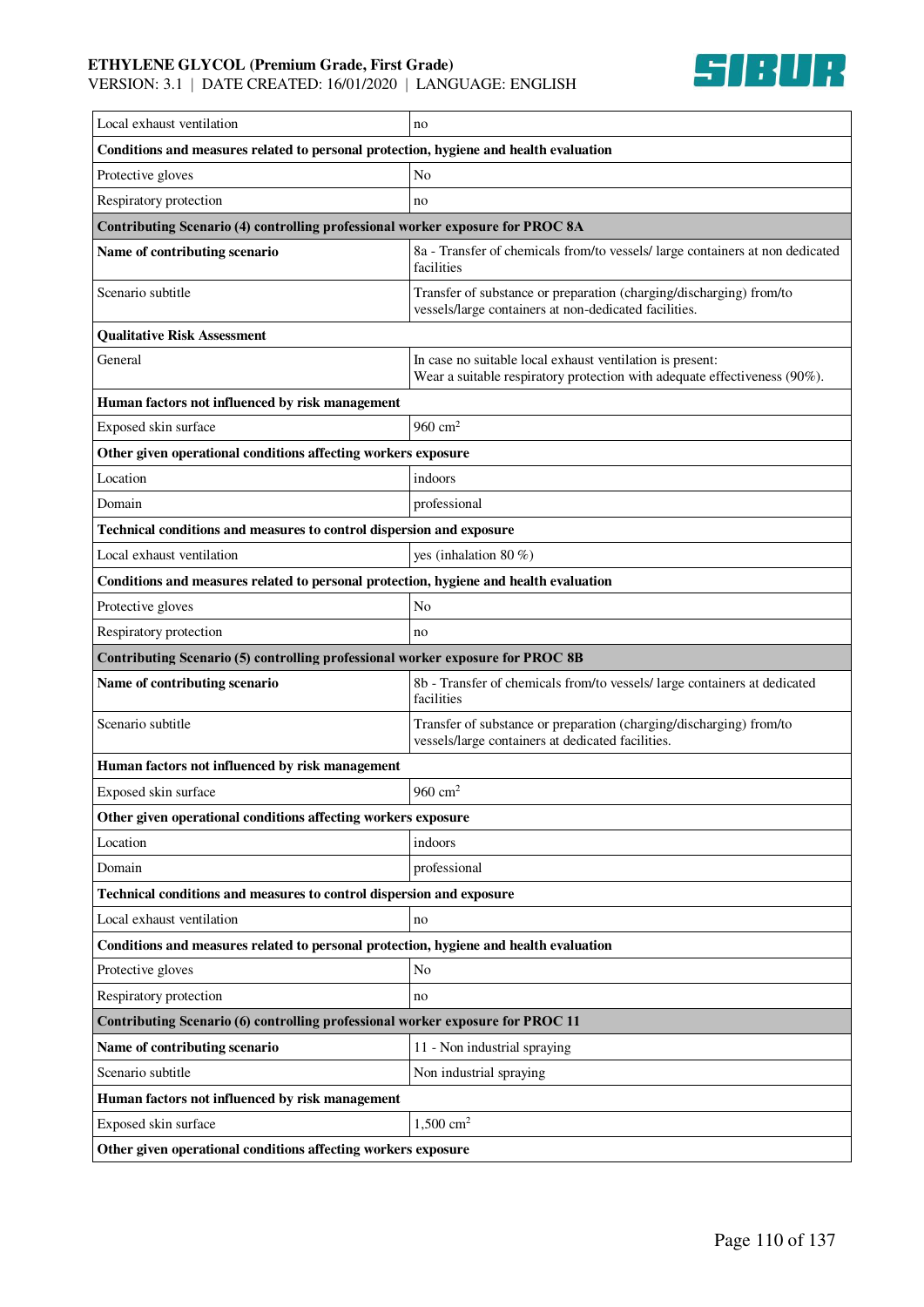

| Location                                                                              | indoors                                                                                                                                                                                                                                                                                                                                                                                                                                                                                                                                                                                                                           |
|---------------------------------------------------------------------------------------|-----------------------------------------------------------------------------------------------------------------------------------------------------------------------------------------------------------------------------------------------------------------------------------------------------------------------------------------------------------------------------------------------------------------------------------------------------------------------------------------------------------------------------------------------------------------------------------------------------------------------------------|
| Domain                                                                                | professional                                                                                                                                                                                                                                                                                                                                                                                                                                                                                                                                                                                                                      |
| Technical conditions and measures to control dispersion and exposure                  |                                                                                                                                                                                                                                                                                                                                                                                                                                                                                                                                                                                                                                   |
| Local exhaust ventilation                                                             | no                                                                                                                                                                                                                                                                                                                                                                                                                                                                                                                                                                                                                                |
| Conditions and measures related to personal protection, hygiene and health evaluation |                                                                                                                                                                                                                                                                                                                                                                                                                                                                                                                                                                                                                                   |
| Protective gloves                                                                     | Gloves APF 10 90 %                                                                                                                                                                                                                                                                                                                                                                                                                                                                                                                                                                                                                |
| Respiratory protection                                                                | $90\,\%$                                                                                                                                                                                                                                                                                                                                                                                                                                                                                                                                                                                                                          |
| Use of external/measured value dermal                                                 | The RISKSOFDERM V2.1 model has been used to estimate dermal<br>exposure.                                                                                                                                                                                                                                                                                                                                                                                                                                                                                                                                                          |
|                                                                                       | The 75th percentile of the "Exposure loading per shift body" was added with<br>the 75th percentile of the "Exposure loading per shift hand". The values<br>given in µl was converted into mg and divided by a body weight of 70 kg<br>which is generally assumed for workers. In addition, appropriate body<br>protection was considered within the calculation of the final dermal exposure<br>value.                                                                                                                                                                                                                            |
|                                                                                       | RISKOFDERM v2.1 - Process: "Spraying"<br>Physical state: Liquid<br>Concentration of substance: 100%<br>Vapour pressure of the substance: 0.123 hPa                                                                                                                                                                                                                                                                                                                                                                                                                                                                                |
|                                                                                       | Application rate: 0.05 l/min<br>Duration of exposure: 150 mins<br>Exposed skin surface: Whole body<br>Location: Inside<br>Direction of spraying: Level<br>Segregation: Worker is within one meter of the source<br>Direction of airflow: Not clearly away from the worker                                                                                                                                                                                                                                                                                                                                                         |
|                                                                                       | Use of suitable gloves with basic training: Yes (Effectiveness: 90%)<br>Wearing of appropriate working clothes (e.g. an overall): Yes (Effectiveness:<br>$80\%$                                                                                                                                                                                                                                                                                                                                                                                                                                                                   |
| Use of external/measured value inhalation                                             | The ART model has been used to estimate inhalative exposure.<br>Mechanistic model results (before RPE):<br>The predicted 75th percentile full-shift exposure is 35 mg/m <sup>3</sup> .<br>The inter-quartile confidence interval is $18 \text{ mg/m}^3$ to $69 \text{ mg/m}^3$ .                                                                                                                                                                                                                                                                                                                                                  |
|                                                                                       | Use of respiratory protection (90% reduction):<br>upper-end inter-quartile confidence interval is 6.9 mg/m <sup>3</sup> .                                                                                                                                                                                                                                                                                                                                                                                                                                                                                                         |
|                                                                                       | Emission sources: Near field<br>Process temperature: Room temperature<br>Vapour pressure: 12.3 Pa<br>Liquid weight fraction: 1<br>Viscosity: medium (oil-like)<br>Substance product type: Liquids<br>Situation: Surface spraying of liquids, Low application rate $(0.03 - 0.3)$<br>l/minute)<br>Spray direction: Only horizontal or downward<br>Spray technique: Spraying with high compressed air use<br>Primary localized controls: No (0% reduction)<br>Secondary localized controls: No (0 % reduction)<br>Effective housekeeping practices in place: No<br>General housekeeping in place: Yes<br>Process fully enclosed: No |
|                                                                                       | Room size: 100 m <sup>3</sup><br>Work area: Indoors<br>Duration (mins): 150                                                                                                                                                                                                                                                                                                                                                                                                                                                                                                                                                       |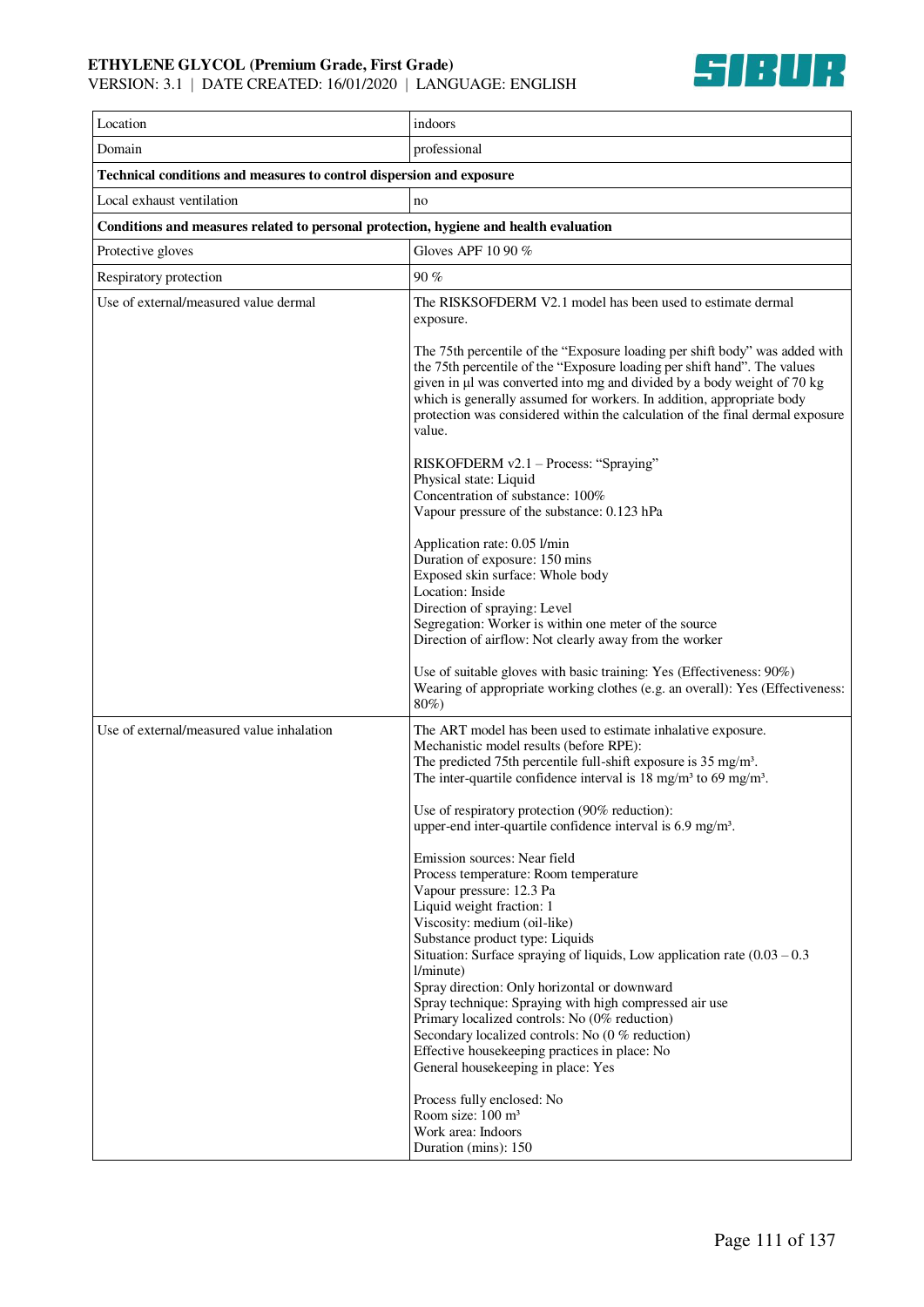

|  | Nonexposure period (mins): 330<br>Ventilation rate: Mechanical ventilation giving at least 1 ACH<br>Use of respiratory protection (90% reduction): yes |
|--|--------------------------------------------------------------------------------------------------------------------------------------------------------|
|--|--------------------------------------------------------------------------------------------------------------------------------------------------------|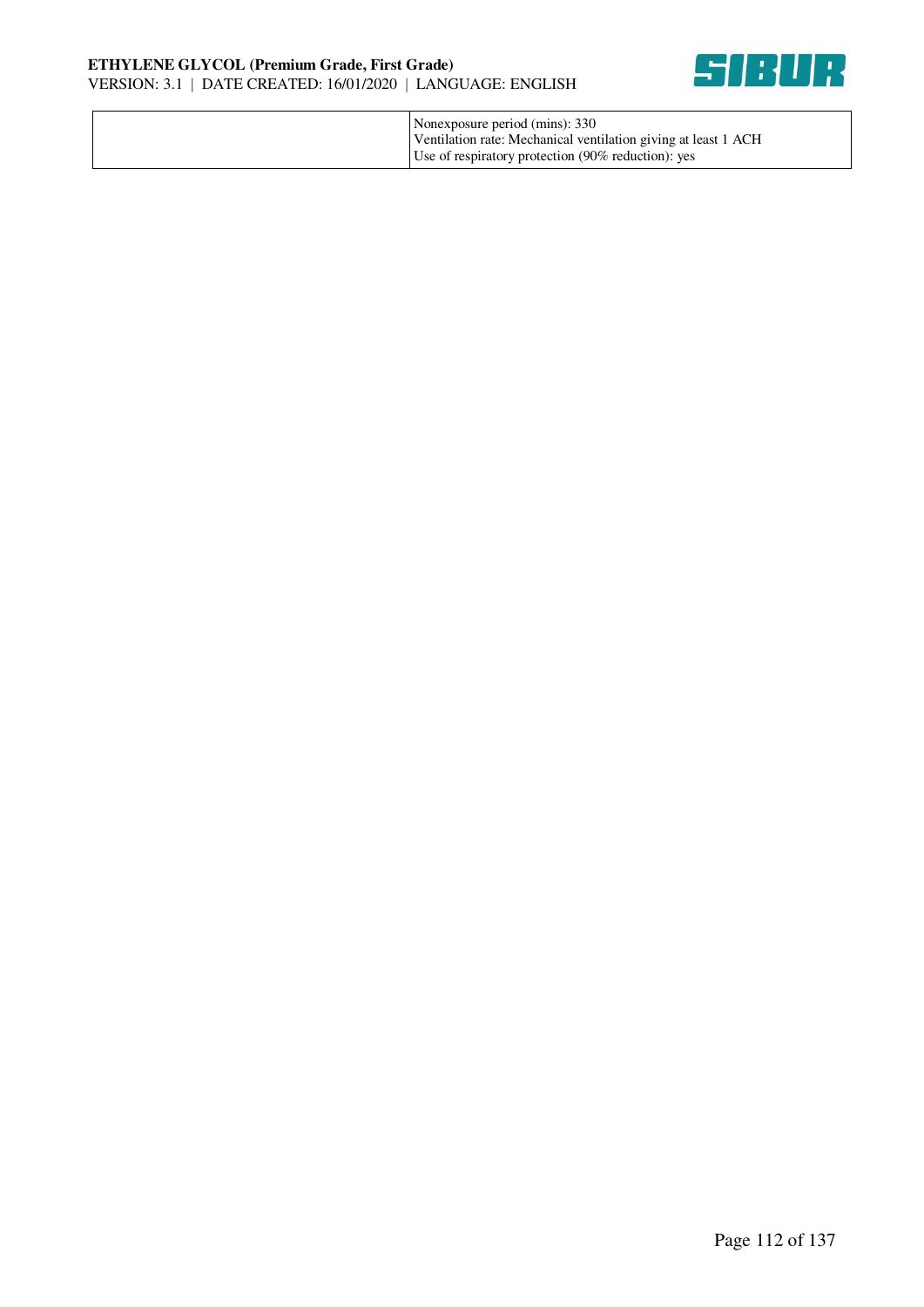

## **Exposure Scenario 20(ES20): Use in/as De-icing/Anti-icing applications/agents(Consumer use)**

| <b>Free short title</b>                                                                                                         | Use in/as De-icing/Anti-icing applications/agents (Consumer use) (21)                                                      |  |
|---------------------------------------------------------------------------------------------------------------------------------|----------------------------------------------------------------------------------------------------------------------------|--|
| Systematic title based on use descriptor                                                                                        | ERC 8D; PC 4                                                                                                               |  |
| Name of contributing environmental scenario and<br>corresponding ERC                                                            | ERC 8d Wide dispersive outdoor use of processing aids in open systems                                                      |  |
| Name(s) of contributing consumer scenarios and<br>corresponding PCs/ACs                                                         | PC 4 Anti-Freeze and De-icing products<br>PC 4 Anti-Freeze and De-icing products<br>PC 4 Anti-Freeze and De-icing products |  |
| Contributing Scenario (1) controlling environmental exposure for ERC 8D                                                         |                                                                                                                            |  |
| As no environmental hazard was identified no environmental-related exposure assessment and risk characterization was performed. |                                                                                                                            |  |
| Contributing Scenario (2) controlling consumer exposure for PC 4                                                                |                                                                                                                            |  |
| Name of contributing scenario                                                                                                   | PC 4 Anti-Freeze and De-icing products                                                                                     |  |
| Scenario subtitle                                                                                                               | Use in De-icing applications - spraying products-Part A. Spraying                                                          |  |
| Calculation model                                                                                                               | ConsExpo<br>Glass cleaner - Application: spraying                                                                          |  |
| Frequency and duration of use                                                                                                   |                                                                                                                            |  |
| Inhalation                                                                                                                      |                                                                                                                            |  |
| Exposure calculation result type                                                                                                | Mean concentration on day of exposure                                                                                      |  |
| Frequency of use                                                                                                                | 365 per year                                                                                                               |  |
| Weight fraction non-valotile                                                                                                    | 100 %                                                                                                                      |  |
| Max. diameter                                                                                                                   | $100 \mu m$                                                                                                                |  |
| Spray duration                                                                                                                  | 42 sec                                                                                                                     |  |
| <b>Exposure duration</b>                                                                                                        | 240 min                                                                                                                    |  |
| Dermal                                                                                                                          |                                                                                                                            |  |
| Exposure calculation result type                                                                                                | Internal dose chronic                                                                                                      |  |
| Frequency of use                                                                                                                | 365 per year                                                                                                               |  |
| Release duration                                                                                                                | 42 sec                                                                                                                     |  |
| <b>Product characteristics</b>                                                                                                  |                                                                                                                            |  |
| Spray application                                                                                                               | yes                                                                                                                        |  |
| Product ingredient fraction by weight                                                                                           | $100\%$                                                                                                                    |  |
| <b>Amounts</b> used                                                                                                             |                                                                                                                            |  |
| Human factors not influenced by risk management                                                                                 |                                                                                                                            |  |
| Exposed skin surface (dermal)                                                                                                   | $1,900$ cm <sup>2</sup>                                                                                                    |  |
| Contact rate                                                                                                                    | 46 mg/min                                                                                                                  |  |
| Other given operational conditions affecting consumers exposure                                                                 |                                                                                                                            |  |
| Inhalation                                                                                                                      |                                                                                                                            |  |
| Room volume                                                                                                                     | $58 \text{ m}^3$                                                                                                           |  |
| Ventilation rate                                                                                                                | 0.5001/h                                                                                                                   |  |
| Room height                                                                                                                     | 2.5 m                                                                                                                      |  |
| Mass generation rate                                                                                                            | $0.780$ g/s                                                                                                                |  |
| Airborne fraction                                                                                                               | $100~\%$                                                                                                                   |  |
| Density non-volatile                                                                                                            | $1.8\ \%$                                                                                                                  |  |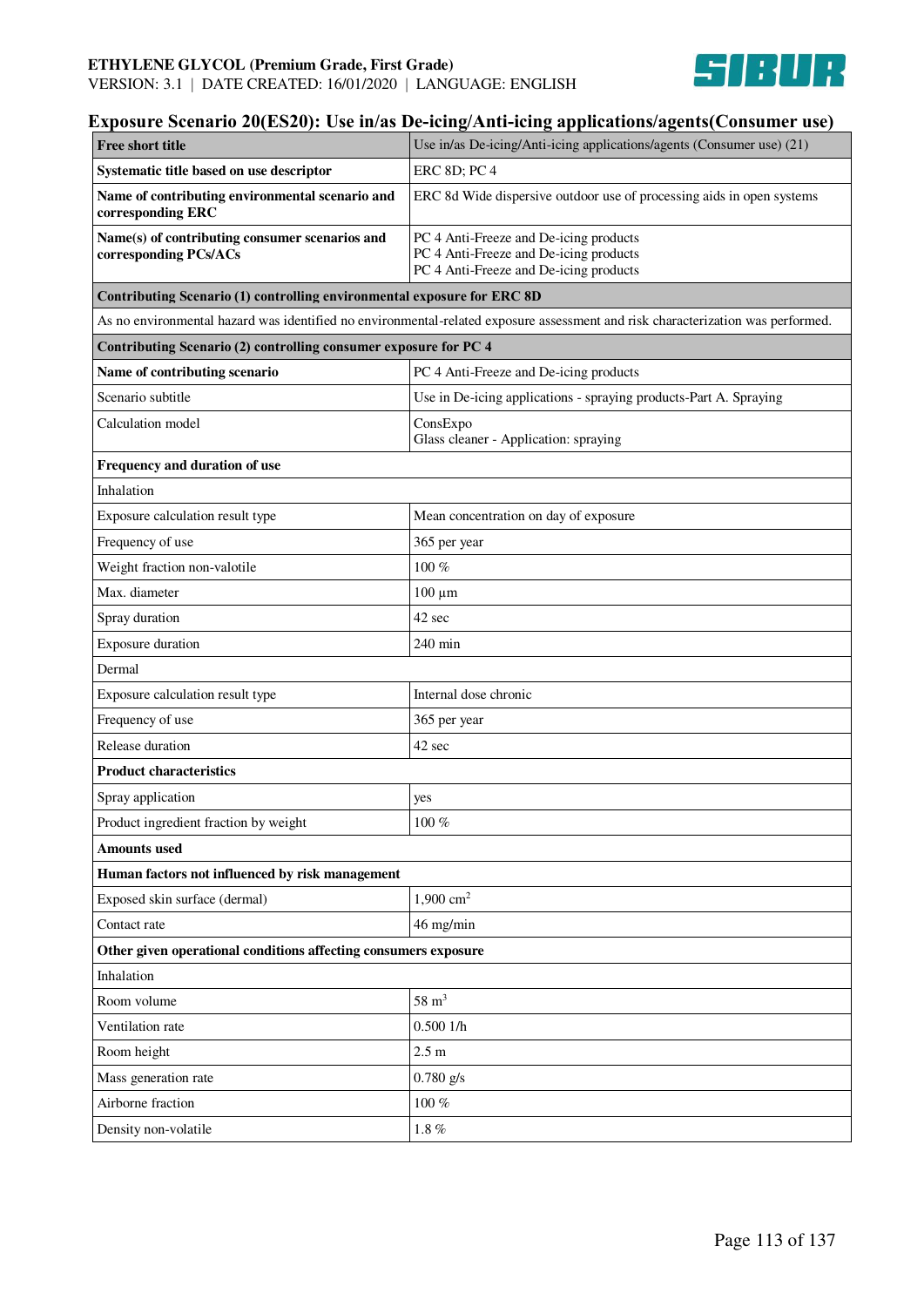

| Droplet distribution                                             | LogNormal, median: 100 µm, coeff. of variation: 0.600 µm, cut-off diameter:<br>$15 \mu m$ |  |
|------------------------------------------------------------------|-------------------------------------------------------------------------------------------|--|
| Dermal                                                           |                                                                                           |  |
| Uptake fraction                                                  | 100 %                                                                                     |  |
| Contributing Scenario (3) controlling consumer exposure for PC 4 |                                                                                           |  |
| Name of contributing scenario                                    | PC 4 Anti-Freeze and De-icing products                                                    |  |
| Scenario subtitle                                                | Use in De-icing applications - spraying products-Part B. Cleaning                         |  |
| Calculation model                                                | ConsExpo<br>Glass cleaner - Application: cleaning                                         |  |
| Frequency and duration of use                                    |                                                                                           |  |
| Dermal                                                           |                                                                                           |  |
| Exposure calculation result type                                 | Internal dose chronic                                                                     |  |
| Frequency of use                                                 | 365 per year                                                                              |  |
| <b>Product characteristics</b>                                   |                                                                                           |  |
| Spray application                                                | no                                                                                        |  |
| Product ingredient fraction by weight                            | 100 %                                                                                     |  |
| Amounts used                                                     |                                                                                           |  |
| Dermal                                                           | 0.290 g                                                                                   |  |
| Human factors not influenced by risk management                  |                                                                                           |  |
| Exposed skin surface (dermal)                                    | $215$ cm <sup>2</sup>                                                                     |  |
| Other given operational conditions affecting consumers exposure  |                                                                                           |  |
| Dermal                                                           |                                                                                           |  |
| <b>Uptake</b> fraction                                           | 100 %                                                                                     |  |
| Contributing Scenario (4) controlling consumer exposure for PC 4 |                                                                                           |  |
| Name of contributing scenario                                    | PC 4 Anti-Freeze and De-icing products                                                    |  |
| Scenario subtitle                                                | Use in De-icing applications - Use in Anti-freezing agents                                |  |
| Calculation model                                                | dermal: External or measured values<br>inhalation: External or measured values            |  |
| Frequency and duration of use                                    |                                                                                           |  |
| Frequency of use                                                 | $0.547945$ time(s)/day                                                                    |  |
| Exposure time                                                    | 0.250h                                                                                    |  |
| <b>Product characteristics</b>                                   |                                                                                           |  |
| Spray application                                                | no                                                                                        |  |
| Product ingredient fraction by weight                            | $30\ \%$                                                                                  |  |
| <b>Amounts used</b>                                              |                                                                                           |  |
| Amounts used                                                     | 1,000 g                                                                                   |  |
| Human factors not influenced by risk management                  |                                                                                           |  |
| Skin surface area dermal                                         | hands                                                                                     |  |
| Skin surface area oral                                           | $\overline{a}$                                                                            |  |
| Other given operational conditions affecting consumers exposure  |                                                                                           |  |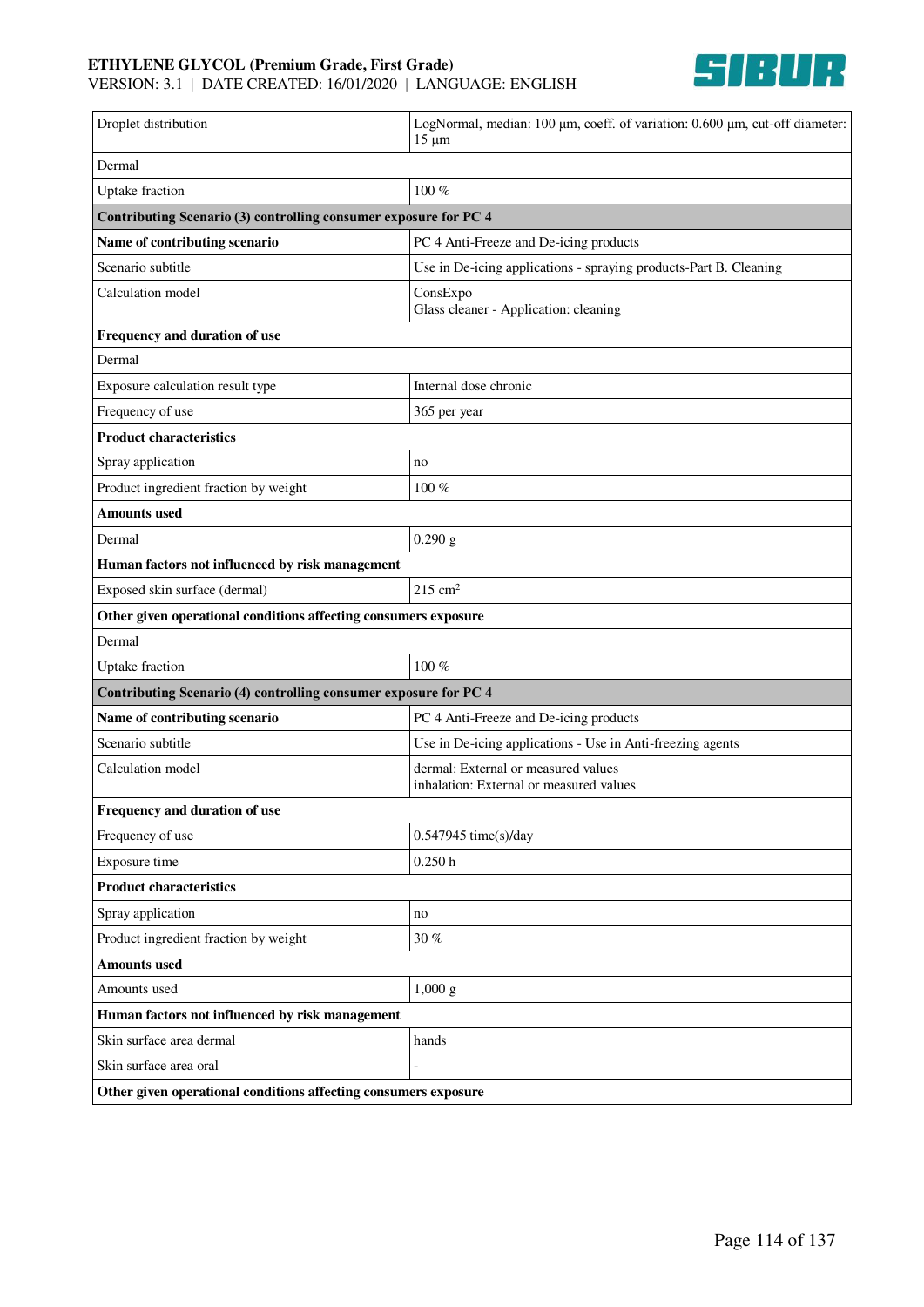

## **Exposure Scenario 21 (ES21): Use in laboratories (industrial)**

| <b>Free short title</b>                                                                                                         | Use in laboratories (industrial) (22a)                           |  |
|---------------------------------------------------------------------------------------------------------------------------------|------------------------------------------------------------------|--|
| Systematic title based on use descriptor                                                                                        | ERC 4; PROC 15                                                   |  |
| Name of contributing environmental scenario and<br>corresponding ERC                                                            | ERC 4 Industrial use of processing aids                          |  |
| Name(s) of contributing worker scenarios and<br>corresponding PROCs                                                             | PROC 15 - Use of laboratory reagents in small scale laboratories |  |
| Contributing Scenario (1) controlling environmental exposure for ERC 4                                                          |                                                                  |  |
| As no environmental hazard was identified no environmental-related exposure assessment and risk characterization was performed. |                                                                  |  |
| <b>Product characteristics</b>                                                                                                  |                                                                  |  |
| Physical state                                                                                                                  | liquid                                                           |  |
| Concentration in substance                                                                                                      | 100 %                                                            |  |
| Fugacity / Dustiness                                                                                                            | low                                                              |  |
| <b>Frequency and duration of use</b>                                                                                            |                                                                  |  |
| Duration of activity                                                                                                            | >4 hours (default)                                               |  |
| Frequency of use                                                                                                                | 5 days / week                                                    |  |
| Contributing Scenario (2) controlling industrial worker exposure for PROC 15                                                    |                                                                  |  |
| Name of contributing scenario                                                                                                   | 15 - Use of laboratory reagents in small scale laboratories      |  |
| Scenario subtitle                                                                                                               | Use in laboratories (industrial)                                 |  |
| Human factors not influenced by risk management                                                                                 |                                                                  |  |
| Exposed skin surface                                                                                                            | $240 \text{ cm}^2$                                               |  |
| Other given operational conditions affecting workers exposure                                                                   |                                                                  |  |
| Location                                                                                                                        | indoors                                                          |  |
| Domain                                                                                                                          | industrial                                                       |  |
| Technical conditions and measures to control dispersion and exposure                                                            |                                                                  |  |
| Local exhaust ventilation                                                                                                       | no                                                               |  |
| Conditions and measures related to personal protection, hygiene and health evaluation                                           |                                                                  |  |
| Protective gloves                                                                                                               | N <sub>0</sub>                                                   |  |
| Respiratory protection                                                                                                          | no                                                               |  |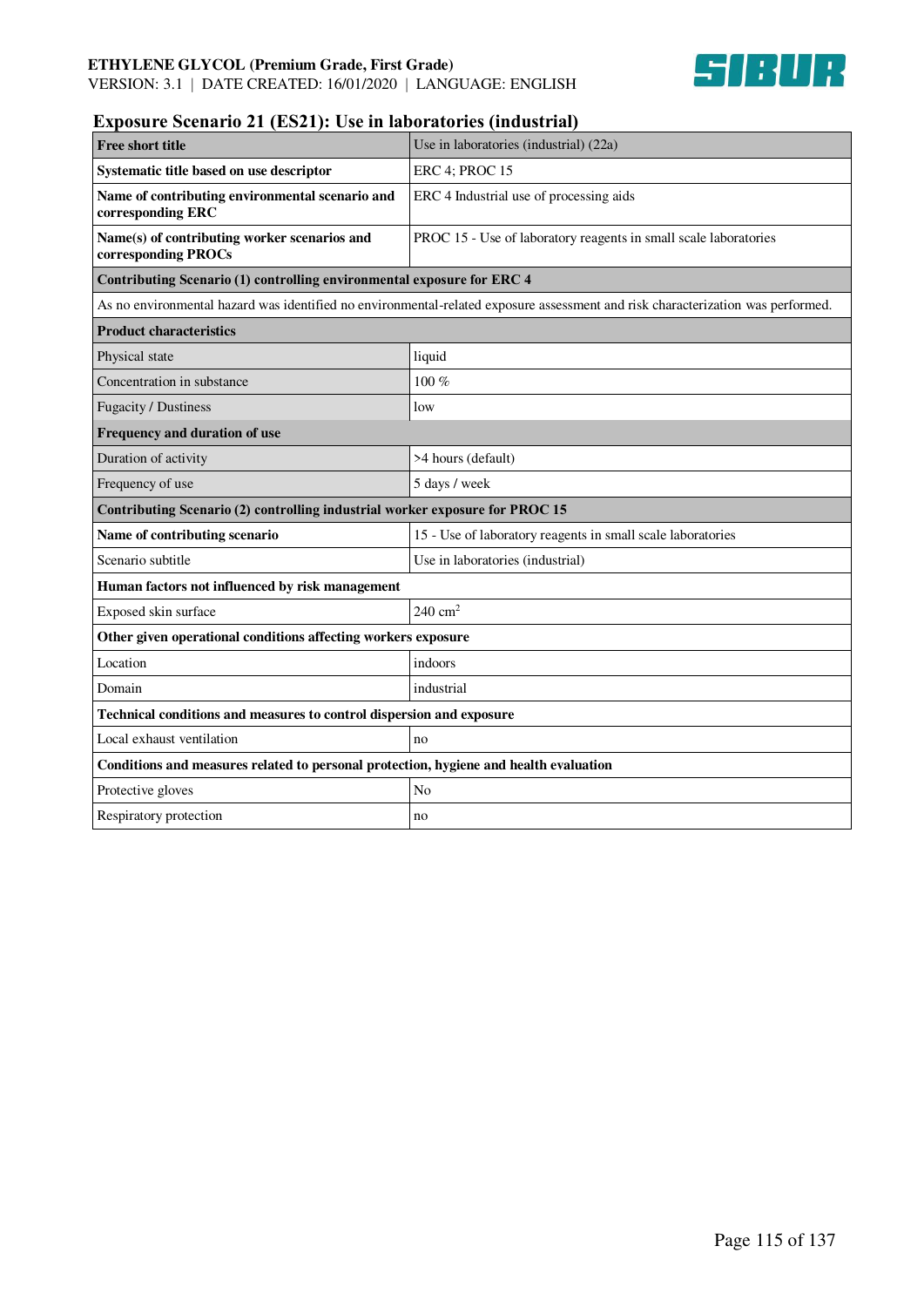

## **Exposure Scenario 22 (ES22): Use in laboratories (professional)**

| <b>Free short title</b>                                                                                                         | Use in laboratories (professional) (22b)                             |  |
|---------------------------------------------------------------------------------------------------------------------------------|----------------------------------------------------------------------|--|
| Systematic title based on use descriptor                                                                                        | ERC 8A; PROC 15                                                      |  |
| Name of contributing environmental scenario and<br>corresponding ERC                                                            | ERC 8a Wide dispersive indoor use of processing aids in open systems |  |
| Name(s) of contributing worker scenarios and<br>corresponding PROCs                                                             | PROC 15 - Use of laboratory reagents in small scale laboratories     |  |
| Contributing Scenario (1) controlling environmental exposure for ERC 8A                                                         |                                                                      |  |
| As no environmental hazard was identified no environmental-related exposure assessment and risk characterization was performed. |                                                                      |  |
| <b>Product characteristics</b>                                                                                                  |                                                                      |  |
| Physical state                                                                                                                  | liquid                                                               |  |
| Concentration in substance                                                                                                      | $100\%$                                                              |  |
| <b>Fugacity / Dustiness</b>                                                                                                     | low                                                                  |  |
| <b>Frequency and duration of use</b>                                                                                            |                                                                      |  |
| Duration of activity                                                                                                            | >4 hours (default)                                                   |  |
| Frequency of use                                                                                                                | 5 days / week                                                        |  |
| Contributing Scenario (2) controlling professional worker exposure for PROC 15                                                  |                                                                      |  |
| Name of contributing scenario                                                                                                   | 15 - Use of laboratory reagents in small scale laboratories          |  |
| Scenario subtitle                                                                                                               | Use in laboratories (professional)                                   |  |
| Human factors not influenced by risk management                                                                                 |                                                                      |  |
| Exposed skin surface                                                                                                            | $240$ cm <sup>2</sup>                                                |  |
| Other given operational conditions affecting workers exposure                                                                   |                                                                      |  |
| Location                                                                                                                        | indoors                                                              |  |
| Domain                                                                                                                          | professional                                                         |  |
| Technical conditions and measures to control dispersion and exposure                                                            |                                                                      |  |
| Local exhaust ventilation                                                                                                       | no                                                                   |  |
| Conditions and measures related to personal protection, hygiene and health evaluation                                           |                                                                      |  |
| Protective gloves                                                                                                               | No                                                                   |  |
| Respiratory protection                                                                                                          | no                                                                   |  |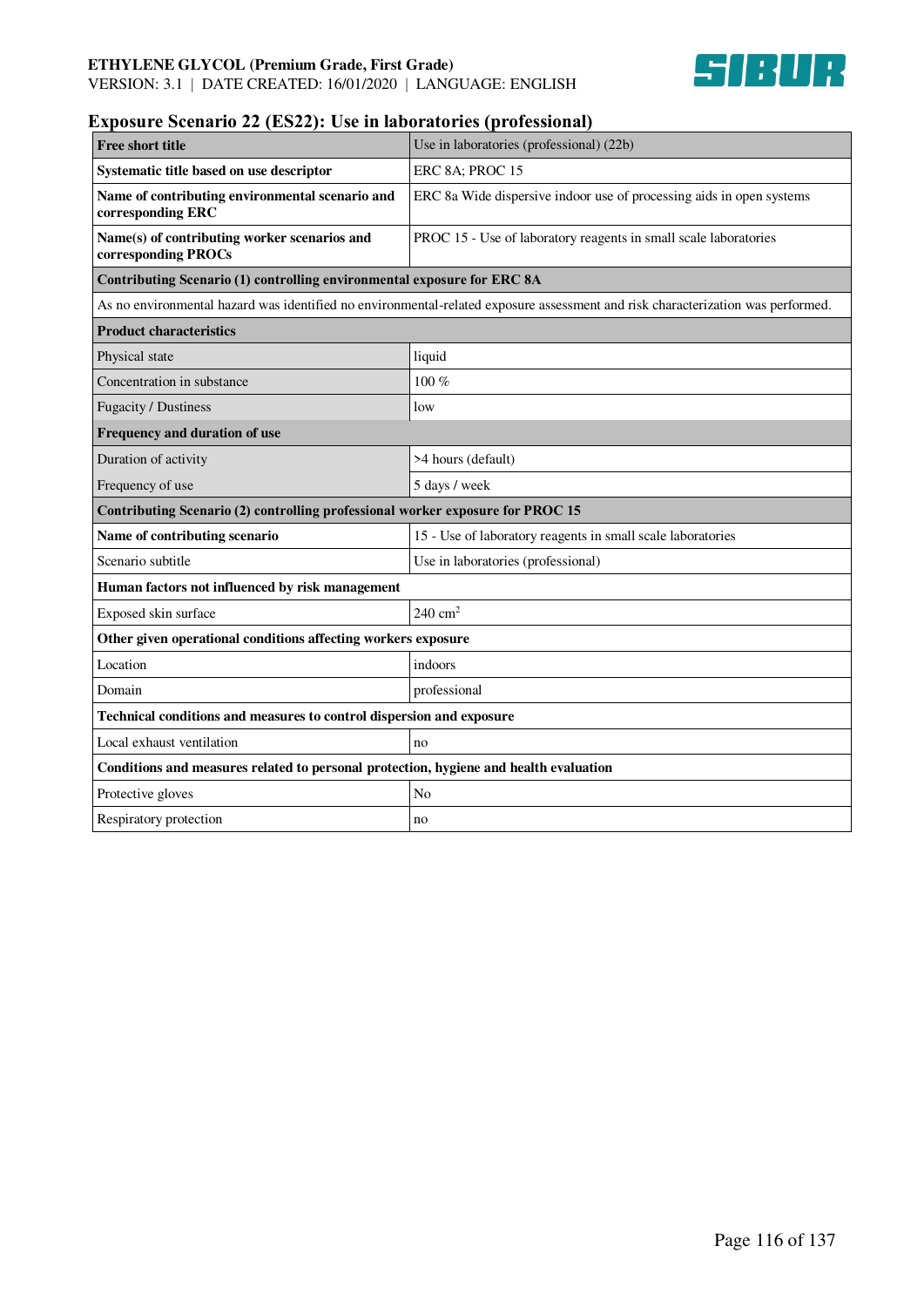

#### **Exposure Scenario 23 (ES23): Use in Water-treatment chemicals (industrial)**

| <b>Free short title</b>                                                                                                         | Use in Water-treatment chemicals (industrial) (23)                                                                                                                                                                                                                                                                                                                                                                                        |
|---------------------------------------------------------------------------------------------------------------------------------|-------------------------------------------------------------------------------------------------------------------------------------------------------------------------------------------------------------------------------------------------------------------------------------------------------------------------------------------------------------------------------------------------------------------------------------------|
| Systematic title based on use descriptor                                                                                        | ERC 3, 4; PROC 1, 2, 3, 4, 8A, 8B, 13                                                                                                                                                                                                                                                                                                                                                                                                     |
| Name of contributing environmental scenario and<br>corresponding ERC                                                            | ERC 3 Formulation in articles<br>ERC 4 Industrial use of processing aids                                                                                                                                                                                                                                                                                                                                                                  |
| Name(s) of contributing worker scenarios and<br>corresponding PROCs                                                             | PROC 1 - Use in closed process, no likelihood of exposure<br>PROC 2 - Use in closed, continuous process with occasional controlled                                                                                                                                                                                                                                                                                                        |
|                                                                                                                                 | exposure<br>PROC 3 - Use in closed batch process (synthesis or formulation)<br>PROC 4 - Use in batch and other process (synthesis) where opportunity for<br>exposure arises<br>PROC 8a - Transfer of chemicals from/to vessels/ large containers at non<br>dedicated facilities<br>PROC 8b - Transfer of chemicals from/to vessels/ large containers at<br>dedicated facilities<br>PROC 13 - Treatment of articles by dipping and pouring |
| Contributing Scenario (1) controlling environmental exposure for ERC 3                                                          |                                                                                                                                                                                                                                                                                                                                                                                                                                           |
| Contributing Scenario (2) controlling environmental exposure for ERC 4                                                          |                                                                                                                                                                                                                                                                                                                                                                                                                                           |
| As no environmental hazard was identified no environmental-related exposure assessment and risk characterization was performed. |                                                                                                                                                                                                                                                                                                                                                                                                                                           |
| <b>Product characteristics</b>                                                                                                  |                                                                                                                                                                                                                                                                                                                                                                                                                                           |
| Physical state                                                                                                                  | liquid                                                                                                                                                                                                                                                                                                                                                                                                                                    |
| Concentration in substance                                                                                                      | 100 %                                                                                                                                                                                                                                                                                                                                                                                                                                     |
| Fugacity / Dustiness                                                                                                            | low                                                                                                                                                                                                                                                                                                                                                                                                                                       |
| <b>Frequency and duration of use</b>                                                                                            |                                                                                                                                                                                                                                                                                                                                                                                                                                           |
| Duration of activity                                                                                                            | >4 hours (default)                                                                                                                                                                                                                                                                                                                                                                                                                        |
| Frequency of use                                                                                                                | 5 days / week                                                                                                                                                                                                                                                                                                                                                                                                                             |
| Contributing Scenario (3) controlling industrial worker exposure for PROC 1                                                     |                                                                                                                                                                                                                                                                                                                                                                                                                                           |
| Name of contributing scenario                                                                                                   | 1 - Use in closed process, no likelihood of exposure                                                                                                                                                                                                                                                                                                                                                                                      |
| Scenario subtitle                                                                                                               | Use in closed process, no likelihood of exposure                                                                                                                                                                                                                                                                                                                                                                                          |
| Human factors not influenced by risk management                                                                                 |                                                                                                                                                                                                                                                                                                                                                                                                                                           |
| Exposed skin surface                                                                                                            | $240$ cm <sup>2</sup>                                                                                                                                                                                                                                                                                                                                                                                                                     |
| Other given operational conditions affecting workers exposure                                                                   |                                                                                                                                                                                                                                                                                                                                                                                                                                           |
| Location                                                                                                                        | indoors                                                                                                                                                                                                                                                                                                                                                                                                                                   |
| Domain                                                                                                                          | industrial                                                                                                                                                                                                                                                                                                                                                                                                                                |
| Technical conditions and measures to control dispersion and exposure                                                            |                                                                                                                                                                                                                                                                                                                                                                                                                                           |
| Local exhaust ventilation                                                                                                       | no                                                                                                                                                                                                                                                                                                                                                                                                                                        |
| Conditions and measures related to personal protection, hygiene and health evaluation                                           |                                                                                                                                                                                                                                                                                                                                                                                                                                           |
| Protective gloves                                                                                                               | No                                                                                                                                                                                                                                                                                                                                                                                                                                        |
| Respiratory protection                                                                                                          | no                                                                                                                                                                                                                                                                                                                                                                                                                                        |
| Contributing Scenario (4) controlling industrial worker exposure for PROC 2                                                     |                                                                                                                                                                                                                                                                                                                                                                                                                                           |
| Name of contributing scenario                                                                                                   | 2 - Use in closed, continuous process with occasional controlled exposure                                                                                                                                                                                                                                                                                                                                                                 |
| Scenario subtitle                                                                                                               | Use in closed, continuous process with occasional controlled exposure                                                                                                                                                                                                                                                                                                                                                                     |
| Human factors not influenced by risk management                                                                                 |                                                                                                                                                                                                                                                                                                                                                                                                                                           |
| Exposed skin surface                                                                                                            | 480 cm <sup>2</sup>                                                                                                                                                                                                                                                                                                                                                                                                                       |
| Other given operational conditions affecting workers exposure                                                                   |                                                                                                                                                                                                                                                                                                                                                                                                                                           |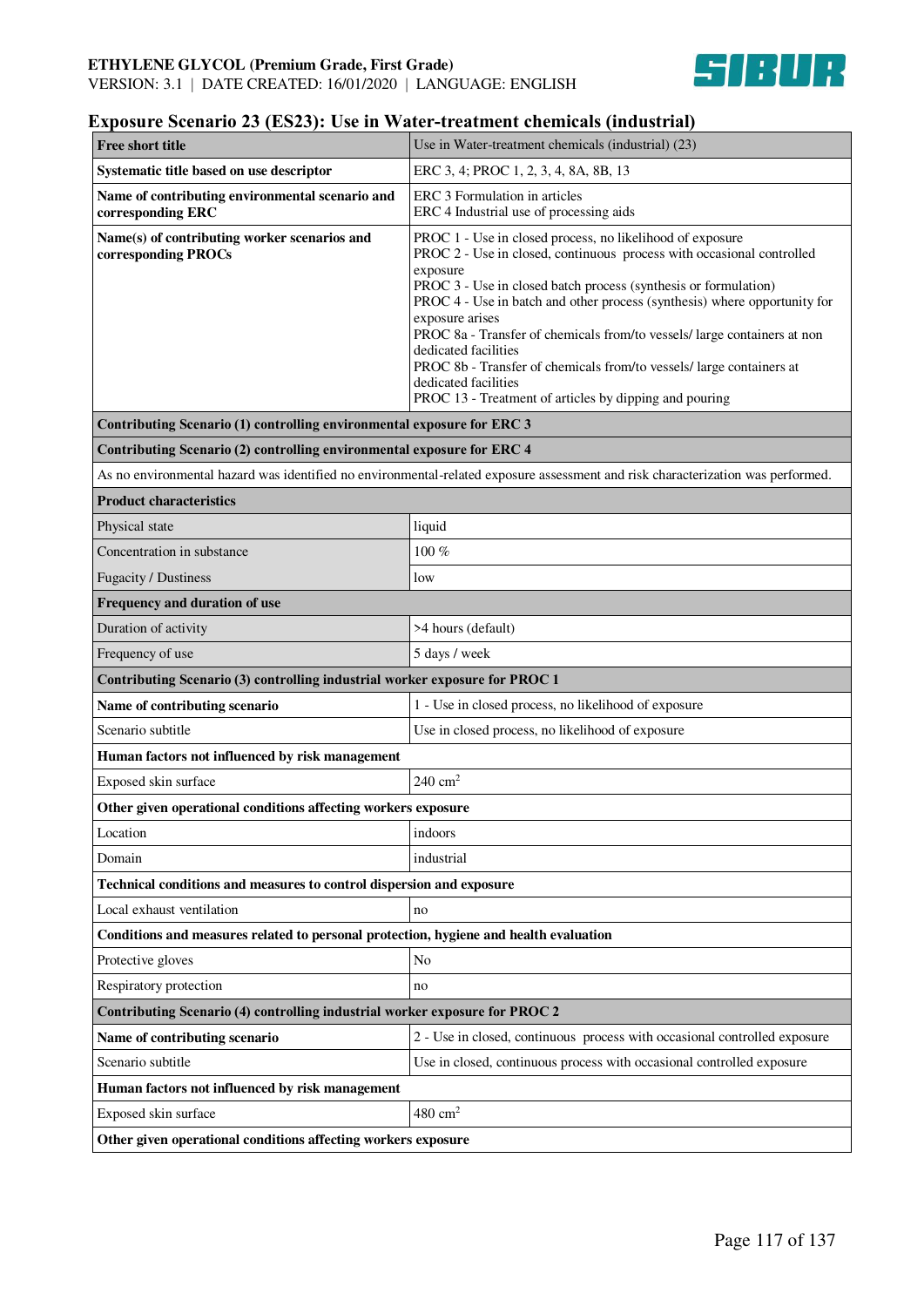

| Location                                                                              | indoors                                                                                                                     |  |
|---------------------------------------------------------------------------------------|-----------------------------------------------------------------------------------------------------------------------------|--|
| Domain                                                                                | industrial                                                                                                                  |  |
| Technical conditions and measures to control dispersion and exposure                  |                                                                                                                             |  |
| Local exhaust ventilation                                                             | no                                                                                                                          |  |
| Conditions and measures related to personal protection, hygiene and health evaluation |                                                                                                                             |  |
| Protective gloves                                                                     | No                                                                                                                          |  |
| Respiratory protection                                                                | no                                                                                                                          |  |
| Contributing Scenario (5) controlling industrial worker exposure for PROC 3           |                                                                                                                             |  |
| Name of contributing scenario                                                         | 3 - Use in closed batch process (synthesis or formulation)                                                                  |  |
| Scenario subtitle                                                                     | Use in closed batch process (synthesis or formulation).                                                                     |  |
| Human factors not influenced by risk management                                       |                                                                                                                             |  |
| Exposed skin surface                                                                  | $240$ cm <sup>2</sup>                                                                                                       |  |
| Other given operational conditions affecting workers exposure                         |                                                                                                                             |  |
| Location                                                                              | indoors                                                                                                                     |  |
| Domain                                                                                | industrial                                                                                                                  |  |
| Technical conditions and measures to control dispersion and exposure                  |                                                                                                                             |  |
| Local exhaust ventilation                                                             | no                                                                                                                          |  |
| Conditions and measures related to personal protection, hygiene and health evaluation |                                                                                                                             |  |
| Protective gloves                                                                     | No                                                                                                                          |  |
| Respiratory protection                                                                | no                                                                                                                          |  |
| Contributing Scenario (6) controlling industrial worker exposure for PROC 4           |                                                                                                                             |  |
| Name of contributing scenario                                                         | 4 - Use in batch and other process (synthesis) where opportunity for<br>exposure arises                                     |  |
| Scenario subtitle                                                                     | Use in batch and other process (synthesis) where opportunity for exposure<br>arises.                                        |  |
| Human factors not influenced by risk management                                       |                                                                                                                             |  |
| Exposed skin surface                                                                  | $480 \text{ cm}^2$                                                                                                          |  |
| Other given operational conditions affecting workers exposure                         |                                                                                                                             |  |
| Location                                                                              | indoors                                                                                                                     |  |
| Domain                                                                                | industrial                                                                                                                  |  |
| Technical conditions and measures to control dispersion and exposure                  |                                                                                                                             |  |
|                                                                                       |                                                                                                                             |  |
| Local exhaust ventilation                                                             | no                                                                                                                          |  |
| Conditions and measures related to personal protection, hygiene and health evaluation |                                                                                                                             |  |
| Protective gloves                                                                     | No                                                                                                                          |  |
| Respiratory protection                                                                | no                                                                                                                          |  |
| Contributing Scenario (7) controlling industrial worker exposure for PROC 8A          |                                                                                                                             |  |
| Name of contributing scenario                                                         | 8a - Transfer of chemicals from/to vessels/ large containers at non dedicated<br>facilities                                 |  |
| Scenario subtitle                                                                     | Transfer of substance or preparation (charging/discharging) from/to<br>vessels/large containers at non-dedicated facilities |  |
| <b>Qualitative Risk Assessment</b>                                                    |                                                                                                                             |  |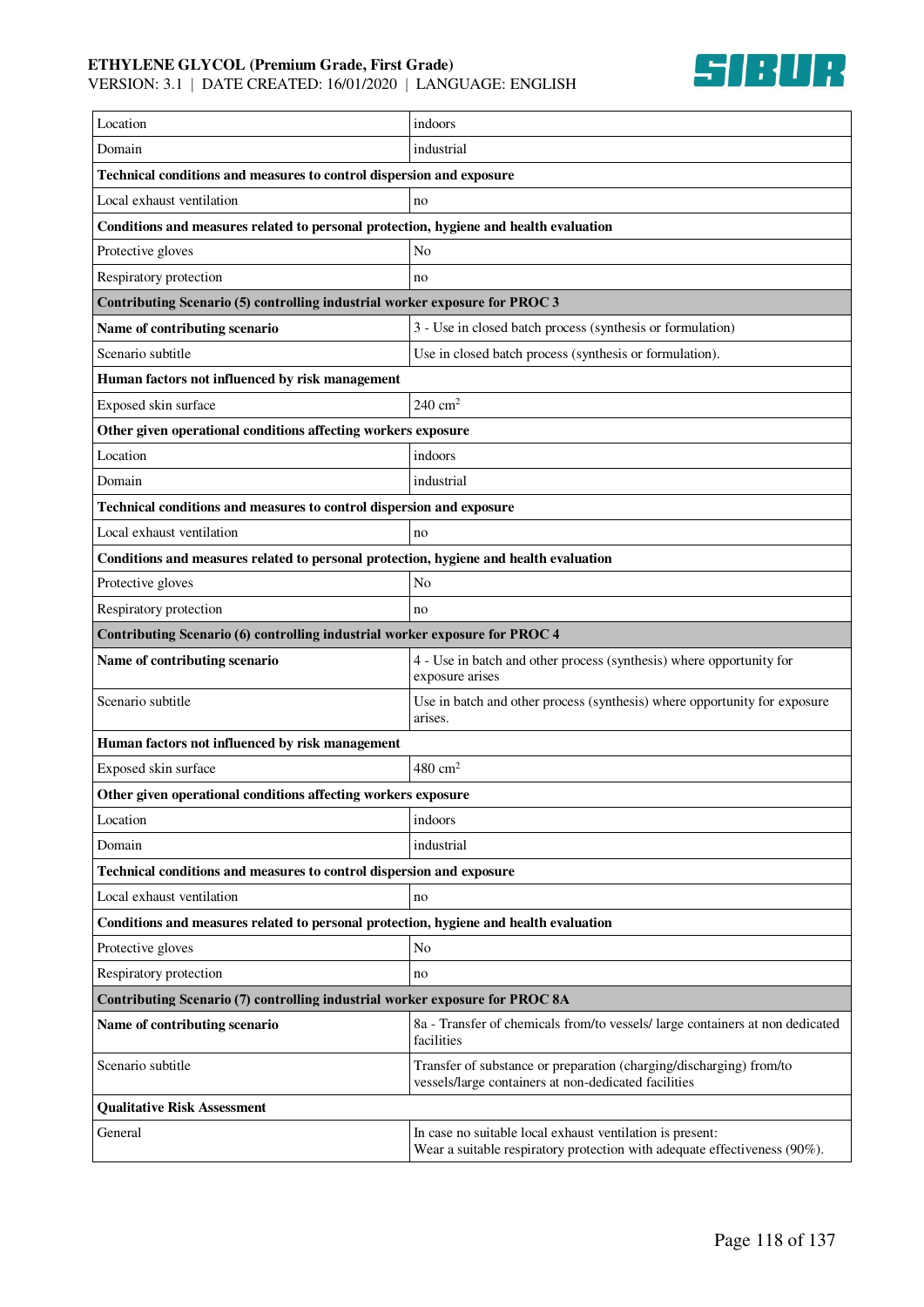

| Human factors not influenced by risk management                                       |                                                                                                                         |  |
|---------------------------------------------------------------------------------------|-------------------------------------------------------------------------------------------------------------------------|--|
| Exposed skin surface                                                                  | $960 \text{ cm}^2$                                                                                                      |  |
| Other given operational conditions affecting workers exposure                         |                                                                                                                         |  |
| Location                                                                              | indoors                                                                                                                 |  |
| Domain                                                                                | industrial                                                                                                              |  |
| Technical conditions and measures to control dispersion and exposure                  |                                                                                                                         |  |
| Local exhaust ventilation                                                             | yes (inhalation 90 $\%$ )                                                                                               |  |
| Conditions and measures related to personal protection, hygiene and health evaluation |                                                                                                                         |  |
| Protective gloves                                                                     | N <sub>o</sub>                                                                                                          |  |
| Respiratory protection                                                                | no                                                                                                                      |  |
| Contributing Scenario (8) controlling industrial worker exposure for PROC 8B          |                                                                                                                         |  |
| Name of contributing scenario                                                         | 8b - Transfer of chemicals from/to vessels/ large containers at dedicated<br>facilities                                 |  |
| Scenario subtitle                                                                     | Transfer of substance or preparation (charging/discharging) from/to<br>vessels/large containers at dedicated facilities |  |
| Human factors not influenced by risk management                                       |                                                                                                                         |  |
| Exposed skin surface                                                                  | $960 \text{ cm}^2$                                                                                                      |  |
| Other given operational conditions affecting workers exposure                         |                                                                                                                         |  |
| Location                                                                              | indoors                                                                                                                 |  |
| Domain                                                                                | industrial                                                                                                              |  |
| Technical conditions and measures to control dispersion and exposure                  |                                                                                                                         |  |
| Local exhaust ventilation                                                             | no                                                                                                                      |  |
| Conditions and measures related to personal protection, hygiene and health evaluation |                                                                                                                         |  |
| Protective gloves                                                                     | No                                                                                                                      |  |
| Respiratory protection                                                                | no                                                                                                                      |  |
| Contributing Scenario (9) controlling industrial worker exposure for PROC 13          |                                                                                                                         |  |
| Name of contributing scenario                                                         | 13 - Treatment of articles by dipping and pouring                                                                       |  |
| Scenario subtitle                                                                     | Treatment of articles by dipping and pouring.                                                                           |  |
| Human factors not influenced by risk management                                       |                                                                                                                         |  |
| Exposed skin surface                                                                  | $480 \text{ cm}^2$                                                                                                      |  |
| Other given operational conditions affecting workers exposure                         |                                                                                                                         |  |
| Location                                                                              | indoors                                                                                                                 |  |
| Domain                                                                                | industrial                                                                                                              |  |
| Technical conditions and measures to control dispersion and exposure                  |                                                                                                                         |  |
| Local exhaust ventilation                                                             | no                                                                                                                      |  |
| Conditions and measures related to personal protection, hygiene and health evaluation |                                                                                                                         |  |
| Protective gloves                                                                     | Gloves APF 10 90 %                                                                                                      |  |
| Respiratory protection                                                                | no                                                                                                                      |  |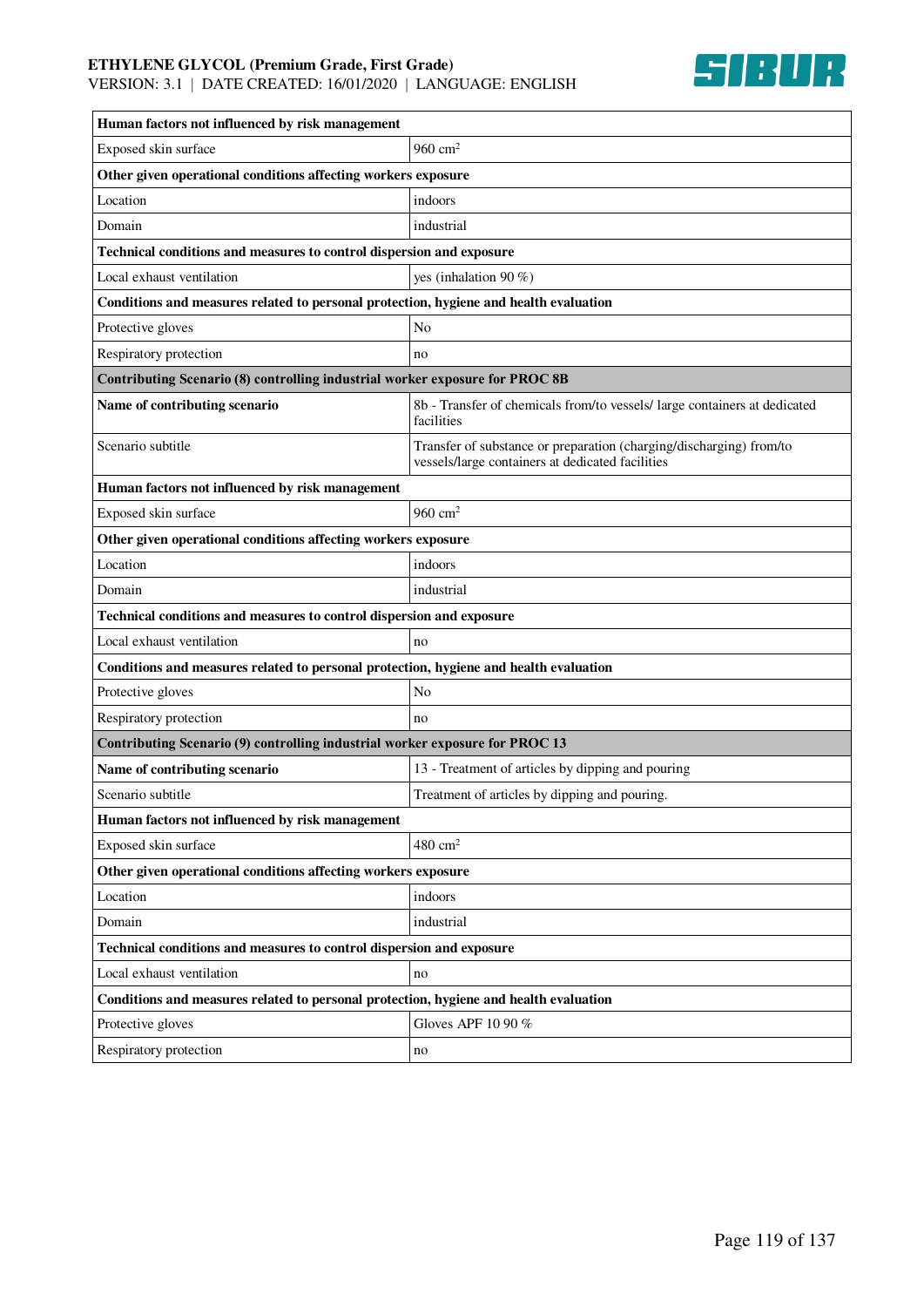

## **Exposure Scenario 24: Use in Adhesives and Sealants (Consumer use)**

| <b>Free short title</b>                                                                                                         | Use in Adhesives and Sealants (Consumer use) (24)                                                                                                                       |  |
|---------------------------------------------------------------------------------------------------------------------------------|-------------------------------------------------------------------------------------------------------------------------------------------------------------------------|--|
| Systematic title based on use descriptor                                                                                        | ERC 8C, 8F; PC 1                                                                                                                                                        |  |
| Name of contributing environmental scenario and<br>corresponding ERC                                                            | ERC 8c Wide dispersive indoor use resulting in inclusion into or onto a<br>matrix<br>ERC 8f Wide dispersive outdoor use resulting in inclusion into or onto a<br>matrix |  |
| Name(s) of contributing consumer scenarios and<br>corresponding PCs/ACs                                                         | PC 1 Adhesives, Sealants (1)<br>PC 1 Adhesives, Sealants (2)<br>PC 1 Adhesives, Sealants (3)                                                                            |  |
| Contributing Scenario (1) controlling environmental exposure for ERC 8C                                                         |                                                                                                                                                                         |  |
| Contributing Scenario (2) controlling environmental exposure for ERC 8F                                                         |                                                                                                                                                                         |  |
| As no environmental hazard was identified no environmental-related exposure assessment and risk characterization was performed. |                                                                                                                                                                         |  |
| Contributing Scenario (3) controlling consumer exposure for PC 1                                                                |                                                                                                                                                                         |  |
| Name of contributing scenario                                                                                                   | PC 1 Adhesives, Sealants (1)                                                                                                                                            |  |
| Scenario subtitle                                                                                                               | Use in adhesives and sealants                                                                                                                                           |  |
| Calculation model                                                                                                               | ConsExpo<br>Carpet glue - Application                                                                                                                                   |  |
| Frequency and duration of use                                                                                                   |                                                                                                                                                                         |  |
| Inhalation                                                                                                                      |                                                                                                                                                                         |  |
| Exposure calculation result type                                                                                                | Mean concentration on day of exposure                                                                                                                                   |  |
| Frequency of use                                                                                                                | 1 per day                                                                                                                                                               |  |
| Exposure time                                                                                                                   | $75 \text{ min}$                                                                                                                                                        |  |
| Application duration                                                                                                            | 75 min                                                                                                                                                                  |  |
| Dermal                                                                                                                          |                                                                                                                                                                         |  |
| Exposure calculation result type                                                                                                | Internal dose chronic                                                                                                                                                   |  |
| Frequency of use                                                                                                                | 1 per day                                                                                                                                                               |  |
| Release duration                                                                                                                | 4,500 sec                                                                                                                                                               |  |
| <b>Product characteristics</b>                                                                                                  |                                                                                                                                                                         |  |
| Spray application                                                                                                               | no                                                                                                                                                                      |  |
| Product ingredient fraction by weight                                                                                           | $0.075~\%$                                                                                                                                                              |  |
| Mol weight matrix                                                                                                               | $3,000$ g/mol                                                                                                                                                           |  |
| Mass transfer rate                                                                                                              | 4,740 m/min                                                                                                                                                             |  |
| <b>Amounts used</b>                                                                                                             |                                                                                                                                                                         |  |
| Inhalation                                                                                                                      | 9,000 g                                                                                                                                                                 |  |
| Human factors not influenced by risk management                                                                                 |                                                                                                                                                                         |  |
| Exposed skin surface (dermal)                                                                                                   | $110 \text{ cm}^2$                                                                                                                                                      |  |
| Contact rate                                                                                                                    | 30 mg/min                                                                                                                                                               |  |
| Other given operational conditions affecting consumers exposure                                                                 |                                                                                                                                                                         |  |
| Inhalation                                                                                                                      |                                                                                                                                                                         |  |
| Room volume                                                                                                                     | $58 \text{ m}^3$                                                                                                                                                        |  |
| Ventilation rate                                                                                                                | 0.5001/h                                                                                                                                                                |  |
| Release are is constant                                                                                                         |                                                                                                                                                                         |  |
| Release area                                                                                                                    | 4.00E4 cm <sup>2</sup>                                                                                                                                                  |  |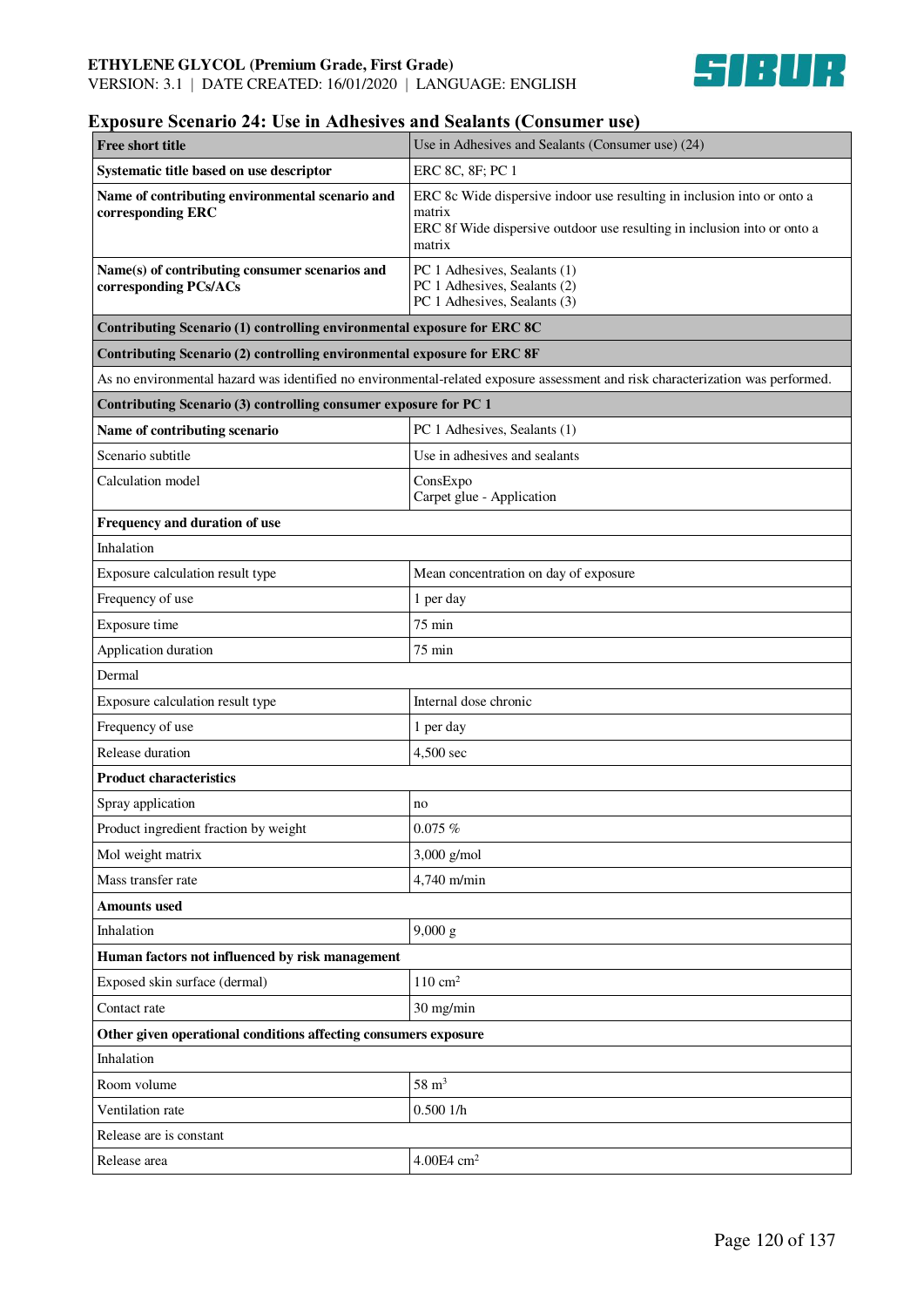

| Release temperature                                              | $25^{\circ}$ C                        |
|------------------------------------------------------------------|---------------------------------------|
| Dermal                                                           |                                       |
| <b>Uptake</b> fraction                                           | 100 %                                 |
| Contributing Scenario (4) controlling consumer exposure for PC 1 |                                       |
| Name of contributing scenario                                    | PC 1 Adhesives, Sealants (2)          |
| Scenario subtitle                                                | Use in sealant hose - indoors         |
| Calculation model                                                | ConsExpo                              |
| Frequency and duration of use                                    |                                       |
| Inhalation                                                       |                                       |
| Exposure calculation result type                                 | Mean concentration on day of exposure |
| Frequency of use                                                 | 365 per year                          |
| Exposure time                                                    | 2 min                                 |
| Application duration                                             | $2 \text{ min}$                       |
| Dermal                                                           |                                       |
| Exposure calculation result type                                 | Internal dose chronic                 |
| Frequency of use                                                 | 365 per year                          |
| Release duration                                                 | 120 sec                               |
| <b>Product characteristics</b>                                   |                                       |
| Spray application                                                | no                                    |
| Product ingredient fraction by weight                            | $50\ \%$                              |
| Mol weight matrix                                                | 3,000 g/mol                           |
| Mass transfer rate                                               | 4,740 m/min                           |
| <b>Amounts</b> used                                              |                                       |
| Inhalation                                                       | 500 g                                 |
| Human factors not influenced by risk management                  |                                       |
| Exposed skin surface (dermal)                                    | $110 \text{ cm}^2$                    |
| Contact rate                                                     | 30 mg/min                             |
| Other given operational conditions affecting consumers exposure  |                                       |
| Inhalation                                                       |                                       |
| Room volume                                                      | $25 \text{ m}^3$                      |
| Ventilation rate                                                 | 0.5001/h                              |
| Release are is constant                                          |                                       |
| Release area                                                     | 4.00E4 cm <sup>2</sup>                |
| Release temperature                                              | $25^{\circ}$ C                        |
| Dermal                                                           |                                       |
| Uptake fraction                                                  | 100 %                                 |
| Contributing Scenario (5) controlling consumer exposure for PC 1 |                                       |
| Name of contributing scenario                                    | PC 1 Adhesives, Sealants (3)          |
| Scenario subtitle                                                | Use in sealant hose - outdoors        |
| Calculation model                                                | ConsExpo                              |
| Frequency and duration of use                                    |                                       |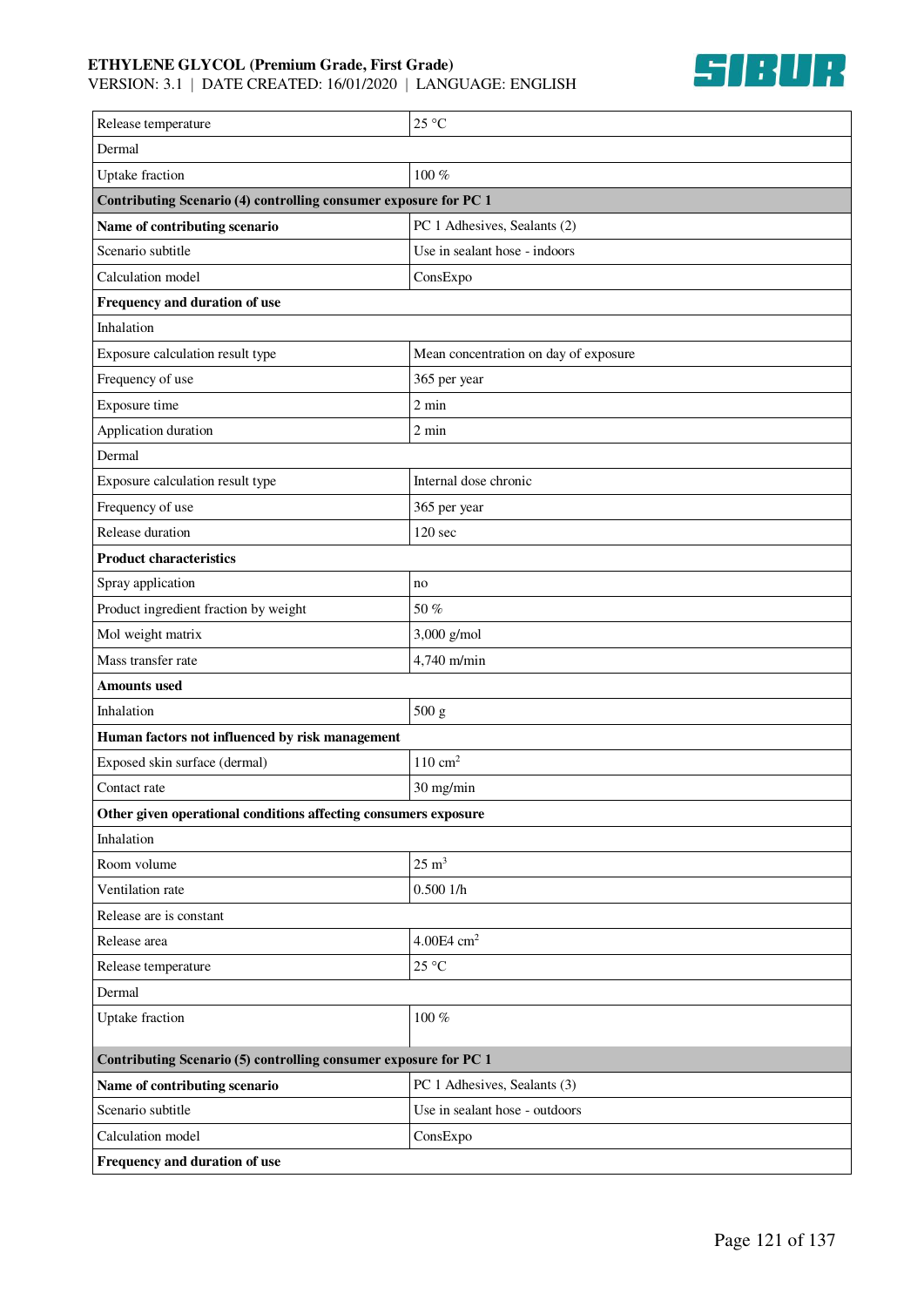

| Inhalation                                                      |                                       |
|-----------------------------------------------------------------|---------------------------------------|
| Exposure calculation result type                                | Mean concentration on day of exposure |
| Frequency of use                                                | 365 per year                          |
| Exposure time                                                   | $2 \text{ min}$                       |
| Application duration                                            | $2 \text{ min}$                       |
| Dermal                                                          |                                       |
| Exposure calculation result type                                | Internal dose chronic                 |
| Frequency of use                                                | 365 per year                          |
| Release duration                                                | 120 sec                               |
| <b>Product characteristics</b>                                  |                                       |
| Spray application                                               | no                                    |
| Product ingredient fraction by weight                           | 50%                                   |
| Mol weight matrix                                               | $3,000$ g/mol                         |
| Mass transfer rate                                              | 4,740 m/min                           |
| <b>Amounts</b> used                                             |                                       |
|                                                                 |                                       |
| Inhalation                                                      | 500 g                                 |
| Human factors not influenced by risk management                 |                                       |
| Exposed skin surface (dermal)                                   | $110 \text{ cm}^2$                    |
| Contact rate                                                    | 30 mg/min                             |
| Other given operational conditions affecting consumers exposure |                                       |
| Inhalation                                                      |                                       |
| Room volume                                                     | $1,000 \text{ m}^3$                   |
| Ventilation rate                                                | 11/h                                  |
| Release are is constant                                         |                                       |
| Release area                                                    | 4.00E4 cm <sup>2</sup>                |
| Release temperature                                             | 21 °C                                 |
| Dermal                                                          |                                       |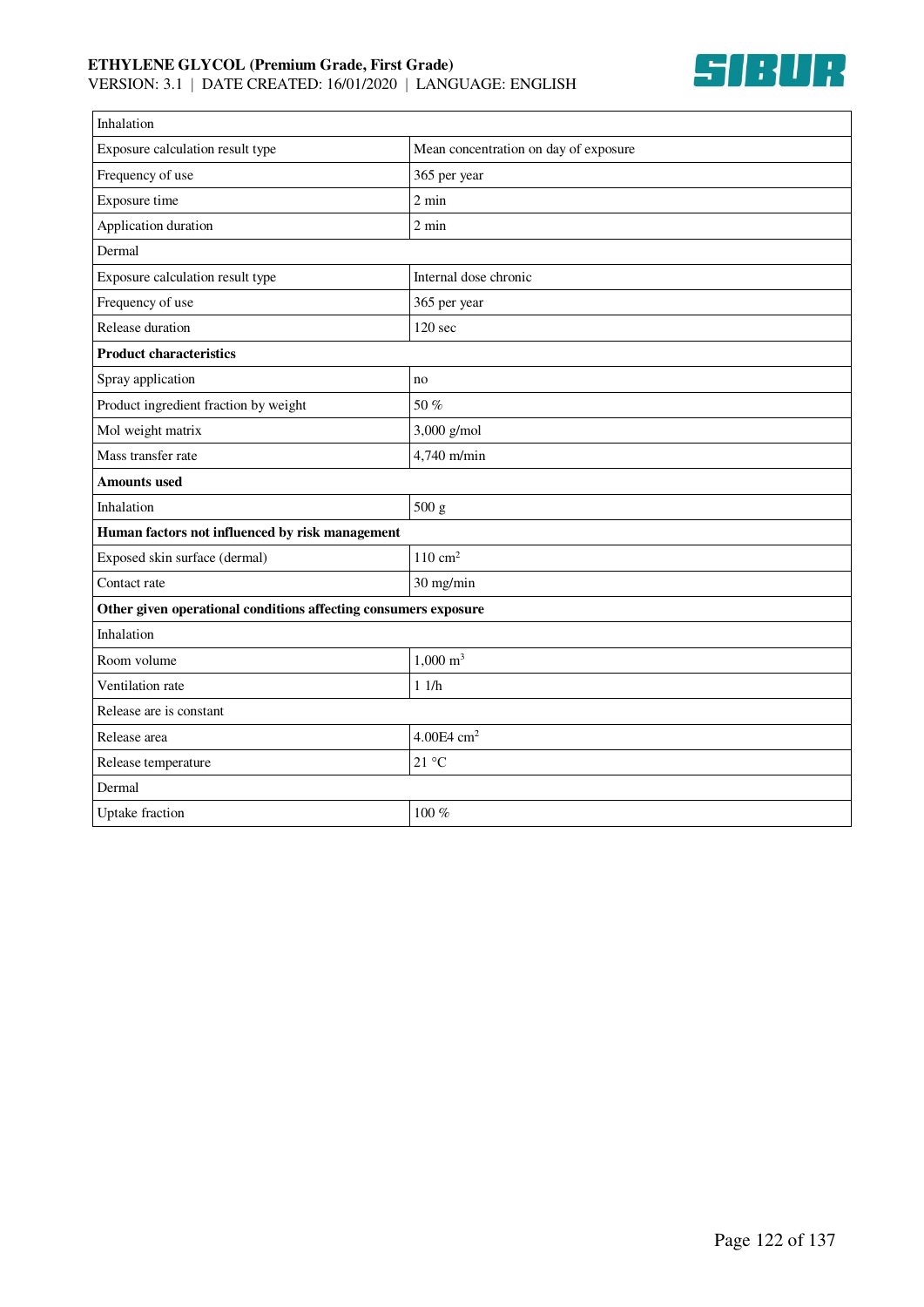

## **Exposure Scenario 25: Production of Polymers, filled polymers, Foams, Coatings, Adhesives, Sealants**

| <b>Free short title</b>                                                     | Production of Polymers, filled polymers, Foams, Coatings, Adhesives,<br>Sealants (25)                                                                                                                                                                                                                                                                                                                                                                                                                                                                                                                                                                                                                                                                                                                                                                                                                                                                                                                                     |
|-----------------------------------------------------------------------------|---------------------------------------------------------------------------------------------------------------------------------------------------------------------------------------------------------------------------------------------------------------------------------------------------------------------------------------------------------------------------------------------------------------------------------------------------------------------------------------------------------------------------------------------------------------------------------------------------------------------------------------------------------------------------------------------------------------------------------------------------------------------------------------------------------------------------------------------------------------------------------------------------------------------------------------------------------------------------------------------------------------------------|
| Systematic title based on use descriptor                                    | ERC 2, 3, 5, 6C; PROC 1, 2, 3, 4, 5, 7, 8A, 8B, 9, 10, 13, 14, 15                                                                                                                                                                                                                                                                                                                                                                                                                                                                                                                                                                                                                                                                                                                                                                                                                                                                                                                                                         |
| Name of contributing environmental scenario and<br>corresponding ERC        | ERC 2 Formulation of preparations<br>ERC 3 Formulation in articles<br>ERC 5 Industrial use resulting in inclusion into or onto a matrix<br>ERC 6c Production of plastics                                                                                                                                                                                                                                                                                                                                                                                                                                                                                                                                                                                                                                                                                                                                                                                                                                                  |
| Name(s) of contributing worker scenarios and<br>corresponding PROCs         | PROC 1 - Use in closed process, no likelihood of exposure<br>PROC 2 - Use in closed, continuous process with occasional controlled<br>exposure<br>PROC 3 - Use in closed batch process (synthesis or formulation)<br>PROC 4 - Use in batch and other process (synthesis) where opportunity for<br>exposure arises<br>PROC 5 - Mixing or blending in batch processes (multistage and/or<br>significant contact)<br>PROC 7 - Industrial spraying<br>PROC 8a - Transfer of chemicals from/to vessels/ large containers at non<br>dedicated facilities<br>PROC 8b - Transfer of chemicals from/to vessels/ large containers at<br>dedicated facilities<br>PROC 9 - Transfer of chemicals into small containers (dedicated filling line)<br>PROC 10 - Roller application or brushing<br>PROC 13 - Treatment of articles by dipping and pouring<br>PROC 14 - Production of preparations or articles by tabletting, compression,<br>extrusion, pelletisation<br>PROC 15 - Use of laboratory reagents in small scale laboratories |
| Contributing Scenario (1) controlling environmental exposure for ERC 2      |                                                                                                                                                                                                                                                                                                                                                                                                                                                                                                                                                                                                                                                                                                                                                                                                                                                                                                                                                                                                                           |
| Contributing Scenario (2) controlling environmental exposure for ERC 3      |                                                                                                                                                                                                                                                                                                                                                                                                                                                                                                                                                                                                                                                                                                                                                                                                                                                                                                                                                                                                                           |
| Contributing Scenario (3) controlling environmental exposure for ERC 5      |                                                                                                                                                                                                                                                                                                                                                                                                                                                                                                                                                                                                                                                                                                                                                                                                                                                                                                                                                                                                                           |
| Contributing Scenario (4) controlling environmental exposure for ERC 6C     |                                                                                                                                                                                                                                                                                                                                                                                                                                                                                                                                                                                                                                                                                                                                                                                                                                                                                                                                                                                                                           |
|                                                                             | As no environmental hazard was identified no environmental-related exposure assessment and risk characterization was performed.                                                                                                                                                                                                                                                                                                                                                                                                                                                                                                                                                                                                                                                                                                                                                                                                                                                                                           |
| <b>Product characteristics</b>                                              |                                                                                                                                                                                                                                                                                                                                                                                                                                                                                                                                                                                                                                                                                                                                                                                                                                                                                                                                                                                                                           |
| Physical state                                                              | liquid                                                                                                                                                                                                                                                                                                                                                                                                                                                                                                                                                                                                                                                                                                                                                                                                                                                                                                                                                                                                                    |
| Concentration in substance                                                  | 100 %                                                                                                                                                                                                                                                                                                                                                                                                                                                                                                                                                                                                                                                                                                                                                                                                                                                                                                                                                                                                                     |
| <b>Fugacity / Dustiness</b>                                                 | low                                                                                                                                                                                                                                                                                                                                                                                                                                                                                                                                                                                                                                                                                                                                                                                                                                                                                                                                                                                                                       |
| <b>Frequency and duration of use</b>                                        |                                                                                                                                                                                                                                                                                                                                                                                                                                                                                                                                                                                                                                                                                                                                                                                                                                                                                                                                                                                                                           |
| Duration of activity                                                        | >4 hours (default)                                                                                                                                                                                                                                                                                                                                                                                                                                                                                                                                                                                                                                                                                                                                                                                                                                                                                                                                                                                                        |
| Frequency of use                                                            | 5 days / week                                                                                                                                                                                                                                                                                                                                                                                                                                                                                                                                                                                                                                                                                                                                                                                                                                                                                                                                                                                                             |
| Contributing Scenario (5) controlling industrial worker exposure for PROC 1 |                                                                                                                                                                                                                                                                                                                                                                                                                                                                                                                                                                                                                                                                                                                                                                                                                                                                                                                                                                                                                           |
| Name of contributing scenario                                               | 1 - Use in closed process, no likelihood of exposure                                                                                                                                                                                                                                                                                                                                                                                                                                                                                                                                                                                                                                                                                                                                                                                                                                                                                                                                                                      |
| Scenario subtitle                                                           | Use in closed process, no likelihood of exposure                                                                                                                                                                                                                                                                                                                                                                                                                                                                                                                                                                                                                                                                                                                                                                                                                                                                                                                                                                          |
| Human factors not influenced by risk management                             |                                                                                                                                                                                                                                                                                                                                                                                                                                                                                                                                                                                                                                                                                                                                                                                                                                                                                                                                                                                                                           |
| Exposed skin surface                                                        | $240 \text{ cm}^2$                                                                                                                                                                                                                                                                                                                                                                                                                                                                                                                                                                                                                                                                                                                                                                                                                                                                                                                                                                                                        |
| Other given operational conditions affecting workers exposure               |                                                                                                                                                                                                                                                                                                                                                                                                                                                                                                                                                                                                                                                                                                                                                                                                                                                                                                                                                                                                                           |
| Location                                                                    |                                                                                                                                                                                                                                                                                                                                                                                                                                                                                                                                                                                                                                                                                                                                                                                                                                                                                                                                                                                                                           |
|                                                                             | indoors                                                                                                                                                                                                                                                                                                                                                                                                                                                                                                                                                                                                                                                                                                                                                                                                                                                                                                                                                                                                                   |
| Domain                                                                      | industrial                                                                                                                                                                                                                                                                                                                                                                                                                                                                                                                                                                                                                                                                                                                                                                                                                                                                                                                                                                                                                |
| Technical conditions and measures to control dispersion and exposure        |                                                                                                                                                                                                                                                                                                                                                                                                                                                                                                                                                                                                                                                                                                                                                                                                                                                                                                                                                                                                                           |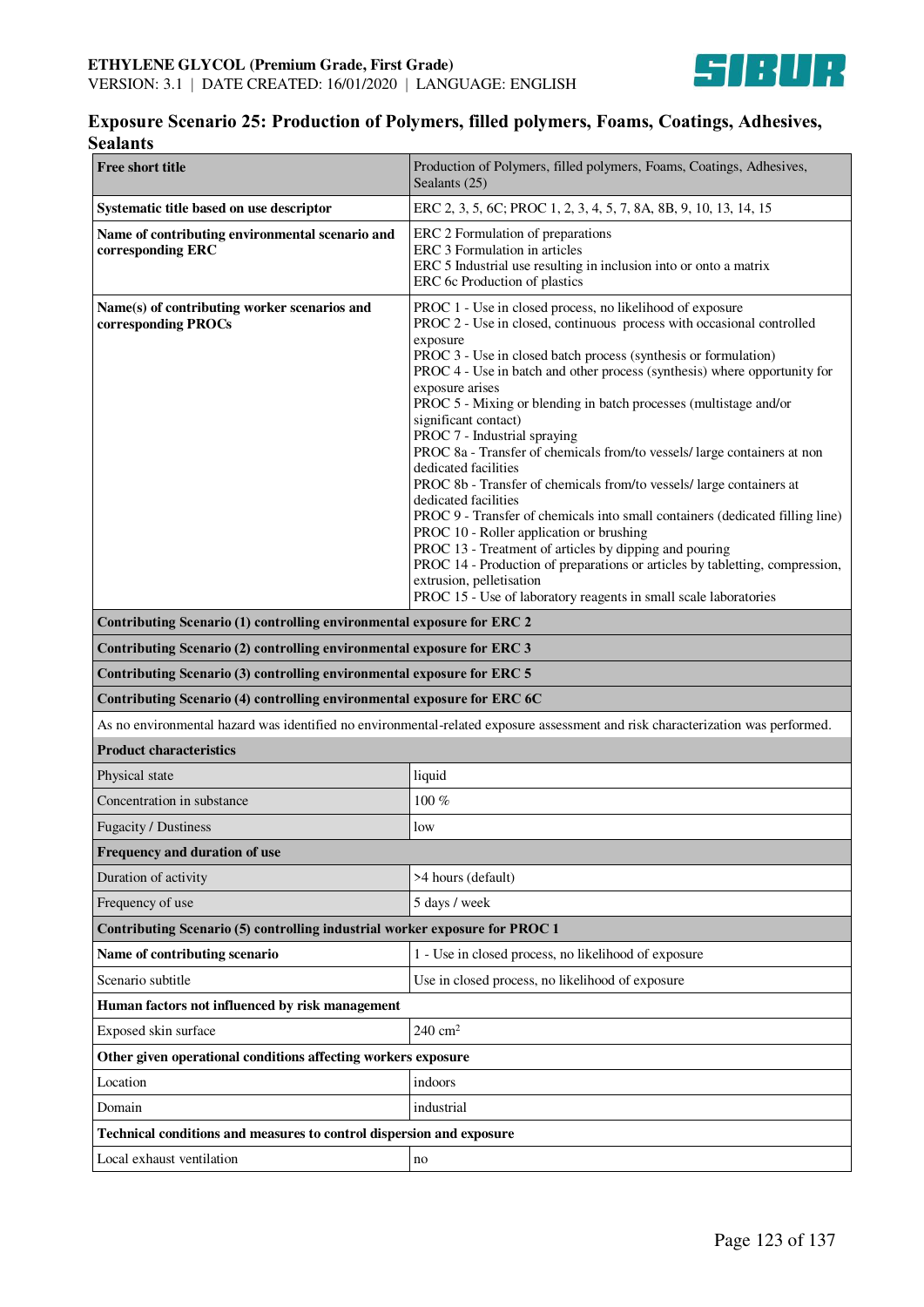

| Conditions and measures related to personal protection, hygiene and health evaluation |                                                                                         |  |
|---------------------------------------------------------------------------------------|-----------------------------------------------------------------------------------------|--|
| Protective gloves                                                                     | No                                                                                      |  |
| Respiratory protection                                                                | no                                                                                      |  |
| Contributing Scenario (6) controlling industrial worker exposure for PROC 2           |                                                                                         |  |
| Name of contributing scenario                                                         | 2 - Use in closed, continuous process with occasional controlled exposure               |  |
| Scenario subtitle                                                                     | Use in closed, continuous process with occasional controlled exposure                   |  |
| Human factors not influenced by risk management                                       |                                                                                         |  |
| Exposed skin surface                                                                  | $480 \text{ cm}^2$                                                                      |  |
| Other given operational conditions affecting workers exposure                         |                                                                                         |  |
| Location                                                                              | indoors                                                                                 |  |
| Domain                                                                                | industrial                                                                              |  |
| Technical conditions and measures to control dispersion and exposure                  |                                                                                         |  |
| Local exhaust ventilation                                                             | no                                                                                      |  |
| Conditions and measures related to personal protection, hygiene and health evaluation |                                                                                         |  |
| Protective gloves                                                                     | No                                                                                      |  |
| Respiratory protection                                                                | no                                                                                      |  |
| Contributing Scenario (7) controlling industrial worker exposure for PROC 3           |                                                                                         |  |
| Name of contributing scenario                                                         | 3 - Use in closed batch process (synthesis or formulation)                              |  |
| Scenario subtitle                                                                     | Use in closed batch process (synthesis or formulation).                                 |  |
| Human factors not influenced by risk management                                       |                                                                                         |  |
| Exposed skin surface                                                                  | $240$ cm <sup>2</sup>                                                                   |  |
| Other given operational conditions affecting workers exposure                         |                                                                                         |  |
| Location                                                                              | indoors                                                                                 |  |
| Domain                                                                                | industrial                                                                              |  |
| Technical conditions and measures to control dispersion and exposure                  |                                                                                         |  |
| Local exhaust ventilation                                                             | no                                                                                      |  |
| Conditions and measures related to personal protection, hygiene and health evaluation |                                                                                         |  |
| Protective gloves                                                                     | No                                                                                      |  |
| Respiratory protection                                                                | no                                                                                      |  |
| Contributing Scenario (8) controlling industrial worker exposure for PROC 4           |                                                                                         |  |
| Name of contributing scenario                                                         | 4 - Use in batch and other process (synthesis) where opportunity for<br>exposure arises |  |
| Scenario subtitle                                                                     | Use in batch and other process (synthesis) where opportunity for exposure<br>arises.    |  |
| Human factors not influenced by risk management                                       |                                                                                         |  |
| Exposed skin surface                                                                  | $480~{\rm cm}^2$                                                                        |  |
| Other given operational conditions affecting workers exposure                         |                                                                                         |  |
| Location                                                                              | indoors                                                                                 |  |
| Domain                                                                                | industrial                                                                              |  |
| Technical conditions and measures to control dispersion and exposure                  |                                                                                         |  |
| Local exhaust ventilation                                                             | no                                                                                      |  |
| Conditions and measures related to personal protection, hygiene and health evaluation |                                                                                         |  |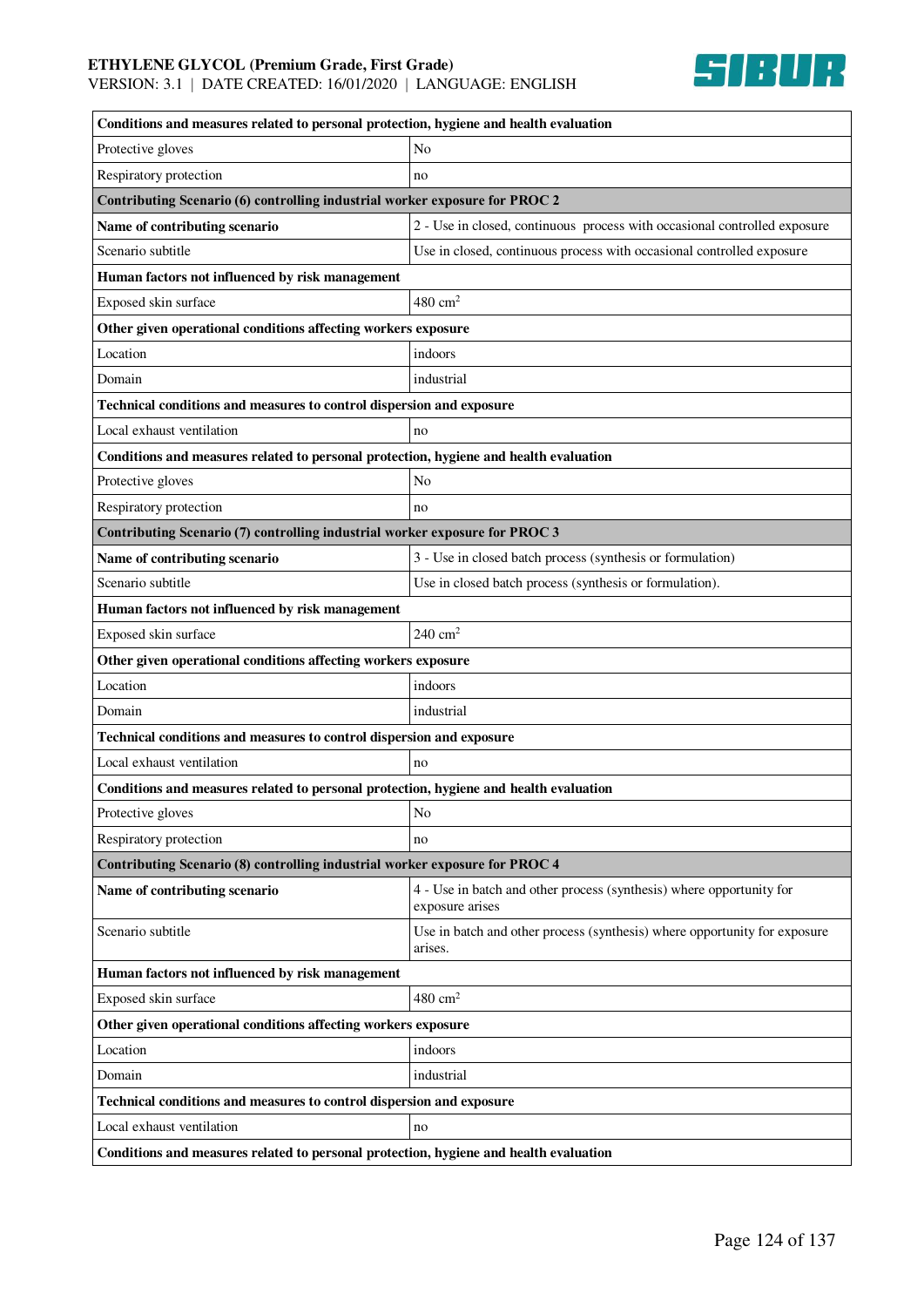

| Protective gloves                                                                     | No                                                                                                                                                                                                                                                                                                                                                                                                                                                                                                                                                                                                                                                                      |
|---------------------------------------------------------------------------------------|-------------------------------------------------------------------------------------------------------------------------------------------------------------------------------------------------------------------------------------------------------------------------------------------------------------------------------------------------------------------------------------------------------------------------------------------------------------------------------------------------------------------------------------------------------------------------------------------------------------------------------------------------------------------------|
| Respiratory protection                                                                | no                                                                                                                                                                                                                                                                                                                                                                                                                                                                                                                                                                                                                                                                      |
| Contributing Scenario (9) controlling industrial worker exposure for PROC 5           |                                                                                                                                                                                                                                                                                                                                                                                                                                                                                                                                                                                                                                                                         |
| Name of contributing scenario                                                         | 5 - Mixing or blending in batch processes (multistage and/or significant<br>contact)                                                                                                                                                                                                                                                                                                                                                                                                                                                                                                                                                                                    |
| Scenario subtitle                                                                     | Mixing or blending in batch processes for formulation of preparations and<br>articles (multistage and/or significant contact).                                                                                                                                                                                                                                                                                                                                                                                                                                                                                                                                          |
| Human factors not influenced by risk management                                       |                                                                                                                                                                                                                                                                                                                                                                                                                                                                                                                                                                                                                                                                         |
| Exposed skin surface                                                                  | $480$ cm <sup>2</sup>                                                                                                                                                                                                                                                                                                                                                                                                                                                                                                                                                                                                                                                   |
| Other given operational conditions affecting workers exposure                         |                                                                                                                                                                                                                                                                                                                                                                                                                                                                                                                                                                                                                                                                         |
| Location                                                                              | indoors                                                                                                                                                                                                                                                                                                                                                                                                                                                                                                                                                                                                                                                                 |
| Domain                                                                                | industrial                                                                                                                                                                                                                                                                                                                                                                                                                                                                                                                                                                                                                                                              |
| Technical conditions and measures to control dispersion and exposure                  |                                                                                                                                                                                                                                                                                                                                                                                                                                                                                                                                                                                                                                                                         |
| Local exhaust ventilation                                                             | no                                                                                                                                                                                                                                                                                                                                                                                                                                                                                                                                                                                                                                                                      |
| Conditions and measures related to personal protection, hygiene and health evaluation |                                                                                                                                                                                                                                                                                                                                                                                                                                                                                                                                                                                                                                                                         |
| Protective gloves                                                                     | Gloves APF 10 90 %                                                                                                                                                                                                                                                                                                                                                                                                                                                                                                                                                                                                                                                      |
| Respiratory protection                                                                | no                                                                                                                                                                                                                                                                                                                                                                                                                                                                                                                                                                                                                                                                      |
| Contributing Scenario (10) controlling industrial worker exposure for PROC 7          |                                                                                                                                                                                                                                                                                                                                                                                                                                                                                                                                                                                                                                                                         |
| Name of contributing scenario                                                         | 7 - Industrial spraying                                                                                                                                                                                                                                                                                                                                                                                                                                                                                                                                                                                                                                                 |
| Scenario subtitle                                                                     | Industrial spraying                                                                                                                                                                                                                                                                                                                                                                                                                                                                                                                                                                                                                                                     |
| Human factors not influenced by risk management                                       |                                                                                                                                                                                                                                                                                                                                                                                                                                                                                                                                                                                                                                                                         |
| Exposed skin surface                                                                  | $1,500$ cm <sup>2</sup>                                                                                                                                                                                                                                                                                                                                                                                                                                                                                                                                                                                                                                                 |
| Other given operational conditions affecting workers exposure                         |                                                                                                                                                                                                                                                                                                                                                                                                                                                                                                                                                                                                                                                                         |
| Location                                                                              | indoors                                                                                                                                                                                                                                                                                                                                                                                                                                                                                                                                                                                                                                                                 |
| Domain                                                                                | industrial                                                                                                                                                                                                                                                                                                                                                                                                                                                                                                                                                                                                                                                              |
| Technical conditions and measures to control dispersion and exposure                  |                                                                                                                                                                                                                                                                                                                                                                                                                                                                                                                                                                                                                                                                         |
| Local exhaust ventilation                                                             | no                                                                                                                                                                                                                                                                                                                                                                                                                                                                                                                                                                                                                                                                      |
| Conditions and measures related to personal protection, hygiene and health evaluation |                                                                                                                                                                                                                                                                                                                                                                                                                                                                                                                                                                                                                                                                         |
| Protective gloves                                                                     | Gloves APF 10 90 %                                                                                                                                                                                                                                                                                                                                                                                                                                                                                                                                                                                                                                                      |
| Respiratory protection                                                                | no                                                                                                                                                                                                                                                                                                                                                                                                                                                                                                                                                                                                                                                                      |
| Use of external/measured value dermal                                                 | The RISKSOFDERM V2.1 model has been used to estimate dermal<br>exposure.                                                                                                                                                                                                                                                                                                                                                                                                                                                                                                                                                                                                |
|                                                                                       | The 75th percentile of the "Exposure loading per shift body" was added with<br>the 75th percentile<br>of the "Exposure loading per shift hand". The values given in µl was<br>converted into mg and divided by a body<br>weight of 70 kg which is generally assumed for workers. In addition,<br>appropriate body protection was<br>considered within the calculation of the final dermal exposure value.<br>RISKOFDERM v2.1 - Process: "Spraying"<br>Physical state: Liquid<br>Concentration of substance: 100%<br>Vapour pressure of the substance: 0.123 hPa<br>Application rate: 0.6 l/min<br>Duration of exposure: 6 hours/day<br>Exposed skin surface: Whole body |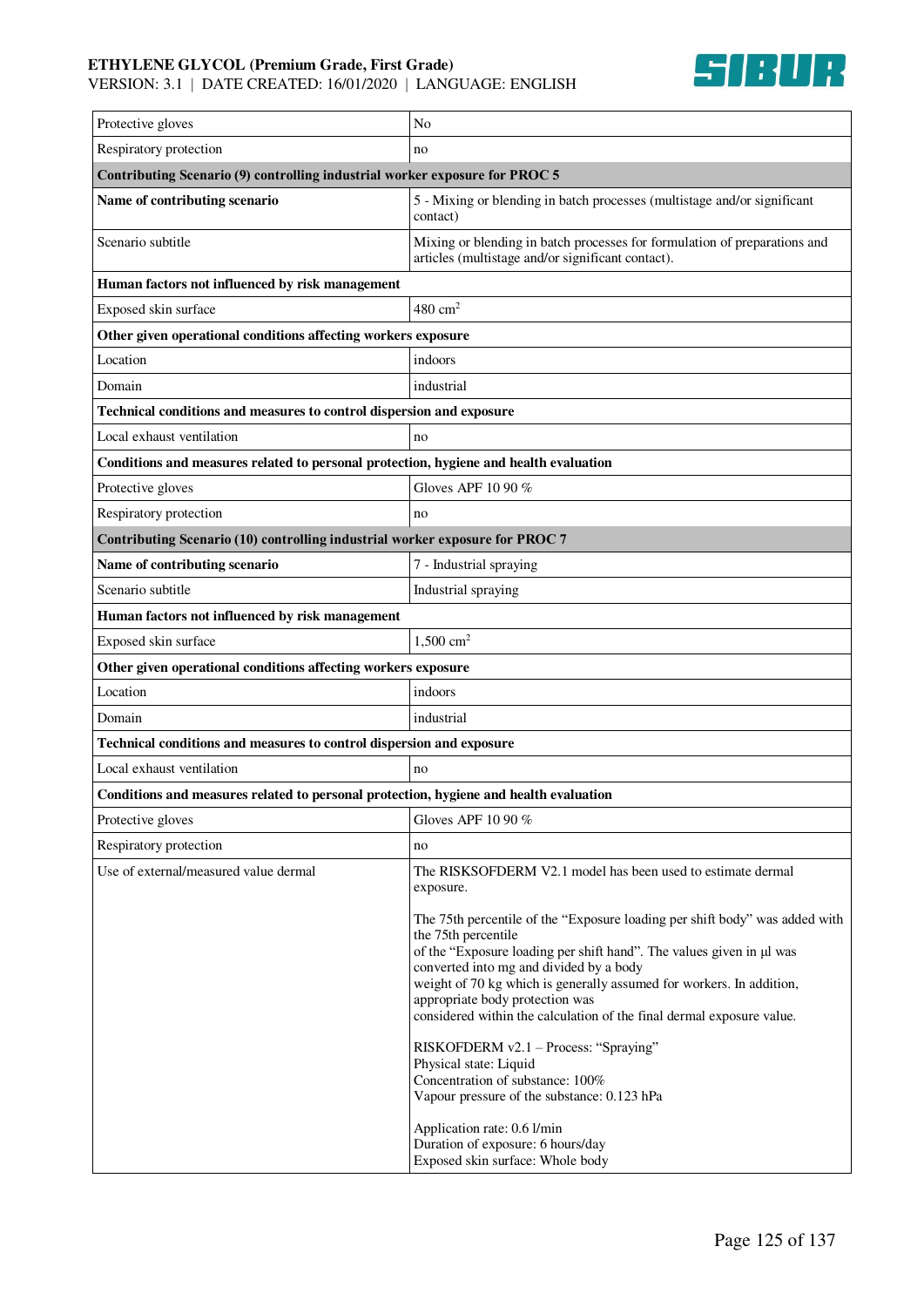

|                                                                                       | Location: Inside<br>Direction of spraying: Level<br>Segregation: Ensure that worker is $> 1$ m from the source<br>Local exhaust ventilation (Direction of airflow away from the worker): yes<br>(effectiveness: ca. 50%)<br>Use of suitable gloves with basic training: Yes (Effectiveness: 90%)<br>Wearing of appropriate working clothes (e.g. an overall): Yes (Effectiveness:<br>80%)                                                                                                                                                                                                                                                                                                                                                                                                                                                                                                                     |
|---------------------------------------------------------------------------------------|---------------------------------------------------------------------------------------------------------------------------------------------------------------------------------------------------------------------------------------------------------------------------------------------------------------------------------------------------------------------------------------------------------------------------------------------------------------------------------------------------------------------------------------------------------------------------------------------------------------------------------------------------------------------------------------------------------------------------------------------------------------------------------------------------------------------------------------------------------------------------------------------------------------|
|                                                                                       |                                                                                                                                                                                                                                                                                                                                                                                                                                                                                                                                                                                                                                                                                                                                                                                                                                                                                                               |
| Use of external/measured value inhalation                                             | The ART model has been used to estimate inhalative exposure.<br>Mechanistic model results:<br>The predicted 75th percentile full-shift exposure is $6.6$ mg/m <sup>3</sup> .<br>The inter-quartile confidence interval is $3.4 \text{ mg/m}^3$ to $13 \text{ mg/m}^3$ .                                                                                                                                                                                                                                                                                                                                                                                                                                                                                                                                                                                                                                       |
|                                                                                       | Emission sources: Far field<br>Process temperature: Room temperature<br>Vapour pressure: 12.3 Pa<br>Liquid weight fraction: 1<br>Viscosity: medium (oil-like)<br>Substance product type: Liquids<br>Situation: Surface spraying of liquids, Moderate application rate (0.3 - 3<br>l/minute)<br>Spray direction: Only horizontal or downward<br>Spray technique: Spraying with high compressed air use<br>Primary localized controls: LEV systems (50.00 % reduction)<br>Secondary localized controls: No (0 % reduction)<br>Segregation: No segregation $(0 %$ reduction)<br>Personal enclosure: No (0% reduction)<br>Effective housekeeping practices in place: Yes<br>Process fully enclosed: No<br>Room size: 1000 m <sup>3</sup><br>Work area: Indoors<br>Duration (mins): 360<br>Nonexposure period (mins): 120<br>Ventilation rate: 3 air changes per hour (ACH)<br>Respiratory protection required: No |
| Contributing Scenario (11) controlling industrial worker exposure for PROC 8A         |                                                                                                                                                                                                                                                                                                                                                                                                                                                                                                                                                                                                                                                                                                                                                                                                                                                                                                               |
| Name of contributing scenario                                                         | 8a - Transfer of chemicals from/to vessels/ large containers at non dedicated<br>facilities                                                                                                                                                                                                                                                                                                                                                                                                                                                                                                                                                                                                                                                                                                                                                                                                                   |
| Scenario subtitle                                                                     | Transfer of substance or preparation (charging/discharging) from/to<br>vessels/large containers at non-dedicated facilities                                                                                                                                                                                                                                                                                                                                                                                                                                                                                                                                                                                                                                                                                                                                                                                   |
| <b>Qualitative Risk Assessment</b>                                                    |                                                                                                                                                                                                                                                                                                                                                                                                                                                                                                                                                                                                                                                                                                                                                                                                                                                                                                               |
| General                                                                               | In case no suitable local exhaust ventilation is present:<br>Wear a suitable respiratory protection with adequate effectiveness (90%).                                                                                                                                                                                                                                                                                                                                                                                                                                                                                                                                                                                                                                                                                                                                                                        |
| Human factors not influenced by risk management                                       |                                                                                                                                                                                                                                                                                                                                                                                                                                                                                                                                                                                                                                                                                                                                                                                                                                                                                                               |
| Exposed skin surface                                                                  | 960 $cm2$                                                                                                                                                                                                                                                                                                                                                                                                                                                                                                                                                                                                                                                                                                                                                                                                                                                                                                     |
| Other given operational conditions affecting workers exposure                         |                                                                                                                                                                                                                                                                                                                                                                                                                                                                                                                                                                                                                                                                                                                                                                                                                                                                                                               |
| Location                                                                              | indoors                                                                                                                                                                                                                                                                                                                                                                                                                                                                                                                                                                                                                                                                                                                                                                                                                                                                                                       |
| Domain                                                                                | industrial                                                                                                                                                                                                                                                                                                                                                                                                                                                                                                                                                                                                                                                                                                                                                                                                                                                                                                    |
| Technical conditions and measures to control dispersion and exposure                  |                                                                                                                                                                                                                                                                                                                                                                                                                                                                                                                                                                                                                                                                                                                                                                                                                                                                                                               |
| Local exhaust ventilation                                                             | yes (inhalation 90 $\%$ )                                                                                                                                                                                                                                                                                                                                                                                                                                                                                                                                                                                                                                                                                                                                                                                                                                                                                     |
| Conditions and measures related to personal protection, hygiene and health evaluation |                                                                                                                                                                                                                                                                                                                                                                                                                                                                                                                                                                                                                                                                                                                                                                                                                                                                                                               |
| Protective gloves                                                                     | No                                                                                                                                                                                                                                                                                                                                                                                                                                                                                                                                                                                                                                                                                                                                                                                                                                                                                                            |
| Respiratory protection                                                                | no                                                                                                                                                                                                                                                                                                                                                                                                                                                                                                                                                                                                                                                                                                                                                                                                                                                                                                            |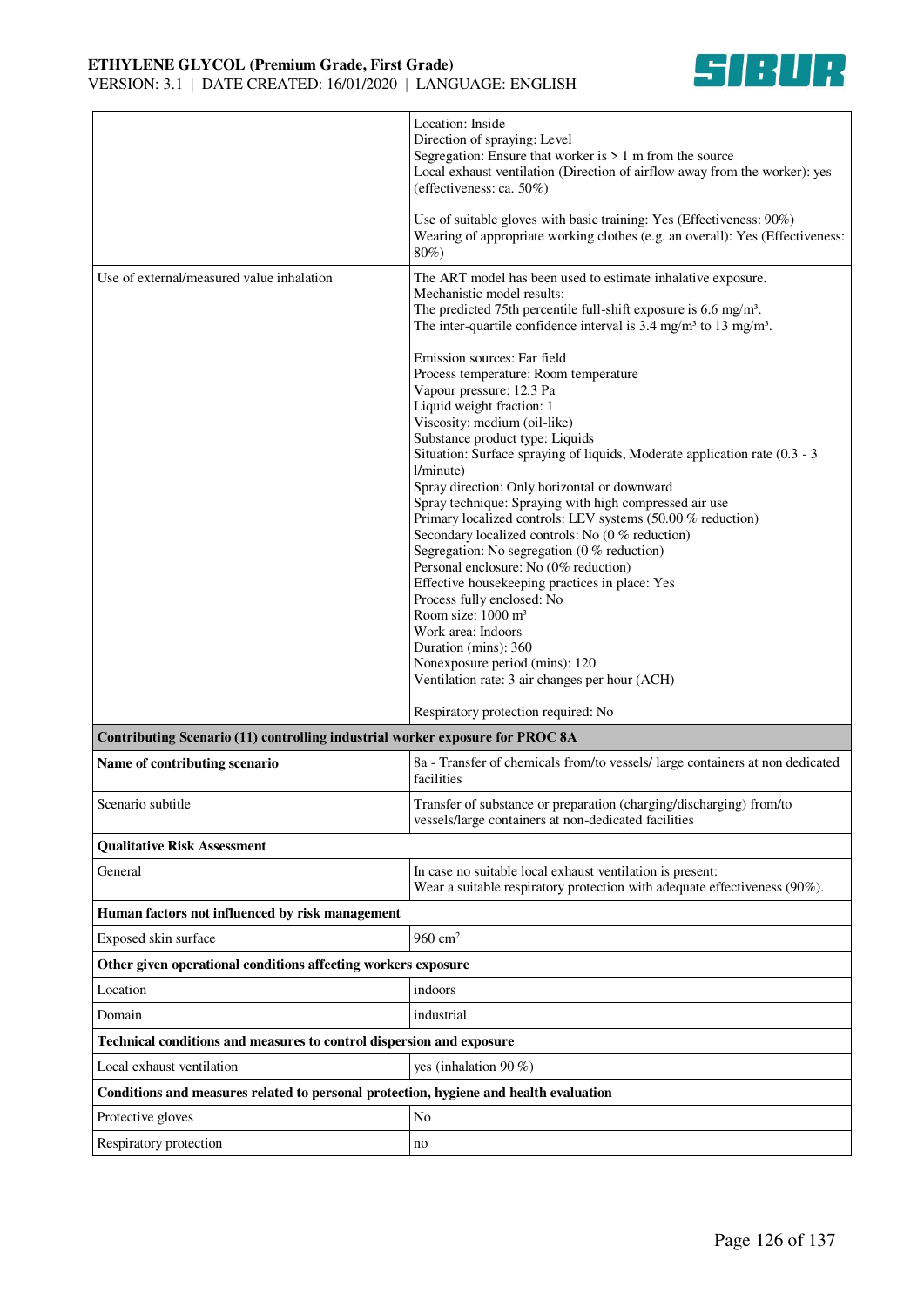

| Contributing Scenario (12) controlling industrial worker exposure for PROC 8B         |                                                                                                                         |
|---------------------------------------------------------------------------------------|-------------------------------------------------------------------------------------------------------------------------|
| Name of contributing scenario                                                         | 8b - Transfer of chemicals from/to vessels/ large containers at dedicated<br>facilities                                 |
| Scenario subtitle                                                                     | Transfer of substance or preparation (charging/discharging) from/to<br>vessels/large containers at dedicated facilities |
| Human factors not influenced by risk management                                       |                                                                                                                         |
| Exposed skin surface                                                                  | 960 $cm2$                                                                                                               |
| Other given operational conditions affecting workers exposure                         |                                                                                                                         |
| Location                                                                              | indoors                                                                                                                 |
| Domain                                                                                | industrial                                                                                                              |
| Technical conditions and measures to control dispersion and exposure                  |                                                                                                                         |
| Local exhaust ventilation                                                             | no                                                                                                                      |
| Conditions and measures related to personal protection, hygiene and health evaluation |                                                                                                                         |
| Protective gloves                                                                     | No                                                                                                                      |
| Respiratory protection                                                                | no                                                                                                                      |
| Contributing Scenario (13) controlling industrial worker exposure for PROC 9          |                                                                                                                         |
| Name of contributing scenario                                                         | 9 - Transfer of chemicals into small containers (dedicated filling line)                                                |
| Scenario subtitle                                                                     | Transfer of substance or preparation into small containers (dedicated filling<br>line, including weighing)              |
| Human factors not influenced by risk management                                       |                                                                                                                         |
| Exposed skin surface                                                                  | 480 $cm2$                                                                                                               |
| Other given operational conditions affecting workers exposure                         |                                                                                                                         |
| Location                                                                              | indoors                                                                                                                 |
| Domain                                                                                | industrial                                                                                                              |
| Technical conditions and measures to control dispersion and exposure                  |                                                                                                                         |
| Local exhaust ventilation                                                             | no                                                                                                                      |
| Conditions and measures related to personal protection, hygiene and health evaluation |                                                                                                                         |
| Protective gloves                                                                     | N <sub>o</sub>                                                                                                          |
| Respiratory protection                                                                | no                                                                                                                      |
| Contributing Scenario (14) controlling industrial worker exposure for PROC 10         |                                                                                                                         |
| Name of contributing scenario                                                         | 10 - Roller application or brushing                                                                                     |
| Scenario subtitle                                                                     | Roller application or brushing                                                                                          |
| Human factors not influenced by risk management                                       |                                                                                                                         |
| Exposed skin surface                                                                  | 960 cm <sup>2</sup>                                                                                                     |
| Other given operational conditions affecting workers exposure                         |                                                                                                                         |
| Location                                                                              | indoors                                                                                                                 |
| Domain                                                                                | industrial                                                                                                              |
| Technical conditions and measures to control dispersion and exposure                  |                                                                                                                         |
| Local exhaust ventilation                                                             | no                                                                                                                      |
| Conditions and measures related to personal protection, hygiene and health evaluation |                                                                                                                         |
| Protective gloves                                                                     | Gloves APF 10 90 %                                                                                                      |
| Respiratory protection                                                                | no                                                                                                                      |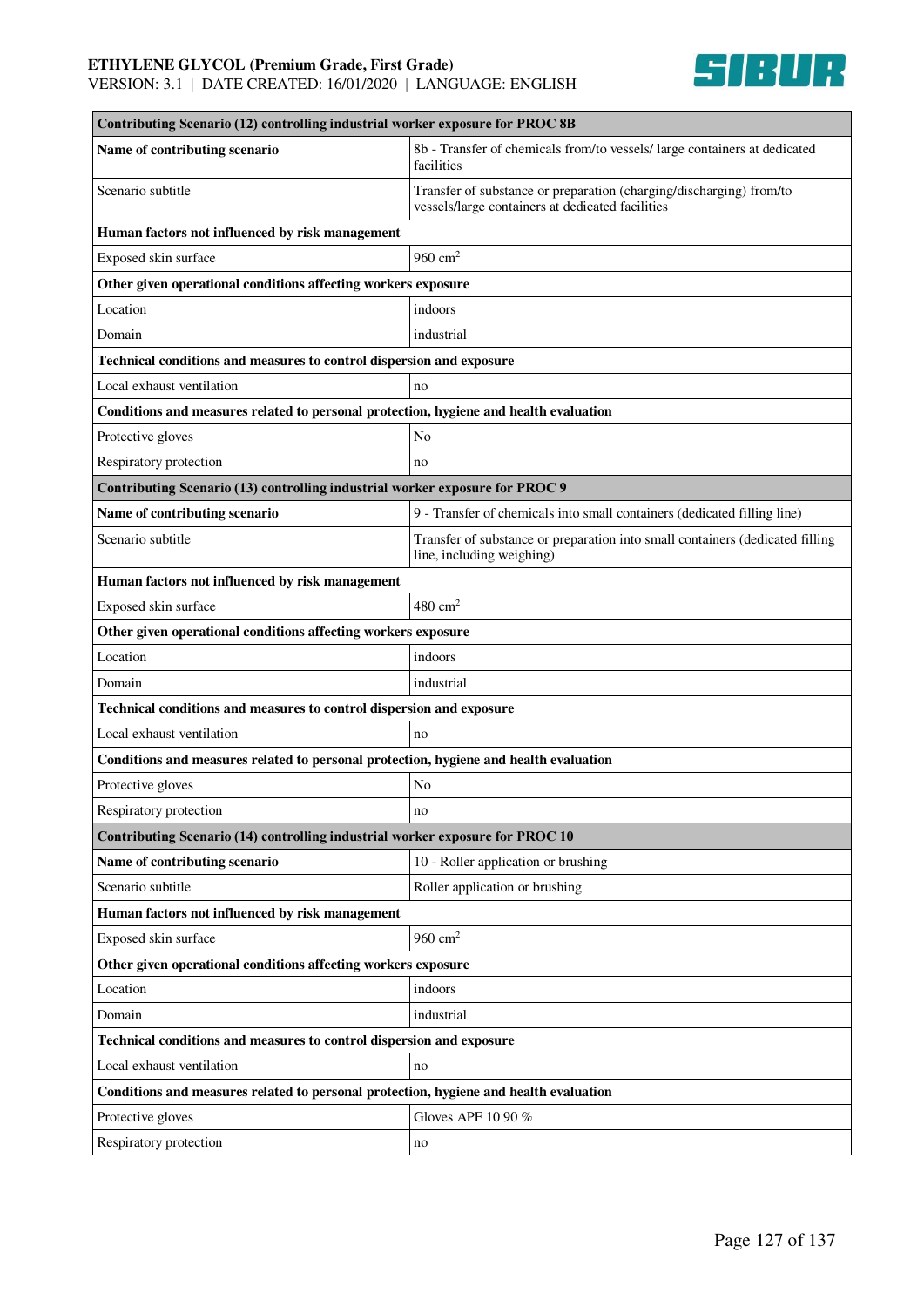#### **ETHYLENE GLYCOL (Premium Grade, First Grade)**

VERSION: 3.1 DATE CREATED: 16/01/2020 LANGUAGE: ENGLISH



| Contributing Scenario (15) controlling industrial worker exposure for PROC 13         |                                                                                                     |
|---------------------------------------------------------------------------------------|-----------------------------------------------------------------------------------------------------|
| Name of contributing scenario                                                         | 13 - Treatment of articles by dipping and pouring                                                   |
| Scenario subtitle                                                                     | Treatment of articles by dipping and pouring.                                                       |
| Human factors not influenced by risk management                                       |                                                                                                     |
| Exposed skin surface                                                                  | $480 \text{ cm}^2$                                                                                  |
| Other given operational conditions affecting workers exposure                         |                                                                                                     |
| Location                                                                              | indoors                                                                                             |
| Domain                                                                                | industrial                                                                                          |
| Technical conditions and measures to control dispersion and exposure                  |                                                                                                     |
| Local exhaust ventilation                                                             | no                                                                                                  |
| Conditions and measures related to personal protection, hygiene and health evaluation |                                                                                                     |
| Protective gloves                                                                     | Gloves APF 10 90 %                                                                                  |
| Respiratory protection                                                                | no                                                                                                  |
| Contributing Scenario (16) controlling industrial worker exposure for PROC 14         |                                                                                                     |
| Name of contributing scenario                                                         | 14 - Production of preparations or articles by tabletting, compression,<br>extrusion, pelletisation |
| Scenario subtitle                                                                     | Production of preparations or articles by tabletting, compression, extrusion,<br>pelletisation.     |
| Human factors not influenced by risk management                                       |                                                                                                     |
| Exposed skin surface                                                                  | $480$ cm <sup>2</sup>                                                                               |
| Other given operational conditions affecting workers exposure                         |                                                                                                     |
| Location                                                                              | indoors                                                                                             |
| Domain                                                                                | industrial                                                                                          |
| Technical conditions and measures to control dispersion and exposure                  |                                                                                                     |
| Local exhaust ventilation                                                             | no                                                                                                  |
| Conditions and measures related to personal protection, hygiene and health evaluation |                                                                                                     |
| Protective gloves                                                                     | No                                                                                                  |
| Respiratory protection                                                                | no                                                                                                  |
| Contributing Scenario (17) controlling industrial worker exposure for PROC 15         |                                                                                                     |
| Name of contributing scenario                                                         | 15 - Use of laboratory reagents in small scale laboratories                                         |
| Scenario subtitle                                                                     | Use as laboratory reagent                                                                           |
| Human factors not influenced by risk management                                       |                                                                                                     |
| Exposed skin surface                                                                  | $240$ cm <sup>2</sup>                                                                               |
| Other given operational conditions affecting workers exposure                         |                                                                                                     |
| Location                                                                              | indoors                                                                                             |
| Domain                                                                                | industrial                                                                                          |
| Technical conditions and measures to control dispersion and exposure                  |                                                                                                     |
| Local exhaust ventilation                                                             | no                                                                                                  |
| Conditions and measures related to personal protection, hygiene and health evaluation |                                                                                                     |
| Protective gloves                                                                     | No                                                                                                  |
| Respiratory protection                                                                | no                                                                                                  |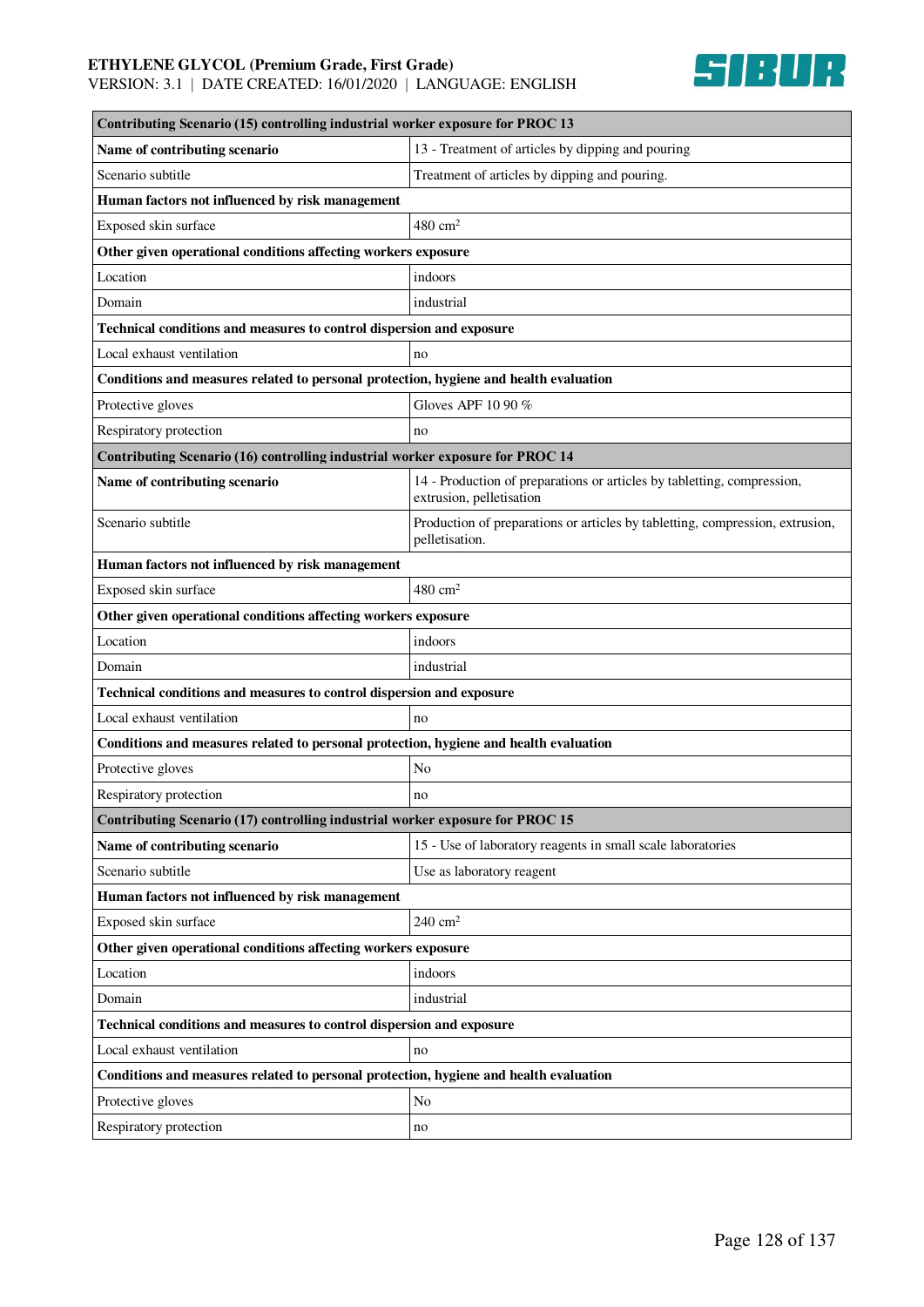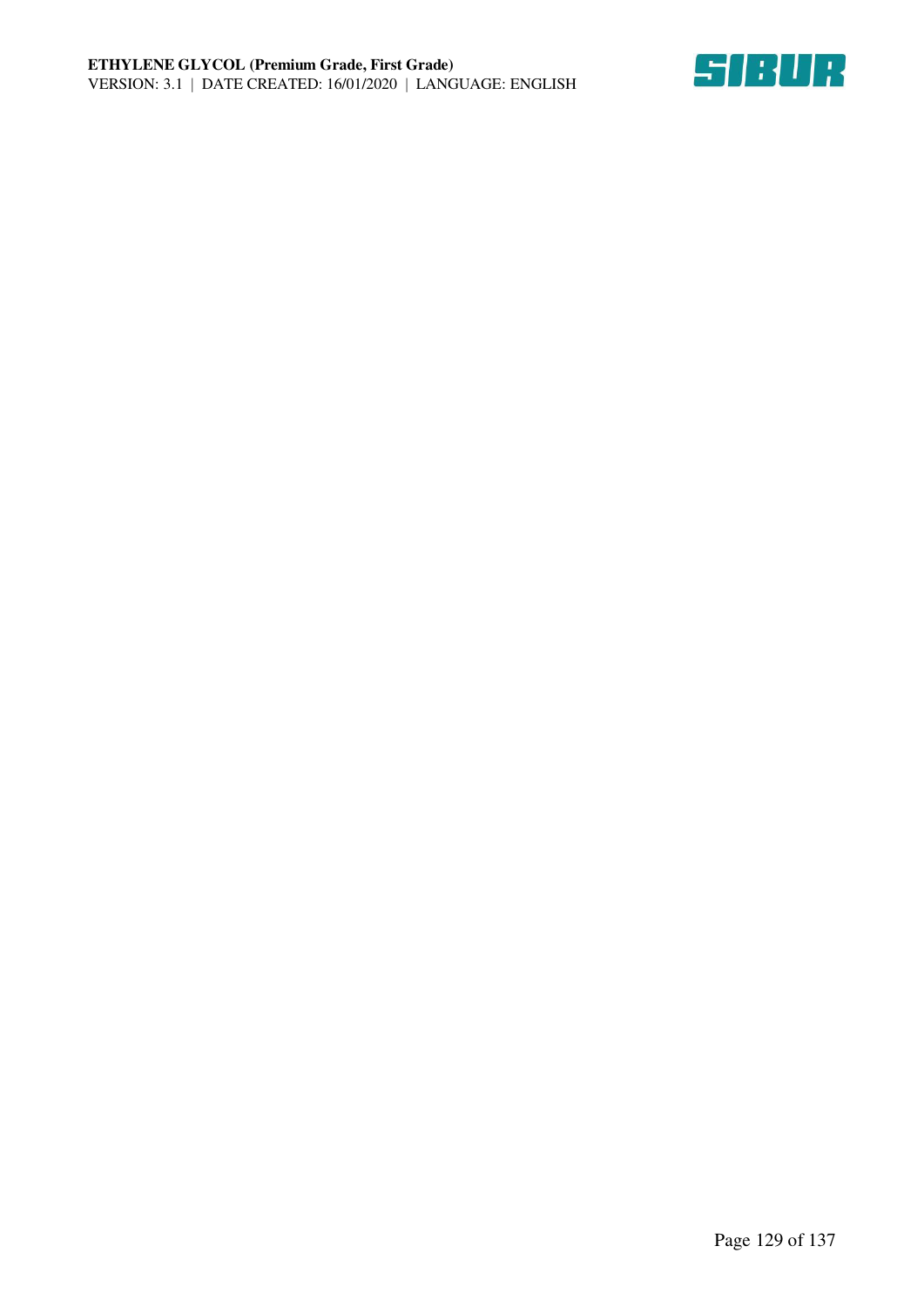

# **Exposure Scenario 26 (ES26): Production of rigid foam (Consumer use)**

| <b>Free short title</b>                                                 | Production of rigid foam (Consumer use) (26)                                                                                                                            |
|-------------------------------------------------------------------------|-------------------------------------------------------------------------------------------------------------------------------------------------------------------------|
| Systematic title based on use descriptor                                | ERC 8C, 8F; PC 32                                                                                                                                                       |
| Name of contributing environmental scenario and<br>corresponding ERC    | ERC 8c Wide dispersive indoor use resulting in inclusion into or onto a<br>matrix<br>ERC 8f Wide dispersive outdoor use resulting in inclusion into or onto a<br>matrix |
| Name(s) of contributing consumer scenarios and<br>corresponding PCs/ACs | PC 32 Polymer Preparations and Compounds                                                                                                                                |
| Contributing Scenario (1) controlling environmental exposure for ERC 8C |                                                                                                                                                                         |
| Contributing Scenario (2) controlling environmental exposure for ERC 8F |                                                                                                                                                                         |
|                                                                         | As no environmental hazard was identified no environmental-related exposure assessment and risk characterization was performed.                                         |
| Contributing Scenario (3) controlling consumer exposure for PC 32       |                                                                                                                                                                         |
| Name of contributing scenario                                           | PC 32 Polymer Preparations and Compounds                                                                                                                                |
| Scenario subtitle                                                       | Production of rigid foam (Consumer use)                                                                                                                                 |
| Calculation model                                                       | ConsExpo<br>Insulation foam - Application                                                                                                                               |
| Frequency and duration of use                                           |                                                                                                                                                                         |
| Inhalation                                                              |                                                                                                                                                                         |
| Exposure calculation result type                                        | Mean concentration on day of exposure                                                                                                                                   |
| Frequency of use                                                        | 1 per day                                                                                                                                                               |
| Dermal                                                                  |                                                                                                                                                                         |
| Exposure calculation result type                                        | Internal dose chronic                                                                                                                                                   |
| Frequency of use                                                        | 1 per day                                                                                                                                                               |
| <b>Product characteristics</b>                                          |                                                                                                                                                                         |
| Spray application                                                       | no                                                                                                                                                                      |
| Product ingredient fraction by weight                                   | $5\%$                                                                                                                                                                   |
| <b>Amounts</b> used                                                     |                                                                                                                                                                         |
| Inhalation                                                              | 825 g                                                                                                                                                                   |
| Dermal                                                                  | $0.250$ g                                                                                                                                                               |
| Human factors not influenced by risk management                         |                                                                                                                                                                         |
| Exposed skin surface (dermal)                                           | $1,900$ cm <sup>2</sup>                                                                                                                                                 |
| Other given operational conditions affecting consumers exposure         |                                                                                                                                                                         |
| Inhalation                                                              |                                                                                                                                                                         |
| Room volume                                                             | $57.5 \text{ m}^3$                                                                                                                                                      |
| Ventilation rate                                                        | 1.51/h                                                                                                                                                                  |
| Dermal                                                                  |                                                                                                                                                                         |
| Uptake fraction                                                         | $100~\%$                                                                                                                                                                |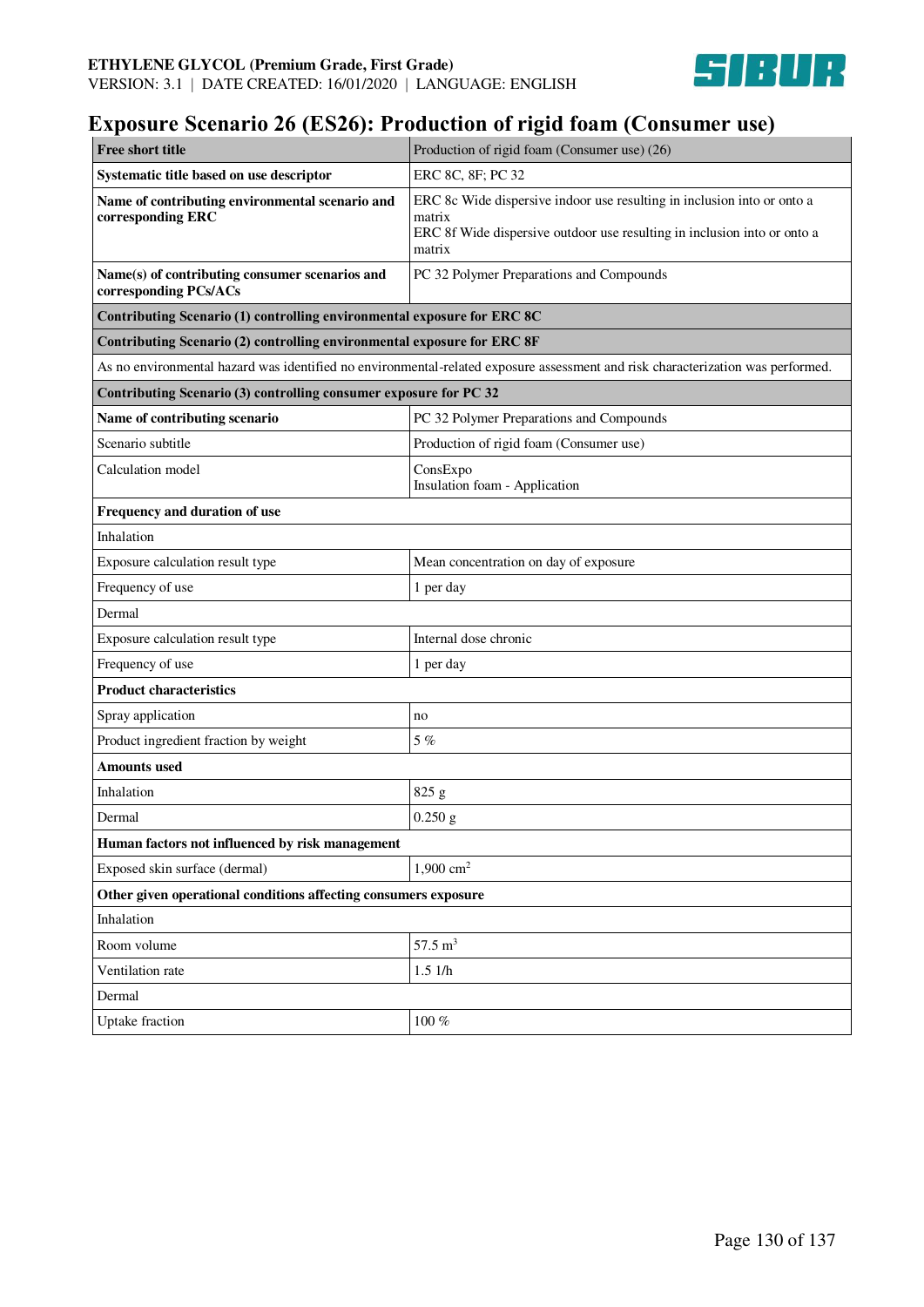

## **Exposure Scenario 27 (ES27): Use in Biocidal products (Consumer use)**

| <b>Free short title</b>                                                 | Use in Biocidal products (Consumer use) (27)                                                                                                  |
|-------------------------------------------------------------------------|-----------------------------------------------------------------------------------------------------------------------------------------------|
| Systematic title based on use descriptor                                | ERC 8A, 8D; PC 8                                                                                                                              |
| Name of contributing environmental scenario and<br>corresponding ERC    | ERC 8a Wide dispersive indoor use of processing aids in open systems<br>ERC 8d Wide dispersive outdoor use of processing aids in open systems |
| Name(s) of contributing consumer scenarios and<br>corresponding PCs/ACs | PC 8 Biocidal Products (e.g. Disinfectants, pest control)<br>PC 8 Biocidal Products (e.g. Disinfectants, pest control)                        |
| Contributing Scenario (1) controlling environmental exposure for ERC 8A |                                                                                                                                               |
| Contributing Scenario (2) controlling environmental exposure for ERC 8D |                                                                                                                                               |
|                                                                         | As no environmental hazard was identified no environmental-related exposure assessment and risk characterization was performed.               |
| Contributing Scenario (3) controlling consumer exposure for PC 8        |                                                                                                                                               |
| Name of contributing scenario                                           | PC 8 Biocidal Products (e.g. Disinfectants, pest control)                                                                                     |
| Scenario subtitle                                                       | Use in Biocidal products-Part A. Spraying                                                                                                     |
| Calculation model                                                       | ConsExpo<br>Disinfectants for use indoors: - Spraying                                                                                         |
| Frequency and duration of use                                           |                                                                                                                                               |
| Inhalation                                                              |                                                                                                                                               |
| Exposure calculation result type                                        | Mean concentration on day of exposure                                                                                                         |
| Frequency of use                                                        | 365 per year                                                                                                                                  |
| Weight fraction non-valotile                                            | $80\%$                                                                                                                                        |
| Max. diameter                                                           | $100 \mu m$                                                                                                                                   |
| Spray duration                                                          | 30.6 sec                                                                                                                                      |
| <b>Exposure duration</b>                                                | $60 \text{ min}$                                                                                                                              |
| Dermal                                                                  |                                                                                                                                               |
| Exposure calculation result type                                        | Internal dose chronic                                                                                                                         |
| Frequency of use                                                        | 365 per year                                                                                                                                  |
| Release duration                                                        | $2.6$ sec                                                                                                                                     |
| Product characteristics                                                 |                                                                                                                                               |
| Spray application                                                       | yes                                                                                                                                           |
| Product ingredient fraction by weight                                   | $100~\%$                                                                                                                                      |
| <b>Amounts used</b>                                                     |                                                                                                                                               |
| Human factors not influenced by risk management                         |                                                                                                                                               |
| Exposed skin surface (dermal)                                           | $1,900$ cm <sup>2</sup>                                                                                                                       |
| Contact rate                                                            | 46 mg/min                                                                                                                                     |
| Other given operational conditions affecting consumers exposure         |                                                                                                                                               |
| Inhalation                                                              |                                                                                                                                               |
| Room volume                                                             | $15 \text{ m}^3$                                                                                                                              |
| Ventilation rate                                                        | $2.5$ $1/h$                                                                                                                                   |
| Room height                                                             | 2.5 <sub>m</sub>                                                                                                                              |
| Mass generation rate                                                    | $0.750$ g/s                                                                                                                                   |
| Airborne fraction                                                       | $20\ \%$                                                                                                                                      |
| Density non-volatile                                                    | $1.8\ \%$                                                                                                                                     |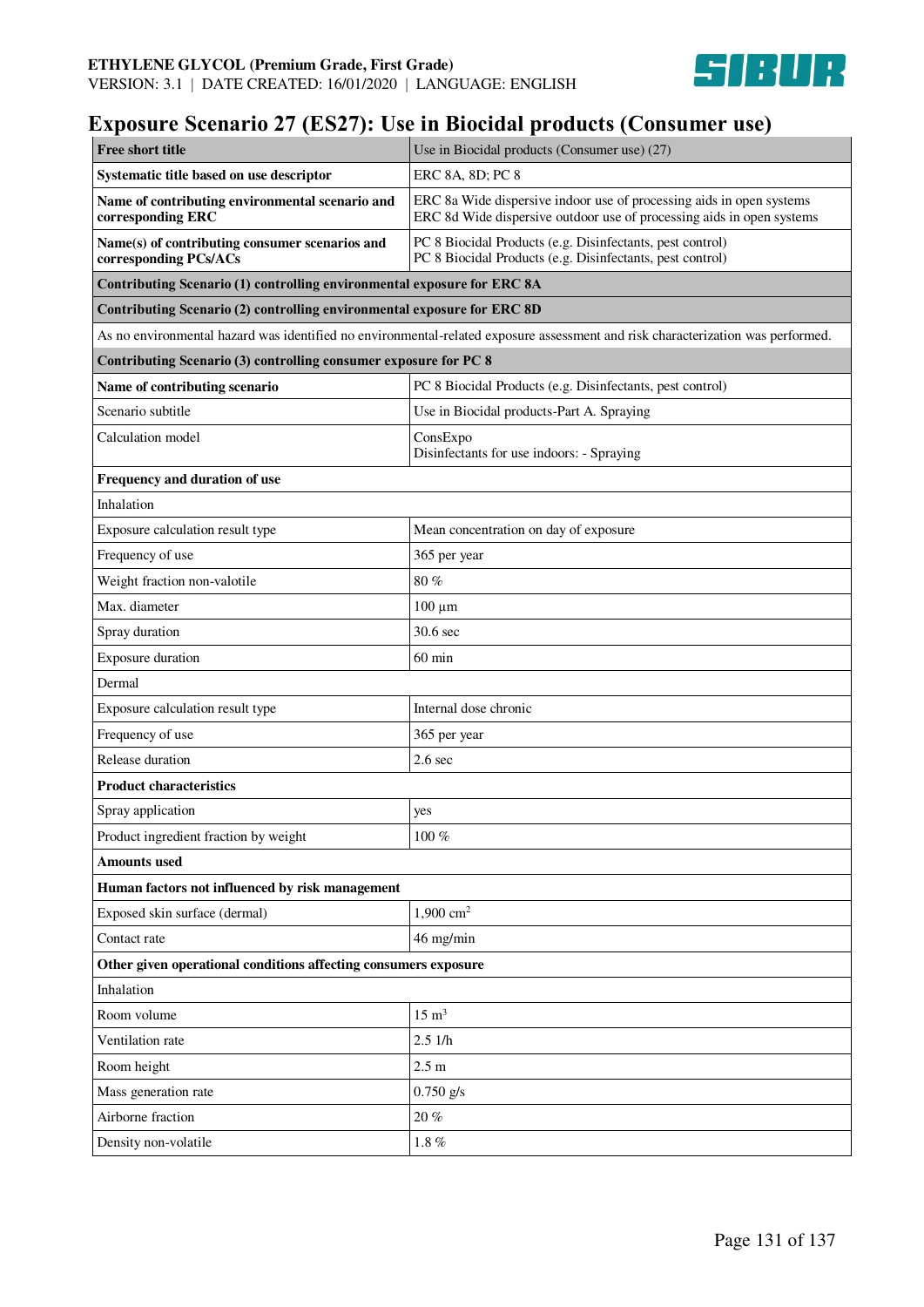

| Droplet distribution                                             | LogNormal, median: 50 µm, coeff. of variation: 0.600 µm, cut-off diameter:<br>$15 \mu m$ |  |
|------------------------------------------------------------------|------------------------------------------------------------------------------------------|--|
| Dermal                                                           |                                                                                          |  |
| Uptake fraction                                                  | 100 %                                                                                    |  |
| Contributing Scenario (4) controlling consumer exposure for PC 8 |                                                                                          |  |
| Name of contributing scenario                                    | PC 8 Biocidal Products (e.g. Disinfectants, pest control)                                |  |
| Scenario subtitle                                                | Use in Biocidal products-Part B. Wiping                                                  |  |
| Calculation model                                                | ConsExpo<br>Disinfectants for use indoors: - Wiping                                      |  |
| Frequency and duration of use                                    |                                                                                          |  |
| Dermal                                                           |                                                                                          |  |
| Exposure calculation result type                                 | Internal dose chronic                                                                    |  |
| Frequency of use                                                 | 365 per year                                                                             |  |
| <b>Product characteristics</b>                                   |                                                                                          |  |
| Spray application                                                | no                                                                                       |  |
| Product ingredient fraction by weight                            | 100 %                                                                                    |  |
| <b>Amounts used</b>                                              |                                                                                          |  |
| Dermal                                                           | $0.020$ g                                                                                |  |
| Human factors not influenced by risk management                  |                                                                                          |  |
| Exposed skin surface (dermal)                                    | $215$ cm <sup>2</sup>                                                                    |  |
| Other given operational conditions affecting consumers exposure  |                                                                                          |  |
| Dermal                                                           |                                                                                          |  |
| Uptake fraction                                                  | $100\%$                                                                                  |  |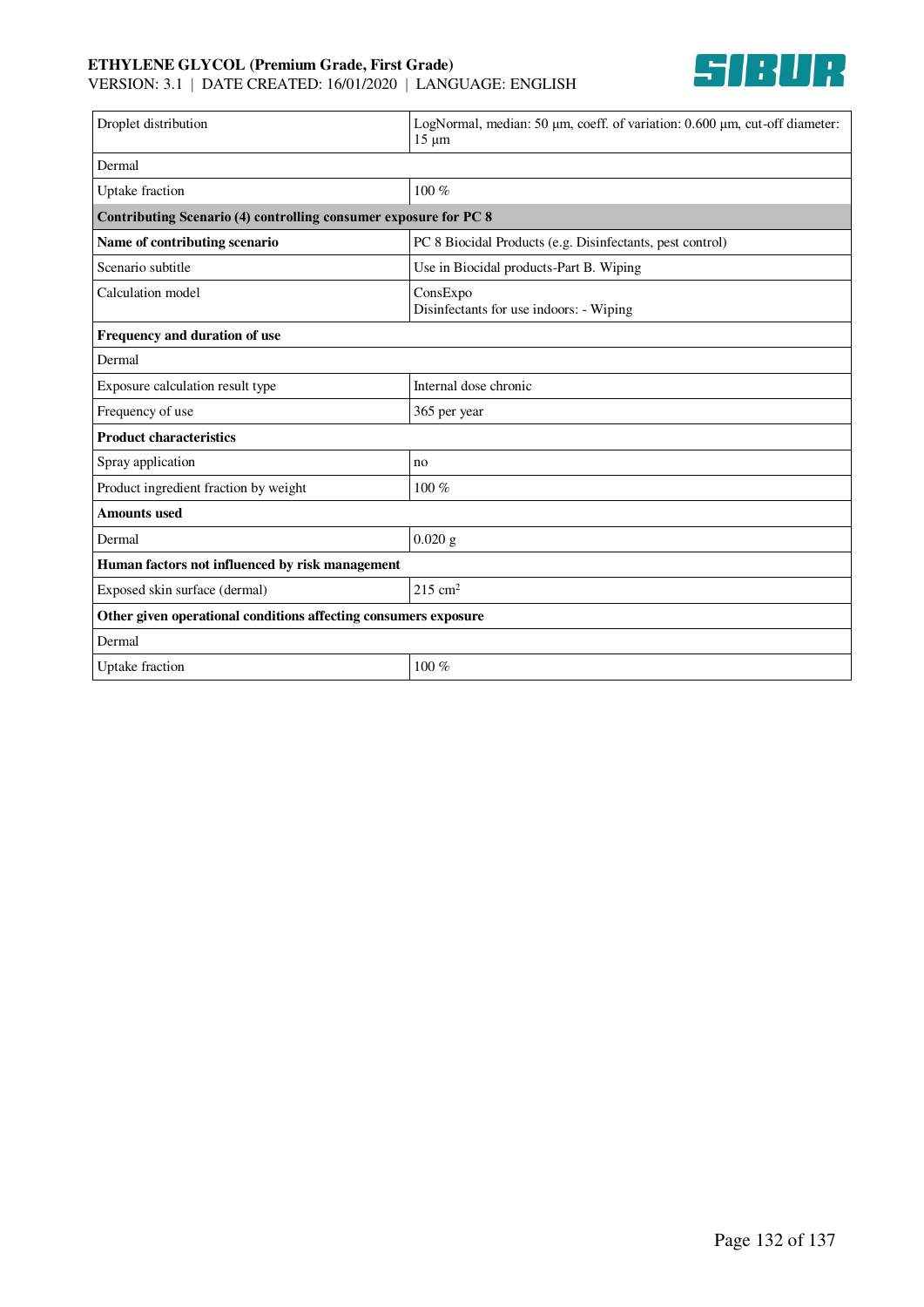

## **Exposure Scenario 28 (ES28): Use in Water-treatment chemicals (professional)**

| <b>Free short title</b>                                                               | Use in Water-treatment chemicals (professional) (28)                                                                                                                                                                                                                                                                                                                                                                                      |
|---------------------------------------------------------------------------------------|-------------------------------------------------------------------------------------------------------------------------------------------------------------------------------------------------------------------------------------------------------------------------------------------------------------------------------------------------------------------------------------------------------------------------------------------|
| Systematic title based on use descriptor                                              | ERC 8F; PROC 1, 2, 3, 4, 8A, 8B, 13                                                                                                                                                                                                                                                                                                                                                                                                       |
| Name of contributing environmental scenario and<br>corresponding ERC                  | ERC 8f Wide dispersive outdoor use resulting in inclusion into or onto a<br>matrix                                                                                                                                                                                                                                                                                                                                                        |
| Name(s) of contributing worker scenarios and<br>corresponding PROCs                   | PROC 1 - Use in closed process, no likelihood of exposure<br>PROC 2 - Use in closed, continuous process with occasional controlled                                                                                                                                                                                                                                                                                                        |
|                                                                                       | exposure<br>PROC 3 - Use in closed batch process (synthesis or formulation)<br>PROC 4 - Use in batch and other process (synthesis) where opportunity for<br>exposure arises<br>PROC 8a - Transfer of chemicals from/to vessels/ large containers at non<br>dedicated facilities<br>PROC 8b - Transfer of chemicals from/to vessels/ large containers at<br>dedicated facilities<br>PROC 13 - Treatment of articles by dipping and pouring |
| Contributing Scenario (1) controlling environmental exposure for ERC 8F               |                                                                                                                                                                                                                                                                                                                                                                                                                                           |
|                                                                                       | As no environmental hazard was identified no environmental-related exposure assessment and risk characterization was performed.                                                                                                                                                                                                                                                                                                           |
| <b>Product characteristics</b>                                                        |                                                                                                                                                                                                                                                                                                                                                                                                                                           |
| Physical state                                                                        | liquid                                                                                                                                                                                                                                                                                                                                                                                                                                    |
| Concentration in substance                                                            | 100 %                                                                                                                                                                                                                                                                                                                                                                                                                                     |
| <b>Fugacity / Dustiness</b>                                                           | low                                                                                                                                                                                                                                                                                                                                                                                                                                       |
| Frequency and duration of use                                                         |                                                                                                                                                                                                                                                                                                                                                                                                                                           |
| Duration of activity                                                                  | >4 hours (default)                                                                                                                                                                                                                                                                                                                                                                                                                        |
| Frequency of use                                                                      | 5 days / week                                                                                                                                                                                                                                                                                                                                                                                                                             |
| Contributing Scenario (2) controlling professional worker exposure for PROC 1         |                                                                                                                                                                                                                                                                                                                                                                                                                                           |
|                                                                                       |                                                                                                                                                                                                                                                                                                                                                                                                                                           |
| Name of contributing scenario                                                         | 1 - Use in closed process, no likelihood of exposure                                                                                                                                                                                                                                                                                                                                                                                      |
| Scenario subtitle                                                                     | Use in closed process, no likelihood of exposure                                                                                                                                                                                                                                                                                                                                                                                          |
| Human factors not influenced by risk management                                       |                                                                                                                                                                                                                                                                                                                                                                                                                                           |
| Exposed skin surface                                                                  | $240$ cm <sup>2</sup>                                                                                                                                                                                                                                                                                                                                                                                                                     |
| Other given operational conditions affecting workers exposure                         |                                                                                                                                                                                                                                                                                                                                                                                                                                           |
| Location                                                                              | indoors                                                                                                                                                                                                                                                                                                                                                                                                                                   |
| Domain                                                                                | professional                                                                                                                                                                                                                                                                                                                                                                                                                              |
| Technical conditions and measures to control dispersion and exposure                  |                                                                                                                                                                                                                                                                                                                                                                                                                                           |
| Local exhaust ventilation                                                             | no                                                                                                                                                                                                                                                                                                                                                                                                                                        |
| Conditions and measures related to personal protection, hygiene and health evaluation |                                                                                                                                                                                                                                                                                                                                                                                                                                           |
| Protective gloves                                                                     | No                                                                                                                                                                                                                                                                                                                                                                                                                                        |
| Respiratory protection                                                                | no                                                                                                                                                                                                                                                                                                                                                                                                                                        |
| Contributing Scenario (3) controlling professional worker exposure for PROC 2         |                                                                                                                                                                                                                                                                                                                                                                                                                                           |
| Name of contributing scenario                                                         | 2 - Use in closed, continuous process with occasional controlled exposure                                                                                                                                                                                                                                                                                                                                                                 |
| Scenario subtitle                                                                     | Use in closed, continuous process with occasional controlled exposure.                                                                                                                                                                                                                                                                                                                                                                    |
| Human factors not influenced by risk management                                       |                                                                                                                                                                                                                                                                                                                                                                                                                                           |
| Exposed skin surface                                                                  | 480 cm <sup>2</sup>                                                                                                                                                                                                                                                                                                                                                                                                                       |
| Other given operational conditions affecting workers exposure                         |                                                                                                                                                                                                                                                                                                                                                                                                                                           |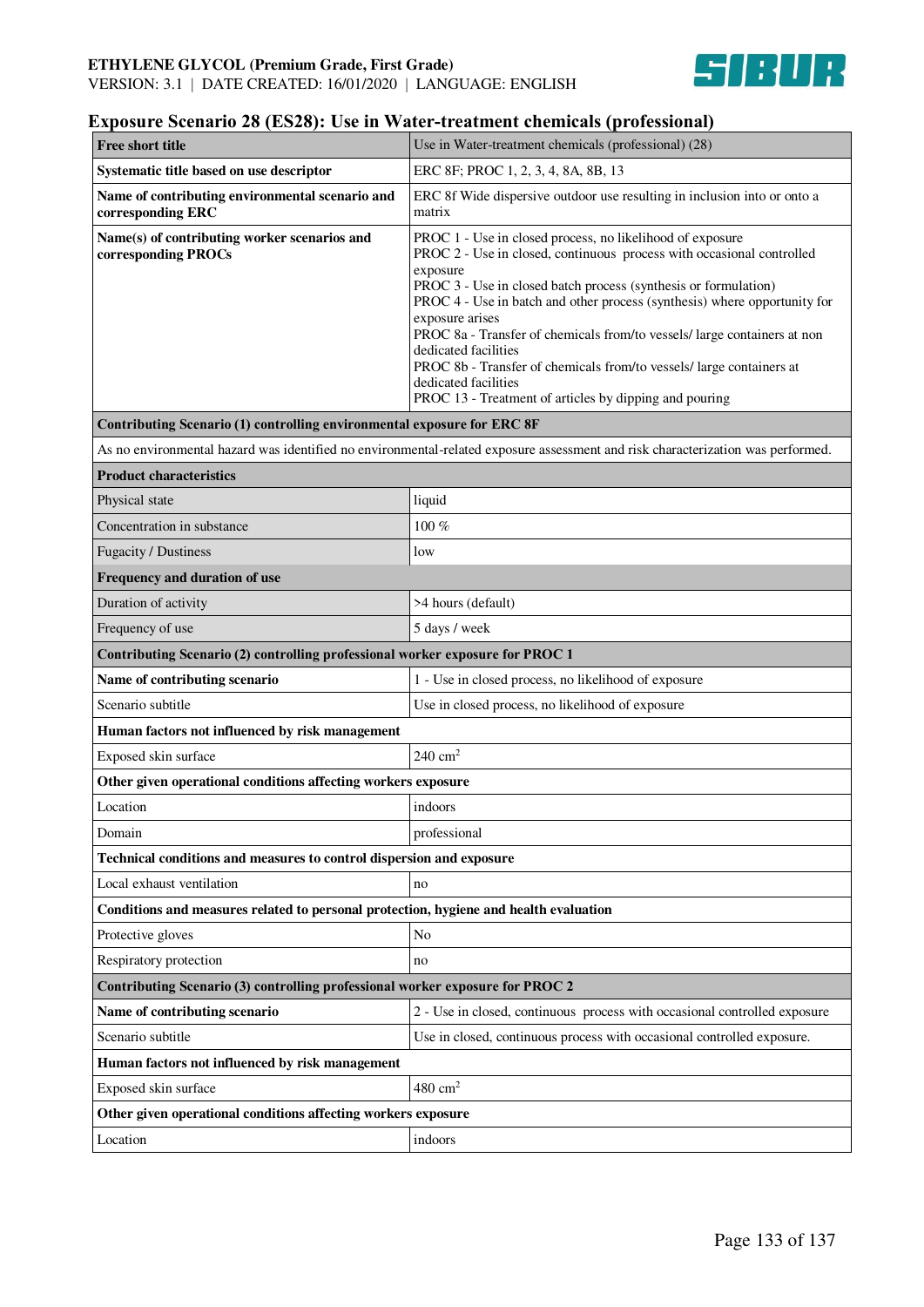### **ETHYLENE GLYCOL (Premium Grade, First Grade)**

VERSION: 3.1 DATE CREATED: 16/01/2020 LANGUAGE: ENGLISH



| Domain                                                                                | professional                                                                                                                           |  |  |
|---------------------------------------------------------------------------------------|----------------------------------------------------------------------------------------------------------------------------------------|--|--|
| Technical conditions and measures to control dispersion and exposure                  |                                                                                                                                        |  |  |
| Local exhaust ventilation                                                             | no                                                                                                                                     |  |  |
| Conditions and measures related to personal protection, hygiene and health evaluation |                                                                                                                                        |  |  |
| Protective gloves                                                                     | No                                                                                                                                     |  |  |
| Respiratory protection                                                                | no                                                                                                                                     |  |  |
| Contributing Scenario (4) controlling professional worker exposure for PROC 3         |                                                                                                                                        |  |  |
| Name of contributing scenario                                                         | 3 - Use in closed batch process (synthesis or formulation)                                                                             |  |  |
| Scenario subtitle                                                                     | Use in closed batch process (synthesis or formulation).                                                                                |  |  |
| Human factors not influenced by risk management                                       |                                                                                                                                        |  |  |
| Exposed skin surface                                                                  | $240 \text{ cm}^2$                                                                                                                     |  |  |
| Other given operational conditions affecting workers exposure                         |                                                                                                                                        |  |  |
| Location                                                                              | indoors                                                                                                                                |  |  |
| Domain                                                                                | professional                                                                                                                           |  |  |
| Technical conditions and measures to control dispersion and exposure                  |                                                                                                                                        |  |  |
| Local exhaust ventilation                                                             | no                                                                                                                                     |  |  |
| Conditions and measures related to personal protection, hygiene and health evaluation |                                                                                                                                        |  |  |
| Protective gloves                                                                     | No                                                                                                                                     |  |  |
| Respiratory protection                                                                | no                                                                                                                                     |  |  |
| Contributing Scenario (5) controlling professional worker exposure for PROC 4         |                                                                                                                                        |  |  |
| Name of contributing scenario                                                         | 4 - Use in batch and other process (synthesis) where opportunity for<br>exposure arises                                                |  |  |
| Scenario subtitle                                                                     | Use in batch and other process (synthesis) where opportunity for exposure<br>arises.                                                   |  |  |
| Human factors not influenced by risk management                                       |                                                                                                                                        |  |  |
| Exposed skin surface                                                                  | $480$ cm <sup>2</sup>                                                                                                                  |  |  |
| Other given operational conditions affecting workers exposure                         |                                                                                                                                        |  |  |
| Location                                                                              | indoors                                                                                                                                |  |  |
| Domain                                                                                | professional                                                                                                                           |  |  |
| Technical conditions and measures to control dispersion and exposure                  |                                                                                                                                        |  |  |
| Local exhaust ventilation                                                             | no                                                                                                                                     |  |  |
| Conditions and measures related to personal protection, hygiene and health evaluation |                                                                                                                                        |  |  |
| Protective gloves                                                                     | No                                                                                                                                     |  |  |
| Respiratory protection                                                                | no                                                                                                                                     |  |  |
|                                                                                       | Contributing Scenario (6) controlling professional worker exposure for PROC 8A                                                         |  |  |
| Name of contributing scenario                                                         | 8a - Transfer of chemicals from/to vessels/ large containers at non dedicated<br>facilities                                            |  |  |
| Scenario subtitle                                                                     | Transfer of substance or preparation (charging/discharging) from/to<br>vessels/large containers at non-dedicated facilities.           |  |  |
| <b>Qualitative Risk Assessment</b>                                                    |                                                                                                                                        |  |  |
| General                                                                               | In case no suitable local exhaust ventilation is present:<br>Wear a suitable respiratory protection with adequate effectiveness (90%). |  |  |
| Human factors not influenced by risk management                                       |                                                                                                                                        |  |  |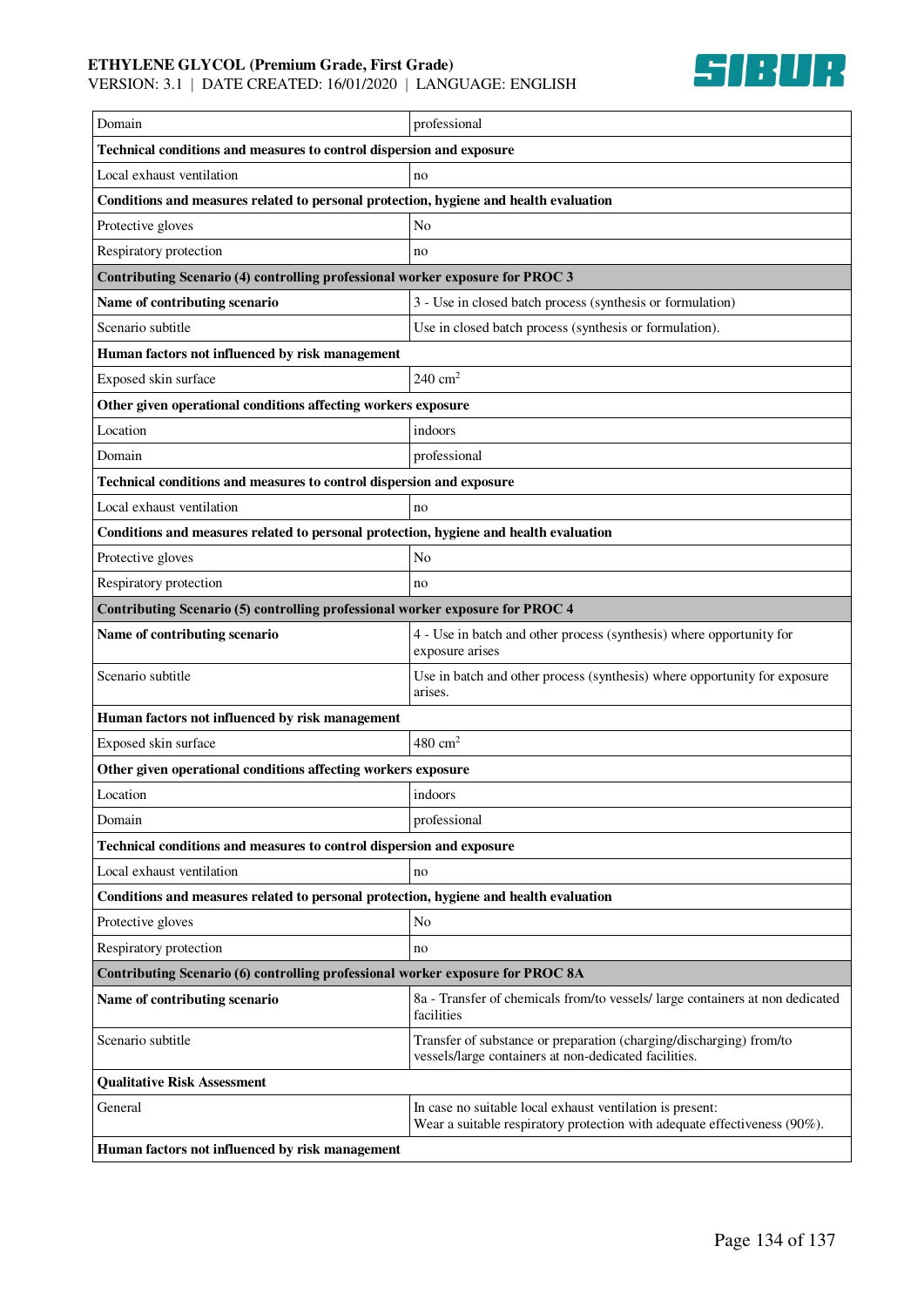

| Exposed skin surface                                                                  | 960 $cm2$                                                                                                                |  |
|---------------------------------------------------------------------------------------|--------------------------------------------------------------------------------------------------------------------------|--|
| Other given operational conditions affecting workers exposure                         |                                                                                                                          |  |
| Location                                                                              | indoors                                                                                                                  |  |
| Domain                                                                                | professional                                                                                                             |  |
| Technical conditions and measures to control dispersion and exposure                  |                                                                                                                          |  |
| Local exhaust ventilation                                                             | yes (inhalation 80 %)                                                                                                    |  |
| Conditions and measures related to personal protection, hygiene and health evaluation |                                                                                                                          |  |
| Protective gloves                                                                     | No                                                                                                                       |  |
| Respiratory protection                                                                | no                                                                                                                       |  |
| Contributing Scenario (7) controlling professional worker exposure for PROC 8B        |                                                                                                                          |  |
| Name of contributing scenario                                                         | 8b - Transfer of chemicals from/to vessels/ large containers at dedicated<br>facilities                                  |  |
| Scenario subtitle                                                                     | Transfer of substance or preparation (charging/discharging) from/to<br>vessels/large containers at dedicated facilities. |  |
| Human factors not influenced by risk management                                       |                                                                                                                          |  |
| Exposed skin surface                                                                  | 960 $cm2$                                                                                                                |  |
| Other given operational conditions affecting workers exposure                         |                                                                                                                          |  |
| Location                                                                              | indoors                                                                                                                  |  |
| Domain                                                                                | professional                                                                                                             |  |
| Technical conditions and measures to control dispersion and exposure                  |                                                                                                                          |  |
| Local exhaust ventilation                                                             | no                                                                                                                       |  |
| Conditions and measures related to personal protection, hygiene and health evaluation |                                                                                                                          |  |
| Protective gloves                                                                     | No                                                                                                                       |  |
| Respiratory protection                                                                | no                                                                                                                       |  |
| Contributing Scenario (8) controlling professional worker exposure for PROC 13        |                                                                                                                          |  |
| Name of contributing scenario                                                         | 13 - Treatment of articles by dipping and pouring                                                                        |  |
| Scenario subtitle                                                                     | Treatment of articles by dipping and pouring.                                                                            |  |
| Human factors not influenced by risk management                                       |                                                                                                                          |  |
| Exposed skin surface                                                                  | 480 cm <sup>2</sup>                                                                                                      |  |
| Other given operational conditions affecting workers exposure                         |                                                                                                                          |  |
| Location                                                                              | indoors                                                                                                                  |  |
| Domain                                                                                | professional                                                                                                             |  |
| Technical conditions and measures to control dispersion and exposure                  |                                                                                                                          |  |
| Local exhaust ventilation                                                             | no                                                                                                                       |  |
| Conditions and measures related to personal protection, hygiene and health evaluation |                                                                                                                          |  |
| Protective gloves                                                                     | Gloves APF 10 90 %                                                                                                       |  |
| Respiratory protection                                                                | no                                                                                                                       |  |

# **Exposure Scenario 29 (ES29): Use as Oilfield Chemicals**

| <b>Free short title</b>                                              | Use as Oilfield Chemicals (29)                                                                   |
|----------------------------------------------------------------------|--------------------------------------------------------------------------------------------------|
| Systematic title based on use descriptor                             | ERC 2, 7; PROC 2, 5, 8A                                                                          |
| Name of contributing environmental scenario and<br>corresponding ERC | <b>ERC</b> 2 Formulation of preparations<br>ERC 7 Industrial use of substances in closed systems |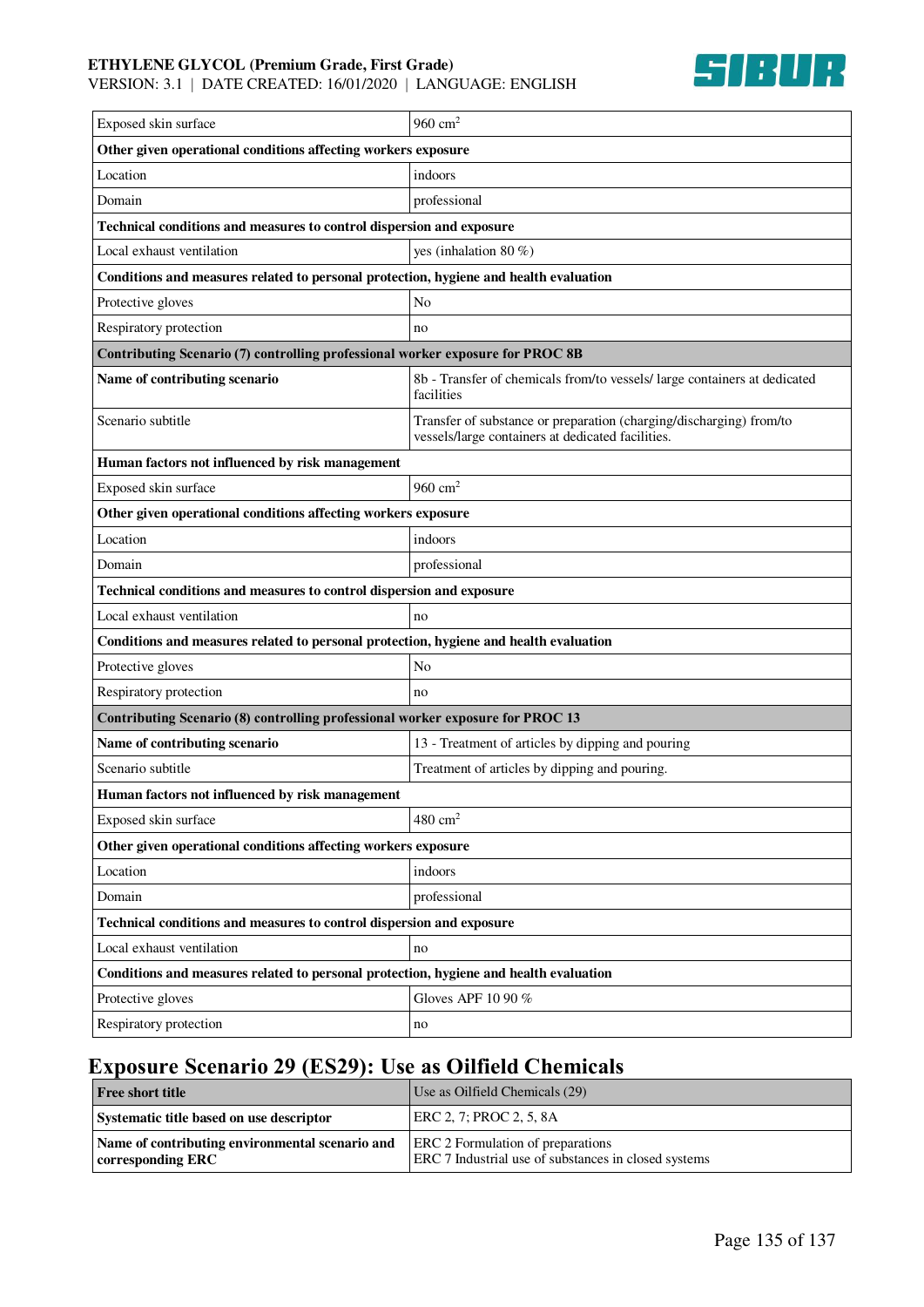

| Name(s) of contributing worker scenarios and<br>corresponding PROCs                                                             | PROC 2 - Use in closed, continuous process with occasional controlled<br>exposure                                              |  |
|---------------------------------------------------------------------------------------------------------------------------------|--------------------------------------------------------------------------------------------------------------------------------|--|
|                                                                                                                                 | PROC 5 - Mixing or blending in batch processes (multistage and/or<br>significant contact)                                      |  |
|                                                                                                                                 | PROC 8a - Transfer of chemicals from/to vessels/ large containers at non<br>dedicated facilities                               |  |
| Contributing Scenario (1) controlling environmental exposure for ERC 2                                                          |                                                                                                                                |  |
| Contributing Scenario (2) controlling environmental exposure for ERC 7                                                          |                                                                                                                                |  |
| As no environmental hazard was identified no environmental-related exposure assessment and risk characterization was performed. |                                                                                                                                |  |
| <b>Product characteristics</b>                                                                                                  |                                                                                                                                |  |
| Physical state                                                                                                                  | liquid                                                                                                                         |  |
| Concentration in substance                                                                                                      | 100 %                                                                                                                          |  |
| Fugacity / Dustiness                                                                                                            | low                                                                                                                            |  |
| Frequency and duration of use                                                                                                   |                                                                                                                                |  |
| Duration of activity                                                                                                            | >4 hours (default)                                                                                                             |  |
| Frequency of use                                                                                                                | 5 days / week                                                                                                                  |  |
| Contributing Scenario (3) controlling industrial worker exposure for PROC 2                                                     |                                                                                                                                |  |
| Name of contributing scenario                                                                                                   | 2 - Use in closed, continuous process with occasional controlled exposure                                                      |  |
| Scenario subtitle                                                                                                               | Use in closed, continuous process with occasional controlled exposure                                                          |  |
| Human factors not influenced by risk management                                                                                 |                                                                                                                                |  |
| Exposed skin surface                                                                                                            | $480$ cm <sup>2</sup>                                                                                                          |  |
| Other given operational conditions affecting workers exposure                                                                   |                                                                                                                                |  |
| Location                                                                                                                        | outdoors (30%)                                                                                                                 |  |
| Domain                                                                                                                          | industrial                                                                                                                     |  |
| Technical conditions and measures to control dispersion and exposure                                                            |                                                                                                                                |  |
| Local exhaust ventilation                                                                                                       | no                                                                                                                             |  |
| Conditions and measures related to personal protection, hygiene and health evaluation                                           |                                                                                                                                |  |
| Protective gloves                                                                                                               | No                                                                                                                             |  |
| Respiratory protection                                                                                                          | no                                                                                                                             |  |
| Contributing Scenario (4) controlling industrial worker exposure for PROC 5                                                     |                                                                                                                                |  |
| Name of contributing scenario                                                                                                   | 5 - Mixing or blending in batch processes (multistage and/or significant<br>contact)                                           |  |
| Scenario subtitle                                                                                                               | Mixing or blending in batch processes for formulation of preparations and<br>articles (multistage and/or significant contact). |  |
| Human factors not influenced by risk management                                                                                 |                                                                                                                                |  |
| Exposed skin surface                                                                                                            | 480 cm <sup>2</sup>                                                                                                            |  |
| Other given operational conditions affecting workers exposure                                                                   |                                                                                                                                |  |
| Location                                                                                                                        | outdoors (30%)                                                                                                                 |  |
| Domain                                                                                                                          | industrial                                                                                                                     |  |
| Technical conditions and measures to control dispersion and exposure                                                            |                                                                                                                                |  |
| Local exhaust ventilation                                                                                                       | no                                                                                                                             |  |
| Conditions and measures related to personal protection, hygiene and health evaluation                                           |                                                                                                                                |  |
| Protective gloves                                                                                                               | No                                                                                                                             |  |
| Respiratory protection                                                                                                          | no                                                                                                                             |  |